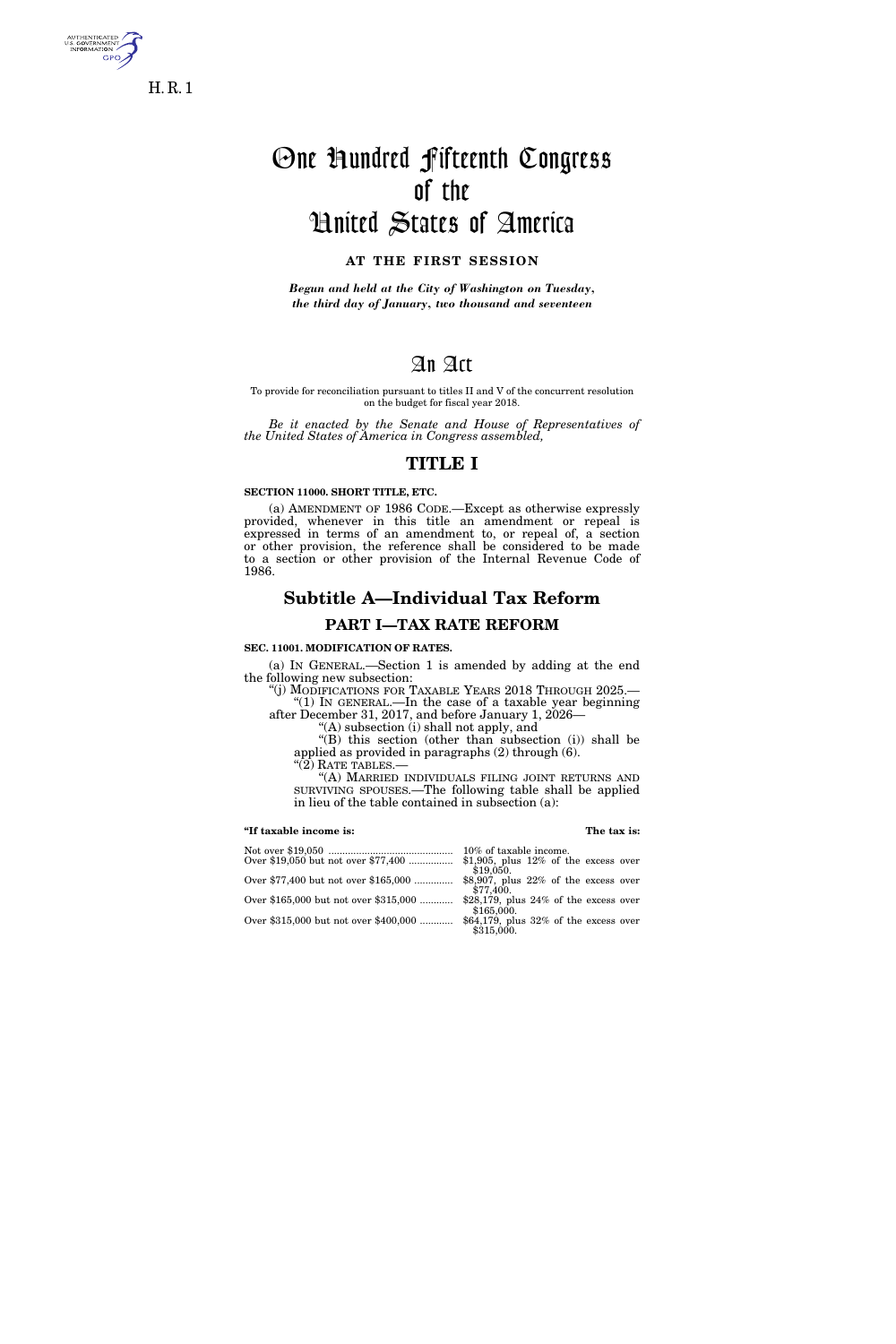# **''If taxable income is: The tax is:**

| \$400,000.                                             |
|--------------------------------------------------------|
| $$161,379$ , plus 37% of the excess over<br>\$600,000. |

''(B) HEADS OF HOUSEHOLDS.—The following table shall be applied in lieu of the table contained in subsection (b):

# **''If taxable income is: The tax is:**

|                                       | 10% of taxable income.                                 |
|---------------------------------------|--------------------------------------------------------|
| Over \$13,600 but not over \$51,800   | \$1,360, plus $12\%$ of the excess over<br>\$13,600.   |
| Over \$51,800 but not over \$82,500   | \$5,944, plus $22\%$ of the excess over<br>\$51,800.   |
| Over \$82,500 but not over \$157,500  | \$12,698, plus $24\%$ of the excess over<br>\$82,500.  |
| Over \$157,500 but not over \$200,000 | \$30,698, plus $32\%$ of the excess over<br>\$157,500. |
| Over \$200,000 but not over \$500,000 | $$44,298$ , plus 35% of the excess over<br>\$200,000.  |
|                                       | $$149,298$ , plus 37% of the excess over<br>\$500,000. |

''(C) UNMARRIED INDIVIDUALS OTHER THAN SURVIVING SPOUSES AND HEADS OF HOUSEHOLDS.—The following table shall be applied in lieu of the table contained in subsection (c):

# **''If taxable income is: The tax is:**

|                                       | 10% of taxable income.                                      |
|---------------------------------------|-------------------------------------------------------------|
| Over \$9,525 but not over \$38,700    | $$952.50$ , plus 12% of the excess over<br>\$9.525.         |
| Over \$38,700 but not over \$82,500   | $$4,453.50$ , plus $22\%$ of the excess<br>over \$38,700.   |
| Over \$82,500 but not over \$157,500  | $$14,089.50$ , plus $24\%$ of the excess<br>over \$82,500.  |
| Over \$157,500 but not over \$200,000 | $$32,089.50$ , plus $32\%$ of the excess<br>over \$157,500. |
| Over \$200,000 but not over \$500,000 | \$45,689.50, plus $35\%$ of the excess<br>over \$200,000.   |
|                                       | \$150,689.50, plus $37\%$ of the excess<br>over \$500,000.  |

''(D) MARRIED INDIVIDUALS FILING SEPARATE RETURNS.—The following table shall be applied in lieu of the table contained in subsection (d):

# **''If taxable income is: The tax is:**

|                                       | 10% of taxable income.                                      |
|---------------------------------------|-------------------------------------------------------------|
| Over \$9,525 but not over \$38,700    | \$952.50, plus $12\%$ of the excess over<br>\$9.525.        |
| Over \$38,700 but not over \$82,500   | $$4,453.50$ , plus $22\%$ of the excess<br>over \$38,700.   |
| Over \$82,500 but not over \$157,500  | $$14,089.50$ , plus $24\%$ of the excess<br>over \$82,500.  |
| Over \$157,500 but not over \$200,000 | $$32,089.50$ , plus $32\%$ of the excess<br>over \$157,500. |
| Over \$200,000 but not over \$300,000 | \$45,689.50, plus 35% of the excess<br>over \$200,000.      |
|                                       |                                                             |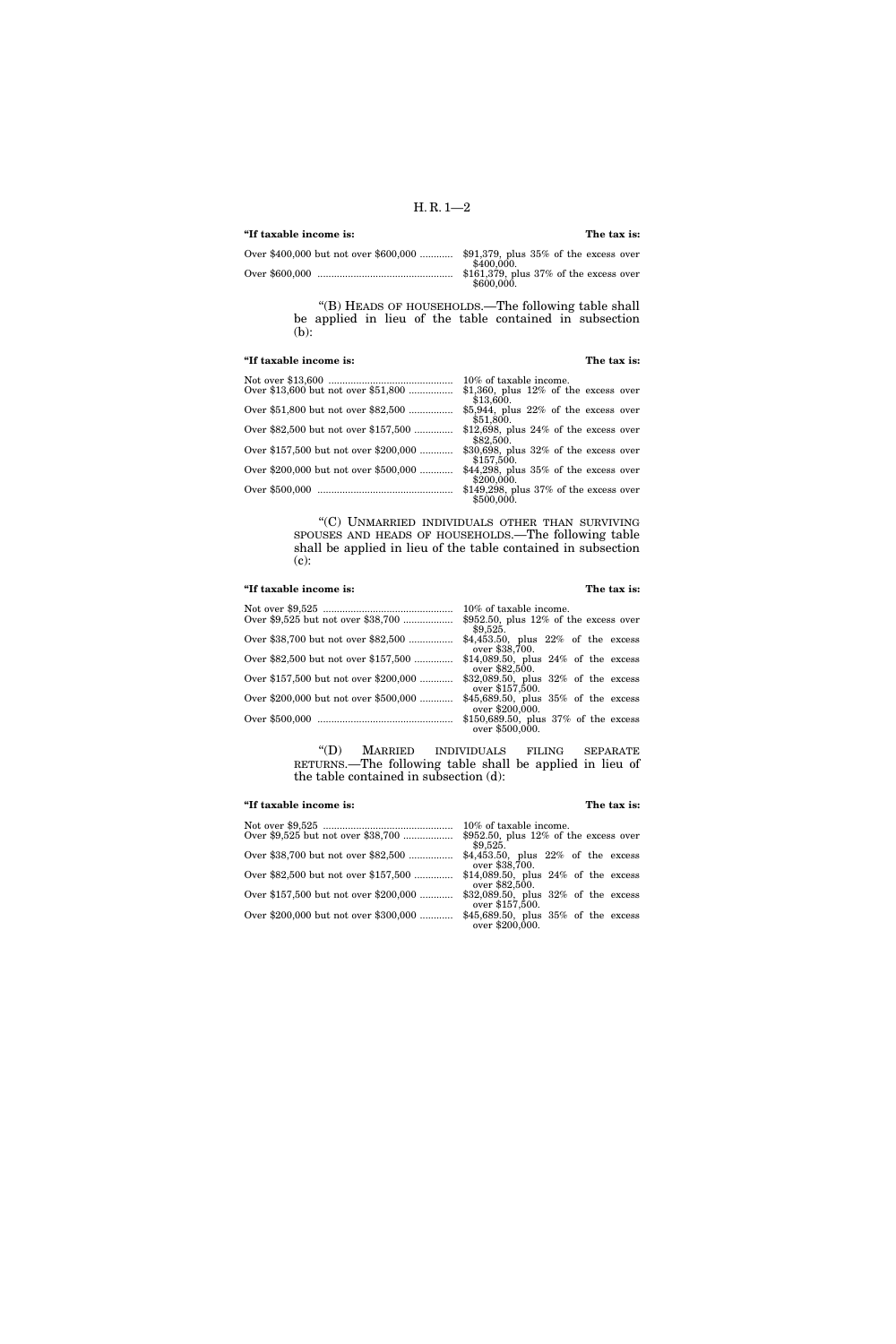# **''If taxable income is: The tax is:**  Over \$300,000 ................................................. \$80,689.50, plus 37% of the excess over \$300,000.

"(E) ESTATES AND TRUSTS.-The following table shall be applied in lieu of the table contained in subsection (e):

## **''If taxable income is: The tax is:**

| 10% of taxable income.             |
|------------------------------------|
|                                    |
| \$2.550.                           |
|                                    |
| \$9.150.                           |
| \$3,011.50, plus 37% of the excess |
| over \$12,500.                     |
|                                    |

''(F) REFERENCES TO RATE TABLES.—Any reference in this title to a rate of tax under subsection (c) shall be treated as a reference to the corresponding rate bracket under subparagraph (C) of this paragraph, except that the reference in section  $3402(q)(1)$  to the third lowest rate of tax applicable under subsection (c) shall be treated as a reference to the fourth lowest rate of tax under subpara $graph (C)$ .

 $\tilde{f}(3)$  Adjustments.—

''(A) NO ADJUSTMENT IN 2018.—The tables contained in paragraph (2) shall apply without adjustment for taxable years beginning after December 31, 2017, and before January 1, 2019.

''(B) SUBSEQUENT YEARS.—For taxable years beginning after December 31, 2018, the Secretary shall prescribe tables which shall apply in lieu of the tables contained in paragraph (2) in the same manner as under paragraphs (1) and (2) of subsection (f) (applied without regard to clauses (i) and (ii) of subsection  $(f)(2)(A)$ ), except that in prescribing such tables—

"(i) subsection  $(f)(3)$  shall be applied by substituting 'calendar year 2017' for 'calendar year 2016' in subparagraph (A)(ii) thereof,

"(ii) subsection  $(f)(7)(B)$  shall apply to any unmarried individual other than a surviving spouse or head of household, and

"(iii) subsection  $(f)(8)$  shall not apply.

"(4) SPECIAL RULES FOR CERTAIN CHILDREN WITH UNEARNED INCOME.—

''(A) IN GENERAL.—In the case of a child to whom subsection (g) applies for the taxable year, the rules of subparagraphs (B) and (C) shall apply in lieu of the rule under subsection  $(g)(1)$ .

''(B) MODIFICATIONS TO APPLICABLE RATE BRACKETS.— In determining the amount of tax imposed by this section for the taxable year on a child described in subparagraph (A), the income tax table otherwise applicable under this subsection to the child shall be applied with the following modifications: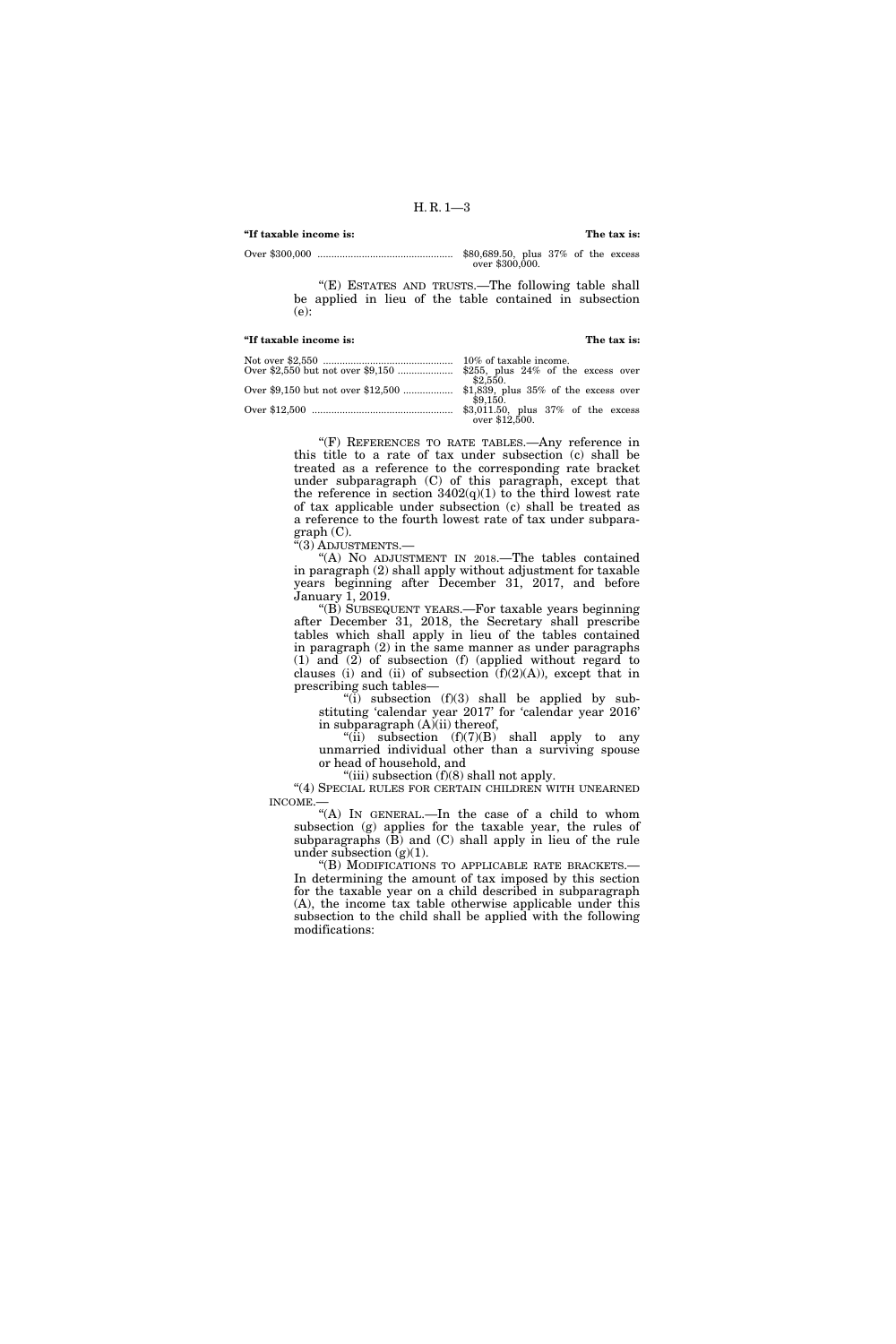''(i) 24-PERCENT BRACKET.—The maximum taxable income which is taxed at a rate below 24 percent shall not be more than the sum of—

''(I) the earned taxable income of such child, plus

''(II) the minimum taxable income for the 24 percent bracket in the table under paragraph  $(2)(E)$  (as adjusted under paragraph  $(3)$ ) for the taxable year.

''(ii) 35-PERCENT BRACKET.—The maximum taxable income which is taxed at a rate below 35 percent shall not be more than the sum of—

''(I) the earned taxable income of such child, plus

''(II) the minimum taxable income for the 35 percent bracket in the table under paragraph (2)(E) (as adjusted under paragraph (3)) for the taxable year.

''(iii) 37-PERCENT BRACKET.—The maximum taxable income which is taxed at a rate below 37 percent shall not be more than the sum of—

''(I) the earned taxable income of such child, plus

''(II) the minimum taxable income for the 37 percent bracket in the table under paragraph  $(2)(E)$  (as adjusted under paragraph  $(3)$ ) for the taxable year.

''(C) COORDINATION WITH CAPITAL GAINS RATES.—For purposes of applying section 1(h) (after the modifications under paragraph  $(5)(A)$ —

"(i) the maximum zero rate amount shall not be more than the sum of—

''(I) the earned taxable income of such child, plus

''(II) the amount in effect under paragraph (5)(B)(i)(IV) for the taxable year, and

''(ii) the maximum 15-percent rate amount shall not be more than the sum of—

''(I) the earned taxable income of such child, plus

''(II) the amount in effect under paragraph  $(5)(B)(ii)(IV)$  for the taxable year.

''(D) EARNED TAXABLE INCOME.—For purposes of this paragraph, the term 'earned taxable income' means, with respect to any child for any taxable year, the taxable income of such child reduced (but not below zero) by the net unearned income (as defined in subsection  $(g)(4)$ ) of such child.

''(5) APPLICATION OF CURRENT INCOME TAX BRACKETS TO CAPITAL GAINS BRACKETS.—

"(A) IN GENERAL.—Section  $1(h)(1)$  shall be applied— ''(i) by substituting 'below the maximum zero rate amount' for 'which would (without regard to this paragraph) be taxed at a rate below 25 percent' in subparagraph (B)(i), and

''(ii) by substituting 'below the maximum 15-percent rate amount' for 'which would (without regard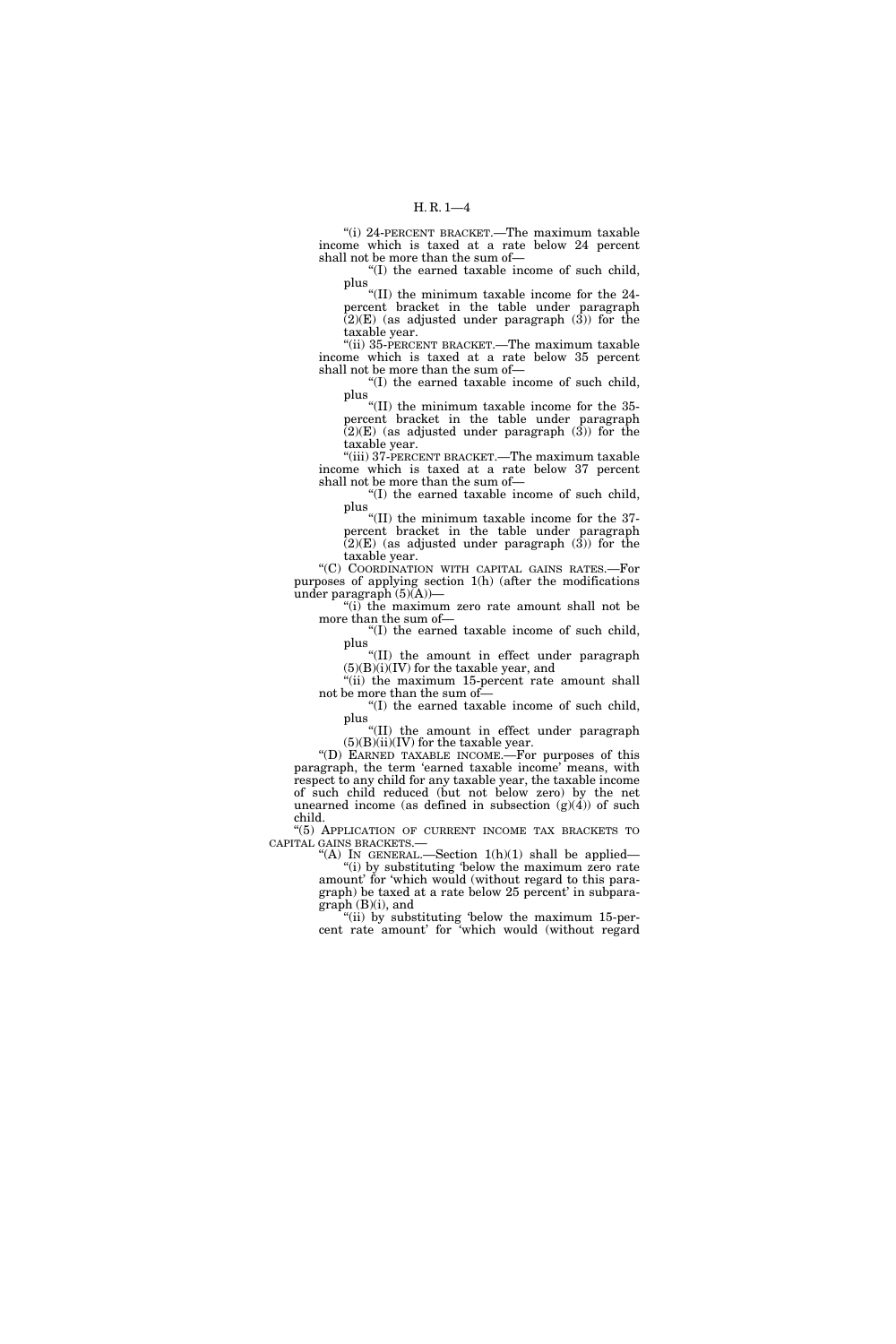to this paragraph) be taxed at a rate below 39.6 percent' in subparagraph  $(C)(ii)(I)$ .

''(B) MAXIMUM AMOUNTS DEFINED.—For purposes of applying section 1(h) with the modifications described in subparagraph (A)—

''(i) MAXIMUM ZERO RATE AMOUNT.—The maximum zero rate amount shall be—

''(I) in the case of a joint return or surviving spouse, \$77,200,

''(II) in the case of an individual who is a head of household (as defined in section 2(b)), \$51,700,

 $\sqrt{\text{H}}$ ) in the case of any other individual (other than an estate or trust), an amount equal to  $\frac{1}{2}$ of the amount in effect for the taxable year under subclause (I), and

"(IV) in the case of an estate or trust,  $$2,600$ . "(ii) MAXIMUM 15-PERCENT RATE AMOUNT.—The maximum 15-percent rate amount shall be—

" $(I)$  in the case of a joint return or surviving" spouse,  $$479,000$  ( $\frac{1}{2}$  such amount in the case of a married individual filing a separate return),

''(II) in the case of an individual who is the head of a household (as defined in section 2(b)), \$452,400,

 $\sqrt{\text{III}}$ ) in the case of any other individual (other than an estate or trust), \$425,800, and

"(IV) in the case of an estate or trust,  $$12,700$ . ''(C) INFLATION ADJUSTMENT.—In the case of any tax-

able year beginning after 2018, each of the dollar amounts in clauses (i) and (ii) of subparagraph (B) shall be increased by an amount equal to—

''(i) such dollar amount, multiplied by

''(ii) the cost-of-living adjustment determined under subsection (f)(3) for the calendar year in which the taxable year begins, determined by substituting 'calendar year 2017' for 'calendar year 2016' in subparagraph  $(A)(ii)$  thereof.

If any increase under this subparagraph is not a multiple of \$50, such increase shall be rounded to the next lowest multiple of \$50.

''(6) SECTION 15 NOT TO APPLY.—Section 15 shall not apply to any change in a rate of tax by reason of this subsection.''. (b) DUE DILIGENCE TAX PREPARER REQUIREMENT WITH RESPECT

TO HEAD OF HOUSEHOLD FILING STATUS.—Subsection (g) of section 6695 is amended to read as follows:

"(g) FAILURE TO BE DILIGENT IN DETERMINING ELIGIBILITY FOR CERTAIN TAX BENEFITS.—Any person who is a tax return preparer with respect to any return or claim for refund who fails to comply with due diligence requirements imposed by the Secretary by regulations with respect to determining—

" $(1)$  eligibility to file as a head of household (as defined in section  $2(b)$  on the return, or

"(2) eligibility for, or the amount of, the credit allowable by section 24,  $25A(a)(1)$ , or 32,

shall pay a penalty of \$500 for each such failure.''.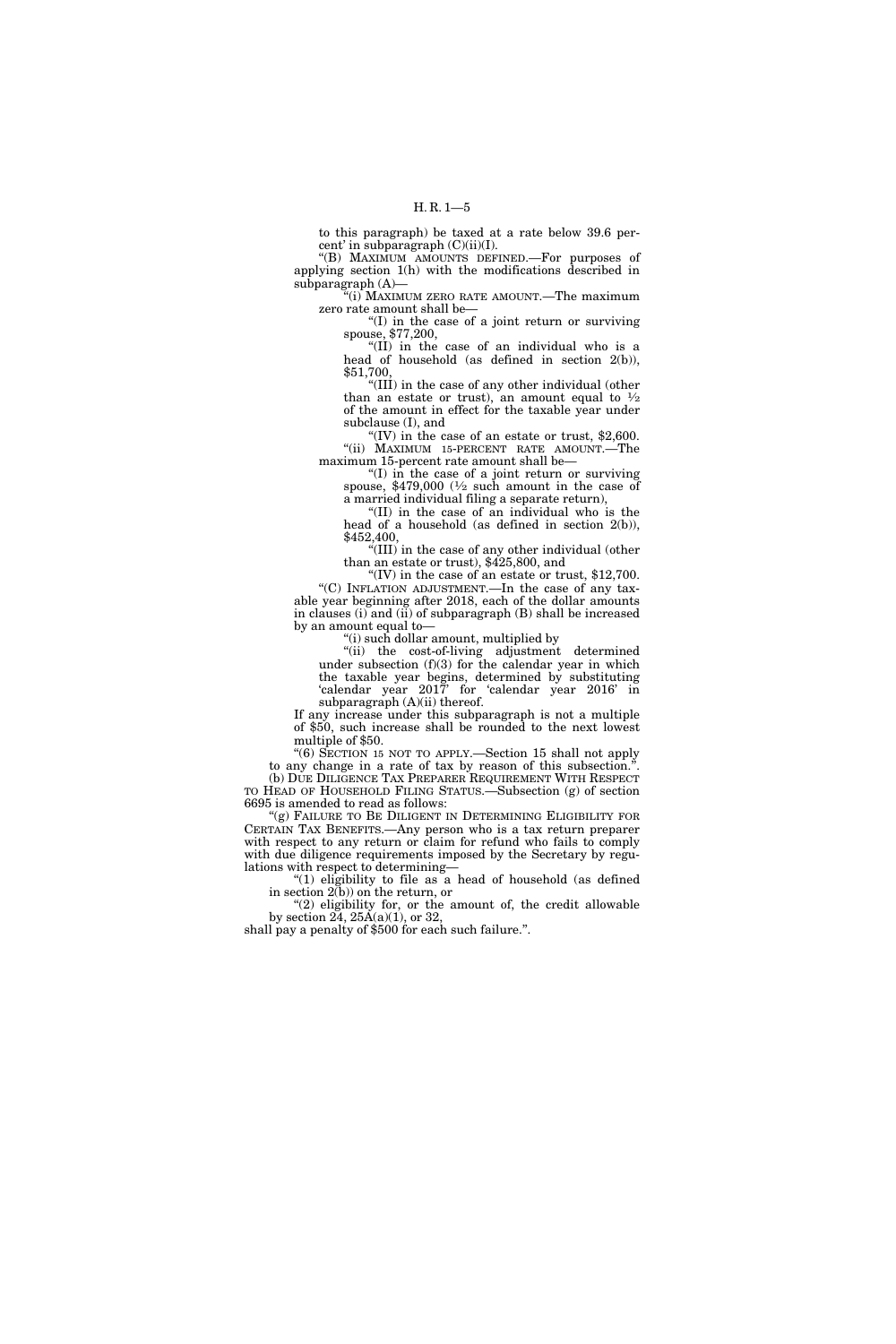(c) EFFECTIVE DATE.—The amendments made by this section shall apply to taxable years beginning after December 31, 2017.

## **SEC. 11002. INFLATION ADJUSTMENTS BASED ON CHAINED CPI.**

(a) IN GENERAL.—Subsection (f) of section 1 is amended by striking paragraph (3) and by inserting after paragraph (2) the following new paragraph:

''(3) COST-OF-LIVING ADJUSTMENT.—For purposes of this subsection—

''(A) IN GENERAL.—The cost-of-living adjustment for any calendar year is the percentage (if any) by which— "(i) the C-CPI-U for the preceding calendar year, exceeds

"(ii) the CPI for calendar year 2016, multiplied by the amount determined under subparagraph (B). ''(B) AMOUNT DETERMINED.—The amount determined

under this clause is the amount obtained by dividing— "(i) the C-CPI-U for calendar year 2016, by

"(ii) the CPI for calendar year 2016.

''(C) SPECIAL RULE FOR ADJUSTMENTS WITH A BASE YEAR AFTER 2016.—For purposes of any provision of this title which provides for the substitution of a year after 2016 for '2016' in subparagraph (A)(ii), subparagraph (A) shall be applied by substituting 'the C-CPI-U for calendar year 2016' for 'the CPI for calendar year 2016' and all that follows in clause (ii) thereof.''.

(b) C-CPI-U.—Subsection (f) of section 1 is amended by striking paragraph (7), by redesignating paragraph (6) as paragraph (7), and by inserting after paragraph (5) the following new paragraph: ''(6) C-CPI-U.—For purposes of this subsection—

"(A) IN GENERAL.—The term 'C-CPI-U' means the Chained Consumer Price Index for All Urban Consumers (as published by the Bureau of Labor Statistics of the Department of Labor). The values of the Chained Consumer Price Index for All Urban Consumers taken into account for purposes of determining the cost-of-living adjustment for any calendar year under this subsection shall be the latest values so published as of the date on which such Bureau publishes the initial value of the Chained Consumer Price Index for All Urban Consumers for the month of August for the preceding calendar year.

''(B) DETERMINATION FOR CALENDAR YEAR.—The C-CPI-U for any calendar year is the average of the C-CPI-U as of the close of the 12-month period ending on August

31 of such calendar year.''.

(1) IN GENERAL.—Section  $1(f)(2)(A)$  is amended to read as follows:

"(A) except as provided in paragraph (8), by increasing the minimum and maximum dollar amounts for each bracket for which a tax is imposed under such table by the cost-of-living adjustment for such calendar year, determined—

''(i) except as provided in clause (ii), by substituting '1992' for '2016' in paragraph (3)(A)(ii), and

"(ii) in the case of adjustments to the dollar amounts at which the 36 percent rate bracket begins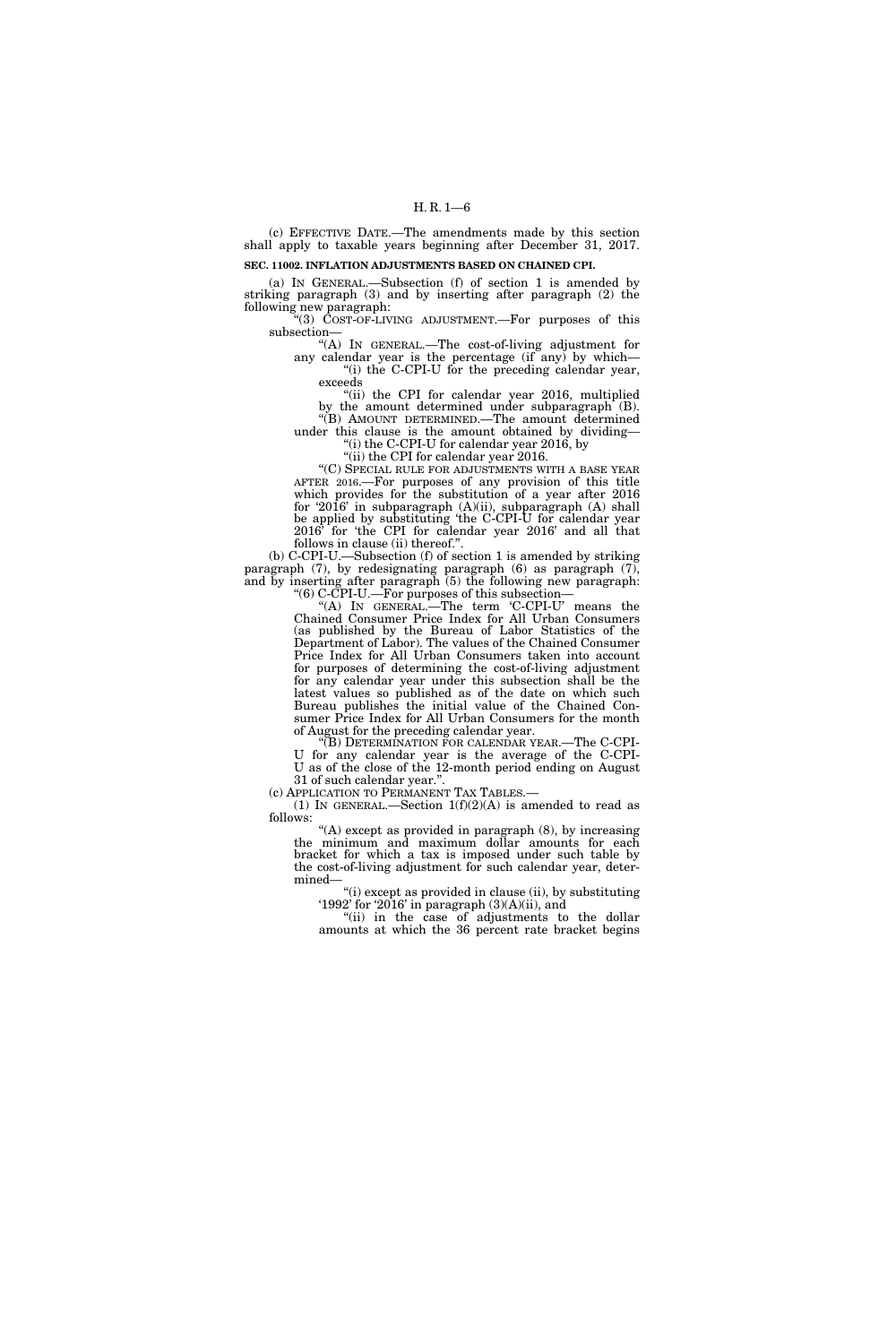or at which the 39.6 percent rate bracket begins, by substituting '1993' for '2016' in paragraph  $(3)$  $(A)$  $(i)$ ,". (2) CONFORMING AMENDMENTS.—Section 1(i) is amended—

(A) by striking ''for '1992' in subparagraph (B)'' in paragraph (1)(C) and inserting ''for '2016' in subparagraph  $(A)(ii)$ <sup>"</sup>, and

(B) by striking "subsection  $(f)(3)(B)$  shall be applied by substituting '2012' for '1992'" in paragraph  $(3)(C)$  and inserting "subsection  $(f)(3)(A)(ii)$  shall be applied by substituting '2012' for '2016' ''.

(d) APPLICATION TO OTHER INTERNAL REVENUE CODE OF 1986 PROVISIONS.—

(1) The following sections are each amended by striking "for 'calendar year 1992' in subparagraph (B)" and inserting ''for 'calendar year 2016' in subparagraph (A)(ii)'':

(A) Section 23(h)(2).

 $(B)$  Paragraphs  $(1)(A)(ii)$  and  $(2)(A)(ii)$  of section 25A(h).  $(C)$  Section  $\overline{2}5B(b)(3)(B)$ .

(D) Subsection (b)(2)(B)(ii)(II), and clauses (i) and (ii) of subsection  $(j)(1)(B)$ , of section 32.

 $(E)$  Section 36B $(f)(2)(B)(ii)(II)$ .  $(F)$  Section  $41(e)(5)(C)(i)$ .

(G) Subsections (e)(3)(D)(ii) and (h)(3)(H)(i)(II) of section 42.

(H) Section 45R(d)(3)(B)(ii).

(I) Section  $55(d)(4)(A)(ii)$ .

 $(J)$  Section  $62(d)(3)(B)$ . (K) Section 63(c)(4)(B).

 $(L)$  Section  $125(i)(2)(B)$ .

(M) Section 135(b)(2)(B)(ii).

(N) Section 137(f)(2).

(O) Section 146(d)(2)(B).

(P) Section 147(c)(2)(H)(ii). (Q) Section 151(d)(4)(B).

(R) Section 179(b)(6)(A)(ii).

(S) Subsections  $(b)(5)(C)(i)(II)$  and  $(g)(8)(B)$  of section

219.

(T) Section 220(g)(2).

 $(U)$  Section 221 $(f)(1)(B)$ .

 $(V)$  Section 223 $(g)(1)(B)$ .

(W) Section  $408\text{\AA(c)}(3)(\text{D})(\text{ii}).$  $(X)$  Section 430(c)(7)(D)(vii)(II).

(Y) Section  $512(d)(2)(B)$ .

(Z) Section 513(h)(2)(C)(ii).

(AA) Section 831(b)(2)(D)(ii).

(BB) Section 877A(a)(3)(B)(i)(II).

 $(CC)$  Section  $2010(c)(3)(B)(ii)$ .

(DD) Section 2032A(a)(3)(B).

(EE) Section 2503(b)(2)(B).

(FF) Section 4261(e)(4)(A)(ii).  $(GG)$  Section  $5000A(c)(3)(D)(ii)$ .

(HH) Section 6323(i)(4)(B).

(II) Section  $6334(g)(1)(B)$ .

 $(JJ)$  Section 6601 $\tilde{J}$  $(3)(B)$ .

 $(KK)$  Section 6651(i)(1).

 $(LL)$  Section 6652(c)(7)(A).

(MM) Section 6695(h)(1).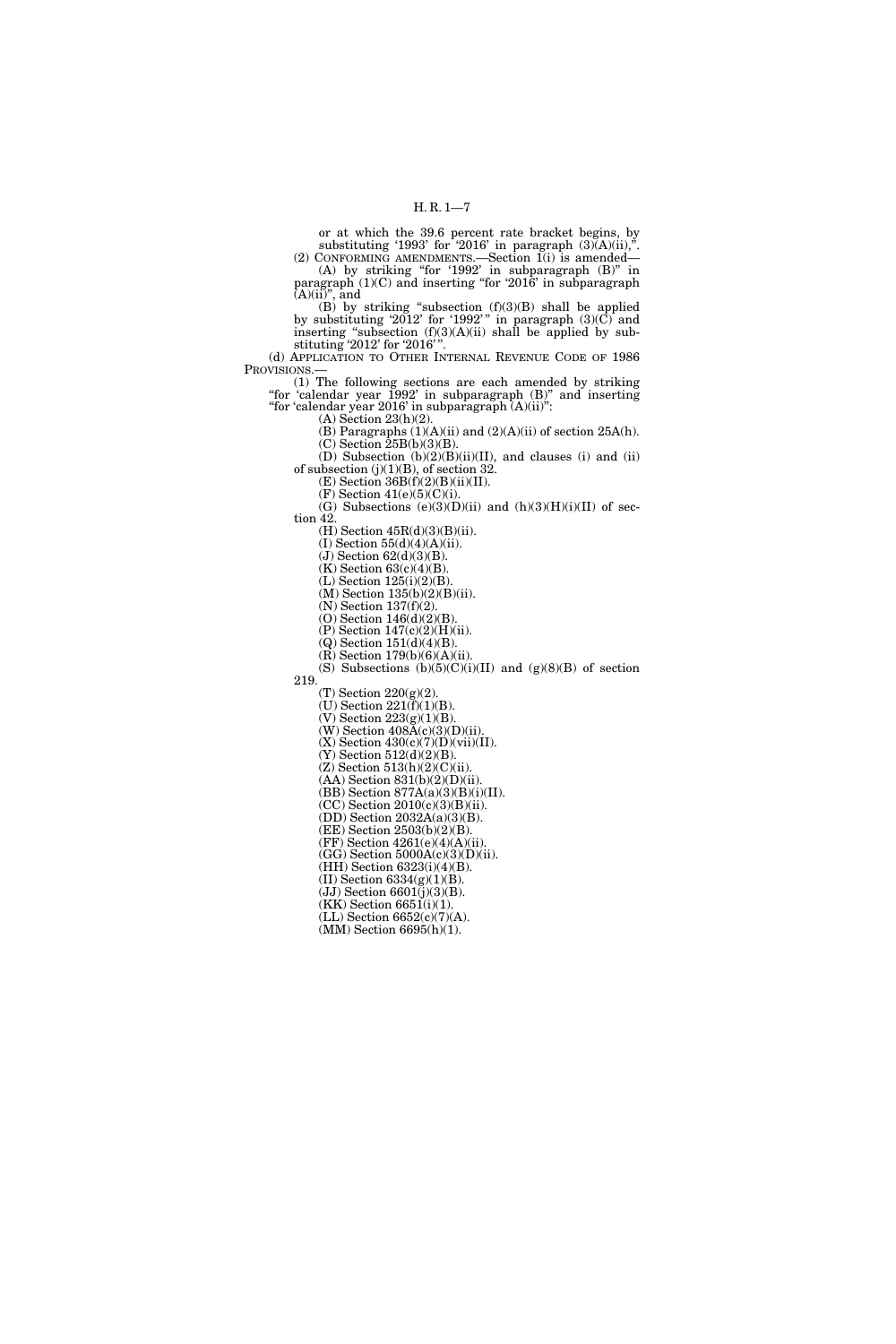(NN) Section 6698(e)(1).

(OO) Section 6699(e)(1).

(PP) Section 6721(f)(1).

(QQ) Section 6722(f)(1).

 $(RR)$  Section 7345(f)(2). (SS) Section 7430(c)(1).

 $(TT)$  Section 9831(d)(2)(D)(ii)(II).

(2) Sections  $41(e)(5)(C)(ii)$  and  $68(b)(2)(B)$  are each amended—

(A) by striking " $1(f)(3)(B)$ " and inserting " $1(f)(3)(A)(ii)$ ", and

 $(B)$  by striking "1992" and inserting "2016". (3) Section  $42(h)(6)(G)$  is amended—

(A) by striking "for 'calendar year 1987'" in clause (i)(II) and inserting ''for 'calendar year 2016' in subparagraph (A)(ii) thereof'', and

(B) by striking ''if the CPI for any calendar year'' and all that follows in clause (ii) and inserting ''if the C-CPI-U for any calendar year (as defined in section  $1(f)(6)$ ) exceeds the C-CPI-U for the preceding calendar year by more than 5 percent, the C-CPI-U for the base calendar year shall be increased such that such excess shall never be taken into account under clause (i). In the case of a base calendar year before 2017, the C-CPI-U for such year shall be determined by multiplying the CPI for such

year by the amount determined under section  $1(f)(3)(B)$ ."  $(4)$  Section 59(j)(2)(B) is amended by striking "for '1992' in subparagraph  $(B)$ <sup>"</sup> and inserting "for '2016' in subparagraph  $(A)(ii)'$ 

 $(5)$  Section  $132(f)(6)(A)(ii)$  is amended by striking "for 'calendar year 1992" and inserting "for 'calendar year 2016' in subparagraph  $(A)(ii)$  thereof".

 $(6)$  Section 162 $(0)(3)$  is amended by striking "adjusted for changes in the Consumer Price Index (as defined in section  $1(f)(5)$  since 1991" and inserting "adjusted by increasing any such amount under the 1991 agreement by an amount equal to—

''(A) such amount, multiplied by

''(B) the cost-of-living adjustment determined under section  $1(f)(3)$  for the calendar year in which the taxable year begins, by substituting 'calendar year 1990' for 'calendar year 2016' in subparagraph (A)(ii) thereof''.

(7) So much of clause (ii) of section  $213(d)(10)(B)$  as precedes the last sentence is amended to read as follows:

''(ii) MEDICAL CARE COST ADJUSTMENT.—For purposes of clause (i), the medical care cost adjustment for any calendar year is the percentage (if any) by which—

''(I) the medical care component of the C-CPI-U (as defined in section  $1(f)(\tilde{6})$ ) for August of the preceding calendar year, exceeds

''(II) such component of the CPI (as defined in section  $1(f)(4)$  for August of 1996, multiplied by the amount determined under section  $1(f)(3)(B)$ .".

(8) Subparagraph (B) of section  $280F(d)(7)$  is amended to read as follows: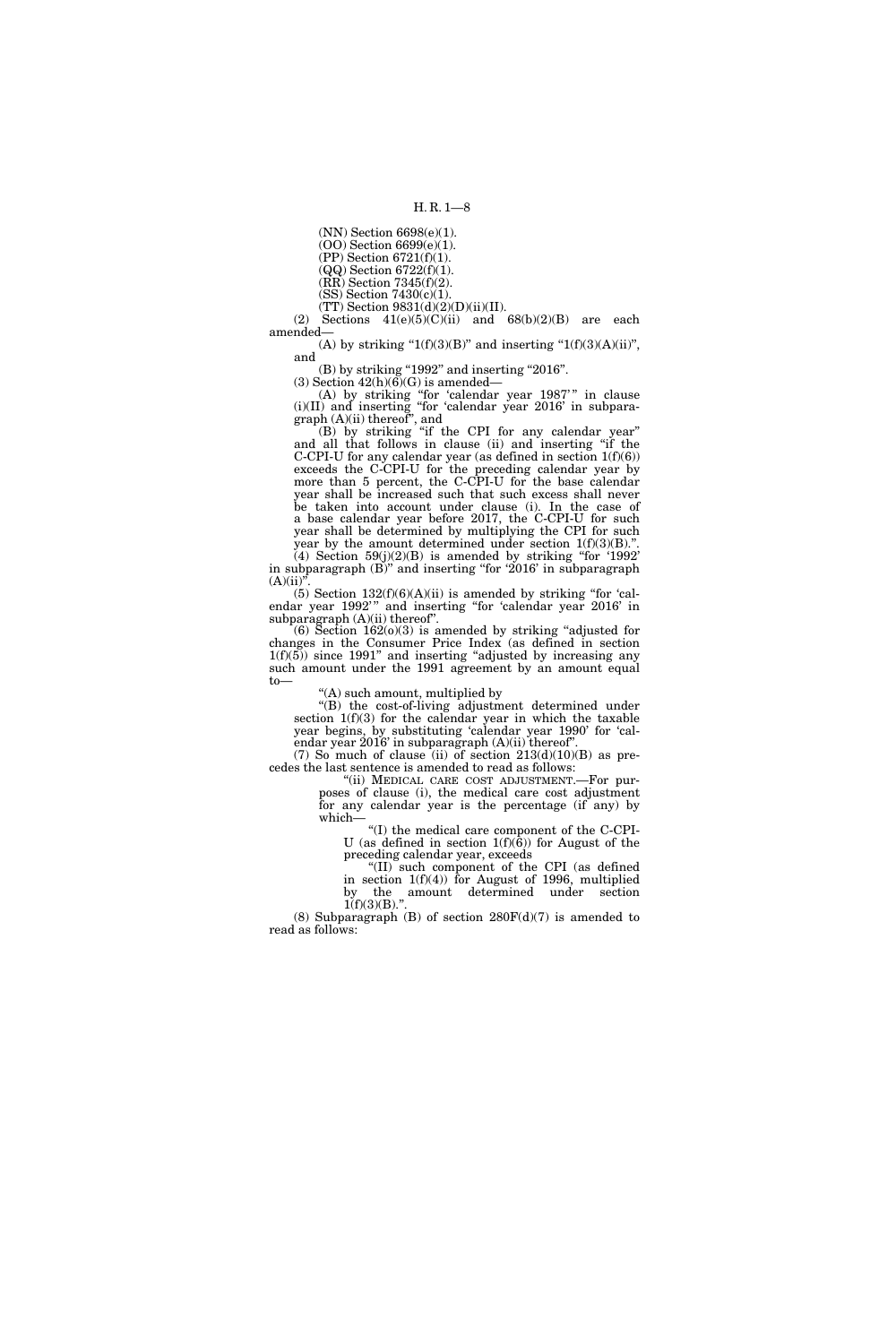''(B) AUTOMOBILE PRICE INFLATION ADJUSTMENT.—For purposes of this paragraph—

''(i) IN GENERAL.—The automobile price inflation adjustment for any calendar year is the percentage (if any) by which—

''(I) the C-CPI-U automobile component for October of the preceding calendar year, exceeds

''(II) the automobile component of the CPI (as defined in section 1(f)(4)) for October of 1987, multiplied by the amount determined under  $1(f)(3)(B)$ .

''(ii) C-CPI-U AUTOMOBILE COMPONENT.—The term 'C-CPI-U automobile component' means the automobile component of the Chained Consumer Price Index for

All Urban Consumers (as described in section  $1(f)(6)$ ).".

(9) Section  $911(b)(2)(D)(ii)(II)$  is amended by striking "for '1992' in subparagraph (B)'' and inserting ''for '2016' in subpara $graph (A)(ii)^{n}$ .

(10) Paragraph (2) of section 1274A(d) is amended to read as follows:

"(2) ADJUSTMENT FOR INFLATION.—In the case of any debt instrument arising out of a sale or exchange during any calendar year after 1989, each dollar amount contained in the preceding provisions of this section shall be increased by an amount equal to—

''(A) such amount, multiplied by

''(B) the cost-of-living adjustment determined under section 1(f)(3) for the calendar year in which the taxable year begins, by substituting 'calendar year 1988' for 'calendar year 2016' in subparagraph (A)(ii) thereof.

Any increase under the preceding sentence shall be rounded to the nearest multiple of \$100 (or, if such increase is a multiple of \$50, such increase shall be increased to the nearest multiple of  $$100$ .

 $(11)$  Section  $4161(b)(2)(C)(i)(II)$  is amended by striking "for '1992' in subparagraph (B)'' and inserting ''for '2016' in subpara $graph (A)(ii)$ <sup>\*</sup>

 $(12)$  Section 4980I(b)(3)(C)(v)(II) is amended by striking "for '1992' in subparagraph (B)" and inserting "for '2016' in subparagraph  $(A)(ii)$ ".

(13) Section 6039F(d) is amended by striking ''subparagraph (B) thereof shall be applied by substituting '1995' for  $(1992)$ " and inserting "subparagraph  $(A)(ii)$  thereof shall be applied by substituting '1995' for '2016'"

 $(14)$  Section 7872 $(g)(5)$  is amended to read as follows:

''(5) ADJUSTMENT OF LIMIT FOR INFLATION.—In the case of any loan made during any calendar year after 1986, the dollar amount in paragraph (2) shall be increased by an amount equal to—

''(A) such amount, multiplied by

''(B) the cost-of-living adjustment determined under section  $1(f)(3)$  for the calendar year in which the taxable year begins, by substituting 'calendar year 1985' for 'calendar year 2016' in subparagraph (A)(ii) thereof.

Any increase under the preceding sentence shall be rounded to the nearest multiple of \$100 (or, if such increase is a multiple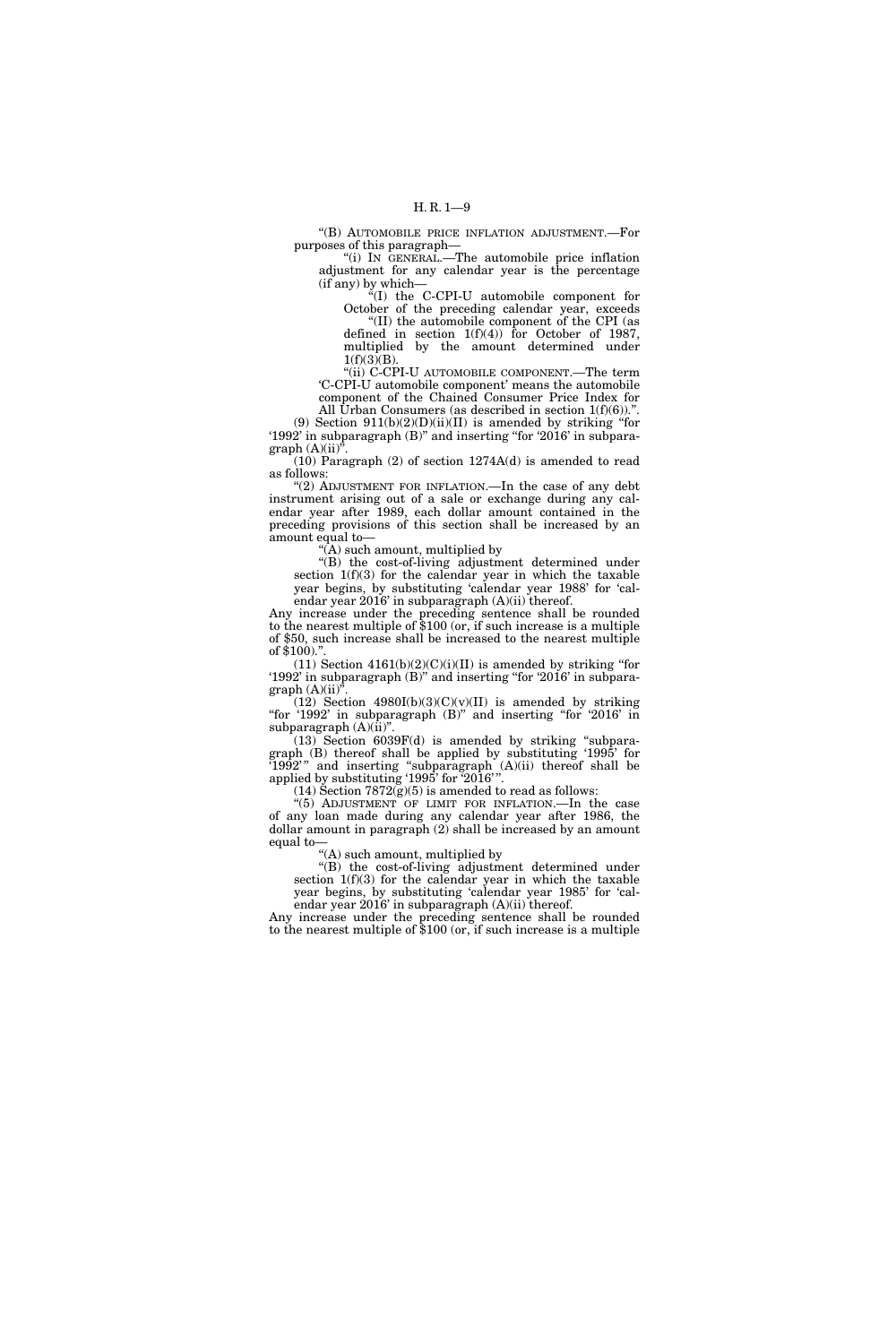# H. R. 1—10

of \$50, such increase shall be increased to the nearest multiple of  $$100."$ 

(e) EFFECTIVE DATE.—The amendments made by this section shall apply to taxable years beginning after December 31, 2017.

# **PART II—DEDUCTION FOR QUALIFIED BUSINESS INCOME OF PASS-THRU ENTITIES**

# **SEC. 11011. DEDUCTION FOR QUALIFIED BUSINESS INCOME.**

(a) IN GENERAL.—Part VI of subchapter B of chapter 1 is amended by adding at the end the following new section:

**''SEC. 199A. QUALIFIED BUSINESS INCOME.** 

"(a) In GENERAL.—In the case of a taxpayer other than a corporation, there shall be allowed as a deduction for any taxable year an amount equal to the sum of— " $(1)$  the lesser of-

''(A) the combined qualified business income amount of the taxpayer, or

''(B) an amount equal to 20 percent of the excess (if any) of— ''(i) the taxable income of the taxpayer for the

taxable year, over

"(ii) the sum of any net capital gain (as defined in section 1(h)), plus the aggregate amount of the qualified cooperative dividends, of the taxpayer for the taxable year, plus

"(2) the lesser of<br/>— $\,$ 

''(A) 20 percent of the aggregate amount of the qualified cooperative dividends of the taxpayer for the taxable year, or

''(B) taxable income (reduced by the net capital gain (as so defined)) of the taxpayer for the taxable year.

The amount determined under the preceding sentence shall not exceed the taxable income (reduced by the net capital gain (as so defined)) of the taxpayer for the taxable year.

''(b) COMBINED QUALIFIED BUSINESS INCOME AMOUNT.—For purposes of this section—

''(1) IN GENERAL.—The term 'combined qualified business income amount' means, with respect to any taxable year, an amount equal to—

''(A) the sum of the amounts determined under paragraph (2) for each qualified trade or business carried on by the taxpayer, plus

''(B) 20 percent of the aggregate amount of the qualified REIT dividends and qualified publicly traded partnership income of the taxpayer for the taxable year.

"(2) DETERMINATION OF DEDUCTIBLE AMOUNT FOR EACH TRADE OR BUSINESS.—The amount determined under this paragraph with respect to any qualified trade or business is the lesser of—

"(A) 20 percent of the taxpayer's qualified business income with respect to the qualified trade or business, or

''(B) the greater of—

''(i) 50 percent of the W–2 wages with respect to the qualified trade or business, or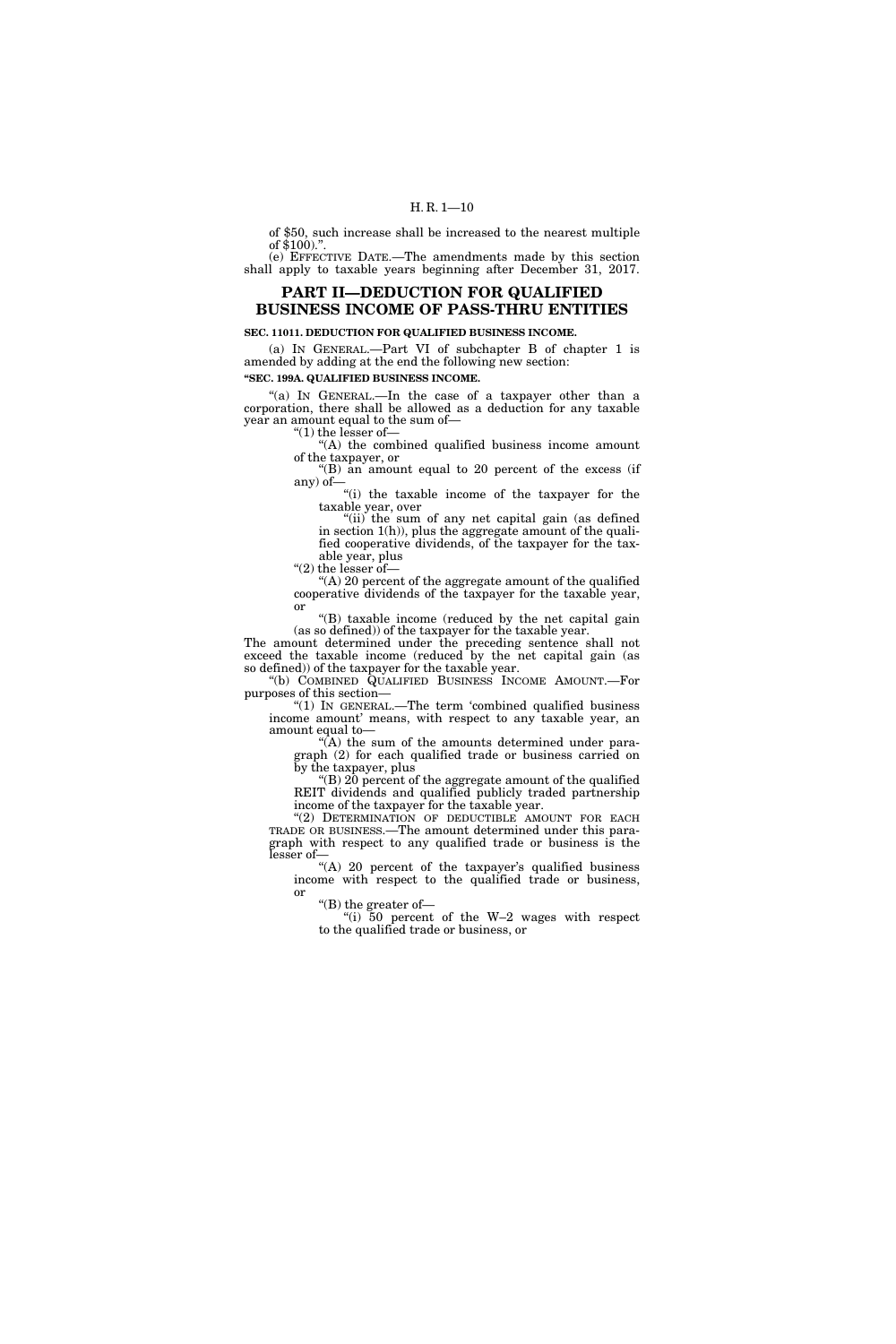''(ii) the sum of 25 percent of the W–2 wages with respect to the qualified trade or business, plus 2.5 percent of the unadjusted basis immediately after acquisition of all qualified property.

"(3) MODIFICATIONS TO LIMIT BASED ON TAXABLE INCOME. "(A) EXCEPTION FROM LIMIT.—In the case of any tax-

payer whose taxable income for the taxable year does not exceed the threshold amount, paragraph (2) shall be applied without regard to subparagraph (B).

''(B) PHASE-IN OF LIMIT FOR CERTAIN TAXPAYERS.—

''(i) IN GENERAL.—If—

''(I) the taxable income of a taxpayer for any taxable year exceeds the threshold amount, but does not exceed the sum of the threshold amount plus \$50,000 (\$100,000 in the case of a joint return), and

''(II) the amount determined under paragraph (2)(B) (determined without regard to this subparagraph) with respect to any qualified trade or business carried on by the taxpayer is less than the amount determined under paragraph (2)(A) with respect such trade or business,

then paragraph (2) shall be applied with respect to such trade or business without regard to subparagraph (B) thereof and by reducing the amount determined under subparagraph (A) thereof by the amount determined under clause (ii).

''(ii) AMOUNT OF REDUCTION.—The amount determined under this subparagraph is the amount which bears the same ratio to the excess amount as—

 $(1)$  the amount by which the taxpayer's taxable income for the taxable year exceeds the threshold amount, bears to

''(II) \$50,000 (\$100,000 in the case of a joint return).

''(iii) EXCESS AMOUNT.—For purposes of clause (ii), the excess amount is the excess of—

''(I) the amount determined under paragraph  $(2)(A)$  (determined without regard to this paragraph), over

''(II) the amount determined under paragraph (2)(B) (determined without regard to this paragraph).

"(4) WAGES, ETC.

"(A) IN GENERAL.—The term 'W-2 wages' means, with respect to any person for any taxable year of such person, the amounts described in paragraphs (3) and (8) of section 6051(a) paid by such person with respect to employment of employees by such person during the calendar year ending during such taxable year.

''(B) LIMITATION TO WAGES ATTRIBUTABLE TO QUALIFIED BUSINESS INCOME.—Such term shall not include any amount which is not properly allocable to qualified business income for purposes of subsection  $(c)(1)$ .

''(C) RETURN REQUIREMENT.—Such term shall not include any amount which is not properly included in a return filed with the Social Security Administration on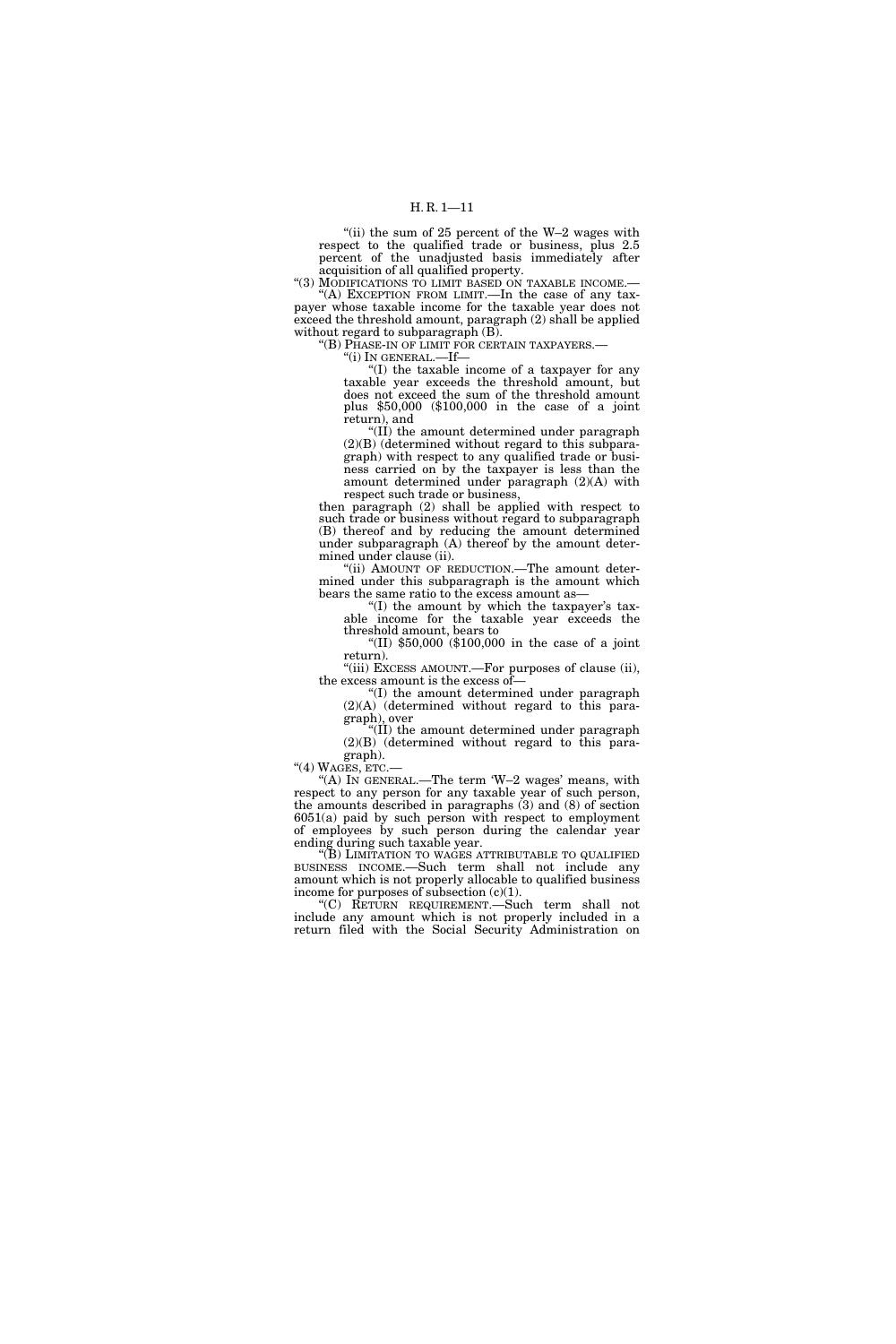or before the 60th day after the due date (including extensions) for such return.

''(5) ACQUISITIONS, DISPOSITIONS, AND SHORT TAXABLE YEARS.—The Secretary shall provide for the application of this subsection in cases of a short taxable year or where the taxpayer acquires, or disposes of, the major portion of a trade or business or the major portion of a separate unit of a trade or business during the taxable year.

''(6) QUALIFIED PROPERTY.—For purposes of this section: ''(A) IN GENERAL.—The term 'qualified property' means, with respect to any qualified trade or business for a taxable year, tangible property of a character subject to the allowance for depreciation under section 167—

''(i) which is held by, and available for use in, the qualified trade or business at the close of the taxable year,

"(ii) which is used at any point during the taxable year in the production of qualified business income, and

"(iii) the depreciable period for which has not ended before the close of the taxable year.

''(B) DEPRECIABLE PERIOD.—The term 'depreciable period' means, with respect to qualified property of a taxpayer, the period beginning on the date the property was first placed in service by the taxpayer and ending on the later of—

"(i) the date that is 10 years after such date, or

"(ii) the last day of the last full year in the applicable recovery period that would apply to the property under section 168 (determined without regard to subsection (g) thereof).

''(c) QUALIFIED BUSINESS INCOME.—For purposes of this section—

''(1) IN GENERAL.—The term 'qualified business income' means, for any taxable year, the net amount of qualified items of income, gain, deduction, and loss with respect to any qualified trade or business of the taxpayer. Such term shall not include any qualified REIT dividends, qualified cooperative dividends, or qualified publicly traded partnership income.

"(2) CARRYOVER OF LOSSES.—If the net amount of qualified income, gain, deduction, and loss with respect to qualified trades or businesses of the taxpayer for any taxable year is less than zero, such amount shall be treated as a loss from a qualified trade or business in the succeeding taxable year. ''(3) QUALIFIED ITEMS OF INCOME, GAIN, DEDUCTION, AND

LOSS.—For purposes of this subsection— "(A) IN GENERAL.—The term 'qualified items of income, gain, deduction, and loss' means items of income, gain,

deduction, and loss to the extent such items are— "(i) effectively connected with the conduct of a trade or business within the United States (within the meaning of section 864(c), determined by substituting 'qualified trade or business (within the meaning of section 199A)' for 'nonresident alien individual or a foreign corporation' or for 'a foreign corporation' each place it appears), and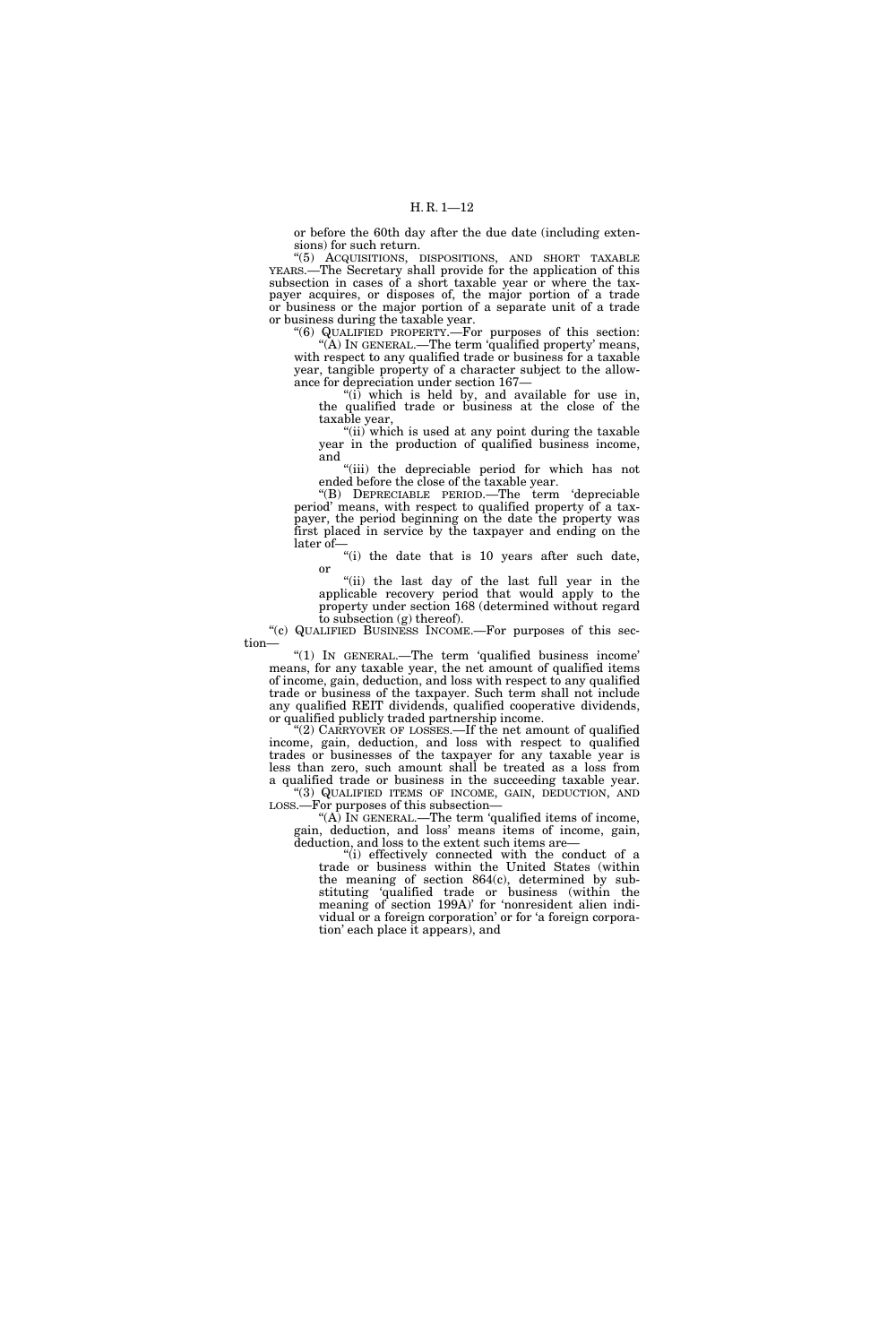"(ii) included or allowed in determining taxable income for the taxable year.

''(B) EXCEPTIONS.—The following investment items shall not be taken into account as a qualified item of income, gain, deduction, or loss:

''(i) Any item of short-term capital gain, shortterm capital loss, long-term capital gain, or long-term capital loss.

''(ii) Any dividend, income equivalent to a dividend, or payment in lieu of dividends described in section  $954(c)(1)(G)$ .

''(iii) Any interest income other than interest income which is properly allocable to a trade or business.

"(iv) Any item of gain or loss described in subparagraph (C) or (D) of section 954(c)(1) (applied by substituting 'qualified trade or business' for 'controlled foreign corporation').

 $\sqrt[n]{v}$  Any item of income, gain, deduction, or loss taken into account under section  $954(c)(1)(F)$  (determined without regard to clause (ii) thereof and other than items attributable to notional principal contracts entered into in transactions qualifying under section  $1221(a)(7)$ ).

"(vi) Any amount received from an annuity which is not received in connection with the trade or business.

"(vii) Any item of deduction or loss properly allocable to an amount described in any of the preceding clauses.

"(4) TREATMENT OF REASONABLE COMPENSATION AND GUARANTEED PAYMENTS.—Qualified business income shall not include—

''(A) reasonable compensation paid to the taxpayer by any qualified trade or business of the taxpayer for services rendered with respect to the trade or business,

''(B) any guaranteed payment described in section 707(c) paid to a partner for services rendered with respect to the trade or business, and

''(C) to the extent provided in regulations, any payment described in section 707(a) to a partner for services rendered with respect to the trade or business.

''(d) QUALIFIED TRADE OR BUSINESS.—For purposes of this section—

"(1) In GENERAL.—The term 'qualified trade or business' means any trade or business other than—

''(A) a specified service trade or business, or

''(B) the trade or business of performing services as an employee.

''(2) SPECIFIED SERVICE TRADE OR BUSINESS.—The term 'specified service trade or business' means any trade or business—

"(A) which is described in section  $1202(e)(3)(A)$  (applied without regard to the words 'engineering, architecture,') or which would be so described if the term 'employees or owners' were substituted for 'employees' therein, or

''(B) which involves the performance of services that consist of investing and investment management, trading,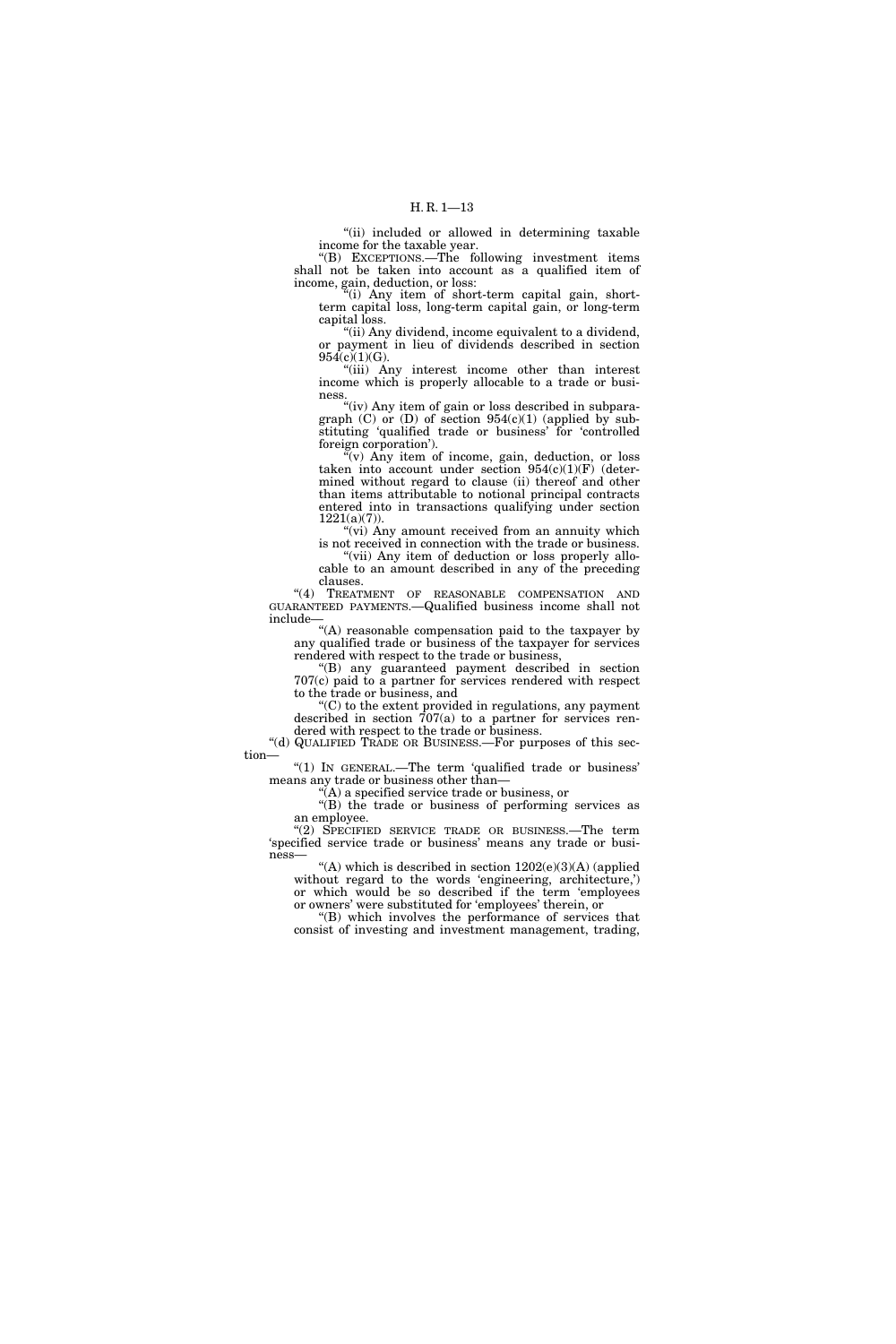or dealing in securities (as defined in section 475(c)(2)), partnership interests, or commodities (as defined in section  $475(e)(2)$ ).

''(3) EXCEPTION FOR SPECIFIED SERVICE BUSINESSES BASED ON TAXPAYER'S INCOME.—

"(A) In GENERAL.—If, for any taxable year, the taxable income of any taxpayer is less than the sum of the threshold amount plus  $$50,000$   $$100,000$  in the case of a joint return), then—

''(i) any specified service trade or business of the taxpayer shall not fail to be treated as a qualified trade or business due to paragraph  $(1)(A)$ , but

"(ii) only the applicable percentage of qualified items of income, gain, deduction, or loss, and the W– 2 wages and the unadjusted basis immediately after acquisition of qualified property, of the taxpayer allocable to such specified service trade or business shall be taken into account in computing the qualified business income, W–2 wages, and the unadjusted basis immediately after acquisition of qualified property of the taxpayer for the taxable year for purposes of applying this section.

''(B) APPLICABLE PERCENTAGE.—For purposes of subparagraph (A), the term 'applicable percentage' means, with respect to any taxable year, 100 percent reduced (not below zero) by the percentage equal to the ratio of—

''(i) the taxable income of the taxpayer for the taxable year in excess of the threshold amount, bears to

"(ii)  $$50,000$  ( $$100,000$  in the case of a joint return). ''(e) OTHER DEFINITIONS.—For purposes of this section—

''(1) TAXABLE INCOME.—Taxable income shall be computed without regard to the deduction allowable under this section. "(2) THRESHOLD AMOUNT.-

"(A) IN GENERAL.—The term 'threshold amount' means \$157,500 (200 percent of such amount in the case of a joint return).

''(B) INFLATION ADJUSTMENT.—In the case of any taxable year beginning after 2018, the dollar amount in subparagraph (A) shall be increased by an amount equal to—

''(i) such dollar amount, multiplied by

''(ii) the cost-of-living adjustment determined under section 1(f)(3) for the calendar year in which the taxable year begins, determined by substituting 'calendar year 2017' for 'calendar year 2016' in subparagraph (A)(ii) thereof.

The amount of any increase under the preceding sentence shall be rounded as provided in section  $1(f)(7)$ .

''(3) QUALIFIED REIT DIVIDEND.—The term 'qualified REIT dividend' means any dividend from a real estate investment trust received during the taxable year which—

''(A) is not a capital gain dividend, as defined in section  $857(b)(3)$ , and

''(B) is not qualified dividend income, as defined in section  $1(h)(11)$ .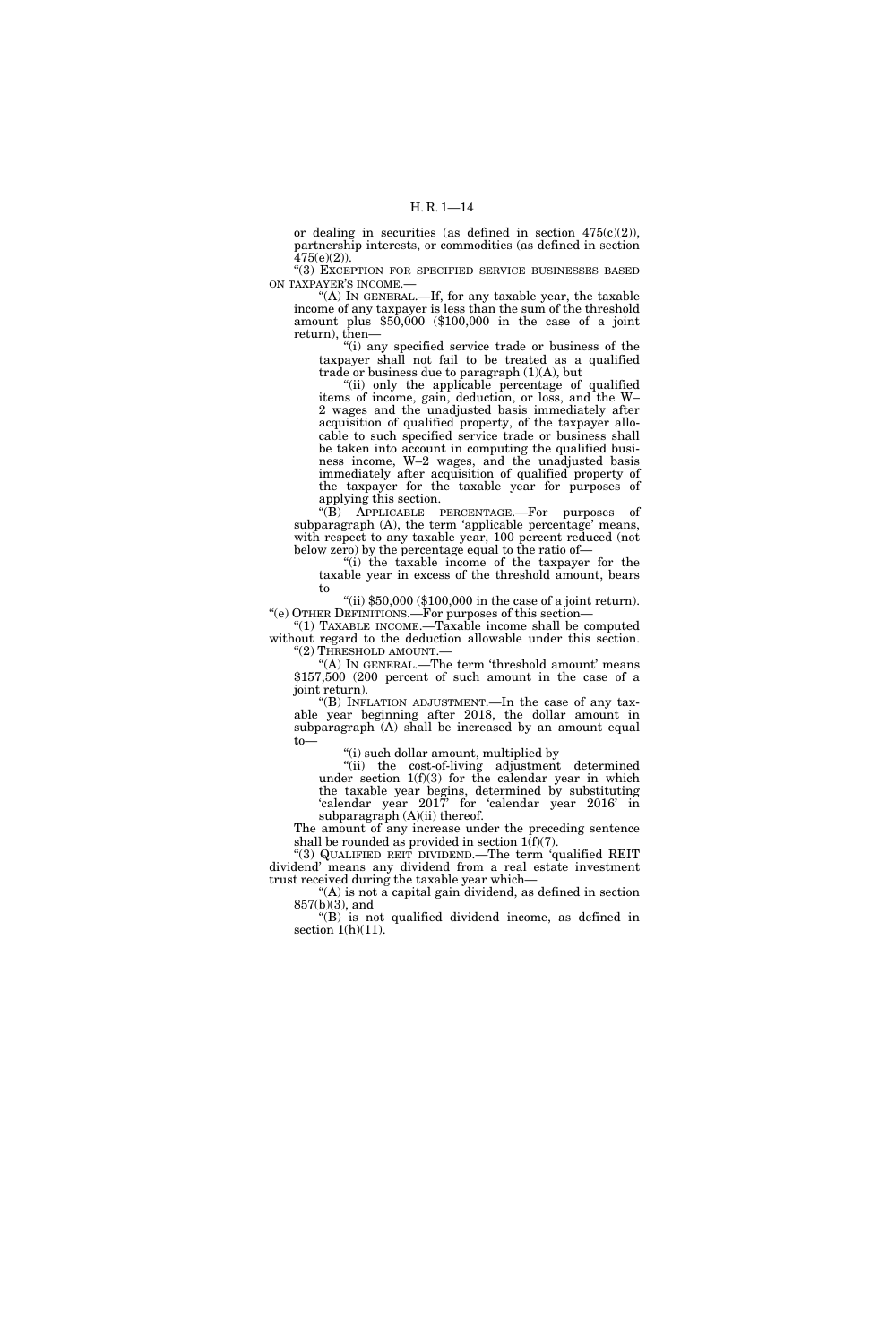"(4) QUALIFIED COOPERATIVE DIVIDEND.—The term 'qualified cooperative dividend' means any patronage dividend (as defined in section 1388(a)), any per-unit retain allocation (as defined in section 1388(f)), and any qualified written notice of allocation (as defined in section 1388(c)), or any similar amount received from an organization described in subpara $graph (B)(ii)$ , which-

''(A) is includible in gross income, and

"(B) is received from-

''(i) an organization or corporation described in section  $501(c)(12)$  or  $1381(a)$ , or

''(ii) an organization which is governed under this title by the rules applicable to cooperatives under this title before the enactment of subchapter T.

''(5) QUALIFIED PUBLICLY TRADED PARTNERSHIP INCOME.— The term 'qualified publicly traded partnership income' means, with respect to any qualified trade or business of a taxpayer, the sum of—

"(A) the net amount of such taxpayer's allocable share of each qualified item of income, gain, deduction, and loss (as defined in subsection  $(c)(3)$  and determined after the application of subsection  $(c)(4)$  from a publicly traded partnership (as defined in section  $7704(a)$ ) which is not treated as a corporation under section 7704(c), plus

 $(16)$  any gain recognized by such taxpayer upon disposition of its interest in such partnership to the extent such gain is treated as an amount realized from the sale or exchange of property other than a capital asset under section 751(a).

"(f) SPECIAL RULES.-

''(1) APPLICATION TO PARTNERSHIPS AND S CORPORATIONS.— '(A) IN GENERAL.—In the case of a partnership or S corporation—

"(i) this section shall be applied at the partner or shareholder level,

''(ii) each partner or shareholder shall take into account such person's allocable share of each qualified item of income, gain, deduction, and loss, and

"(iii) each partner or shareholder shall be treated for purposes of subsection  $(b)$  as having W–2 wages and unadjusted basis immediately after acquisition of qualified property for the taxable year in an amount equal to such person's allocable share of the W–2 wages and the unadjusted basis immediately after acquisition of qualified property of the partnership or S corporation for the taxable year (as determined under regulations prescribed by the Secretary).

For purposes of clause (iii), a partner's or shareholder's allocable share of W–2 wages shall be determined in the same manner as the partner's or shareholder's allocable share of wage expenses. For purposes of such clause, partner's or shareholder's allocable share of the unadjusted basis immediately after acquisition of qualified property shall be determined in the same manner as the partner's or shareholder's allocable share of depreciation. For purposes of this subparagraph, in the case of an S corporation,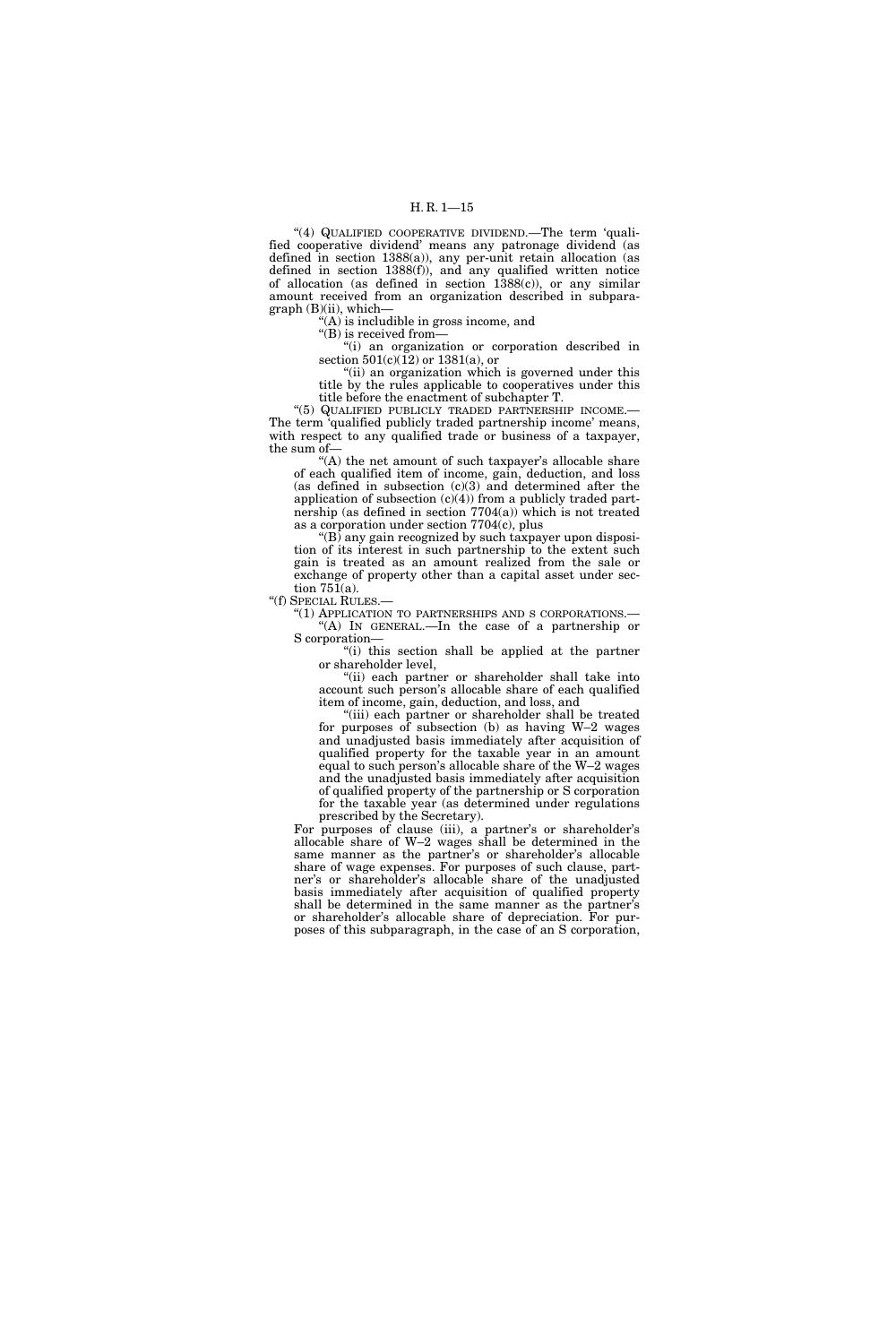an allocable share shall be the shareholder's pro rata share of an item.

''(B) APPLICATION TO TRUSTS AND ESTATES.—Rules similar to the rules under section 199(d)(1)(B)(i) (as in effect on December 1, 2017) for the apportionment of W– 2 wages shall apply to the apportionment of W–2 wages and the apportionment of unadjusted basis immediately after acquisition of qualified property under this section. ''(C) TREATMENT OF TRADES OR BUSINESS IN PUERTO

RICO.— ''(i) IN GENERAL.—In the case of any taxpayer with qualified business income from sources within the commonwealth of Puerto Rico, if all such income is

taxable under section 1 for such taxable year, then for purposes of determining the qualified business income of such taxpayer for such taxable year, the term 'United States' shall include the Commonwealth of Puerto Rico.

"(ii) SPECIAL RULE FOR APPLYING LIMIT.—In the case of any taxpayer described in clause (i), the determination of W–2 wages of such taxpayer with respect to any qualified trade or business conducted in Puerto Rico shall be made without regard to any exclusion under section 3401(a)(8) for remuneration paid for services in Puerto Rico.

"(2) COORDINATION WITH MINIMUM TAX.-For purposes of determining alternative minimum taxable income under section 55, qualified business income shall be determined without regard to any adjustments under sections 56 through 59.

''(3) DEDUCTION LIMITED TO INCOME TAXES.—The deduction under subsection (a) shall only be allowed for purposes of this chapter.

" $(4)$  REGULATIONS.—The Secretary shall prescribe such regulations as are necessary to carry out the purposes of this section, including regulations—

''(A) for requiring or restricting the allocation of items and wages under this section and such reporting requirements as the Secretary determines appropriate, and

''(B) for the application of this section in the case of tiered entities.

''(g) DEDUCTION ALLOWED TO SPECIFIED AGRICULTURAL OR HORTICULTURAL COOPERATIVES.—

''(1) IN GENERAL.—In the case of any taxable year of a specified agricultural or horticultural cooperative beginning after December 31, 2017, there shall be allowed a deduction in an amount equal to the lesser of—

"(A) 20 percent of the excess (if any) of—

"(i) the gross income of a specified agricultural or horticultural cooperative, over

'(ii) the qualified cooperative dividends (as defined in subsection  $(e)(4)$  paid during the taxable year for the taxable year, or ''(B) the greater of—

"(i)  $50$  percent of the W–2 wages of the cooperative with respect to its trade or business, or

''(ii) the sum of 25 percent of the W–2 wages of the cooperative with respect to its trade or business,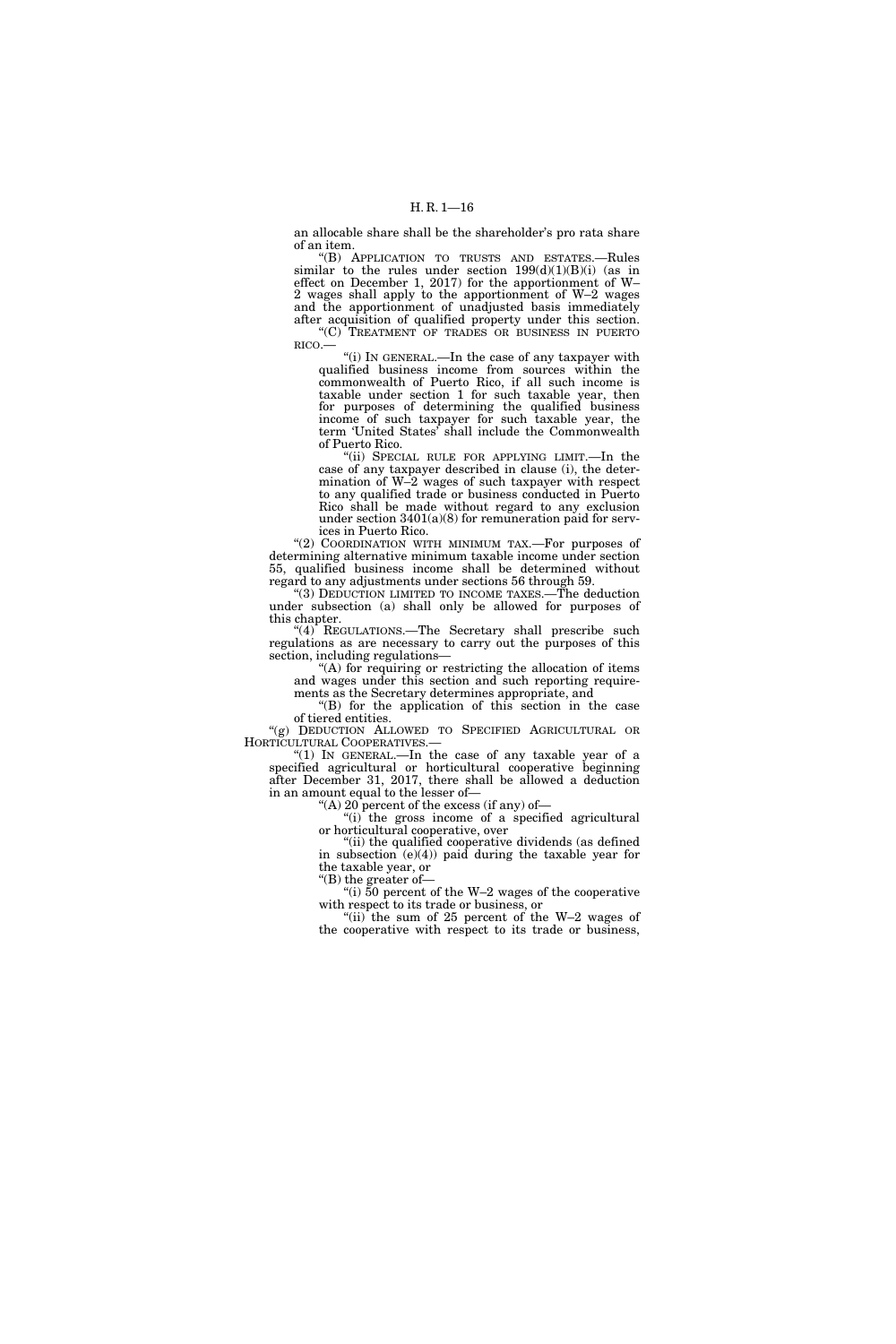plus 2.5 percent of the unadjusted basis immediately after acquisition of all qualified property of the cooperative.

"(2) LIMITATION.-The amount determined under paragraph (1) shall not exceed the taxable income of the specified agricultural or horticultural for the taxable year.

''(3) SPECIFIED AGRICULTURAL OR HORTICULTURAL COOPERA-TIVE.—For purposes of this subsection, the term 'specified agricultural or horticultural cooperative' means an organization to which part I of subchapter T applies which is engaged in—

''(A) the manufacturing, production, growth, or extraction in whole or significant part of any agricultural or horticultural product,

''(B) the marketing of agricultural or horticultural products which its patrons have so manufactured, produced, grown, or extracted, or

 $(C)$  the provision of supplies, equipment, or services to farmers or to organizations described in subparagraph (A) or (B).

''(h) ANTI-ABUSE RULES.—The Secretary shall—

"(1) apply rules similar to the rules under section  $179(d)(2)$ in order to prevent the manipulation of the depreciable period of qualified property using transactions between related parties, and

''(2) prescribe rules for determining the unadjusted basis immediately after acquisition of qualified property acquired in like-kind exchanges or involuntary conversions.

"(i) TERMINATION.—This section shall not apply to taxable years beginning after December 31, 2025.''.

(b) TREATMENT OF DEDUCTION IN COMPUTING ADJUSTED GROSS AND TAXABLE INCOME.—

(1) DEDUCTION NOT ALLOWED IN COMPUTING ADJUSTED GROSS INCOME.—Section 62(a) is amended by adding at the end the following new sentence: ''The deduction allowed by section 199A shall not be treated as a deduction described in any of the preceding paragraphs of this subsection."

(2) DEDUCTION ALLOWED TO NONITEMIZERS.—Section 63(b) is amended by striking ''and'' at the end of paragraph (1), by striking the period at the end of paragraph (2) and inserting , and", and by adding at the end the following new paragraph: ''(3) the deduction provided in section 199A.''.

(3) DEDUCTION ALLOWED TO ITEMIZERS WITHOUT LIMITS ON ITEMIZED DEDUCTIONS.—Section 63(d) is amended by striking "and" at the end of paragraph (1), by striking the period at the end of paragraph  $(2)$  and inserting ", and", and by adding at the end the following new paragraph:

''(3) the deduction provided in section 199A.''.

(4) CONFORMING AMENDMENT.—Section 3402(m)(1) is amended by inserting ''and the estimated deduction allowed under section 199A'' after ''chapter 1''.

(c) ACCURACY-RELATED PENALTY ON DETERMINATION OF APPLICABLE PERCENTAGE.—Section 6662(d)(1) is amended by inserting at the end the following new subparagraph:

''(C) SPECIAL RULE FOR TAXPAYERS CLAIMING SECTION 199A DEDUCTION.—In the case of any taxpayer who claims the deduction allowed under section 199A for the taxable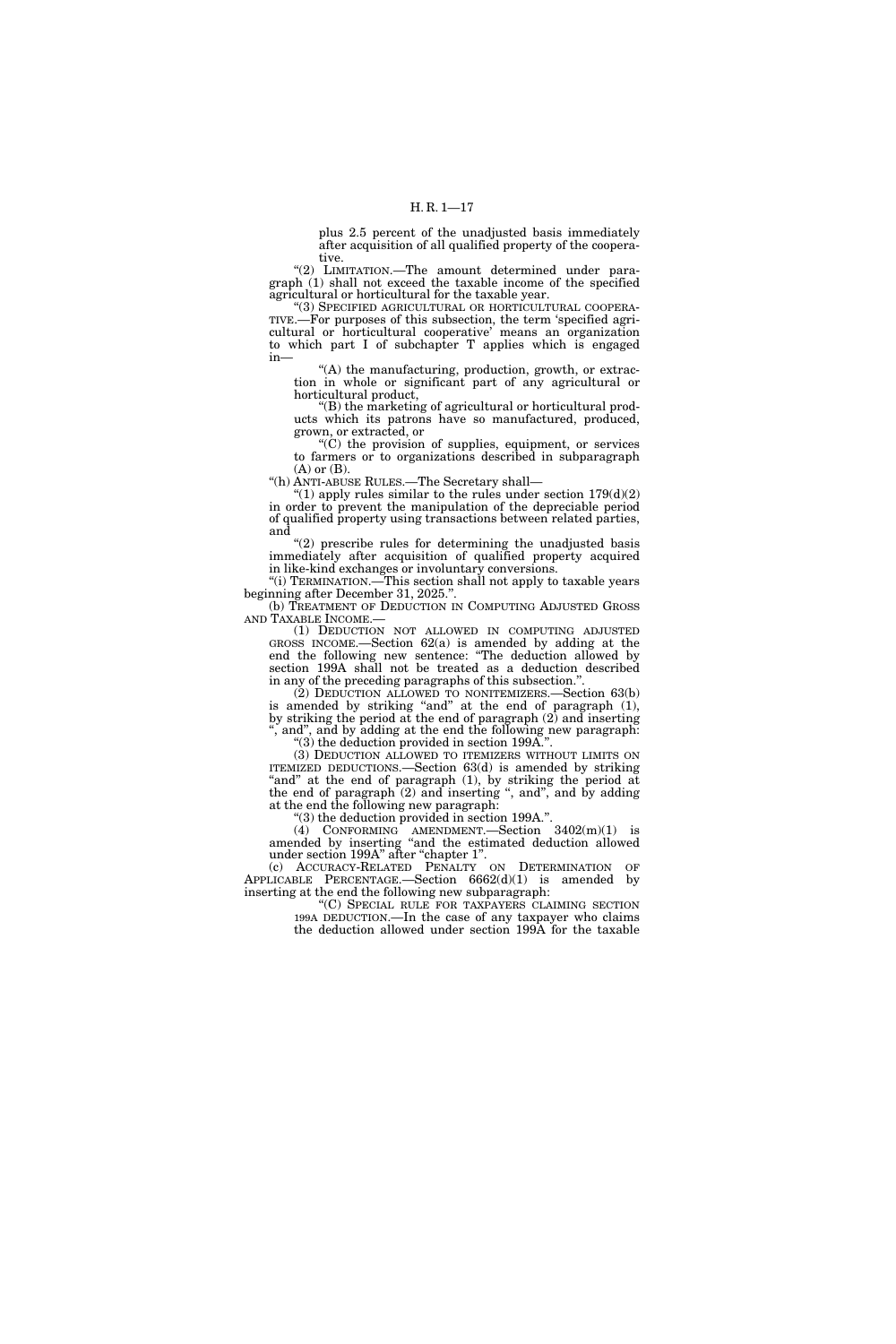year, subparagraph (A) shall be applied by substituting '5 percent' for '10 percent'.''.

(d) CONFORMING AMENDMENTS.—

(1) Section 172(d) is amended by adding at the end the following new paragraph:

''(8) QUALIFIED BUSINESS INCOME DEDUCTION.—The deduction under section 199A shall not be allowed.''.

 $(2)$  Section 246(b) $(1)$  is amended by inserting "199A," before  $"243(a)(1)"$ .

 $(3)$  Section  $613(a)$  is amended by inserting "and without the deduction under section 199A'' after ''and without the deduction under section 199''.

(4) Section  $613A(d)(1)$  is amended by redesignating subparagraphs (C), (D), and (E) as subparagraphs (D), (E), and (F), respectively, and by inserting after subparagraph (B), the following new subparagraph:

''(C) any deduction allowable under section 199A,''.

(5) Section  $170(b)(2)(D)$  is amended by striking "and" in clause (iv), by striking the period at the end of clause (v), and by adding at the end the following new clause:  $\mathbf{u}^{\alpha}$ (vi) section 199A(g).".

(6) The table of sections for part VI of subchapter B of chapter 1 is amended by inserting at the end the following new item:

### ''Sec. 199A. Qualified business income.''.

(e) EFFECTIVE DATE.—The amendments made by this section shall apply to taxable years beginning after December 31, 2017.

## **SEC. 11012. LIMITATION ON LOSSES FOR TAXPAYERS OTHER THAN CORPORATIONS.**

(a) IN GENERAL.—Section 461 is amended by adding at the end the following new subsection:

''(l) LIMITATION ON EXCESS BUSINESS LOSSES OF NONCORPORATE TAXPAYERS.—

''(1) LIMITATION.—In the case of taxable year of a taxpayer other than a corporation beginning after December 31, 2017, and before January 1, 2026—

 $<sup>"</sup>(A)$  subsection (j) (relating to limitation on excess farm</sup> losses of certain taxpayers) shall not apply, and

''(B) any excess business loss of the taxpayer for the taxable year shall not be allowed.

"(2) DISALLOWED LOSS CARRYOVER.—Any loss which is disallowed under paragraph (1) shall be treated as a net operating loss carryover to the following taxable year under section 172. "(3) EXCESS BUSINESS LOSS.—For purposes of this subsection—

''(A) IN GENERAL.—The term 'excess business loss' means the excess (if any) of—

''(i) the aggregate deductions of the taxpayer for the taxable year which are attributable to trades or businesses of such taxpayer (determined without regard to whether or not such deductions are disallowed for such taxable year under paragraph (1)), over

''(ii) the sum of—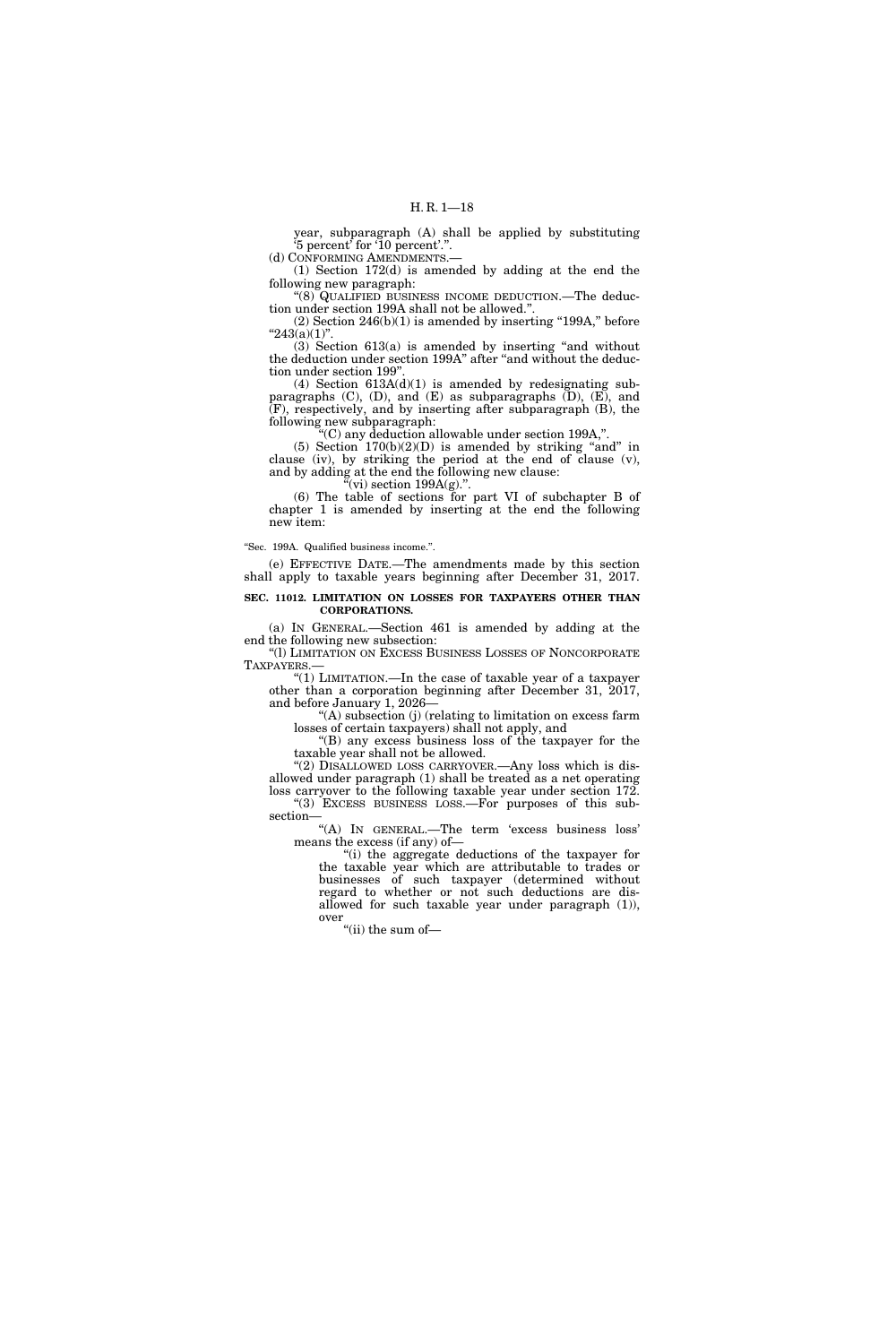''(I) the aggregate gross income or gain of such taxpayer for the taxable year which is attributable

"(II)  $$250,000$  (200 percent of such amount in the case of a joint return).

"(B) ADJUSTMENT FOR INFLATION.—In the case of any taxable year beginning after December 31, 2018, the \$250,000 amount in subparagraph (A)(ii)(II) shall be increased by an amount equal to—

''(i) such dollar amount, multiplied by

''(ii) the cost-of-living adjustment determined under section 1(f)(3) for the calendar year in which the taxable year begins, determined by substituting '2017' for '2016' in subparagraph (A)(ii) thereof.

If any amount as increased under the preceding sentence is not a multiple of \$1,000, such amount shall be rounded to the nearest multiple of \$1,000.

"(4) APPLICATION OF SUBSECTION IN CASE OF PARTNERSHIPS AND S CORPORATIONS.—In the case of a partnership or S corporation—

''(A) this subsection shall be applied at the partner or shareholder level, and

"(B) each partner's or shareholder's allocable share of the items of income, gain, deduction, or loss of the partnership or S corporation for any taxable year from trades or businesses attributable to the partnership or S corporation shall be taken into account by the partner or shareholder in applying this subsection to the taxable year of such partner or shareholder with or within which

the taxable year of the partnership or S corporation ends. For purposes of this paragraph, in the case of an S corporation, an allocable share shall be the shareholder's pro rata share of an item.

''(5) ADDITIONAL REPORTING.—The Secretary shall prescribe such additional reporting requirements as the Secretary determines necessary to carry out the purposes of this subsection. ''(6) COORDINATION WITH SECTION 469.—This subsection

shall be applied after the application of section 469.' (b) EFFECTIVE DATE.—The amendments made by this section

shall apply to taxable years beginning after December 31, 2017.

# **PART III—TAX BENEFITS FOR FAMILIES AND INDIVIDUALS**

# **SEC. 11021. INCREASE IN STANDARD DEDUCTION.**

(a) IN GENERAL.—Subsection (c) of section 63 is amended by adding at the end the following new paragraph:

"(7) SPECIAL RULES FOR TAXABLE YEARS 2018 THROUGH 2025.—In the case of a taxable year beginning after December 31, 2017, and before January 1, 2026—

''(A) INCREASE IN STANDARD DEDUCTION.—Paragraph

(2) shall be applied—<br>"(i) by substituting '\$18,000' for '\$4,400' in subparagraph (B), and

"(ii) by substituting '\$12,000' for '\$3,000' in subparagraph (C).

''(B) ADJUSTMENT FOR INFLATION.—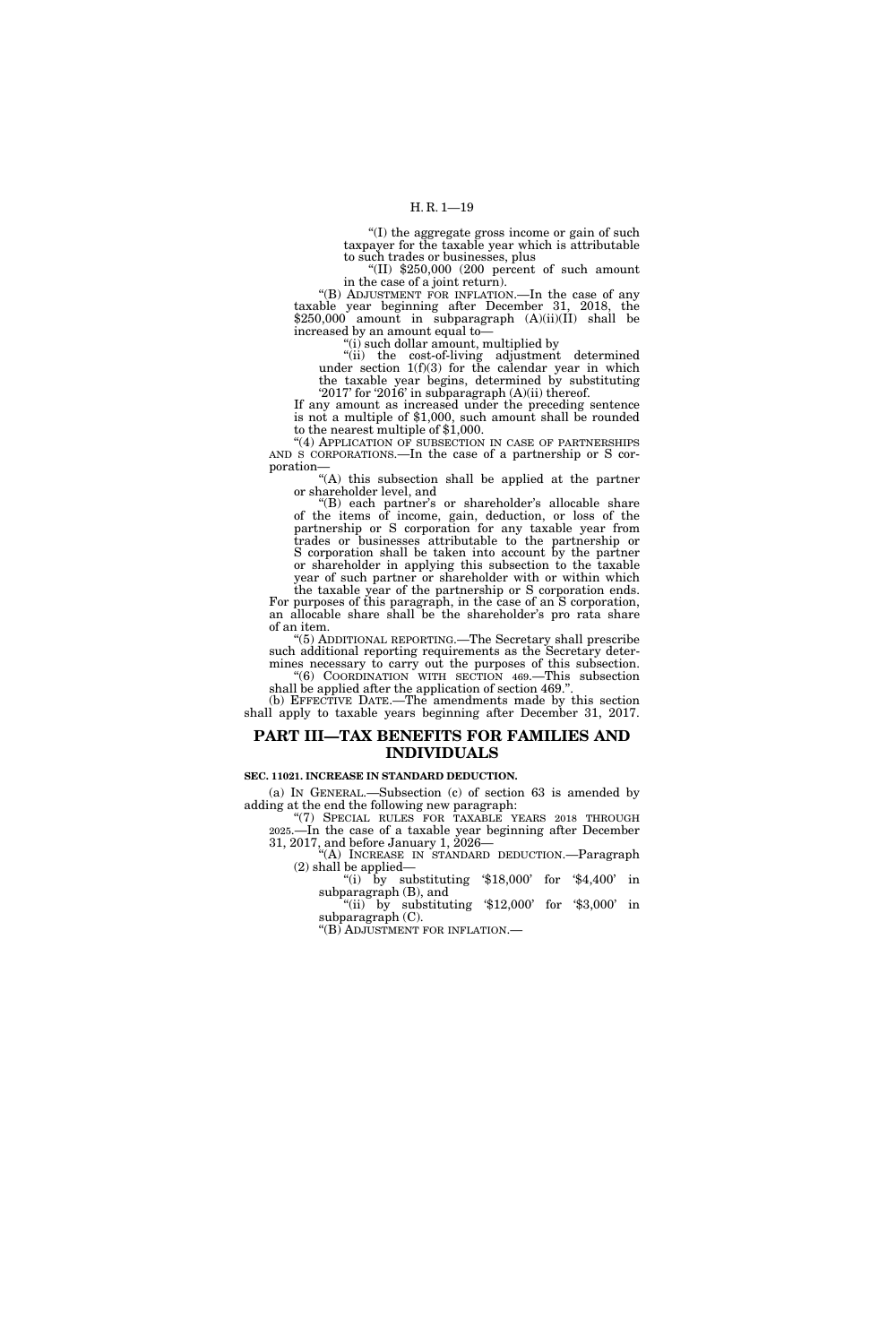''(i) IN GENERAL.—Paragraph (4) shall not apply to the dollar amounts contained in paragraphs  $(\overline{2})(\overline{B})$ and  $(2)(C)$ .

"(ii) ADJUSTMENT OF INCREASED AMOUNTS.—In the case of a taxable year beginning after 2018, the \$18,000 and \$12,000 amounts in subparagraph (A) shall each be increased by an amount equal to—

 $f(I)$  such dollar amount, multiplied by

''(II) the cost-of-living adjustment determined under section  $1(f)(3)$  for the calendar year in which the taxable year begins, determined by substituting '2017' for '2016' in subparagraph (A)(ii) thereof.

If any increase under this clause is not a multiple of \$50, such increase shall be rounded to the next lowest multiple of \$50.''.

(b) EFFECTIVE DATE.—The amendment made by this section shall apply to taxable years beginning after December 31, 2017.

# **SEC. 11022. INCREASE IN AND MODIFICATION OF CHILD TAX CREDIT.**

(a) IN GENERAL.—Section 24 is amended by adding at the end the following new subsection:

''(h) SPECIAL RULES FOR TAXABLE YEARS 2018 THROUGH 2025.— "(1) IN GENERAL.—In the case of a taxable year beginning after December 31, 2017, and before January 1, 2026, this section shall be applied as provided in paragraphs (2) through (7).

"(2) CREDIT AMOUNT.—Subsection (a) shall be applied by substituting '\$2,000' for '\$1,000'.

''(3) LIMITATION.—In lieu of the amount determined under subsection (b)(2), the threshold amount shall be \$400,000 in the case of a joint return (\$200,000 in any other case).

"(4) PARTIAL CREDIT ALLOWED FOR CERTAIN OTHER DEPEND-ENTS.—

''(A) IN GENERAL.—The credit determined under subsection (a) (after the application of paragraph (2)) shall be increased by \$500 for each dependent of the taxpayer (as defined in section 152) other than a qualifying child described in subsection (c).

''(B) EXCEPTION FOR CERTAIN NONCITIZENS.—Subparagraph (A) shall not apply with respect to any individual who would not be a dependent if subparagraph (A) of section 152(b)(3) were applied without regard to all that follows 'resident of the United States'.

''(C) CERTAIN QUALIFYING CHILDREN.—In the case of any qualifying child with respect to whom a credit is not allowed under this section by reason of paragraph (7), such child shall be treated as a dependent to whom subparagraph (A) applies.

"(5) MAXIMUM AMOUNT OF REFUNDABLE CREDIT.-

'(A) In GENERAL.—The amount determined under subsection  $(d)(1)(A)$  with respect to any qualifying child shall not exceed \$1,400, and such subsection shall be applied without regard to paragraph (4) of this subsection.

''(B) ADJUSTMENT FOR INFLATION.—In the case of a taxable year beginning after 2018, the \$1,400 amount in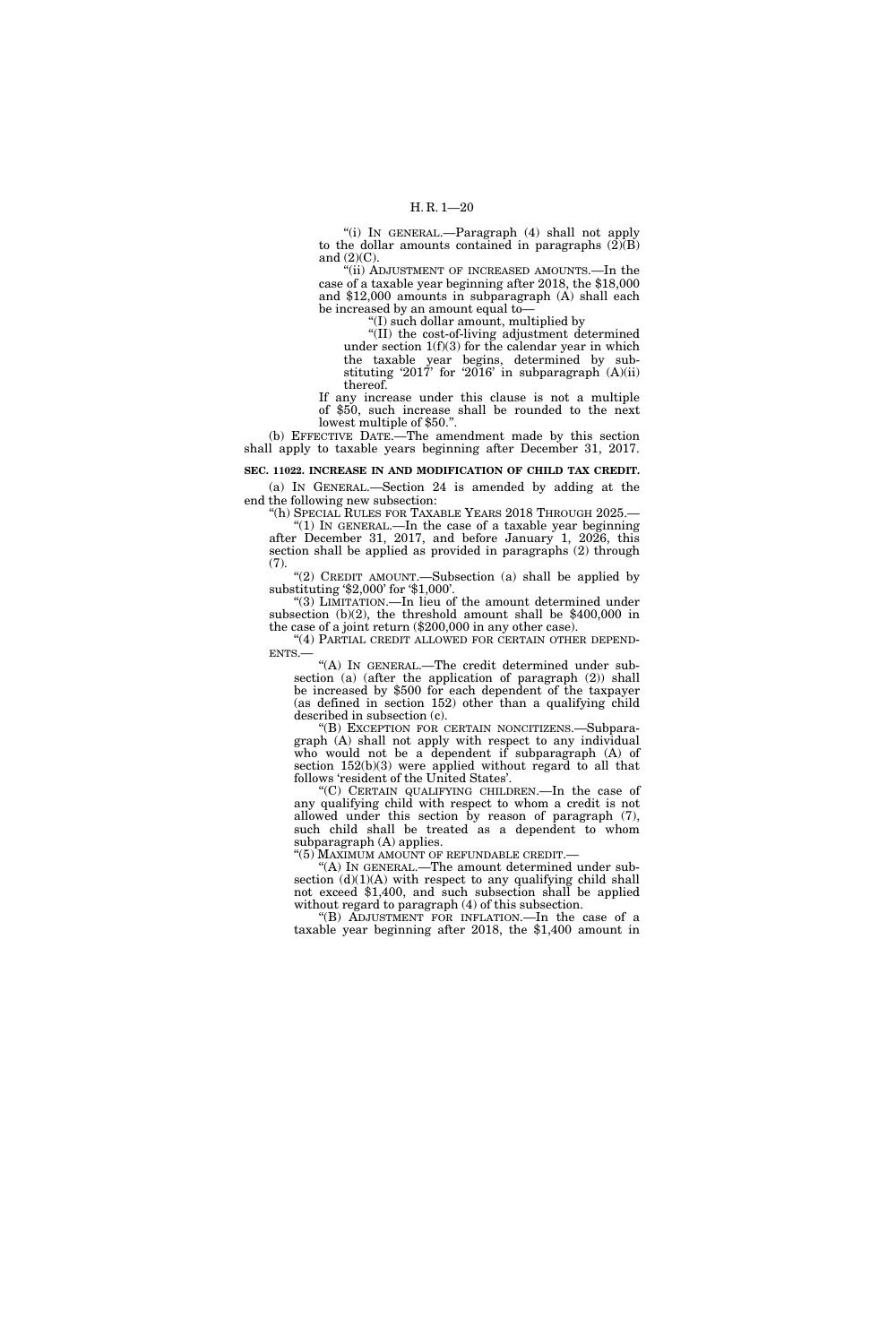subparagraph (A) shall be increased by an amount equal to—

''(i) such dollar amount, multiplied by

''(ii) the cost-of-living adjustment determined under section  $1(f)(3)$  for the calendar year in which the taxable year begins, determined by substituting '2017' for '2016' in subparagraph (A)(ii) thereof.

If any increase under this clause is not a multiple of \$100, such increase shall be rounded to the next lowest multiple of \$100.

"(6) EARNED INCOME THRESHOLD FOR REFUNDABLE CREDIT.—Subsection  $(d)(1)(B)(i)$  shall be applied by substituting '\$2,500' for '\$3,000'.

"(7) SOCIAL SECURITY NUMBER REQUIRED.—No credit shall be allowed under this section to a taxpayer with respect to any qualifying child unless the taxpayer includes the social security number of such child on the return of tax for the taxable year. For purposes of the preceding sentence, the term 'social security number' means a social security number issued to an individual by the Social Security Administration, but only if the social security number is issued—

''(A) to a citizen of the United States or pursuant to subclause (I) (or that portion of subclause (III) that relates to subclause (I)) of section  $205(c)(2)(B)(i)$  of the Social Security Act, and

''(B) before the due date for such return.''.

(b) EFFECTIVE DATE.—The amendment made by this section shall apply to taxable years beginning after December 31, 2017.

## **SEC. 11023. INCREASED LIMITATION FOR CERTAIN CHARITABLE CON-TRIBUTIONS.**

(a) IN GENERAL.—Section  $170(b)(1)$  is amended by redesignating subparagraph (G) as subparagraph (H) and by inserting after subparagraph (F) the following new subparagraph:

''(G) INCREASED LIMITATION FOR CASH CONTRIBU-TIONS.—

''(i) IN GENERAL.—In the case of any contribution of cash to an organization described in subparagraph (A), the total amount of such contributions which may be taken into account under subsection (a) for any taxable year beginning after December 31, 2017, and before January 1, 2026, shall not exceed 60 percent of the taxpayer's contribution base for such year.

"(ii) CARRYOVER.—If the aggregate amount of contributions described in clause (i) exceeds the applicable limitation under clause (i) for any taxable year described in such clause, such excess shall be treated (in a manner consistent with the rules of subsection  $(d)(1)$  as a charitable contribution to which clause (i) applies in each of the 5 succeeding years in order of time.

"(iii) COORDINATION WITH SUBPARAGRAPHS (A) AND  $(B)$ .

''(I) IN GENERAL.—Contributions taken into account under this subparagraph shall not be taken into account under subparagraph (A).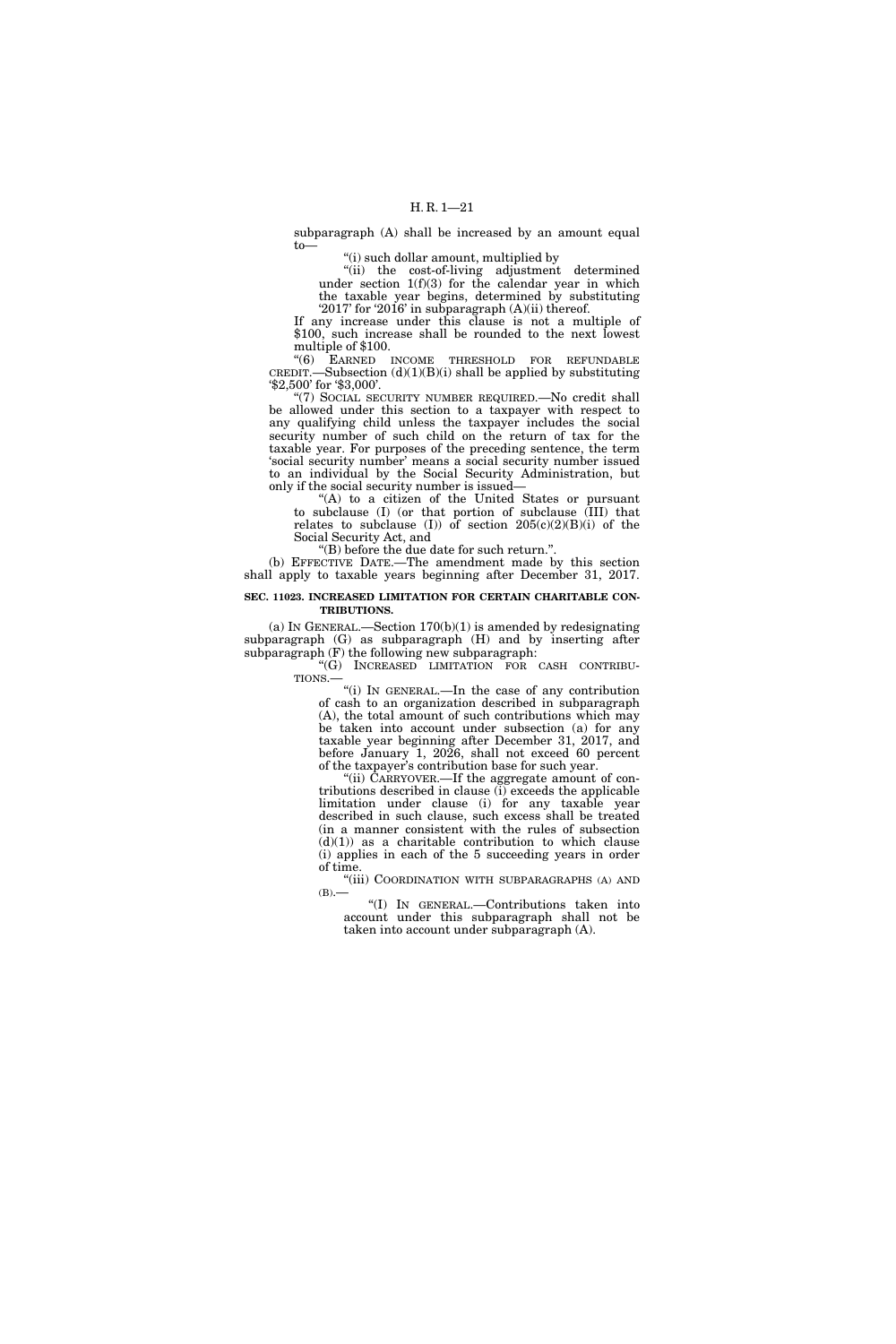# H. R. 1—22

''(II) LIMITATION REDUCTION.—For each taxable year described in clause (i), and each taxable year to which any contribution under this subparagraph is carried over under clause (ii), subparagraph (A) shall be applied by reducing (but not below zero) the contribution limitation allowed for the taxable year under such subparagraph by the aggregate contributions allowed under this subparagraph for such taxable year, and subparagraph (B) shall be applied by treating any reference to subparagraph (A) as a reference to both subparagraph (A) and this subparagraph.''.

(b) EFFECTIVE DATE.—The amendment made by this section shall apply to contributions in taxable years beginning after December 31, 2017.

### **SEC. 11024. INCREASED CONTRIBUTIONS TO ABLE ACCOUNTS.**

(a) INCREASE IN LIMITATION FOR CONTRIBUTIONS FROM COM-PENSATION OF INDIVIDUALS WITH DISABILITIES.

(1) IN GENERAL.—Section 529A(b)(2)(B) is amended to read as follows:

''(B) except in the case of contributions under subsection  $(c)(1)(\overline{C})$ , if such contribution to an ABLE account would result in aggregate contributions from all contributors to the ABLE account for the taxable year exceeding the sum of—

"(i) the amount in effect under section  $2503(b)$ for the calendar year in which the taxable year begins, plus

''(ii) in the case of any contribution by a designated beneficiary described in paragraph (7) before January 1, 2026, the lesser of—

''(I) compensation (as defined by section  $219(f)(1)$ ) includible in the designated beneficiary's gross income for the taxable year, or

''(II) an amount equal to the poverty line for a one-person household, as determined for the calendar year preceding the calendar year in which the taxable year begins.''.

(2) RESPONSIBILITY FOR CONTRIBUTION LIMITATION.—Paragraph (2) of section 529A(b) is amended by adding at the end the following: ''A designated beneficiary (or a person acting on behalf of such beneficiary) shall maintain adequate records for purposes of ensuring, and shall be responsible for ensuring, that the requirements of subparagraph  $(B)$ (ii) are met."

(3) ELIGIBLE DESIGNATED BENEFICIARY.—Section 529A(b) is amended by adding at the end the following:

"(7) SPECIAL RULES RELATED TO CONTRIBUTION LIMIT.—For purposes of paragraph  $(2)(B)(ii)$ —

''(A) DESIGNATED BENEFICIARY.—A designated beneficiary described in this paragraph is an employee (including an employee within the meaning of section  $401(c)$  with respect to whom-

"(i) no contribution is made for the taxable year to a defined contribution plan (within the meaning of section 414(i)) with respect to which the requirements of section  $401(a)$  or  $403(a)$  are met,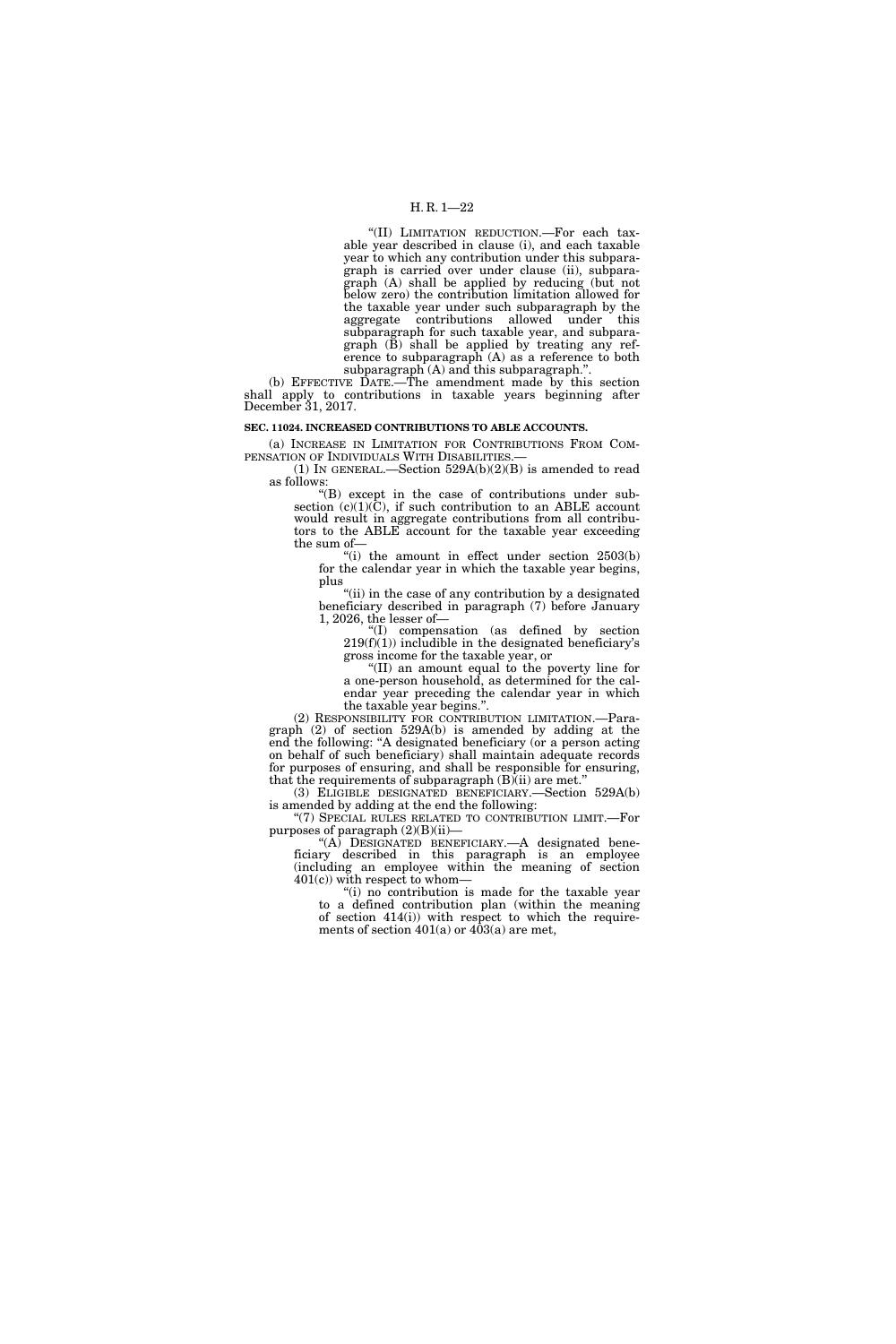"(ii) no contribution is made for the taxable year to an annuity contract described in section 403(b), and

"(iii) no contribution is made for the taxable year to an eligible deferred compensation plan described in section 457(b).

''(B) POVERTY LINE.—The term 'poverty line' has the meaning given such term by section 673 of the Community Services Block Grant Act (42 U.S.C. 9902).''.

(b) ALLOWANCE OF SAVER'S CREDIT FOR ABLE CONTRIBUTIONS BY ACCOUNT HOLDER.—Section  $25B(d)(1)$  is amended by striking "and" at the end of subparagraph (B)(ii), by striking the period at the end of subparagraph (C) and inserting ", and", and by inserting at the end the following:

''(D) the amount of contributions made before January 1, 2026, by such individual to the ABLE account (within the meaning of section 529A) of which such individual is the designated beneficiary.''.

(c) EFFECTIVE DATE.—The amendments made by this section shall apply to taxable years beginning after the date of the enactment of this Act.

## **SEC. 11025. ROLLOVERS TO ABLE PROGRAMS FROM 529 PROGRAMS.**

(a) IN GENERAL.—Clause (i) of section  $529(c)(3)(C)$  is amended by striking ''or'' at the end of subclause (I), by striking the period at the end of subclause (II) and inserting ", or", and by adding at the end the following:

 $\sqrt[4]{III}$  before January 1, 2026, to an ABLE account (as defined in section  $529A(e)(6)$ ) of the designated beneficiary or a member of the family of the designated beneficiary.

Subclause (III) shall not apply to so much of a distribution which, when added to all other contributions made to the ABLE account for the taxable year, exceeds the limitation under section  $529A(b)(2)(B)(i)$ ."

(b) EFFECTIVE DATE.—The amendments made by this section shall apply to distributions after the date of the enactment of this Act.

## **SEC. 11026. TREATMENT OF CERTAIN INDIVIDUALS PERFORMING SERVICES IN THE SINAI PENINSULA OF EGYPT.**

(a) IN GENERAL.—For purposes of the following provisions of the Internal Revenue Code of 1986, with respect to the applicable period, a qualified hazardous duty area shall be treated in the same manner as if it were a combat zone (as determined under section 112 of such Code):

(1) Section  $2(a)(3)$  (relating to special rule where deceased spouse was in missing status).

(2) Section 112 (relating to the exclusion of certain combat pay of members of the Armed Forces).

(3) Section 692 (relating to income taxes of members of Armed Forces on death).

(4) Section 2201 (relating to members of the Armed Forces dying in combat zone or by reason of combat-zone-incurred wounds, etc.).

 $(5)$  Section 3401 $(a)(1)$  (defining wages relating to combat pay for members of the Armed Forces).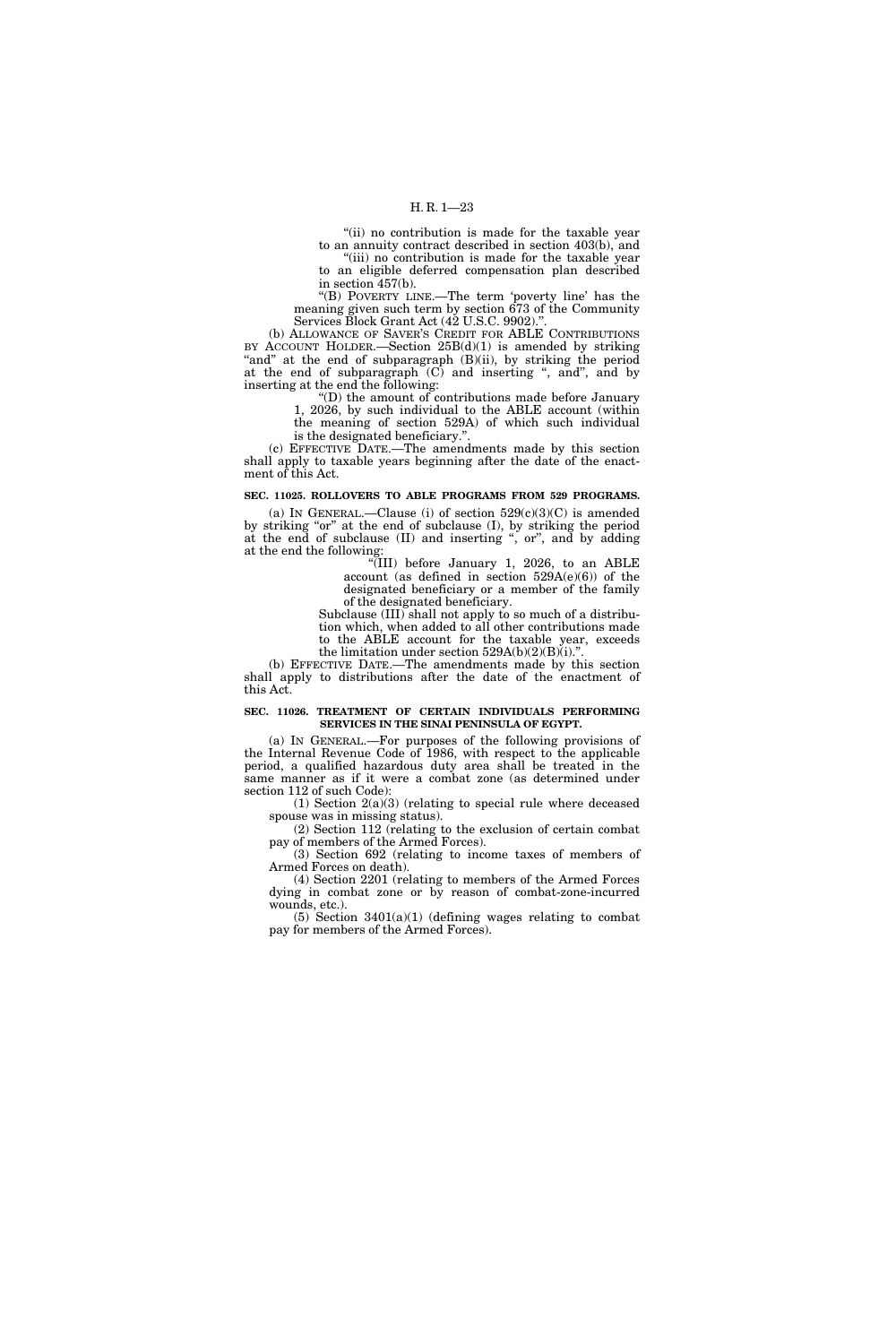(6) Section 4253(d) (relating to the taxation of phone service originating from a combat zone from members of the Armed Forces).

(7) Section 6013(f)(1) (relating to joint return where individual is in missing status).

(8) Section 7508 (relating to time for performing certain acts postponed by reason of service in combat zone).

(b) QUALIFIED HAZARDOUS DUTY AREA.—For purposes of this section, the term "qualified hazardous duty area" means the Sinai Peninsula of Egypt, if as of the date of the enactment of this section any member of the Armed Forces of the United States is entitled to special pay under section 310 of title 37, United States Code (relating to special pay; duty subject to hostile fire or imminent danger), for services performed in such location. Such term includes such location only during the period such entitlement is in effect.

(c) APPLICABLE PERIOD.—

(1) IN GENERAL.—Except as provided in paragraph (2), the applicable period is—

(A) the portion of the first taxable year ending after June 9, 2015, which begins on such date, and

(B) any subsequent taxable year beginning before January 1, 2026. (2) WITHHOLDING.—In the case of subsection (a)(5), the

applicable period is—

(A) the portion of the first taxable year ending after the date of the enactment of this Act which begins on such date, and

(B) any subsequent taxable year beginning before January 1, 2026.

(d) EFFECTIVE DATE.—

(1) IN GENERAL.—Except as provided in paragraph (2), the provisions of this section shall take effect on June 9, 2015. (2) WITHHOLDING.—Subsection (a)(5) shall apply to remu-

neration paid after the date of the enactment of this Act.

# **SEC. 11027. TEMPORARY REDUCTION IN MEDICAL EXPENSE DEDUC-TION FLOOR.**

(a) IN GENERAL.—Subsection (f) of section 213 is amended to read as follows:

''(f) SPECIAL RULES FOR 2013 THROUGH 2018.—In the case of any taxable year—

''(1) beginning after December 31, 2012, and ending before January 1, 2017, in the case of a taxpayer if such taxpayer or such taxpayer's spouse has attained age 65 before the close of such taxable year, and

"(2) beginning after December 31, 2016, and ending before January 1, 2019, in the case of any taxpayer,

subsection (a) shall be applied with respect to a taxpayer by substituting '7.5 percent' for '10 percent'.''.

(b) MINIMUM TAX PREFERENCE NOT TO APPLY.—Section  $56(b)(1)(B)$  is amended by adding at the end the following new sentence: "This subparagraph shall not apply to taxable years beginning after December 31, 2016, and ending before January 1, 2019''.

(c) EFFECTIVE DATE.—The amendment made by this section shall apply to taxable years beginning after December 31, 2016.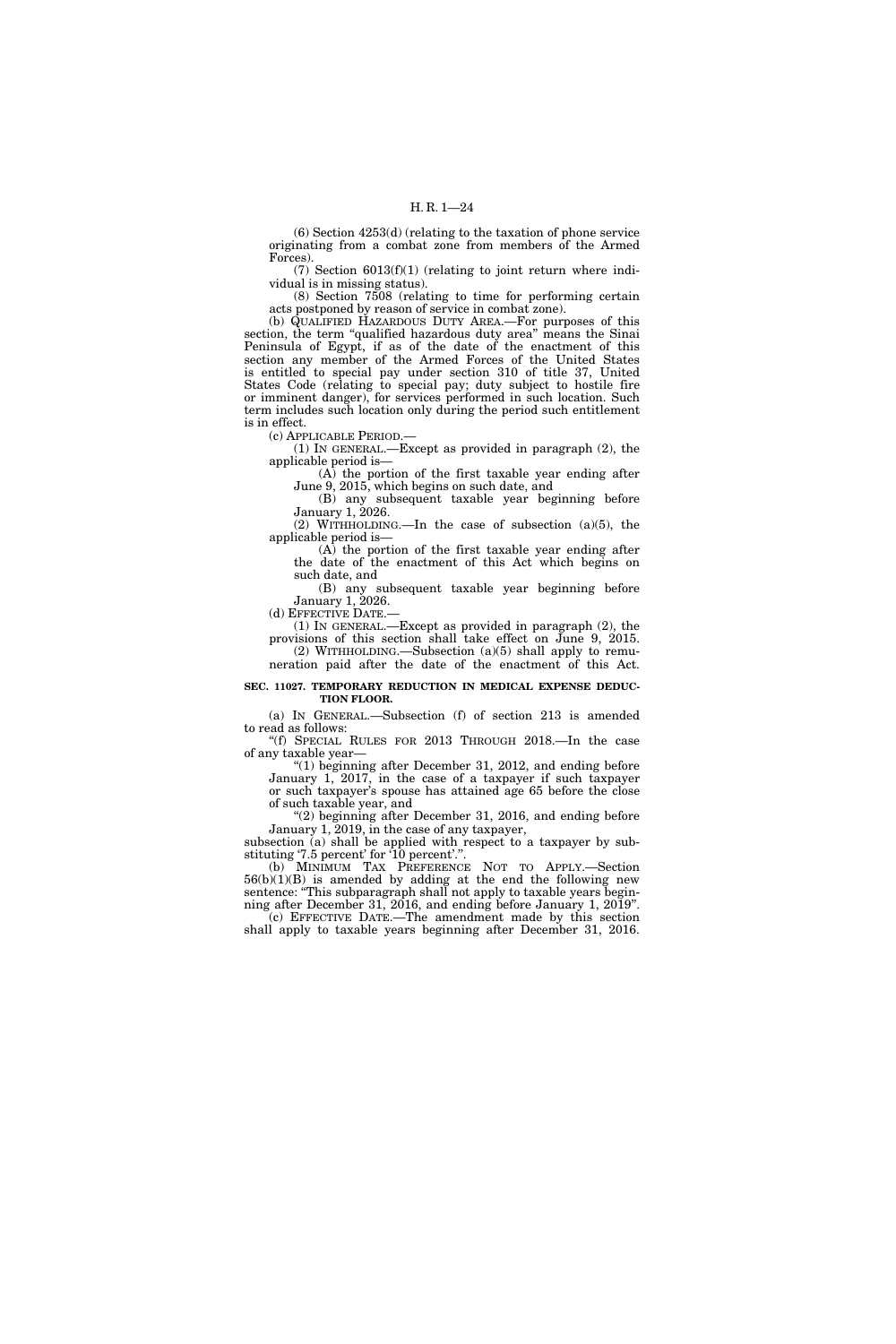### **SEC. 11028. RELIEF FOR 2016 DISASTER AREAS.**

(a) IN GENERAL.—For purposes of this section, the term ''2016 disaster area'' means any area with respect to which a major disaster has been declared by the President under section 401 of the Robert T. Stafford Disaster Relief and Emergency Assistance Act during calendar year 2016.

(b) SPECIAL RULES FOR USE OF RETIREMENT FUNDS WITH RESPECT TO AREAS DAMAGED BY 2016 DISASTERS.—

(1) TAX-FAVORED WITHDRAWALS FROM RETIREMENT PLANS.— (A) IN GENERAL.—Section 72(t) of the Internal Revenue Code of 1986 shall not apply to any qualified 2016 disaster distribution.

(B) AGGREGATE DOLLAR LIMITATION.— (i) IN GENERAL.—For purposes of this subsection, the aggregate amount of distributions received by an individual which may be treated as qualified 2016 disaster distributions for any taxable year shall not exceed the excess (if any) of— (I) \$100,000, over

(II) the aggregate amounts treated as qualified 2016 disaster distributions received by such individual for all prior taxable years.

(ii) TREATMENT OF PLAN DISTRIBUTIONS.—If a distribution to an individual would (without regard to clause (i)) be a qualified 2016 disaster distribution, a plan shall not be treated as violating any requirement of this title merely because the plan treats such distribution as a qualified 2016 disaster distribution, unless the aggregate amount of such distributions from all plans maintained by the employer (and any member of any controlled group which includes the employer) to such individual exceeds \$100,000.

(iii) CONTROLLED GROUP.—For purposes of clause (ii), the term "controlled group" means any group treated as a single employer under subsection  $(b)$ ,  $(c)$ , (m), or (o) of section 414 of the Internal Revenue Code of 1986.

(C) AMOUNT DISTRIBUTED MAY BE REPAID.— (i) IN GENERAL.—Any individual who receives a qualified 2016 disaster distribution may, at any time during the 3-year period beginning on the day after the date on which such distribution was received, make one or more contributions in an aggregate amount not to exceed the amount of such distribution to an eligible retirement plan of which such individual is a beneficiary and to which a rollover contribution of such distribution could be made under section 402(c), 403(a)(4), 403(b)(8), 408(d)(3), or 457(e)(16) of the Internal Revenue Code of 1986, as the case may be.

(ii) TREATMENT OF REPAYMENTS OF DISTRIBUTIONS FROM ELIGIBLE RETIREMENT PLANS OTHER THAN IRAS.— For purposes of the Internal Revenue Code of 1986, if a contribution is made pursuant to clause (i) with respect to a qualified 2016 disaster distribution from an eligible retirement plan other than an individual retirement plan, then the taxpayer shall, to the extent of the amount of the contribution, be treated as having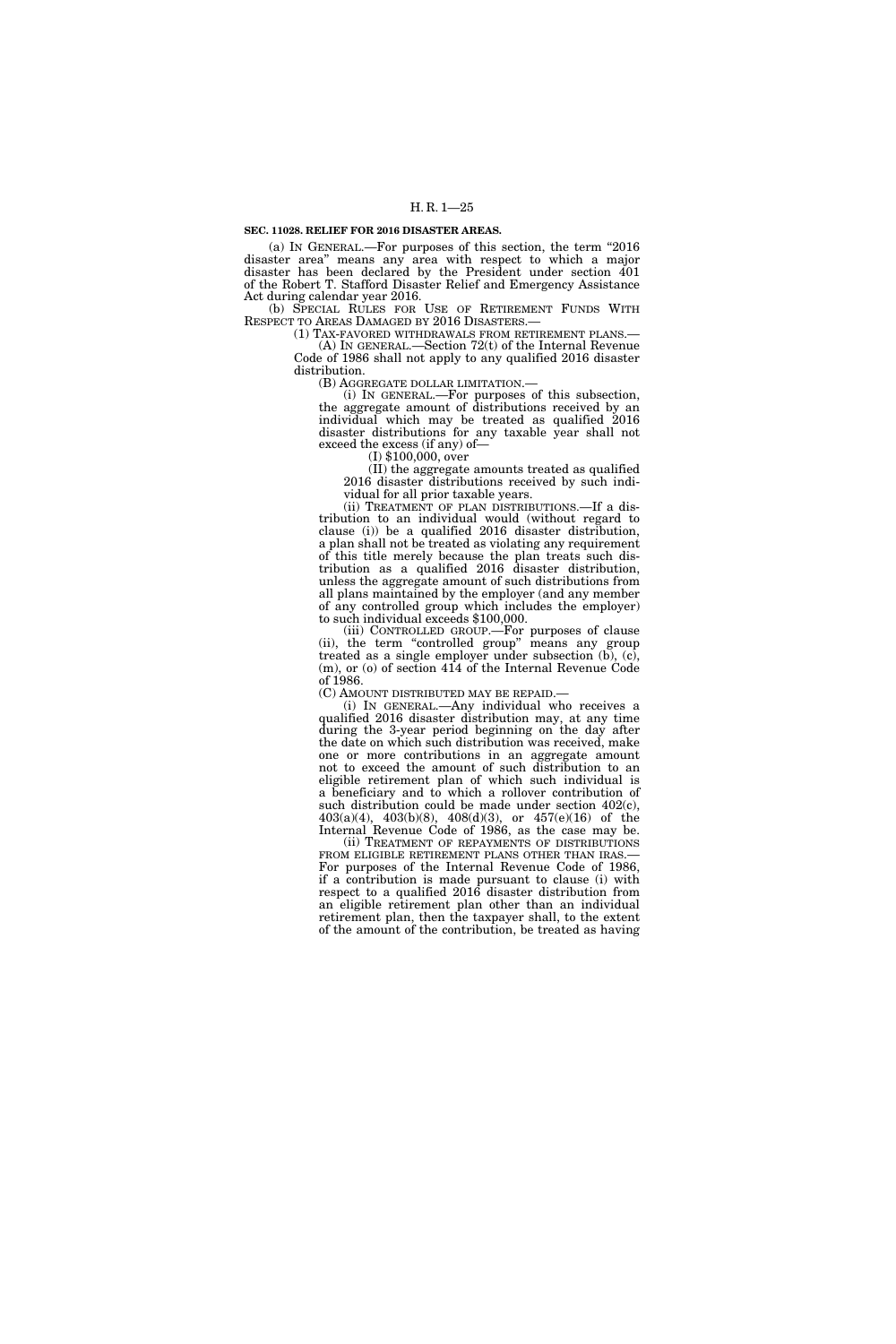received the qualified 2016 disaster distribution in an eligible rollover distribution (as defined in section  $40\overline{2}(c)(4)$  of the Internal Revenue Code of 1986) and as having transferred the amount to the eligible retirement plan in a direct trustee to trustee transfer within 60 days of the distribution.

(iii) TREATMENT OF REPAYMENTS FOR DISTRIBU-TIONS FROM IRAS.—For purposes of the Internal Revenue Code of 1986, if a contribution is made pursuant to clause (i) with respect to a qualified 2016 disaster distribution from an individual retirement plan (as defined by section  $7701(a)(37)$  of the Internal Revenue Code of 1986), then, to the extent of the amount of the contribution, the qualified 2016 disaster distribution shall be treated as a distribution described in section 408(d)(3) of such Code and as having been transferred to the eligible retirement plan in a direct trustee to trustee transfer within 60 days of the distribution.

(D) DEFINITIONS.—For purposes of this paragraph— (i) QUALIFIED 2016 DISASTER DISTRIBUTION.—Except as provided in subparagraph (B), the term ''qualified 2016 disaster distribution'' means any distribution from an eligible retirement plan made on or after January 1, 2016, and before January 1, 2018, to an individual whose principal place of abode at any time during calendar year 2016 was located in a disaster area described in subsection (a) and who has sustained an economic loss by reason of the events giving rise to the Presidential declaration described in subsection (a) which was applicable to such area.

(ii) ELIGIBLE RETIREMENT PLAN.—The term "eligible retirement plan" shall have the meaning given such term by section  $402(c)(8)(B)$  of the Internal Revenue Code of 1986.

(E) INCOME INCLUSION SPREAD OVER 3-YEAR PERIOD.— (i) IN GENERAL.—In the case of any qualified 2016 disaster distribution, unless the taxpayer elects not to have this subparagraph apply for any taxable year, any amount required to be included in gross income for such taxable year shall be so included ratably over the 3-taxable-year period beginning with such taxable year.

(ii) SPECIAL RULE.—For purposes of clause (i), rules similar to the rules of subparagraph (E) of section 408A(d)(3) of the Internal Revenue Code of 1986 shall apply.<br>(F) SPECIAL RULES.—

(i) EXEMPTION OF DISTRIBUTIONS FROM TRUSTEE TO TRUSTEE TRANSFER AND WITHHOLDING RULES.—For purposes of sections  $401(a)(31)$ ,  $402(f)$ , and  $3405$  of the Internal Revenue Code of 1986, qualified 2016 disaster distribution shall not be treated as eligible rollover distributions.

(ii) QUALIFIED 2016 DISASTER DISTRIBUTIONS TREATED AS MEETING PLAN DISTRIBUTION REQUIRE- MENTS.—For purposes of the Internal Revenue Code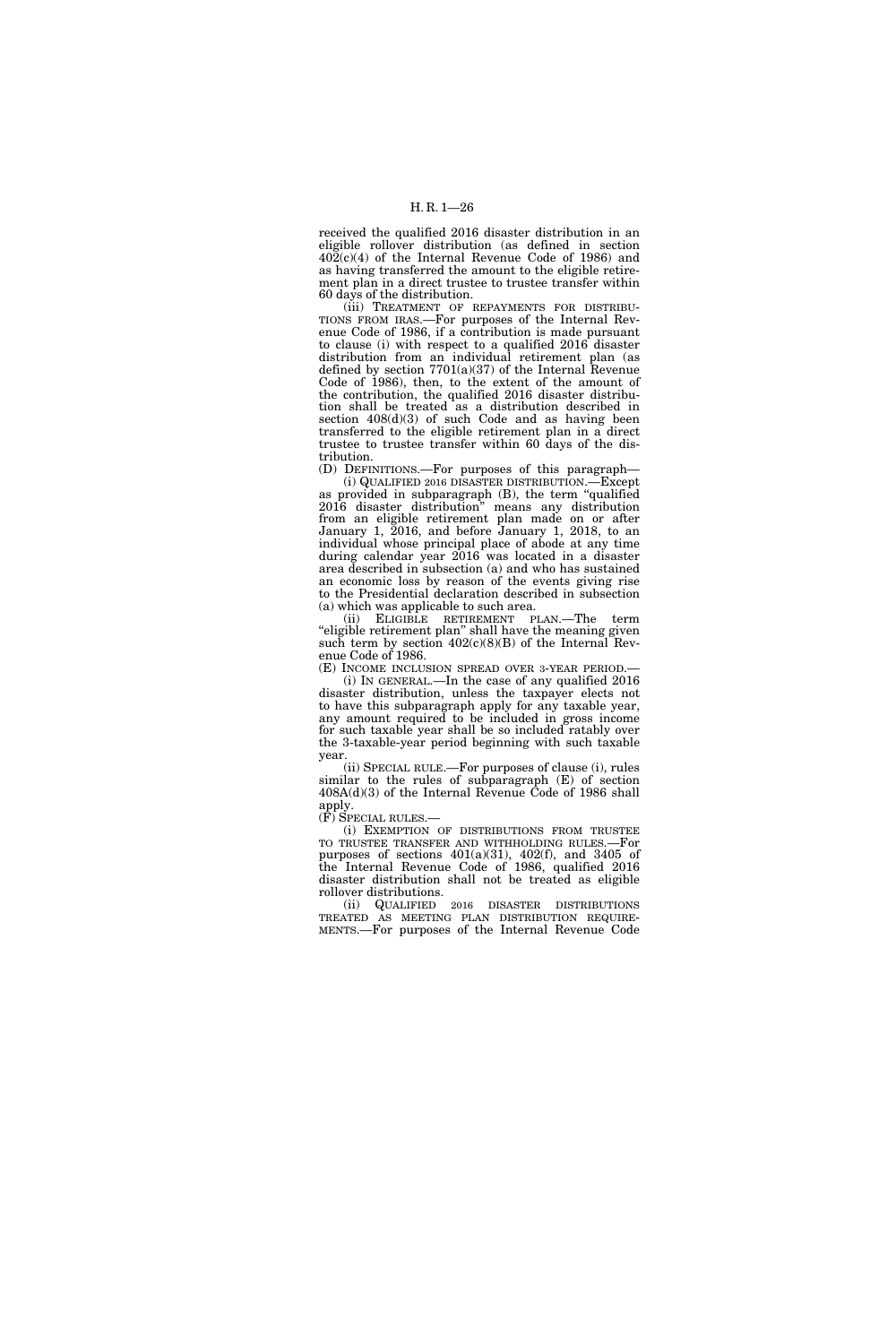of 1986, a qualified 2016 disaster distribution shall be treated as meeting the requirements of sections  $401(k)(2)(B)(i)$ ,  $403(b)(7)(A)(ii)$ ,  $403(b)(11)$ , and  $403(b)(7)(A)(ii)$ ,  $403(b)(11)$ , and 457(d)(1)(A) of the Internal Revenue Code of 1986.

(2) PROVISIONS RELATING TO PLAN AMENDMENTS.— (A) IN GENERAL.—If this paragraph applies to any amendment to any plan or annuity contract, such plan or contract shall be treated as being operated in accordance

with the terms of the plan during the period described in subparagraph  $(B)(ii)(I)$ .

(B) AMENDMENTS TO WHICH SUBSECTION APPLIES.— (i) IN GENERAL.—This paragraph shall apply to any amendment to any plan or annuity contract which

is made— (I) pursuant to any provision of this section, or pursuant to any regulation under any provision of this section, and

(II) on or before the last day of the first plan year beginning on or after January 1, 2018, or such later date as the Secretary prescribes.

In the case of a governmental plan (as defined in section 414(d) of the Internal Revenue Code of 1986), subclause (II) shall be applied by substituting the date which is 2 years after the date otherwise applied under subclause (II).

(ii) CONDITIONS.—This paragraph shall not apply to any amendment to a plan or contract unless such amendment applies retroactively for such period, and shall not apply to any such amendment unless the plan or contract is operated as if such amendment were in effect during the period—

(I) beginning on the date that this section or the regulation described in clause (i)(I) takes effect (or in the case of a plan or contract amendment not required by this section or such regulation, the effective date specified by the plan), and

(II) ending on the date described in clause (i)(II) (or, if earlier, the date the plan or contract amendment is adopted).

(c) SPECIAL RULES FOR PERSONAL CASUALTY LOSSES RELATED TO 2016 MAJOR DISASTER.—

(1) IN GENERAL.—If an individual has a net disaster loss for any taxable year beginning after December 31, 2015, and before January 1, 2018—

(A) the amount determined under section 165(h)(2)(A)(ii) of the Internal Revenue Code of 1986 shall be equal to the sum of—

(i) such net disaster loss, and

(ii) so much of the excess referred to in the matter preceding clause (i) of section 165(h)(2)(A) of such Code (reduced by the amount in clause (i) of this subparagraph) as exceeds 10 percent of the adjusted gross income of the individual,

(B) section 165(h)(1) of such Code shall be applied by substituting ''\$500'' for ''\$500 (\$100 for taxable years beginning after December 31, 2009)'',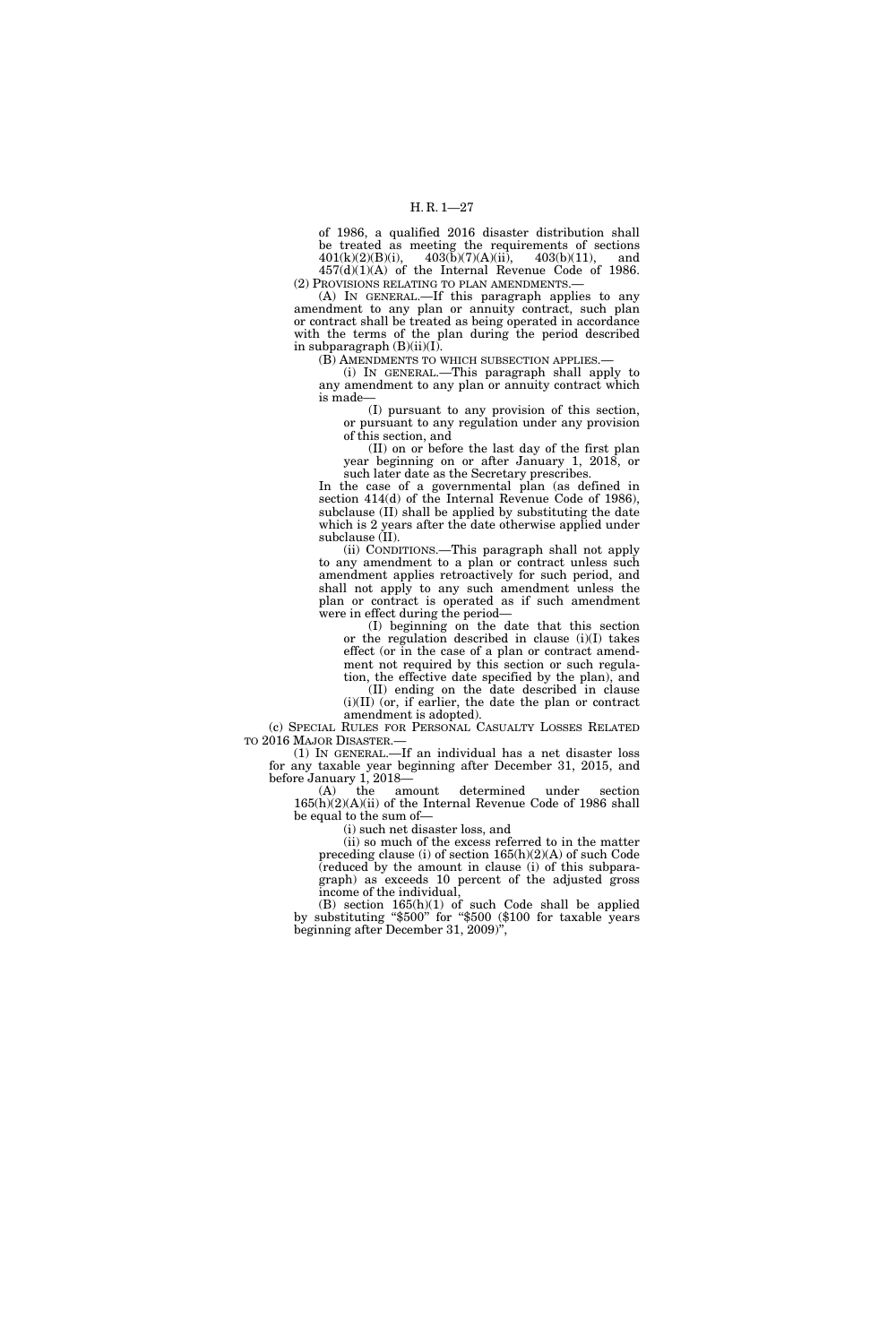# H. R. 1—28

(C) the standard deduction determined under section 63(c) of such Code shall be increased by the net disaster loss, and

(D) section 56(b)(1)(E) of such Code shall not apply to so much of the standard deduction as is attributable to the increase under subparagraph (C) of this paragraph.

(2) NET DISASTER LOSS.—For purposes of this subsection, the term ''net disaster loss'' means the excess of qualified disaster-related personal casualty losses over personal casualty gains (as defined in section 165(h)(3)(A) of the Internal Revenue Code of 1986).

(3) QUALIFIED DISASTER-RELATED PERSONAL CASUALTY LOSSES.—For purposes of this paragraph, the term ''qualified disaster-related personal casualty losses'' means losses described in section 165(c)(3) of the Internal Revenue Code of 1986 which arise in a disaster area described in subsection (a) on or after January 1, 2016, and which are attributable to the events giving rise to the Presidential declaration described in subsection (a) which was applicable to such area.

# **PART IV—EDUCATION**

## **SEC. 11031. TREATMENT OF STUDENT LOANS DISCHARGED ON ACCOUNT OF DEATH OR DISABILITY.**

(a) IN GENERAL.—Section 108(f) is amended by adding at the end the following new paragraph:

> ''(5) DISCHARGES ON ACCOUNT OF DEATH OR DISABILITY.— ''(A) IN GENERAL.—In the case of an individual, gross income does not include any amount which (but for this subsection) would be includible in gross income for such taxable year by reasons of the discharge (in whole or in part) of any loan described in subparagraph (B) after December 31, 2017, and before January 1, 2026, if such discharge was—

''(i) pursuant to subsection (a) or (d) of section 437 of the Higher Education Act of 1965 or the parallel benefit under part D of title IV of such Act (relating to the repayment of loan liability),

'(ii) pursuant to section  $464(c)(1)(F)$  of such Act, or

"(iii) otherwise discharged on account of the death or total and permanent disability of the student.

''(B) LOANS DESCRIBED.—A loan is described in this subparagraph if such loan is—

"(i) a student loan (as defined in paragraph  $(2)$ ), or

''(ii) a private education loan (as defined in section 140(7) of the Consumer Credit Protection Act (15 U.S.C. 1650(7))).".

(b) EFFECTIVE DATE.—The amendment made by this section shall apply to discharges of indebtedness after December 31, 2017. **SEC. 11032. 529 ACCOUNT FUNDING FOR ELEMENTARY AND SEC-ONDARY EDUCATION.** 

(a) IN GENERAL.—

(1) IN GENERAL.—Section 529(c) is amended by adding at the end the following new paragraph: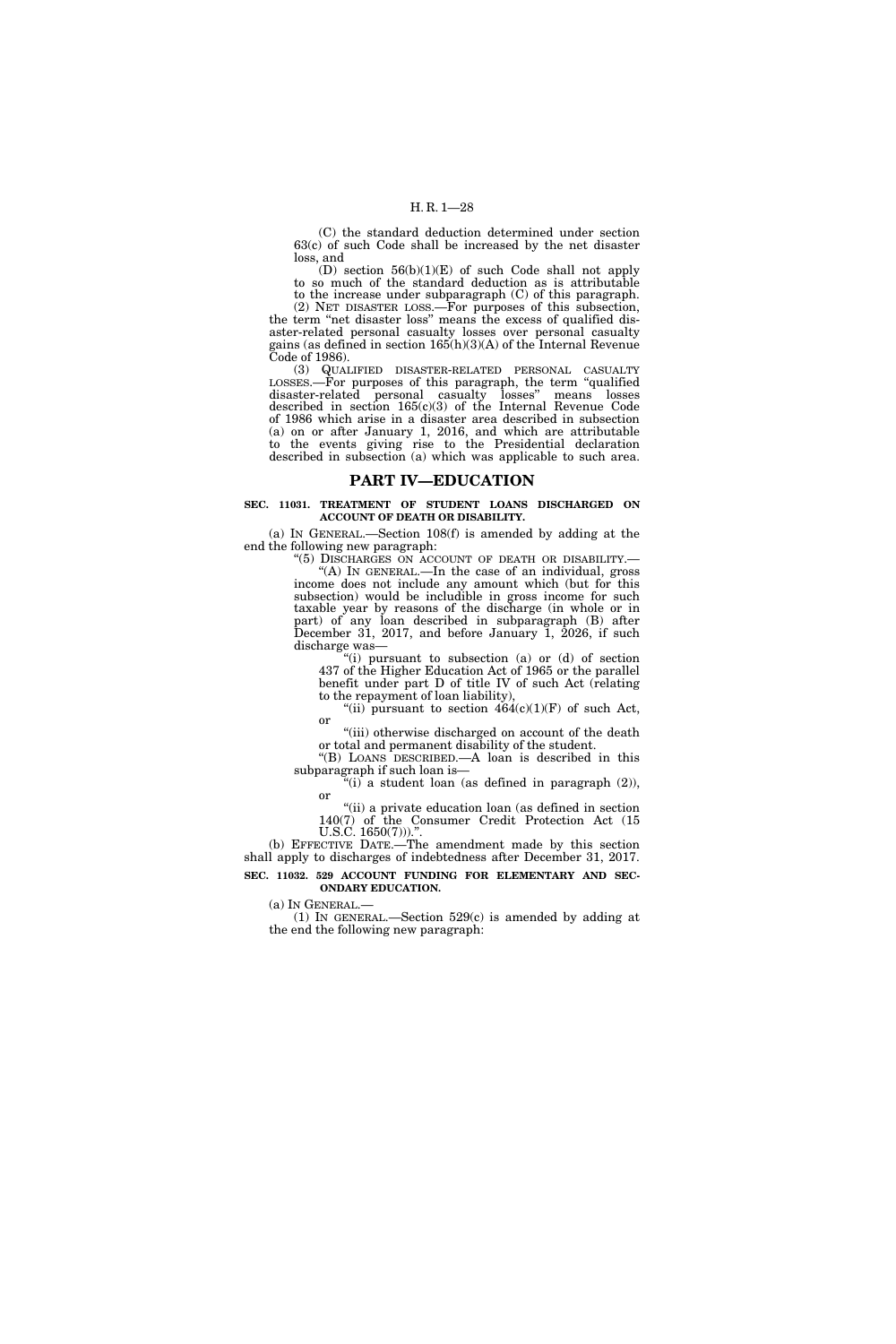# H. R. 1—29

"(7) TREATMENT OF ELEMENTARY AND SECONDARY TUI-TION.—Any reference in this subsection to the term 'qualified higher education expense' shall include a reference to expenses for tuition in connection with enrollment or attendance at an elementary or secondary public, private, or religious school.''.

(2) LIMITATION.—Section  $529(e)(3)(A)$  is amended by adding at the end the following: ''The amount of cash distributions from all qualified tuition programs described in subsection  $(b)(1)(A)(ii)$  with respect to a beneficiary during any taxable year shall, in the aggregate, include not more than \$10,000 in expenses described in subsection  $(c)(7)$  incurred during the taxable year.''.

(b) EFFECTIVE DATE.—The amendments made by this section shall apply to distributions made after December 31, 2017.

# **PART V—DEDUCTIONS AND EXCLUSIONS**

# **SEC. 11041. SUSPENSION OF DEDUCTION FOR PERSONAL EXEMPTIONS.**

(a) IN GENERAL.—Subsection (d) of section 151 is amended— (1) by striking ''In the case of'' in paragraph (4) and inserting ''Except as provided in paragraph (5), in the case of'', and

(2) by adding at the end the following new paragraph: ''(5) SPECIAL RULES FOR TAXABLE YEARS 2018 THROUGH 2025.—In the case of a taxable year beginning after December 31, 2017, and before January 1, 2026—

"(A) EXEMPTION AMOUNT.—The term 'exemption amount' means zero.

''(B) REFERENCES.—For purposes of any other provision of this title, the reduction of the exemption amount to zero under subparagraph (A) shall not be taken into account in determining whether a deduction is allowed or allowable, or whether a taxpayer is entitled to a deduction, under this section.''.

(b) APPLICATION TO ESTATES AND TRUSTS.—Section 642(b)(2)(C) is amended by adding at the end the following new clause:

''(iii) YEARS WHEN PERSONAL EXEMPTION AMOUNT IS ZERO.—

''(I) IN GENERAL.—In the case of any taxable year in which the exemption amount under section 151(d) is zero, clause (i) shall be applied by substituting '\$4,150' for 'the exemption amount under section  $151(d)$ .

''(II) INFLATION ADJUSTMENT.—In the case of any taxable year beginning in a calendar year after 2018, the \$4,150 amount in subparagraph (A) shall be increased in the same manner as provided in section  $6334(d)(4)(C)$ .'

(c) MODIFICATION OF WAGE WITHHOLDING RULES.—

(1) IN GENERAL.—Section  $3402(a)(2)$  is amended by striking "means the amount" and all that follows and inserting "means the amount by which the wages exceed the taxpayer's withholding allowance, prorated to the payroll period.''.

(2) CONFORMING AMENDMENTS.—

(A) Section 3401 is amended by striking subsection (e).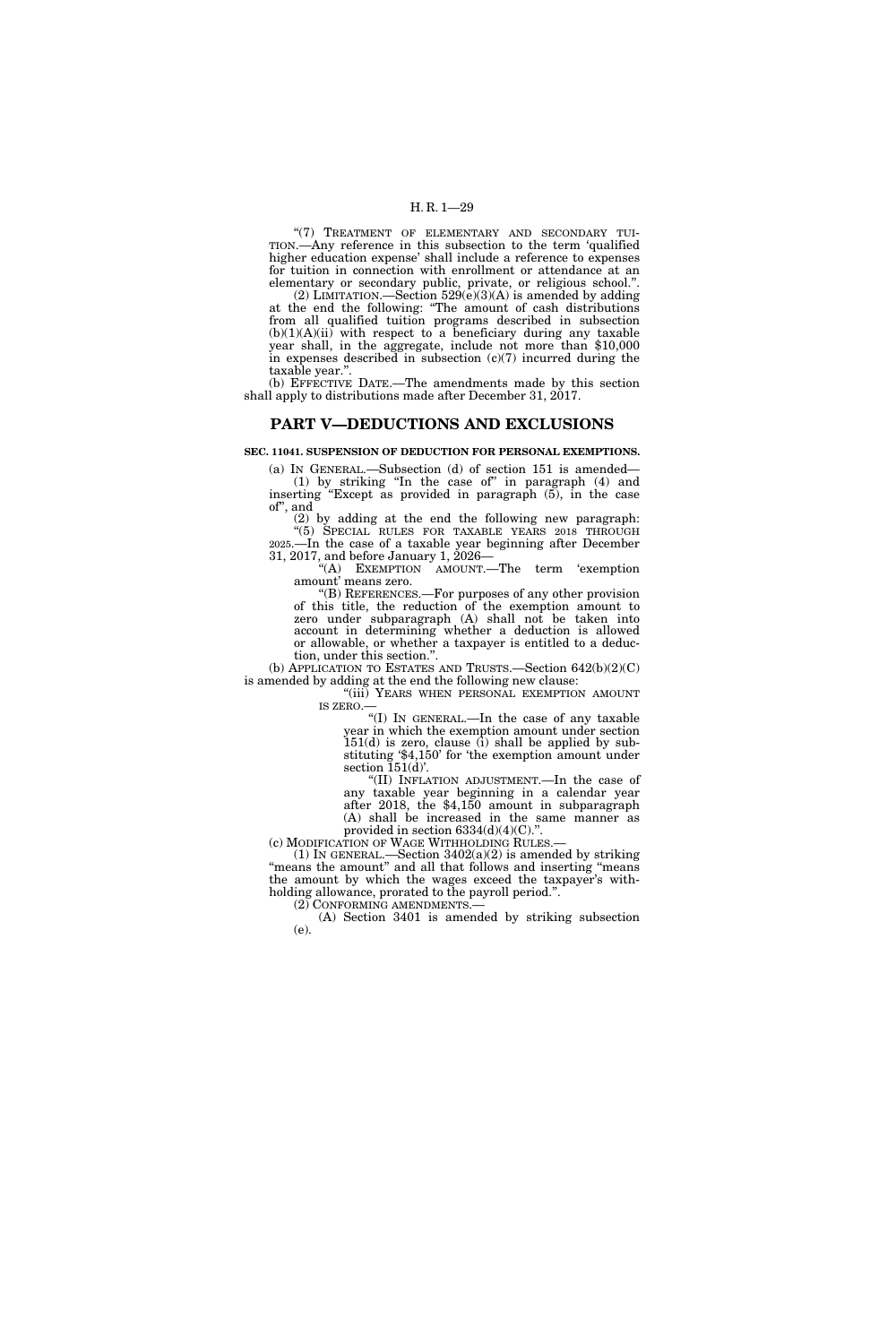(B) Paragraphs (1) and (2) of section 3402(f) are amended to read as follows:

''(1) IN GENERAL.—Under rules determined by the Secretary, an employee receiving wages shall on any day be entitled to a withholding allowance determined based on—

"(A) whether the employee is an individual for whom a deduction is allowable with respect to another taxpayer under section 151;

''(B) if the employee is married, whether the employee's spouse is entitled to an allowance, or would be so entitled if such spouse were an employee receiving wages, under subparagraph (A) or (D), but only if such spouse does not have in effect a withholding allowance certificate claiming such allowance;

" $(C)$  the number of individuals with respect to whom, on the basis of facts existing at the beginning of such day, there may reasonably be expected to be allowable a credit under section 24(a) for the taxable year under subtitle A in respect of which amounts deducted and withheld under this chapter in the calendar year in which such day falls are allowed as a credit;

 $f(D)$  any additional amounts to which the employee elects to take into account under subsection (m), but only if the employee's spouse does not have in effect a withholding allowance certificate making such an election;

 $(E)$  the standard deduction allowable to such employee (one-half of such standard deduction in the case of an employee who is married (as determined under section 7703) and whose spouse is an employee receiving wages subject to withholding); and

 $f(F)$  whether the employee has withholding allowance certificates in effect with respect to more than 1 employer. ''(2) ALLOWANCE CERTIFICATES.—

''(A) ON COMMENCEMENT OF EMPLOYMENT.—On or before the date of the commencement of employment with an employer, the employee shall furnish the employer with a signed withholding allowance certificate relating to the withholding allowance claimed by the employee, which shall in no event exceed the amount to which the employee is entitled.

''(B) CHANGE OF STATUS.—If, on any day during the calendar year, an employee's withholding allowance is in excess of the withholding allowance to which the employee would be entitled had the employee submitted a true and accurate withholding allowance certificate to the employer on that day, the employee shall within 10 days thereafter furnish the employer with a new withholding allowance certificate. If, on any day during the calendar year, an employee's withholding allowance is greater than the withholding allowance claimed, the employee may furnish the employer with a new withholding allowance certificate relating to the withholding allowance to which the employee is so entitled, which shall in no event exceed the amount to which the employee is entitled on such day.

''(C) CHANGE OF STATUS WHICH AFFECTS NEXT CAL- ENDAR YEAR.—If on any day during the calendar year the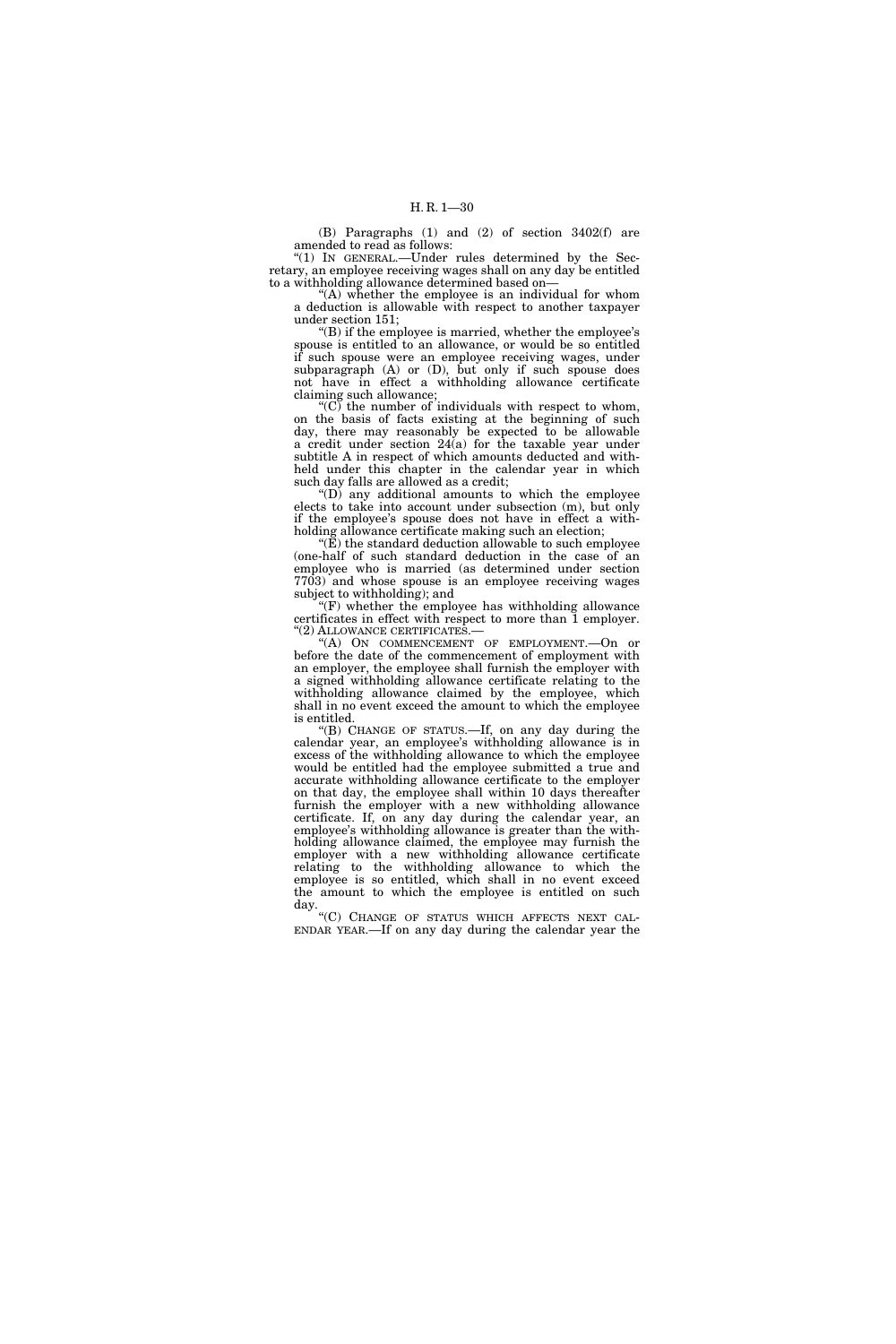withholding allowance to which the employee will be, or may reasonably be expected to be, entitled at the beginning of the employee's next taxable year under subtitle A is different from the allowance to which the employee is entitled on such day, the employee shall, in such cases and at such times as the Secretary shall by regulations prescribe, furnish the employer with a withholding allowance certificate relating to the withholding allowance which the employee claims with respect to such next taxable year, which shall in no event exceed the withholding allowance to which the employee will be, or may reasonably be expected to be, so entitled.''.

(C) Subsections (b)(1), (b)(2), (f)(3), (f)(4), (f)(5), (f)(7) (including the heading thereof),  $(g)(4)$ ,  $(l)(1)$ ,  $(l)(2)$ , and  $(n)$ of section 3402 are each amended by striking ''exemption'' each place it appears and inserting "allowance".

(D) The heading of section 3402(f) is amended by striking ''EXEMPTIONS'' and inserting ''ALLOWANCE''.

(E) Section 3402(m) is amended by striking ''additional withholding allowances or additional reductions in withholding under this subsection. In determining the number of additional withholding allowances'' and inserting ''an additional withholding allowance or additional reductions in withholding under this subsection. In determining the additional withholding allowance''.

(F) Paragraphs (3) and (4) of section 3405(a) (and the heading for such paragraph (4)) are each amended by striking "exemption" each place it appears and inserting ''allowance''.

 $(G)$  Section 3405 $(a)(4)$  is amended by striking "shall be determined'' and all that follows through ''3 withholding exemptions'' and inserting ''shall be determined under rules prescribed by the Secretary''.

(d) EXCEPTION FOR DETERMINING PROPERTY EXEMPT FROM LEVY.—Section 6334(d) is amended by adding at the end the following new paragraph:

''(4) YEARS WHEN PERSONAL EXEMPTION AMOUNT IS ZERO.— ''(A) IN GENERAL.—In the case of any taxable year in which the exemption amount under section  $151(\dot{d})$  is zero, paragraph (2) shall not apply and for purposes of paragraph (1) the term 'exempt amount' means an amount equal to—

''(i) the sum of the amount determined under subparagraph (B) and the standard deduction, divided by

''(ii) 52.

''(B) AMOUNT DETERMINED.—For purposes of subparagraph (A), the amount determined under this subparagraph is \$4,150 multiplied by the number of the taxpayer's dependents for the taxable year in which the levy occurs.

"(C) INFLATION ADJUSTMENT.—In the case of any taxable year beginning in a calendar year after 2018, the \$4,150 amount in subparagraph (B) shall be increased by an amount equal to—

''(i) such dollar amount, multiplied by

''(ii) the cost-of-living adjustment determined under section  $1(f)(3)$  for the calendar year in which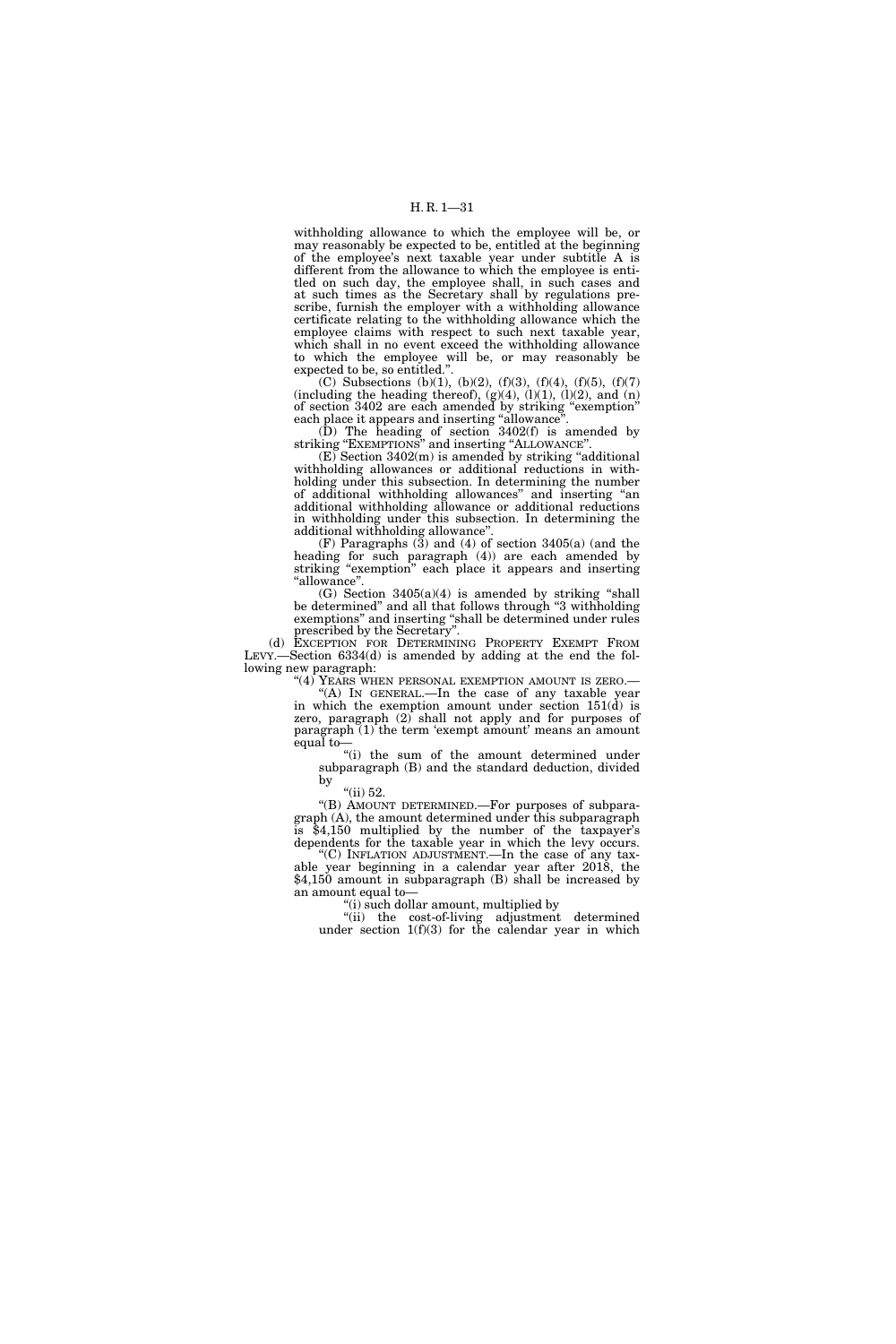the taxable year begins, determined by substituting '2017' for '2016' in subparagraph (A)(ii) thereof. If any increase determined under the preceding sentence

is not a multiple of \$100, such increase shall be rounded to the next lowest multiple of \$100.

''(D) VERIFIED STATEMENT.—Unless the taxpayer submits to the Secretary a written and properly verified statement specifying the facts necessary to determine the proper amount under subparagraph (A), subparagraph (A) shall be applied as if the taxpayer were a married individual filing a separate return with no dependents.''.

(e) PERSONS REQUIRED TO MAKE RETURNS OF INCOME.—Section 6012 is amended by adding at the end the following new subsection: ''(f) SPECIAL RULE FOR TAXABLE YEARS 2018 THROUGH 2025.— In the case of a taxable year beginning after December 31, 2017, and before January 1, 2026, subsection (a)(1) shall not apply, and every individual who has gross income for the taxable year shall be required to make returns with respect to income taxes under subtitle A, except that a return shall not be required of—

''(1) an individual who is not married (determined by applying section 7703) and who has gross income for the taxable year which does not exceed the standard deduction applicable to such individual for such taxable year under section 63, or

''(2) an individual entitled to make a joint return if—

 $(A)$  the gross income of such individual, when combined with the gross income of such individual's spouse, for the taxable year does not exceed the standard deduction which would be applicable to the taxpayer for such taxable year under section 63 if such individual and such individual's spouse made a joint return,

''(B) such individual and such individual's spouse have the same household as their home at the close of the taxable year,

''(C) such individual's spouse does not make a separate return, and

 $f'(D)$  neither such individual nor such individual's spouse is an individual described in section  $63(c)(5)$  who has income (other than earned income) in excess of the amount in effect under section  $63(c)(5)(A)$ .".

(f) EFFECTIVE DATE.—

(1) IN GENERAL.—Except as provided in paragraph (2), the amendments made by this section shall apply to taxable years beginning after December 31, 2017.

(2) WAGE WITHHOLDING.—The Secretary of the Treasury may administer section 3402 for taxable years beginning before January 1, 2019, without regard to the amendments made by subsections (a) and (c).

## **SEC. 11042. LIMITATION ON DEDUCTION FOR STATE AND LOCAL, ETC. TAXES.**

(a) IN GENERAL.—Subsection (b) of section 164 is amended by adding at the end the following new paragraph:

"(6) LIMITATION ON INDIVIDUAL DEDUCTIONS FOR TAXABLE YEARS 2018 THROUGH 2025.—In the case of an individual and a taxable year beginning after December 31, 2017, and before January 1, 2026—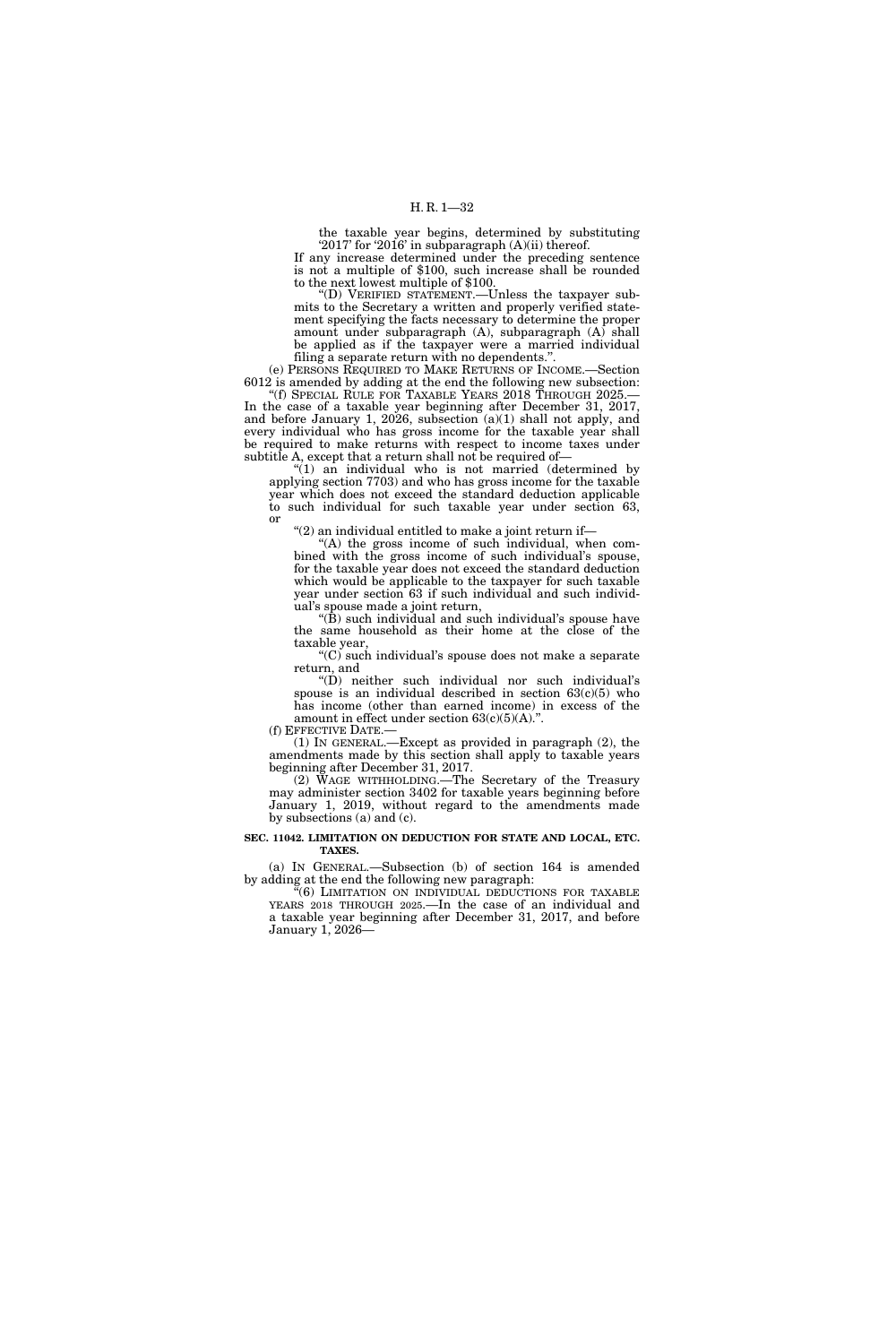"(A) foreign real property taxes shall not be taken into account under subsection  $(a)(1)$ , and

''(B) the aggregate amount of taxes taken into account under paragraphs  $(1)$ ,  $(2)$ , and  $(3)$  of subsection  $(a)$  and paragraph (5) of this subsection for any taxable year shall not exceed \$10,000 (\$5,000 in the case of a married individual filing a separate return).

The preceding sentence shall not apply to any foreign taxes described in subsection (a)(3) or to any taxes described in paragraph (1) and (2) of subsection (a) which are paid or accrued in carrying on a trade or business or an activity described in section 212. For purposes of subparagraph (B), an amount paid in a taxable year beginning before January 1, 2018, with respect to a State or local income tax imposed for a taxable year beginning after December 31, 2017, shall be treated as paid on the last day of the taxable year for which such tax is so imposed.''.

(b) EFFECTIVE DATE.—The amendment made by this section shall apply to taxable years beginning after December 31, 2016.

**SEC. 11043. LIMITATION ON DEDUCTION FOR QUALIFIED RESIDENCE INTEREST.** 

(a) IN GENERAL.—Section  $163(h)(3)$  is amended by adding at the end the following new subparagraph:

"(F) SPECIAL RULES FOR TAXABLE YEARS 2018 THROUGH 2025.—

''(i) IN GENERAL.—In the case of taxable years beginning after December 31, 2017, and before January 1, 2026—

"(I) DISALLOWANCE OF HOME EQUITY INDEBTED-NESS INTEREST.—Subparagraph (A)(ii) shall not apply.

''(II) LIMITATION ON ACQUISITION INDEBTED-NESS.—Subparagraph (B)(ii) shall be applied by substituting '\$750,000 (\$375,000' for '\$1,000,000 (\$500,000'.

''(III) TREATMENT OF INDEBTEDNESS INCURRED ON OR BEFORE DECEMBER 15, 2017.—Subclause (II) shall not apply to any indebtedness incurred on or before December 15, 2017, and, in applying such subclause to any indebtedness incurred after such date, the limitation under such subclause shall be reduced (but not below zero) by the amount of any indebtedness incurred on or before December 15, 2017, which is treated as acquisition indebtedness for purposes of this subsection for the taxable year.

''(IV) BINDING CONTRACT EXCEPTION.—In the case of a taxpayer who enters into a written binding contract before December 15, 2017, to close on the purchase of a principal residence before January 1, 2018, and who purchases such residence before April 1, 2018, subclause (III) shall be applied by substituting 'April 1, 2018' for 'December 15, 2017'.

"(ii) TREATMENT OF LIMITATION IN TAXABLE YEARS AFTER DECEMBER 31, 2025.—In the case of taxable years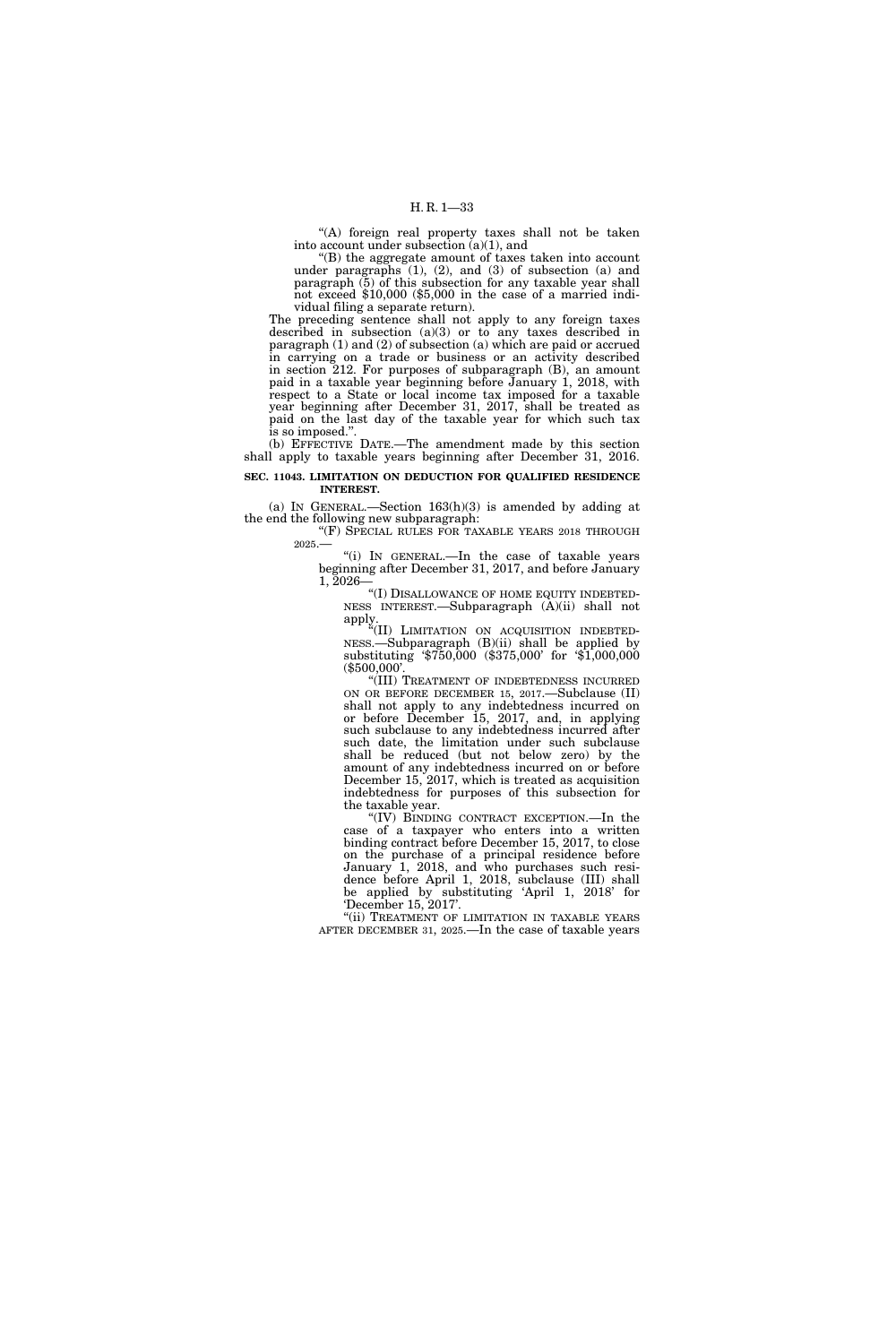beginning after December 31, 2025, the limitation under subparagraph (B)(ii) shall be applied to the aggregate amount of indebtedness of the taxpayer described in subparagraph (B)(i) without regard to the taxable year in which the indebtedness was incurred. "(iii) TREATMENT OF REFINANCINGS OF INDEBTED-

NESS.— ''(I) IN GENERAL.—In the case of any indebtedness which is incurred to refinance indebtedness, such refinanced indebtedness shall be treated for purposes of clause (i)(III) as incurred on the date that the original indebtedness was incurred to the

extent the amount of the indebtedness resulting from such refinancing does not exceed the amount of the refinanced indebtedness.

''(II) LIMITATION ON PERIOD OF REFINANCING.— Subclause (I) shall not apply to any indebtedness after the expiration of the term of the original indebtedness or, if the principal of such original indebtedness is not amortized over its term, the expiration of the term of the 1st refinancing of such indebtedness (or if earlier, the date which is 30 years after the date of such 1st refinancing). "(iv) COORDINATION WITH EXCLUSION OF INCOME

FROM DISCHARGE OF INDEBTEDNESS.—Section 108(h)(2) shall be applied without regard to this subparagraph.''.

(b) EFFECTIVE DATE.—The amendments made by this section shall apply to taxable years beginning after December 31, 2017.

## **SEC. 11044. MODIFICATION OF DEDUCTION FOR PERSONAL CASUALTY LOSSES.**

(a) IN GENERAL.—Subsection (h) of section 165 is amended by adding at the end the following new paragraph:

 $\frac{1}{10}$ (5) LIMITATION FOR TAXABLE YEARS 2018 THROUGH 2025. ''(A) IN GENERAL.—In the case of an individual, except as provided in subparagraph (B), any personal casualty loss which (but for this paragraph) would be deductible in a taxable year beginning after December 31, 2017, and before January 1, 2026, shall be allowed as a deduction under subsection (a) only to the extent it is attributable to a Federally declared disaster (as defined in subsection  $(i)(5)$ ).

''(B) EXCEPTION RELATED TO PERSONAL CASUALTY GAINS.—If a taxpayer has personal casualty gains for any taxable year to which subparagraph (A) applies—

''(i) subparagraph (A) shall not apply to the portion of the personal casualty loss not attributable to a Federally declared disaster (as so defined) to the extent such loss does not exceed such gains, and

"(ii) in applying paragraph (2) for purposes of subparagraph  $(A)$  to the portion of personal casualty loss which is so attributable to such a disaster, the amount of personal casualty gains taken into account under paragraph  $(2)(A)$  shall be reduced by the portion of such gains taken into account under clause (i).''.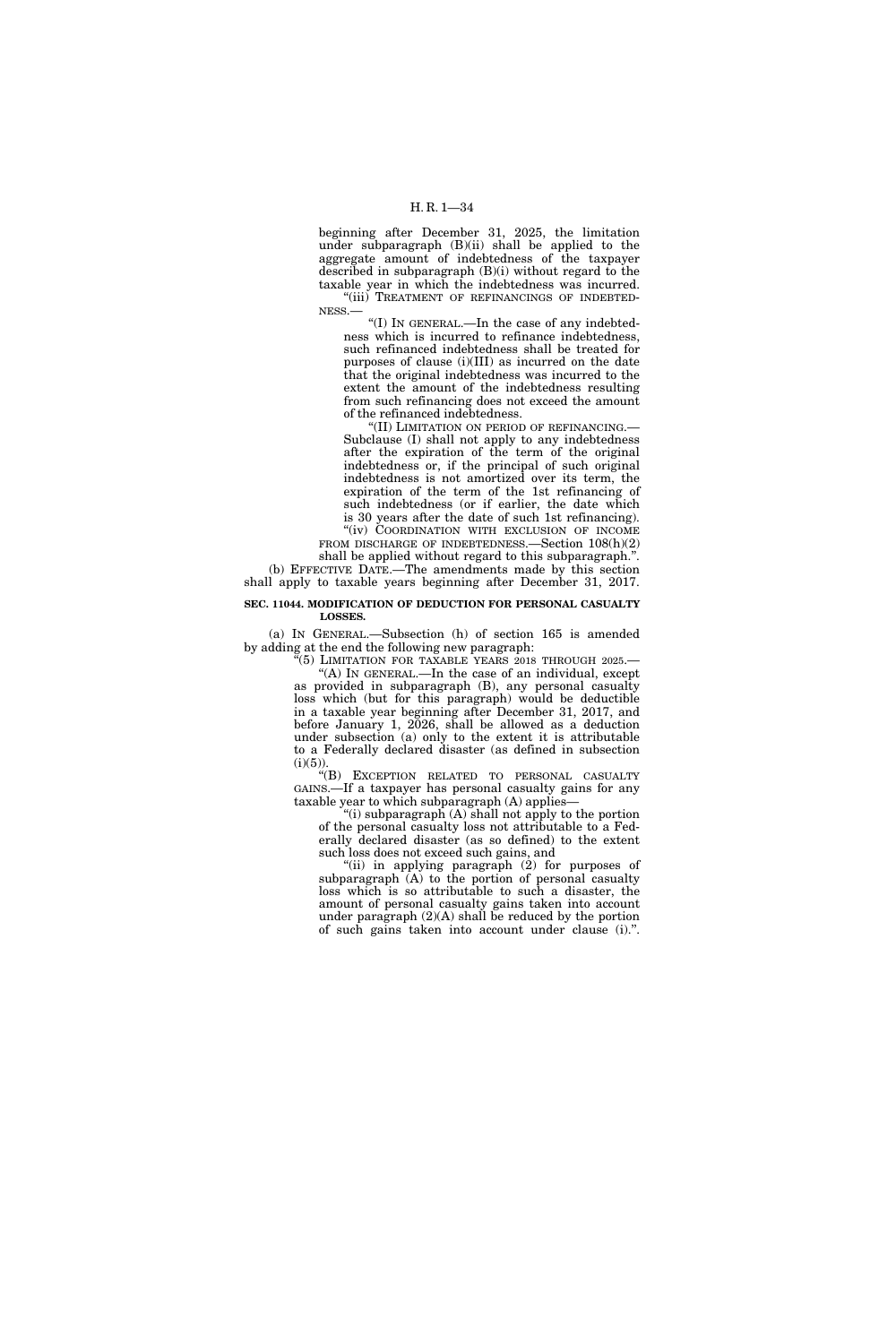(b) EFFECTIVE DATE.—The amendment made by this section shall apply to losses incurred in taxable years beginning after December 31, 2017.

# **SEC. 11045. SUSPENSION OF MISCELLANEOUS ITEMIZED DEDUCTIONS.**

(a) IN GENERAL.—Section 67 is amended by adding at the end the following new subsection:

"(g) SUSPENSION FOR TAXABLE YEARS 2018 THROUGH 2025. Notwithstanding subsection (a), no miscellaneous itemized deduction shall be allowed for any taxable year beginning after December 31, 2017, and before January 1, 2026.'

(b) EFFECTIVE DATE.—The amendment made by this section shall apply to taxable years beginning after December 31, 2017.

## **SEC. 11046. SUSPENSION OF OVERALL LIMITATION ON ITEMIZED DEDUCTIONS.**

(a) IN GENERAL.—Section 68 is amended by adding at the end the following new subsection:

''(f) SECTION NOT TO APPLY.—This section shall not apply to any taxable year beginning after December 31, 2017, and before January 1, 2026.''.

(b) EFFECTIVE DATE.—The amendments made by this section shall apply to taxable years beginning after December 31, 2017.

# **SEC. 11047. SUSPENSION OF EXCLUSION FOR QUALIFIED BICYCLE COMMUTING REIMBURSEMENT.**

(a) IN GENERAL.—Section 132(f) is amended by adding at the end the following new paragraph:

''(8) SUSPENSION OF QUALIFIED BICYCLE COMMUTING REIMBURSEMENT EXCLUSION.—Paragraph (1)(D) shall not apply to any taxable year beginning after December 31, 2017, and before January 1, 2026.

(b) EFFECTIVE DATE.—The amendment made by this section shall apply to taxable years beginning after December 31, 2017.

### **SEC. 11048. SUSPENSION OF EXCLUSION FOR QUALIFIED MOVING EXPENSE REIMBURSEMENT.**

(a) IN GENERAL.—Section  $132(g)$  is amended—

(1) by striking ''For purposes of this section, the term'' and inserting ''For purposes of this section—

''(1) IN GENERAL.—The term'', and

(2) by adding at the end the following new paragraph: "(2) SUSPENSION FOR TAXABLE YEARS 2018 THROUGH 2025.-Except in the case of a member of the Armed Forces of the United States on active duty who moves pursuant to a military order and incident to a permanent change of station, subsection (a)(6) shall not apply to any taxable year beginning after December 31, 2017, and before January 1, 2026.''.

(b) EFFECTIVE DATE.—The amendments made by this section shall apply to taxable years beginning after December 31, 2017.

# **SEC. 11049. SUSPENSION OF DEDUCTION FOR MOVING EXPENSES.**

(a) IN GENERAL.—Section 217 is amended by adding at the end the following new subsection:

"(k) SUSPENSION OF DEDUCTION FOR TAXABLE YEARS 2018 THROUGH 2025.—Except in the case of an individual to whom subsection (g) applies, this section shall not apply to any taxable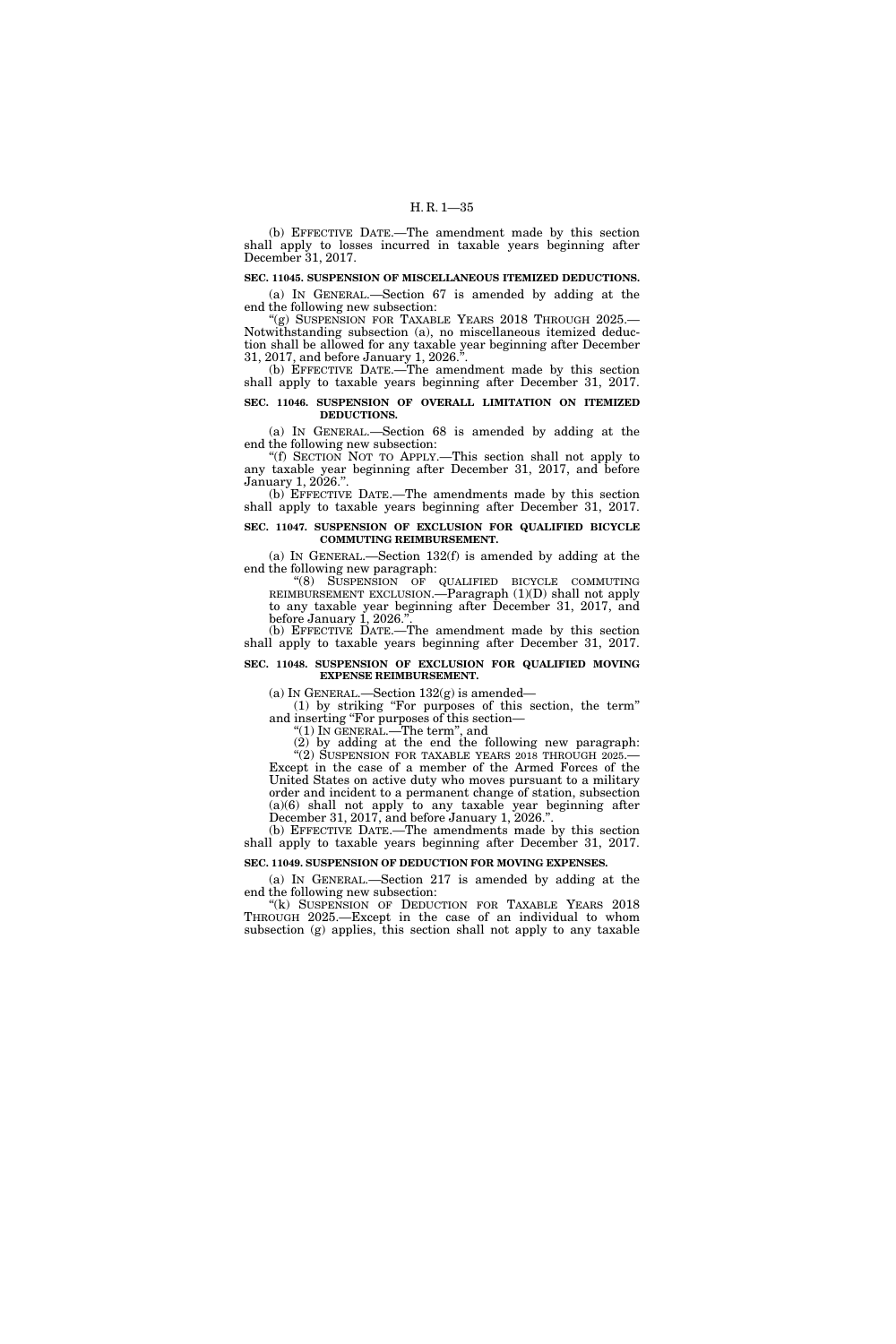year beginning after December 31, 2017, and before January 1, 2026.''.

(b) EFFECTIVE DATE.—The amendment made by this section shall apply to taxable years beginning after December 31, 2017. **SEC. 11050. LIMITATION ON WAGERING LOSSES.** 

(a) IN GENERAL.—Section 165(d) is amended by adding at the end the following: "For purposes of the preceding sentence, in the case of taxable years beginning after December 31, 2017, and before January 1, 2026, the term 'losses from wagering transactions' includes any deduction otherwise allowable under this chapter incurred in carrying on any wagering transaction.''.

(b) EFFECTIVE DATE.—The amendment made by this section shall apply to taxable years beginning after December 31, 2017. **SEC. 11051. REPEAL OF DEDUCTION FOR ALIMONY PAYMENTS.** 

(a) IN GENERAL.—Part VII of subchapter B is amended by striking section 215 (and by striking the item relating to such section in the table of sections for such subpart).<br>(b) CONFORMING AMENDMENTS.—

(1) CORRESPONDING REPEAL OF PROVISIONS PROVIDING FOR INCLUSION OF ALIMONY IN GROSS INCOME.—

 $(A)$  Subsection  $(a)$  of section 61 is amended by striking paragraph (8) and by redesignating paragraphs (9) through (15) as paragraphs (8) through (14), respectively.

(B) Part II of subchapter B of chapter 1 is amended by striking section 71 (and by striking the item relating to such section in the table of sections for such part).

(C) Subpart F of part I of subchapter J of chapter 1 is amended by striking section 682 (and by striking the item relating to such section in the table of sections for such subpart).

(2) RELATED TO REPEAL OF SECTION 215.—

(A) Section 62(a) is amended by striking paragraph  $(10).$ 

(B) Section  $3402(m)(1)$  is amended by striking "(other than paragraph (10) thereof)''.

 $(C)$  Section 6724 $(d)(3)$  is amended by striking subparagraph (C) and by redesignating subparagraph (D) as subparagraph (C).

(3) RELATED TO REPEAL OF SECTION 71.—

 $(A)$  Section  $121(d)(3)$  is amended—

(i) by striking "(as defined in section  $71(b)(2)$ " in subparagraph (B), and

(ii) by adding at the end the following new subparagraph:

''(C) DIVORCE OR SEPARATION INSTRUMENT.—For purposes of this paragraph, the term 'divorce or separation instrument' means—

"(i) a decree of divorce or separate maintenance or a written instrument incident to such a decree, ''(ii) a written separation agreement, or

"(iii) a decree (not described in clause (i)) requiring a spouse to make payments for the support or maintenance of the other spouse.''.

(B) Section  $152(d)(5)$  is amended to read as follows: ''(5) SPECIAL RULES FOR SUPPORT.—

"(A) IN GENERAL.—For purposes of this subsection—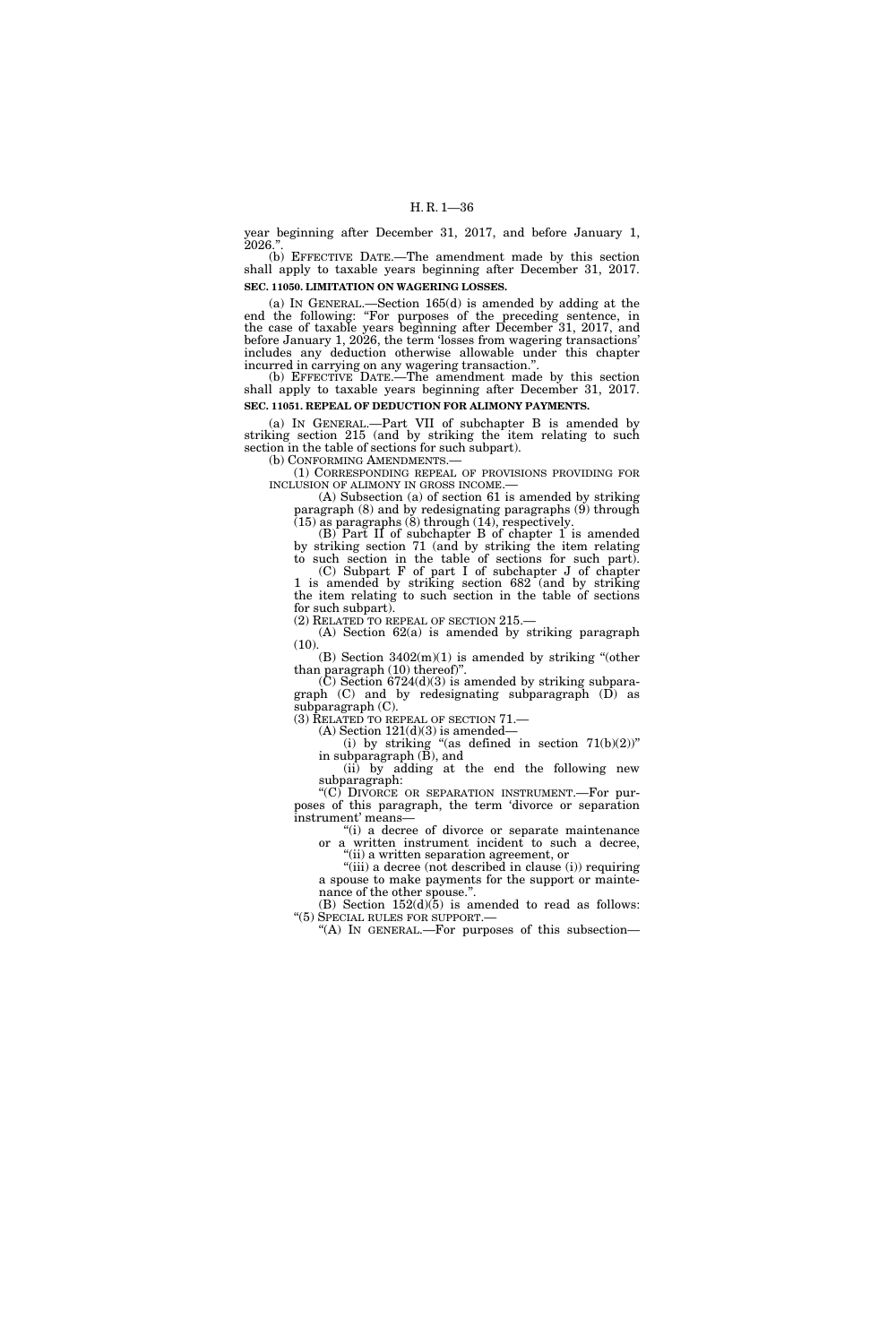"(i) payments to a spouse of alimony or separate maintenance payments shall not be treated as a payment by the payor spouse for the support of any dependent, and

"(ii) in the case of the remarriage of a parent, support of a child received from the parent's spouse shall be treated as received from the parent.

''(B) ALIMONY OR SEPARATE MAINTENANCE PAYMENT.— For purposes of subparagraph (A), the term 'alimony or separate maintenance payment' means any payment in cash if—

"(i) such payment is received by (or on behalf of) a spouse under a divorce or separation instrument (as defined in section  $121(d)(3)(C)$ ),

"(ii) in the case of an individual legally separated from the individual's spouse under a decree of divorce or of separate maintenance, the payee spouse and the payor spouse are not members of the same household at the time such payment is made, and

''(iii) there is no liability to make any such payment for any period after the death of the payee spouse and there is no liability to make any payment (in cash or property) as a substitute for such payments after the death of the payee spouse.''.

 $(C)$  Section 219 $(f)(1)$  is amended by striking the third sentence.

(D) Section 220(f)(7) is amended by striking ''subparagraph (A) of section  $71(b)(2)$ " and inserting "clause (i) of section  $121(d)(3)(C)$ ".

 $(E)$  Section 223(f)(7) is amended by striking "subparagraph  $(A)$  of section  $71(b)(2)$ " and inserting "clause (i) of section  $121(d)(3)(C)'$ 

(F) Section  $382(1)(3)(B)(iii)$  is amended by striking "section  $71(b)(2)$ " and inserting "section  $121(d)(3)(C)$ ".

(G) Section  $408(d)(6)$  is amended by striking "subparagraph (A) of section  $71(b)(2)$ " and inserting "clause (i) of section  $121(d)(3)(C)$ ".

(4) ADDITIONAL CONFORMING AMENDMENTS.—Section  $7701(a)(17)$  is amended-

(A) by striking ''sections 682 and 2516'' and inserting ''section 2516'', and

(B) by striking ''such sections'' each place it appears and inserting "such section".

(c) EFFECTIVE DATE.—The amendments made by this section shall apply to—

(1) any divorce or separation instrument (as defined in section 71(b)(2) of the Internal Revenue Code of 1986 as in effect before the date of the enactment of this Act) executed after December 31, 2018, and

(2) any divorce or separation instrument (as so defined) executed on or before such date and modified after such date if the modification expressly provides that the amendments made by this section apply to such modification.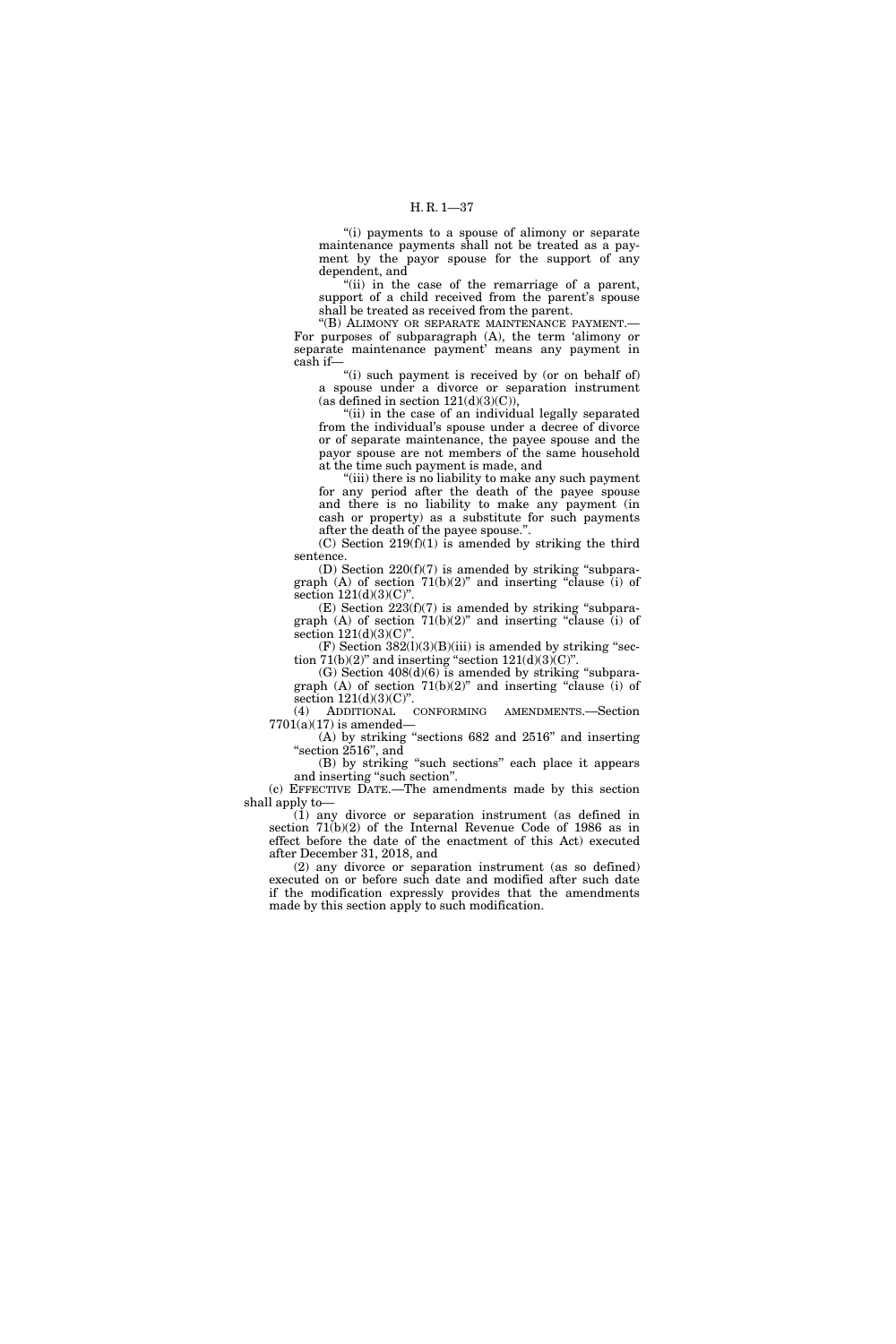# **PART VI—INCREASE IN ESTATE AND GIFT TAX EXEMPTION**

# **SEC. 11061. INCREASE IN ESTATE AND GIFT TAX EXEMPTION.**

(a) IN GENERAL.—Section  $2010(c)(3)$  is amended by adding at the end the following new subparagraph:

''(C) INCREASE IN BASIC EXCLUSION AMOUNT.—In the case of estates of decedents dying or gifts made after December 31, 2017, and before January 1, 2026, subparagraph (A) shall be applied by substituting '\$10,000,000' for  $\sqrt[5]{5,000,000}$ .".

(b) CONFORMING AMENDMENT.—Subsection (g) of section 2001 is amended to read as follows:

"(g) MODIFICATIONS TO TAX PAYABLE.—<br>"(1) MODIFICATIONS TO GIFT TAX PAYABLE TO REFLECT DIF-FERENT TAX RATES.—For purposes of applying subsection  $(b)(2)$ with respect to 1 or more gifts, the rates of tax under subsection (c) in effect at the decedent's death shall, in lieu of the rates of tax in effect at the time of such gifts, be used both to compute—

"(A) the tax imposed by chapter 12 with respect to such gifts, and

''(B) the credit allowed against such tax under section 2505, including in computing—

''(i) the applicable credit amount under section  $2505(a)(1)$ , and

"(ii) the sum of the amounts allowed as a credit for all preceding periods under section 2505(a)(2).

"(2) MODIFICATIONS TO ESTATE TAX PAYABLE TO REFLECT DIFFERENT BASIC EXCLUSION AMOUNTS.—The Secretary shall prescribe such regulations as may be necessary or appropriate to carry out this section with respect to any difference between—

''(A) the basic exclusion amount under section  $2010(c)(3)$  applicable at the time of the decedent's death, and

''(B) the basic exclusion amount under such section applicable with respect to any gifts made by the decedent.''. (c) EFFECTIVE DATE.—The amendments made by this section shall apply to estates of decedents dying and gifts made after December 31, 2017.

# **PART VII—EXTENSION OF TIME LIMIT FOR CONTESTING IRS LEVY**

**SEC. 11071. EXTENSION OF TIME LIMIT FOR CONTESTING IRS LEVY.** 

(a) EXTENSION OF TIME FOR RETURN OF PROPERTY SUBJECT TO LEVY.—Subsection (b) of section 6343 is amended by striking ''9 months'' and inserting ''2 years''.

(b) PERIOD OF LIMITATION ON SUITS.—Subsection (c) of section 6532 is amended—

 $(1)$  by striking "9 months" in paragraph  $(1)$  and inserting  $^{\rm o}2$  years", and

(2) by striking ''9-month'' in paragraph (2) and inserting ''2-year''.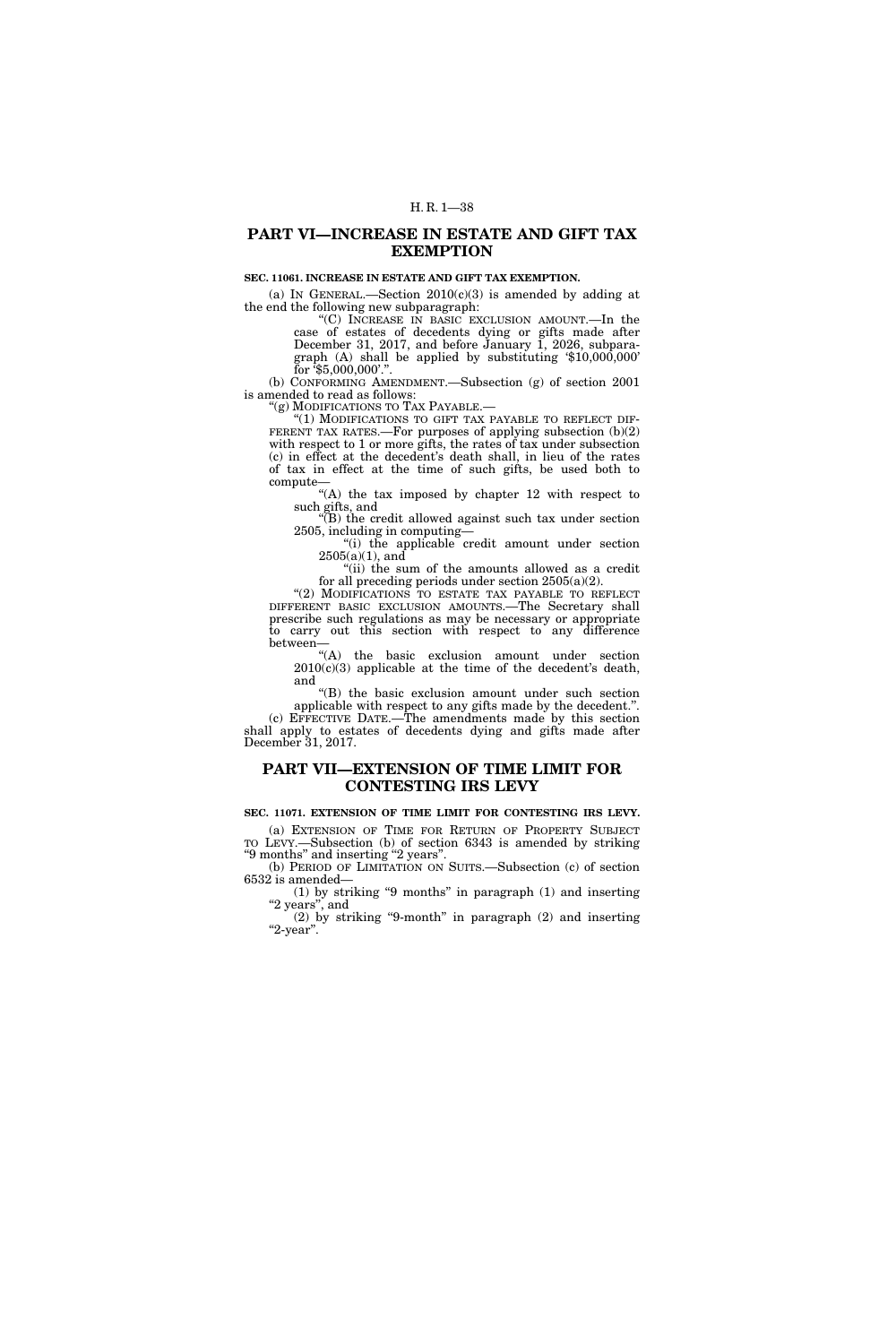(c) EFFECTIVE DATE.—The amendments made by this section shall apply to—

(1) levies made after the date of the enactment of this Act, and

(2) levies made on or before such date if the 9-month period has not expired under section 6343(b) of the Internal Revenue Code of 1986 (without regard to this section) as of such date.

## **PART VIII—INDIVIDUAL MANDATE**

#### **SEC. 11081. ELIMINATION OF SHARED RESPONSIBILITY PAYMENT FOR INDIVIDUALS FAILING TO MAINTAIN MINIMUM ESSEN-TIAL COVERAGE.**

(a) IN GENERAL.—Section 5000A(c) is amended—

(1) in paragraph  $(2)(B)(iii)$ , by striking "2.5 percent" and inserting ''Zero percent'', and

 $(2)$  in paragraph  $(3)$ —

(A) by striking ''\$695'' in subparagraph (A) and inserting ''\$0'', and

(B) by striking subparagraph (D).

(b) EFFECTIVE DATE.—The amendments made by this section shall apply to months beginning after December 31, 2018.

## **Subtitle B—Alternative Minimum Tax**

## **SEC. 12001. REPEAL OF TAX FOR CORPORATIONS.**

(a) IN GENERAL.—Section 55(a) is amended by striking ''There'' and inserting ''In the case of a taxpayer other than a corporation, there''.

(b) CONFORMING AMENDMENTS.—

(1) Section 38(c)(6) is amended by adding at the end the following new subparagraph:

''(E) CORPORATIONS.—In the case of a corporation, this subsection shall be applied by treating the corporation as having a tentative minimum tax of zero.''.

 $(2)$  Section  $53(d)(2)$  is amended by inserting ", except that in the case of a corporation, the tentative minimum tax shall be treated as zero'' before the period at the end.

 $(3)(A)$  Section 55(b)(1) is amended to read as follows:

"(1) AMOUNT OF TENTATIVE TAX.-

'(A) In GENERAL.—The tentative minimum tax for the taxable year is the sum of—

''(i) 26 percent of so much of the taxable excess as does not exceed \$175,000, plus

''(ii) 28 percent of so much of the taxable excess as exceeds  $$175,000$ .

The amount determined under the preceding sentence shall be reduced by the alternative minimum tax foreign tax credit for the taxable year.

''(B) TAXABLE EXCESS.—For purposes of this subsection, the term 'taxable excess' means so much of the alternative minimum taxable income for the taxable year as exceeds the exemption amount.

''(C) MARRIED INDIVIDUAL FILING SEPARATE RETURN.— In the case of a married individual filing a separate return,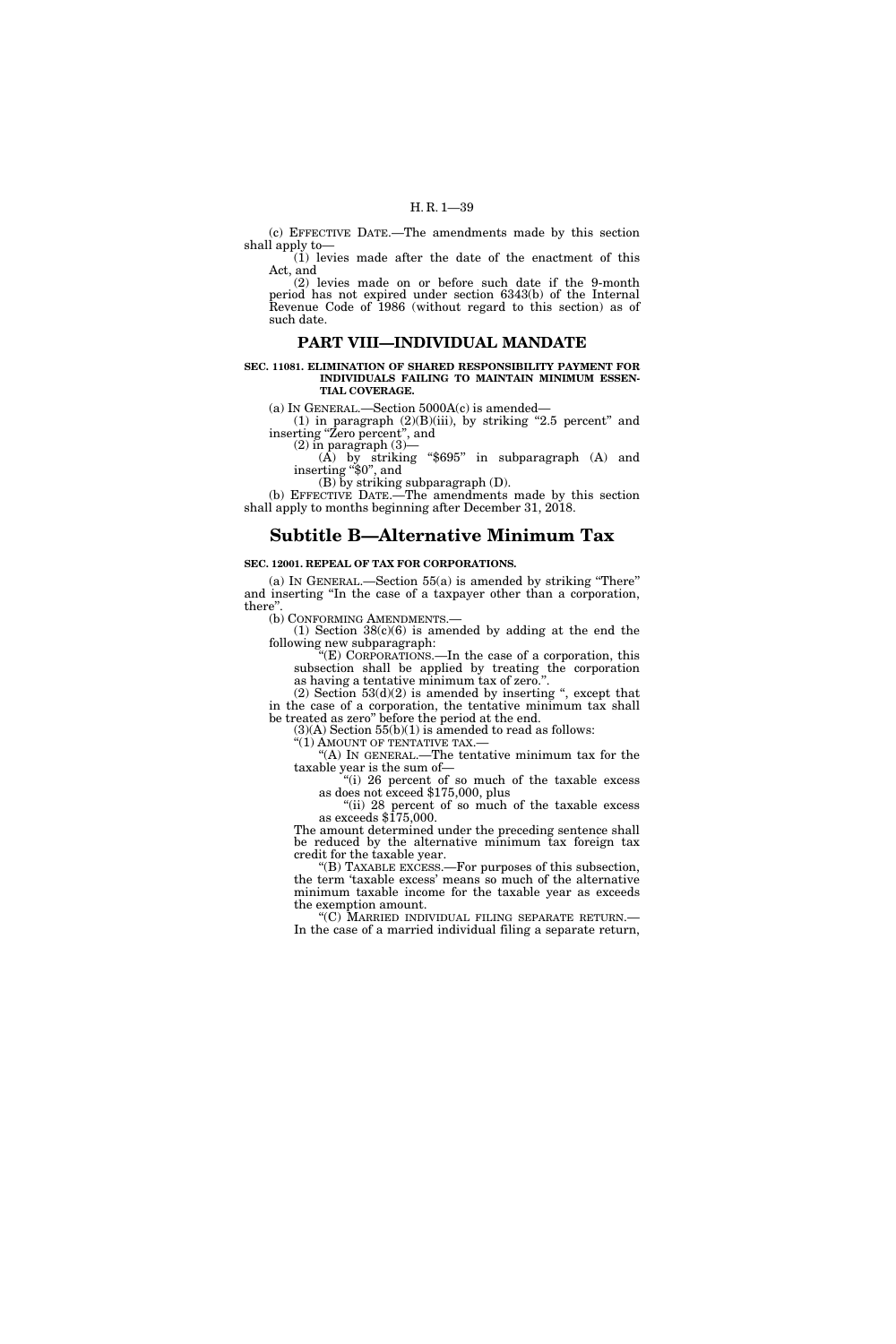subparagraph (A) shall be applied by substituting 50 percent of the dollar amount otherwise applicable under clause (i) and clause (ii) thereof. For purposes of the preceding sentence, marital status shall be determined under section 7703.''.

(B) Section 55(b)(3) is amended by striking ''paragraph  $(1)(A)(i)$ " and inserting "paragraph  $(1)(A)$ ".

(C) Section 59(a) is amended—

(i) by striking "subparagraph  $(A)(i)$  or  $(B)(i)$  of section 55(b)(1) (whichever applies) in lieu of the highest rate of tax specified in section 1 or 11 (whichever applies)'' in paragraph  $(1)(C)$  and inserting "section  $55(b)(1)$  in lieu of the highest rate of tax specified in section 1'', and

(ii) in paragraph (2), by striking ''means'' and all that follows and inserting ''means the amount determined under the first sentence of section  $55(b)(1)(A)$ .".

(D) Section  $897(a)(2)(A)$  is amended by striking "section  $55(b)(1)(A)$ " and inserting "section  $55(b)(1)$ ".

(E) Section 911(f) is amended—

 $(i)$  in paragraph  $(1)(B)$ 

 $(I)$  by striking "section 55(b)(1)(A)(ii)" and inserting "section  $55(b)(1)(B)$ ", and

(II) by striking "section  $55(b)(1)(A)(i)$ " and inserting "section  $55(b)(1)(\overrightarrow{A})$ ", and

(ii) in paragraph (2)(B), by striking ''section  $55(b)(1)(A)(ii)$ <sup>"</sup> each place it appears and inserting "section"  $55(b)(1)(B)$ ".

(4) Section  $55(c)(1)$  is amended by striking ", the section 936 credit allowable under section 27(b), and the Puerto Rico economic activity credit under section 30A''.

(5) Section 55(d), as amended by section 11002, is amended—

(A) by striking paragraph (2) and redesignating paragraphs (3) and (4) as paragraphs (2) and (3), respectively,

(B) in paragraph (2) (as so redesignated), by inserting "and" at the end of subparagraph (B), by striking ", and" at the end of subparagraph (C) and inserting a period, and by striking subparagraph (D), and

(C) in paragraph (3) (as so redesignated)—

(i) by striking  $\text{``(b)(1)(A)(i)}\text{''}$  in subparagraph  $\text{(B)(i)}$ and inserting " $(b)(1)(A)$ ", and

(ii) by striking ''paragraph (3)'' in subparagraph  $(B)(iii)$  and inserting "paragraph  $(2)$ ".

(6) Section 55 is amended by striking subsection (e).

(7) Section 56(b)(2) is amended by striking subparagraph (C) and by redesignating subparagraph (D) as subparagraph (C).

(8)(A) Section 56 is amended by striking subsections (c) and  $(g)$ .

(B) Section 847 is amended by striking the last sentence of paragraph (9).

(C) Section 848 is amended by striking subsection (i).

(9) Section 58(a) is amended by striking paragraph (3) and redesignating paragraph (4) as paragraph (3).

(10) Section 59 is amended by striking subsections (b) and (f).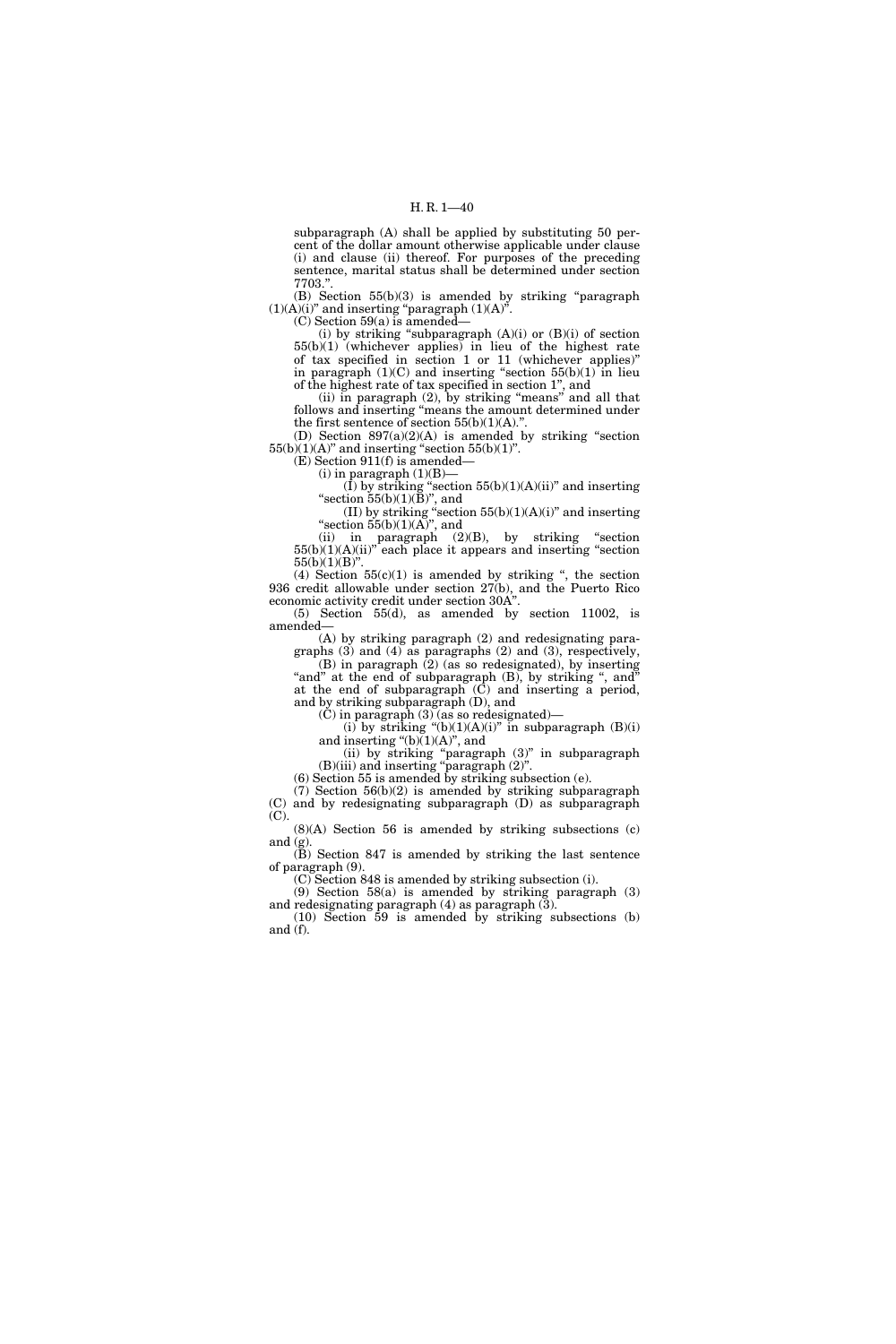(11) Section 11(d) is amended by striking ''the taxes imposed by subsection (a) and section 55'' and inserting ''the tax imposed by subsection (a)''.

 $(12)$  Section 12 is amended by striking paragraph  $(7)$ .

(13) Section 168(k) is amended by striking paragraph (4). (14) Section  $882(a)(1)$  is amended by striking  $\alpha$ , 55,  $\alpha$ .

 $(15)$  Section  $962(a)(1)$  is amended by striking "sections 11 and 55'' and inserting ''section 11''.

 $(16)$  Section 1561 $(a)$  is amended—

(A) by inserting "and" at the end of paragraph (1), by striking '', and'' at the end of paragraph (2) and inserting a period, and by striking paragraph (3), and

(B) by striking the last sentence.  $(17)$  Section  $6425(c)(1)(A)$  is amended to read as follows:

"(A) the tax imposed by section 11 or  $1201(a)$ , or subchapter L of chapter 1, whichever is applicable, over''.

 $(18)$  Section 6655(e)(2) is amended by striking "and alternative minimum taxable income'' each place it appears in subparagraphs  $(A)$  and  $(B)(i)$ .

 $(19)$  Section 6655(g)(1)(A) is amended by inserting "plus" at the end of clause (i), by striking clause (ii), and by redesignating clause (iii) as clause (ii).

(c) EFFECTIVE DATE.—The amendments made by this section shall apply to taxable years beginning after December 31, 2017.

## **SEC. 12002. CREDIT FOR PRIOR YEAR MINIMUM TAX LIABILITY OF CORPORATIONS.**

(a) CREDITS TREATED AS REFUNDABLE.—Section 53 is amended by adding at the end the following new subsection:

''(e) PORTION OF CREDIT TREATED AS REFUNDABLE.—

"(1) IN GENERAL.—In the case of any taxable year of a corporation beginning in 2018, 2019, 2020, or 2021, the limitation under subsection (c) shall be increased by the AMT refundable credit amount for such year.

"(2) AMT REFUNDABLE CREDIT AMOUNT.—For purposes of paragraph (1), the AMT refundable credit amount is an amount equal to 50 percent (100 percent in the case of a taxable year beginning in 2021) of the excess (if any) of—

''(A) the minimum tax credit determined under subsection (b) for the taxable year, over

''(B) the minimum tax credit allowed under subsection (a) for such year (before the application of this subsection for such year).

''(3) CREDIT REFUNDABLE.—For purposes of this title (other than this section), the credit allowed by reason of this subsection shall be treated as a credit allowed under subpart C (and not this subpart).

"(4) SHORT TAXABLE YEARS.—In the case of any taxable year of less than 365 days, the AMT refundable credit amount determined under paragraph (2) with respect to such taxable year shall be the amount which bears the same ratio to such amount determined without regard to this paragraph as the number of days in such taxable year bears to 365.

(b) TREATMENT OF REFERENCES.—Section 53(d) is amended by adding at the end the following new paragraph:

"(3) AMT TERM REFERENCES.—In the case of a corporation, any references in this subsection to section 55, 56, or 57 shall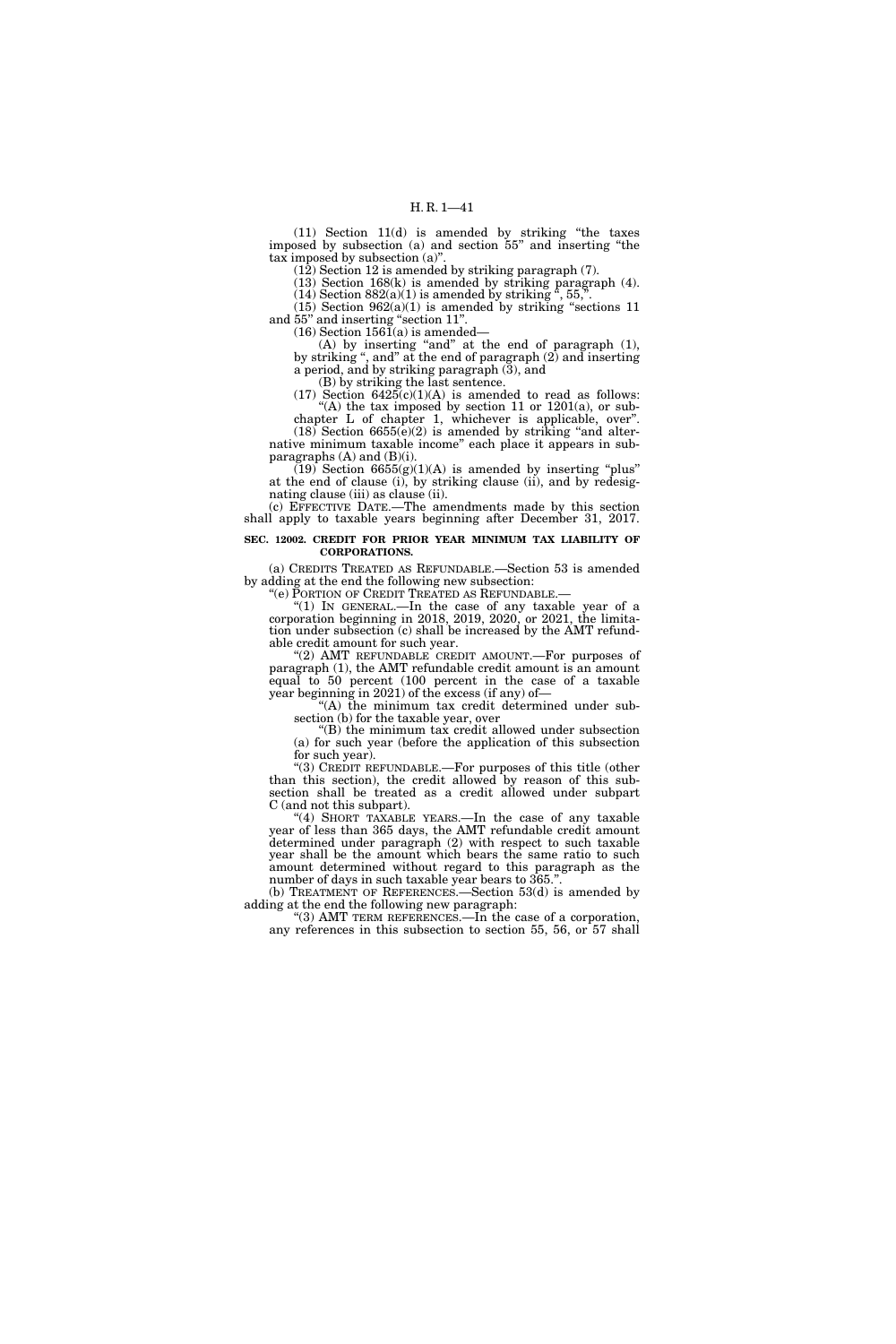be treated as a reference to such section as in effect before the amendments made by Tax Cuts and Jobs Act.' (c) CONFORMING AMENDMENT.—Section 1374(b)(3)(B) is

amended by striking the last sentence thereof.

(d) EFFECTIVE DATE.—

(1) IN GENERAL.—The amendments made by this section shall apply to taxable years beginning after December 31, 2017. (2) CONFORMING AMENDMENT.—The amendment made by subsection (c) shall apply to taxable years beginning after December 31, 2021.

#### **SEC. 12003. INCREASED EXEMPTION FOR INDIVIDUALS.**

(a) IN GENERAL.—Section 55(d), as amended by the preceding provisions of this Act, is amended by adding at the end the following new paragraph:

"(4) SPECIAL RULE FOR TAXABLE YEARS BEGINNING AFTER 2017 AND BEFORE 2026.—

"(A) In GENERAL.—In the case of any taxable year beginning after December 31, 2017, and before January 1, 2026—

''(i) paragraph (1) shall be applied—

 $(1)$  by substituting  $$109,400'$  for  $$78,750'$  in subparagraph (A), and

''(II) by substituting '\$70,300' for '\$50,600' in subparagraph (B), and

''(ii) paragraph (2) shall be applied—

"(I) by substituting  $$1,000,000$  for  $$150,000$ " in subparagraph (A),

''(II) by substituting '50 percent of the dollar amount applicable under subparagraph (A)' for '\$112,500' in subparagraph (B), and

''(III) in the case of a taxpayer described in paragraph (1)(D), without regard to the substitution under subclause (I).

''(B) INFLATION ADJUSTMENT.—

''(i) IN GENERAL.—In the case of any taxable year beginning in a calendar year after 2018, the amounts described in clause (ii) shall each be increased by an amount equal to—

 $\hat{I}(\bar{I})$  such dollar amount, multiplied by

''(II) the cost-of-living adjustment determined under section  $1(f)(3)$  for the calendar year in which the taxable year begins, determined by substituting 'calendar year 2017' for 'calendar year 2016' in subparagraph (A)(ii) thereof.

''(ii) AMOUNTS DESCRIBED.—The amounts described in this clause are the \$109,400 amount in subparagraph (A)(i)(I), the \$70,300 amount in subparagraph  $\text{A}(A)(i)(II)$ , and the \$1,000,000 amount in subparagraph  $(A)(ii)(I).$ 

''(iii) ROUNDING.—Any increased amount determined under clause (i) shall be rounded to the nearest multiple of \$100.<br>"(iv) COORDINATION WITH CURRENT ADJUST-

MENTS.—In the case of any taxable year to which subparagraph (A) applies, no adjustment shall be made under paragraph (3) to any of the numbers which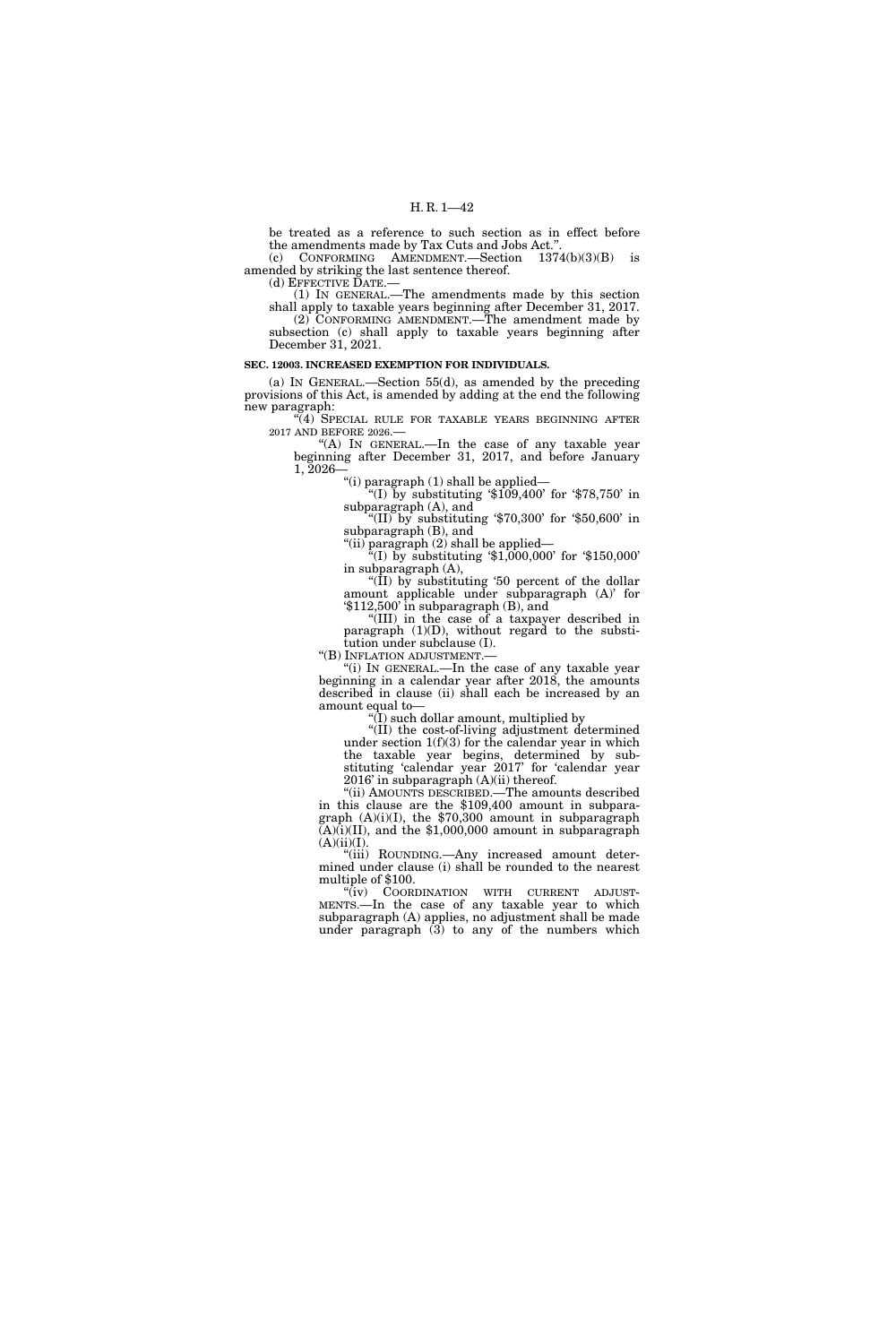are substituted under subparagraph (A) and adjusted under this subparagraph.'

(b) EFFECTIVE DATE.—The amendments made by this section shall apply to taxable years beginning after December 31, 2017.

# **Subtitle C—Business-related Provisions**

## **PART I—CORPORATE PROVISIONS**

## **SEC. 13001. 21-PERCENT CORPORATE TAX RATE.**

(a) IN GENERAL.—Subsection (b) of section 11 is amended to read as follows:

''(b) AMOUNT OF TAX.—The amount of the tax imposed by subsection (a) shall be 21 percent of taxable income.". (b) CONFORMING AMENDMENTS.—

(1) The following sections are each amended by striking "section  $11(b)(1)$ " and inserting "section  $11(b)$ ":

 $(A)$  Section 280 $C(c)(3)(B)(ii)(II)$ .

(B) Paragraphs  $(2)(B)$  and  $(6)(A)(ii)$  of section 860E(e). (C) Section 7874(e)(1)(B).

(2)(A) Part I of subchapter P of chapter 1 is amended by striking section 1201 (and by striking the item relating to such section in the table of sections for such part). (B) Section 12 is amended by striking paragraphs (4) and

(6), and by redesignating paragraph (5) as paragraph (4).

 $(C)$  Section  $453A(c)(3)$  is amended by striking "or 1201 (whichever is appropriate)''. (D) Section  $\bar{5}27(b)$  is amended—

(i) by striking paragraph (2), and

(ii) by striking all that precedes ''is hereby imposed'' and inserting:

''(b) TAX IMPOSED.—A tax''.

(E) Sections 594(a) is amended by striking ''taxes imposed by section 11 or 1201(a)'' and inserting ''tax imposed by section  $11$ ".

(F) Section  $691(c)(4)$  is amended by striking "1201,".

(G) Section 801(a) is amended—

(i) by striking paragraph (2), and

(ii) by striking all that precedes ''is hereby imposed'' and inserting:

''(a) TAX IMPOSED.—A tax''.

(H) Section 831(e) is amended by striking paragraph (1) and by redesignating paragraphs (2) and (3) as paragraphs (1) and (2), respectively.

(I) Sections  $832(c)(5)$  and  $834(b)(1)(D)$  are each amended by striking ''sec. 1201 and following,''.

(J) Section  $852(b)(3)(A)$  is amended by striking "section  $1201(a)$ " and inserting "section  $11(b)$ ".

 $(K)$  Section 857 $(b)(3)$  is amended—

(i) by striking subparagraph (A) and redesignating subparagraphs  $(B)$  through  $(F)$  as subparagraphs  $(A)$  through (E), respectively,

(ii) in subparagraph (C), as so redesignated—

(I) by striking "subparagraph  $(A)(ii)$ " in clause  $(i)$ thereof and inserting "paragraph (1)",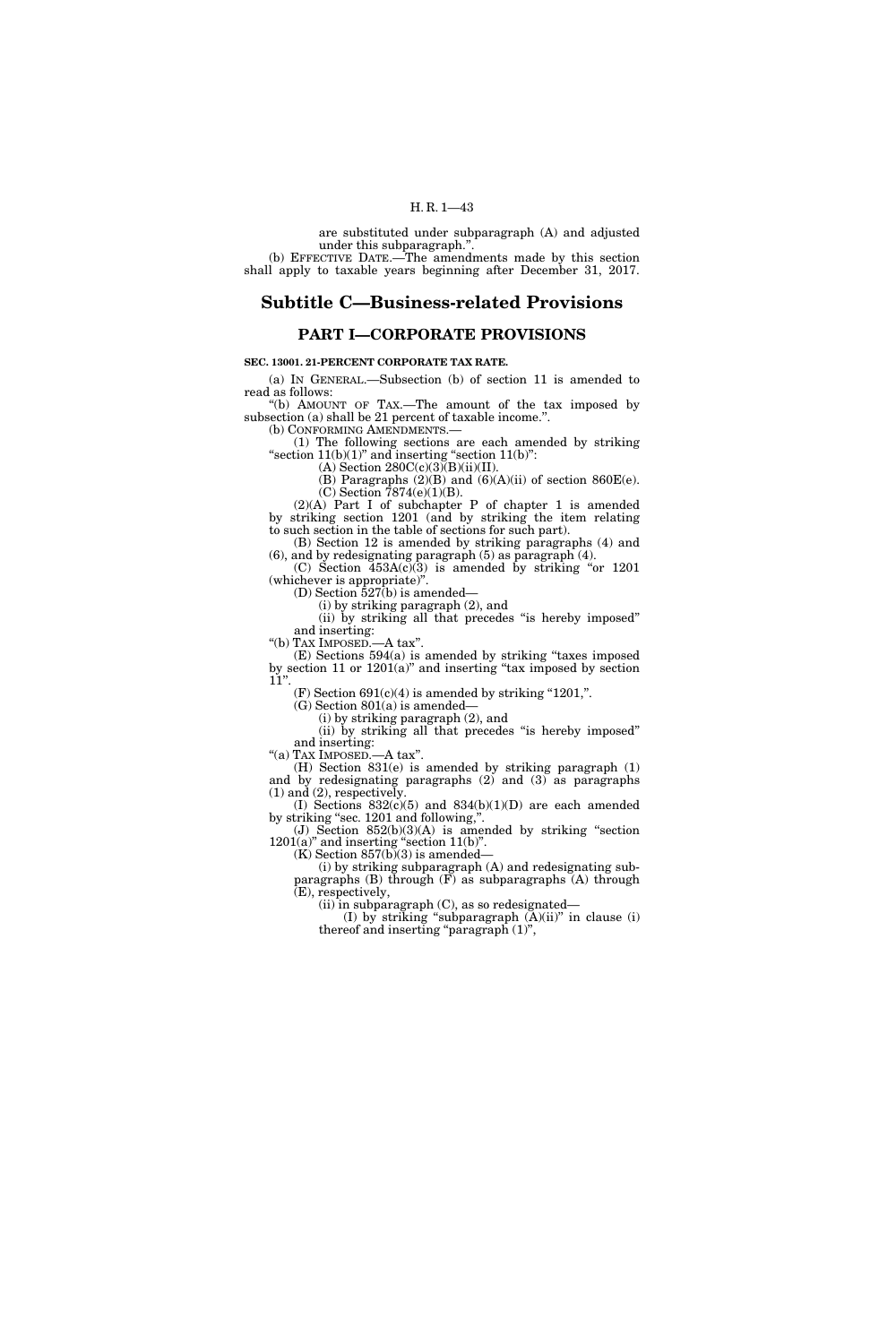(II) by striking ''the tax imposed by subparagraph  $(A)(ii)$ " in clauses (ii) and (iv) thereof and inserting ''the tax imposed by paragraph (1) on undistributed capital gain'',

(iii) in subparagraph (E), as so redesignated, by striking "subparagraph  $(B)$  or  $(D)$ " and inserting "subparagraph  $(A)$  or  $(C)$ ", and

(iv) by adding at the end the following new subparagraph:

"(F) UNDISTRIBUTED CAPITAL GAIN.—For purposes of this paragraph, the term 'undistributed capital gain' means the excess of the net capital gain over the deduction for dividends paid (as defined in section 561) determined with reference to capital gain dividends only.''.

 $(L)$  Section 882 $(a)(1)$ , as amended by section 12001, is further amended by striking "or  $1201(a)$ ".

(M) Section 904(b) is amended—

(i) by striking "or  $1201(a)$ " in paragraph (2)(C),

(ii) by striking paragraph  $(3)(D)$  and inserting the following:

''(D) CAPITAL GAIN RATE DIFFERENTIAL.—There is a capital gain rate differential for any year if subsection  $(\hat{h})$ of section 1 applies to such taxable year.'', and

(iii) by striking paragraph  $(3)(E)$  and inserting the following:

"(E) RATE DIFFERENTIAL PORTION.—The rate differential portion of foreign source net capital gain, net capital gain, or the excess of net capital gain from sources within the United States over net capital gain, as the case may be, is the same proportion of such amount as—

''(i) the excess of—

''(I) the highest rate of tax set forth in subsection (a), (b),  $(c)$ , (d), or (e) of section 1 (whichever applies), over

''(II) the alternative rate of tax determined under section 1(h), bears to

''(ii) that rate referred to in subclause (I).''.

(N) Section 1374(b) is amended by striking paragraph (4). (O) Section 1381(b) is amended by striking ''taxes imposed by section 11 or 1201'' and inserting ''tax imposed by section  $11"$ 

(P) Sections  $6425(c)(1)(A)$ , as amended by section 12001, and  $6655(g)(1)(A)(i)$  are each amended by striking "or  $1201(a)$ ,". (Q) Section  $7518(g)(6)(A)$  is amended by striking "or

 $1201(a)$ ".

 $(3)$ (A) Section 1445(e)(1) is amended—

(i) by striking ''35 percent'' and inserting ''the highest rate of tax in effect for the taxable year under section  $11(b)$ ", and

(ii) by striking "of the gain" and inserting "multiplied by the gain''.

(B) Section 1445(e)(2) is amended by striking ''35 percent of the amount'' and inserting ''the highest rate of tax in effect for the taxable year under section 11(b) multiplied by the amount''.

 $(C)$  Section 1445(e)(6) is amended—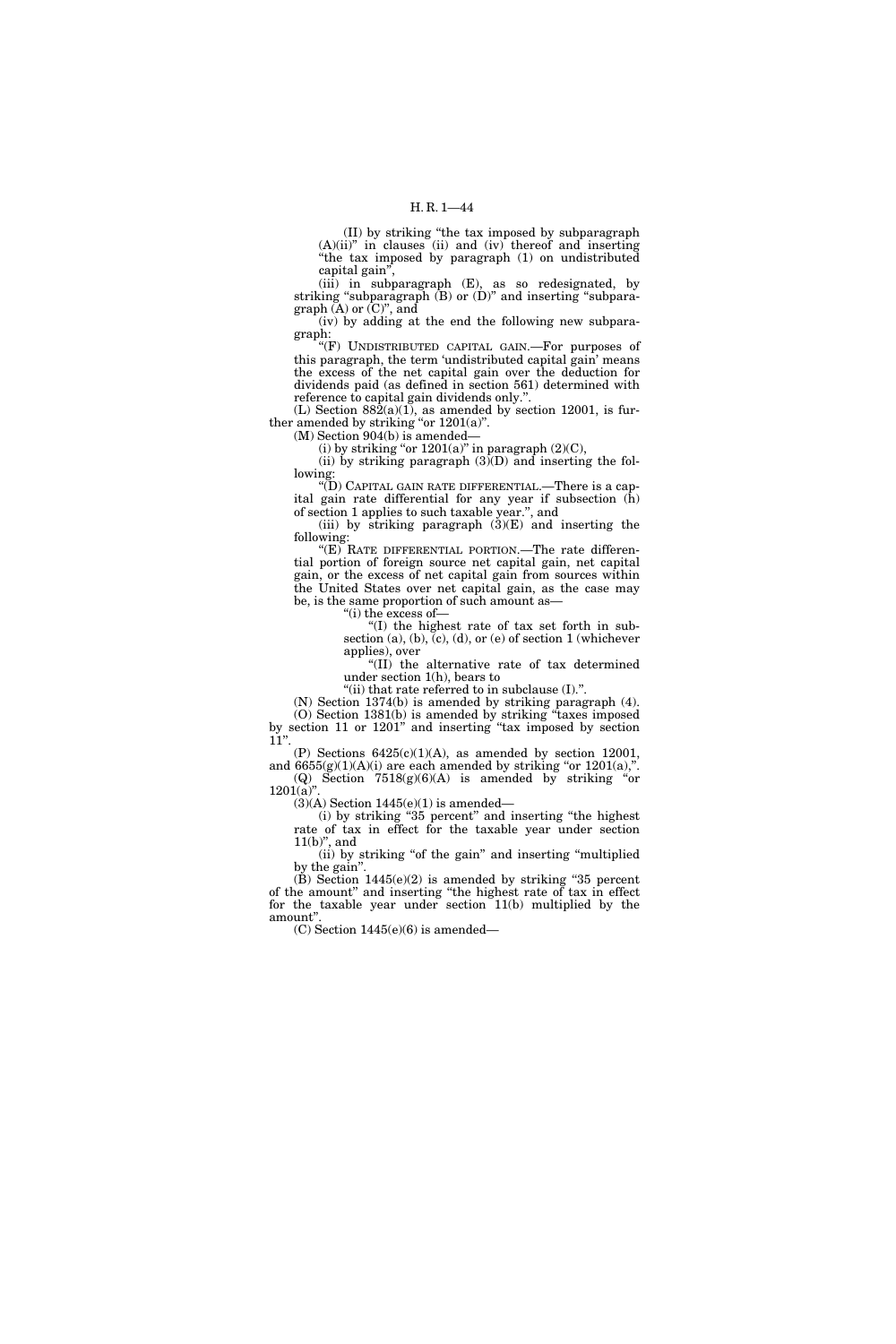(i) by striking ''35 percent'' and inserting ''the highest rate of tax in effect for the taxable year under section  $11(b)$ ", and

(ii) by striking ''of the amount'' and inserting ''multiplied by the amount''.

 $(D)$  Section 1446(b)(2)(B) is amended by striking "section  $11(b)(1)$ " and inserting "section  $11(b)$ "

(4) Section  $852(b)(1)$  is amended by striking the last sentence.

(5)(A) Part I of subchapter B of chapter 5 is amended by striking section 1551 (and by striking the item relating to such section in the table of sections for such part).

(B) Section  $535(c)(5)$  is amended to read as follows:

"(5) CROSS REFERENCE.—For limitation on credit provided in paragraph (2) or (3) in the case of certain controlled corporations, see section 1561."

(6)(A) Section 1561, as amended by section 12001, is amended to read as follows:

### **''SEC. 1561. LIMITATION ON ACCUMULATED EARNINGS CREDIT IN THE CASE OF CERTAIN CONTROLLED CORPORATIONS.**

"(a) In GENERAL.—The component members of a controlled group of corporations on a December 31 shall, for their taxable years which include such December 31, be limited for purposes of this subtitle to one \$250,000 (\$150,000 if any component member is a corporation described in section  $535(c)(2)(B)$  amount for purposes of computing the accumulated earnings credit under section  $535(c)(2)$  and  $(3)$ . Such amount shall be divided equally among the component members of such group on such December 31 unless the Secretary prescribes regulations permitting an unequal allocation of such amount.

(b) CERTAIN SHORT TAXABLE YEARS.—If a corporation has a short taxable year which does not include a December 31 and is a component member of a controlled group of corporations with respect to such taxable year, then for purposes of this subtitle, the amount to be used in computing the accumulated earnings credit under section  $535(c)(2)$  and  $(3)$  of such corporation for such taxable year shall be the amount specified in subsection (a) with respect to such group, divided by the number of corporations which are component members of such group on the last day of such taxable year. For purposes of the preceding sentence, section 1563(b) shall be applied as if such last day were substituted for December 31.''.

(B) The table of sections for part II of subchapter B of chapter 5 is amended by striking the item relating to section 1561 and inserting the following new item:

''Sec. 1561. Limitation on accumulated earnings credit in the case of certain controlled corporations.''.

(7) Section  $7518(g)(6)(A)$  is amended—

(A) by striking ''With respect to the portion'' and inserting ''In the case of a taxpayer other than a corporation, with respect to the portion'', and

(B) by striking ''(34 percent in the case of a corporation)''.

(c) EFFECTIVE DATE.—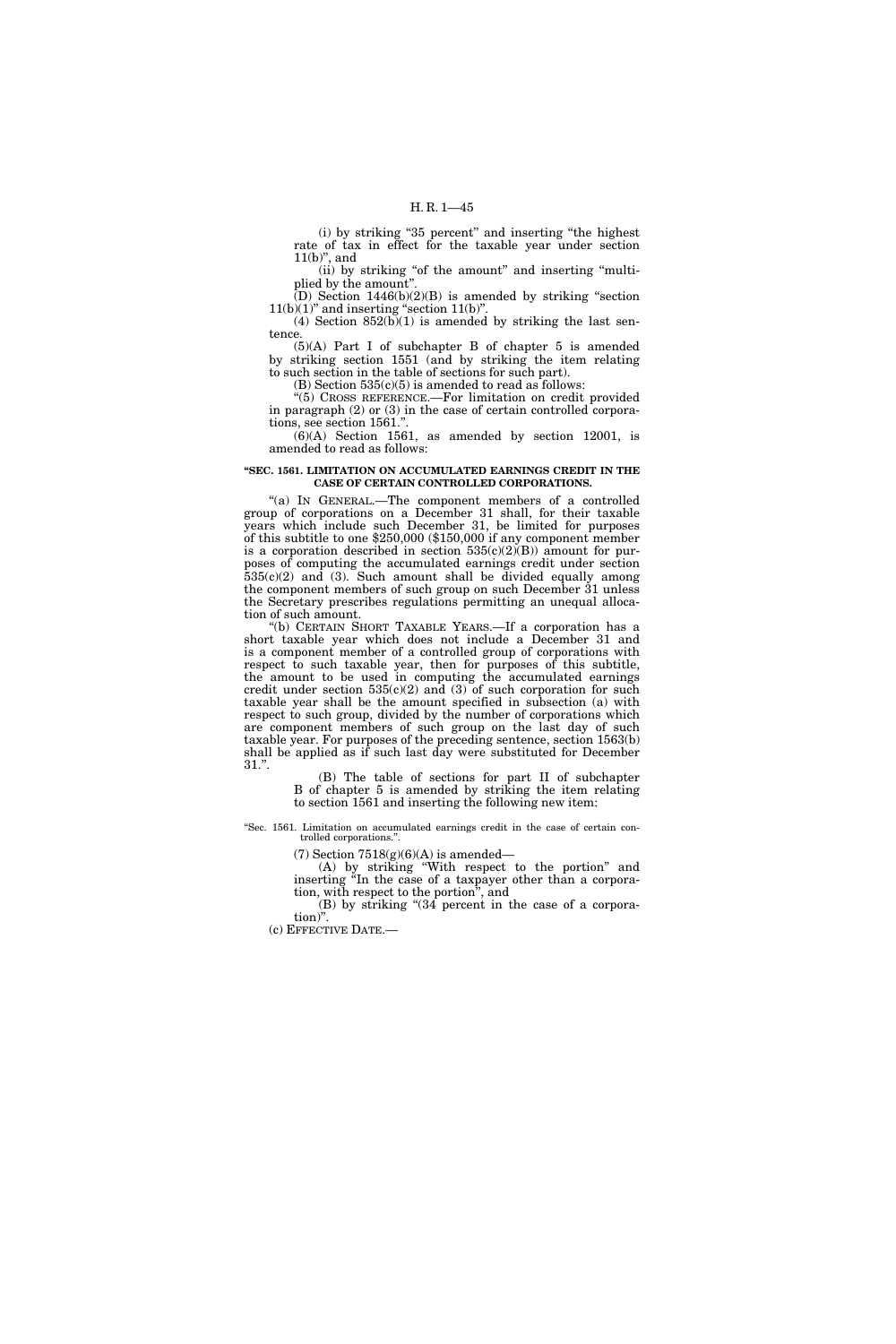(1) IN GENERAL.—Except as otherwise provided in this subsection, the amendments made by subsections (a) and (b) shall apply to taxable years beginning after December 31, 2017. (2) WITHHOLDING.—The amendments made by subsection (b)(3) shall apply to distributions made after December 31, 2017.

(3) CERTAIN TRANSFERS.—The amendments made by subsection (b)(6) shall apply to transfers made after December 31, 2017.

(d) NORMALIZATION REQUIREMENTS.—

(1) IN GENERAL.—A normalization method of accounting shall not be treated as being used with respect to any public utility property for purposes of section 167 or 168 of the Internal Revenue Code of 1986 if the taxpayer, in computing its cost of service for ratemaking purposes and reflecting operating results in its regulated books of account, reduces the excess tax reserve more rapidly or to a greater extent than such reserve would be reduced under the average rate assumption method.

(2) ALTERNATIVE METHOD FOR CERTAIN TAXPAYERS.—If, as of the first day of the taxable year that includes the date of enactment of this Act—

(A) the taxpayer was required by a regulatory agency to compute depreciation for public utility property on the basis of an average life or composite rate method, and

(B) the taxpayer's books and underlying records did not contain the vintage account data necessary to apply

the average rate assumption method, the taxpayer will be treated as using a normalization method of accounting if, with respect to such jurisdiction, the taxpayer uses the alternative method for public utility property that is subject to the regulatory authority of that jurisdiction.

(3) DEFINITIONS.—For purposes of this subsection—

(A) EXCESS TAX RESERVE.—The term ''excess tax reserve'' means the excess of—

(i) the reserve for deferred taxes (as described in section 168(i)(9)(A)(ii) of the Internal Revenue Code of 1986) as of the day before the corporate rate reductions provided in the amendments made by this section take effect, over

(ii) the amount which would be the balance in such reserve if the amount of such reserve were determined by assuming that the corporate rate reductions provided in this Act were in effect for all prior periods.

(B) AVERAGE RATE ASSUMPTION METHOD.—The average rate assumption method is the method under which the excess in the reserve for deferred taxes is reduced over the remaining lives of the property as used in its regulated books of account which gave rise to the reserve for deferred taxes. Under such method, during the time period in which the timing differences for the property reverse, the amount of the adjustment to the reserve for the deferred taxes is calculated by multiplying—

(i) the ratio of the aggregate deferred taxes for the property to the aggregate timing differences for the property as of the beginning of the period in question, by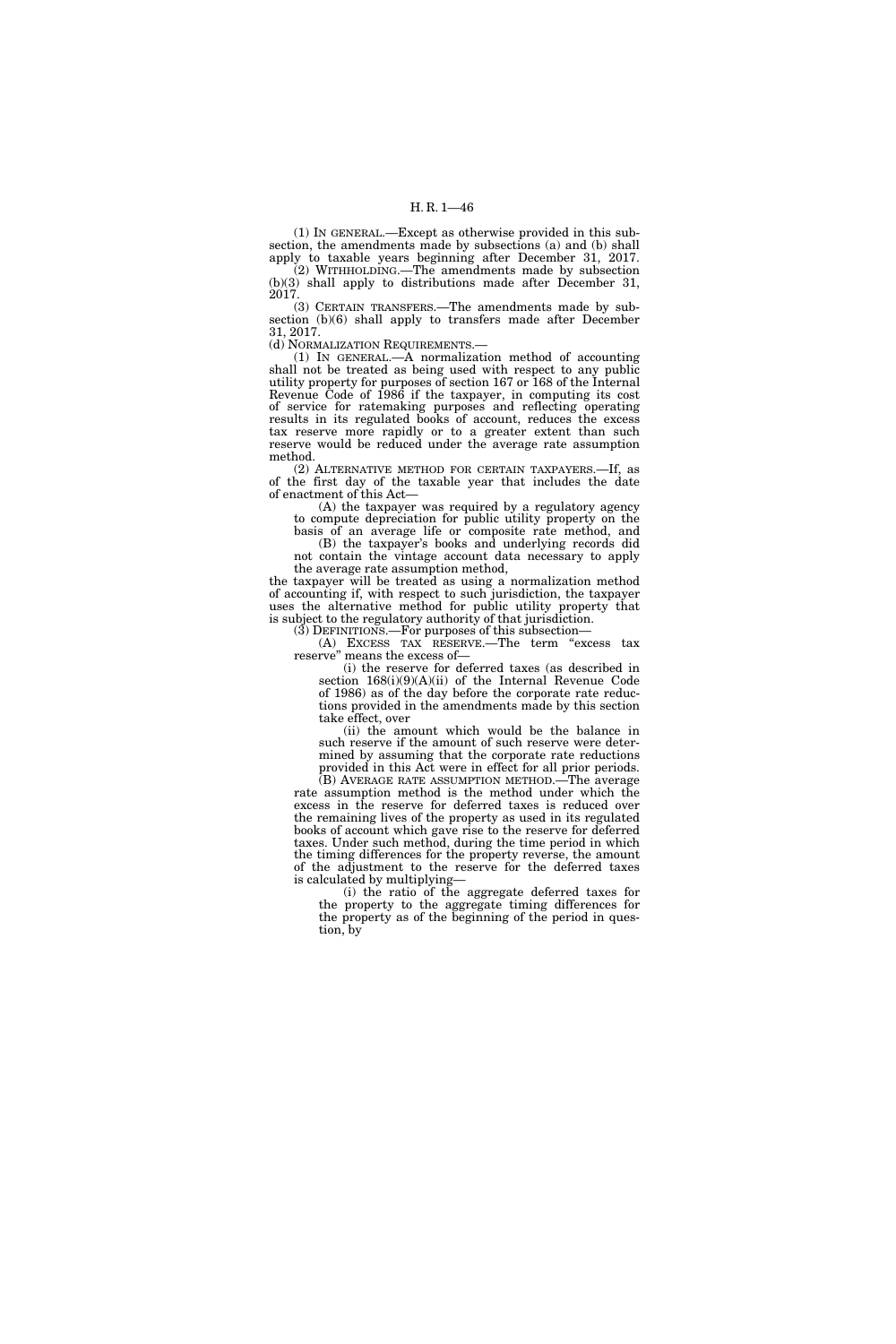(ii) the amount of the timing differences which reverse during such period. (C) ALTERNATIVE METHOD.—The ''alternative method''

is the method in which the taxpayer—

(i) computes the excess tax reserve on all public utility property included in the plant account on the basis of the weighted average life or composite rate used to compute depreciation for regulatory purposes, and

(ii) reduces the excess tax reserve ratably over the remaining regulatory life of the property.

(4) TAX INCREASED FOR NORMALIZATION VIOLATION.—If, for any taxable year ending after the date of the enactment of this Act, the taxpayer does not use a normalization method of accounting for the corporate rate reductions provided in the amendments made by this section—

(A) the taxpayer's tax for the taxable year shall be increased by the amount by which it reduces its excess tax reserve more rapidly than permitted under a normalization method of accounting, and

(B) such taxpayer shall not be treated as using a normalization method of accounting for purposes of subsections  $(f)(2)$  and  $(i)(9)(C)$  of section 168 of the Internal Revenue Code of 1986.

## **SEC. 13002. REDUCTION IN DIVIDEND RECEIVED DEDUCTIONS TO REFLECT LOWER CORPORATE INCOME TAX RATES.**

(a) DIVIDENDS RECEIVED BY CORPORATIONS.—

(1) IN GENERAL.—Section  $243(a)(1)$  is amended by striking ''70 percent'' and inserting ''50 percent''.

(2) DIVIDENDS FROM 20-PERCENT OWNED CORPORATIONS.— Section  $243(c)(1)$  is amended—

(A) by striking "80 percent" and inserting "65 percent", and

(B) by striking ''70 percent'' and inserting ''50 percent''. (3) CONFORMING AMENDMENT.—The heading for section 243(c) is amended by striking ''RETENTION OF 80-PERCENT DIVI- DEND RECEIVED DEDUCTION'' and inserting ''INCREASED PERCENTAGE".

(b) DIVIDENDS RECEIVED FROM FSC.—Section  $245(c)(1)(B)$  is amended—

(1) by striking ''70 percent'' and inserting ''50 percent'', and

(2) by striking ''80 percent'' and inserting ''65 percent''. (c) LIMITATION ON AGGREGATE AMOUNT OF DEDUCTIONS.—Section 246(b)(3) is amended—

(1) by striking ''80 percent'' in subparagraph (A) and inserting "65 percent", and

(2) by striking ''70 percent'' in subparagraph (B) and inserting ''50 percent''.

(d) REDUCTION IN DEDUCTION WHERE PORTFOLIO STOCK IS DEBT-FINANCED.—Section 246A(a)(1) is amended—

(1) by striking ''70 percent'' and inserting ''50 percent'', and

(2) by striking ''80 percent'' and inserting ''65 percent''. (e) INCOME FROM SOURCES WITHIN THE UNITED STATES.—Section  $861(a)(2)$  is amended—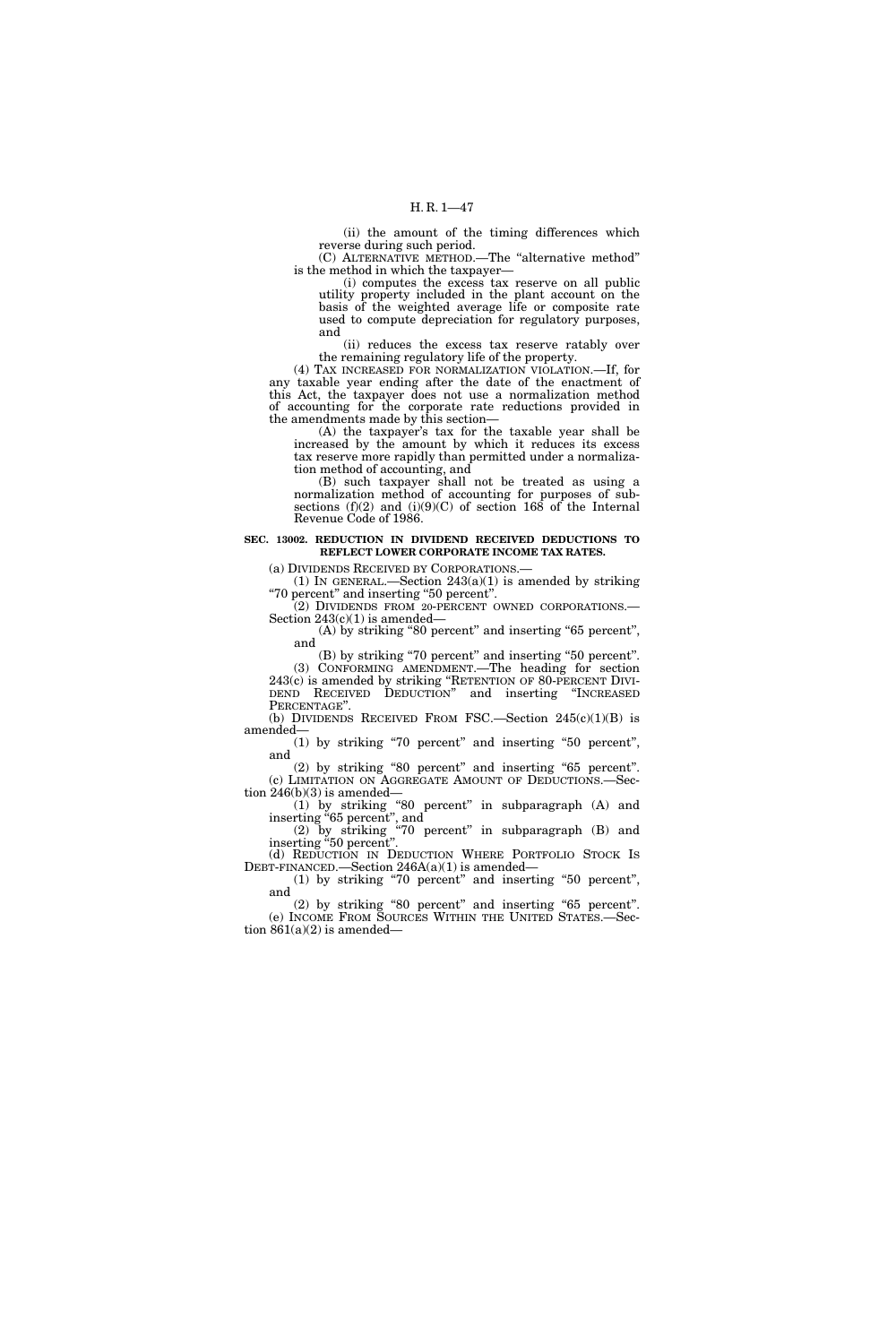(1) by striking " $100/70$ th" and inserting " $100/50$ th" in subparagraph (B), and

(2) in the flush sentence at the end—

(A) by striking " $100/80$ th" and inserting " $100/65$ th", and

(B) by striking "100/70th" and inserting "100/50th". (f) EFFECTIVE DATE.—The amendments made by this section shall apply to taxable years beginning after December 31, 2017.

## **PART II—SMALL BUSINESS REFORMS**

**SEC. 13101. MODIFICATIONS OF RULES FOR EXPENSING DEPRECIABLE BUSINESS ASSETS.** 

(a) INCREASE IN LIMITATION.—

(1) DOLLAR LIMITATION.—Section 179(b)(1) is amended by striking "\$500,000" and inserting "\$1,000,000".

(2) REDUCTION IN LIMITATION.—Section 179(b)(2) is amended by striking ''\$2,000,000'' and inserting ''\$2,500,000''. (3) INFLATION ADJUSTMENTS.—

(A) IN GENERAL.—Subparagraph (A) of section  $179(b)(6)$ , as amended by section  $11002(d)$ , is amended—

(i) by striking "2015" and inserting "2018", and (ii) in clause (ii), by striking ''calendar year 2014'' and inserting ''calendar year 2017''.

(B) SPORT UTILITY VEHICLES.—Section 179(b)(6) is amended—

(i) in subparagraph (A), by striking ''paragraphs (1) and (2)'' and inserting ''paragraphs (1), (2), and  $(5)(A)$ ", and

(ii) in subparagraph (B), by inserting ''(\$100 in the case of any increase in the amount under paragraph  $(5)(A)$ " after "\$10,000".

(b) SECTION 179 PROPERTY TO INCLUDE QUALIFIED REAL PROP-ERTY.—

(1) IN GENERAL.—Subparagraph  $(B)$  of section  $179(d)(1)$ is amended to read as follows:

''(B) which is— ''(i) section 1245 property (as defined in section

 $1245(a)(3)$ , or "(ii) at the election of the taxpayer, qualified real

property (as defined in subsection (f)), and''. (2) QUALIFIED REAL PROPERTY DEFINED.—Subsection (f) of

section 179 is amended to read as follows: ''(f) QUALIFIED REAL PROPERTY.—For purposes of this section, the term 'qualified real property' means—

''(1) any qualified improvement property described in section 168(e)(6), and

"(2) any of the following improvements to nonresidential real property placed in service after the date such property was first placed in service: ''(A) Roofs.

"(B) Heating, ventilation, and air-conditioning property.

''(C) Fire protection and alarm systems.

''(D) Security systems.''.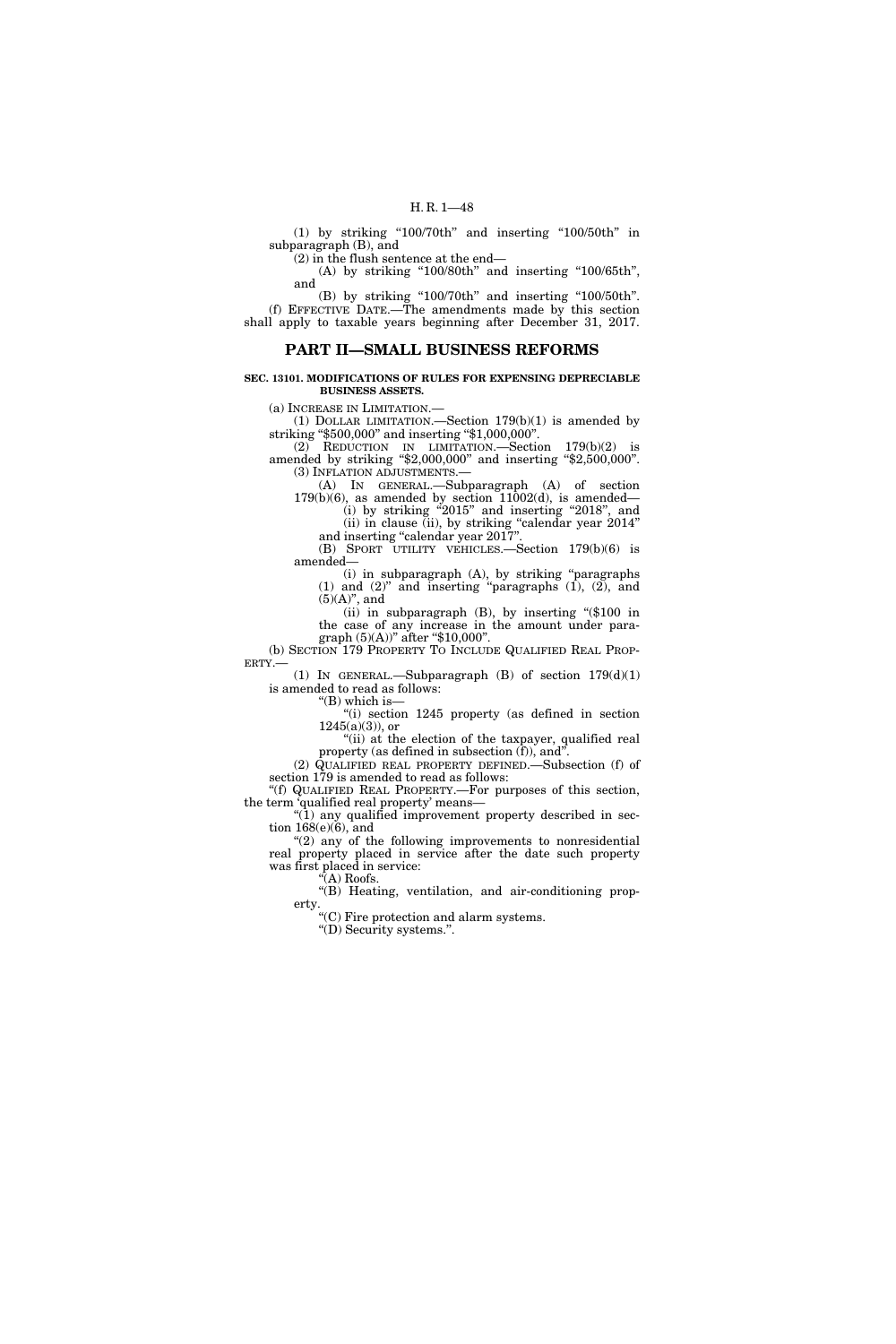(c) REPEAL OF EXCLUSION FOR CERTAIN PROPERTY.—The last sentence of section  $179(d)(1)$  is amended by inserting "(other than paragraph (2) thereof)" after "section  $50(b)$ ".

(d) EFFECTIVE DATE.—The amendments made by this section shall apply to property placed in service in taxable years beginning after December 31, 2017.

#### **SEC. 13102. SMALL BUSINESS ACCOUNTING METHOD REFORM AND SIM-PLIFICATION.**

(a) MODIFICATION OF LIMITATION ON CASH METHOD OF ACCOUNTING.—

(1) INCREASED LIMITATION.—So much of section 448(c) as precedes paragraph (2) is amended to read as follows:

"(c) GROSS RECEIPTS TEST.—For purposes of this section-

''(1) IN GENERAL.—A corporation or partnership meets the gross receipts test of this subsection for any taxable year if the average annual gross receipts of such entity for the 3 taxable-year period ending with the taxable year which precedes such taxable year does not exceed \$25,000,000.''.

(2) APPLICATION OF EXCEPTION ON ANNUAL BASIS.—Section 448(b)(3) is amended to read as follows:

''(3) ENTITIES WHICH MEET GROSS RECEIPTS TEST.—Paragraphs (1) and (2) of subsection (a) shall not apply to any corporation or partnership for any taxable year if such entity (or any predecessor) meets the gross receipts test of subsection (c) for such taxable year.''.

(3) INFLATION ADJUSTMENT.—Section 448(c) is amended by adding at the end the following new paragraph:

"(4) ADJUSTMENT FOR INFLATION.—In the case of any taxable year beginning after December 31, 2018, the dollar amount in paragraph (1) shall be increased by an amount equal to— ''(A) such dollar amount, multiplied by

''(B) the cost-of-living adjustment determined under section  $1(f)(3)$  for the calendar year in which the taxable year begins, by substituting 'calendar year 2017' for 'calendar year 2016' in subparagraph (A)(ii) thereof.

If any amount as increased under the preceding sentence is not a multiple of \$1,000,000, such amount shall be rounded to the nearest multiple of \$1,000,000."

(4) COORDINATION WITH SECTION 481.—Section 448(d)(7) is amended to read as follows:

''(7) COORDINATION WITH SECTION 481.—Any change in method of accounting made pursuant to this section shall be treated for purposes of section 481 as initiated by the taxpayer and made with the consent of the Secretary.''.

(5) APPLICATION OF EXCEPTION TO CORPORATIONS ENGAGED IN FARMING.

(A) IN GENERAL.—Section 447(c) is amended—

(i) by inserting ''for any taxable year'' after ''not being a corporation'' in the matter preceding paragraph (1), and

(ii) by amending paragraph (2) to read as follows: " $(2)$  a corporation which meets the gross receipts test of section 448(c) for such taxable year.''.

(B) COORDINATION WITH SECTION 481.—Section 447(f) is amended to read as follows: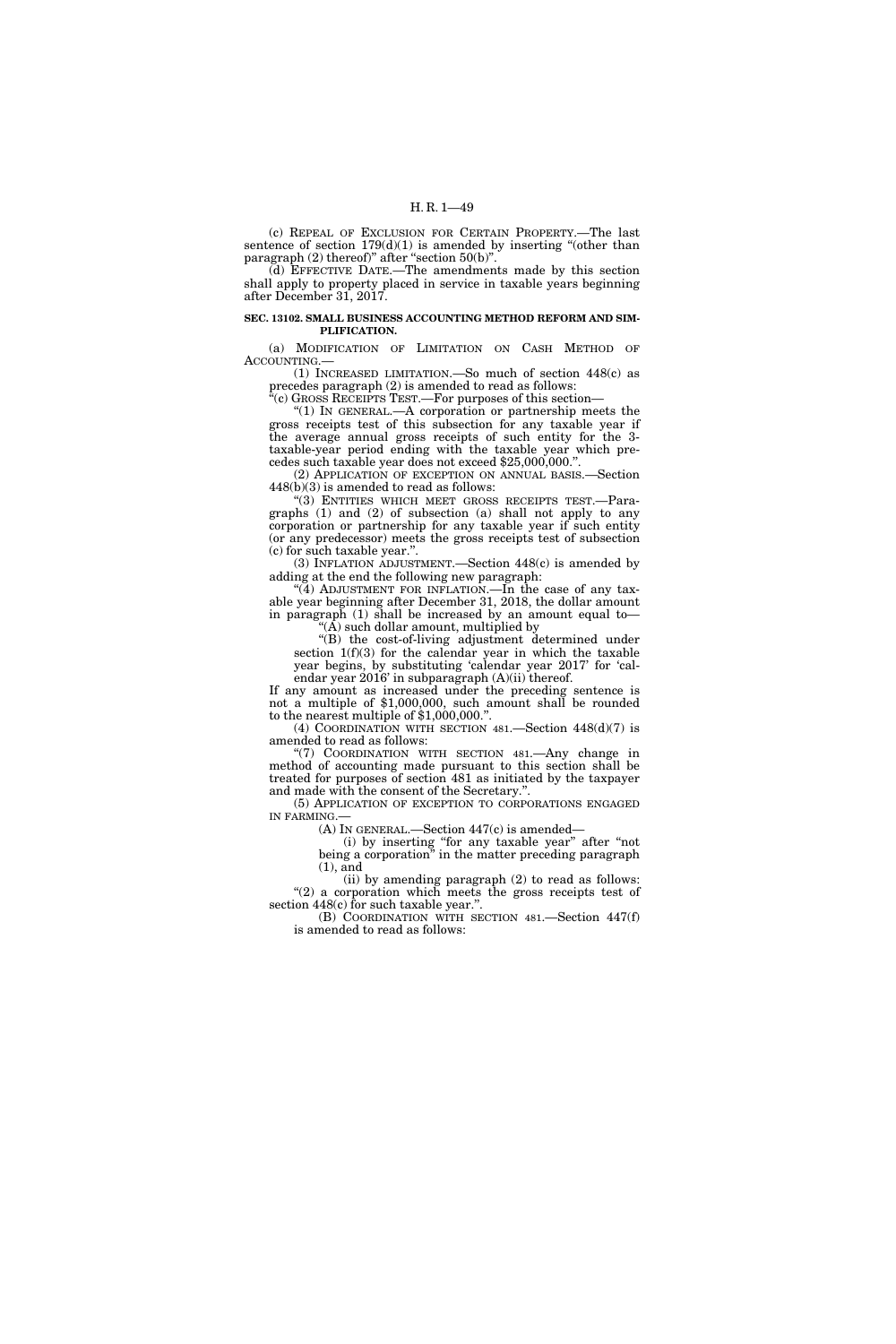''(f) COORDINATION WITH SECTION 481.—Any change in method of accounting made pursuant to this section shall be treated for purposes of section 481 as initiated by the taxpayer and made with the consent of the Secretary.''.

(C) CONFORMING AMENDMENTS.—Section 447 is amended—

(i) by striking subsections (d), (e), (h), and (i), and

(ii) by redesignating subsections (f) and (g) (as amended by subparagraph (B)) as subsections (d) and (e), respectively.

(b) EXEMPTION FROM UNICAP REQUIREMENTS.—

(1) IN GENERAL.—Section 263A is amended by redesignating subsection (i) as subsection (j) and by inserting after subsection (h) the following new subsection:

''(i) EXEMPTION FOR CERTAIN SMALL BUSINESSES.—

"(1) In GENERAL.—In the case of any taxpayer (other than a tax shelter prohibited from using the cash receipts and disbursements method of accounting under section 448(a)(3)) which meets the gross receipts test of section 448(c) for any taxable year, this section shall not apply with respect to such taxpayer for such taxable year.

'(2) APPLICATION OF GROSS RECEIPTS TEST TO INDIVIDUALS, ETC.— In the case of any taxpayer which is not a corporation or a partnership, the gross receipts test of section 448(c) shall be applied in the same manner as if each trade or business of such taxpayer were a corporation or partnership.

''(3) COORDINATION WITH SECTION 481.—Any change in method of accounting made pursuant to this subsection shall be treated for purposes of section 481 as initiated by the taxpayer and made with the consent of the Secretary.''.

(2) CONFORMING AMENDMENT.—Section 263A(b)(2) is amended to read as follows:

''(2) PROPERTY ACQUIRED FOR RESALE.—Real or personal property described in section  $1221(a)(1)$  which is acquired by the taxpayer for resale.''.

(c) EXEMPTION FROM INVENTORIES.—Section 471 is amended by redesignating subsection (c) as subsection (d) and by inserting after subsection (b) the following new subsection:<br>"(c) EXEMPTION FOR CERTAIN SMALL BUSINESSES.—

"(1) In GENERAL.—In the case of any taxpayer (other than a tax shelter prohibited from using the cash receipts and disbursements method of accounting under section 448(a)(3)) which meets the gross receipts test of section 448(c) for any taxable year—

"(A) subsection (a) shall not apply with respect to such taxpayer for such taxable year, and

''(B) the taxpayer's method of accounting for inventory for such taxable year shall not be treated as failing to clearly reflect income if such method either—

"(i) treats inventory as non-incidental materials and supplies, or

"(ii) conforms to such taxpayer's method of accounting reflected in an applicable financial statement of the taxpayer with respect to such taxable year or, if the taxpayer does not have any applicable financial statement with respect to such taxable year,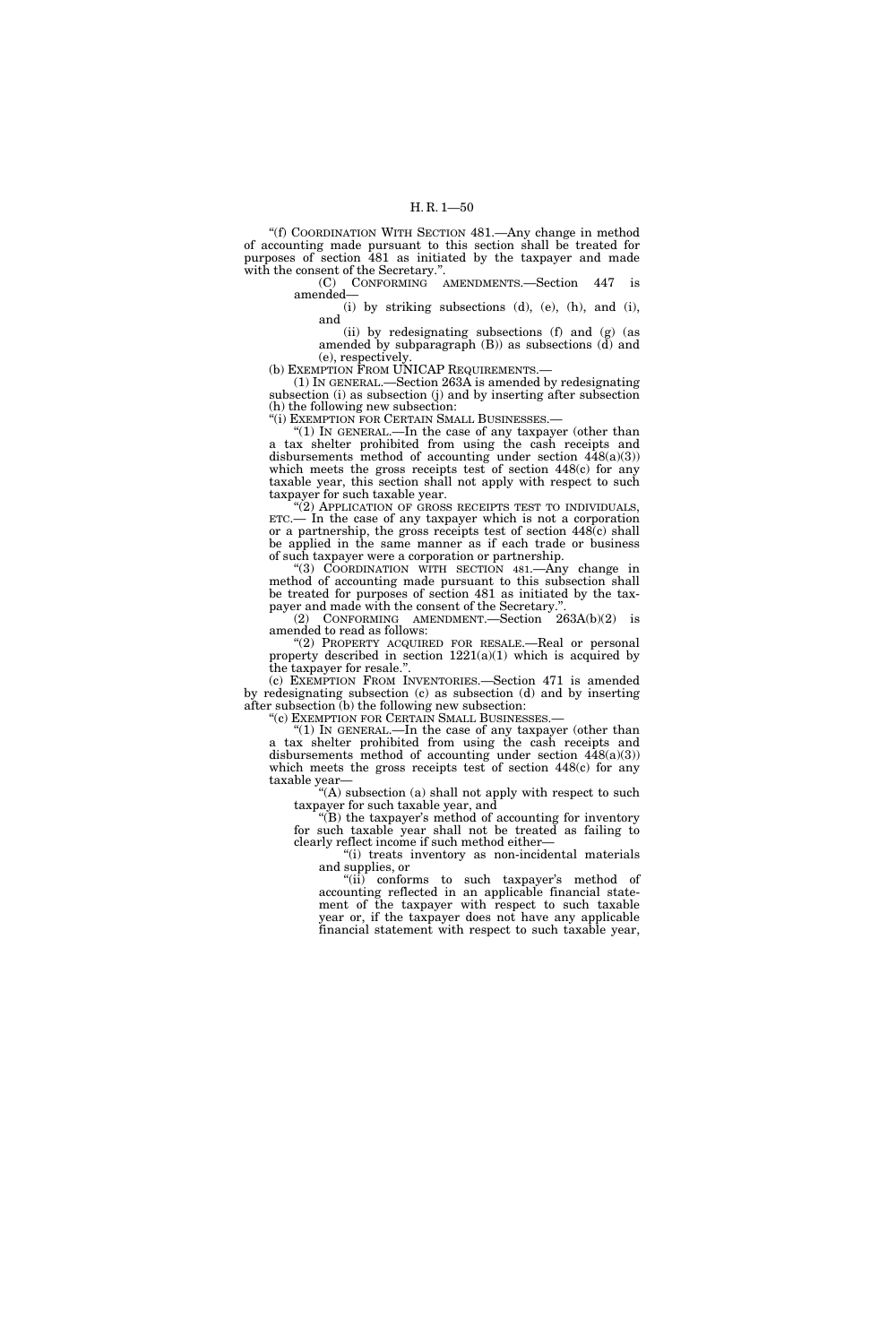the books and records of the taxpayer prepared in accordance with the taxpayer's accounting procedures. "(2) APPLICABLE FINANCIAL STATEMENT.—For purposes of

this subsection, the term 'applicable financial statement' has the meaning given the term in section 451(b)(3). "(3) APPLICATION OF GROSS RECEIPTS TEST TO INDIVIDUALS,

ETC.—In the case of any taxpayer which is not a corporation or a partnership, the gross receipts test of section 448(c) shall be applied in the same manner as if each trade or business of such taxpayer were a corporation or partnership.

''(4) COORDINATION WITH SECTION 481.—Any change in method of accounting made pursuant to this subsection shall be treated for purposes of section 481 as initiated by the taxpayer and made with the consent of the Secretary.''.

(d) EXEMPTION FROM PERCENTAGE COMPLETION FOR LONG-TERM CONTRACTS.—

(1) IN GENERAL.—Section  $460(e)(1)(B)$  is amended–

(A) by inserting ''(other than a tax shelter prohibited from using the cash receipts and disbursements method of accounting under section  $448(a)(3)$ " after "taxpayer" in the matter preceding clause (i), and

(B) by amending clause (ii) to read as follows:

''(ii) who meets the gross receipts test of section 448(c) for the taxable year in which such contract is entered into.''.

(2) CONFORMING AMENDMENTS.—Section 460(e) is amended by striking paragraphs (2) and (3), by redesignating paragraphs  $(4)$ ,  $(5)$ , and  $(6)$  as paragraphs  $(3)$ ,  $(4)$ , and  $(5)$ , respectively, and by inserting after paragraph (1) the following new paragraph:

''(2) RULES RELATED TO GROSS RECEIPTS TEST.—

"(A) APPLICATION OF GROSS RECEIPTS TEST TO INDIVID-UALS, ETC.— For purposes of paragraph  $(1)(B)(ii)$ , in the case of any taxpayer which is not a corporation or a partnership, the gross receipts test of section 448(c) shall be applied in the same manner as if each trade or business of such taxpayer were a corporation or partnership.

''(B) COORDINATION WITH SECTION 481.—Any change in method of accounting made pursuant to paragraph  $(1)(B)(ii)$ shall be treated as initiated by the taxpayer and made with the consent of the Secretary. Such change shall be effected on a cut-off basis for all similarly classified contracts entered into on or after the year of change.''.

(e) EFFECTIVE DATE.—

(1) IN GENERAL.—Except as otherwise provided in this subsection, the amendments made by this section shall apply to taxable years beginning after December 31, 2017.

(2) PRESERVATION OF SUSPENSE ACCOUNT RULES WITH RESPECT TO ANY EXISTING SUSPENSE ACCOUNTS.-So much of the amendments made by subsection  $(a)(5)(C)$  as relate to section 447(i) of the Internal Revenue Code of 1986 shall not apply with respect to any suspense account established under

such section before the date of the enactment of this Act.<br>(3) EXEMPTION FROM PERCENTAGE COMPLETION FOR LONG-TERM CONTRACTS.—The amendments made by subsection (d) shall apply to contracts entered into after December 31, 2017, in taxable years ending after such date.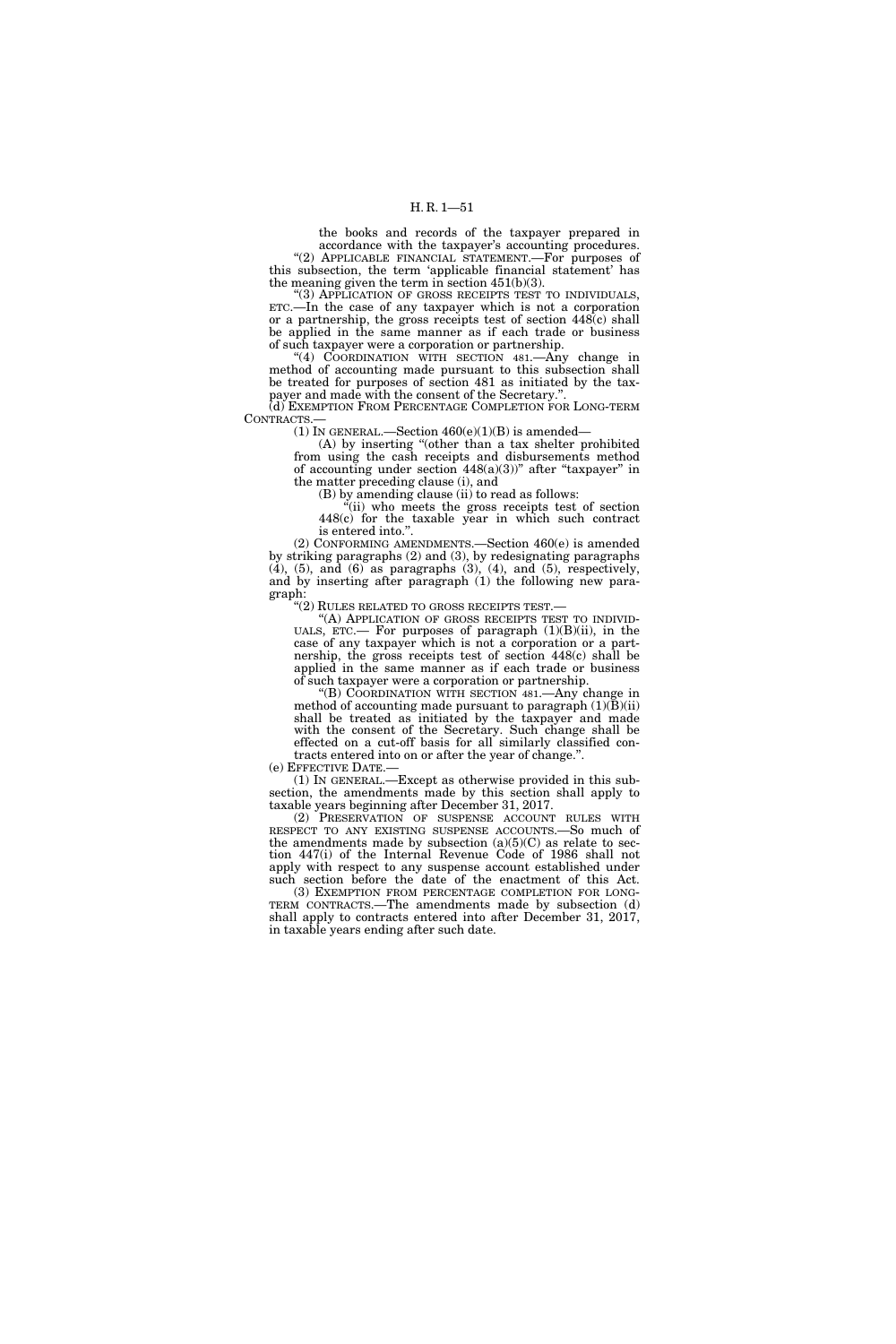# **PART III—COST RECOVERY AND ACCOUNTING METHODS**

# **Subpart A—Cost Recovery**

## **SEC. 13201. TEMPORARY 100-PERCENT EXPENSING FOR CERTAIN BUSI-NESS ASSETS.**

(a) INCREASED EXPENSING.—

(1) IN GENERAL.—Section 168(k) is amended—

(A) in paragraph  $(1)(A)$ , by striking "50 percent" and inserting ''the applicable percentage'', and

(B) in paragraph  $(5)(A)(i)$ , by striking "50 percent" and inserting ''the applicable percentage''.

(2) APPLICABLE PERCENTAGE.—Paragraph (6) of section 168(k) is amended to read as follows:

''(6) APPLICABLE PERCENTAGE.—For purposes of this subsection—

''(A) IN GENERAL.—Except as otherwise provided in this paragraph, the term 'applicable percentage' means—

''(i) in the case of property placed in service after September 27, 2017, and before January 1, 2023, 100 percent,

''(ii) in the case of property placed in service after December 31, 2022, and before January 1, 2024, 80 percent,

"(iii) in the case of property placed in service after December 31, 2023, and before January 1, 2025, 60 percent,

"(iv) in the case of property placed in service after December 31, 2024, and before January 1, 2026, 40 percent, and

" $(v)$  in the case of property placed in service after December 31, 2025, and before January 1, 2027, 20 percent.

"(B) RULE FOR PROPERTY WITH LONGER PRODUCTION PERIODS.—In the case of property described in subparagraph  $(B)$  or  $(C)$  of paragraph  $(2)$ , the term 'applicable percentage' means—

 $\mathbf{u}^{\mathbf{u}}$  (i) in the case of property placed in service after September 27, 2017, and before January 1, 2024, 100 percent,

"(ii) in the case of property placed in service after December 31, 2023, and before January 1, 2025, 80 percent,

"(iii) in the case of property placed in service after December 31, 2024, and before January 1, 2026, 60 percent,

"(iv) in the case of property placed in service after December 31, 2025, and before January 1, 2027, 40 percent, and

" $(v)$  in the case of property placed in service after December 31, 2026, and before January 1, 2028, 20 percent.

 $\sqrt[\text{m}]{C}$  RULE FOR PLANTS BEARING FRUITS AND NUTS.— In the case of a specified plant described in paragraph (5), the term 'applicable percentage' means—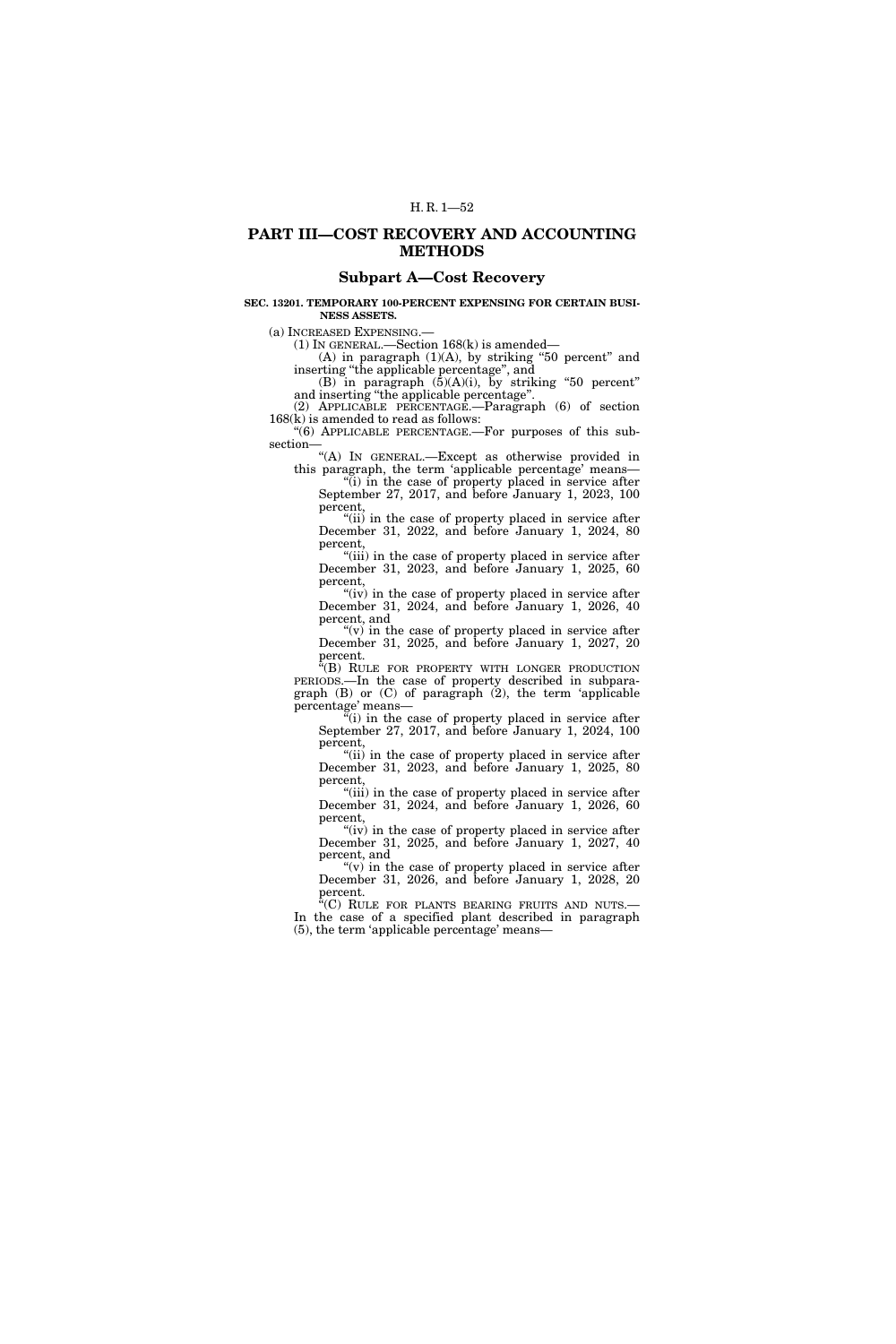"(i) in the case of a plant which is planted or grafted after September 27, 2017, and before January 1, 2023, 100 percent,

"(ii) in the case of a plant which is planted or grafted after December 31, 2022, and before January 1, 2024, 80 percent,

"(iii) in the case of a plant which is planted or grafted after December 31, 2023, and before January 1, 2025, 60 percent,

"(iv) in the case of a plant which is planted or grafted after December 31, 2024, and before January 1, 2026, 40 percent, and

" $(v)$  in the case of a plant which is planted or grafted after December 31, 2025, and before January 1, 2027, 20 percent.''.

(3) CONFORMING AMENDMENT.—

(A) Paragraph (5) of section 168(k) is amended by striking subparagraph (F).

(B) Section 168(k) is amended by adding at the end the following new paragraph:

''(8) PHASE DOWN.—In the case of qualified property acquired by the taxpayer before September 28, 2017, and placed in service by the taxpayer after September 27, 2017, paragraph (6) shall be applied by substituting for each percentage therein—

"(A) '50 percent' in the case of  $-$ 

"(i) property placed in service before January 1, 2018, and

"(ii) property described in subparagraph  $(B)$  or  $(C)$ of paragraph (2) which is placed in service in 2018, "(B) '40 percent' in the case of  $-$ 

''(i) property placed in service in 2018 (other than property described in subparagraph (B) or (C) of paragraph (2)), and

"(ii) property described in subparagraph (B) or (C) of paragraph (2) which is placed in service in 2019, "(C) '30 percent' in the case of  $-$ 

''(i) property placed in service in 2019 (other than property described in subparagraph (B) or (C) of para- $\mbox{graph}\left( 2\right)$  , and

"(ii) property described in subparagraph  $(B)$  or  $(C)$ of paragraph (2) which is placed in service in 2020, and

"(D) '0 percent' in the case of  $-$ 

"(i) property placed in service after 2019 (other than property described in subparagraph (B) or (C) of paragraph (2)), and

"(ii) property described in subparagraph  $(B)$  or  $(C)$ of paragraph (2) which is placed in service after 2020.''. (b) EXTENSION.—

(1) IN GENERAL.—Section 168(k) is amended—

(A) in paragraph (2)— (i) in subparagraph (A)(iii), clauses (i)(III) and (ii) of subparagraph  $(B)$ , and subparagraph  $(E)(i)$ , by striking ''January 1, 2020'' each place it appears and inserting ''January 1, 2027'', and

 $(ii)$  in subparagraph  $(B)$ —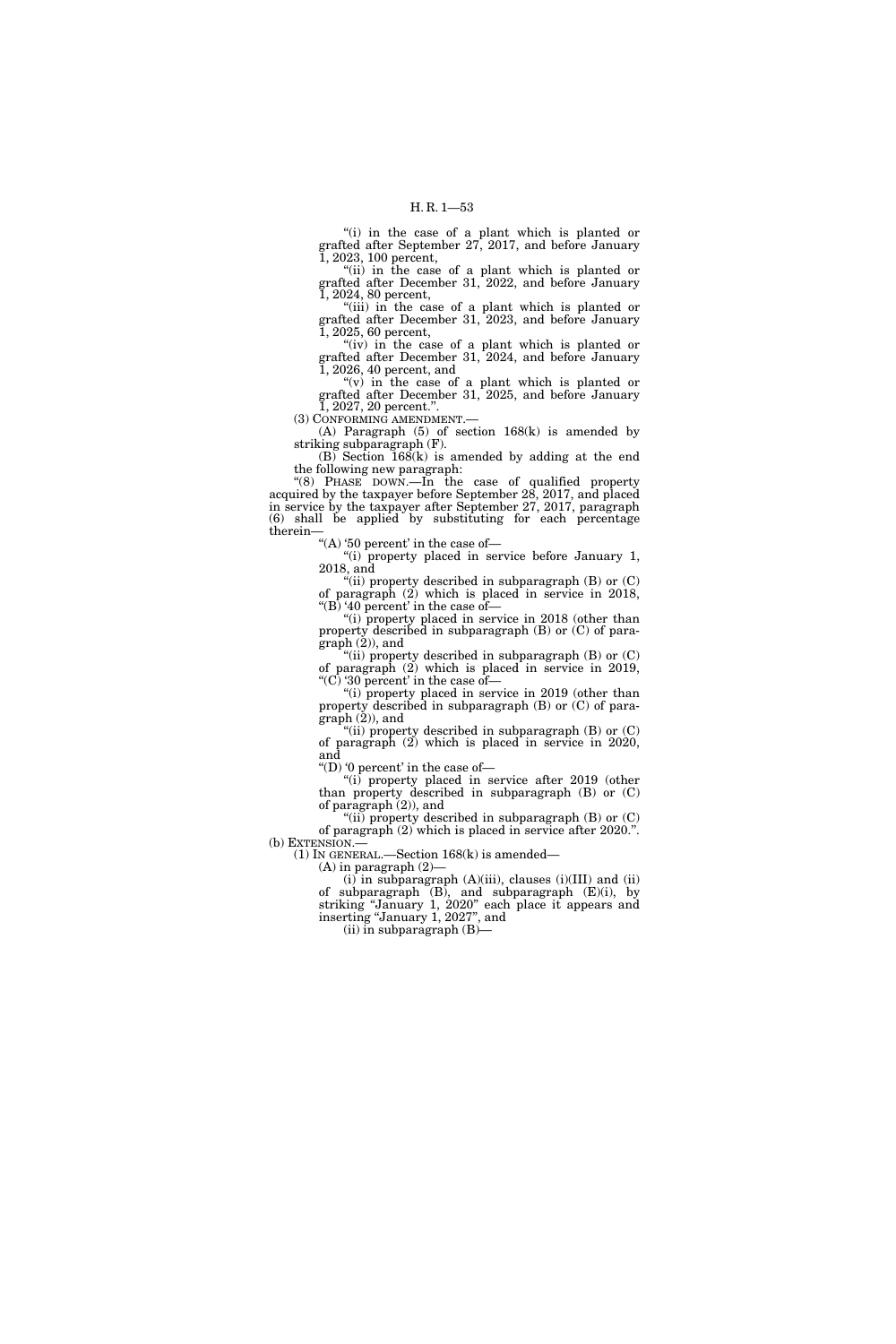(I) in clause (i)(II), by striking ''January 1, 2021'' and inserting ''January 1, 2028'', and

(II) in the heading of clause (ii), by striking ''PRE-JANUARY 1, 2020'' and inserting ''PRE-JANUARY 1, 2027'', and

(B) in paragraph (5)(A), by striking ''January 1, 2020'' and inserting "January 1, 2027".

(2) CONFORMING AMENDMENTS.—

(A) Clause (ii) of section  $460(c)(6)(B)$  is amended by striking "January 1, 2020 (January 1, 2021" and inserting ''January 1, 2027 (January 1, 2028''.

(B) The heading of section 168(k) is amended by striking ''ACQUIRED AFTER DECEMBER 31, 2007, AND BEFORE JANUARY 1, 2020".

(c) APPLICATION TO USED PROPERTY.—

(1) IN GENERAL.—Section  $168(k)(2)(A)(ii)$  is amended to read as follows:

> ''(ii) the original use of which begins with the taxpayer or the acquisition of which by the taxpayer meets the requirements of clause (ii) of subparagraph (E), and''.

(2) ACQUISITION REQUIREMENTS.—Section  $168(k)(2)(E)(ii)$  is amended to read as follows:

''(ii) ACQUISITION REQUIREMENTS.—An acquisition of property meets the requirements of this clause if—

''(I) such property was not used by the taxpayer at any time prior to such acquisition, and ''(II) the acquisition of such property meets the requirements of paragraphs  $(2)(A)$ ,  $(2)(B)$ ,

 $(2)(C)$ , and  $(3)$  of section 179 $(d)$ . (3) ANTI-ABUSE RULES.—Section 168(k)(2)(E) is further

amended by amending clause (iii)(I) to read as follows: ''(I) property is used by a lessor of such prop-

erty and such use is the lessor's first use of such property,''.

(d) EXCEPTION FOR CERTAIN PROPERTY.—Section 168(k), as amended by this section, is amended by adding at the end the following new paragraph:

''(9) EXCEPTION FOR CERTAIN PROPERTY.—The term 'qualified property' shall not include—

''(A) any property which is primarily used in a trade or business described in clause (iv) of section  $163(j)(7)(A)$ , or

''(B) any property used in a trade or business that has had floor plan financing indebtedness (as defined in paragraph  $(9)$  of section 163(j)), if the floor plan financing interest related to such indebtedness was taken into account under paragraph  $(1)(C)$  of such section.'

(e) SPECIAL RULE.—Section 168(k), as amended by this section, is amended by adding at the end the following new paragraph: ''(10) SPECIAL RULE FOR PROPERTY PLACED IN SERVICE DURING CERTAIN PERIODS.—

''(A) IN GENERAL.—In the case of qualified property placed in service by the taxpayer during the first taxable year ending after September 27, 2017, if the taxpayer elects to have this paragraph apply for such taxable year,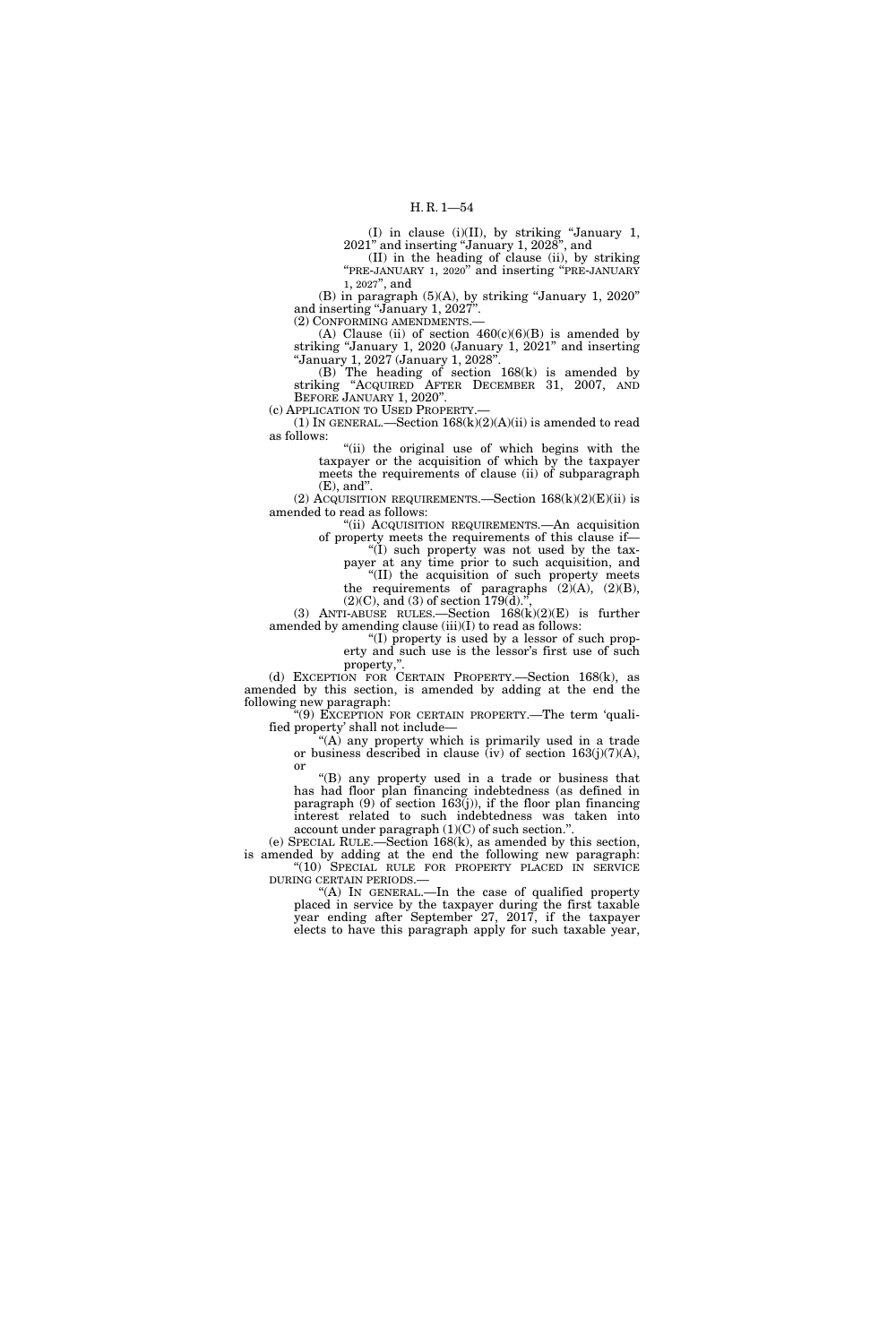paragraphs  $(1)(A)$  and  $(5)(A)(i)$  shall be applied by substituting '50 percent' for 'the applicable percentage'.

"(B) FORM OF ELECTION.—Any election under this paragraph shall be made at such time and in such form and manner as the Secretary may prescribe.''.

(f) COORDINATION WITH SECTION 280F.—Clause (iii) of section  $168(k)(2)(F)$  is amended by striking "placed in service by the taxpayer after December 31, 2017'' and inserting ''acquired by the taxpayer before September 28, 2017, and placed in service by the taxpayer after September 27, 2017''.

(g) QUALIFIED FILM AND TELEVISION AND LIVE THEATRICAL PRODUCTIONS.—

(1) IN GENERAL.—Clause (i) of section  $168(k)(2)(A)$ , as amended by section 13204, is amended—

 $(A)$  in subclause (II), by striking "or",

(B) in subclause (III), by adding "or" after the comma, and

(C) by adding at the end the following:

''(IV) which is a qualified film or television production (as defined in subsection (d) of section 181) for which a deduction would have been allowable under section 181 without regard to subsections (a)(2) and (g) of such section or this subsection, or

" $(V)$  which is a qualified live theatrical production" (as defined in subsection (e) of section 181) for which a deduction would have been allowable under section 181 without regard to subsections  $(a)(2)$  and  $(g)$  of such section or this subsection,''.

(2) PRODUCTION PLACED IN SERVICE.—Paragraph (2) of section 168(k) is amended by adding at the end the following:

''(H) PRODUCTION PLACED IN SERVICE.—For purposes of subparagraph (A)—

" $(i)$  a qualified film or television production shall be considered to be placed in service at the time of initial release or broadcast, and

"(ii) a qualified live theatrical production shall be considered to be placed in service at the time of the initial live staged performance.''.

(h) EFFECTIVE DATE.—

(1) IN GENERAL.—Except as provided by paragraph (2), the amendments made by this section shall apply to property which—

(A) is acquired after September 27, 2017, and

(B) is placed in service after such date. For purposes of the preceding sentence, property shall not be treated as acquired after the date on which a written binding contract is entered into for such acquisition.

(2) SPECIFIED PLANTS.—The amendments made by this section shall apply to specified plants planted or grafted after September 27, 2017.

### **SEC. 13202. MODIFICATIONS TO DEPRECIATION LIMITATIONS ON LUXURY AUTOMOBILES AND PERSONAL USE PROPERTY.**

(a) LUXURY AUTOMOBILES.—<br>(1) IN GENERAL.—280F(a)(1)(A) is amended—

(A) in clause (i), by striking " $$2,560"$  and inserting " $$10,000"$ ,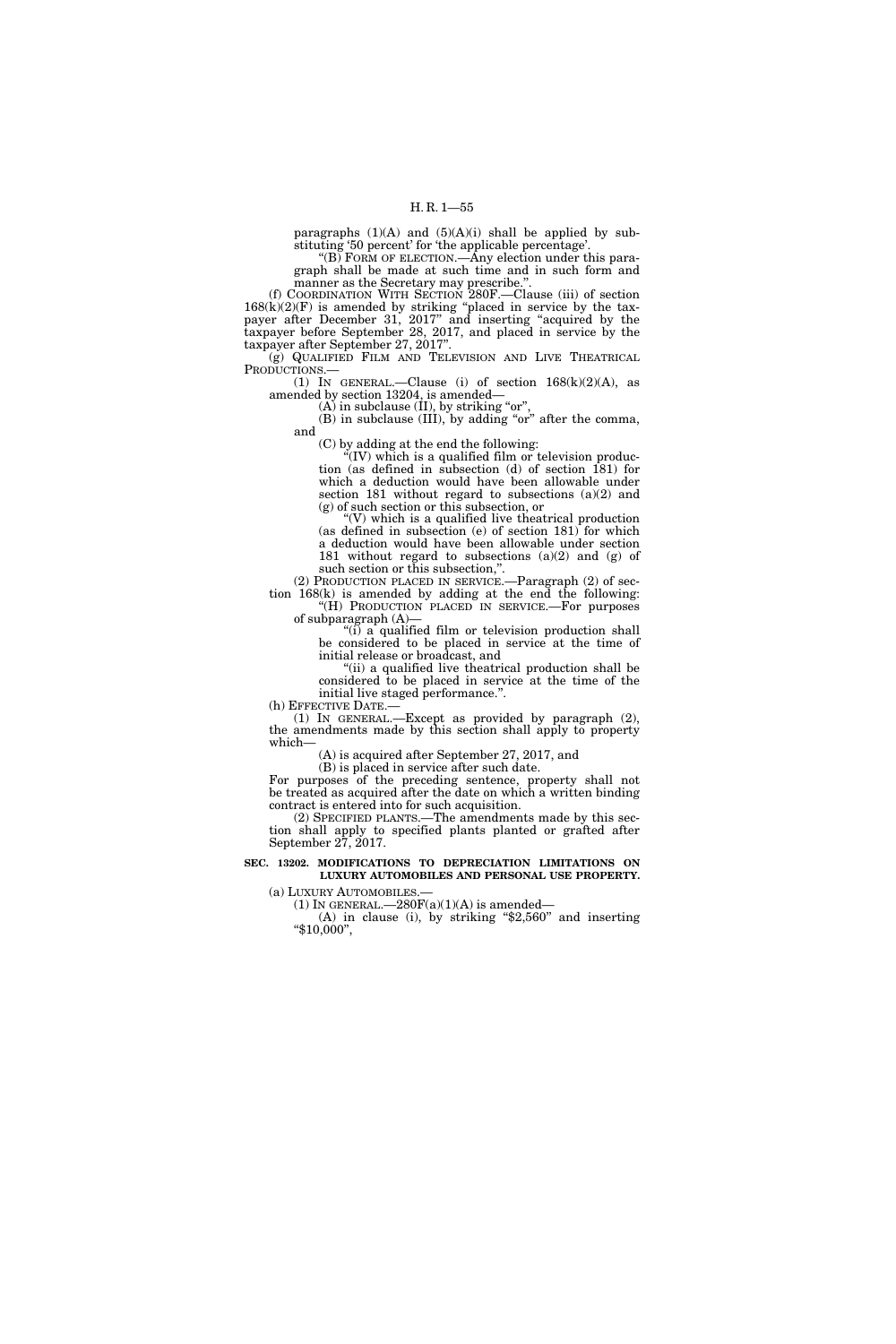(B) in clause (ii), by striking "\$4,100" and inserting ''\$16,000'',

 $(C)$  in clause (iii), by striking "\$2,450" and inserting ''\$9,600'', and

(D) in clause (iv), by striking ''\$1,475'' and inserting ''\$5,760''.

(2) CONFORMING AMENDMENTS.—

(A) Clause (ii) of section  $280F(a)(1)(B)$  is amended by striking ''\$1,475'' in the text and heading and inserting ''\$5,760''.

(B) Paragraph (7) of section 280F(d) is amended— (i) in subparagraph (A), by striking "1988" and inserting " $201\overline{8}$ ", and

(ii) in subparagraph  $(B)(i)(II)$ , by striking "1987" and inserting " $2017$ "

(b) REMOVAL OF COMPUTER EQUIPMENT FROM LISTED PROP-ERTY.—

(1) IN GENERAL.—Section  $280F(d)(4)(A)$  is amended—

(A) by inserting ''and'' at the end of clause (iii),

(B) by striking clause (iv), and

(C) by redesignating clause (v) as clause (iv). (2) CONFORMING AMENDMENT.—Section 280F(d)(4) is

amended by striking subparagraph (B) and by redesignating subparagraph (C) as subparagraph (B).

(c) EFFECTIVE DATE.—The amendments made by this section shall apply to property placed in service after December 31, 2017, in taxable years ending after such date.

### **SEC. 13203. MODIFICATIONS OF TREATMENT OF CERTAIN FARM PROP-ERTY.**

(a) TREATMENT OF CERTAIN FARM PROPERTY AS 5-YEAR PROP-ERTY.—Clause (vii) of section  $168(e)(3)(B)$  is amended by striking "after December 31, 2008, and which is placed in service before January 1, 2010'' and inserting ''after December 31, 2017''.

(b) REPEAL OF REQUIRED USE OF 150-PERCENT DECLINING BAL-ANCE METHOD.—Section 168(b)(2) is amended by striking subparagraph (B) and by redesignating subparagraphs (C) and (D) as subparagraphs (B) and (C), respectively.

(c) EFFECTIVE DATE.—The amendments made by this section shall apply to property placed in service after December 31, 2017, in taxable years ending after such date.

## **SEC. 13204. APPLICABLE RECOVERY PERIOD FOR REAL PROPERTY.**

(a) IMPROVEMENTS TO REAL PROPERTY.—

(1) ELIMINATION OF QUALIFIED LEASEHOLD IMPROVEMENT, QUALIFIED RESTAURANT, AND QUALIFIED RETAIL IMPROVEMENT PROPERTY.—Subsection (e) of section 168 is amended—  $(A)$  in subparagraph  $(E)$  of paragraph  $(3)$ —

 $(i)$  by striking clauses  $(iv)$ ,  $(v)$ , and  $(ix)$ ,

(ii) in clause (vii), by inserting "and" at the end, (iii) in clause (viii), by striking ", and" and inserting a period, and

(iv) by redesignating clauses (vi), (vii), and (viii), as so amended, as clauses (iv), (v), and (vi), respectively, and

(B) by striking paragraphs (6), (7), and (8).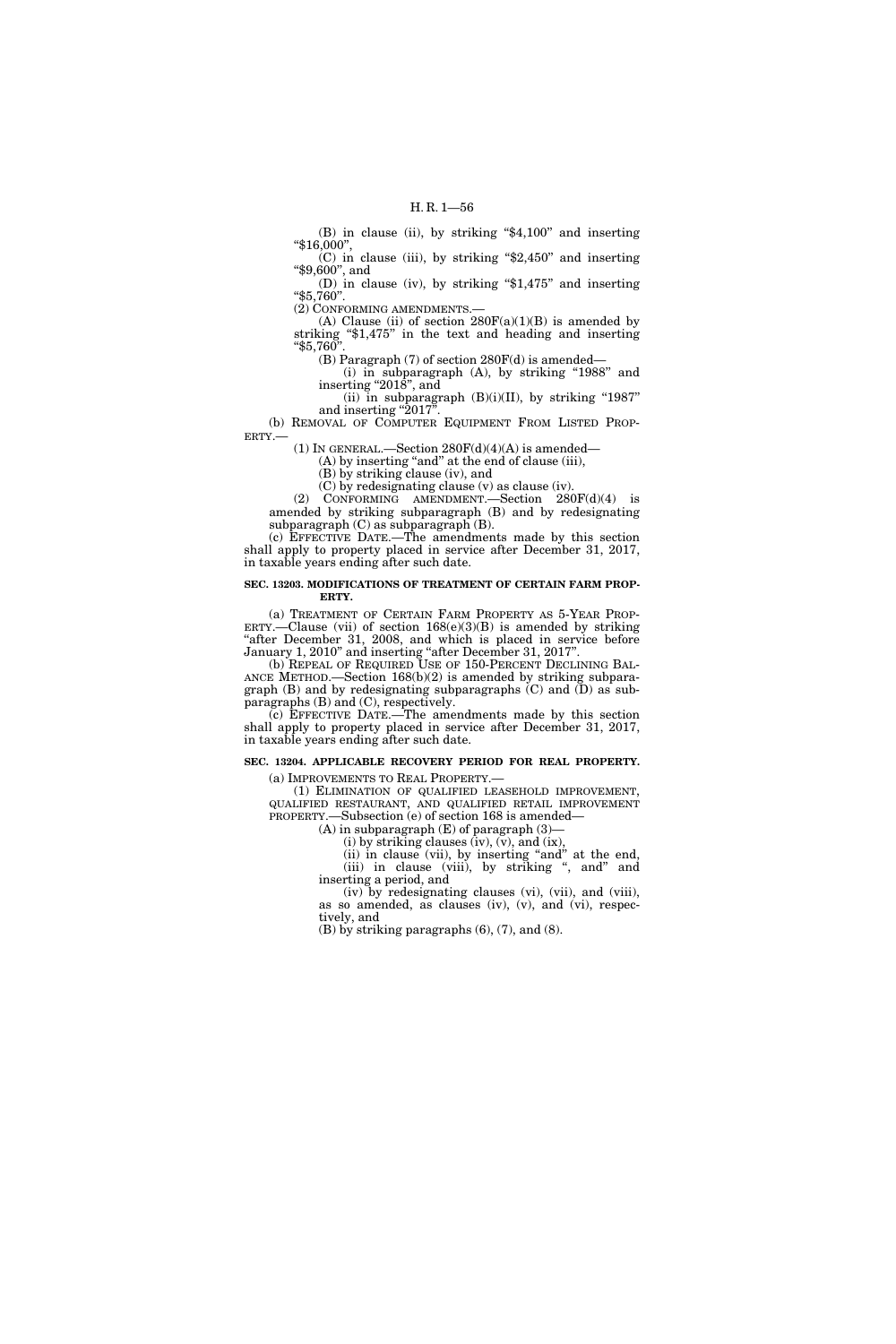(2) APPLICATION OF STRAIGHT LINE METHOD TO QUALIFIED IMPROVEMENT PROPERTY.—Paragraph (3) of section 168(b) is amended—

(A) by striking subparagraphs (G), (H), and (I), and (B) by inserting after subparagraph (F) the following new subparagraph:

''(G) Qualified improvement property described in subsection  $(e)(6)$ .".

(3) ALTERNATIVE DEPRECIATION SYSTEM.— (A) ELECTING REAL PROPERTY TRADE OR BUSINESS.— Subsection (g) of section 168 is amended—

 $(i)$  in paragraph  $(1)$ —

 $(\hat{I})$  in subparagraph  $(D)$ , by striking "and" at the end,

(II) in subparagraph (E), by inserting ''and'' at the end, and

(III) by inserting after subparagraph (E) the following new subparagraph:

" $(F)$  any property described in paragraph  $(8)$ ,", and (ii) by adding at the end the following new paragraph:

"(8) ELECTING REAL PROPERTY TRADE OR BUSINESS.—The property described in this paragraph shall consist of any nonresidential real property, residential rental property, and qualified improvement property held by an electing real property trade or business (as defined in  $163(j)(7)(B)$ ).".

(B) QUALIFIED IMPROVEMENT PROPERTY.—The table contained in subparagraph (B) of section 168(g)(3) is amended—

(i) by inserting after the item relating to subparagraph  $(D)(ii)$  the following new item: ''(D)(v) ........................................................................................................ 20''

, and

(ii) by striking the item relating to subparagraph (E)(iv) and all that follows through the item relating to subparagraph  $(E)(ix)$  and inserting the following: ''(E)(iv) ....................................................................................................... 20 (E)(v) .......................................................................................................... 30

(E)(vi) ......................................................................................................... 35''.

(C) APPLICABLE RECOVERY PERIOD FOR RESIDENTIAL RENTAL PROPERTY.—The table contained in subparagraph (C) of section  $168(g)(2)$  is amended by striking clauses (iii) and (iv) and inserting the following:

''(iii) Residential rental property ............................................................. 30 years (iv) Nonresidential real property ............................................................. 40 years (v) Any railroad grading or tunnel bore or water utility property ....... 50 years''.

(4) CONFORMING AMENDMENTS.—

(A) Clause (i) of section  $168(k)(2)(A)$  is amended— (i) in subclause  $(II)$ , by inserting "or" after the comma,

(ii) in subclause  $(III)$ , by striking "or" at the end, and

(iii) by striking subclause (IV).

(B) Section 168 is amended—

(i) in subsection (e), as amended by paragraph  $(1)(B)$ , by adding at the end the following:

''(6) QUALIFIED IMPROVEMENT PROPERTY.—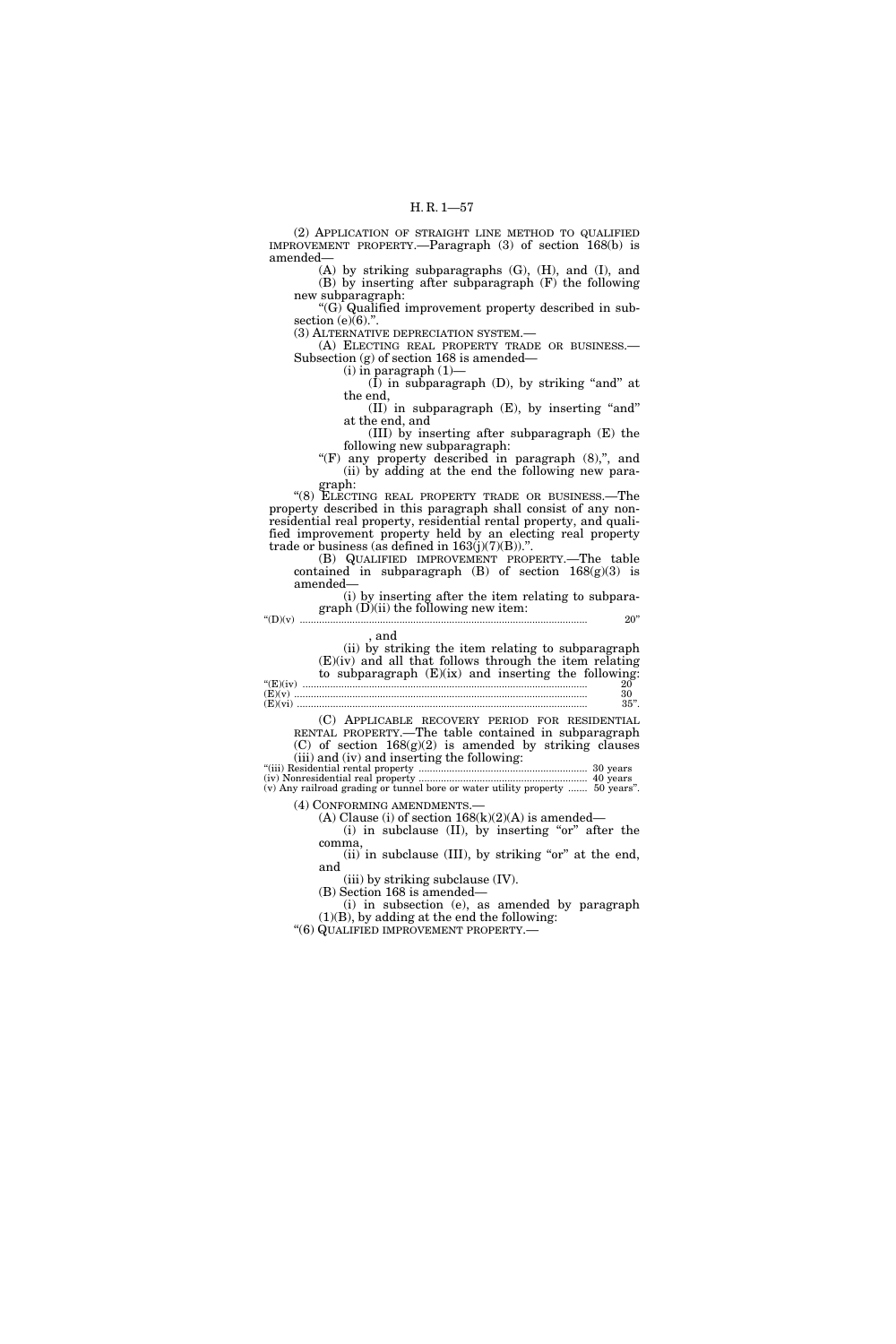"(A) IN GENERAL.—The term 'qualified improvement property' means any improvement to an interior portion of a building which is nonresidential real property if such improvement is placed in service after the date such building was first placed in service.

''(B) CERTAIN IMPROVEMENTS NOT INCLUDED.—Such term shall not include any improvement for which the expenditure is attributable to—

''(i) the enlargement of the building,

''(ii) any elevator or escalator, or

"(iii) the internal structural framework of the building.'', and (ii) in subsection (k), by striking paragraph (3).

(b) EFFECTIVE DATE.—

(1) IN GENERAL.—Except as provided in paragraph (2), the amendments made by this section shall apply to property placed in service after December 31, 2017.

(2) AMENDMENTS RELATED TO ELECTING REAL PROPERTY TRADE OR BUSINESS.—The amendments made by subsection  $(a)(3)(A)$  shall apply to taxable years beginning after December 31, 2017.

### **SEC. 13205. USE OF ALTERNATIVE DEPRECIATION SYSTEM FOR ELECTING FARMING BUSINESSES.**

(a) IN GENERAL.—Section  $168(g)(1)$ , as amended by section 13204, is amended by striking "and" at the end of subparagraph (E), by inserting ''and'' at the end of subparagraph (F), and by inserting after subparagraph (F) the following new subparagraph:

''(G) any property with a recovery period of 10 years or more which is held by an electing farming business (as defined in section  $163(j)(7)(C)$ ),".

(b) EFFECTIVE DATE.—The amendments made by this section shall apply to taxable years beginning after December 31, 2017.

## **SEC. 13206. AMORTIZATION OF RESEARCH AND EXPERIMENTAL EXPENDITURES.**

(a) IN GENERAL.—Section 174 is amended to read as follows:

## **''SEC. 174. AMORTIZATION OF RESEARCH AND EXPERIMENTAL EXPENDITURES.**

"(a) IN GENERAL.—In the case of a taxpayer's specified research or experimental expenditures for any taxable year—

"(1) except as provided in paragraph  $(2)$ , no deduction shall be allowed for such expenditures, and

''(2) the taxpayer shall—

''(A) charge such expenditures to capital account, and ''(B) be allowed an amortization deduction of such expenditures ratably over the 5-year period (15-year period in the case of any specified research or experimental expenditures which are attributable to foreign research (within the meaning of section  $41(d)(4)(F))$ ) beginning with the midpoint of the taxable year in which such expenditures are paid or incurred.

''(b) SPECIFIED RESEARCH OR EXPERIMENTAL EXPENDITURES.— For purposes of this section, the term 'specified research or experimental expenditures' means, with respect to any taxable year, research or experimental expenditures which are paid or incurred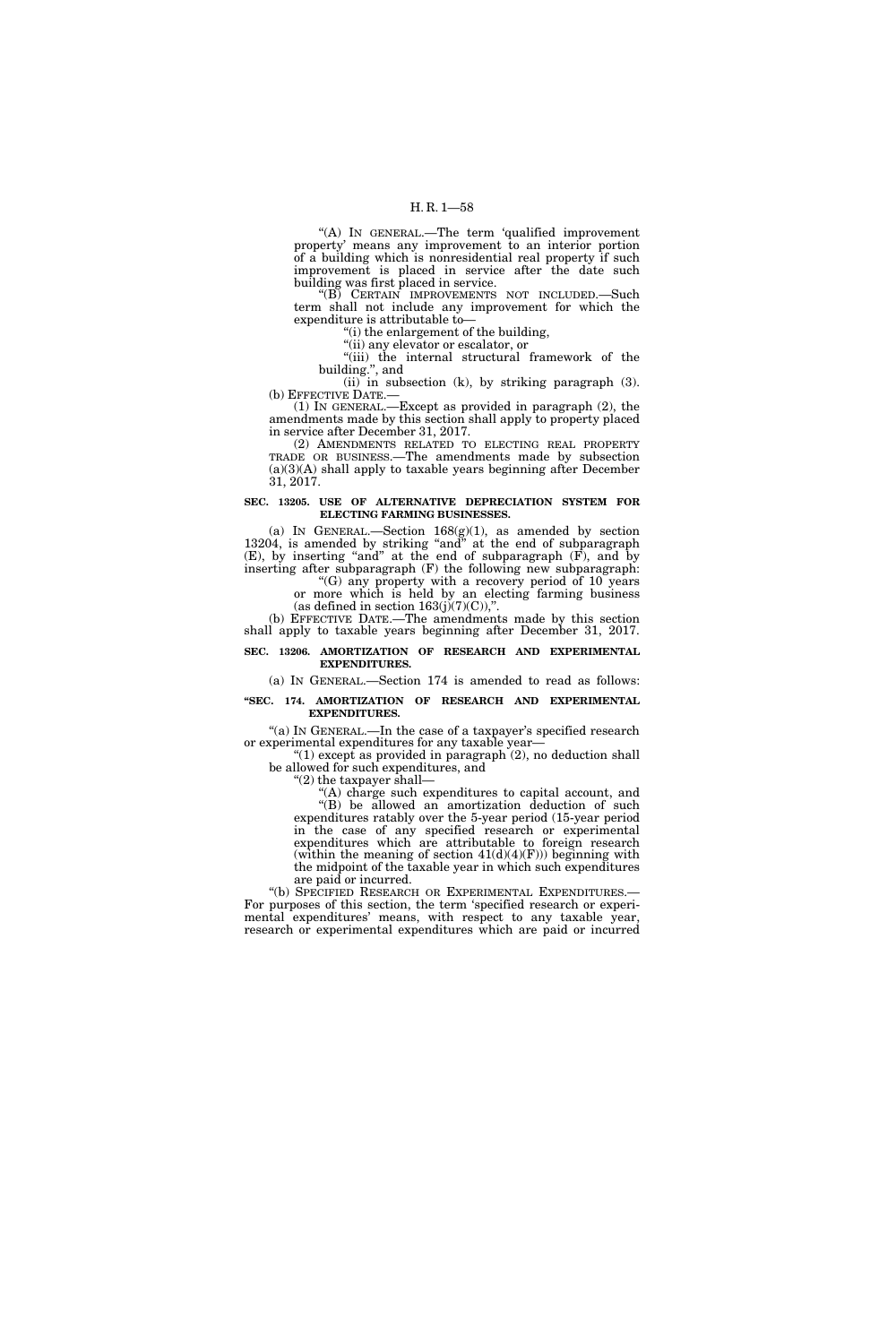by the taxpayer during such taxable year in connection with the taxpayer's trade or business.

''(c) SPECIAL RULES.—

''(1) LAND AND OTHER PROPERTY.—This section shall not apply to any expenditure for the acquisition or improvement of land, or for the acquisition or improvement of property to be used in connection with the research or experimentation and of a character which is subject to the allowance under section 167 (relating to allowance for depreciation, etc.) or section 611 (relating to allowance for depletion); but for purposes of this section allowances under section 167, and allowances under section 611, shall be considered as expenditures.

''(2) EXPLORATION EXPENDITURES.—This section shall not apply to any expenditure paid or incurred for the purpose of ascertaining the existence, location, extent, or quality of any deposit of ore or other mineral (including oil and gas).

''(3) SOFTWARE DEVELOPMENT.—For purposes of this section, any amount paid or incurred in connection with the development of any software shall be treated as a research or experimental expenditure.

"(d) TREATMENT UPON DISPOSITION, RETIREMENT, OR ABANDON-MENT.—If any property with respect to which specified research or experimental expenditures are paid or incurred is disposed, retired, or abandoned during the period during which such expenditures are allowed as an amortization deduction under this section, no deduction shall be allowed with respect to such expenditures on account of such disposition, retirement, or abandonment and such amortization deduction shall continue with respect to such expenditures.''.

(b) CHANGE IN METHOD OF ACCOUNTING.—The amendments made by subsection (a) shall be treated as a change in method of accounting for purposes of section 481 of the Internal Revenue Code of 1986 and—

(1) such change shall be treated as initiated by the taxpayer,

(2) such change shall be treated as made with the consent of the Secretary, and

(3) such change shall be applied only on a cut-off basis for any research or experimental expenditures paid or incurred in taxable years beginning after December 31, 2021, and no adjustments under section 481(a) shall be made.

(c) CLERICAL AMENDMENT.—The table of sections for part VI of subchapter B of chapter 1 is amended by striking the item relating to section 174 and inserting the following new item:

''Sec. 174. Amortization of research and experimental expenditures.''.

(d) CONFORMING AMENDMENTS.—

(1) Section  $41(d)(1)(A)$  is amended by striking "expenses under section 174'' and inserting ''specified research or experimental expenditures under section 174''.

(2) Subsection (c) of section 280C is amended—

(A) by striking paragraph (1) and inserting the following:

" $(1)$  In GENERAL.—If—

 $(A)$  the amount of the credit determined for the taxable year under section  $41(a)(1)$ , exceeds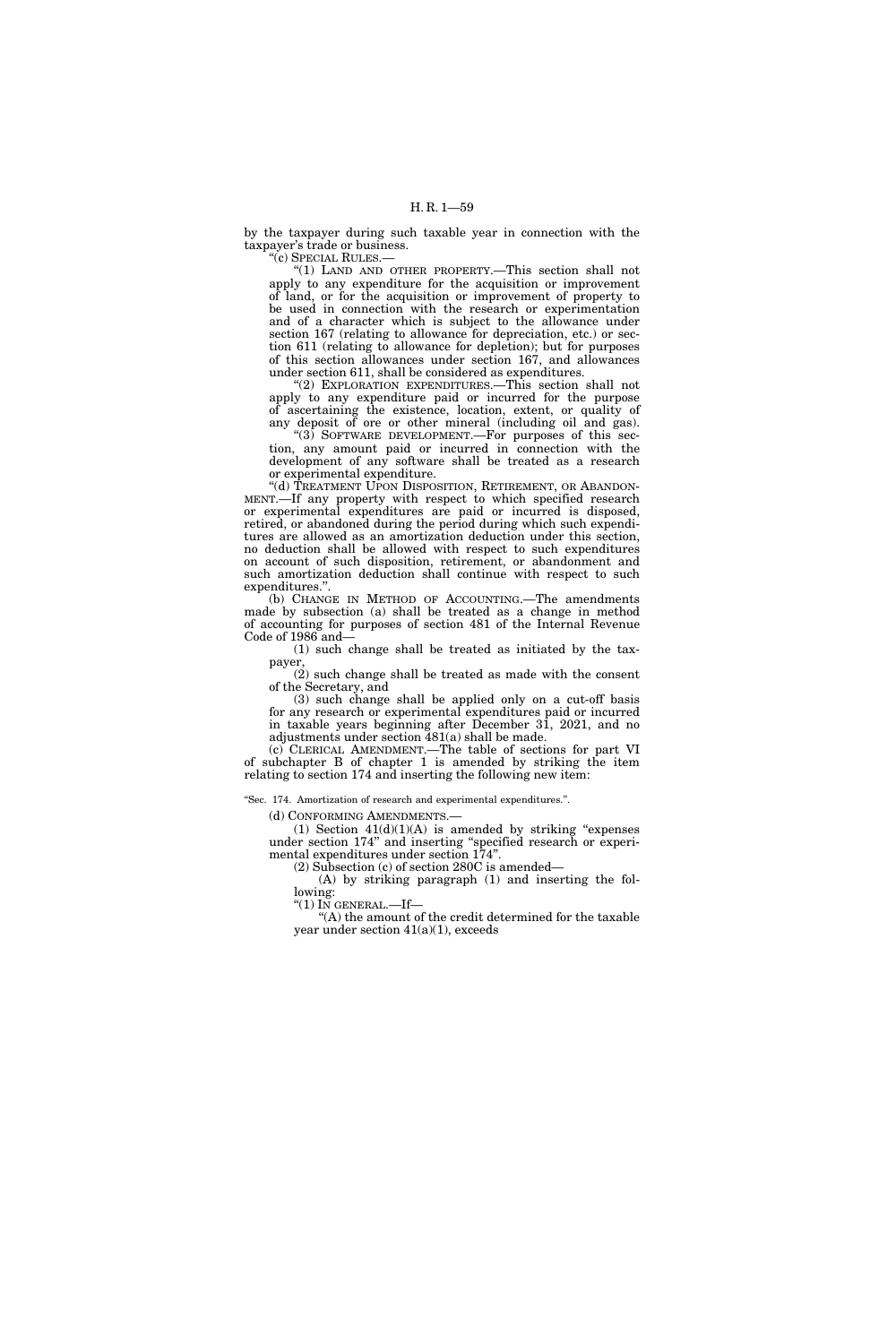''(B) the amount allowable as a deduction for such taxable year for qualified research expenses or basic research expenses,

the amount chargeable to capital account for the taxable year for such expenses shall be reduced by the amount of such excess.'',

(B) by striking paragraph (2),

(C) by redesignating paragraphs (3) (as amended by this Act) and  $(4)$  as paragraphs  $(2)$  and  $(3)$ , respectively, and

(D) in paragraph (2), as redesignated by subparagraph (C), by striking ''paragraphs (1) and (2)'' and inserting ''paragraph (1)''.

(e) EFFECTIVE DATE.—The amendments made by this section shall apply to amounts paid or incurred in taxable years beginning after December 31, 2021.

### **SEC. 13207. EXPENSING OF CERTAIN COSTS OF REPLANTING CITRUS PLANTS LOST BY REASON OF CASUALTY.**

(a) IN GENERAL.—Section  $263A(d)(2)$  is amended by adding at the end the following new subparagraph:

''(C) SPECIAL TEMPORARY RULE FOR CITRUS PLANTS LOST BY REASON OF CASUALTY.—

''(i) IN GENERAL.—In the case of the replanting of citrus plants, subparagraph (A) shall apply to amounts paid or incurred by a person (other than the taxpayer described in subparagraph (A)) if—

''(I) the taxpayer described in subparagraph (A) has an equity interest of not less than 50 percent in the replanted citrus plants at all times during the taxable year in which such amounts were paid or incurred and such other person holds any part of the remaining equity interest, or

''(II) such other person acquired the entirety of such taxpayer's equity interest in the land on which the lost or damaged citrus plants were located at the time of such loss or damage, and the replanting is on such land.

''(ii) TERMINATION.—Clause (i) shall not apply to any cost paid or incurred after the date which is 10 years after the date of the enactment of the Tax Cuts and Jobs Act.''.

(b) EFFECTIVE DATE.—The amendment made by this section shall apply to costs paid or incurred after the date of the enactment of this Act.

## **Subpart B—Accounting Methods**

#### **SEC. 13221. CERTAIN SPECIAL RULES FOR TAXABLE YEAR OF INCLU-SION.**

(a) INCLUSION NOT LATER THAN FOR FINANCIAL ACCOUNTING PURPOSES.—Section 451 is amended by redesignating subsections (b) through (i) as subsections (c) through (j), respectively, and by inserting after subsection (a) the following new subsection:

''(b) INCLUSION NOT LATER THAN FOR FINANCIAL ACCOUNTING PURPOSES.—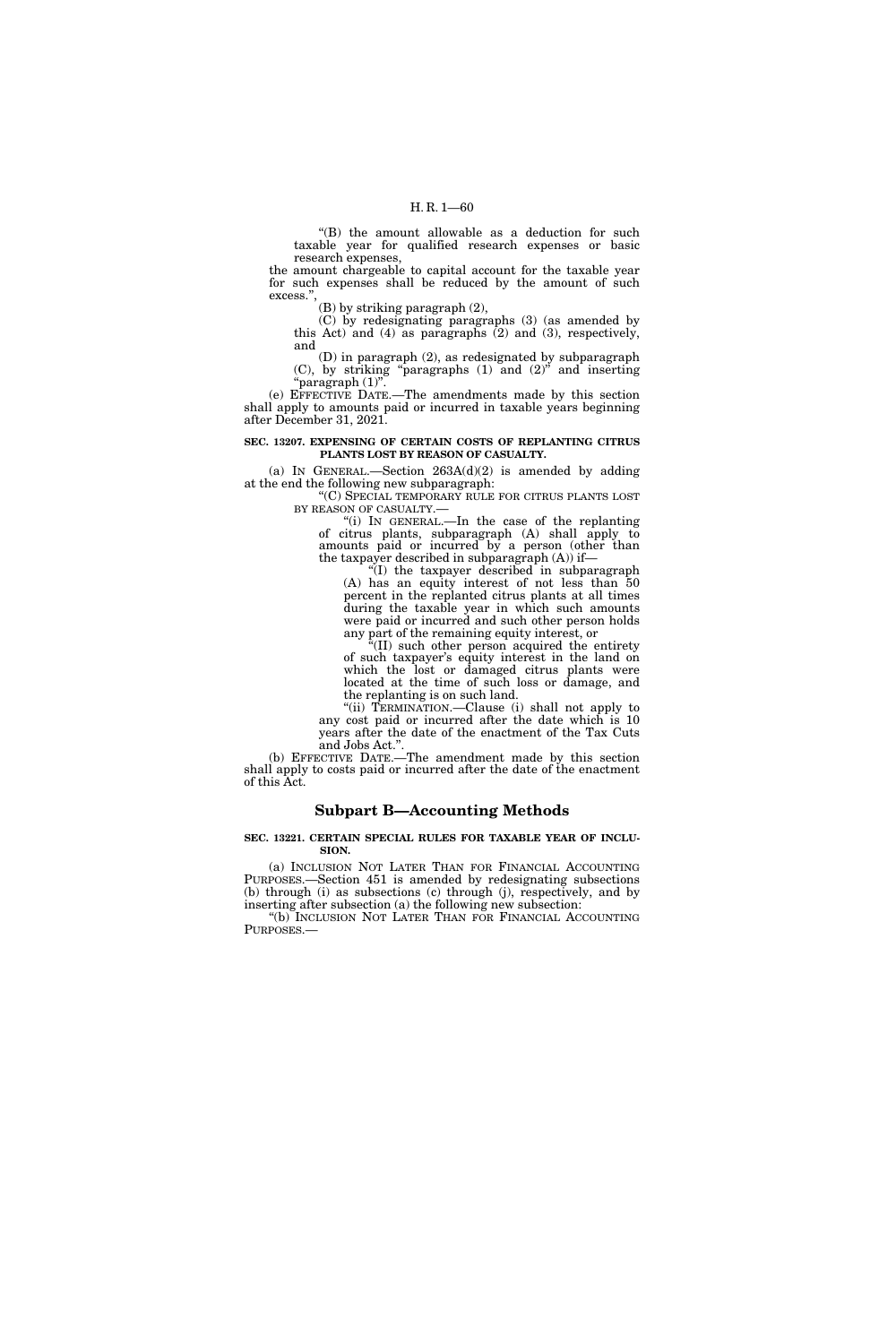"(1) INCOME TAKEN INTO ACCOUNT IN FINANCIAL STATE-MENT.—

''(A) IN GENERAL.—In the case of a taxpayer the taxable income of which is computed under an accrual method of accounting, the all events test with respect to any item of gross income (or portion thereof) shall not be treated as met any later than when such item (or portion thereof) is taken into account as revenue in—

"(i) an applicable financial statement of the taxpayer, or

"(ii) such other financial statement as the Secretary may specify for purposes of this subsection.

''(B) EXCEPTION.—This paragraph shall not apply to— ''(i) a taxpayer which does not have a financial statement described in clause (i) or (ii) of subparagraph (A) for a taxable year, or

''(ii) any item of gross income in connection with a mortgage servicing contract.

"(C) ALL EVENTS TEST.—For purposes of this section, the all events test is met with respect to any item of gross income if all the events have occurred which fix the right to receive such income and the amount of such income can be determined with reasonable accuracy.<br>
"(2) COORDINATION WITH SPECIAL METHOL

COORDINATION WITH SPECIAL METHODS OF ACCOUNTING.—Paragraph (1) shall not apply with respect to any item of gross income for which the taxpayer uses a special method of accounting provided under any other provision of this chapter, other than any provision of part V of subchapter  $P$  (except as provided in clause (ii) of paragraph  $(1)(B)$ ).

''(3) APPLICABLE FINANCIAL STATEMENT.—For purposes of this subsection, the term 'applicable financial statement' means

 $(A)$  a financial statement which is certified as being prepared in accordance with generally accepted accounting principles and which is—

"(i) a  $10-K$  (or successor form), or annual statement to shareholders, required to be filed by the taxpayer with the United States Securities and Exchange Commission,

''(ii) an audited financial statement of the taxpayer which is used for-

''(I) credit purposes,

''(II) reporting to shareholders, partners, or other proprietors, or to beneficiaries, or

''(III) any other substantial nontax purpose, but only if there is no statement of the taxpayer described in clause (i), or

"(iii) filed by the taxpayer with any other Federal agency for purposes other than Federal tax purposes, but only if there is no statement of the taxpayer described in clause (i) or (ii),

''(B) a financial statement which is made on the basis of international financial reporting standards and is filed by the taxpayer with an agency of a foreign government which is equivalent to the United States Securities and Exchange Commission and which has reporting standards not less stringent than the standards required by such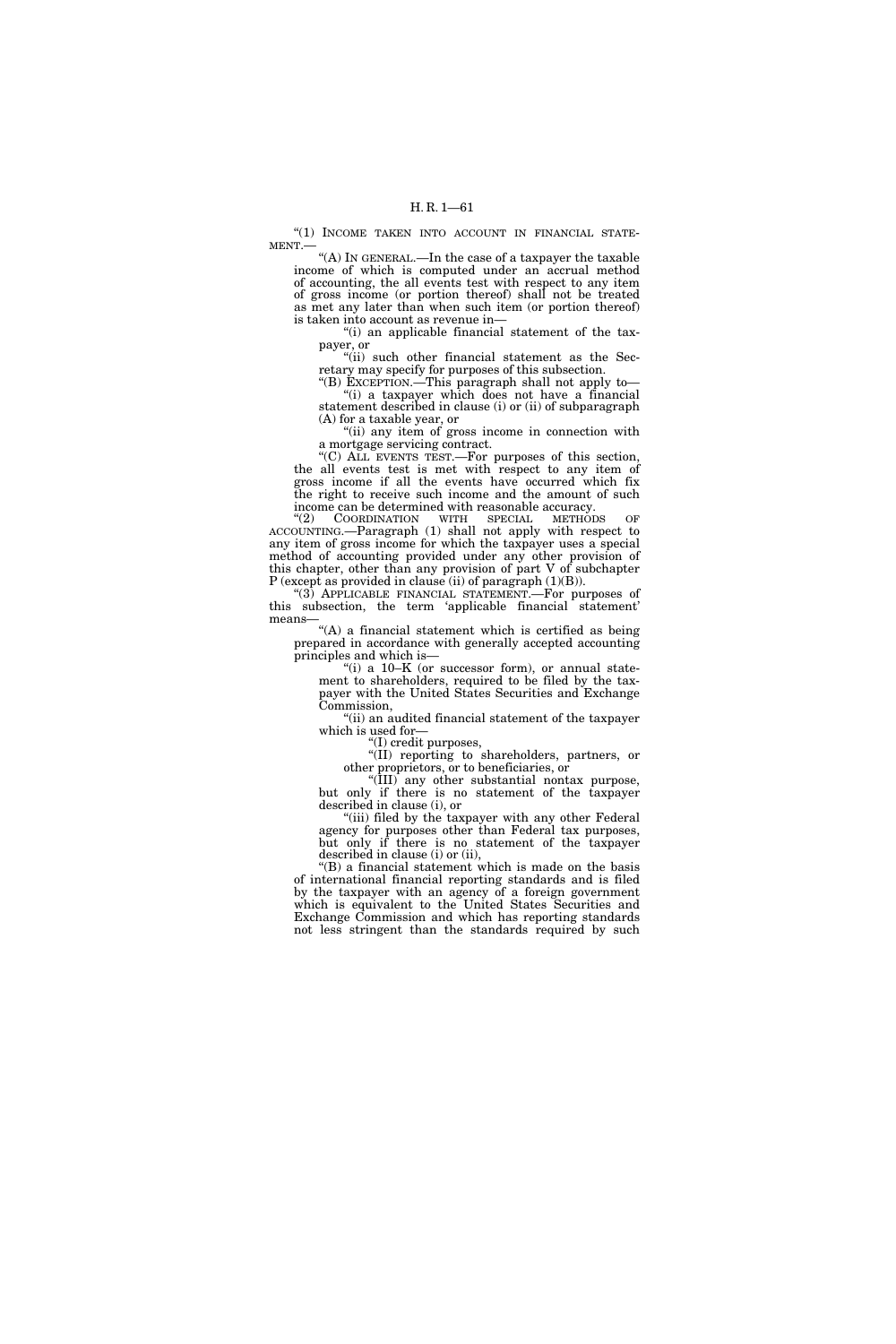Commission, but only if there is no statement of the taxpayer described in subparagraph (A), or

 $C$ ) a financial statement filed by the taxpayer with any other regulatory or governmental body specified by the Secretary, but only if there is no statement of the taxpayer described in subparagraph (A) or (B).

"(4) ALLOCATION OF TRANSACTION PRICE.—For purposes of this subsection, in the case of a contract which contains multiple performance obligations, the allocation of the transaction price to each performance obligation shall be equal to the amount allocated to each performance obligation for purposes of including such item in revenue in the applicable financial statement of the taxpayer.

(5) GROUP OF ENTITIES.—For purposes of paragraph  $(1)$ , if the financial results of a taxpayer are reported on the applicable financial statement (as defined in paragraph (3)) for a group of entities, such statement shall be treated as the applicable financial statement of the taxpayer.''.

(b) TREATMENT OF ADVANCE PAYMENTS.—Section 451, as amended by subsection (a), is amended by redesignating subsections (c) through (j) as subsections (d) through (k), respectively, and by inserting after subsection (b) the following new subsection:

''(c) TREATMENT OF ADVANCE PAYMENTS.—

''(1) IN GENERAL.—A taxpayer which computes taxable income under the accrual method of accounting, and receives any advance payment during the taxable year, shall—

"(A) except as provided in subparagraph (B), include such advance payment in gross income for such taxable year, or

''(B) if the taxpayer elects the application of this subparagraph with respect to the category of advance payments to which such advance payment belongs, the taxpayer shall—

''(i) to the extent that any portion of such advance payment is required under subsection (b) to be included in gross income in the taxable year in which such payment is received, so include such portion, and

"(ii) include the remaining portion of such advance

payment in gross income in the taxable year following the taxable year in which such payment is received. "(2) ELECTION.

''(A) IN GENERAL.—Except as otherwise provided in this paragraph, the election under paragraph  $(1)(B)$  shall be made at such time, in such form and manner, and with respect to such categories of advance payments, as the Secretary may provide.

''(B) PERIOD TO WHICH ELECTION APPLIES.—An election under paragraph (1)(B) shall be effective for the taxable year with respect to which it is first made and for all subsequent taxable years, unless the taxpayer secures the consent of the Secretary to revoke such election. For purposes of this title, the computation of taxable income under an election made under paragraph  $(1)(B)$  shall be treated as a method of accounting.

"(3) TAXPAYERS CEASING TO EXIST.—Except as otherwise provided by the Secretary, the election under paragraph  $(1)(B)$ shall not apply with respect to advance payments received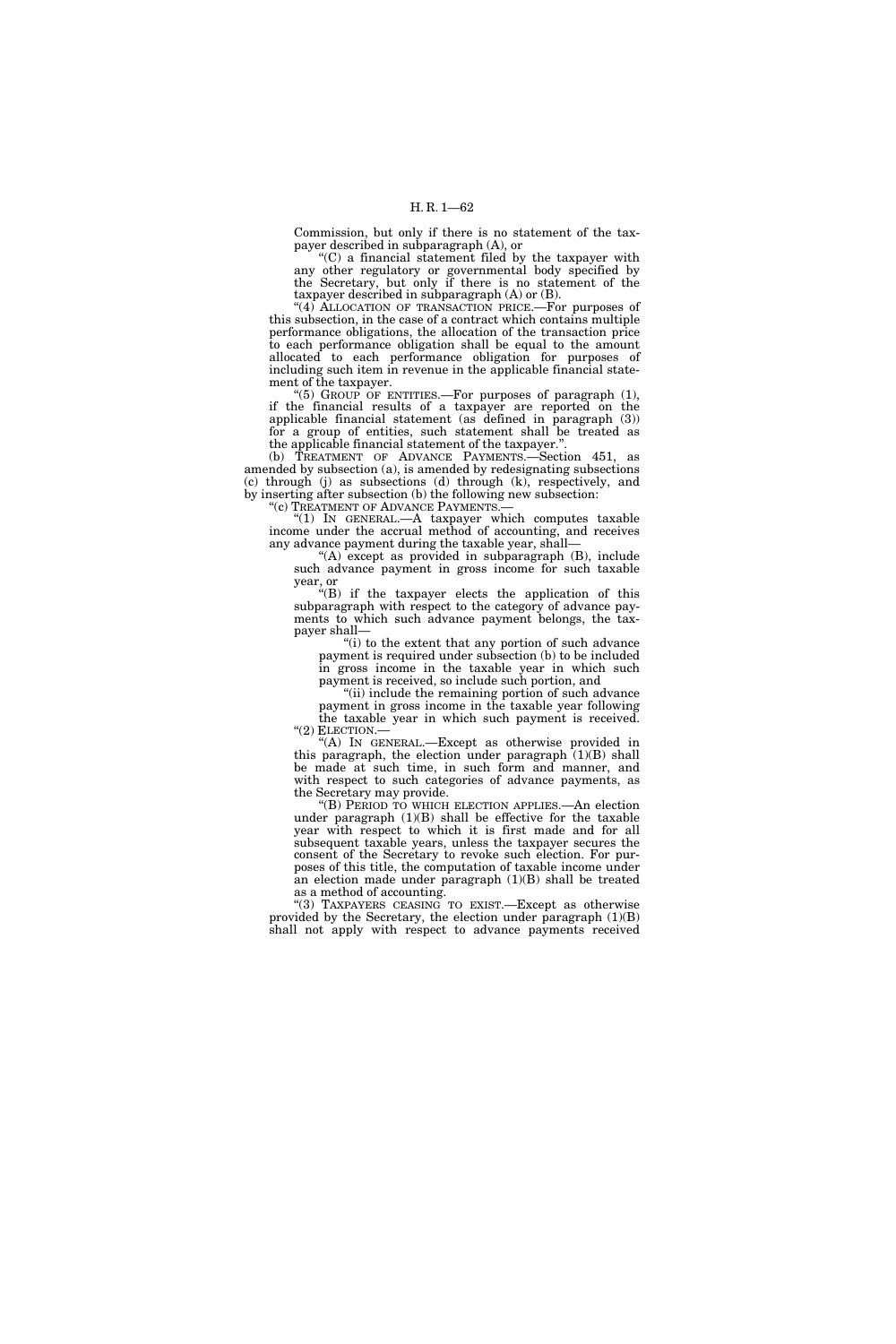by the taxpayer during a taxable year if such taxpayer ceases to exist during (or with the close of) such taxable year.

"(4) ADVANCE PAYMENT.—For purposes of this subsection— "(A) In GENERAL.—The term 'advance payment' means any payment—

''(i) the full inclusion of which in the gross income of the taxpayer for the taxable year of receipt is a permissible method of accounting under this section (determined without regard to this subsection),

''(ii) any portion of which is included in revenue by the taxpayer in a financial statement described in clause (i) or (ii) of subsection  $(b)(1)(A)$  for a subsequent taxable year, and

"(iii) which is for goods, services, or such other items as may be identified by the Secretary for purposes of this clause.

''(B) EXCLUSIONS.—Except as otherwise provided by the Secretary, such term shall not include—

 $"$ (i) rent,

''(ii) insurance premiums governed by subchapter L,

''(iii) payments with respect to financial instruments,

" $(iv)$  payments with respect to warranty or guarantee contracts under which a third party is the primary obligor,

"(v) payments subject to section  $871(a)$ ,  $881$ ,  $1441$ , or 1442,

"(vi) payments in property to which section 83 applies, and

"(vii) any other payment identified by the Secretary for purposes of this subparagraph.

''(C) RECEIPT.—For purposes of this subsection, an item of gross income is received by the taxpayer if it is actually or constructively received, or if it is due and payable to the taxpayer.

''(D) ALLOCATION OF TRANSACTION PRICE.—For purposes of this subsection, rules similar to subsection (b)(4) shall apply.''.

(c) EFFECTIVE DATE.—The amendments made by this section shall apply to taxable years beginning after December 31, 2017. (d) COORDINATION WITH SECTION 481.-

(1) IN GENERAL.—In the case of any qualified change in method of accounting for the taxpayer's first taxable year beginning after December 31, 2017—

(A) such change shall be treated as initiated by the taxpayer, and

(B) such change shall be treated as made with the consent of the Secretary of the Treasury.

(2) QUALIFIED CHANGE IN METHOD OF ACCOUNTING.—For purposes of this subsection, the term ''qualified change in method of accounting'' means any change in method of accounting which—

(A) is required by the amendments made by this section, or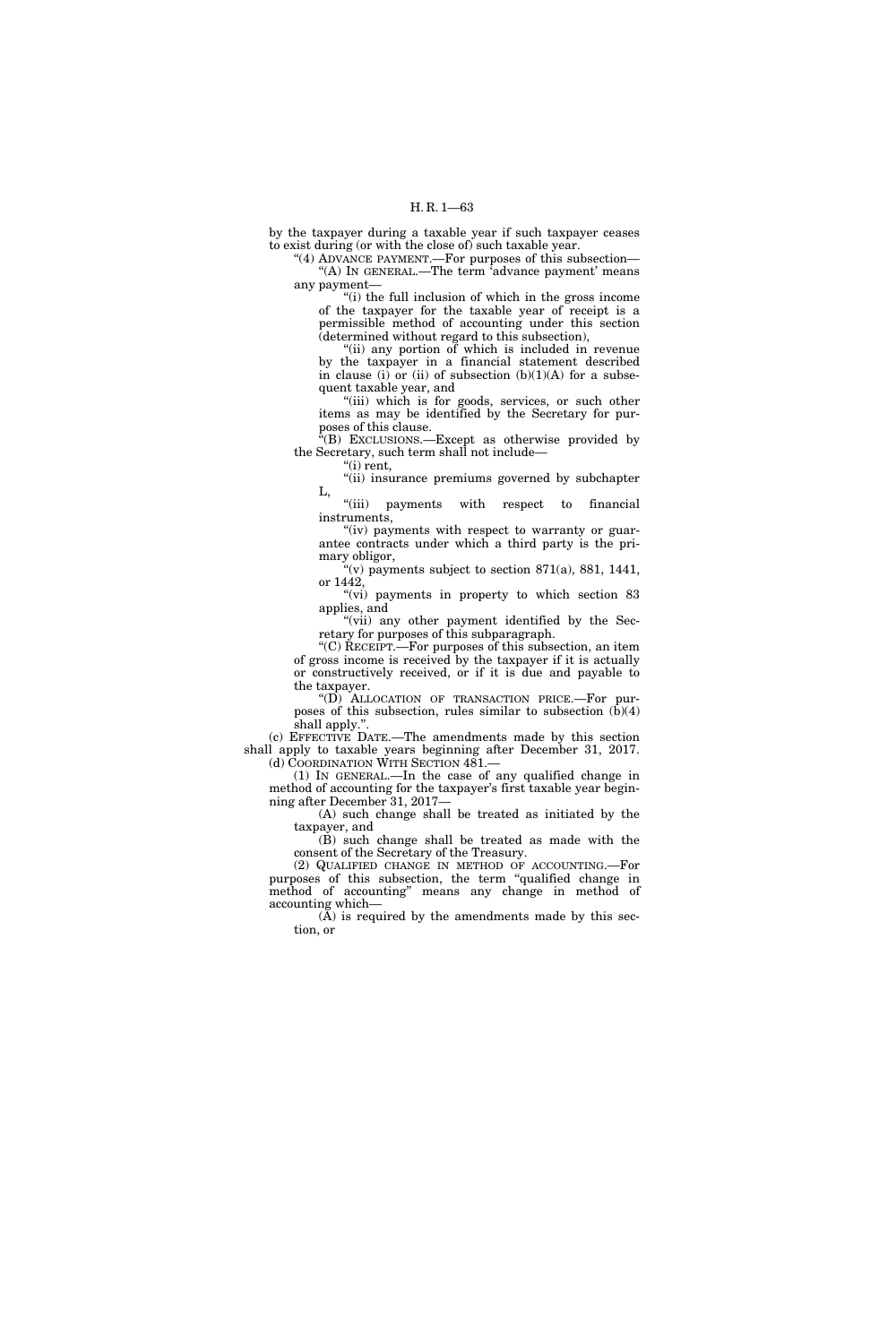(B) was prohibited under the Internal Revenue Code of 1986 prior to such amendments and is permitted under such Code after such amendments.

(e) SPECIAL RULES FOR ORIGINAL ISSUE DISCOUNT.—Notwithstanding subsection (c), in the case of income from a debt instrument having original issue discount—

(1) the amendments made by this section shall apply to taxable years beginning after December 31, 2018, and

(2) the period for taking into account any adjustments under section 481 by reason of a qualified change in method of accounting (as defined in subsection (d)) shall be 6 years.

## **PART IV—BUSINESS-RELATED EXCLUSIONS AND DEDUCTIONS**

#### **SEC. 13301. LIMITATION ON DEDUCTION FOR INTEREST.**

(a) IN GENERAL.—Section 163(j) is amended to read as follows:  $''(j)$  LIMITATION ON BUSINESS INTEREST.

 $(1)$  In GENERAL.—The amount allowed as a deduction under this chapter for any taxable year for business interest shall not exceed the sum of—

''(A) the business interest income of such taxpayer for such taxable year,

''(B) 30 percent of the adjusted taxable income of such taxpayer for such taxable year, plus

''(C) the floor plan financing interest of such taxpayer for such taxable year.

The amount determined under subparagraph (B) shall not be less than zero.

''(2) CARRYFORWARD OF DISALLOWED BUSINESS INTEREST.— The amount of any business interest not allowed as a deduction for any taxable year by reason of paragraph (1) shall be treated as business interest paid or accrued in the succeeding taxable year.

''(3) EXEMPTION FOR CERTAIN SMALL BUSINESSES.—In the case of any taxpayer (other than a tax shelter prohibited from using the cash receipts and disbursements method of accounting under section  $448(a)(3)$ ) which meets the gross receipts test of section 448(c) for any taxable year, paragraph (1) shall not apply to such taxpayer for such taxable year. In the case of any taxpayer which is not a corporation or a partnership, the gross receipts test of section 448(c) shall be applied in the same manner as if such taxpayer were a corporation or partnership.<br>"(4) APPLICATION TO PARTNERSHIPS, ETC.-

"(A) In GENERAL.—In the case of any partnership— "(i) this subsection shall be applied at the partnership level and any deduction for business interest shall be taken into account in determining the non-separately stated taxable income or loss of the partnership, and

''(ii) the adjusted taxable income of each partner of such partnership—

''(I) shall be determined without regard to such partner's distributive share of any items of income, gain, deduction, or loss of such partnership, and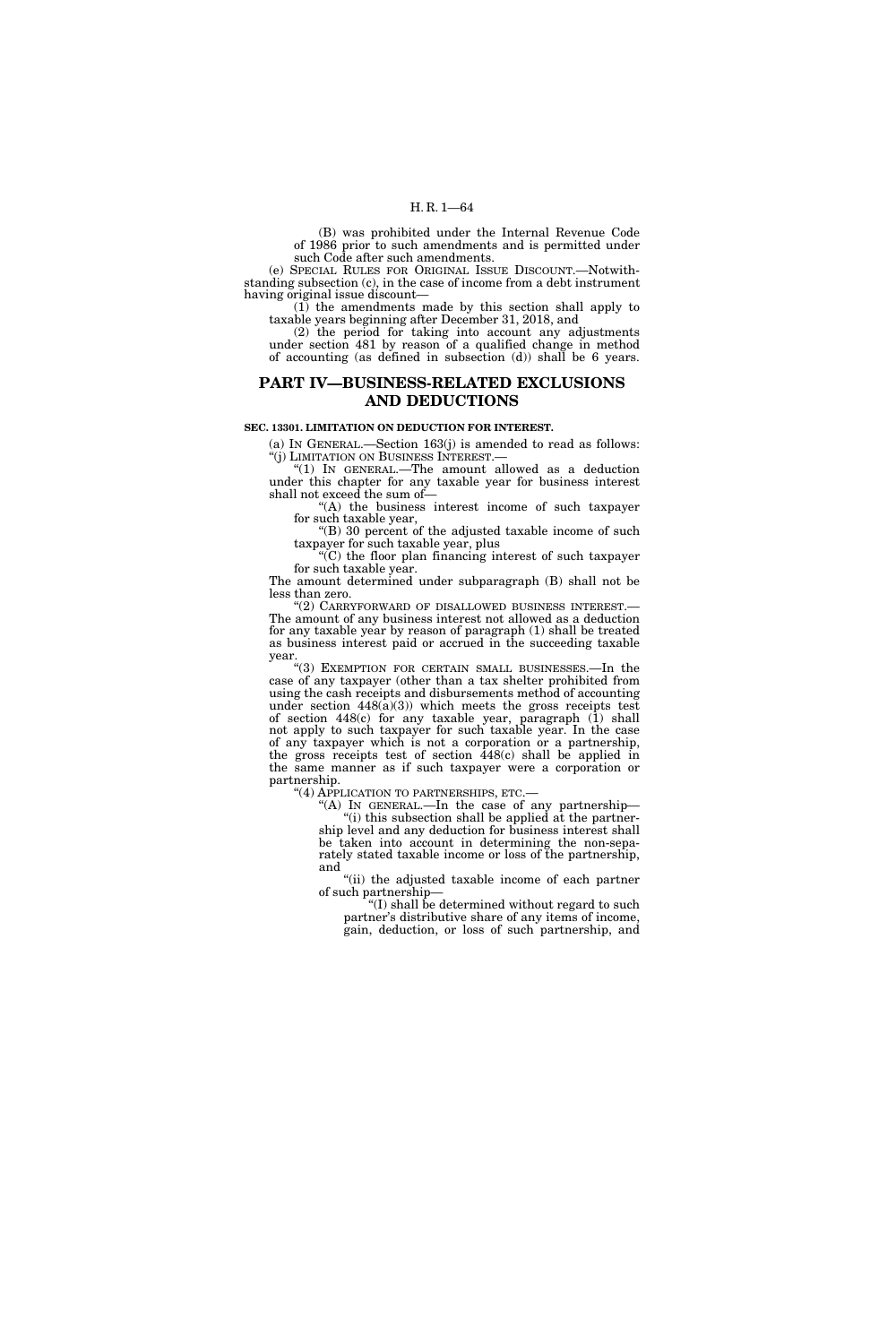''(II) shall be increased by such partner's distributive share of such partnership's excess taxable income.

For purposes of clause (ii)(II), a partner's distributive share of partnership excess taxable income shall be determined in the same manner as the partner's distributive share of nonseparately stated taxable income or loss of the partnership.

''(B) SPECIAL RULES FOR CARRYFORWARDS.—

''(i) IN GENERAL.—The amount of any business interest not allowed as a deduction to a partnership for any taxable year by reason of paragraph (1) for any taxable year—

"(I) shall not be treated under paragraph  $(2)$ as business interest paid or accrued by the partnership in the succeeding taxable year, and

''(II) shall, subject to clause (ii), be treated as excess business interest which is allocated to each partner in the same manner as the nonseparately stated taxable income or loss of the partnership.

"(ii) TREATMENT OF EXCESS BUSINESS INTEREST ALLOCATED TO PARTNERS.—If a partner is allocated any excess business interest from a partnership under clause (i) for any taxable year—

''(I) such excess business interest shall be treated as business interest paid or accrued by the partner in the next succeeding taxable year in which the partner is allocated excess taxable income from such partnership, but only to the extent of such excess taxable income, and

''(II) any portion of such excess business interest remaining after the application of subclause (I) shall, subject to the limitations of subclause (I), be treated as business interest paid or accrued in succeeding taxable years.

For purposes of applying this paragraph, excess taxable income allocated to a partner from a partnership for any taxable year shall not be taken into account under paragraph  $(1)(A)$  with respect to any business interest other than excess business interest from the partnership until all such excess business interest for such taxable year and all preceding taxable years has been treated as paid or accrued under clause (ii).<br>"(iii) BASIS ADJUSTMENTS.—

"(I) IN GENERAL.—The adjusted basis of a partner in a partnership interest shall be reduced (but not below zero) by the amount of excess business interest allocated to the partner under clause  $(i)(II).$ 

''(II) SPECIAL RULE FOR DISPOSITIONS.—If a partner disposes of a partnership interest, the adjusted basis of the partner in the partnership interest shall be increased immediately before the disposition by the amount of the excess (if any) of the amount of the basis reduction under subclause (I) over the portion of any excess business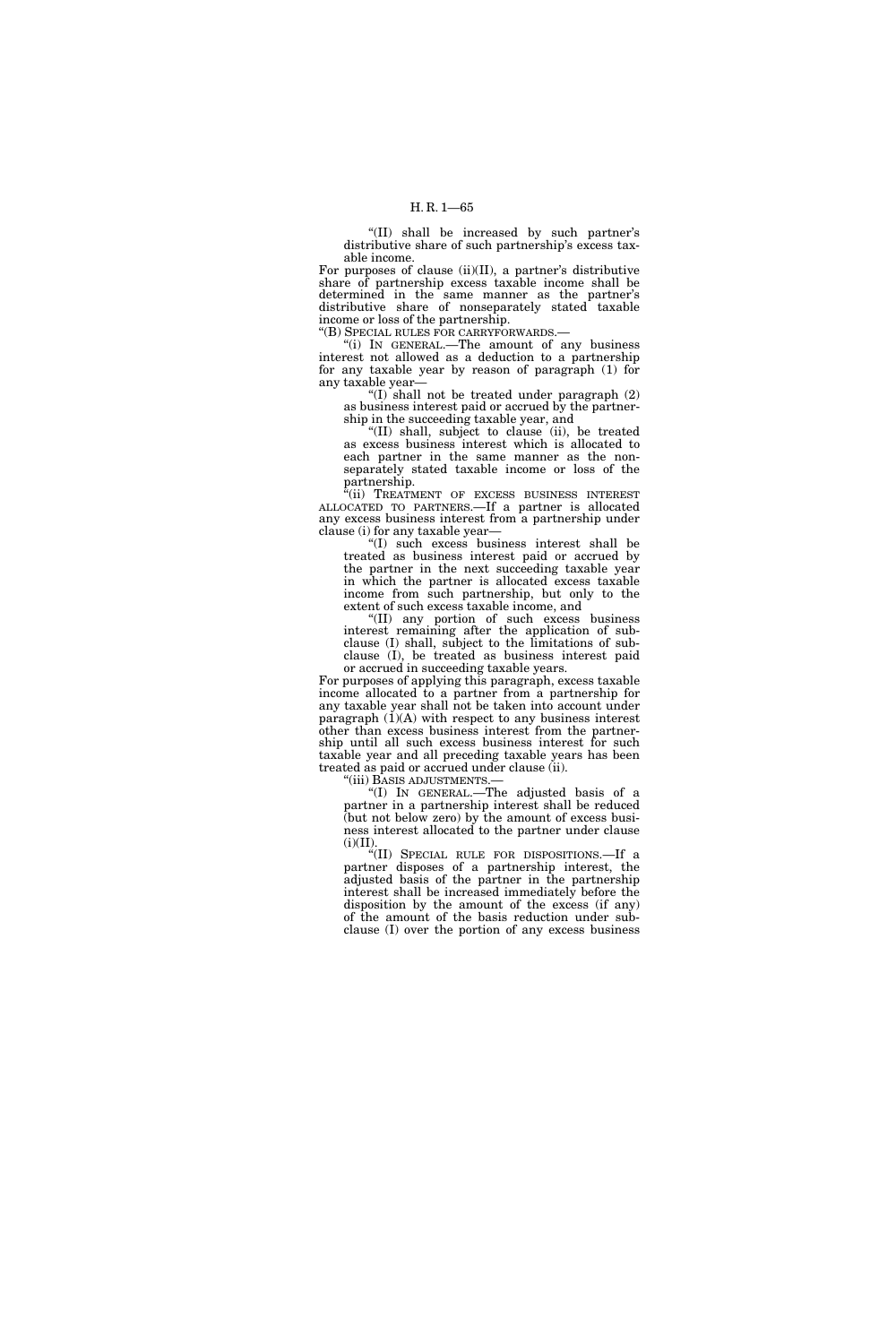interest allocated to the partner under clause (i)(II) which has previously been treated under clause (ii) as business interest paid or accrued by the partner. The preceding sentence shall also apply to transfers of the partnership interest (including by reason of death) in a transaction in which gain is not recognized in whole or in part. No deduction shall be allowed to the transferor or transferee under this chapter for any excess business interest

resulting in a basis increase under this subclause. ''(C) EXCESS TAXABLE INCOME.—The term 'excess taxable income' means, with respect to any partnership, the amount which bears the same ratio to the partnership's adjusted taxable income as—

''(i) the excess (if any) of—

''(I) the amount determined for the partnership under paragraph (1)(B), over

''(II) the amount (if any) by which the business interest of the partnership, reduced by the floor plan financing interest, exceeds the business interest income of the partnership, bears to

"(ii) the amount determined for the partnership under paragraph  $(1)(B)$ .

''(D) APPLICATION TO S CORPORATIONS.—Rules similar to the rules of subparagraphs (A) and (C) shall apply with respect to any S corporation and its shareholders.

''(5) BUSINESS INTEREST.—For purposes of this subsection, the term 'business interest' means any interest paid or accrued on indebtedness properly allocable to a trade or business. Such term shall not include investment interest (within the meaning of subsection (d)).

 $'(6)$  BUSINESS INTEREST INCOME.—For purposes of this subsection, the term 'business interest income' means the amount of interest includible in the gross income of the taxpayer for the taxable year which is properly allocable to a trade or business. Such term shall not include investment income (within the meaning of subsection (d)).

'(7) TRADE OR BUSINESS.—For purposes of this subsection— "(A) IN GENERAL.—The term 'trade or business' shall not include—

''(i) the trade or business of performing services as an employee,

''(ii) any electing real property trade or business, ''(iii) any electing farming business, or

"(iv) the trade or business of the furnishing or sale of—

 $\mathrm{``(I)}$  electrical energy, water, or sewage disposal services,

''(II) gas or steam through a local distribution system, or

''(III) transportation of gas or steam by pipeline,

if the rates for such furnishing or sale, as the case may be, have been established or approved by a State or political subdivision thereof, by any agency or instrumentality of the United States, by a public service or public utility commission or other similar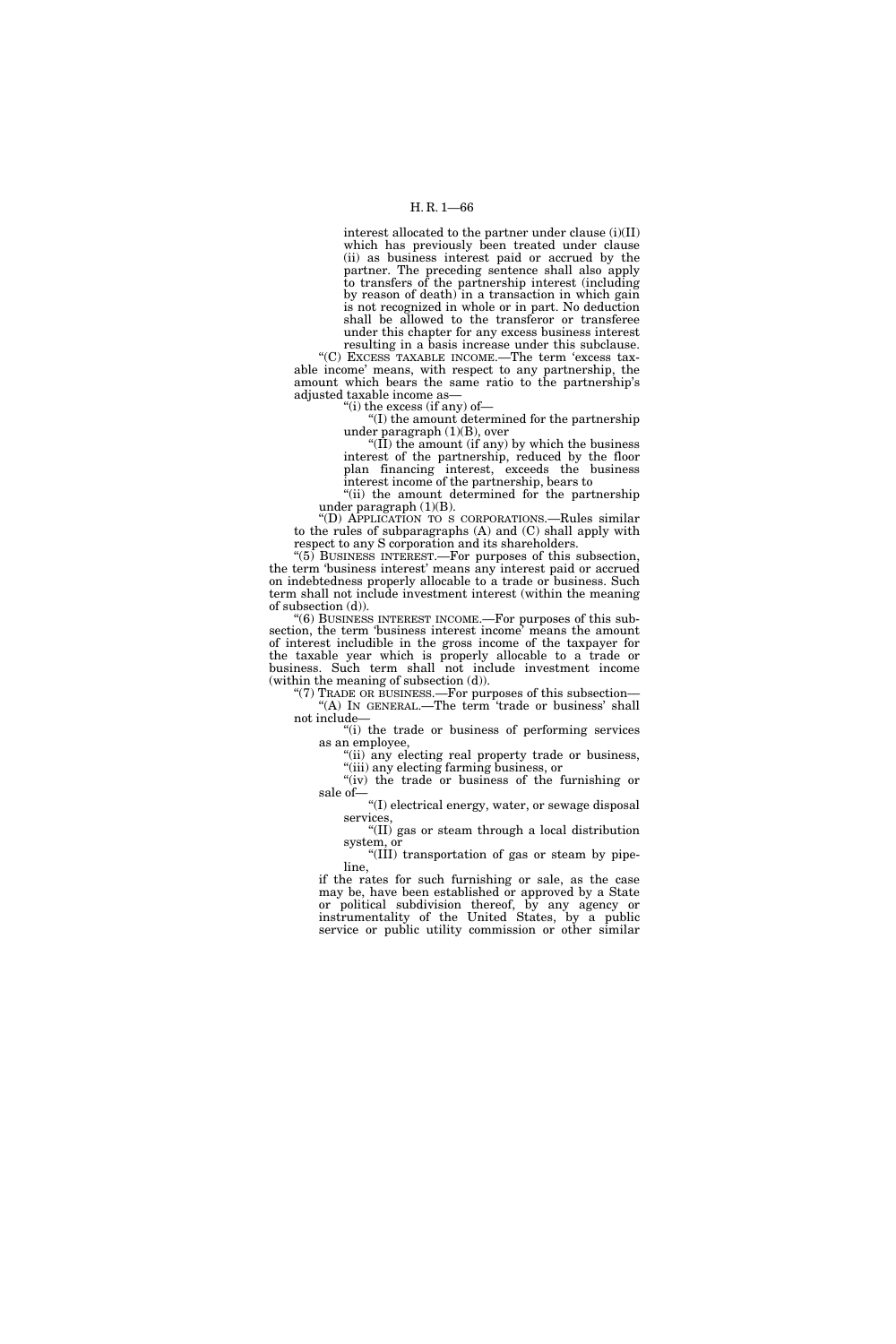body of any State or political subdivision thereof, or by the governing or ratemaking body of an electric cooperative.

"(B) ELECTING REAL PROPERTY TRADE OR BUSINESS.-For purposes of this paragraph, the term 'electing real property trade or business' means any trade or business which is described in section  $469(c)(7)(\text{C})$  and which makes an election under this subparagraph. Any such election shall be made at such time and in such manner as the Secretary shall prescribe, and, once made, shall be irrevocable.

''(C) ELECTING FARMING BUSINESS.—For purposes of this paragraph, the term 'electing farming business' means—

''(i) a farming business (as defined in section  $263A(e)(4)$ ) which makes an election under this subparagraph, or

"(ii) any trade or business of a specified agricultural or horticultural cooperative (as defined in section  $199A(g)(2)$  with respect to which the cooperative makes an election under this subparagraph.

Any such election shall be made at such time and in such manner as the Secretary shall prescribe, and, once made, shall be irrevocable.

''(8) ADJUSTED TAXABLE INCOME.—For purposes of this subsection, the term 'adjusted taxable income' means the taxable income of the taxpayer—

''(A) computed without regard to—

''(i) any item of income, gain, deduction, or loss which is not properly allocable to a trade or business, ''(ii) any business interest or business interest income,

"(iii) the amount of any net operating loss deduction under section 172,

"(iv) the amount of any deduction allowed under section 199A, and

" $(v)$  in the case of taxable years beginning before January 1, 2022, any deduction allowable for depreciation, amortization, or depletion, and

''(B) computed with such other adjustments as provided by the Secretary.

''(9) FLOOR PLAN FINANCING INTEREST DEFINED.—For purposes of this subsection—

''(A) IN GENERAL.—The term 'floor plan financing interest' means interest paid or accrued on floor plan financing indebtedness.

''(B) FLOOR PLAN FINANCING INDEBTEDNESS.—The term 'floor plan financing indebtedness' means indebtedness—

"(i) used to finance the acquisition of motor vehicles held for sale or lease, and

"(ii) secured by the inventory so acquired.

"(C) MOTOR VEHICLE.—The term 'motor vehicle' means a motor vehicle that is any of the following:

"(i) Any self-propelled vehicle designed for transporting persons or property on a public street, highway, or road.

''(ii) A boat.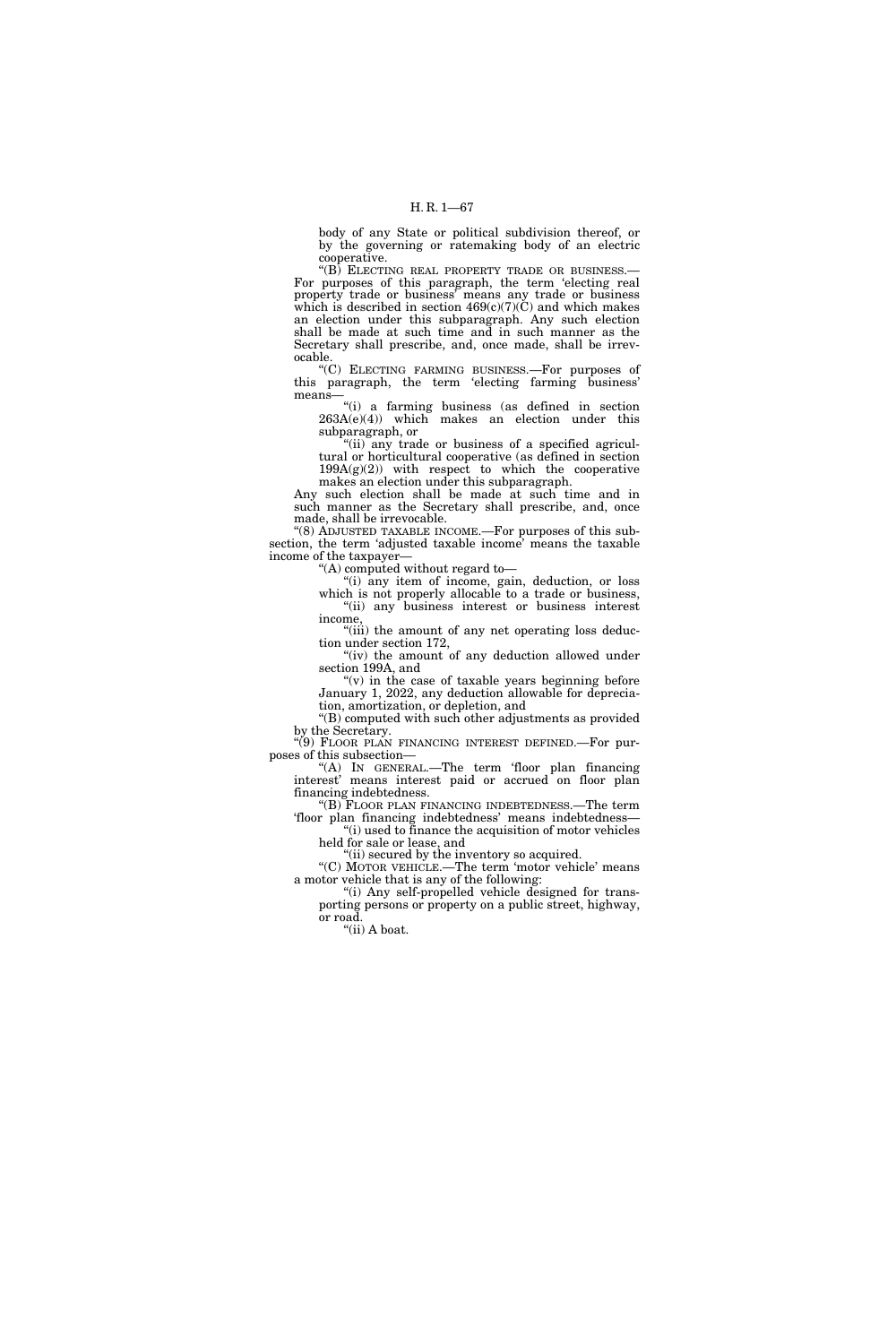''(iii) Farm machinery or equipment.

 $"$ (10) CROSS REFERENCES.

"(A) For requirement that an electing real property trade or business use the alternative depreciation system, see section  $168(g)(1)(F)$ .

''(B) For requirement that an electing farming business use the alternative depreciation system, see section  $168(g)(1)(G)$ ."

(b) TREATMENT OF CARRYFORWARD OF DISALLOWED BUSINESS INTEREST IN CERTAIN CORPORATE ACQUISITIONS.—

(1) IN GENERAL.—Section 381(c) is amended by inserting after paragraph (19) the following new paragraph:

''(20) CARRYFORWARD OF DISALLOWED BUSINESS INTEREST.— The carryover of disallowed business interest described in section 163(j)(2) to taxable years ending after the date of distribution or transfer.''.

(2) APPLICATION OF LIMITATION.—Section 382(d) is amended by adding at the end the following new paragraph:

''(3) APPLICATION TO CARRYFORWARD OF DISALLOWED INTEREST.—The term 'pre-change loss' shall include any carryover of disallowed interest described in section 163(j)(2) under rules similar to the rules of paragraph (1).''.

(3) CONFORMING AMENDMENT.—Section 382(k)(1) is amended by inserting after the first sentence the following: ''Such term shall include any corporation entitled to use a carryforward of disallowed interest described in section  $381(c)(20)$ .".

(c) EFFECTIVE DATE.—The amendments made by this section shall apply to taxable years beginning after December 31, 2017.

## **SEC. 13302. MODIFICATION OF NET OPERATING LOSS DEDUCTION.**

(a) LIMITATION ON DEDUCTION.—

(1) IN GENERAL.—Section 172(a) is amended to read as follows:

''(a) DEDUCTION ALLOWED.—There shall be allowed as a deduction for the taxable year an amount equal to the lesser of—

"(1) the aggregate of the net operating loss carryovers to such year, plus the net operating loss carrybacks to such year, or

"(2) 80 percent of taxable income computed without regard to the deduction allowable under this section.

For purposes of this subtitle, the term 'net operating loss deduction' means the deduction allowed by this subsection.''.

(2) COORDINATION OF LIMITATION WITH CARRYBACKS AND CARRYOVERS.—Section 172(b)(2) is amended by striking ''shall be computed—" and all that follows and inserting "shall—

 $(A)$  be computed with the modifications specified in subsection (d) other than paragraphs  $(1)$ ,  $(4)$ , and  $(5)$ thereof, and by determining the amount of the net operating loss deduction without regard to the net operating loss for the loss year or for any taxable year thereafter,

''(B) not be considered to be less than zero, and ''(C) not exceed the amount determined under subsection  $(a)(2)$  for such prior taxable year.".

(3) CONFORMING AMENDMENT.—Section 172(d)(6) is amended by striking "and" at the end of subparagraph (A), by striking the period at the end of subparagraph (B) and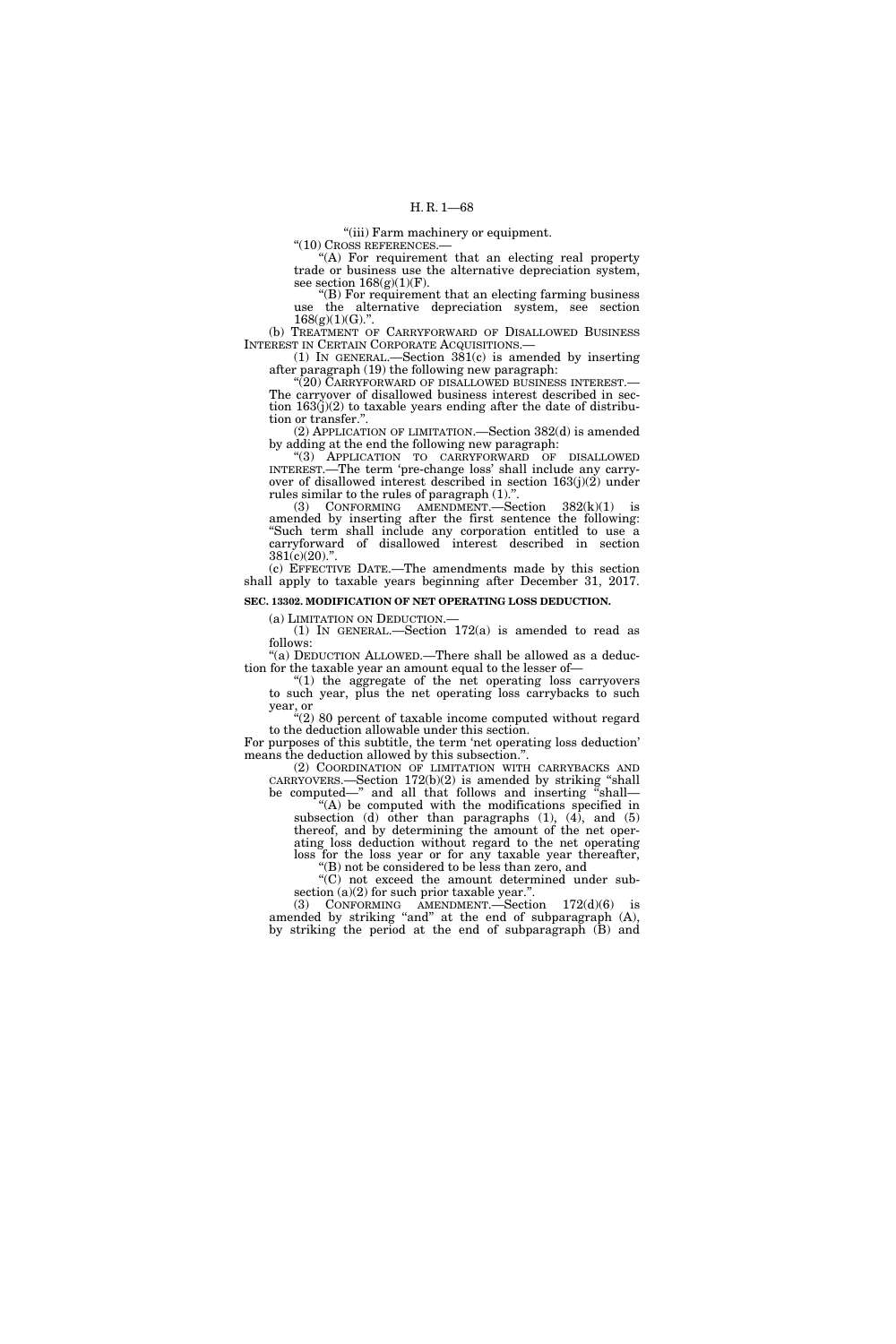inserting "; and", and by adding at the end the following new subparagraph:

"(C) subsection (a)(2) shall be applied by substituting 'real estate investment trust taxable income (as defined in section  $857(b)(2)$  but without regard to the deduction for dividends paid (as defined in section 561))' for 'taxable income'.''.

(b) REPEAL OF NET OPERATING LOSS CARRYBACK; INDEFINITE CARRYFORWARD.—

(1) IN GENERAL.—Section  $172(b)(1)(A)$  is amended—

(A) by striking ''shall be a net operating loss carryback to each of the 2 taxable years'' in clause (i) and inserting "except as otherwise provided in this paragraph, shall not be a net operating loss carryback to any taxable year", and

(B) by striking ''to each of the 20 taxable years'' in clause (ii) and inserting ''to each taxable year''.

(2) CONFORMING AMENDMENT.—Section 172(b)(1) is amended by striking subparagraphs (B) through (F). (c) TREATMENT OF FARMING LOSSES.—

(1) ALLOWANCE OF CARRYBACKS.—Section 172(b)(1), as amended by subsection (b)(2), is amended by adding at the end the following new subparagraph:

''(B) FARMING LOSSES.—

''(i) IN GENERAL.—In the case of any portion of a net operating loss for the taxable year which is a farming loss with respect to the taxpayer, such loss shall be a net operating loss carryback to each of the 2 taxable years preceding the taxable year of such loss.

"(ii) FARMING LOSS.-For purposes of this section, the term 'farming loss' means the lesser of—

''(I) the amount which would be the net operating loss for the taxable year if only income and deductions attributable to farming businesses (as defined in section  $263A(e)(4)$  are taken into account, or

''(II) the amount of the net operating loss for such taxable year.

"(iii) COORDINATION WITH PARAGRAPH (2).—For purposes of applying paragraph (2), a farming loss for any taxable year shall be treated as a separate net operating loss for such taxable year to be taken into account after the remaining portion of the net operating loss for such taxable year.

 $f(iv)$  ELECTION.—Any taxpayer entitled to a 2-year carryback under clause (i) from any loss year may elect not to have such clause apply to such loss year. Such election shall be made in such manner as prescribed by the Secretary and shall be made by the due date (including extensions of time) for filing the taxpayer's return for the taxable year of the net operating loss. Such election, once made for any taxable year, shall be irrevocable for such taxable year.''.

(2) CONFORMING AMENDMENTS.—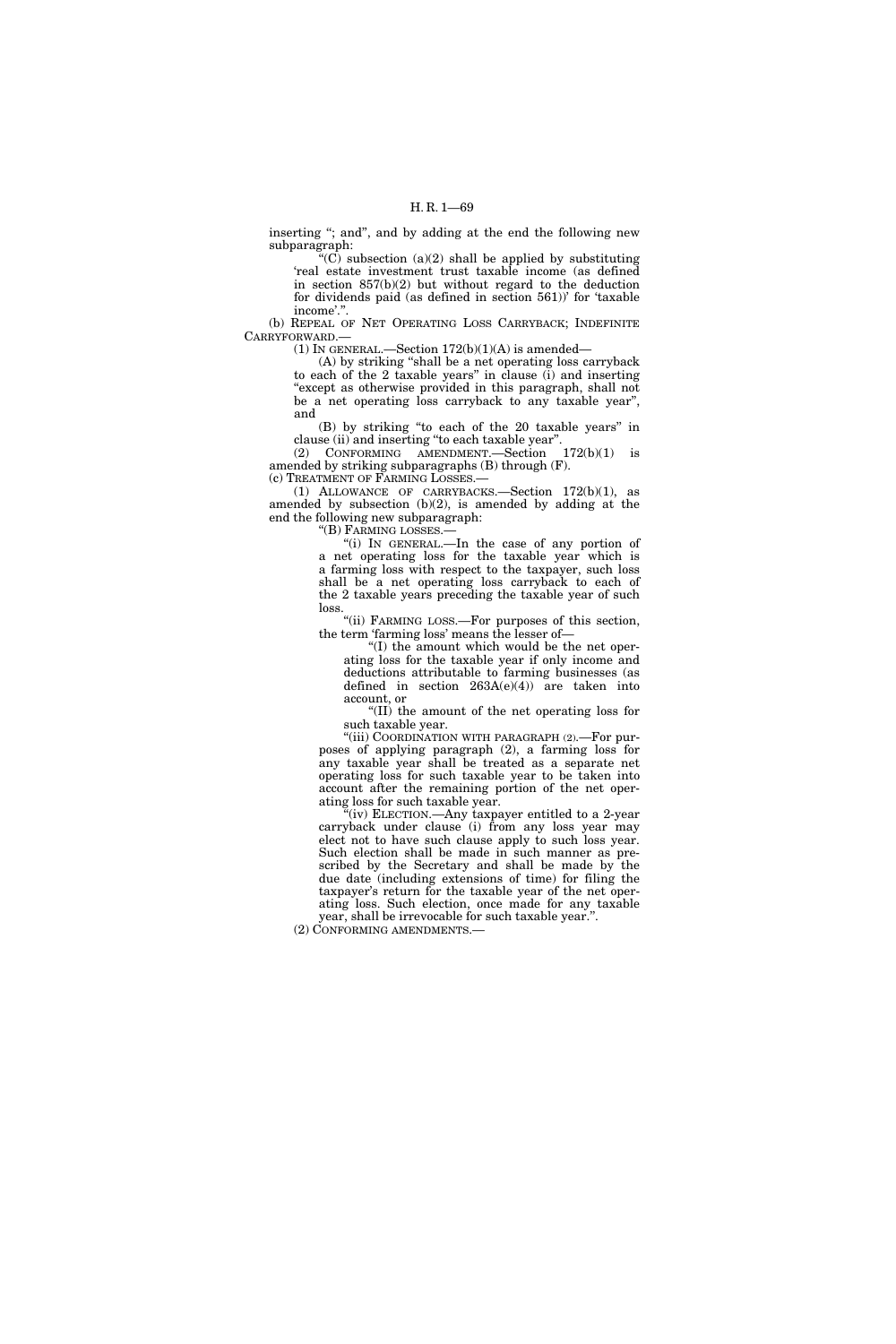(A) Section 172 is amended by striking subsections (f), (g), and (h), and by redesignating subsection (i) as subsection (f).

(B) Section  $537(b)(4)$  is amended by inserting "(as in effect before the date of enactment of the Tax Cuts and Jobs Act)'' after ''as defined in section 172(f)''.

(d) TREATMENT OF CERTAIN INSURANCE LOSSES.-

(1) TREATMENT OF CARRYFORWARDS AND CARRYBACKS.—Section  $172(b)(1)$ , as amended by subsections  $(b)(2)$  and  $(c)(1)$ , is amended by adding at the end the following new subparagraph:

''(C) INSURANCE COMPANIES.—In the case of an insurance company (as defined in section 816(a)) other than a life insurance company, the net operating loss for any taxable year—

''(i) shall be a net operating loss carryback to each of the 2 taxable years preceding the taxable year of such loss, and

''(ii) shall be a net operating loss carryover to each of the 20 taxable years following the taxable year of the loss.''.

(2) EXEMPTION FROM LIMITATION.—Section 172, as amended by subsection  $(c)(2)(A)$ , is amended by redesignating subsection  $(f)$  as subsection  $(g)$  and inserting after subsection  $(e)$  the following new subsection:

''(f) SPECIAL RULE FOR INSURANCE COMPANIES.—In the case of an insurance company (as defined in section 816(a)) other than a life insurance company—

''(1) the amount of the deduction allowed under subsection (a) shall be the aggregate of the net operating loss carryovers to such year, plus the net operating loss carrybacks to such year, and

 $\cdot$  (2) subparagraph (C) of subsection (b)(2) shall not apply.". (e) EFFECTIVE DATE.—

(1) NET OPERATING LOSS LIMITATION.—The amendments made by subsections (a) and  $(d)(2)$  shall apply to losses arising in taxable years beginning after December 31, 2017.

(2) CARRYFORWARDS AND CARRYBACKS.—The amendments made by subsections (b), (c), and  $(d)(1)$  shall apply to net operating losses arising in taxable years ending after December 31, 2017.

### **SEC. 13303. LIKE-KIND EXCHANGES OF REAL PROPERTY.**

(a) IN GENERAL.—Section  $1031(a)(1)$  is amended by striking ''property'' each place it appears and inserting ''real property''.

(b) CONFORMING AMENDMENTS.— (1)(A) Paragraph (2) of section 1031(a) is amended to read as follows:

"(2) EXCEPTION FOR REAL PROPERTY HELD FOR SALE.—This subsection shall not apply to any exchange of real property held primarily for sale."

(B) Section 1031 is amended by striking subsection (i).

(2) Section 1031 is amended by striking subsection (e). (3) Section 1031, as amended by paragraph (2), is amended by inserting after subsection (d) the following new subsection:

''(e) APPLICATION TO CERTAIN PARTNERSHIPS.—For purposes of this section, an interest in a partnership which has in effect a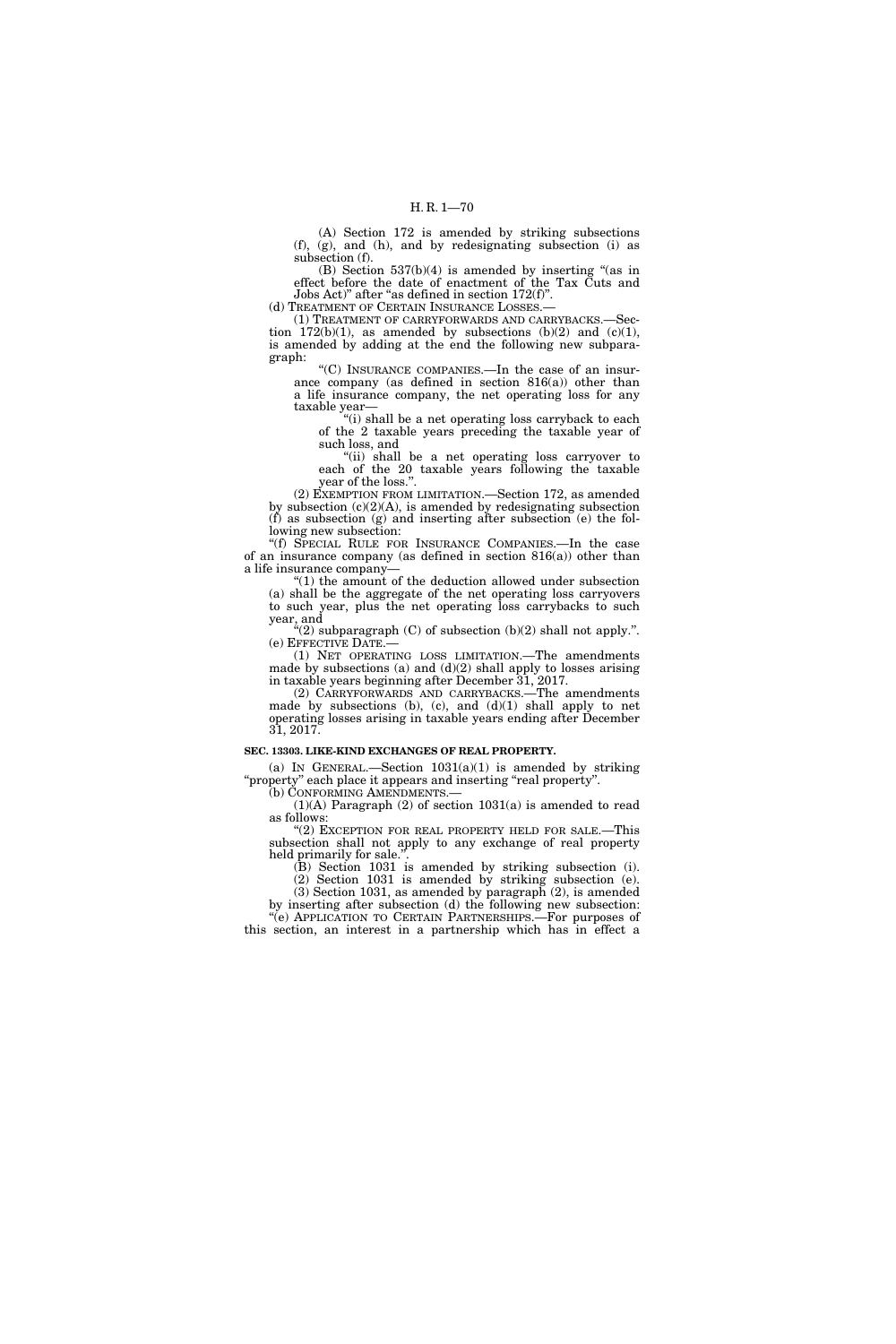valid election under section 761(a) to be excluded from the application of all of subchapter K shall be treated as an interest in each of the assets of such partnership and not as an interest in a partnership.''.

(4) Section 1031(h) is amended to read as follows:

"(h) SPECIAL RULES FOR FOREIGN REAL PROPERTY.—Real property located in the United States and real property located outside the United States are not property of a like kind.''.

(5) The heading of section 1031 is amended by striking ''**PROPERTY**'' and inserting ''**REAL PROPERTY**''.

(6) The table of sections for part III of subchapter O of chapter 1 is amended by striking the item relating to section 1031 and inserting the following new item:

''Sec. 1031. Exchange of real property held for productive use or investment.''.

(c) EFFECTIVE DATE.—

(1) IN GENERAL.—Except as otherwise provided in this subsection, the amendments made by this section shall apply to exchanges completed after December 31, 2017.

(2) TRANSITION RULE.—The amendments made by this section shall not apply to any exchange if—

(A) the property disposed of by the taxpayer in the exchange is disposed of on or before December 31, 2017, or

(B) the property received by the taxpayer in the exchange is received on or before December 31, 2017.

### **SEC. 13304. LIMITATION ON DEDUCTION BY EMPLOYERS OF EXPENSES FOR FRINGE BENEFITS.**

(a) NO DEDUCTION ALLOWED FOR ENTERTAINMENT EXPENSES.— (1) IN GENERAL.—Section 274(a) is amended—

(A) in paragraph (1)(A), by striking ''unless'' and all that follows through "trade or business,",

(B) by striking the flush sentence at the end of paragraph (1), and

(C) by striking paragraph (2)(C).

(2) CONFORMING AMENDMENTS.— (A) Section 274(d) is amended—

(i) by striking paragraph (2) and redesignating paragraphs  $(3)$  and  $(4)$  as paragraphs  $(2)$  and  $(3)$ , respectively, and

(ii) in the flush text following paragraph (3) (as so redesignated)—

(I) by striking '', entertainment, amusement, recreation, or use of the facility or property," in item (B), and

(II) by striking ''(D) the business relationship to the taxpayer of persons entertained, using the facility or property, or receiving the gift" and inserting ''(D) the business relationship to the taxpayer of the person receiving the benefit'',

(B) Section 274 is amended by striking subsection (l). (C) Section  $274(n)$  is amended by striking "AND ENTER-TAINMENT" in the heading.

(D) Section  $274(n)(1)$  is amended to read as follows: ''(1) IN GENERAL.—The amount allowable as a deduction under this chapter for any expense for food or beverages shall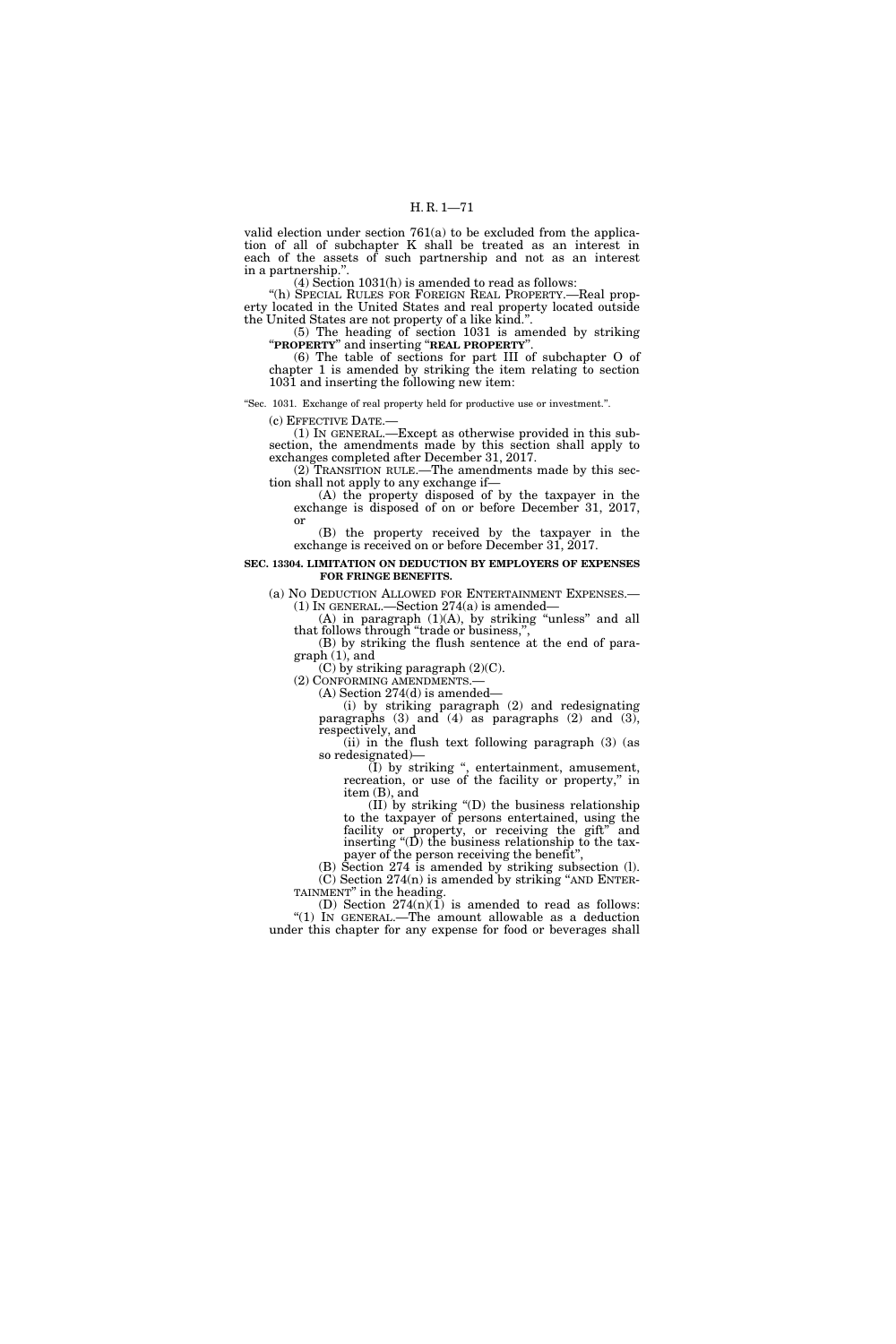not exceed 50 percent of the amount of such expense which would (but for this paragraph) be allowable as a deduction under this chapter.''.

 $(E)$  Section 274(n)(2) is amended—

 $(i)$  in subparagraph  $(B)$ , by striking "in the case of an expense for food or beverages,"

(ii) by striking subparagraph  $(C)$  and redesignating subparagraphs  $(D)$  and  $(E)$  as subparagraphs  $(C)$  and (D), respectively,

 $(iii)$  by striking "of subparagraph  $(E)$ " the last sentence and inserting ''of subparagraph (D)'', and

(iv) by striking ''in subparagraph (D)'' in the last sentence and inserting "in subparagraph (C)".

(F) Clause (iv) of section  $7701(b)(\bar{5})(\bar{A})$  is amended to read as follows:

"(iv) a professional athlete who is temporarily in the United States to compete in a sports event—

''(I) which is organized for the primary purpose of benefiting an organization which is described in section  $501(c)(3)$  and exempt from tax under section 501(a),

''(II) all of the net proceeds of which are contributed to such organization, and,

''(III) which utilizes volunteers for substantially all of the work performed in carrying out such event.''.

(b) ONLY 50 PERCENT OF EXPENSES FOR MEALS PROVIDED ON OR NEAR BUSINESS PREMISES ALLOWED AS DEDUCTION.—Paragraph  $(2)$  of section  $274(n)$ , as amended by subsection  $(a)$ , is amended— (1) by striking subparagraph (B),

(2) by redesignating subparagraphs (C) and (D) as subpara-

graphs (B) and (C), respectively,  $(3)$  by striking "of subparagraph  $(D)$ " in the last sentence

and inserting ''of subparagraph (C)'', and  $(4)$  by striking "in subparagraph  $(C)$ " in the last sentence

and inserting "in subparagraph  $(B)$ ". (c) TREATMENT OF TRANSPORTATION BENEFITS.—Section 274, as amended by subsection (a), is amended—

 $(1)$  in subsection  $(a)$ 

(A) in the heading, by striking ''OR RECREATION'' and inserting ''RECREATION, OR QUALIFIED TRANSPORTATION FRINGES'', and

(B) by adding at the end the following new paragraph: ''(4) QUALIFIED TRANSPORTATION FRINGES.—No deduction shall be allowed under this chapter for the expense of any qualified transportation fringe (as defined in section  $132(f)$ ) provided to an employee of the taxpayer.'', and

(2) by inserting after subsection (k) the following new subsection:

''(l) TRANSPORTATION AND COMMUTING BENEFITS.—

''(1) IN GENERAL.—No deduction shall be allowed under this chapter for any expense incurred for providing any transportation, or any payment or reimbursement, to an employee of the taxpayer in connection with travel between the employee's residence and place of employment, except as necessary for ensuring the safety of the employee.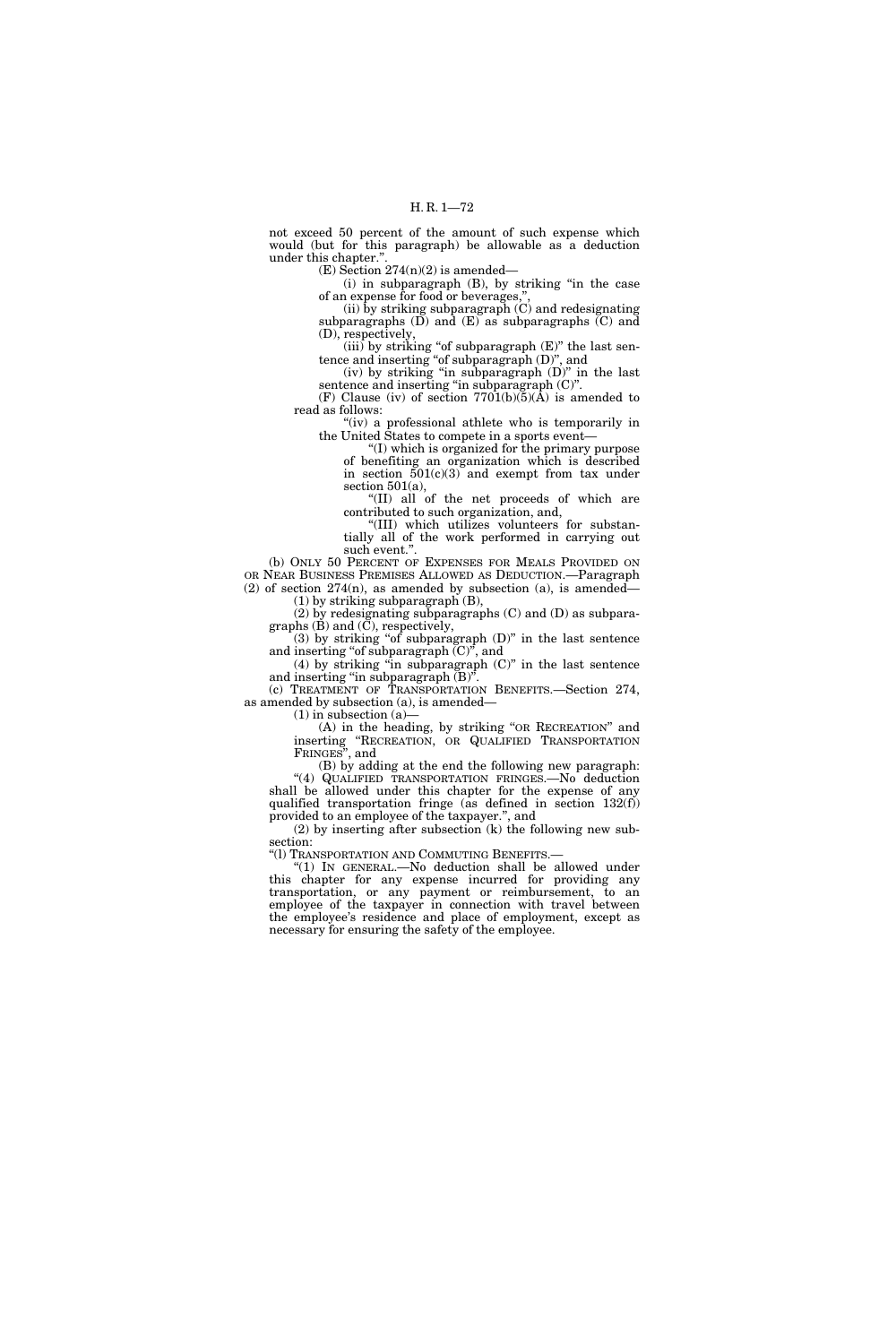''(2) EXCEPTION.—In the case of any qualified bicycle commuting reimbursement (as described in section  $132(f)(5)(F)$ ), this subsection shall not apply for any amounts paid or incurred after December 31, 2017, and before January 1, 2026.''.

(d) ELIMINATION OF DEDUCTION FOR MEALS PROVIDED AT CON- VENIENCE OF EMPLOYER.—Section 274, as amended by subsection (c), is amended—

(1) by redesignating subsection (o) as subsection (p), and (2) by inserting after subsection (n) the following new subsection:

''(o) MEALS PROVIDED AT CONVENIENCE OF EMPLOYER.—No deduction shall be allowed under this chapter for—

"(1) any expense for the operation of a facility described in section 132(e)(2), and any expense for food or beverages, including under section  $132(e)(1)$ , associated with such facility, or

"(2) any expense for meals described in section  $119(a)$ .".

(e)  $\overline{\text{EFFECTIVE DATE}}$ . (1) IN GENERAL.—Except as provided in paragraph (2), the (1) IN GENERAL.—Except as provided in paragraph (2), the amendments made by this section shall apply to amounts incurred or paid after December 31, 2017.

(2) EFFECTIVE DATE FOR ELIMINATION OF DEDUCTION FOR MEALS PROVIDED AT CONVENIENCE OF EMPLOYER.—The amendments made by subsection (d) shall apply to amounts incurred or paid after December 31, 2025.

### **SEC. 13305. REPEAL OF DEDUCTION FOR INCOME ATTRIBUTABLE TO DOMESTIC PRODUCTION ACTIVITIES.**

(a) IN GENERAL.—Part VI of subchapter B of chapter 1 is amended by striking section 199 (and by striking the item relating to such section in the table of sections for such part).

(b) CONFORMING AMENDMENTS.—<br>
(1) Sections 74(d)(2)(B), 86(b)(2)(A), 135(c)(4)(A), 137(b)(3)(A), 219(g)(3)(A)(ii), 221(b)(2)(C), 222(b)(2)(C),  $219(g)(3)(A)(ii),$  $246(b)(1)$ , and  $469(i)(3)(F)(iii)$  are each amended by striking "199,"

(2) Section  $170(b)(2)(D)$ , as amended by subtitle A, is amended by striking clause (iv), and by redesignating clauses  $(v)$  and  $(vi)$  as clauses  $(iv)$  and  $(v)$ .

(3) Section 172(d) is amended by striking paragraph (7). (4) Section 613(a), as amended by section 11011, is amended by striking ''and without the deduction under section 199''.

(5) Section  $613A(d)(1)$ , as amended by section 11011, is amended by striking subparagraph (B) and by redesignating subparagraphs  $(C)$ ,  $(D)$ ,  $(E)$ , and  $(F)$  as subparagraphs  $(B)$ ,  $(C)$ ,  $(D)$ , and  $(E)$ , respectively.

(c) EFFECTIVE DATE.—The amendments made by this section shall apply to taxable years beginning after December 31, 2017. **SEC. 13306. DENIAL OF DEDUCTION FOR CERTAIN FINES, PENALTIES,** 

**AND OTHER AMOUNTS.**  (a) DENIAL OF DEDUCTION.—

(1) IN GENERAL.—Subsection (f) of section 162 is amended to read as follows:

"(f) FINES, PENALTIES, AND OTHER AMOUNTS.

''(1) IN GENERAL.—Except as provided in the following paragraphs of this subsection, no deduction otherwise allowable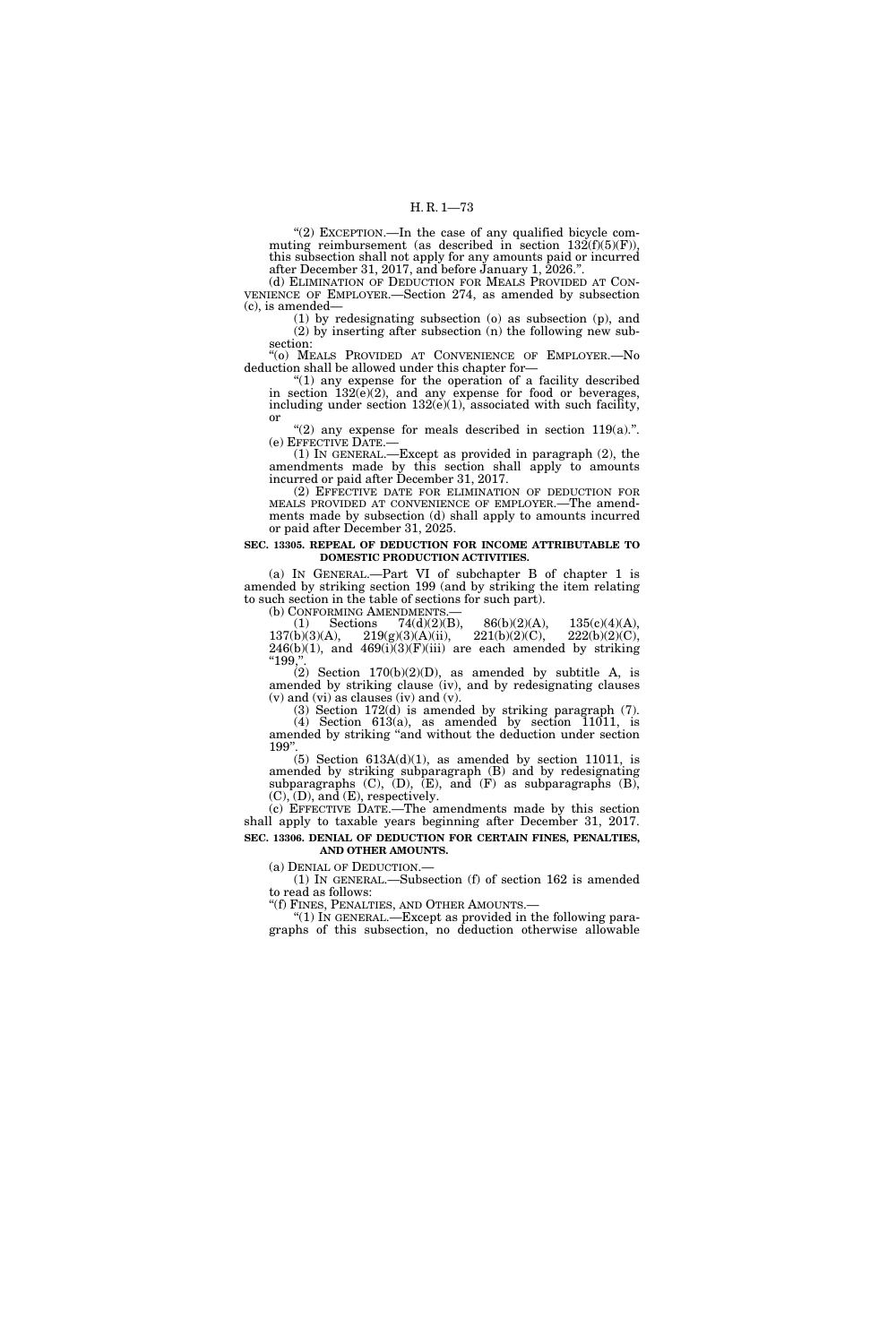shall be allowed under this chapter for any amount paid or incurred (whether by suit, agreement, or otherwise) to, or at the direction of, a government or governmental entity in relation to the violation of any law or the investigation or inquiry by such government or entity into the potential violation of any law.

"(2) EXCEPTION FOR AMOUNTS CONSTITUTING RESTITUTION OR PAID TO COME INTO COMPLIANCE WITH LAW.—

"(A) IN GENERAL.—Paragraph  $(1)$  shall not apply to any amount that—

''(i) the taxpayer establishes—

''(I) constitutes restitution (including remediation of property) for damage or harm which was or may be caused by the violation of any law or the potential violation of any law, or

" $(\hat{II})$  is paid to come into compliance with any law which was violated or otherwise involved in the investigation or inquiry described in paragraph (1),

"(ii) is identified as restitution or as an amount paid to come into compliance with such law, as the case may be, in the court order or settlement agreement, and

''(iii) in the case of any amount of restitution for failure to pay any tax imposed under this title in the same manner as if such amount were such tax, would have been allowed as a deduction under this chapter if it had been timely paid.

The identification under clause (ii) alone shall not be sufficient to make the establishment required under clause (i).

''(B) LIMITATION.—Subparagraph (A) shall not apply to any amount paid or incurred as reimbursement to the government or entity for the costs of any investigation or litigation.

''(3) EXCEPTION FOR AMOUNTS PAID OR INCURRED AS THE RESULT OF CERTAIN COURT ORDERS.—Paragraph (1) shall not apply to any amount paid or incurred by reason of any order of a court in a suit in which no government or governmental entity is a party.

''(4) EXCEPTION FOR TAXES DUE.—Paragraph (1) shall not apply to any amount paid or incurred as taxes due.

 $K(5)$  TREATMENT OF CERTAIN NONGOVERNMENTAL REGU-LATORY ENTITIES.—For purposes of this subsection, the following nongovernmental entities shall be treated as governmental entities:

"(A) Any nongovernmental entity which exercises selfregulatory powers (including imposing sanctions) in connection with a qualified board or exchange (as defined in section  $1256(g)(7)$ ).

''(B) To the extent provided in regulations, any nongovernmental entity which exercises self-regulatory powers (including imposing sanctions) as part of performing an essential governmental function.''.

(2) EFFECTIVE DATE.—The amendment made by this subsection shall apply to amounts paid or incurred on or after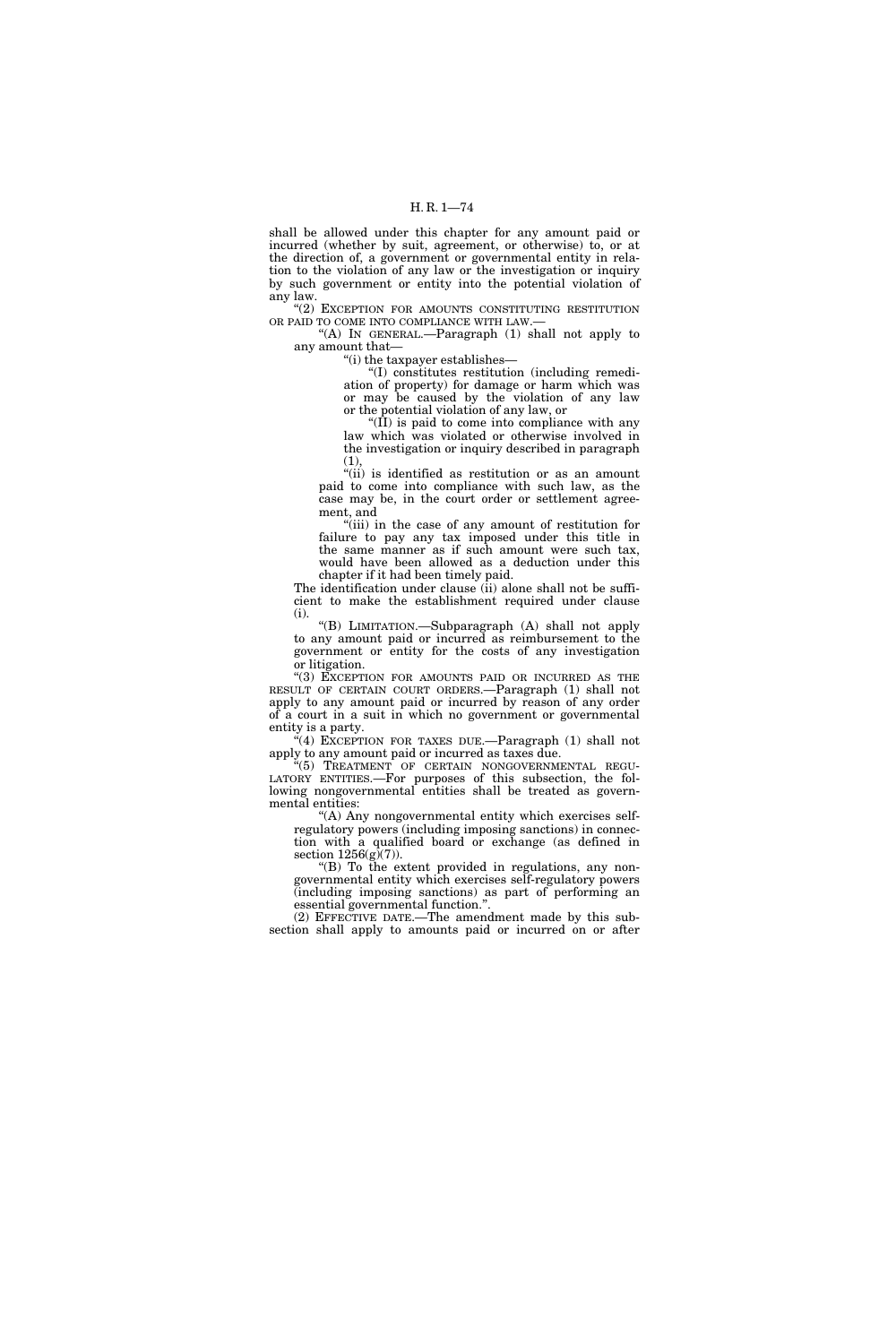the date of the enactment of this Act, except that such amendments shall not apply to amounts paid or incurred under any binding order or agreement entered into before such date. Such exception shall not apply to an order or agreement requiring court approval unless the approval was obtained before such date.

(b) REPORTING OF DEDUCTIBLE AMOUNTS.—

(1) IN GENERAL.—Subpart B of part III of subchapter A of chapter 61 is amended by inserting after section 6050W the following new section:

# **''SEC. 6050X. INFORMATION WITH RESPECT TO CERTAIN FINES, PEN-ALTIES, AND OTHER AMOUNTS.**

"(a) REQUIREMENT OF REPORTING.—

''(1) IN GENERAL.—The appropriate official of any government or any entity described in section 162(f)(5) which is involved in a suit or agreement described in paragraph (2) shall make a return in such form as determined by the Secretary setting forth—

" $(A)$  the amount required to be paid as a result of the suit or agreement to which paragraph (1) of section 162(f) applies,

" $(B)$  any amount required to be paid as a result of the suit or agreement which constitutes restitution or remediation of property, and

''(C) any amount required to be paid as a result of the suit or agreement for the purpose of coming into compliance with any law which was violated or involved in the investigation or inquiry.

''(2) SUIT OR AGREEMENT DESCRIBED.—

"(A) IN GENERAL.—A suit or agreement is described in this paragraph if—

"(i) it is—

''(I) a suit with respect to a violation of any law over which the government or entity has authority and with respect to which there has been a court order, or

''(II) an agreement which is entered into with respect to a violation of any law over which the government or entity has authority, or with respect to an investigation or inquiry by the government or entity into the potential violation of any law over which such government or entity has authority, and

''(ii) the aggregate amount involved in all court orders and agreements with respect to the violation, investigation, or inquiry is \$600 or more.

''(B) ADJUSTMENT OF REPORTING THRESHOLD.—The Secretary shall adjust the \$600 amount in subparagraph (A)(ii) as necessary in order to ensure the efficient administration of the internal revenue laws.

"(3) TIME OF FILING.—The return required under this subsection shall be filed at the time the agreement is entered into, as determined by the Secretary.

''(b) STATEMENTS TO BE FURNISHED TO INDIVIDUALS INVOLVED IN THE SETTLEMENT.—Every person required to make a return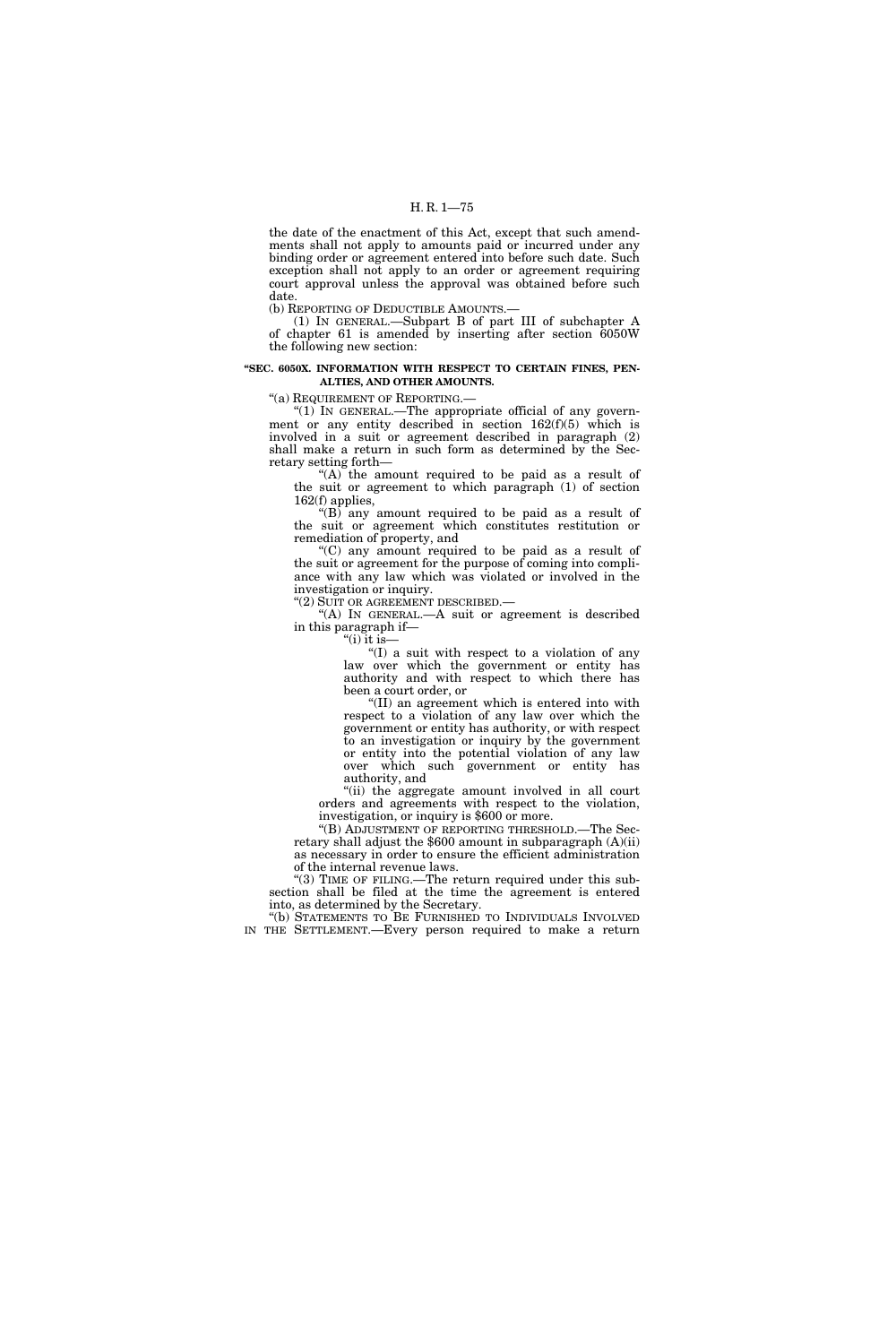under subsection (a) shall furnish to each person who is a party to the suit or agreement a written statement showing—

''(1) the name of the government or entity, and

"(2) the information supplied to the Secretary under subsection  $(a)(1)$ .

The written statement required under the preceding sentence shall be furnished to the person at the same time the government or entity provides the Secretary with the information required under subsection (a).

''(c) APPROPRIATE OFFICIAL DEFINED.—For purposes of this section, the term 'appropriate official' means the officer or employee having control of the suit, investigation, or inquiry or the person appropriately designated for purposes of this section.''.

(2) CONFORMING AMENDMENT.—The table of sections for subpart B of part III of subchapter A of chapter 61 is amended by inserting after the item relating to section 6050W the following new item:

### ''Sec. 6050X. Information with respect to certain fines, penalties, and other amounts.''.

(3) EFFECTIVE DATE.—The amendments made by this subsection shall apply to amounts paid or incurred on or after the date of the enactment of this Act, except that such amendments shall not apply to amounts paid or incurred under any binding order or agreement entered into before such date. Such exception shall not apply to an order or agreement requiring court approval unless the approval was obtained before such date.

### **SEC. 13307. DENIAL OF DEDUCTION FOR SETTLEMENTS SUBJECT TO NONDISCLOSURE AGREEMENTS PAID IN CONNECTION WITH SEXUAL HARASSMENT OR SEXUAL ABUSE.**

(a) DENIAL OF DEDUCTION.—Section 162 is amended by redesignating subsection (q) as subsection (r) and by inserting after subsection (p) the following new subsection:

"(q) PAYMENTS RELATED TO SEXUAL HARASSMENT AND SEXUAL ABUSE.—No deduction shall be allowed under this chapter for—

"(1) any settlement or payment related to sexual harassment or sexual abuse if such settlement or payment is subject to a nondisclosure agreement, or

"(2) attorney's fees related to such a settlement or payment.".

(b) EFFECTIVE DATE.—The amendments made by this section shall apply to amounts paid or incurred after the date of the enactment of this Act.

# **SEC. 13308. REPEAL OF DEDUCTION FOR LOCAL LOBBYING EXPENSES.**

(a) IN GENERAL.—Section 162(e) is amended by striking paragraphs (2) and (7) and by redesignating paragraphs (3), (4), (5),  $(6)$ , and  $(8)$  as paragraphs  $(2)$ ,  $(3)$ ,  $(4)$ ,  $(5)$ , and  $(6)$ , respectively. (b) CONFORMING AMENDMENT.—Section  $6033(e)(1)(B)(ii)$  is amended by striking "section  $162(e)(5)(B)(ii)$ " and inserting "section  $162(e)(4)(B)(ii)$ ".

(c) EFFECTIVE DATE.—The amendments made by this section shall apply to amounts paid or incurred on or after the date of the enactment of this Act.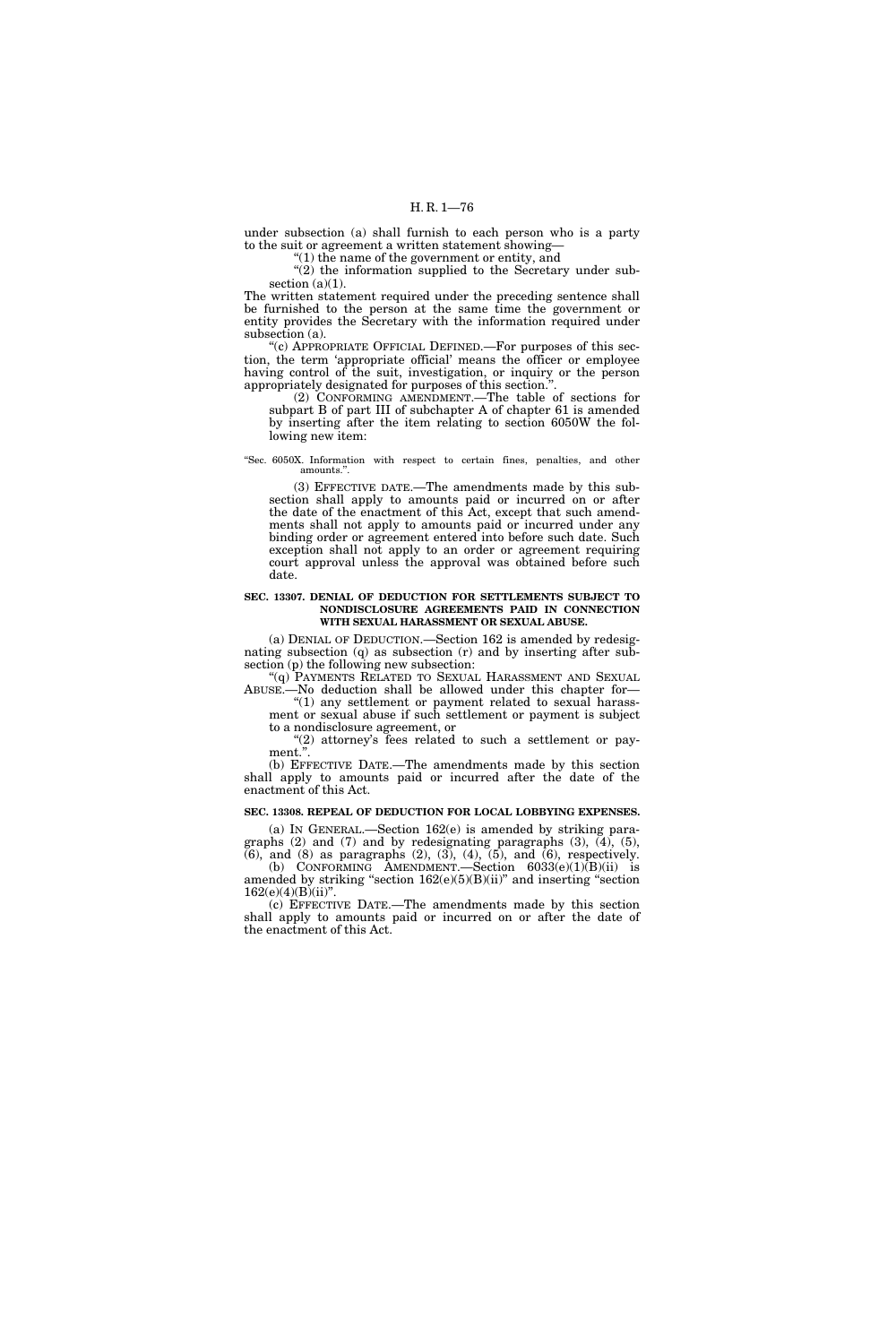### **SEC. 13309. RECHARACTERIZATION OF CERTAIN GAINS IN THE CASE OF PARTNERSHIP PROFITS INTERESTS HELD IN CONNECTION WITH PERFORMANCE OF INVESTMENT SERVICES.**

(a) IN GENERAL.—Part IV of subchapter O of chapter 1 is amended—

(1) by redesignating section 1061 as section 1062, and (2) by inserting after section 1060 the following new section:

### **''SEC. 1061. PARTNERSHIP INTERESTS HELD IN CONNECTION WITH PERFORMANCE OF SERVICES.**

"(a) IN GENERAL.-If one or more applicable partnership interests are held by a taxpayer at any time during the taxable year, the excess (if any) of—

" $(1)$  the taxpayer's net long-term capital gain with respect to such interests for such taxable year, over

" $(2)$  the taxpayer's net long-term capital gain with respect to such interests for such taxable year computed by applying paragraphs (3) and (4) of sections 1222 by substituting '3 years' for '1 year',

shall be treated as short-term capital gain, notwithstanding section 83 or any election in effect under section 83(b).

''(b) SPECIAL RULE.—To the extent provided by the Secretary, subsection (a) shall not apply to income or gain attributable to any asset not held for portfolio investment on behalf of third party investors.

''(c) APPLICABLE PARTNERSHIP INTEREST.—For purposes of this section—

''(1) IN GENERAL.—Except as provided in this paragraph or paragraph (4), the term 'applicable partnership interest' means any interest in a partnership which, directly or indirectly, is transferred to (or is held by) the taxpayer in connection with the performance of substantial services by the taxpayer, or any other related person, in any applicable trade or business. The previous sentence shall not apply to an interest held by a person who is employed by another entity that is conducting a trade or business (other than an applicable trade or business) and only provides services to such other entity.

"(2) APPLICABLE TRADE OR BUSINESS.—The term 'applicable trade or business' means any activity conducted on a regular, continuous, and substantial basis which, regardless of whether the activity is conducted in one or more entities, consists, in whole or in part, of—

(A) raising or returning capital, and

''(B) either—

''(i) investing in (or disposing of) specified assets (or identifying specified assets for such investing or disposition), or

''(ii) developing specified assets.

"(3) SPECIFIED ASSET.—The term 'specified asset' means securities (as defined in section  $475(c)(2)$  without regard to the last sentence thereof), commodities (as defined in section 475(e)(2)), real estate held for rental or investment, cash or cash equivalents, options or derivative contracts with respect to any of the foregoing, and an interest in a partnership to the extent of the partnership's proportionate interest in any of the foregoing.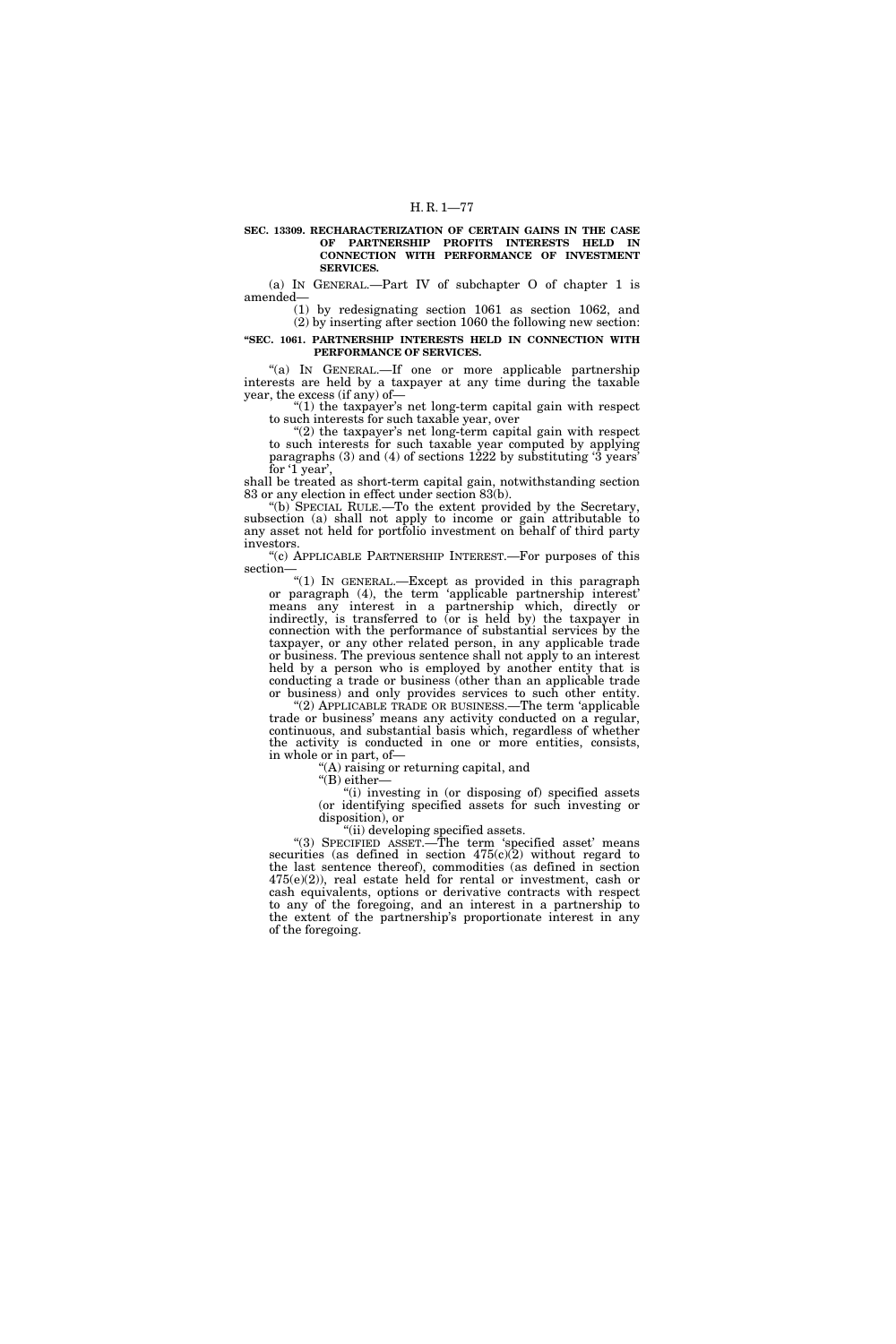"(4) EXCEPTIONS.—The term 'applicable partnership interest' shall not include—

''(A) any interest in a partnership directly or indirectly held by a corporation, or

''(B) any capital interest in the partnership which provides the taxpayer with a right to share in partnership capital commensurate with—

''(i) the amount of capital contributed (determined at the time of receipt of such partnership interest), or

"(ii) the value of such interest subject to tax under section 83 upon the receipt or vesting of such interest. "(5) THIRD PARTY INVESTOR.—The term 'third party investor' means a person who—

''(A) holds an interest in the partnership which does not constitute property held in connection with an applicable trade or business; and

''(B) is not (and has not been) actively engaged, and is (and was) not related to a person so engaged, in (directly or indirectly) providing substantial services described in paragraph (1) for such partnership or any applicable trade or business.

''(d) TRANSFER OF APPLICABLE PARTNERSHIP INTEREST TO RELATED PERSON.—

"(1) In GENERAL.-If a taxpayer transfers any applicable partnership interest, directly or indirectly, to a person related to the taxpayer, the taxpayer shall include in gross income (as short term capital gain) the excess (if any) of—

"(A) so much of the taxpayer's long-term capital gains with respect to such interest for such taxable year attributable to the sale or exchange of any asset held for not more than 3 years as is allocable to such interest, over

 $f(B)$  any amount treated as short term capital gain under subsection (a) with respect to the transfer of such interest.

"(2) RELATED PERSON.—For purposes of this paragraph, a person is related to the taxpayer if—

"(A) the person is a member of the taxpayer's family within the meaning of section 318(a)(1), or

''(B) the person performed a service within the current calendar year or the preceding three calendar years in any applicable trade or business in which or for which the taxpayer performed a service.

''(e) REPORTING.—The Secretary shall require such reporting (at the time and in the manner prescribed by the Secretary) as is necessary to carry out the purposes of this section.

''(f) REGULATIONS.—The Secretary shall issue such regulations or other guidance as is necessary or appropriate to carry out the purposes of this section''.

(b) CLERICAL AMENDMENT.—The table of sections for part IV of subchapter O of chapter 1 is amended by striking the item relating to 1061 and inserting the following new items:

''Sec. 1061. Partnership interests held in connection with performance of services. ''Sec. 1062. Cross references.''.

(c) EFFECTIVE DATE.—The amendments made by this section shall apply to taxable years beginning after December 31, 2017.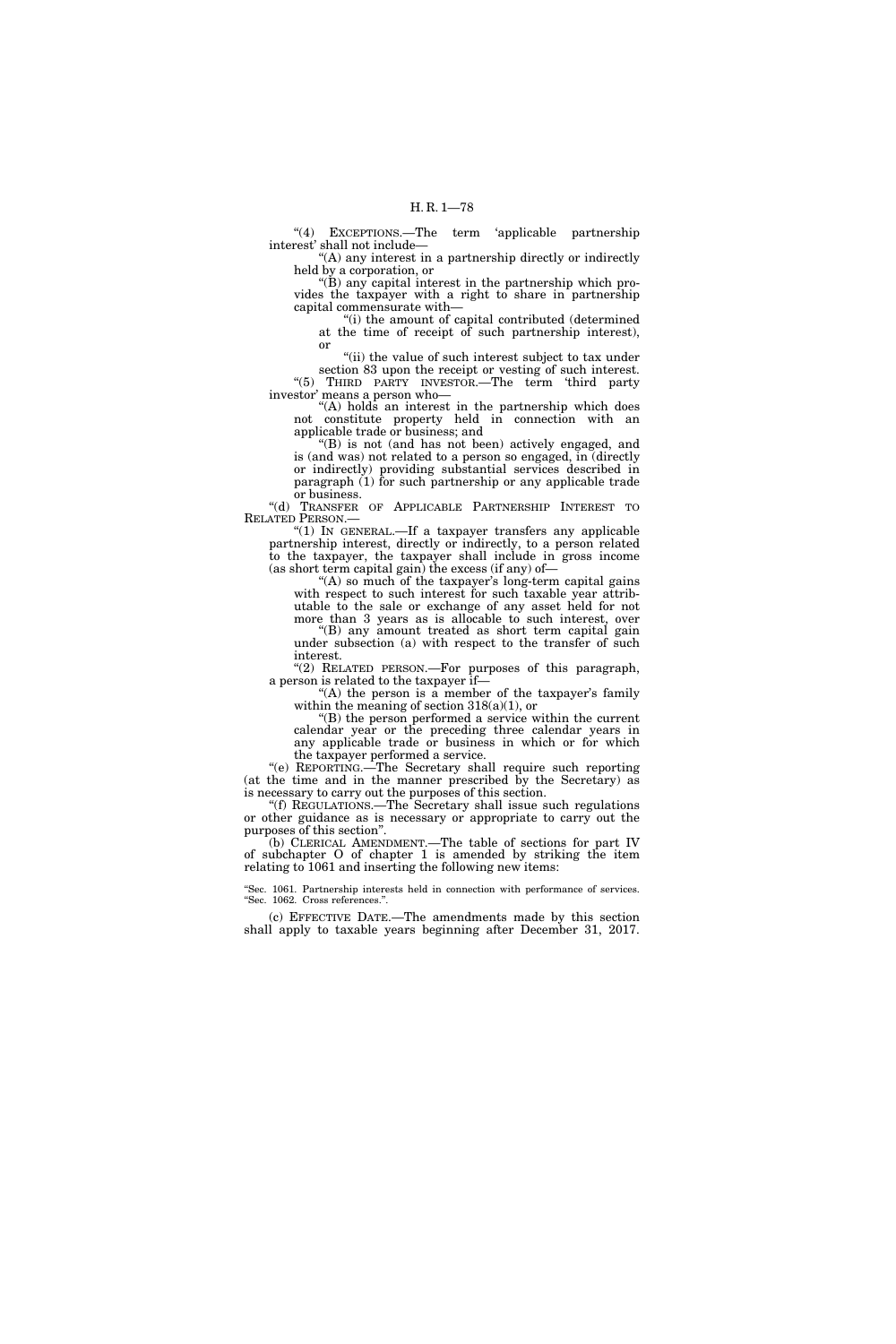### **SEC. 13310. PROHIBITION ON CASH, GIFT CARDS, AND OTHER NON-TANGIBLE PERSONAL PROPERTY AS EMPLOYEE ACHIEVEMENT AWARDS.**

(a) IN GENERAL.—Subparagraph  $(A)$  of section  $274(j)(3)$  is amended—

(1) by striking ''The term'' and inserting the following: ''(i) IN GENERAL.—The term''.

(2) by redesignating clauses (i), (ii), and (iii) as subclauses (I), (II), and (III), respectively, and conforming the margins accordingly, and

(3) by adding at the end the following new clause:

''(ii) TANGIBLE PERSONAL PROPERTY.—For purposes of clause (i), the term 'tangible personal property' shall not include—

''(I) cash, cash equivalents, gift cards, gift coupons, or gift certificates (other than arrangements conferring only the right to select and receive tangible personal property from a limited array of such items pre-selected or pre-approved by the employer), or

" $(II)$  vacations, meals, lodging, tickets to theater or sporting events, stocks, bonds, other securities, and other similar items.''.

(b) EFFECTIVE DATE.—The amendments made by this section shall apply to amounts paid or incurred after December 31, 2017.

**SEC. 13311. ELIMINATION OF DEDUCTION FOR LIVING EXPENSES INCURRED BY MEMBERS OF CONGRESS.** 

(a) IN GENERAL.—Subsection (a) of section 162 is amended in the matter following paragraph (3) by striking ''in excess of \$3,000''.

(b) EFFECTIVE DATE.—The amendment made by this section shall apply to taxable years beginning after the date of the enactment of this Act.

# **SEC. 13312. CERTAIN CONTRIBUTIONS BY GOVERNMENTAL ENTITIES NOT TREATED AS CONTRIBUTIONS TO CAPITAL.**

(a) IN GENERAL.—Section 118 is amended—

(1) by striking subsections (b), (c), and (d),

(2) by redesignating subsection (e) as subsection (d), and (3) by inserting after subsection (a) the following new subsections:

''(b) EXCEPTIONS.—For purposes of subsection (a), the term 'contribution to the capital of the taxpayer' does not include—

''(1) any contribution in aid of construction or any other contribution as a customer or potential customer, and

 $(2)$  any contribution by any governmental entity or civic group (other than a contribution made by a shareholder as such).

''(c) REGULATIONS.—The Secretary shall issue such regulations or other guidance as may be necessary or appropriate to carry out this section, including regulations or other guidance for determining whether any contribution constitutes a contribution in aid of construction.''.

(b) EFFECTIVE DATE.—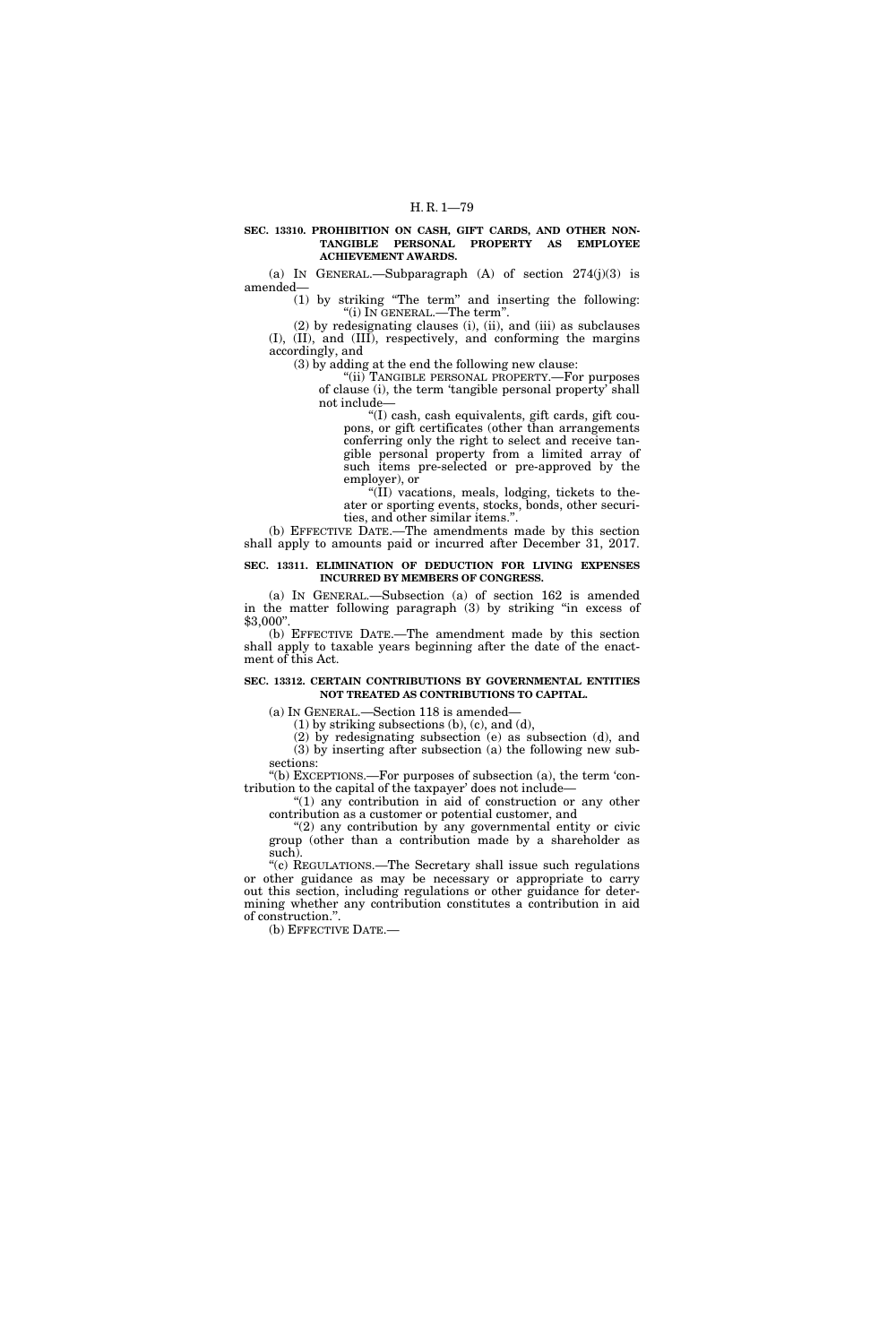(1) IN GENERAL.—Except as provided in paragraph (2), the amendments made by this section shall apply to contributions made after the date of enactment of this Act.

(2) EXCEPTION.—The amendments made by this section shall not apply to any contribution, made after the date of enactment of this Act by a governmental entity, which is made pursuant to a master development plan that has been approved prior to such date by a governmental entity.

#### **SEC. 13313. REPEAL OF ROLLOVER OF PUBLICLY TRADED SECURITIES GAIN INTO SPECIALIZED SMALL BUSINESS INVESTMENT COMPANIES.**

(a) IN GENERAL.—Part III of subchapter O of chapter 1 is amended by striking section 1044 (and by striking the item relating to such section in the table of sections of such part).<br>(b) CONFORMING AMENDMENTS.—Section

 $CONFORMING$  AMENDMENTS.—Section  $1016(a)(23)$  is amended—

 $(1)$  by striking "1044,", and

 $(2)$  by striking "1044 $(d)$ ,".

(c) EFFECTIVE DATE.—The amendments made by this section shall apply to sales after December 31, 2017.

### **SEC. 13314. CERTAIN SELF-CREATED PROPERTY NOT TREATED AS A CAPITAL ASSET.**

(a) PATENTS, ETC.—Section  $1221(a)(3)$  is amended by inserting "a patent, invention, model or design (whether or not patented), a secret formula or process,'' before ''a copyright''.

(b) CONFORMING AMENDMENT.—Section  $1231(b)(1)(C)$  is amended by inserting ''a patent, invention, model or design (whether or not patented), a secret formula or process," before "a copyright". (c) EFFECTIVE DATE.—The amendments made by this section

shall apply to dispositions after December 31, 2017.

# **PART V—BUSINESS CREDITS**

# **SEC. 13401. MODIFICATION OF ORPHAN DRUG CREDIT.**

(a) CREDIT RATE.—Subsection (a) of section 45C is amended by striking "50 percent" and inserting "25 percent".

(b) ELECTION OF REDUCED CREDIT.—Subsection (b) of section 280C is amended by redesignating paragraph (3) as paragraph (4) and by inserting after paragraph (2) the following new paragraph:

''(3) ELECTION OF REDUCED CREDIT.— ''(A) IN GENERAL.—In the case of any taxable year for which an election is made under this paragraph—

 $'$ (i) paragraphs  $(1)$  and  $(2)$  shall not apply, and

"(ii) the amount of the credit under section 45C(a) shall be the amount determined under subparagraph (B).

''(B) AMOUNT OF REDUCED CREDIT.—The amount of credit determined under this subparagraph for any taxable year shall be the amount equal to the excess of—

"(i) the amount of credit determined under section 45C(a) without regard to this paragraph, over

"(ii) the product of-

 $!(I)$  the amount described in clause (i), and ''(II) the maximum rate of tax under section 11(b).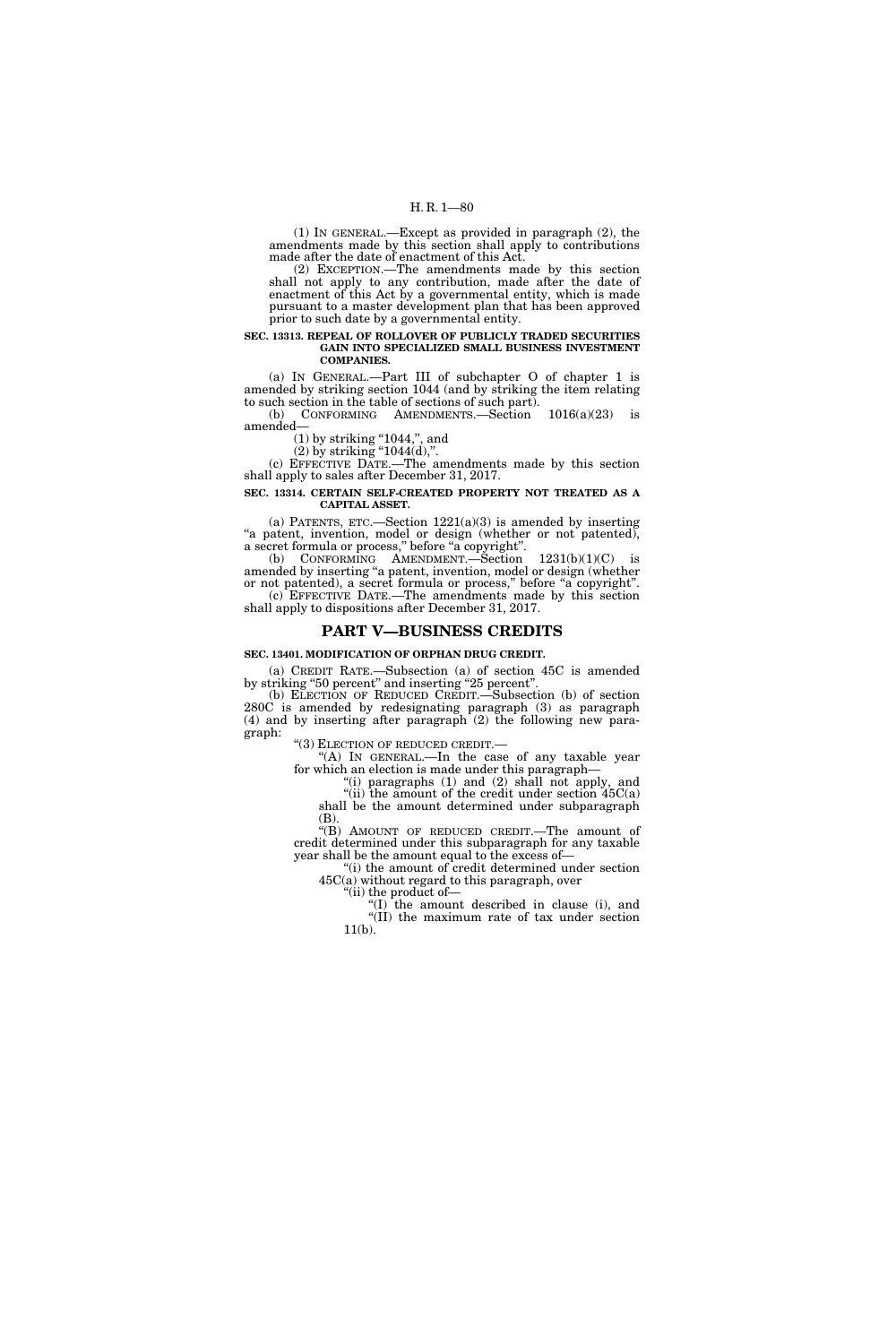''(C) ELECTION.—An election under this paragraph for any taxable year shall be made not later than the time for filing the return of tax for such year (including extensions), shall be made on such return, and shall be made in such manner as the Secretary shall prescribe. Such an election, once made, shall be irrevocable.'

(c) EFFECTIVE DATE.—The amendments made by this section shall apply to taxable years beginning after December 31, 2017.

### **SEC. 13402. REHABILITATION CREDIT LIMITED TO CERTIFIED HIS-TORIC STRUCTURES.**

(a) IN GENERAL.—Subsection (a) of section 47 is amended to read as follows:

''(a) GENERAL RULE.—

" $(1)$  In GENERAL.—For purposes of section 46, for any taxable year during the 5-year period beginning in the taxable year in which a qualified rehabilitated building is placed in service, the rehabilitation credit for such year is an amount equal to the ratable share for such year.

 $(2)$  RATABLE SHARE.—For purposes of paragraph  $(1)$ , the ratable share for any taxable year during the period described in such paragraph is the amount equal to 20 percent of the qualified rehabilitation expenditures with respect to the qualified rehabilitated building, as allocated ratably to each year during such period.''.

(b) CONFORMING AMENDMENTS.—

(1) Section 47(c) is amended—

 $(A)$  in paragraph  $(1)$  $(i)$  in subparagraph  $(A)$ , by amending clause  $(iii)$ 

to read as follows:

"(iii) such building is a certified historic structure, and'',

(ii) by striking subparagraph (B), and

(iii) by redesignating subparagraphs (C) and (D) as subparagraphs (B) and (C), respectively, and

(B) in paragraph  $(2)(B)$ , by amending clause (iv) to read as follows:

''(iv) CERTIFIED HISTORIC STRUCTURE.—Any expenditure attributable to the rehabilitation of a qualified rehabilitated building unless the rehabilitation is a certified rehabilitation (within the meaning of subparagraph (C)).''.

(2) Paragraph (4) of section 145(d) is amended—

(A) by striking "of section  $47(c)(1)(C)$ " each place it appears and inserting "of section  $47(c)(1)(B)$ ", and

(B) by striking "section  $47(c)(1)(C)(i)$ " and inserting "section  $47(c)(1)(B)(i)$ ".

(c) EFFECTIVE DATE.—<br>(1) IN GENERAL.—Except as provided in paragraph (2), the amendments made by this section shall apply to amounts paid or incurred after December 31, 2017.

(2) TRANSITION RULE.—In the case of qualified rehabilitation expenditures with respect to any building—

(A) owned or leased by the taxpayer during the entirety of the period after December 31, 2017, and

(B) with respect to which the 24-month period selected by the taxpayer under clause (i) of section  $47(c)(1)(B)$  of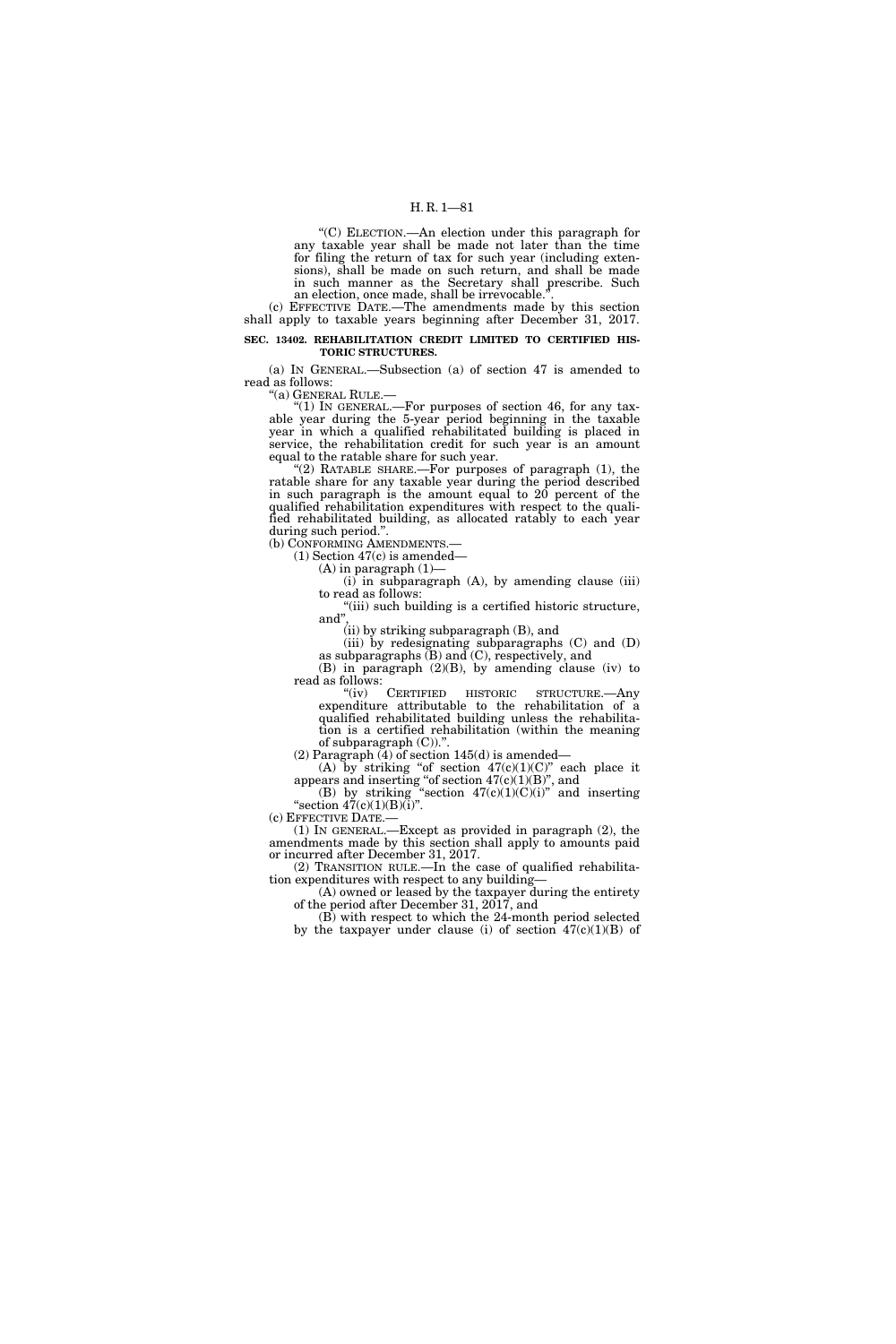the Internal Revenue Code (as amended by subsection (b)), or the 60-month period applicable under clause (ii) of such section, begins not later than 180 days after the date of the enactment of this Act,

the amendments made by this section shall apply to such expenditures paid or incurred after the end of the taxable year in which the 24-month period, or the 60-month period, referred to in subparagraph (B) ends.

### **SEC. 13403. EMPLOYER CREDIT FOR PAID FAMILY AND MEDICAL LEAVE.**

(a) IN GENERAL.— (1) ALLOWANCE OF CREDIT.—Subpart D of part IV of subchapter A of chapter 1 is amended by adding at the end the following new section:

# **''SEC. 45S. EMPLOYER CREDIT FOR PAID FAMILY AND MEDICAL LEAVE.**

''(a) ESTABLISHMENT OF CREDIT.— ''(1) IN GENERAL.—For purposes of section 38, in the case of an eligible employer, the paid family and medical leave credit is an amount equal to the applicable percentage of the amount of wages paid to qualifying employees during any period in which such employees are on family and medical leave.

"(2) APPLICABLE PERCENTAGE.—For purposes of paragraph (1), the term 'applicable percentage' means 12.5 percent increased (but not above 25 percent) by 0.25 percentage points for each percentage point by which the rate of payment (as described under subsection  $(c)(1)(B)$ ) exceeds 50 percent.<br>"(b) LIMITATION.—

"(1) IN GENERAL.—The credit allowed under subsection  $(a)$ with respect to any employee for any taxable year shall not exceed an amount equal to the product of the normal hourly wage rate of such employee for each hour (or fraction thereof) of actual services performed for the employer and the number of hours (or fraction thereof) for which family and medical leave is taken.

''(2) NON-HOURLY WAGE RATE.—For purposes of paragraph (1), in the case of any employee who is not paid on an hourly wage rate, the wages of such employee shall be prorated to an hourly wage rate under regulations established by the Secretary.

''(3) MAXIMUM AMOUNT OF LEAVE SUBJECT TO CREDIT.— The amount of family and medical leave that may be taken into account with respect to any employee under subsection (a) for any taxable year shall not exceed 12 weeks.

''(c) ELIGIBLE EMPLOYER.—For purposes of this section—

"(1) IN GENERAL.—The term 'eligible employer' means any employer who has in place a written policy that meets the following requirements:

'(A) The policy provides—

"(i) in the case of a qualifying employee who is not a part-time employee (as defined in section  $4980E(d)(4)(B)$ , not less than 2 weeks of annual paid family and medical leave, and

"(ii) in the case of a qualifying employee who is a part-time employee, an amount of annual paid family and medical leave that is not less than an amount which bears the same ratio to the amount of annual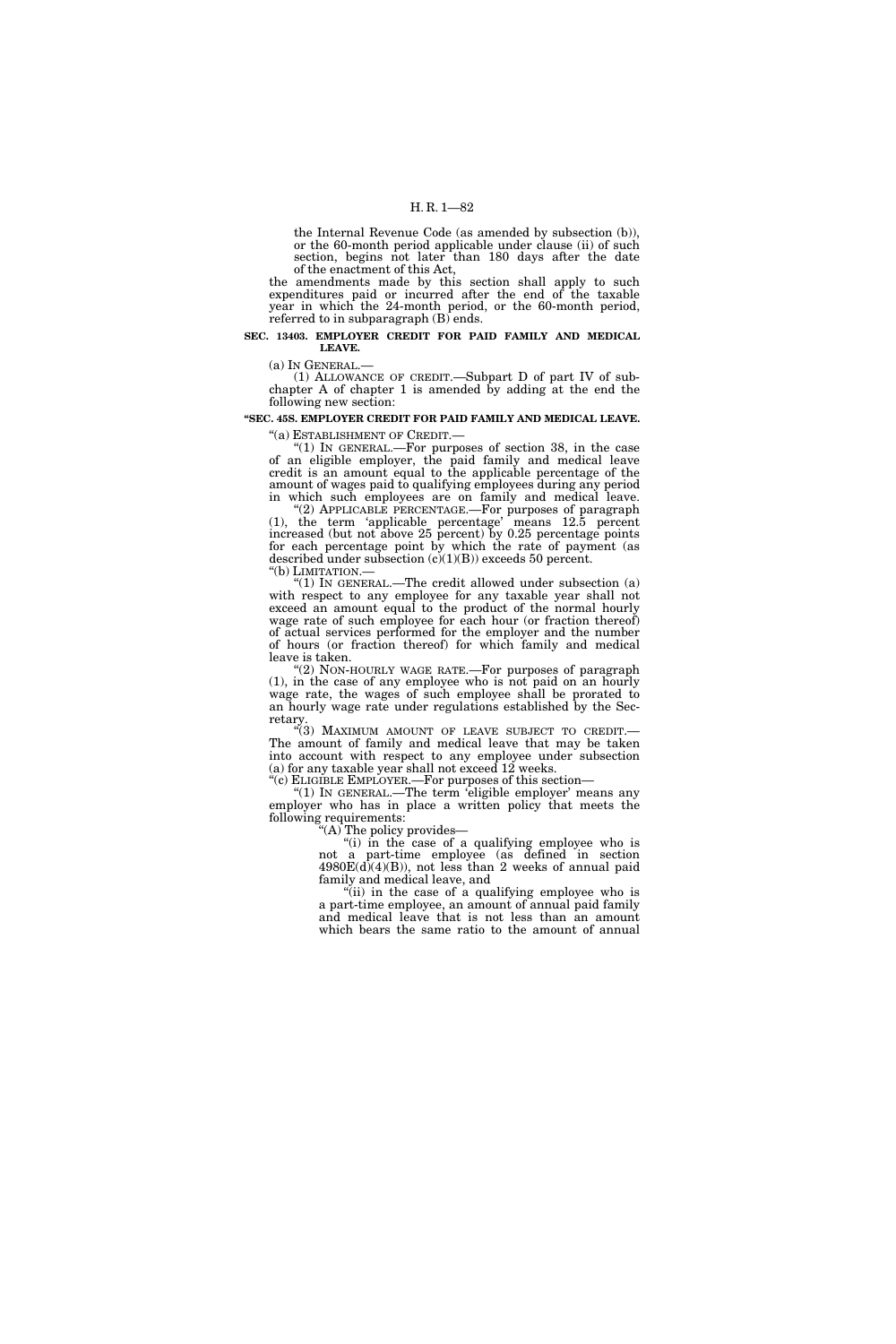paid family and medical leave that is provided to a qualifying employee described in clause (i) as—

 $\sqrt[n]{(I)}$  the number of hours the employee is expected to work during any week, bears to

''(II) the number of hours an equivalent qualifying employee described in clause (i) is expected to work during the week.

''(B) The policy requires that the rate of payment under the program is not less than 50 percent of the wages normally paid to such employee for services performed for the employer.

"(2) SPECIAL RULE FOR CERTAIN EMPLOYERS.—

''(A) IN GENERAL.—An added employer shall not be treated as an eligible employer unless such employer provides paid family and medical leave in compliance with a written policy which ensures that the employer—

''(i) will not interfere with, restrain, or deny the exercise of or the attempt to exercise, any right provided under the policy, and

''(ii) will not discharge or in any other manner discriminate against any individual for opposing any practice prohibited by the policy.

''(B) ADDED EMPLOYER; ADDED EMPLOYEE.—For purposes of this paragraph—

"(i) ADDED EMPLOYEE.—The term 'added employee' means a qualifying employee who is not covered by title I of the Family and Medical Leave Act of 1993, as amended.

''(ii) ADDED EMPLOYER.—The term 'added employer' means an eligible employer (determined without regard to this paragraph), whether or not covered by that title I, who offers paid family and medical leave to added employees.

''(3) AGGREGATION RULE.—All persons which are treated as a single employer under subsections (a) and (b) of section 52 shall be treated as a single taxpayer.

"(4) TREATMENT OF BENEFITS MANDATED OR PAID FOR BY STATE OR LOCAL GOVERNMENTS.—For purposes of this section, any leave which is paid by a State or local government or required by State or local law shall not be taken into account in determining the amount of paid family and medical leave provided by the employer.

''(5) NO INFERENCE.—Nothing in this subsection shall be construed as subjecting an employer to any penalty, liability, or other consequence (other than ineligibility for the credit allowed by reason of subsection (a) or recapturing the benefit of such credit) for failure to comply with the requirements of this subsection.

''(d) QUALIFYING EMPLOYEES.—For purposes of this section, the term 'qualifying employee' means any employee (as defined in section 3(e) of the Fair Labor Standards Act of 1938, as amended) who—

" $(1)$  has been employed by the employer for 1 year or more, and

''(2) for the preceding year, had compensation not in excess of an amount equal to 60 percent of the amount applicable for such year under clause (i) of section  $414(q)(1)(B)$ .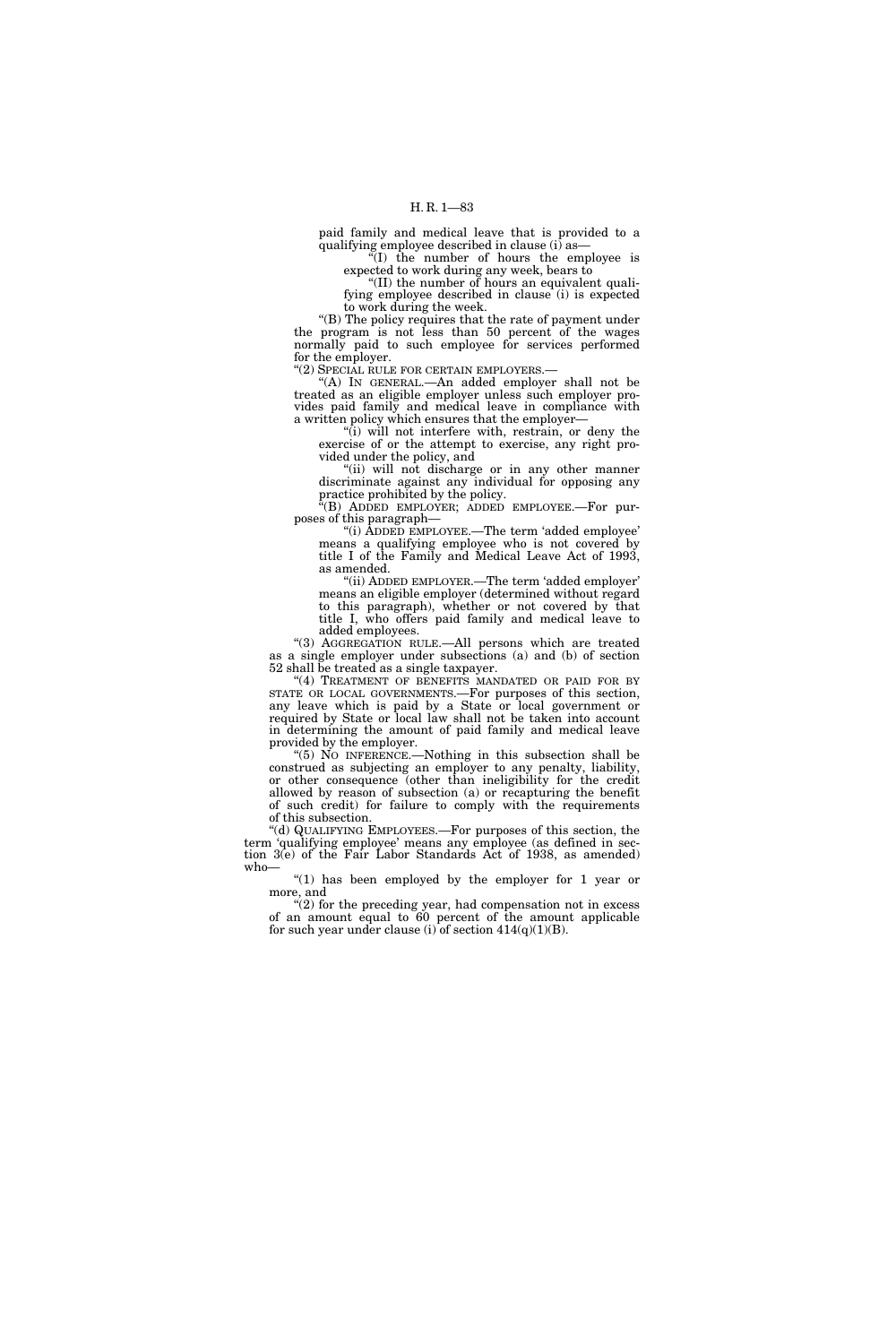''(e) FAMILY AND MEDICAL LEAVE.—

"(1) IN GENERAL.—Except as provided in paragraph (2), for purposes of this section, the term 'family and medical leave' means leave for any 1 or more of the purposes described under subparagraph  $(A)$ ,  $(B)$ ,  $(C)$ ,  $(D)$ , or  $(E)$  of paragraph  $(1)$ , or paragraph (3), of section 102(a) of the Family and Medical Leave Act of 1993, as amended, whether the leave is provided under that Act or by a policy of the employer.

''(2) EXCLUSION.—If an employer provides paid leave as vacation leave, personal leave, or medical or sick leave (other than leave specifically for 1 or more of the purposes referred to in paragraph (1)), that paid leave shall not be considered to be family and medical leave under paragraph (1).

''(3) DEFINITIONS.—In this subsection, the terms 'vacation leave', 'personal leave', and 'medical or sick leave' mean those 3 types of leave, within the meaning of section  $102(d)(2)$  of that Act.

''(f) DETERMINATIONS MADE BY SECRETARY OF TREASURY.—For purposes of this section, any determination as to whether an employer or an employee satisfies the applicable requirements for an eligible employer (as described in subsection  $(c)$ ) or qualifying employee (as described in subsection (d)), respectively, shall be made by the Secretary based on such information, to be provided by the employer, as the Secretary determines to be necessary or appropriate.

 $\mathcal{L}(\mathbf{g})$  WAGES.—For purposes of this section, the term 'wages' has the meaning given such term by subsection (b) of section 3306 (determined without regard to any dollar limitation contained in such section). Such term shall not include any amount taken into account for purposes of determining any other credit allowed under this subpart.

''(h) ELECTION TO HAVE CREDIT NOT APPLY.—

''(1) IN GENERAL.—A taxpayer may elect to have this section not apply for any taxable year.

 $\sqrt{2}$ ) OTHER RULES.—Rules similar to the rules of paragraphs (2) and (3) of section 51(j) shall apply for purposes of this subsection.

''(i) TERMINATION.—This section shall not apply to wages paid in taxable years beginning after December 31, 2019.

(b) CREDIT PART OF GENERAL BUSINESS CREDIT.—Section 38(b) is amended by striking ''plus'' at the end of paragraph (35), by striking the period at the end of paragraph (36) and inserting ", plus", and by adding at the end the following new paragraph:

"(37) in the case of an eligible employer (as defined in section 45S(c)), the paid family and medical leave credit determined under section 45S(a).".

(c) CREDIT ALLOWED AGAINST AMT.—Subparagraph (B) of section  $38(c)(4)$  is amended by redesignating clauses  $(ix)$  through  $(xi)$ as clauses (x) through (xii), respectively, and by inserting after clause (viii) the following new clause:

"(ix) the credit determined under section 45S,". (d) CONFORMING AMENDMENTS.—

(1) DENIAL OF DOUBLE BENEFIT.—Section 280C(a) is amended by inserting "45S(a)," after "45P(a),".

(2) ELECTION TO HAVE CREDIT NOT APPLY.—Section 6501(m) is amended by inserting " $45S(h)$ ," after " $45H(g)$ ,".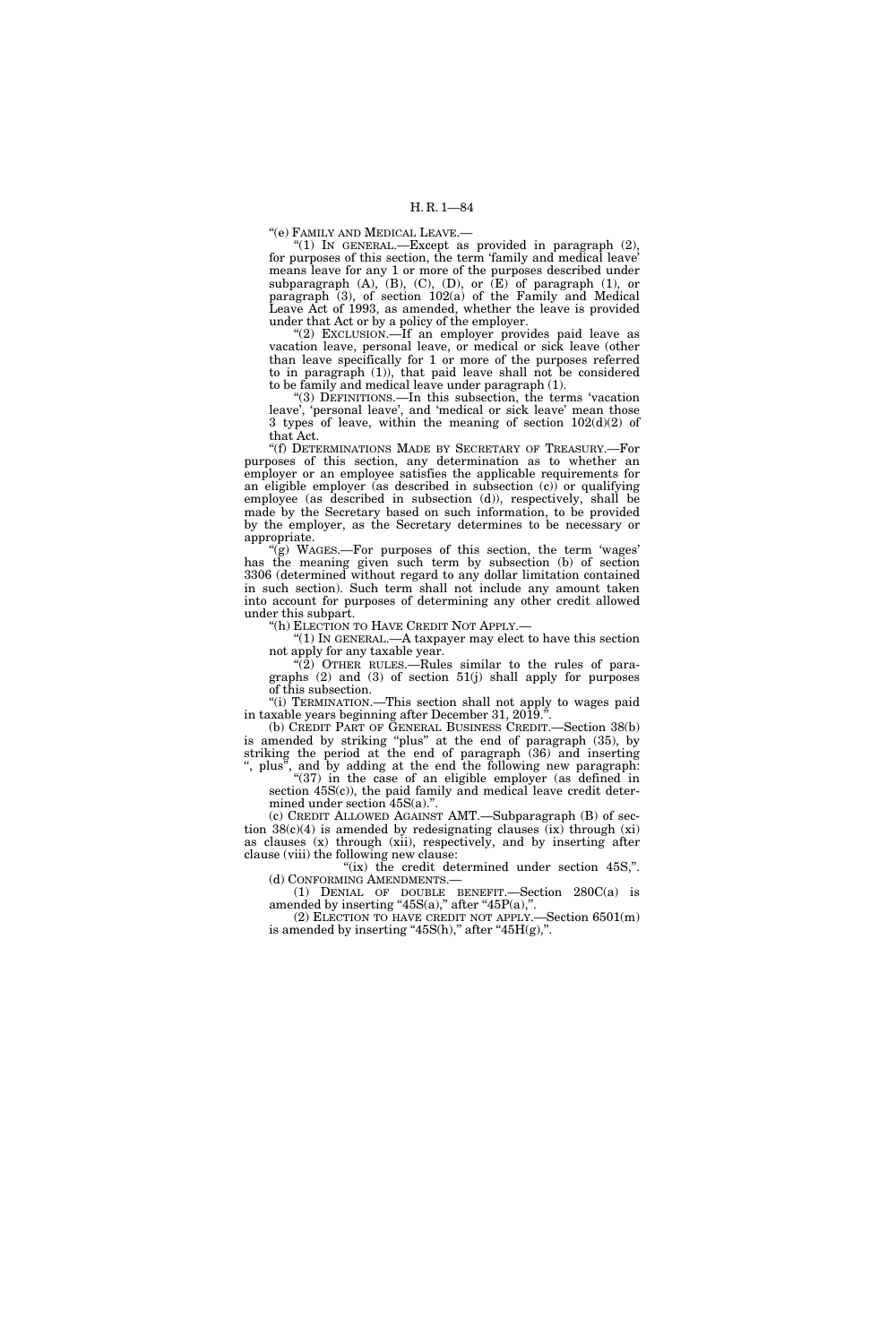(3) CLERICAL AMENDMENT.—The table of sections for subpart D of part IV of subchapter A of chapter 1 is amended by adding at the end the following new item:

''Sec. 45S. Employer credit for paid family and medical leave.''.

(e) EFFECTIVE DATE.—The amendments made by this section shall apply to wages paid in taxable years beginning after December 31, 2017.

### **SEC. 13404. REPEAL OF TAX CREDIT BONDS.**

(a) IN GENERAL.—Part IV of subchapter A of chapter 1 is amended by striking subparts H, I, and J (and by striking the items relating to such subparts in the table of subparts for such part).

(b) PAYMENTS TO ISSUERS.—Subchapter B of chapter 65 is amended by striking section 6431 (and by striking the item relating to such section in the table of sections for such subchapter).

(c) CONFORMING AMENDMENTS.—

(1) Part IV of subchapter U of chapter 1 is amended by striking section 1397E (and by striking the item relating to such section in the table of sections for such part).

(2) Section  $54(1)(3)(B)$  is amended by inserting "(as in effect before its repeal by the Tax Cuts and Jobs Act)'' after ''section 1397E(I)''.

(3) Section  $6211(b)(4)(A)$  is amended by striking ", and 6431'' and inserting ''and'' before ''36B''.

(4) Section  $6401(b)(1)$  is amended by striking "G, H, I, and J" and inserting "and G".

(d) EFFECTIVE DATE.—The amendments made by this section shall apply to bonds issued after December 31, 2017.

# **PART VI—PROVISIONS RELATED TO SPECIFIC ENTITIES AND INDUSTRIES**

# **Subpart A—Partnership Provisions**

### **SEC. 13501. TREATMENT OF GAIN OR LOSS OF FOREIGN PERSONS FROM SALE OR EXCHANGE OF INTERESTS IN PARTNER-SHIPS ENGAGED IN TRADE OR BUSINESS WITHIN THE UNITED STATES.**

(a) AMOUNT TREATED AS EFFECTIVELY CONNECTED.—

(1) IN GENERAL.—Section 864(c) is amended by adding at the end the following:

''(8) GAIN OR LOSS OF FOREIGN PERSONS FROM SALE OR EXCHANGE OF CERTAIN PARTNERSHIP INTERESTS.—

''(A) IN GENERAL.—Notwithstanding any other provision of this subtitle, if a nonresident alien individual or foreign corporation owns, directly or indirectly, an interest in a partnership which is engaged in any trade or business within the United States, gain or loss on the sale or exchange of all (or any portion of) such interest shall be treated as effectively connected with the conduct of such trade or business to the extent such gain or loss does not exceed the amount determined under subparagraph (B).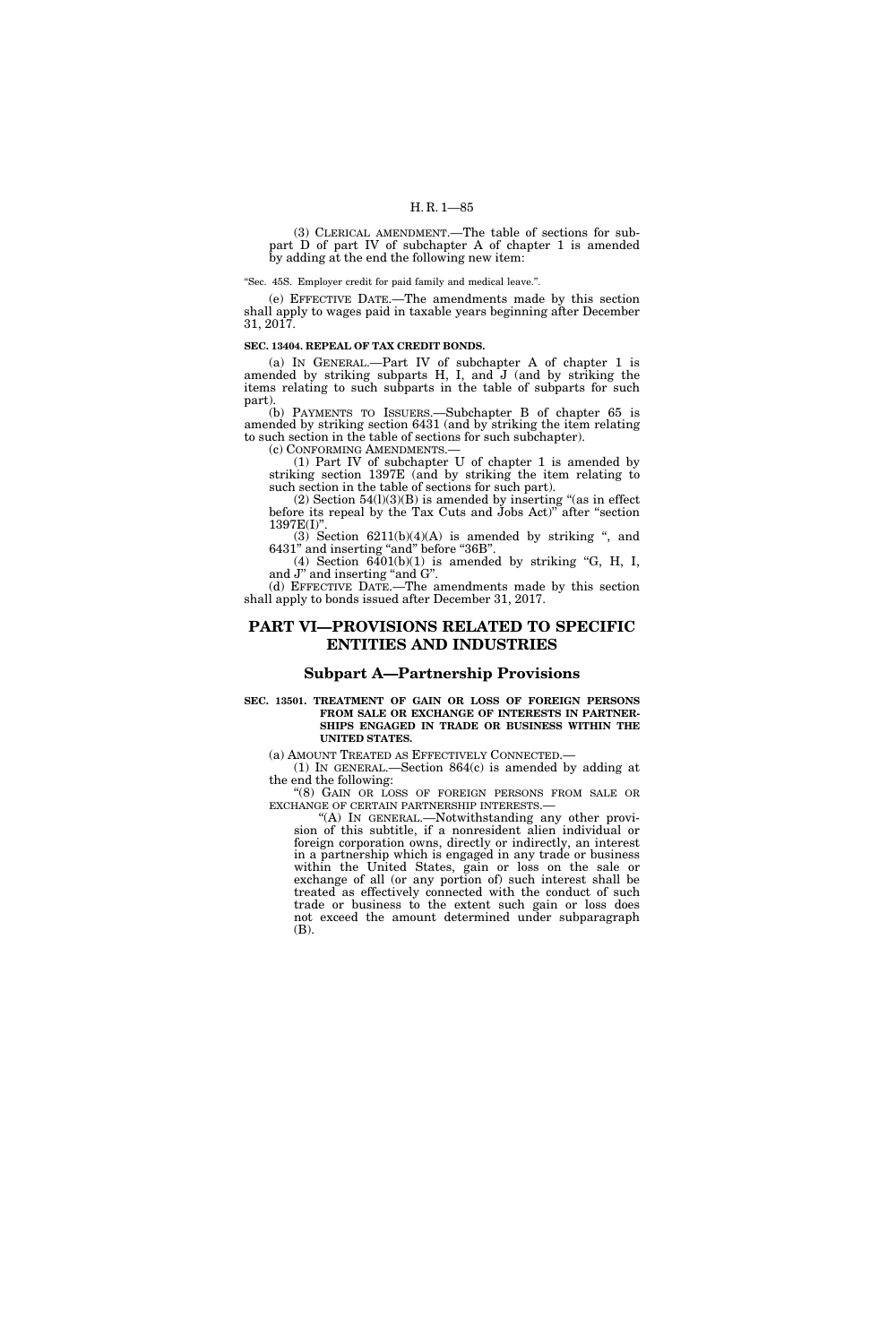"(B) AMOUNT TREATED AS EFFECTIVELY CONNECTED.-The amount determined under this subparagraph with respect to any partnership interest sold or exchanged— "(i) in the case of any gain on the sale or exchange

of the partnership interest, is— ''(I) the portion of the partner's distributive share of the amount of gain which would have

been effectively connected with the conduct of a trade or business within the United States if the partnership had sold all of its assets at their fair market value as of the date of the sale or exchange of such interest, or

'(II) zero if no gain on such deemed sale would have been so effectively connected, and

"(ii) in the case of any loss on the sale or exchange of the partnership interest, is—

''(I) the portion of the partner's distributive share of the amount of loss on the deemed sale described in clause (i)(I) which would have been so effectively connected, or

''(II) zero if no loss on such deemed sale would be have been so effectively connected.

For purposes of this subparagraph, a partner's distributive share of gain or loss on the deemed sale shall be determined in the same manner as such partner's distributive share of the non-separately stated taxable income or loss of such partnership.

''(C) COORDINATION WITH UNITED STATES REAL PROP-ERTY INTERESTS.—If a partnership described in subparagraph (A) holds any United States real property interest  $(as$  defined in section 897 $(c)$  at the time of the sale or exchange of the partnership interest, then the gain or loss treated as effectively connected income under subparagraph (A) shall be reduced by the amount so treated with respect to such United States real property interest under section 897.

''(D) SALE OR EXCHANGE.—For purposes of this paragraph, the term 'sale or exchange' means any sale, exchange, or other disposition.

''(E) SECRETARIAL AUTHORITY.—The Secretary shall prescribe such regulations or other guidance as the Secretary determines appropriate for the application of this paragraph, including with respect to exchanges described in section 332, 351, 354, 355, 356, or 361.''.

(2) CONFORMING AMENDMENTS. Section  $864(c)(1)$  is amended— $(A)$  by striking "and  $(7)$ " in subparagraph  $(A)$ , and

(A) by striking ''and (7)'' in subparagraph (A), and inserting  $(7)$ , and  $(8)$ ", and (B) by striking ''or (7)'' in subparagraph (B), and

inserting  $(7)$ , or  $(8)$ <sup>"</sup>. (b) WITHHOLDING REQUIREMENTS.—Section 1446 is amended

by redesignating subsection (f) as subsection (g) and by inserting after subsection (e) the following:

"(f) SPECIAL RULES FOR WITHHOLDING ON DISPOSITIONS OF PARTNERSHIP INTERESTS.—

" $(1)$  In GENERAL.—Except as provided in this subsection, if any portion of the gain (if any) on any disposition of an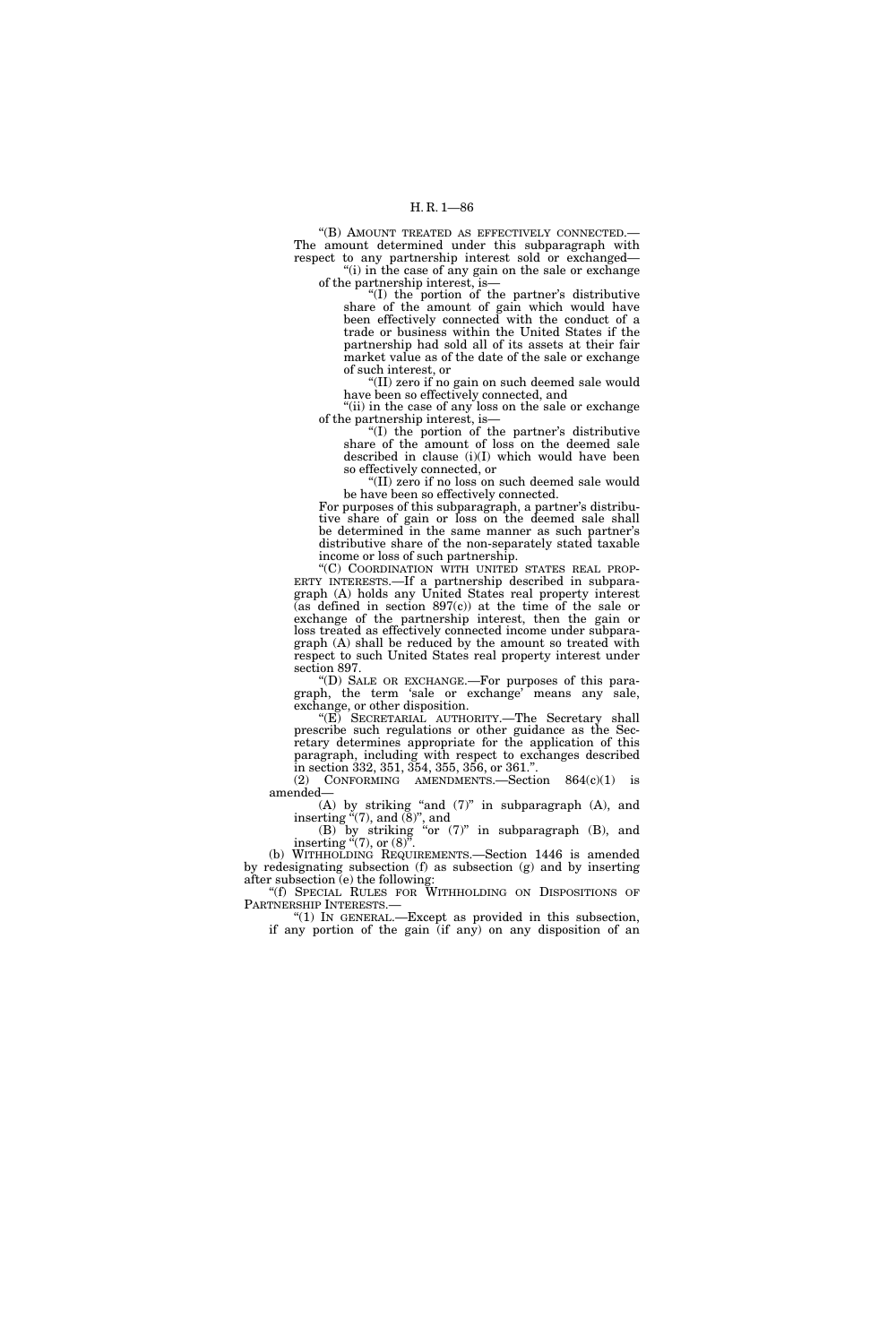interest in a partnership would be treated under section  $864(c)(8)$  as effectively connected with the conduct of a trade or business within the United States, the transferee shall be required to deduct and withhold a tax equal to 10 percent of the amount realized on the disposition.

''(2) EXCEPTION IF NONFOREIGN AFFIDAVIT FURNISHED.—

''(A) IN GENERAL.—No person shall be required to deduct and withhold any amount under paragraph (1) with respect to any disposition if the transferor furnishes to the transferee an affidavit by the transferor stating, under penalty of perjury, the transferor's United States taxpayer identification number and that the transferor is not a foreign person.

''(B) FALSE AFFIDAVIT.—Subparagraph (A) shall not apply to any disposition if—

''(i) the transferee has actual knowledge that the affidavit is false, or the transferee receives a notice (as described in section  $1445(d)$ ) from a transferor's agent or transferee's agent that such affidavit or statement is false, or

''(ii) the Secretary by regulations requires the transferee to furnish a copy of such affidavit or statement to the Secretary and the transferee fails to furnish a copy of such affidavit or statement to the Secretary at such time and in such manner as required by such regulations.

"(C) RULES FOR AGENTS.—The rules of section  $1445(d)$ shall apply to a transferor's agent or transferee's agent with respect to any affidavit described in subparagraph (A) in the same manner as such rules apply with respect to the disposition of a United States real property interest under such section.

''(3) AUTHORITY OF SECRETARY TO PRESCRIBE REDUCED AMOUNT.—At the request of the transferor or transferee, the Secretary may prescribe a reduced amount to be withheld under this section if the Secretary determines that to substitute such reduced amount will not jeopardize the collection of the tax imposed under this title with respect to gain treated under section 864(c)(8) as effectively connected with the conduct of a trade or business with in the United States.

''(4) PARTNERSHIP TO WITHHOLD AMOUNTS NOT WITHHELD BY THE TRANSFEREE.—If a transferee fails to withhold any amount required to be withheld under paragraph (1), the partnership shall be required to deduct and withhold from distributions to the transferee a tax in an amount equal to the amount the transferee failed to withhold (plus interest under this title on such amount).

''(5) DEFINITIONS.—Any term used in this subsection which is also used under section 1445 shall have the same meaning as when used in such section.

''(6) REGULATIONS.—The Secretary shall prescribe such regulations or other guidance as may be necessary to carry out the purposes of this subsection, including regulations providing for exceptions from the provisions of this subsection.''. (c) EFFECTIVE DATES.—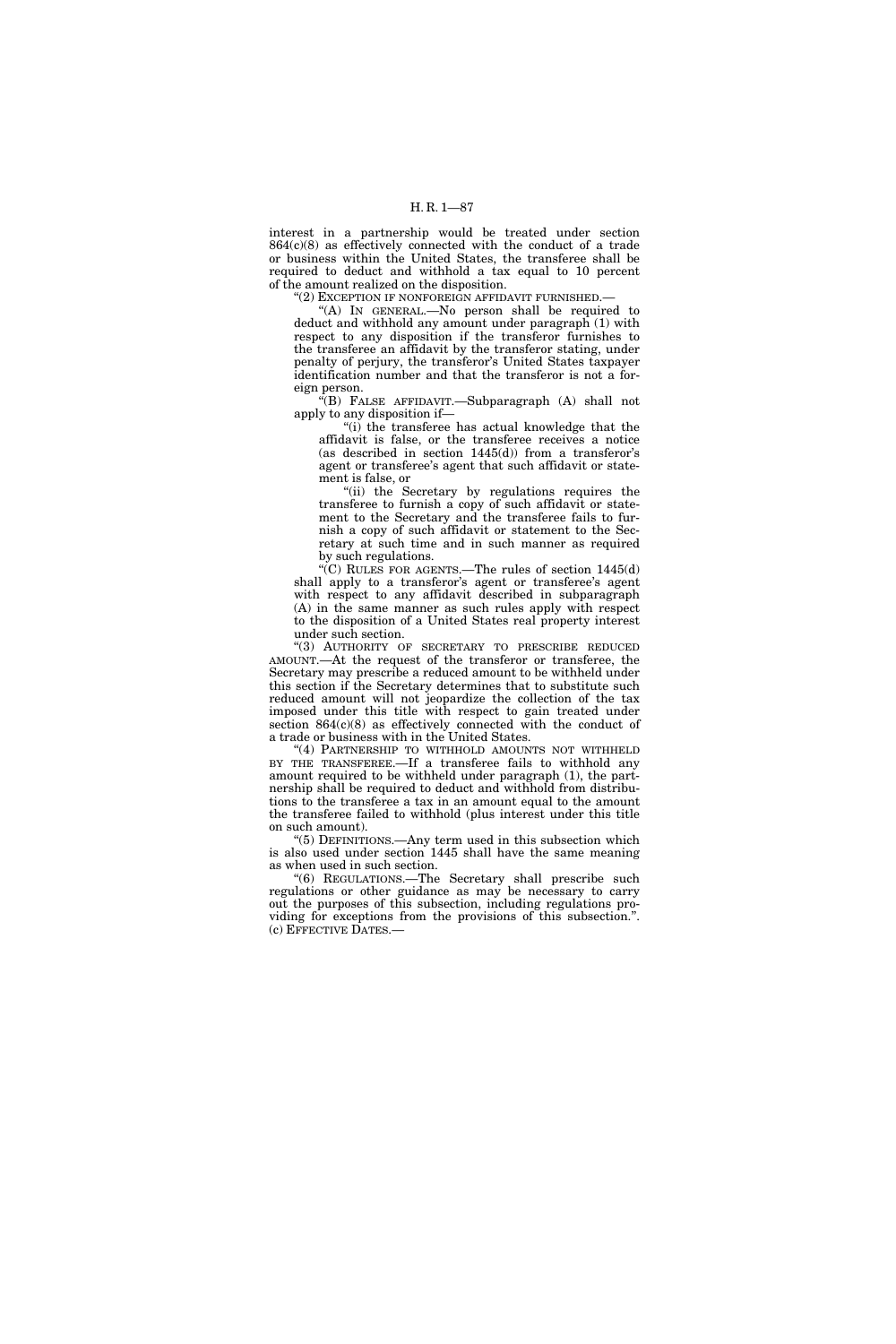(1) SUBSECTION (a).—The amendments made by subsection (a) shall apply to sales, exchanges, and dispositions on or after November 27, 2017.

(2) SUBSECTION (b).—The amendment made by subsection (b) shall apply to sales, exchanges, and dispositions after December 31, 2017.

# **SEC. 13502. MODIFY DEFINITION OF SUBSTANTIAL BUILT-IN LOSS IN THE CASE OF TRANSFER OF PARTNERSHIP INTEREST.**

(a) IN GENERAL.—Paragraph (1) of section 743(d) is to read as follows:

" $(1)$  In GENERAL.—For purposes of this section, a partnership has a substantial built-in loss with respect to a transfer of an interest in the partnership if—

''(A) the partnership's adjusted basis in the partnership property exceeds by more than \$250,000 the fair market value of such property, or

''(B) the transferee partner would be allocated a loss of more than \$250,000 if the partnership assets were sold for cash equal to their fair market value immediately after such transfer.''.

(b) EFFECTIVE DATE.—The amendments made by this section shall apply to transfers of partnership interests after December 31, 2017.

### **SEC. 13503. CHARITABLE CONTRIBUTIONS AND FOREIGN TAXES TAKEN INTO ACCOUNT IN DETERMINING LIMITATION ON ALLOWANCE OF PARTNER'S SHARE OF LOSS.**

(a) IN GENERAL.—Subsection (d) of section 704 is amended— (1) by striking ''A partner's distributive share'' and inserting the following:

''(1) IN GENERAL.—A partner's distributive share'',

(2) by striking ''Any excess of such loss'' and inserting the following:

''(2) CARRYOVER.—Any excess of such loss'', and

(3) by adding at the end the following new paragraph: ''(3) SPECIAL RULES.—

''(A) IN GENERAL.—In determining the amount of any loss under paragraph (1), there shall be taken into account the partner's distributive share of amounts described in paragraphs  $(4)$  and  $(6)$  of section 702 $(a)$ .

 $\sqrt{\rm E}$ (B) EXCEPTION.—In the case of a charitable contribution of property whose fair market value exceeds its adjusted basis, subparagraph (A) shall not apply to the extent of the partner's distributive share of such excess.''.

(b) EFFECTIVE DATE.—The amendments made by this section shall apply to partnership taxable years beginning after December 31, 2017.

### **SEC. 13504. REPEAL OF TECHNICAL TERMINATION OF PARTNERSHIPS.**

(a) IN GENERAL.—Paragraph (1) of section 708(b) is amended— (1) by striking '', or'' at the end of subparagraph (A) and all that follows and inserting a period, and

(2) by striking ''only if—'' and all that follows through "no part of any business" and inserting the following: "only if no part of any business''.

(b) CONFORMING AMENDMENT.—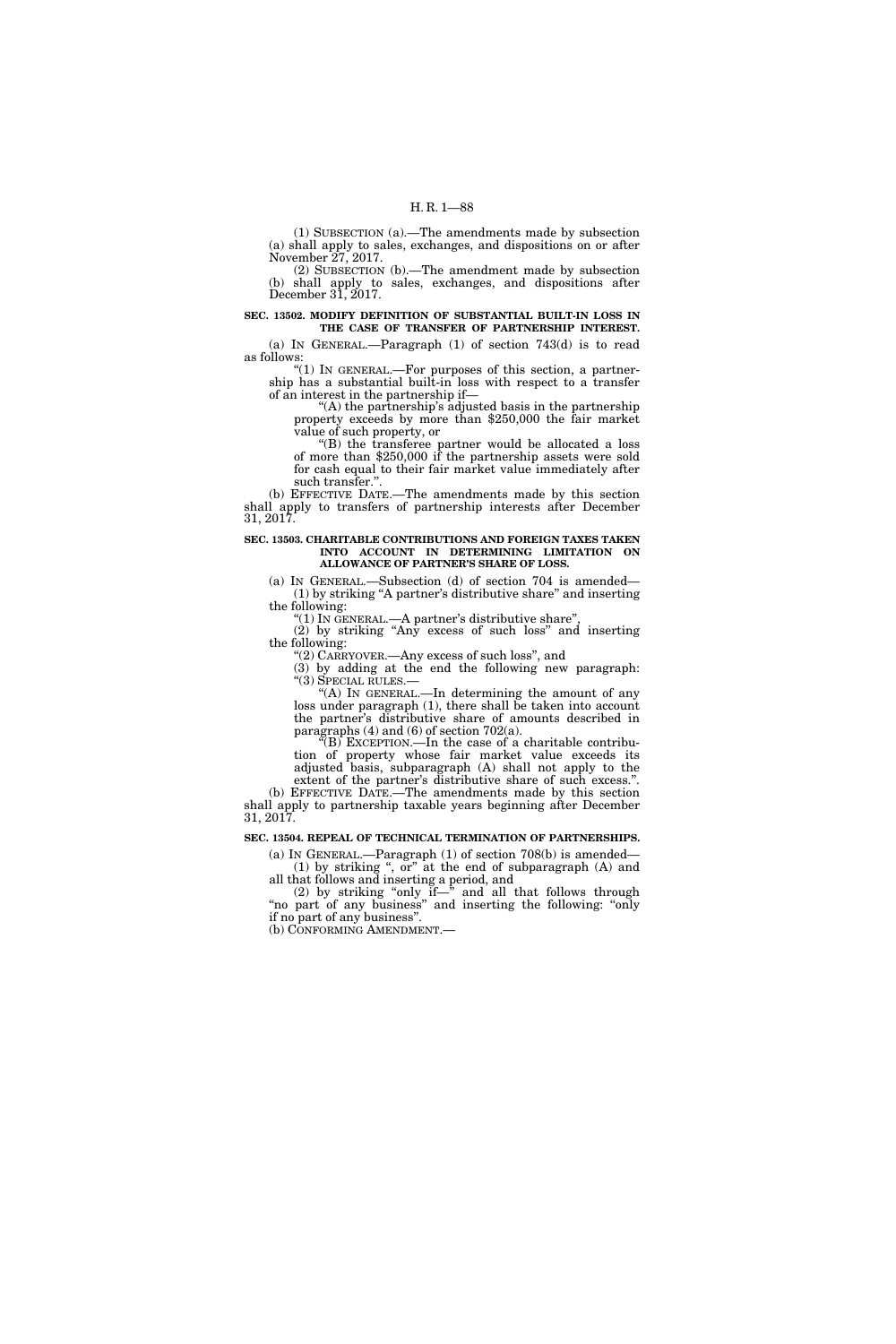(1) Section  $168(i)(7)(B)$  is amended by striking the second sentence.

(2) Section 743(e) is amended by striking paragraph (4) and redesignating paragraphs  $(5)$ ,  $(6)$ , and  $(7)$  as paragraphs  $(4)$ ,  $(5)$ , and  $(6)$ .

(c) EFFECTIVE DATE.—The amendments made by this section shall apply to partnership taxable years beginning after December 31, 2017.

# **Subpart B—Insurance Reforms**

# **SEC. 13511. NET OPERATING LOSSES OF LIFE INSURANCE COMPANIES.**

(a) IN GENERAL.—Section 805(b) is amended by striking paragraph (4) and by redesignating paragraph (5) as paragraph (4).

(b) CONFORMING AMENDMENTS.— (1) Part I of subchapter L of chapter 1 is amended by striking section 810 (and by striking the item relating to such section in the table of sections for such part).

(2)(A) Part III of subchapter L of chapter 1 is amended by striking section 844 (and by striking the item relating to such section in the table of sections for such part).

(B) Section 831(b)(3) is amended by striking ''except as provided in section 844,''

(3) Section 381 is amended by striking subsection (d).

(4) Section  $805(a)(4)(B)(ii)$  is amended to read as follows: "(ii) the deduction allowed under section 172,".

(5) Section 805(a) is amended by striking paragraph (5). (6) Section  $805(b)(2)(A)(iv)$  is amended to read as follows:

"(iv) any net operating loss carryback to the taxable year under section 172, and''.

(7) Section  $953(b)(1)(B)$  is amended to read as follows: "(B) So much of section  $805(a)(8)$  as relates to the deduction allowed under section 172.''.

 $(8)$  Section  $1351(i)(3)$  is amended by striking "or the operations loss deduction under section 810,"

(c) EFFECTIVE DATE.—The amendments made by this section shall apply to losses arising in taxable years beginning after December 31, 2017.

**SEC. 13512. REPEAL OF SMALL LIFE INSURANCE COMPANY DEDUC-TION.** 

(a) IN GENERAL.—Part I of subchapter L of chapter 1 is amended by striking section 806 (and by striking the item relating to such section in the table of sections for such part).<br>(b) CONFORMING AMENDMENTS.—

(b) CONFORMING AMENDMENTS.— (1) Section 453B(e) is amended—

(A) by striking "(as defined in section  $806(b)(3)$ " in paragraph (2)(B), and

(B) by adding at the end the following new paragraph: "(3) NONINSURANCE BUSINESS.

''(A) IN GENERAL.—For purposes of this subsection, the term 'noninsurance business' means any activity which is not an insurance business.

''(B) CERTAIN ACTIVITIES TREATED AS INSURANCE BUSINESSES.—For purposes of subparagraph (A), any activity which is not an insurance business shall be treated as an insurance business if—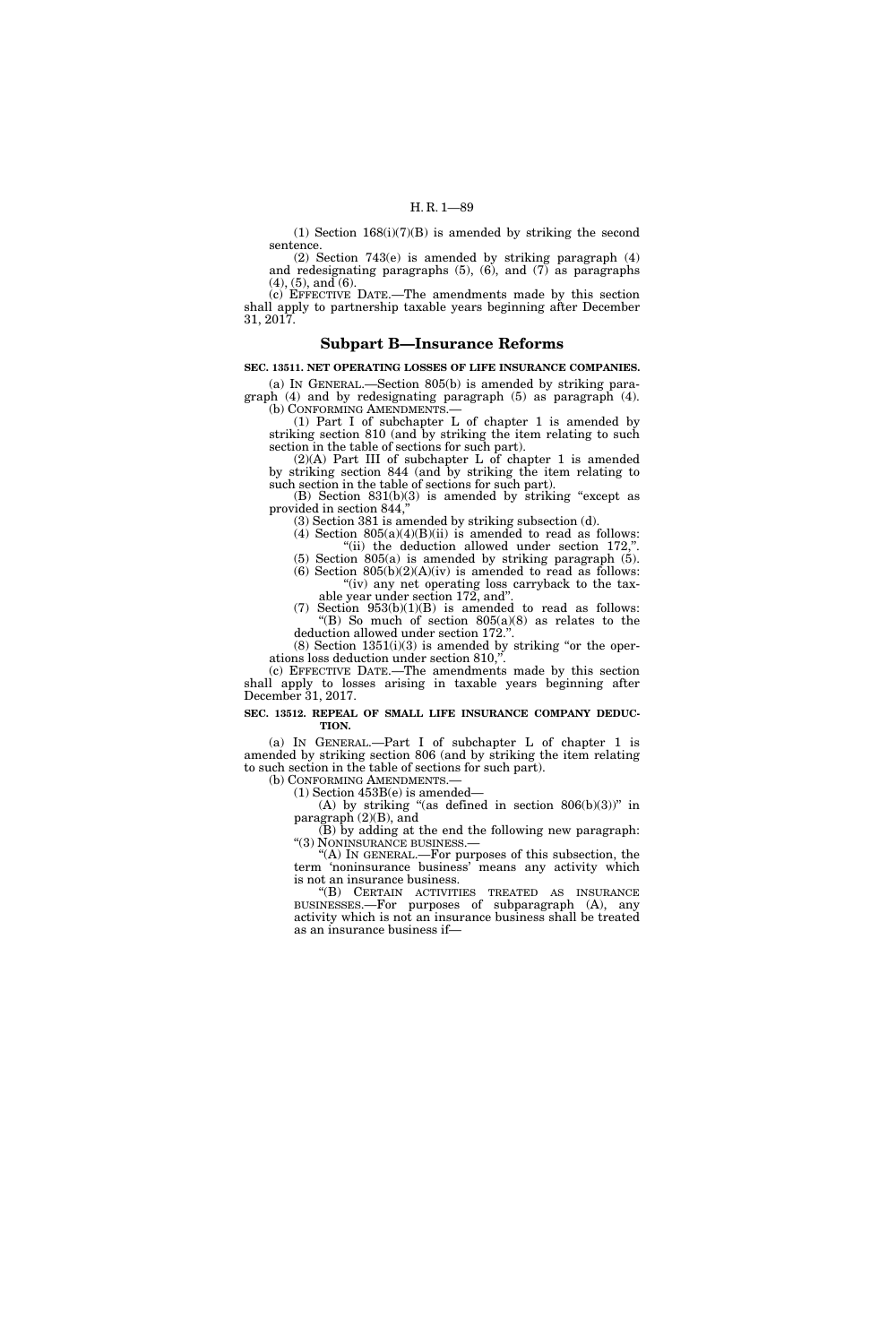"(i) it is of a type traditionally carried on by life insurance companies for investment purposes, but only if the carrying on of such activity (other than in the case of real estate) does not constitute the active conduct of a trade or business, or

"(ii) it involves the performance of administrative services in connection with plans providing life insurance, pension, or accident and health benefits.''.

(2) Section  $465(c)(7)(D)(v)(II)$  is amended by striking "section  $806(b)(3)$ " and inserting "section  $453B(e)(3)$ ".

(3) Section  $801(a)(2)$  is amended by striking subparagraph (C).

(4) Section 804 is amended by striking ''means—'' and all that follows and inserting ''means the general deductions provided in section 805.''.

 $(5)$  Section 805 $(a)(4)(B)$ , as amended by this Act, is amended by striking clause (i) and by redesignating clauses (ii), (iii), and (iv) as clauses (i), (ii), and (iii), respectively.

 $(6)$  Section  $805(b)(2)(A)$ , as amended by this Act, is amended by striking clause (iii) and by redesignating clauses (iv) and (v) as clauses (iii) and (iv), respectively.

(7) Section 842(c) is amended by striking paragraph (1) and by redesignating paragraphs (2) and (3) as paragraphs  $(1)$  and  $(2)$ , respectively.

 $(8)$  Section 953 $(b)(1)$ , as amended by section 13511, is amended by striking subparagraph (A) and by redesignating subparagraphs  $(B)$  and  $(C)$  as subparagraphs  $(A)$  and  $(B)$ , respectively.

(c) EFFECTIVE DATE.—The amendments made by this section shall apply to taxable years beginning after December 31, 2017. **SEC. 13513. ADJUSTMENT FOR CHANGE IN COMPUTING RESERVES.** 

(a) IN GENERAL.—Paragraph (1) of section 807(f) is amended to read as follows:

''(1) TREATMENT AS CHANGE IN METHOD OF ACCOUNTING.— If the basis for determining any item referred to in subsection (c) as of the close of any taxable year differs from the basis for such determination as of the close of the preceding taxable year, then so much of the difference between—

''(A) the amount of the item at the close of the taxable year, computed on the new basis, and

''(B) the amount of the item at the close of the taxable year, computed on the old basis,

as is attributable to contracts issued before the taxable year shall be taken into account under section 481 as adjustments attributable to a change in method of accounting initiated by the taxpayer and made with the consent of the Secretary.''. (b) EFFECTIVE DATE.—The amendments made by this section shall apply to taxable years beginning after December 31, 2017.

**SEC. 13514. REPEAL OF SPECIAL RULE FOR DISTRIBUTIONS TO SHARE-HOLDERS FROM PRE-1984 POLICYHOLDERS SURPLUS** 

# **ACCOUNT.**

(a) IN GENERAL.—Subpart D of part I of subchapter L is amended by striking section 815 (and by striking the item relating to such section in the table of sections for such subpart).

(b) CONFORMING AMENDMENT.—Section 801 is amended by striking subsection (c).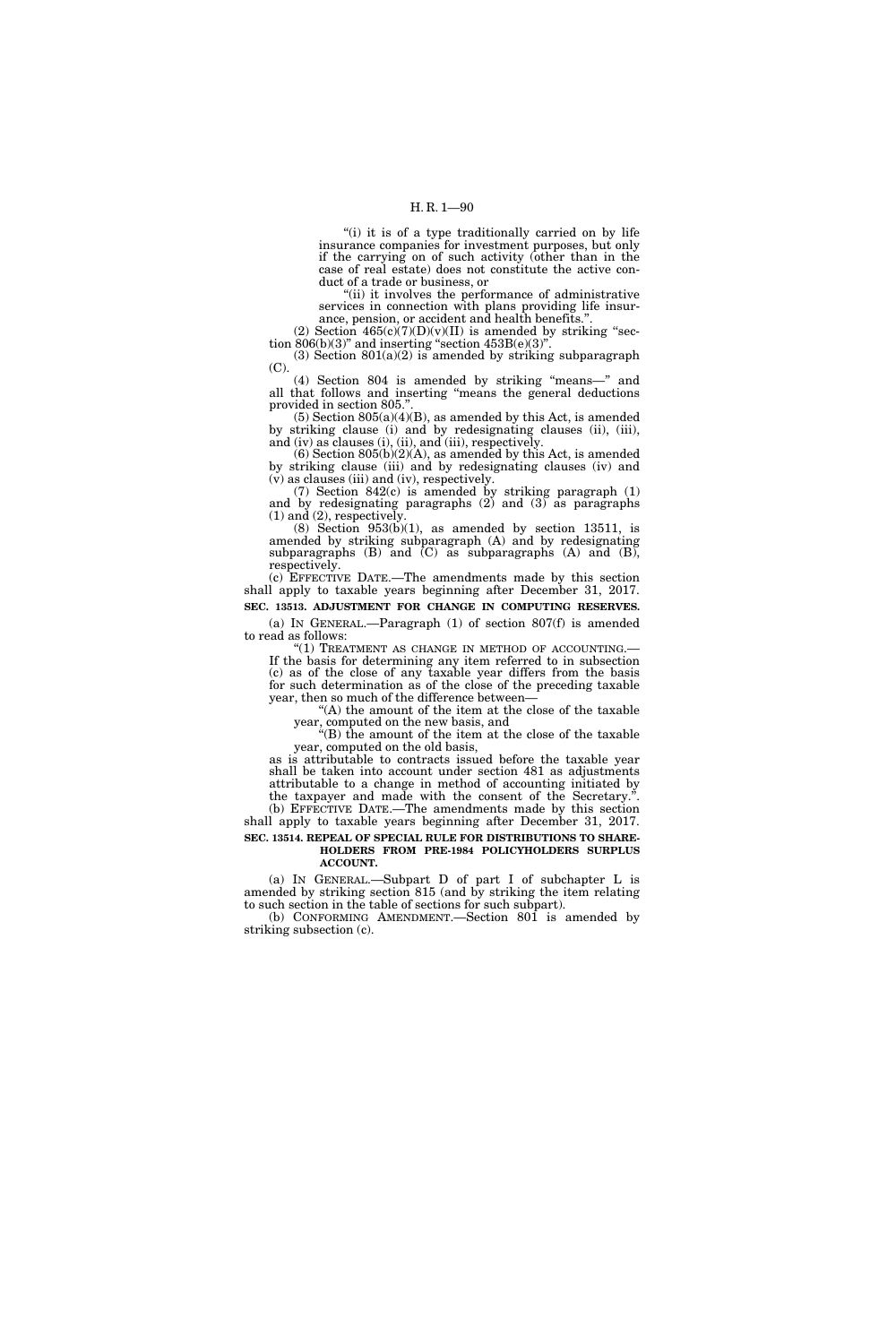(c) EFFECTIVE DATE.—The amendments made by this section shall apply to taxable years beginning after December 31, 2017.

(d) PHASED INCLUSION OF REMAINING BALANCE OF POLICY- HOLDERS SURPLUS ACCOUNTS.—In the case of any stock life insurance company which has a balance (determined as of the close of such company's last taxable year beginning before January 1, 2018) in an existing policyholders surplus account (as defined in section 815 of the Internal Revenue Code of 1986, as in effect before its repeal), the tax imposed by section 801 of such Code for the first 8 taxable years beginning after December 31, 2017, shall be the amount which would be imposed by such section for such year on the sum of—

(1) life insurance company taxable income for such year (within the meaning of such section  $801$  but not less than zero), plus  $(2)$   $\frac{1}{8}$  of such balance.

**SEC. 13515. MODIFICATION OF PRORATION RULES FOR PROPERTY AND** 

**CASUALTY INSURANCE COMPANIES.** 

(a) IN GENERAL.—Section  $832(b)(5)(B)$  is amended—

(1) by striking ''15 percent'' and inserting ''the applicable percentage'', and

(2) by inserting at the end the following new sentence: ''For purposes of this subparagraph, the applicable percentage is 5.25 percent divided by the highest rate in effect under section  $11(b)$ .".

(b) EFFECTIVE DATE.—The amendments made by this section shall apply to taxable years beginning after December 31, 2017. **SEC. 13516. REPEAL OF SPECIAL ESTIMATED TAX PAYMENTS.** 

(a) IN GENERAL.—Part III of subchapter L of chapter 1 is amended by striking section 847 (and by striking the item relating to such section in the table of sections for such part).

(b) EFFECTIVE DATE.—The amendments made by this section shall apply to taxable years beginning after December 31, 2017. **SEC. 13517. COMPUTATION OF LIFE INSURANCE TAX RESERVES.** 

(a) IN GENERAL.—

(1) APPROPRIATE RATE OF INTEREST.—The second sentence of section  $807(c)$  is amended to read as follows: "For purposes" of paragraph (3), the appropriate rate of interest is the highest rate or rates permitted to be used to discount the obligations by the National Association of Insurance Commissioners as of the date the reserve is determined.''.

(2) METHOD OF COMPUTING RESERVES.—Section 807(d) is amended—

 $(A)$  by striking paragraphs  $(1)$ ,  $(2)$ ,  $(4)$ , and  $(5)$ ,

(B) by redesignating paragraph (6) as paragraph (4), (C) by inserting before paragraph (3) the following new paragraphs:

''(1) DETERMINATION OF RESERVE.—

"(A) In GENERAL.—For purposes of this part (other than section 816), the amount of the life insurance reserves for any contract (other than a contract to which subparagraph (B) applies) shall be the greater of—

"(i) the net surrender value of such contract, or "(ii) 92.81 percent of the reserve determined under paragraph (2).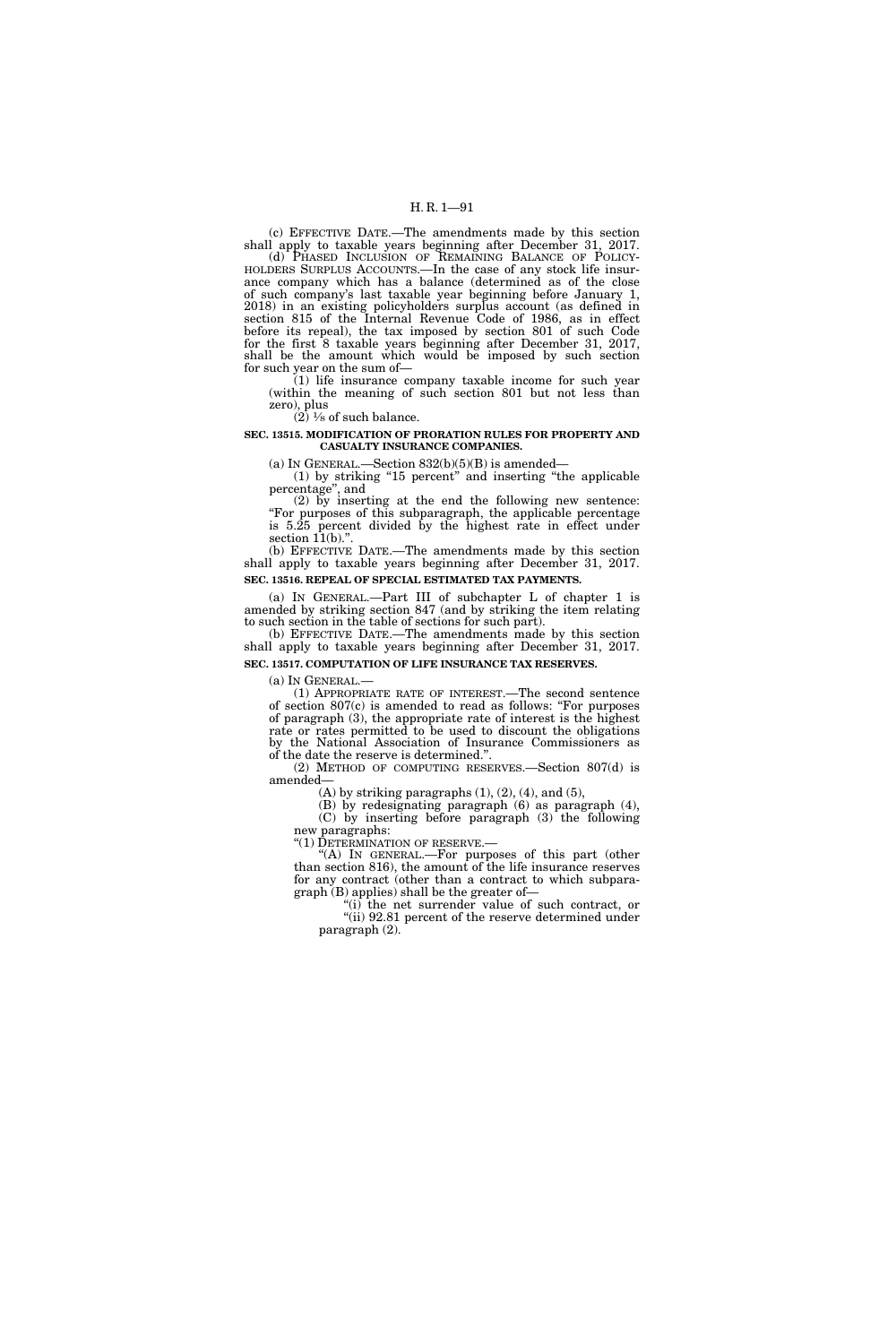''(B) VARIABLE CONTRACTS.—For purposes of this part (other than section 816), the amount of the life insurance reserves for a variable contract shall be equal to the sum of—

''(i) the greater of—

''(I) the net surrender value of such contract, or

''(II) the portion of the reserve that is separately accounted for under section 817, plus

"(ii)  $92.81$  percent of the excess (if any) of the reserve determined under paragraph (2) over the amount in clause (i).

''(C) STATUTORY CAP.—In no event shall the reserves determined under subparagraphs (A) or (B) for any contract as of any time exceed the amount which would be taken into account with respect to such contract as of such time in determining statutory reserves (as defined in paragraph  $(4)$ ).

''(D) NO DOUBLE COUNTING.—In no event shall any amount or item be taken into account more than once in determining any reserve under this subchapter.

"(2) AMOUNT OF RESERVE.—The amount of the reserve determined under this paragraph with respect to any contract shall be determined by using the tax reserve method applicable to such contract.''.

(D) by striking ''(other than a qualified long-term care insurance contract, as defined in section 7702B(b)), a 2 year full preliminary term method'' in paragraph (3)(A)(iii) and inserting '', the reserve method prescribed by the National Association of Insurance Commissioners which covers such contract as of the date the reserve is determined'',

 $(E)$  by striking "(as of the date of issuance)" in paragraph  $(3)(A)(iv)(I)$  and inserting "(as of the date the reserve is determined)'

(F) by striking ''as of the date of the issuance of'' in paragraph  $(3)(A)(iv)(II)$  and inserting "as of the date the reserve is determined for'',

(G) by striking ''in effect on the date of the issuance of the contract'' in paragraph (3)(B)(i) and inserting "applicable to the contract and in effect as of the date the reserve is determined'', and

(H) by striking ''in effect on the date of the issuance of the contract" in paragraph  $(3)(B)(ii)$  and inserting 'applicable to the contract and in effect as of the date the reserve is determined''.

(3) SPECIAL RULES.—Section 807(e) is amended—

(A) by striking paragraphs (2) and (5),

(B) by redesignating paragraphs (3), (4), (6), and (7) as paragraphs  $(2)$ ,  $(3)$ ,  $(4)$ , and  $(5)$ , respectively, (C) by amending paragraph  $(2)$  (as so redesignated)

to read as follows: ''(2) QUALIFIED SUPPLEMENTAL BENEFITS.—

''(A) QUALIFIED SUPPLEMENTAL BENEFITS TREATED SEPARATELY.—For purposes of this part, the amount of the life insurance reserve for any qualified supplemental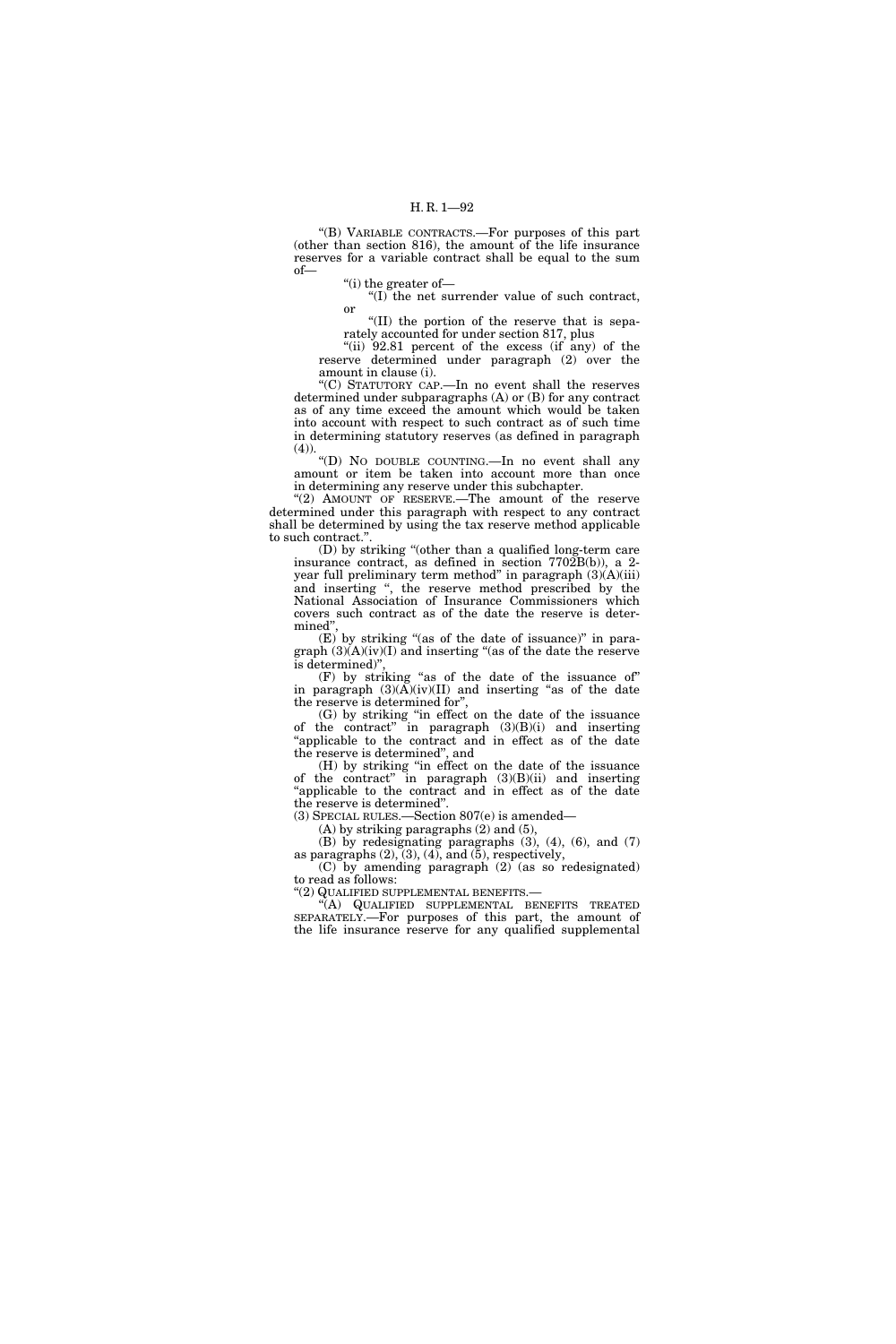benefit shall be computed separately as though such benefit were under a separate contract.

''(B) QUALIFIED SUPPLEMENTAL BENEFIT.—For purposes of this paragraph, the term 'qualified supplemental benefit' means any supplemental benefit described in subparagraph  $(C)$  if—

''(i) there is a separately identified premium or charge for such benefit, and

''(ii) any net surrender value under the contract attributable to any other benefit is not available to fund such benefit.

''(C) SUPPLEMENTAL BENEFITS.—For purposes of this paragraph, the supplemental benefits described in this subparagraph are any—

 $(i)$  guaranteed insurability,

''(ii) accidental death or disability benefit,

"(iii) convertibility,

''(iv) disability waiver benefit, or

''(v) other benefit prescribed by regulations, which is supplemental to a contract for which there is

a reserve described in subsection (c).'', and (D) by adding at the end the following new paragraph:

"(6) REPORTING RULES.—The Secretary shall require reporting (at such time and in such manner as the Secretary shall prescribe) with respect to the opening balance and closing balance of reserves and with respect to the method of computing reserves for purposes of determining income.''.

(4) DEFINITION OF LIFE INSURANCE CONTRACT.—Section 7702 is amended—

(A) by striking clause (i) of subsection  $(c)(3)(B)$  and inserting the following:

''(i) reasonable mortality charges which meet the requirements prescribed in regulations to be promulgated by the Secretary or that do not exceed the mortality charges specified in the prevailing commissioners' standard tables as defined in subsection  $(f)(10)$ ," and

(B) by adding at the end of subsection (f) the following new paragraph:

''(10) PREVAILING COMMISSIONERS' STANDARD TABLES.—For purposes of subsection  $(c)(3)(B)(i)$ , the term 'prevailing commissioners' standard tables' means the most recent commissioners' standard tables prescribed by the National Association of Insurance Commissioners which are permitted to be used in computing reserves for that type of contract under the insurance laws of at least 26 States when the contract was issued. If the prevailing commissioners' standard tables as of the beginning of any calendar year (hereinafter in this paragraph referred to as the 'year of change') are different from the prevailing commissioners' standard tables as of the beginning of the preceding calendar year, the issuer may use the prevailing commissioners' standard tables as of the beginning of the preceding calendar year with respect to any contract issued after the change and before the close of the 3-year period beginning on the first day of the year of change.''.

(b) CONFORMING AMENDMENTS.—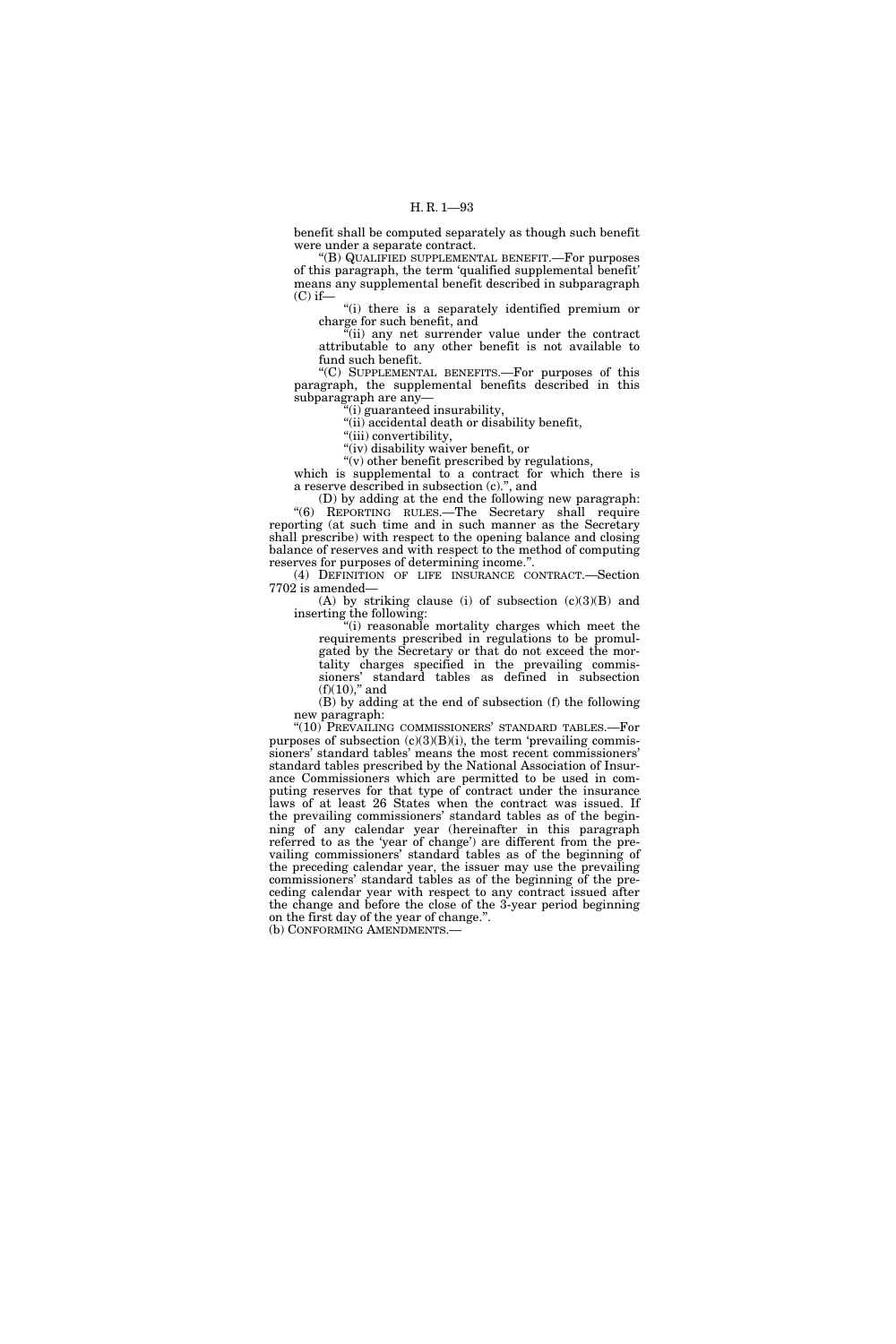(1) Section 808 is amended by adding at the end the following new subsection:

''(g) PREVAILING STATE ASSUMED INTEREST RATE.—For purposes of this subchapter—

"(1) IN GENERAL.—The term 'prevailing State assumed interest rate' means, with respect to any contract, the highest assumed interest rate permitted to be used in computing life insurance reserves for insurance contracts or annuity contracts (as the case may be) under the insurance laws of at least 26 States. For purposes of the preceding sentence, the effect of nonforfeiture laws of a State on interest rates for reserves shall not be taken into account.

"(2) WHEN RATE DETERMINED.—The prevailing State assumed interest rate with respect to any contract shall be determined as of the beginning of the calendar year in which the contract was issued.''.

(2) Paragraph (1) of section 811(d) is amended by striking ''the greater of the prevailing State assumed interest rate or applicable Federal interest rate in effect under section 807'' and inserting "the interest rate in effect under section  $808(g)$ ".

(3) Subparagraph (A) of section 846(f)(6) is amended by striking "except that" and all that follows and inserting "except that the limitation of subsection  $(a)(3)$  shall apply, and".

(4) Section 848(e)(1)(B)(iii) is amended by striking "807(e)(4)" and inserting "807(e)(3)".

(5) Subparagraph  $(B)$  of section 954(i)(5) is amended by striking ''shall be substituted for the prevailing State assumed interest rate," and inserting "shall apply,".

(c) EFFECTIVE DATE.—

(1) IN GENERAL.—The amendments made by this section shall apply to taxable years beginning after December 31, 2017.

(2) TRANSITION RULE.—For the first taxable year beginning after December 31, 2017, the reserve with respect to any contract (as determined under section 807(d) of the Internal Revenue Code of 1986) at the end of the preceding taxable year shall be determined as if the amendments made by this section had applied to such reserve in such preceding taxable year. (3) TRANSITION RELIEF.—

(A) IN GENERAL.—If—

(i) the reserve determined under section 807(d) of the Internal Revenue Code of 1986 (determined after application of paragraph (2)) with respect to any contract as of the close of the year preceding the first taxable year beginning after December 31, 2017, differs from

(ii) the reserve which would have been determined with respect to such contract as of the close of such taxable year under such section determined without regard to paragraph (2),

then the difference between the amount of the reserve described in clause (i) and the amount of the reserve described in clause (ii) shall be taken into account under the method provided in subparagraph (B).

(B) METHOD.—The method provided in this subparagraph is as follows: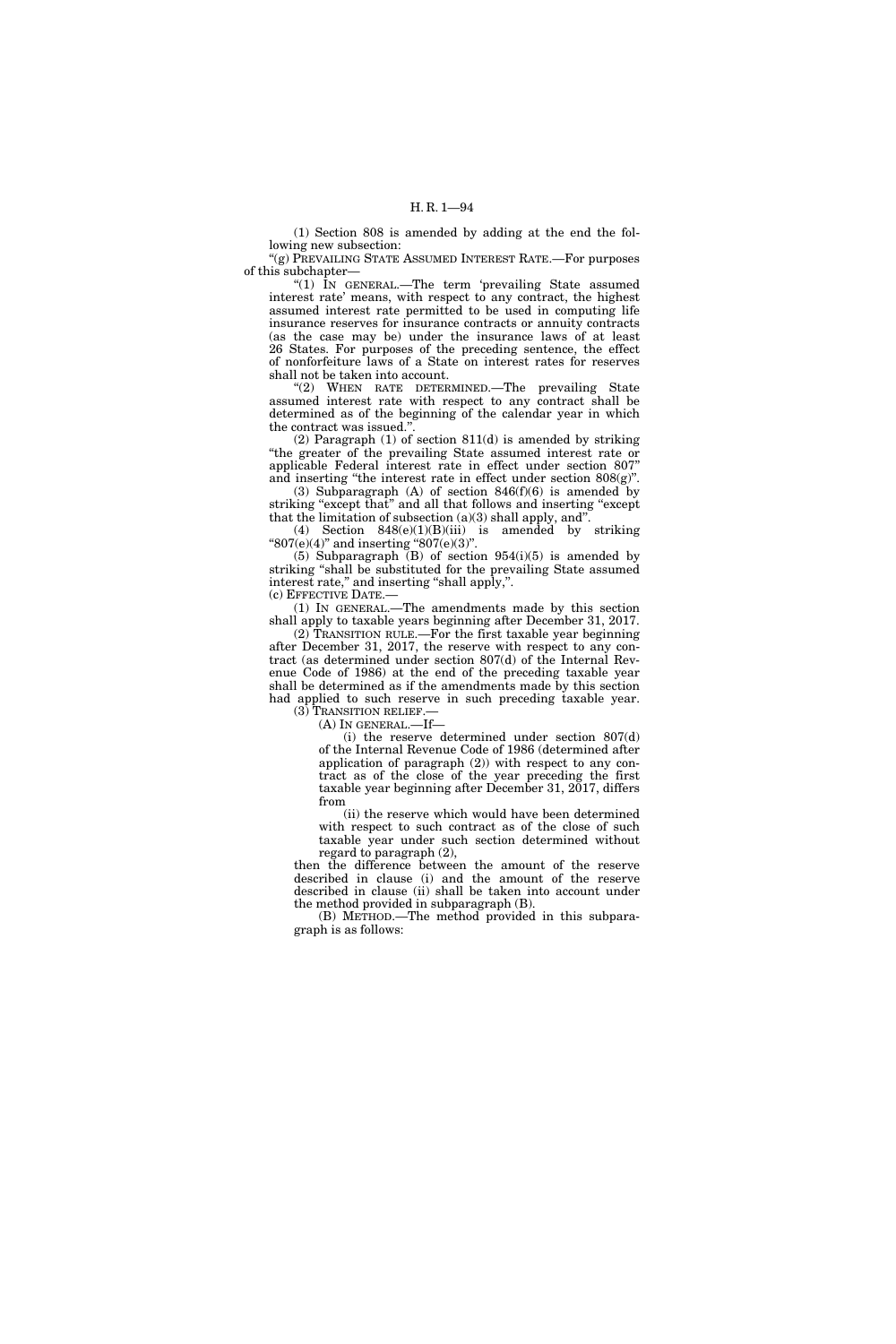# H. R. 1—95

(i) If the amount determined under subparagraph (A)(i) exceeds the amount determined under subparagraph (A)(ii), 1/8 of such excess shall be taken into account, for each of the 8 succeeding taxable years, as a deduction under section  $805(a)(2)$  or  $832(c)(4)$  of such Code, as applicable.

(ii) If the amount determined under subparagraph (A)(ii) exceeds the amount determined under subparagraph  $(A)(i)$ ,  $1/8$  of such excess shall be included in gross income, for each of the 8 succeeding taxable years, under section  $803(a)(2)$  or  $832(b)(1)(C)$  of such Code, as applicable.

### **SEC. 13518. MODIFICATION OF RULES FOR LIFE INSURANCE PRORA-TION FOR PURPOSES OF DETERMINING THE DIVIDENDS RECEIVED DEDUCTION.**

(a) IN GENERAL.—Section 812 is amended to read as follows: **''SEC. 812. DEFINITION OF COMPANY'S SHARE AND POLICYHOLDER'S SHARE.** 

"(a) COMPANY'S SHARE.—For purposes of section 805(a)(4), the term 'company's share' means, with respect to any taxable year beginning after December 31, 2017, 70 percent.

''(b) POLICYHOLDER'S SHARE.—For purposes of section 807, the term 'policyholder's share' means, with respect to any taxable year beginning after December 31, 2017, 30 percent.''.

(b) CONFORMING AMENDMENT.—Section 817A(e)(2) is amended by striking ",  $807(d)(2)(B)$ , and  $812$ " and inserting "and  $807(d)(2)(B)$ ". (c) EFFECTIVE DATE.—The amendments made by this section

shall apply to taxable years beginning after December 31, 2017. **SEC. 13519. CAPITALIZATION OF CERTAIN POLICY ACQUISITION** 

**EXPENSES.**  (a) IN GENERAL.—

(1) Section  $848(a)(2)$  is amended by striking "120-month" and inserting "180-month".

 $(2)$  Section 848 $(c)(1)$  is amended by striking "1.75 percent" and inserting "2.09 percent".

(3) Section  $848(c)(2)$  is amended by striking "2.05 percent" and inserting "2.45 percent". (4) Section  $848(c)(3)$  is amended by striking "7.7 percent"

and inserting "9.2 percent".

(b) CONFORMING AMENDMENTS.—Section 848(b)(1) is amended by striking "120-month" and inserting "180-month".

(c) EFFECTIVE DATE.— (1) IN GENERAL.—The amendments made by this section shall apply to net premiums for taxable years beginning after December 31, 2017.

(2) TRANSITION RULE.—Specified policy acquisition expenses first required to be capitalized in a taxable year beginning before January 1, 2018, will continue to be allowed as a deduction ratably over the 120-month period beginning with the first month in the second half of such taxable year.

**SEC. 13520. TAX REPORTING FOR LIFE SETTLEMENT TRANSACTIONS.** 

(a) IN GENERAL.—Subpart B of part III of subchapter A of chapter 61, as amended by section 13306, is amended by adding at the end the following new section: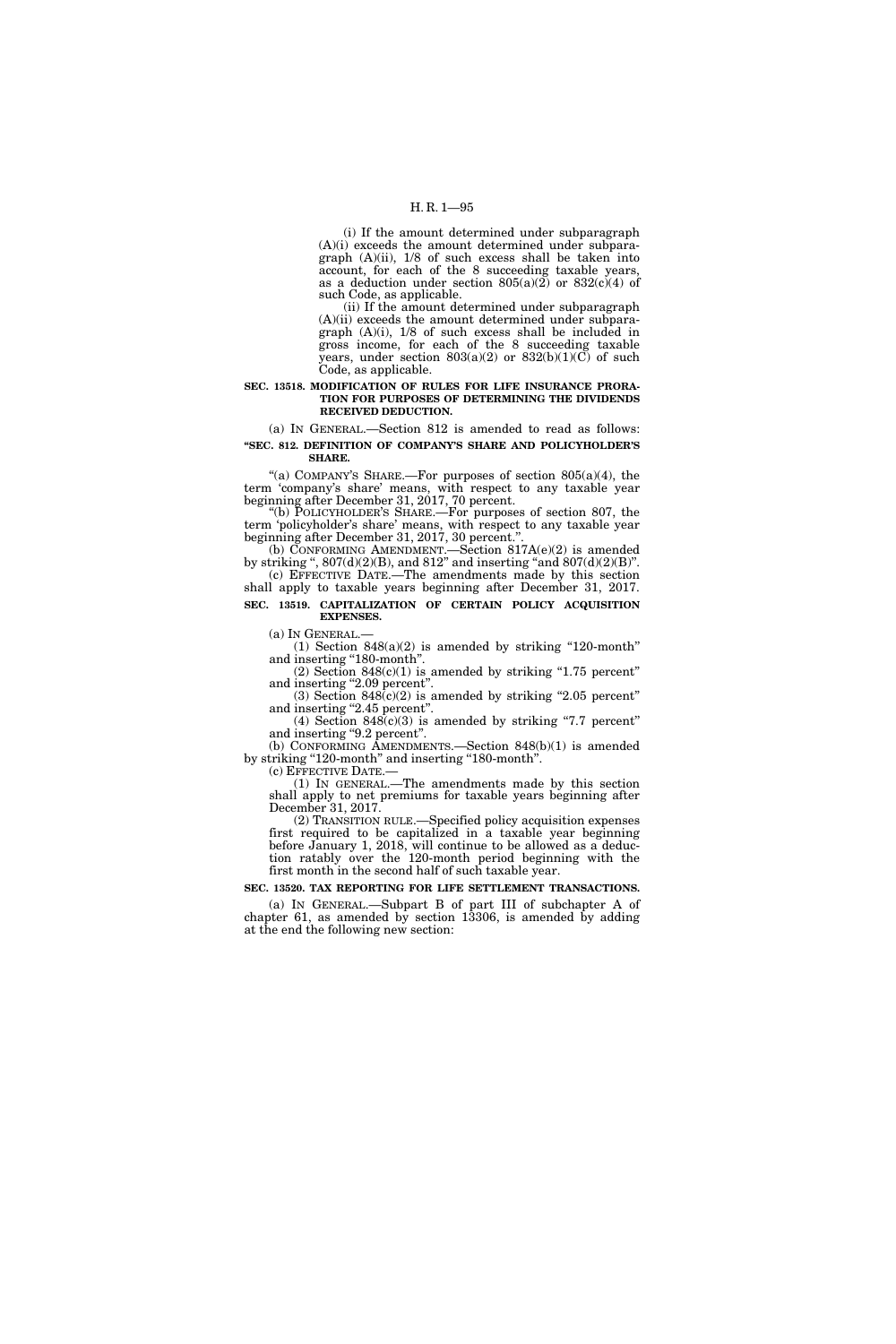### **''SEC. 6050Y. RETURNS RELATING TO CERTAIN LIFE INSURANCE CON-TRACT TRANSACTIONS.**

''(a) REQUIREMENT OF REPORTING OF CERTAIN PAYMENTS.— ''(1) IN GENERAL.—Every person who acquires a life insurance contract or any interest in a life insurance contract in a reportable policy sale during any taxable year shall make a return for such taxable year (at such time and in such manner as the Secretary shall prescribe) setting forth—

"(A) the name, address, and TIN of such person, "(B) the name, address, and TIN of each recipient of payment in the reportable policy sale,

 $\mathcal{C}(C)$  the date of such sale,

''(D) the name of the issuer of the life insurance contract sold and the policy number of such contract, and ''(E) the amount of each payment.

''(2) STATEMENT TO BE FURNISHED TO PERSONS WITH RESPECT TO WHOM INFORMATION IS REQUIRED.—Every person required to make a return under this subsection shall furnish to each person whose name is required to be set forth in such return a written statement showing—

"(A) the name, address, and phone number of the information contact of the person required to make such return, and

 $f(B)$  the information required to be shown on such return with respect to such person, except that in the case of an issuer of a life insurance contract, such statement is not required to include the information specified in para $graph (1)E$ ).

''(b) REQUIREMENT OF REPORTING OF SELLER'S BASIS IN LIFE INSURANCE CONTRACTS.—

"(1) In GENERAL.—Upon receipt of the statement required under subsection  $(a)(2)$  or upon notice of a transfer of a life insurance contract to a foreign person, each issuer of a life insurance contract shall make a return (at such time and in such manner as the Secretary shall prescribe) setting forth—

"(A) the name, address, and TIN of the seller who transfers any interest in such contract in such sale,

 $f(B)$  the investment in the contract (as defined in section 72(e)(6)) with respect to such seller, and

''(C) the policy number of such contract.

"(2) STATEMENT TO BE FURNISHED TO PERSONS WITH RESPECT TO WHOM INFORMATION IS REQUIRED.—Every person required to make a return under this subsection shall furnish to each person whose name is required to be set forth in such return a written statement showing—

"(A) the name, address, and phone number of the information contact of the person required to make such return, and

''(B) the information required to be shown on such return with respect to each seller whose name is required to be set forth in such return.

"(c) REQUIREMENT OF REPORTING WITH RESPECT TO REPORT-ABLE DEATH BENEFITS.—

''(1) IN GENERAL.—Every person who makes a payment of reportable death benefits during any taxable year shall make a return for such taxable year (at such time and in such manner as the Secretary shall prescribe) setting forth—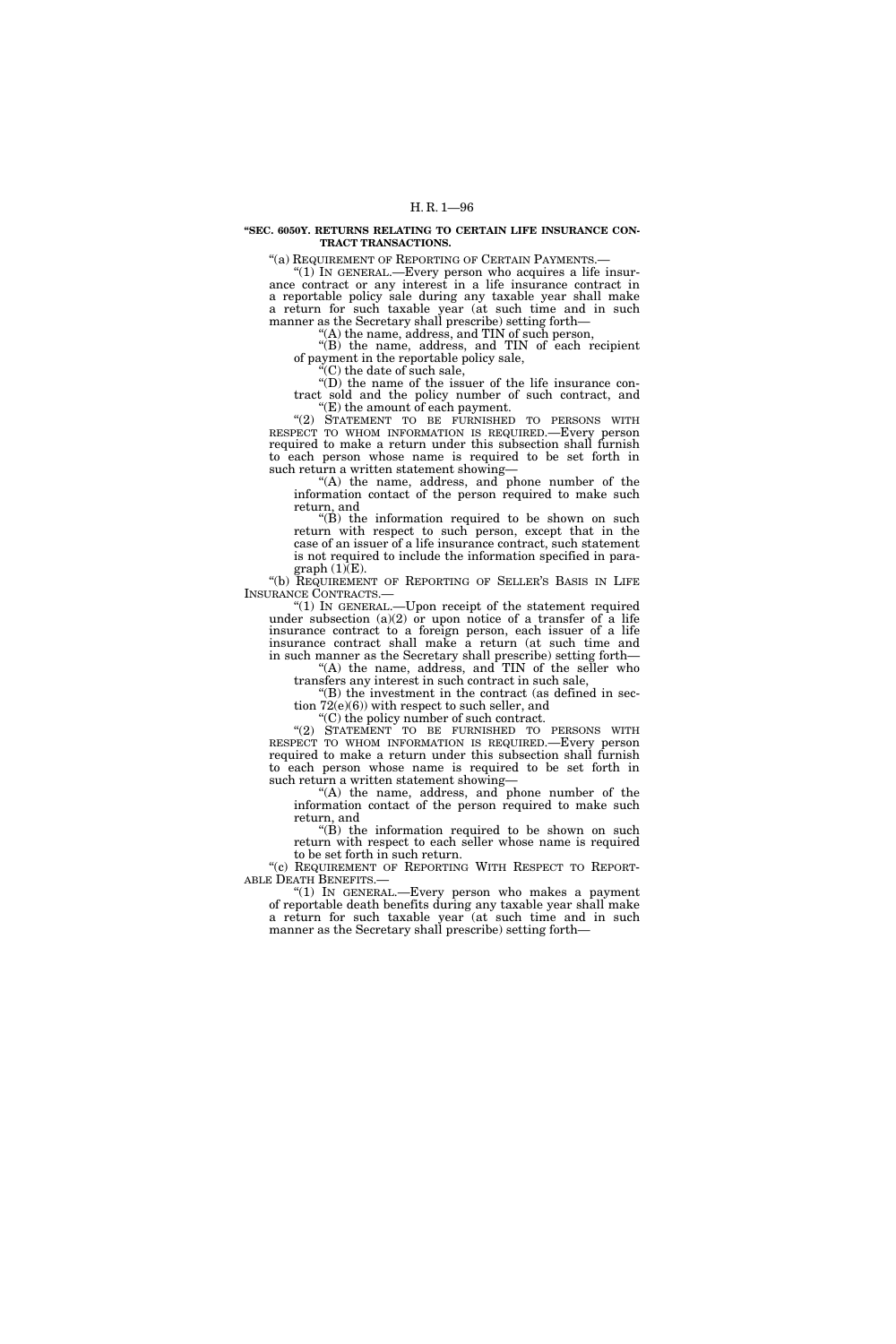"(A) the name, address, and TIN of the person making such payment,

''(B) the name, address, and TIN of each recipient of such payment,

" $(C)$  the date of each such payment,

''(D) the gross amount of each such payment, and

"(E) such person's estimate of the investment in the contract (as defined in section  $72(e)(6)$ ) with respect to the buyer.

''(2) STATEMENT TO BE FURNISHED TO PERSONS WITH RESPECT TO WHOM INFORMATION IS REQUIRED.—Every person required to make a return under this subsection shall furnish to each person whose name is required to be set forth in such return a written statement showing—

"(A) the name, address, and phone number of the information contact of the person required to make such return, and

 $f(B)$  the information required to be shown on such return with respect to each recipient of payment whose name is required to be set forth in such return.

''(d) DEFINITIONS.—For purposes of this section:

"(1) PAYMENT.—The term 'payment' means, with respect to any reportable policy sale, the amount of cash and the fair market value of any consideration transferred in the sale. (2) REPORTABLE POLICY SALE.—The term 'reportable policy

sale' has the meaning given such term in section  $101(a)(3)(B)$ . "(3) ISSUER.—The term 'issuer' means any life insurance company that bears the risk with respect to a life insurance contract on the date any return or statement is required to be made under this section.

(4) REPORTABLE DEATH BENEFITS. The term 'reportable death benefits' means amounts paid by reason of the death of the insured under a life insurance contract that has been transferred in a reportable policy sale.''.

(b) CLERICAL AMENDMENT.—The table of sections for subpart B of part III of subchapter A of chapter 61, as amended by section 13306, is amended by inserting after the item relating to section 6050X the following new item:

''Sec. 6050Y. Returns relating to certain life insurance contract transactions.''.

(c) CONFORMING AMENDMENTS.—

(1) Subsection (d) of section 6724 is amended—

(A) by striking "or" at the end of clause (xxiv) of paragraph  $(1)(B)$ , by striking "and" at the end of clause  $\overline{(xxv)}$ of such paragraph and inserting "or", and by inserting after such clause (xxv) the following new clause:

"(xxvi) section 6050Y (relating to returns relating to certain life insurance contract transactions), and'', and

(B) by striking "or" at the end of subparagraph (HH) of paragraph (2), by striking the period at the end of subparagraph  $(II)$  of such paragraph and inserting ", or", and by inserting after such subparagraph (II) the following new subparagraph:

" $(JJ)$  subsection (a)(2), (b)(2), or (c)(2) of section 6050Y (relating to returns relating to certain life insurance contract transactions).''.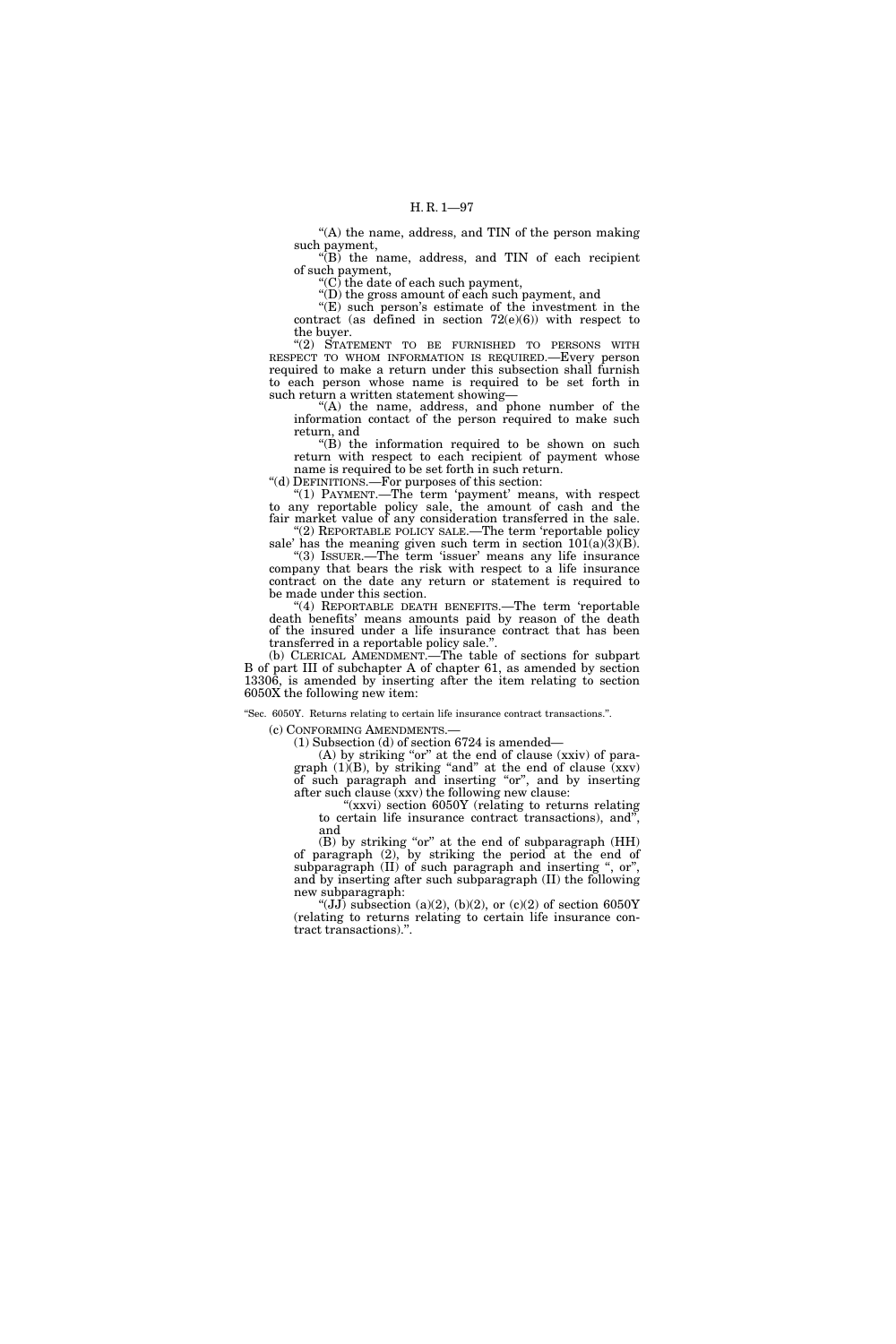(2) Section 6047 is amended—

(A) by redesignating subsection (g) as subsection (h), (B) by inserting after subsection (f) the following new subsection:

''(g) INFORMATION RELATING TO LIFE INSURANCE CONTRACT TRANSACTIONS.—This section shall not apply to any information which is required to be reported under section 6050Y.", and

(C) by adding at the end of subsection (h), as so redesignated, the following new paragraph:

''(4) For provisions requiring reporting of information relating to certain life insurance contract transactions, see section 6050Y.''.

(d) EFFECTIVE DATE.—The amendments made by this section shall apply to—

(1) reportable policy sales (as defined in section  $6050Y(d)(2)$ of the Internal Revenue Code of 1986 (as added by subsection (a)) after December 31, 2017, and

(2) reportable death benefits (as defined in section  $6050Y(d)(4)$  of such Code (as added by subsection (a)) paid after December 31, 2017.

#### **SEC. 13521. CLARIFICATION OF TAX BASIS OF LIFE INSURANCE CON-TRACTS.**

(a) CLARIFICATION WITH RESPECT TO ADJUSTMENTS.—Paragraph (1) of section 1016(a) is amended by striking subparagraph (A) and all that follows and inserting the following: "(A) for  $-$ 

''(i) taxes or other carrying charges described in section 266; or

"(ii) expenditures described in section 173 (relating to circulation expenditures),

for which deductions have been taken by the taxpayer in determining taxable income for the taxable year or prior taxable years; or

''(B) for mortality, expense, or other reasonable charges incurred under an annuity or life insurance contract;''.

(b) EFFECTIVE DATE.—The amendment made by this section shall apply to transactions entered into after August 25, 2009.

### **SEC. 13522. EXCEPTION TO TRANSFER FOR VALUABLE CONSIDER-ATION RULES.**

(a) IN GENERAL.—Subsection (a) of section 101 is amended by inserting after paragraph (2) the following new paragraph:

 $\mbox{``(3)}$  EXCEPTION TO VALUABLE CONSIDERATION RULES FOR COMMERCIAL TRANSFERS.—

"(A) IN GENERAL.—The second sentence of paragraph (2) shall not apply in the case of a transfer of a life insurance contract, or any interest therein, which is a reportable policy sale.

''(B) REPORTABLE POLICY SALE.—For purposes of this paragraph, the term 'reportable policy sale' means the acquisition of an interest in a life insurance contract, directly or indirectly, if the acquirer has no substantial family, business, or financial relationship with the insured apart from the acquirer's interest in such life insurance contract. For purposes of the preceding sentence, the term 'indirectly' applies to the acquisition of an interest in a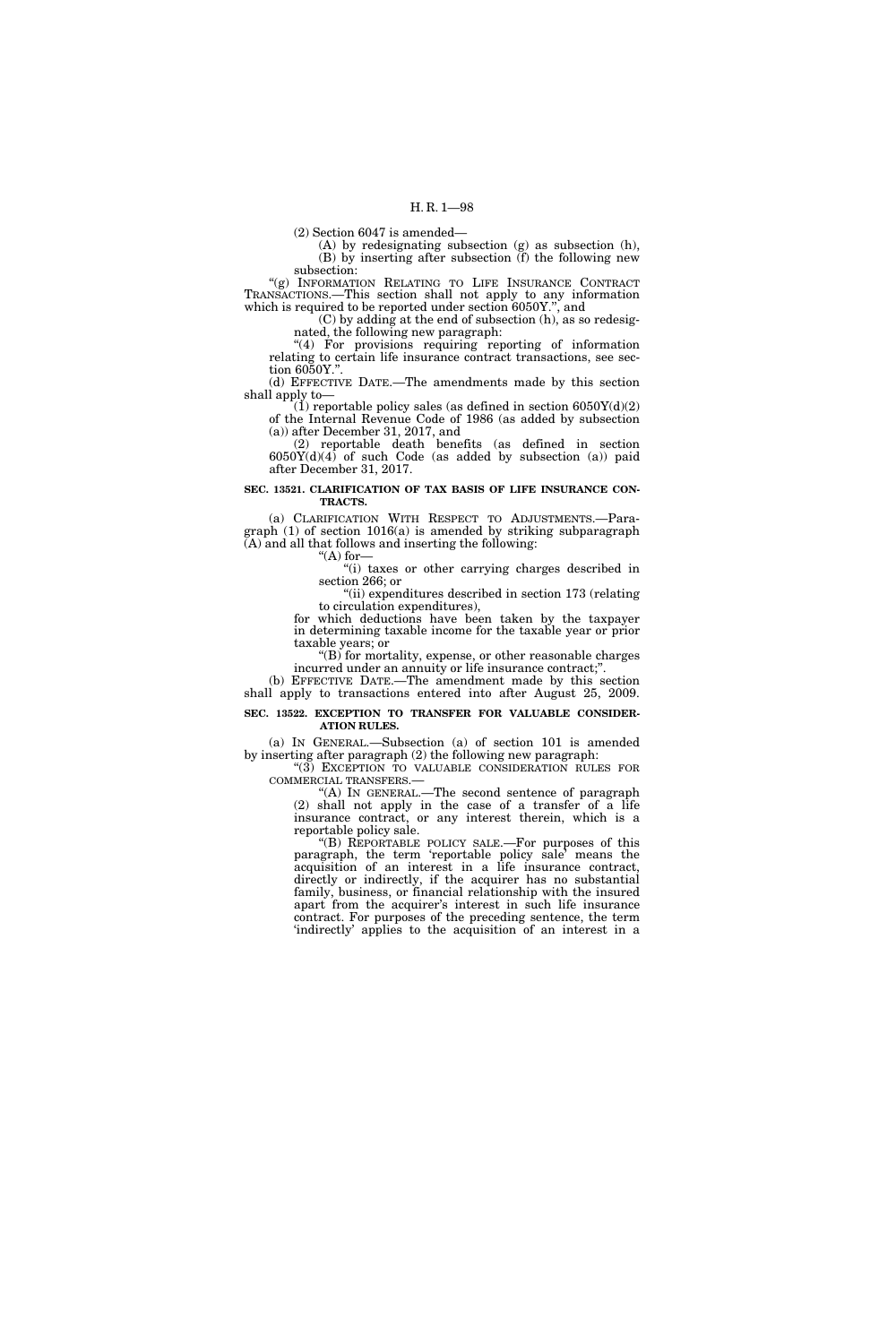partnership, trust, or other entity that holds an interest in the life insurance contract.

(b) CONFORMING AMENDMENT.—Paragraph (1) of section 101(a) is amended by striking "paragraph (2)" and inserting "paragraphs  $(2)$  and  $(3)$ ".

(c) EFFECTIVE DATE.—The amendments made by this section shall apply to transfers after December 31, 2017.

### **SEC. 13523. MODIFICATION OF DISCOUNTING RULES FOR PROPERTY AND CASUALTY INSURANCE COMPANIES.**

(a) MODIFICATION OF RATE OF INTEREST USED TO DISCOUNT UNPAID LOSSES.—Paragraph (2) of section 846(c) is amended to read as follows:

 $(2)$  DETERMINATION OF ANNUAL RATE.—The annual rate determined by the Secretary under this paragraph for any calendar year shall be a rate determined on the basis of the corporate bond yield curve (as defined in section  $430(h)(2)(D)(i)$ , determined by substituting '60-month period' for '24-month period' therein).''.

(b) MODIFICATION OF COMPUTATIONAL RULES FOR LOSS PAY-MENT PATTERNS.—Section 846(d)(3) is amended by striking subparagraphs (B) through (G) and inserting the following new subparagraph:

''(B) TREATMENT OF CERTAIN LOSSES.—

''(i) 3-YEAR LOSS PAYMENT PATTERN.—In the case of any line of business not described in subparagraph (A)(ii), losses paid after the 1st year following the accident year shall be treated as paid equally in the 2nd and 3rd year following the accident year.

"(ii) 10-YEAR LOSS PAYMENT PATTERN.-

''(I) IN GENERAL.—The period taken into account under subparagraph (A)(ii) shall be extended to the extent required under subclause  $^{\textbf{(II)}}$ . " $^{\textbf{(II)}}$ 

COMPUTATION OF EXTENSION.—The amount of losses which would have been treated as paid in the 10th year after the accident year shall be treated as paid in such 10th year and each subsequent year in an amount equal to the amount of the average of the losses treated as paid in the 7th, 8th, and 9th years after the accident year (or, if lesser, the portion of the unpaid losses not theretofore taken into account). To the extent such unpaid losses have not been treated as paid before the 24th year after the accident year, they shall be treated as paid in such 24th year.''.

(c) REPEAL OF HISTORICAL PAYMENT PATTERN ELECTION.—Section 846, as amended by this Act, is amended by striking subsection (e) and by redesignating subsections (f) and (g) as subsections (e) and (f), respectively.

(d) EFFECTIVE DATE.—The amendments made by this section shall apply to taxable years beginning after December 31, 2017. (e) TRANSITIONAL RULE.—For the first taxable year beginning after December 31, 2017—

(1) the unpaid losses and the expenses unpaid (as defined in paragraphs  $(5)(B)$  and  $(6)$  of section  $832(b)$  of the Internal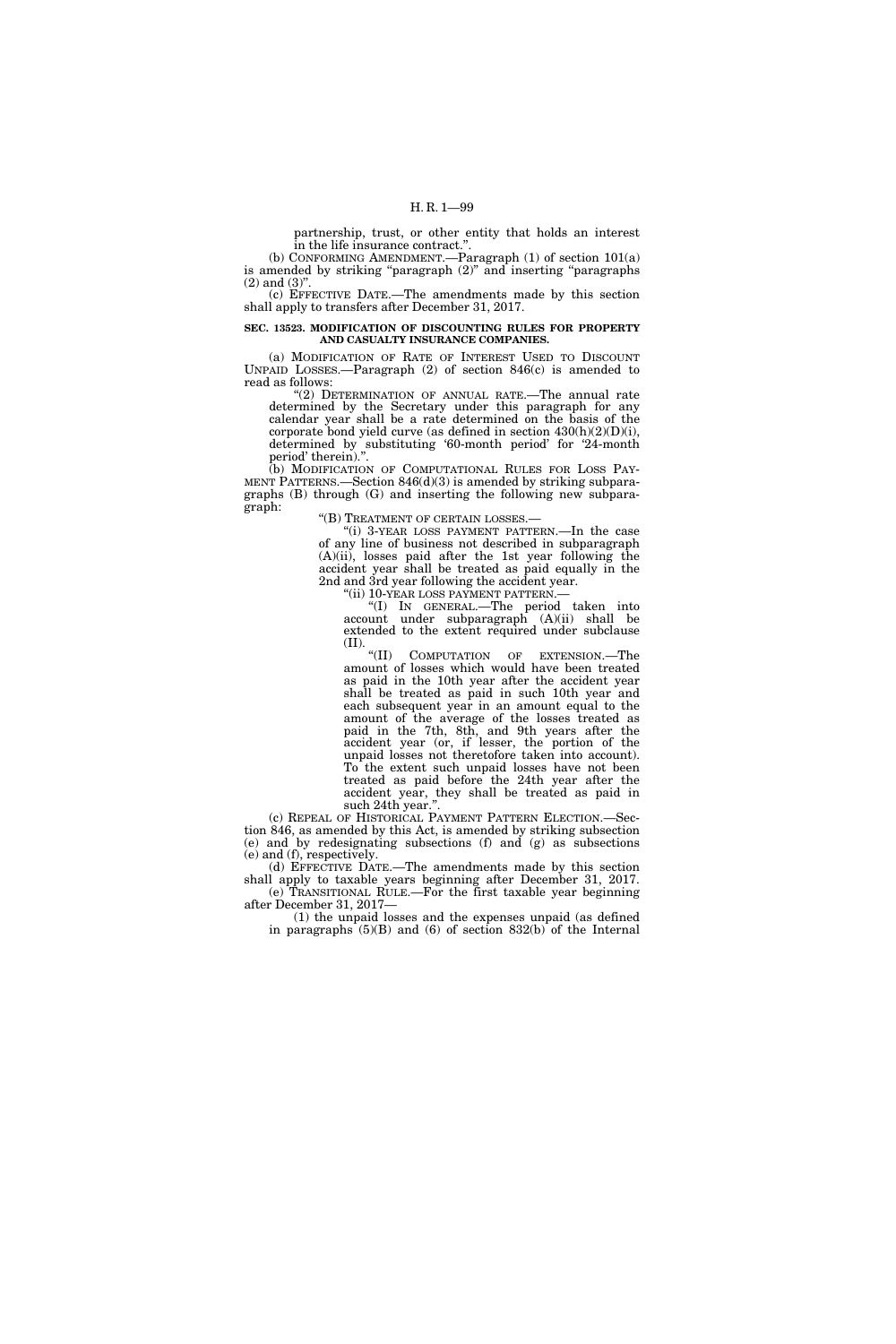Revenue Code of 1986) at the end of the preceding taxable year, and

 $(2)$  the unpaid losses as defined in sections  $807(c)(2)$  and 805(a)(1) of such Code at the end of the preceding taxable year,

shall be determined as if the amendments made by this section had applied to such unpaid losses and expenses unpaid in the preceding taxable year and by using the interest rate and loss payment patterns applicable to accident years ending with calendar year 2018, and any adjustment shall be taken into account ratably in such first taxable year and the 7 succeeding taxable years. For subsequent taxable years, such amendments shall be applied with respect to such unpaid losses and expenses unpaid by using the interest rate and loss payment patterns applicable to accident years ending with calendar year 2018.

# **Subpart C—Banks and Financial Instruments**

### **SEC. 13531. LIMITATION ON DEDUCTION FOR FDIC PREMIUMS.**

(a) IN GENERAL.—Section 162, as amended by sections 13307, is amended by redesignating subsection (r) as subsection (s) and by inserting after subsection  $\mathbf{\bar{q}}$  the following new subsection:

"(r) DISALLOWANCE OF FDIC PREMIUMS PAID BY CERTAIN LARGE FINANCIAL INSTITUTIONS.—

''(1) IN GENERAL.—No deduction shall be allowed for the applicable percentage of any FDIC premium paid or incurred by the taxpayer.

"(2) EXCEPTION FOR SMALL INSTITUTIONS.—Paragraph  $(1)$ shall not apply to any taxpayer for any taxable year if the total consolidated assets of such taxpayer (determined as of the close of such taxable year) do not exceed \$10,000,000,000.

''(3) APPLICABLE PERCENTAGE.—For purposes of this subsection, the term 'applicable percentage' means, with respect to any taxpayer for any taxable year, the ratio (expressed as a percentage but not greater than 100 percent) which— ''(A) the excess of—

''(i) the total consolidated assets of such taxpayer (determined as of the close of such taxable year), over ''(ii) \$10,000,000,000, bears to

"(B) \$40,000,000,000.

''(4) FDIC PREMIUMS.—For purposes of this subsection, the term 'FDIC premium' means any assessment imposed under section 7(b) of the Federal Deposit Insurance Act (12 U.S.C. 1817(b)).

''(5) TOTAL CONSOLIDATED ASSETS.—For purposes of this subsection, the term 'total consolidated assets' has the meaning given such term under section 165 of the Dodd-Frank Wall Street Reform and Consumer Protection Act (12 U.S.C. 5365). ''(6) AGGREGATION RULE.—

''(A) IN GENERAL.—Members of an expanded affiliated group shall be treated as a single taxpayer for purposes of applying this subsection.

''(B) EXPANDED AFFILIATED GROUP.—

''(i) IN GENERAL.—For purposes of this paragraph, the term 'expanded affiliated group' means an affiliated group as defined in section 1504(a), determined—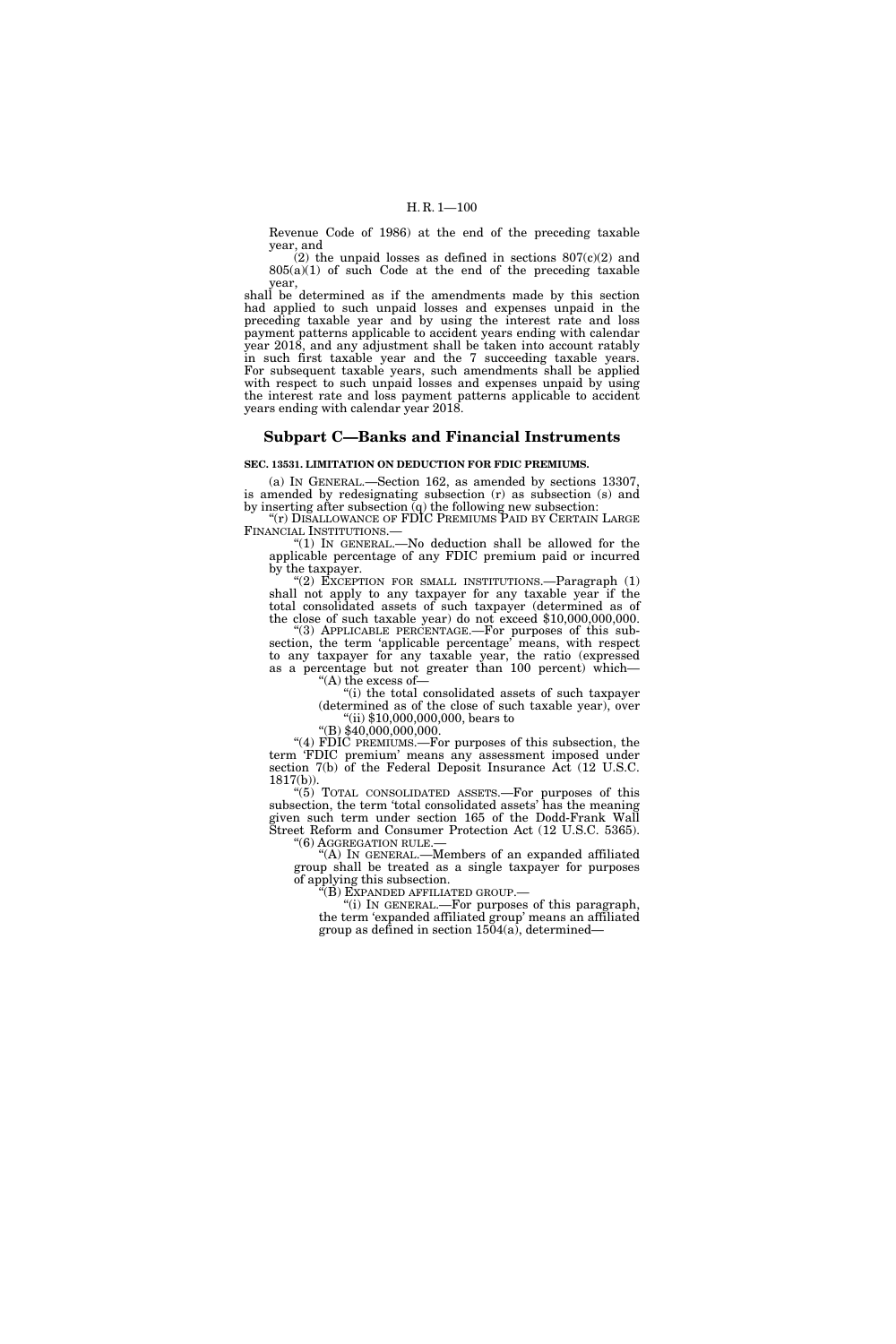# H. R. 1—101

''(I) by substituting 'more than 50 percent' for 'at least 80 percent' each place it appears, and ''(II) without regard to paragraphs (2) and (3) of section 1504(b).

"(ii) CONTROL OF NON-CORPORATE ENTITIES.-- A partnership or any other entity (other than a corporation) shall be treated as a member of an expanded affiliated group if such entity is controlled (within the meaning of section  $954(d)(3)$  by members of such group (including any entity treated as a member of such group by reason of this clause).''.

(b) EFFECTIVE DATE.—The amendments made by this section shall apply to taxable years beginning after December 31, 2017.

# **SEC. 13532. REPEAL OF ADVANCE REFUNDING BONDS.**

(a) IN GENERAL.—Paragraph (1) of section 149(d) is amended by striking "as part of an issue described in paragraph  $(2)$ ,  $(3)$ , or  $(4)$ ." and inserting "to advance refund another bond.".

(b) CONFORMING AMENDMENTS.—

(1) Section 149(d) is amended by striking paragraphs (2),  $(3)$ ,  $(4)$ , and  $(6)$  and by redesignating paragraphs  $(5)$  and  $(7)$ as paragraphs  $(2)$  and  $(3)$ .

(2) Section  $148(f)(4)(C)$  is amended by striking clause (xiv) and by redesignating clauses (xv) to (xvii) as clauses (xiv) to (xvi).

(c) EFFECTIVE DATE.—The amendments made by this section shall apply to advance refunding bonds issued after December 31, 2017.

# **Subpart D—S Corporations**

# **SEC. 13541. EXPANSION OF QUALIFYING BENEFICIARIES OF AN ELECTING SMALL BUSINESS TRUST.**

(a) NO LOOK-THROUGH FOR ELIGIBILITY PURPOSES.—Section  $1361(c)(2)(B)(v)$  is amended by adding at the end the following new sentence: ''This clause shall not apply for purposes of subsection  $(b)(1)(C)$ ."

(b) EFFECTIVE DATE.—The amendment made by this section shall take effect on January 1, 2018.

# **SEC. 13542. CHARITABLE CONTRIBUTION DEDUCTION FOR ELECTING SMALL BUSINESS TRUSTS.**

(a) IN GENERAL.—Section  $641(c)(2)$  is amended by inserting after subparagraph (D) the following new subparagraph:

 $E(E)$ (i) Section 642(c) shall not apply.

"(ii) For purposes of section  $170(b)(1)(G)$ , adjusted gross income shall be computed in the same manner as in the case of an individual, except that the deductions for costs which are paid or incurred in connection with the administration of the trust and which would not have been incurred if the property were not held in such trust shall be treated as allowable in arriving at adjusted gross income.'

(b) EFFECTIVE DATE.—The amendment made by this section shall apply to taxable years beginning after December 31, 2017.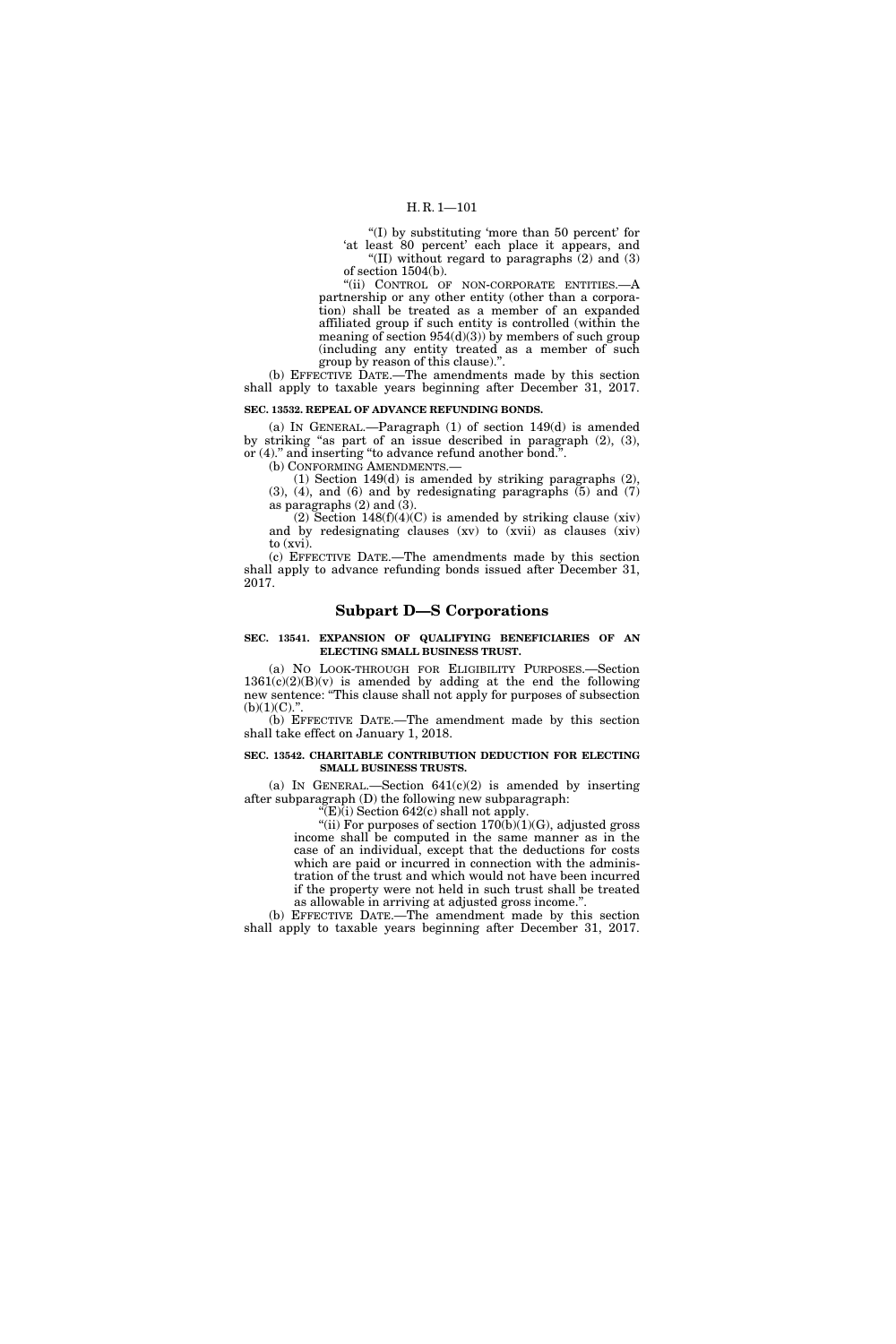### **SEC. 13543. MODIFICATION OF TREATMENT OF S CORPORATION CONVERSIONS TO C CORPORATIONS.**

(a) ADJUSTMENTS ATTRIBUTABLE TO CONVERSION FROM S COR- PORATION TO C CORPORATION.—Section 481 is amended by adding at the end the following new subsection:

''(d) ADJUSTMENTS ATTRIBUTABLE TO CONVERSION FROM S COR- PORATION TO C CORPORATION.— ''(1) IN GENERAL.—In the case of an eligible terminated

S corporation, any adjustment required by subsection (a)(2) which is attributable to such corporation's revocation described in paragraph (2)(A)(ii) shall be taken into account ratably during the 6-taxable year period beginning with the year of change.

"(2) ELIGIBLE TERMINATED S CORPORATION.—For purposes of this subsection, the term 'eligible terminated S corporation' means any C corporation—  $H(A)$  which—

''(i) was an S corporation on the day before the date of the enactment of the Tax Cuts and Jobs Act, and

"(ii) during the 2-year period beginning on the date of such enactment makes a revocation of its election under section 1362(a), and

''(B) the owners of the stock of which, determined on the date such revocation is made, are the same owners (and in identical proportions) as on the date of such enactment."

(b) CASH DISTRIBUTIONS FOLLOWING POST-TERMINATION TRANSI- TION PERIOD FROM S CORPORATION STATUS.—Section 1371 is amended by adding at the end the following new subsection:

''(f) CASH DISTRIBUTIONS FOLLOWING POST-TERMINATION TRANSITION PERIOD.—In the case of a distribution of money by an eligible terminated S corporation (as defined in section  $481(d)$ ) after the post-termination transition period, the accumulated adjustments account shall be allocated to such distribution, and the distribution shall be chargeable to accumulated earnings and profits, in the same ratio as the amount of such accumulated adjustments account bears to the amount of such accumulated earnings and profits.''.

# **PART VII—EMPLOYMENT**

# **Subpart A—Compensation**

### **SEC. 13601. MODIFICATION OF LIMITATION ON EXCESSIVE EMPLOYEE REMUNERATION.**

(a) REPEAL OF PERFORMANCE-BASED COMPENSATION AND COMMISSION EXCEPTIONS FOR LIMITATION ON EXCESSIVE EMPLOYEE

REMUNERATION.—<br>(1) IN GENERAL.—Paragraph (4) of section 162(m) is amended by striking subparagraphs (B) and (C) and by redesignating subparagraphs  $(D)$ ,  $(E)$ ,  $(F)$ , and  $(G)$  as subparagraphs  $(B)$ ,  $(C)$ ,  $(D)$ , and  $(E)$ , respectively.

(2) CONFORMING AMENDMENTS.—<br>(A) Paragraphs (5)(E) and (6)(D) of section 162(m) are each amended by striking ''subparagraphs (B), (C), and (D)'' and inserting ''subparagraph (B)''.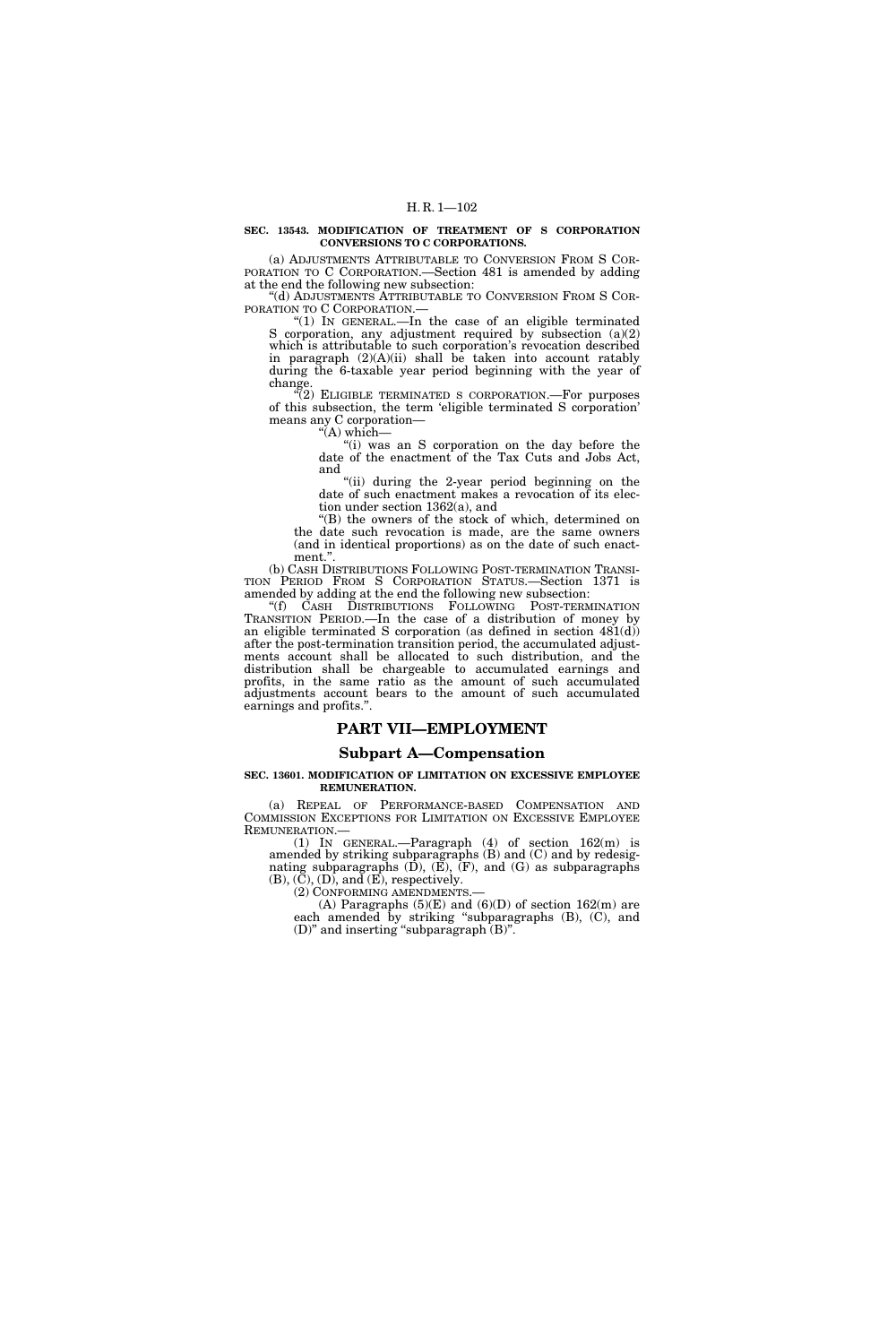(B) Paragraphs  $(5)(G)$  and  $(6)(G)$  of section  $162(m)$  are each amended by striking " $(F)$  and  $(G)$ " and inserting " $(D)$ and  $(E)$ ".

(b) MODIFICATION OF DEFINITION OF COVERED EMPLOYEES.— Paragraph (3) of section 162(m) is amended—

(1) in subparagraph (A), by striking ''as of the close of the taxable year, such employee is the chief executive officer of the taxpayer or is'' and inserting ''such employee is the principal executive officer or principal financial officer of the taxpayer at any time during the taxable year, or was'',

 $(2)$  in subparagraph  $(B)$ 

 $(A)$  by striking "4" and inserting "3", and

(B) by striking ''(other than the chief executive officer)'' and inserting ''(other than any individual described in subparagraph (A))'', and

 $(3)$  by striking "or" at the end of subparagraph  $(A)$ , by striking the period at the end of subparagraph (B) and inserting , or", and by adding at the end the following:

" $(C)$  was a covered employee of the taxpayer (or any predecessor) for any preceding taxable year beginning after December 31, 2016."

(c) EXPANSION OF APPLICABLE EMPLOYER.—

(1) IN GENERAL.—Section  $162(m)(2)$  is amended to read as follows:

"(2) PUBLICLY HELD CORPORATION.—For purposes of this subsection, the term 'publicly held corporation' means any corporation which is an issuer (as defined in section 3 of the Securities Exchange Act of 1934 (15 U.S.C. 78c))—

''(A) the securities of which are required to be registered under section 12 of such Act (15 U.S.C. 78l), or "(B) that is required to file reports under section  $15(d)$ of such Act (15 U.S.C. 78o(d)).''.

(2) CONFORMING AMENDMENT.—Section 162(m)(3), as amended by subsection (b), is amended by adding at the end the following flush sentence:

''Such term shall include any employee who would be described in subparagraph (B) if the reporting described in such subparagraph were required as so described.''.

 $ETC.$ —Paragraph (4) of section 162(m), as amended by subsection (a), is amended by adding at the end the following new subparagraph:

"(F) SPECIAL RULE FOR REMUNERATION PAID TO BENE-FICIARIES, ETC.—Remuneration shall not fail to be applicable employee remuneration merely because it is includible in the income of, or paid to, a person other than the covered employee, including after the death of

the covered employee.".<br>(e) EFFECTIVE DATE.—

(1) IN GENERAL.—Except as provided in paragraph  $(2)$ , the amendments made by this section shall apply to taxable years beginning after December 31, 2017.

(2) EXCEPTION FOR BINDING CONTRACTS.—The amendments made by this section shall not apply to remuneration which is provided pursuant to a written binding contract which was in effect on November 2, 2017, and which was not modified in any material respect on or after such date.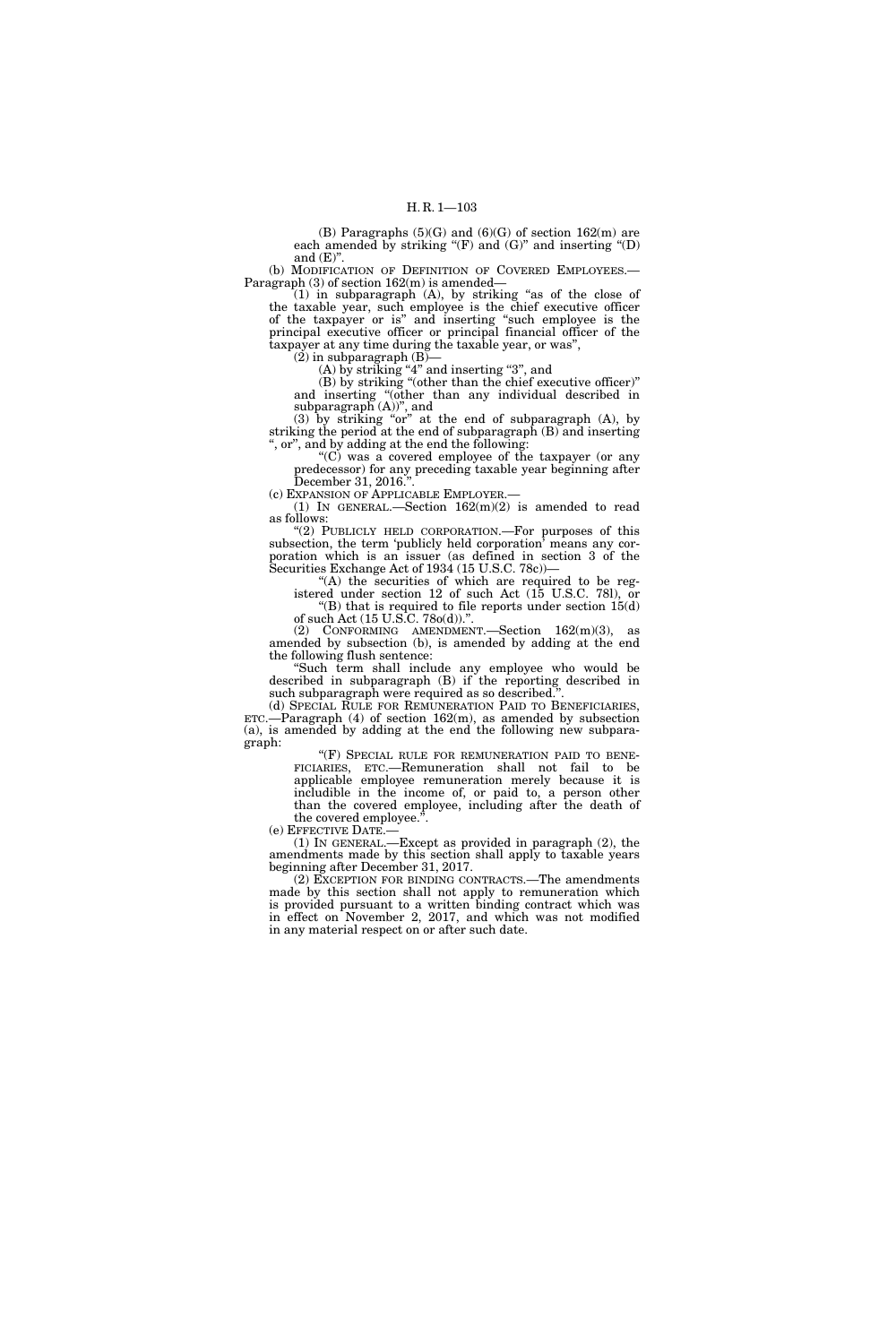### **SEC. 13602. EXCISE TAX ON EXCESS TAX-EXEMPT ORGANIZATION EXECUTIVE COMPENSATION.**

(a) IN GENERAL.—Subchapter D of chapter 42 is amended by adding at the end the following new section:

### **''SEC. 4960. TAX ON EXCESS TAX-EXEMPT ORGANIZATION EXECUTIVE COMPENSATION.**

"(a) TAX IMPOSED.—There is hereby imposed a tax equal to the product of the rate of tax under section 11 and the sum of—

" $(1)$  so much of the remuneration paid (other than any excess parachute payment) by an applicable tax-exempt organization for the taxable year with respect to employment of any covered employee in excess of \$1,000,000, plus

''(2) any excess parachute payment paid by such an organization to any covered employee.

For purposes of the preceding sentence, remuneration shall be treated as paid when there is no substantial risk of forfeiture (within the meaning of section  $457(f)(3)(B)$ ) of the rights to such remuneration.

''(b) LIABILITY FOR TAX.—The employer shall be liable for the tax imposed under subsection (a).

''(c) DEFINITIONS AND SPECIAL RULES.—For purposes of this section—

''(1) APPLICABLE TAX-EXEMPT ORGANIZATION.—The term 'applicable tax-exempt organization' means any organization which for the taxable year—

 $f(A)$  is exempt from taxation under section 501(a),

"(B) is a farmers' cooperative organization described in section 521(b)(1),

''(C) has income excluded from taxation under section 115(1), or

 $\cdot$ <sup>"(D)</sup> is a political organization described in section 527(e)(1).

" $(2)$  COVERED EMPLOYEE.—For purposes of this section, the term 'covered employee' means any employee (including any former employee) of an applicable tax-exempt organization if the employee—

 $*(A)$  is one of the 5 highest compensated employees of the organization for the taxable year, or

''(B) was a covered employee of the organization (or any predecessor) for any preceding taxable year beginning after December 31, 2016.

''(3) REMUNERATION.—For purposes of this section:

''(A) IN GENERAL.—The term 'remuneration' means wages (as defined in section  $3401(a)$ ), except that such term shall not include any designated Roth contribution (as defined in section  $402A(c)$ ) and shall include amounts required to be included in gross income under section 457(f).

''(B) EXCEPTION FOR REMUNERATION FOR MEDICAL SERV-ICES.—The term 'remuneration' shall not include the portion of any remuneration paid to a licensed medical professional (including a veterinarian) which is for the performance of medical or veterinary services by such professional. ''(4) REMUNERATION FROM RELATED ORGANIZATIONS.—

 $(A)$  In GENERAL.—Remuneration of a covered employee by an applicable tax-exempt organization shall include any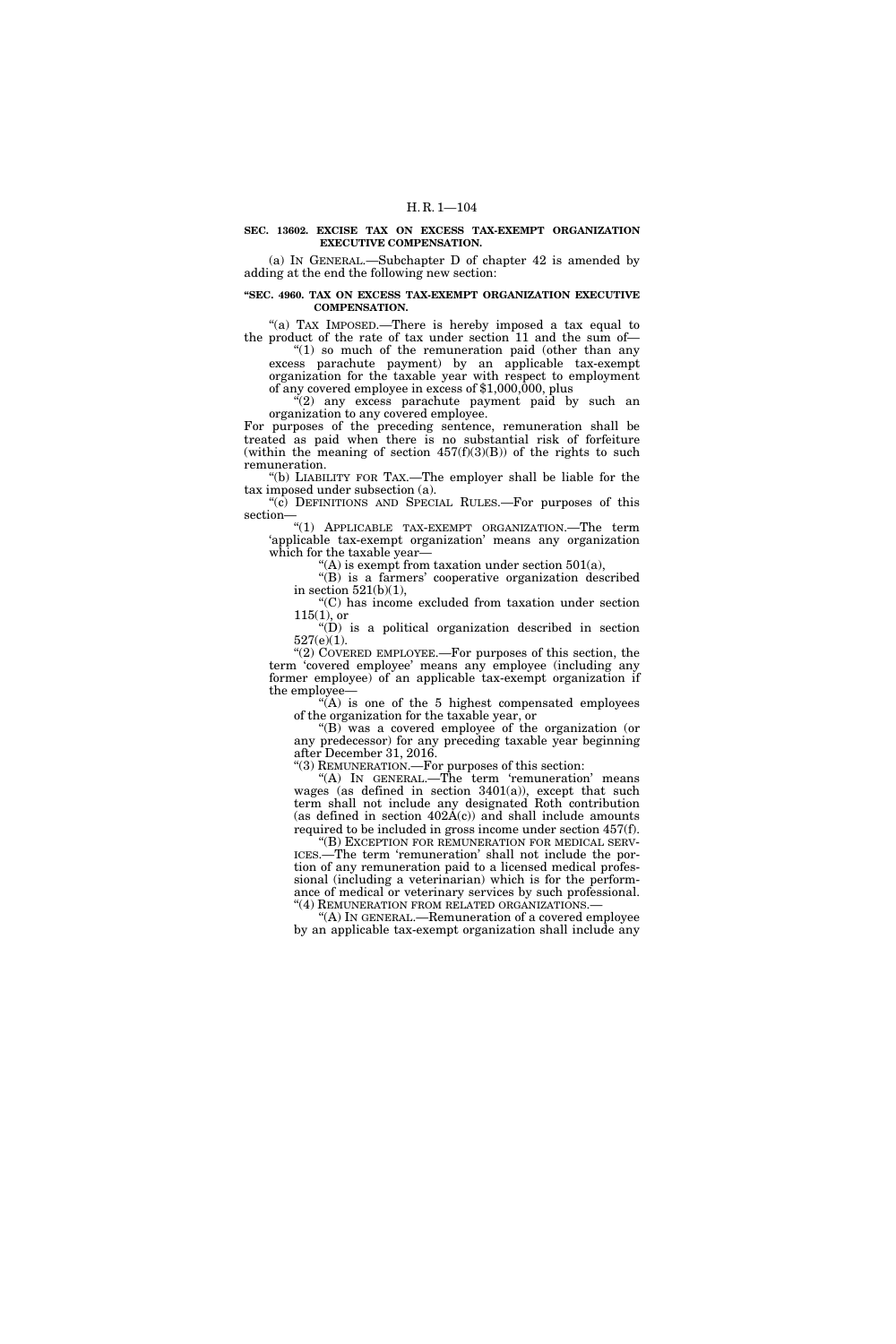remuneration paid with respect to employment of such employee by any related person or governmental entity.

''(B) RELATED ORGANIZATIONS.—A person or governmental entity shall be treated as related to an applicable tax-exempt organization if such person or governmental entity—

''(i) controls, or is controlled by, the organization, "(ii) is controlled by one or more persons which control the organization,

''(iii) is a supported organization (as defined in section 509(f)(3)) during the taxable year with respect to the organization,

" $(iv)$  is a supporting organization described in section 509(a)(3) during the taxable year with respect to the organization, or

" $(v)$  in the case of an organization which is a voluntary employees' beneficiary association described in section  $501(c)(9)$ , establishes, maintains, or makes contributions to such voluntary employees' beneficiary association.

''(C) LIABILITY FOR TAX.—In any case in which remuneration from more than one employer is taken into account under this paragraph in determining the tax imposed by subsection (a), each such employer shall be liable for such tax in an amount which bears the same ratio to the total tax determined under subsection (a) with respect to such remuneration as—

"(i) the amount of remuneration paid by such employer with respect to such employee, bears to

"(ii) the amount of remuneration paid by all such employers to such employee.

''(5) EXCESS PARACHUTE PAYMENT.—For purposes of determining the tax imposed by subsection  $(a)(2)$ –

''(A) IN GENERAL.—The term 'excess parachute payment' means an amount equal to the excess of any parachute payment over the portion of the base amount allocated to such payment.

''(B) PARACHUTE PAYMENT.—The term 'parachute payment' means any payment in the nature of compensation to (or for the benefit of) a covered employee if—

"(i) such payment is contingent on such employee's separation from employment with the employer, and "(ii) the aggregate present value of the payments

in the nature of compensation to (or for the benefit of) such individual which are contingent on such separation equals or exceeds an amount equal to 3 times the base amount.

''(C) EXCEPTION.—Such term does not include any payment—

"(i) described in section  $280G(b)(6)$  (relating to exemption for payments under qualified plans),

''(ii) made under or to an annuity contract described in section 403(b) or a plan described in section 457(b),

''(iii) to a licensed medical professional (including a veterinarian) to the extent that such payment is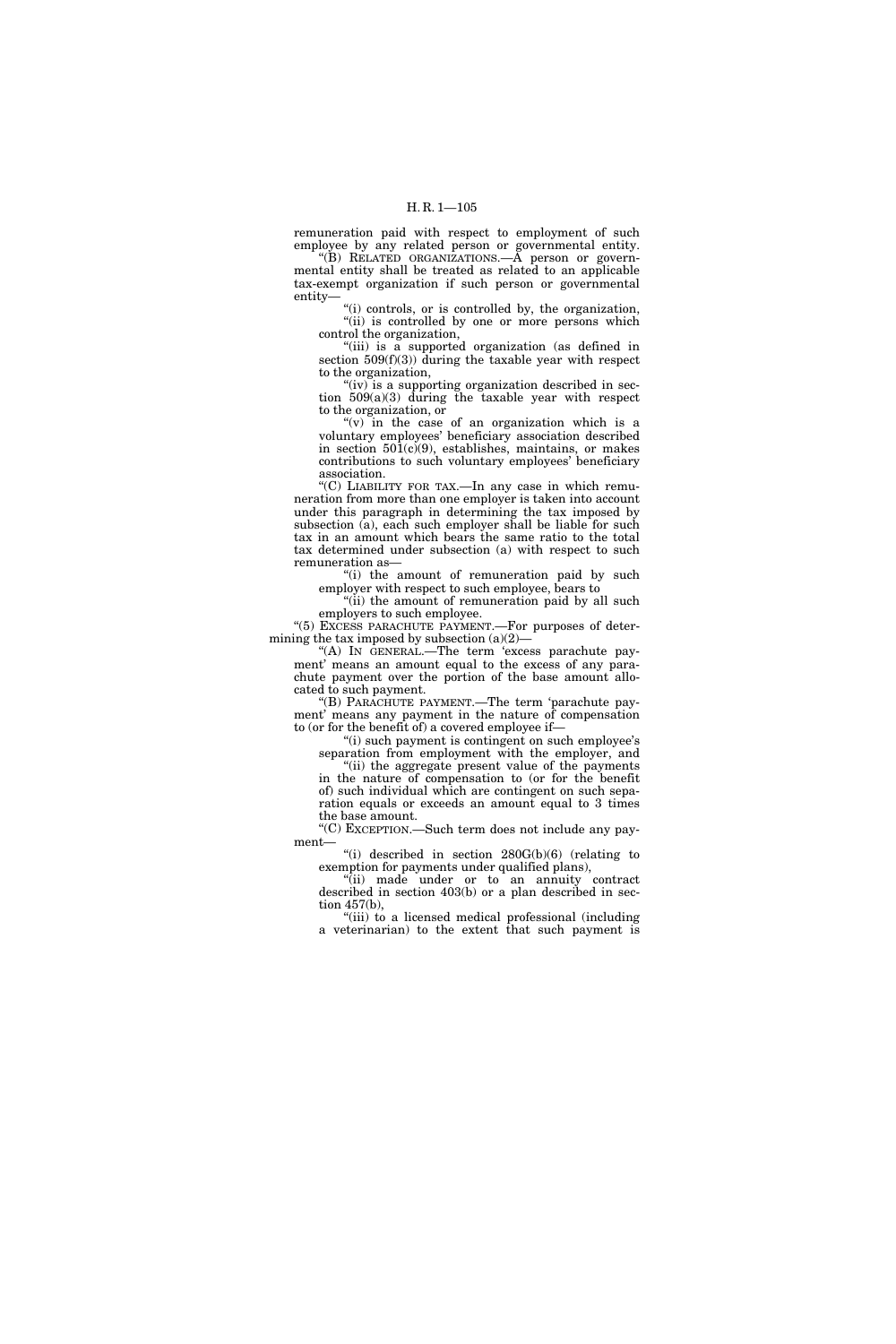for the performance of medical or veterinary services by such professional, or

" $(iv)$  to an individual who is not a highly compensated employee as defined in section 414(q).

''(D) BASE AMOUNT.—Rules similar to the rules of 280G(b)(3) shall apply for purposes of determining the base amount.

''(E) PROPERTY TRANSFERS; PRESENT VALUE.—Rules similar to the rules of paragraphs (3) and (4) of section 280G(d) shall apply.

''(6) COORDINATION WITH DEDUCTION LIMITATION.—Remuneration the deduction for which is not allowed by reason of section 162(m) shall not be taken into account for purposes of this section.

''(d) REGULATIONS.—The Secretary shall prescribe such regulations as may be necessary to prevent avoidance of the tax under this section, including regulations to prevent avoidance of such tax through the performance of services other than as an employee or by providing compensation through a pass-through or other entity to avoid such tax.''.

(b) CLERICAL AMENDMENT.—The table of sections for subchapter D of chapter 42 is amended by adding at the end the following new item:

''Sec. 4960. Tax on excess tax-exempt organization executive compensation.''.

(c) EFFECTIVE DATE.—The amendments made by this section shall apply to taxable years beginning after December 31, 2017.

### **SEC. 13603. TREATMENT OF QUALIFIED EQUITY GRANTS.**

(a) IN GENERAL.—Section 83 is amended by adding at the end the following new subsection:

''(i) QUALIFIED EQUITY GRANTS.—  $\cdot$ <sup>"(1)</sup> IN GENERAL.—For purposes of this subtitle—

''(A) TIMING OF INCLUSION.—If qualified stock is trans-

ferred to a qualified employee who makes an election with respect to such stock under this subsection, subsection (a) shall be applied by including the amount determined under such subsection with respect to such stock in income of the employee in the taxable year determined under subparagraph (B) in lieu of the taxable year described in subsection (a).

''(B) TAXABLE YEAR DETERMINED.—The taxable year determined under this subparagraph is the taxable year of the employee which includes the earliest of—

 $\sqrt[n]{i}$  the first date such qualified stock becomes transferable (including, solely for purposes of this clause, becoming transferable to the employer),

''(ii) the date the employee first becomes an excluded employee,

"(iii) the first date on which any stock of the corporation which issued the qualified stock becomes readily tradable on an established securities market (as determined by the Secretary, but not including any market unless such market is recognized as an established securities market by the Secretary for purposes of a provision of this title other than this subsection),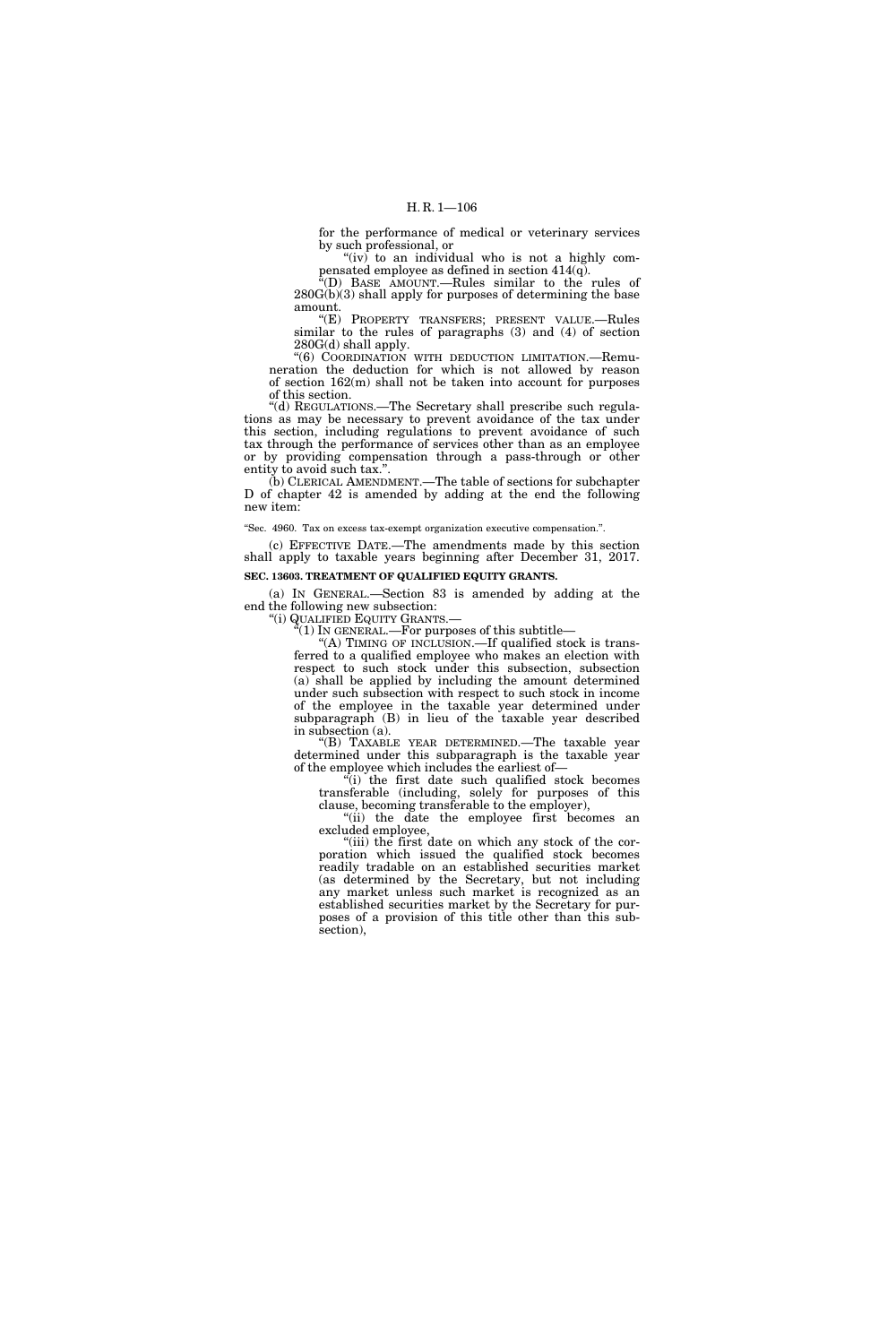### H. R. 1—107

"(iv) the date that is 5 years after the first date the rights of the employee in such stock are transferable or are not subject to a substantial risk of forfeiture, whichever occurs earlier, or

"(v) the date on which the employee revokes (at such time and in such manner as the Secretary provides) the election under this subsection with respect to such stock.

"(2) QUALIFIED STOCK.-

''(A) IN GENERAL.—For purposes of this subsection, the term 'qualified stock' means, with respect to any qualified employee, any stock in a corporation which is the employer of such employee, if—

 $\mathrm{``(i)}$  such stock is received—

''(I) in connection with the exercise of an option, or ''(II) in settlement of a restricted stock unit,

and

"(ii) such option or restricted stock unit was granted by the corporation—

 $\sqrt{\text{I}}$ ) in connection with the performance of services as an employee, and

''(II) during a calendar year in which such corporation was an eligible corporation.

''(B) LIMITATION.—The term 'qualified stock' shall not include any stock if the employee may sell such stock to, or otherwise receive cash in lieu of stock from, the corporation at the time that the rights of the employee in such stock first become transferable or not subject to a substantial risk of forfeiture.

''(C) ELIGIBLE CORPORATION.—For purposes of subpara $graph (A)(ii)(II)$ 

''(i) IN GENERAL.—The term 'eligible corporation' means, with respect to any calendar year, any corporation if—

> ''(I) no stock of such corporation (or any predecessor of such corporation) is readily tradable on an established securities market (as determined under paragraph  $(1)(B)(iii)$  during any preceding calendar year, and

> ''(II) such corporation has a written plan under which, in such calendar year, not less than 80 percent of all employees who provide services to such corporation in the United States (or any possession of the United States) are granted stock options, or are granted restricted stock units, with the same rights and privileges to receive qualified stock.

''(ii) SAME RIGHTS AND PRIVILEGES.—For purposes of clause (i)(II)—

''(I) except as provided in subclauses (II) and (III), the determination of rights and privileges with respect to stock shall be made in a similar manner as under section  $423(b)(5)$ ,

''(II) employees shall not fail to be treated as having the same rights and privileges to receive qualified stock solely because the number of shares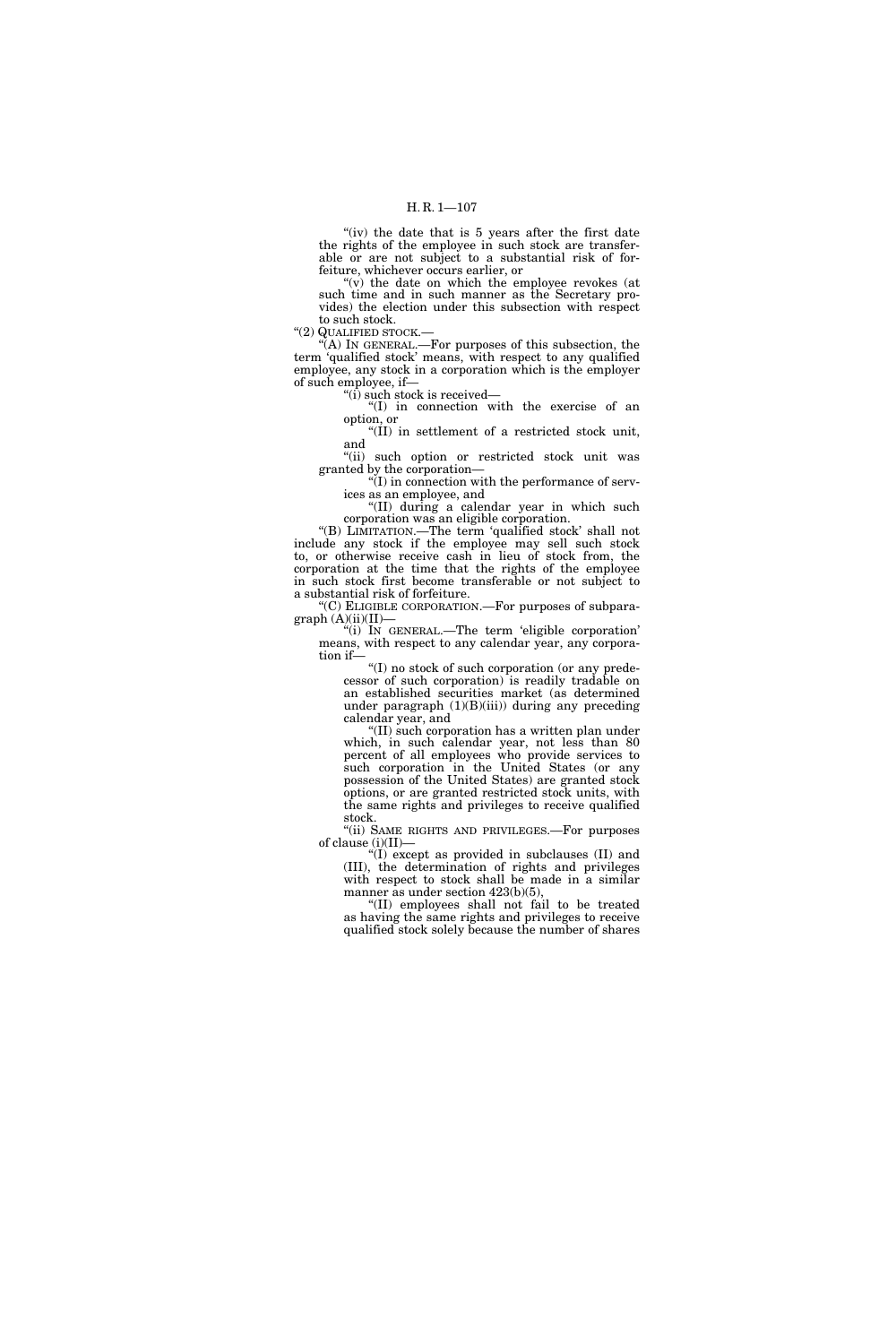available to all employees is not equal in amount, so long as the number of shares available to each employee is more than a de minimis amount, and

''(III) rights and privileges with respect to the exercise of an option shall not be treated as the same as rights and privileges with respect to the settlement of a restricted stock unit.

"(iii) EMPLOYEE.—For purposes of clause (i)(II), the term 'employee' shall not include any employee described in section 4980E(d)(4) or any excluded employee.

"(iv) SPECIAL RULE FOR CALENDAR YEARS BEFORE 2018.—In the case of any calendar year beginning before January 1, 2018, clause (i)(II) shall be applied without regard to whether the rights and privileges with respect to the qualified stock are the same.

''(3) QUALIFIED EMPLOYEE; EXCLUDED EMPLOYEE.—For purposes of this subsection—

''(A) IN GENERAL.—The term 'qualified employee' means any individual who—

''(i) is not an excluded employee, and

"(ii) agrees in the election made under this subsection to meet such requirements as are determined by the Secretary to be necessary to ensure that the withholding requirements of the corporation under chapter 24 with respect to the qualified stock are met. ''(B) EXCLUDED EMPLOYEE.—The term 'excluded

employee' means, with respect to any corporation, any individual—

"(i) who is a 1-percent owner (within the meaning of section  $416(i)(1)(B)(ii)$  at any time during the calendar year or who was such a 1 percent owner at any time during the 10 preceding calendar years,

''(ii) who is or has been at any prior time—

''(I) the chief executive officer of such corporation or an individual acting in such a capacity, or

''(II) the chief financial officer of such corporation or an individual acting in such a capacity,

"(iii) who bears a relationship described in section  $318(a)(1)$  to any individual described in subclause (I) or (II) of clause (ii), or

"(iv) who is one of the 4 highest compensated officers of such corporation for the taxable year, or was one of the 4 highest compensated officers of such corporation for any of the 10 preceding taxable years, determined with respect to each such taxable year on the basis of the shareholder disclosure rules for compensation under the Securities Exchange Act of

1934 (as if such rules applied to such corporation). ''(4) ELECTION.— ''(A) TIME FOR MAKING ELECTION.—An election with

respect to qualified stock shall be made under this subsection no later than 30 days after the first date the rights of the employee in such stock are transferable or are not subject to a substantial risk of forfeiture, whichever occurs earlier, and shall be made in a manner similar to the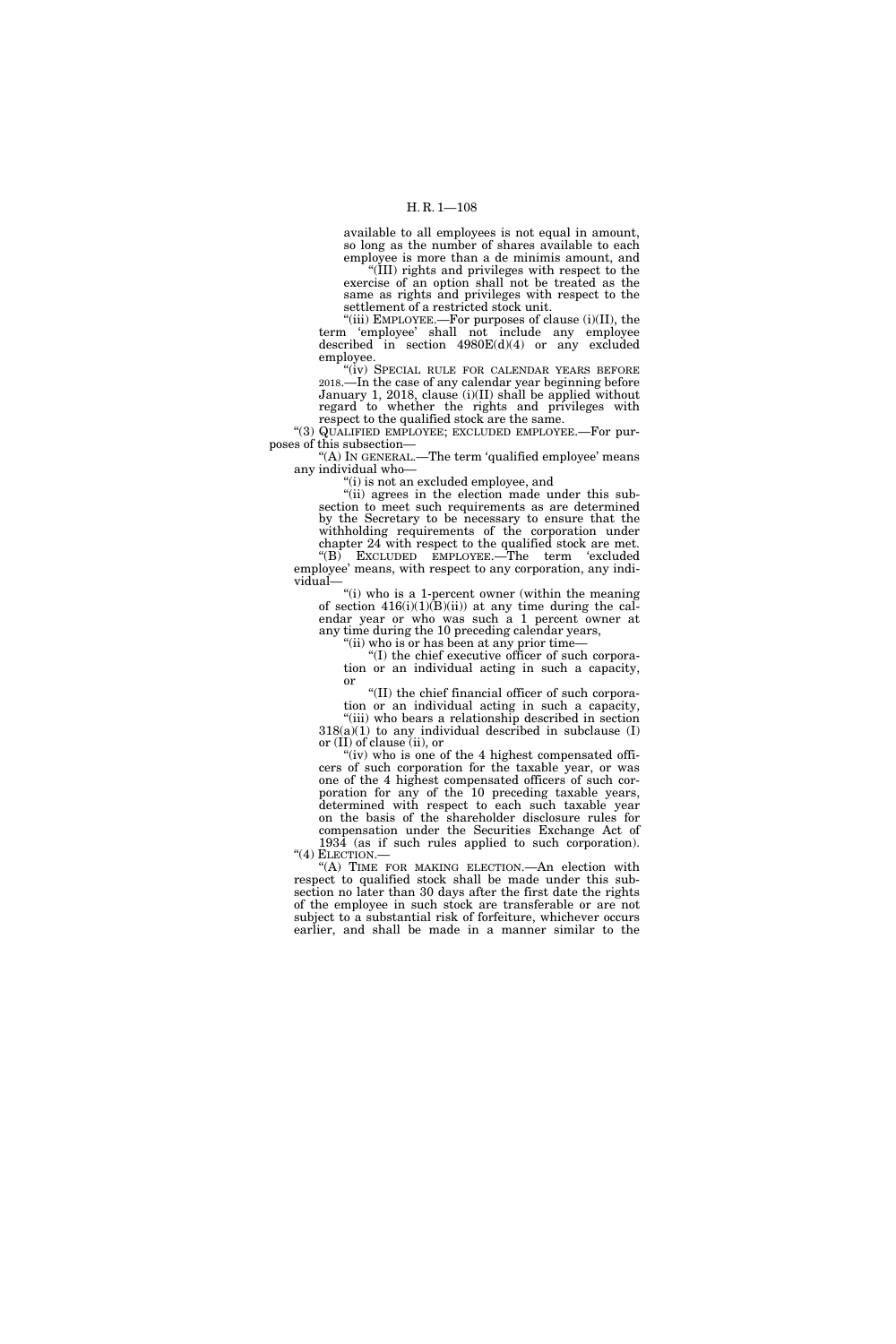manner in which an election is made under subsection (b).

''(B) LIMITATIONS.—No election may be made under this section with respect to any qualified stock if—

''(i) the qualified employee has made an election under subsection (b) with respect to such qualified stock,

''(ii) any stock of the corporation which issued the qualified stock is readily tradable on an established securities market (as determined under paragraph  $(1)(B)(iii)$  at any time before the election is made, or

"(iii) such corporation purchased any of its outstanding stock in the calendar year preceding the calendar year which includes the first date the rights of the employee in such stock are transferable or are not subject to a substantial risk of forfeiture, unless—

''(I) not less than 25 percent of the total dollar amount of the stock so purchased is deferral stock, and

''(II) the determination of which individuals from whom deferral stock is purchased is made on a reasonable basis.

''(C) DEFINITIONS AND SPECIAL RULES RELATED TO LIMITATION ON STOCK REDEMPTIONS.—

''(i) DEFERRAL STOCK.—For purposes of this paragraph, the term 'deferral stock' means stock with respect to which an election is in effect under this subsection.

"(ii) DEFERRAL STOCK WITH RESPECT TO ANY INDI-VIDUAL NOT TAKEN INTO ACCOUNT IF INDIVIDUAL HOLDS DEFERRAL STOCK WITH LONGER DEFERRAL PERIOD.— Stock purchased by a corporation from any individual shall not be treated as deferral stock for purposes of subparagraph (B)(iii) if such individual (immediately after such purchase) holds any deferral stock with respect to which an election has been in effect under this subsection for a longer period than the election with respect to the stock so purchased.

"(iii) PURCHASE OF ALL OUTSTANDING DEFERRAL STOCK.—The requirements of subclauses (I) and (II) of subparagraph  $(B)(iii)$  shall be treated as met if the stock so purchased includes all of the corporation's outstanding deferral stock.

''(iv) REPORTING.—Any corporation which has outstanding deferral stock as of the beginning of any calendar year and which purchases any of its outstanding stock during such calendar year shall include on its return of tax for the taxable year in which, or with which, such calendar year ends the total dollar amount of its outstanding stock so purchased during such calendar year and such other information as the Secretary requires for purposes of administering this paragraph.

''(5) CONTROLLED GROUPS.—For purposes of this subsection, all persons treated as a single employer under section 414(b) shall be treated as 1 corporation.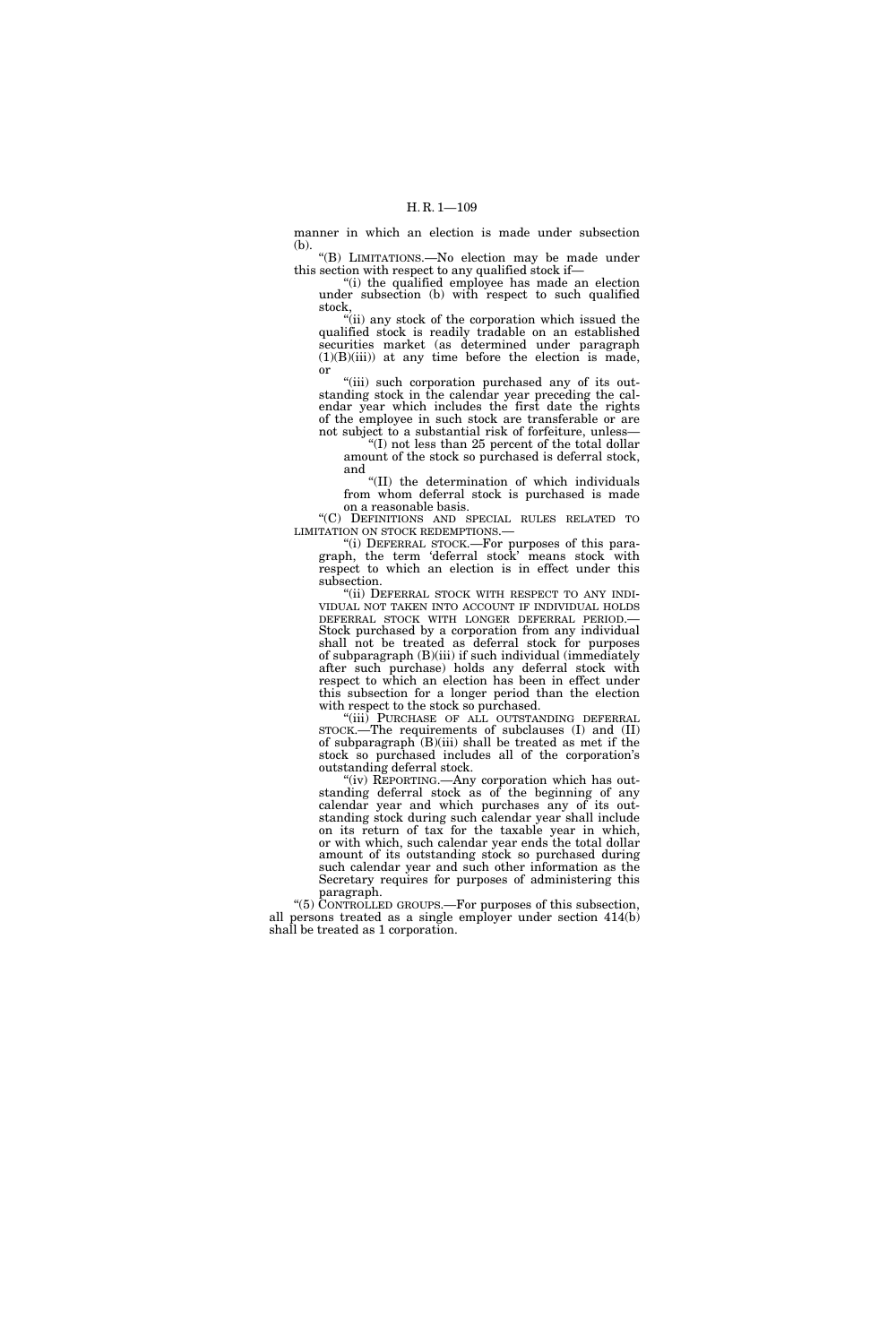"(6) NOTICE REQUIREMENT.—Any corporation which transfers qualified stock to a qualified employee shall, at the time that (or a reasonable period before) an amount attributable to such stock would (but for this subsection) first be includible in the gross income of such employee—

"(A) certify to such employee that such stock is qualified stock, and

''(B) notify such employee—

''(i) that the employee may be eligible to elect to defer income on such stock under this subsection, and

''(ii) that, if the employee makes such an election— ''(I) the amount of income recognized at the end of the deferral period will be based on the value of the stock at the time at which the rights of the employee in such stock first become transferable or not subject to substantial risk of forfeiture, notwithstanding whether the value of the stock has declined during the deferral period,

''(II) the amount of such income recognized at the end of the deferral period will be subject to withholding under section 3401(i) at the rate determined under section 3402(t), and

''(III) the responsibilities of the employee (as determined by the Secretary under paragraph  $(3)(A)(ii)$ ) with respect to such withholding.

"(7) RESTRICTED STOCK UNITS.—This section (other than this subsection), including any election under subsection (b), shall not apply to restricted stock units.''. (b) WITHHOLDING.—

(1) TIME OF WITHHOLDING.—Section 3401 is amended by adding at the end the following new subsection:

"(i) QUALIFIED STOCK FOR WHICH AN ELECTION IS IN EFFECT UNDER SECTION 83(I).—For purposes of subsection (a), qualified stock (as defined in section 83(i)) with respect to which an election is made under section 83(i) shall be treated as wages—

''(1) received on the earliest date described in section  $83(i)(1)(B)$ , and

 $(2)$  in an amount equal to the amount included in income under section 83 for the taxable year which includes such date.'

(2) AMOUNT OF WITHHOLDING.—Section 3402 is amended by adding at the end the following new subsection:

''(t) RATE OF WITHHOLDING FOR CERTAIN STOCK.—In the case of any qualified stock (as defined in section  $83(i)(2)$ ) with respect to which an election is made under section 83(i)—

" $(1)$  the rate of tax under subsection  $(a)$  shall not be less than the maximum rate of tax in effect under section 1, and ''(2) such stock shall be treated for purposes of section

3501(b) in the same manner as a non-cash fringe benefit.''. (c) COORDINATION WITH OTHER DEFERRED COMPENSATION RULES.—

(1) ELECTION TO APPLY DEFERRAL TO STATUTORY OPTIONS.— (A) INCENTIVE STOCK OPTIONS.—Section 422(b) is amended by adding at the end the following: ''Such term shall not include any option if an election is made under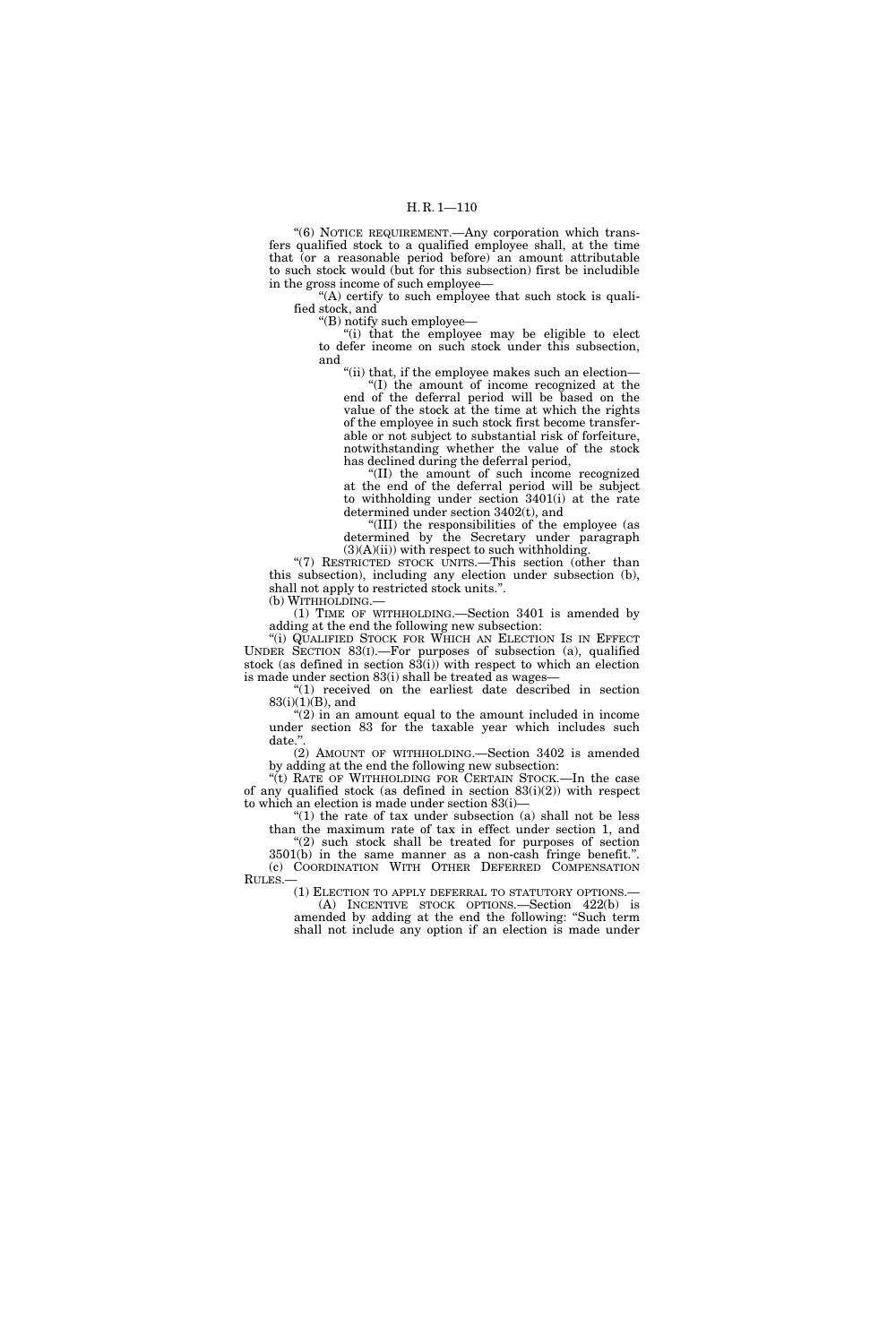section 83(i) with respect to the stock received in connection with the exercise of such option."

(B) EMPLOYEE STOCK PURCHASE PLANS.—Section 423 is amended—

(i) in subsection  $(b)(5)$ , by striking "and" before ''the plan'' and by inserting '', and the rules of section 83(i) shall apply in determining which employees have a right to make an election under such section'' before the semicolon at the end, and

(ii) by adding at the end the following new subsection:

''(d) COORDINATION WITH QUALIFIED EQUITY GRANTS.—An option for which an election is made under section 83(i) with respect to the stock received in connection with its exercise shall not be considered as granted pursuant an employee stock purchase plan.''.

(2) EXCLUSION FROM DEFINITION OF NONQUALIFIED DEFERRED COMPENSATION PLAN.—Subsection (d) of section 409A is amended by adding at the end the following new paragraph: ''(7) TREATMENT OF QUALIFIED STOCK.—An arrangement

under which an employee may receive qualified stock (as defined in section  $83(i)(2)$  shall not be treated as a nonqualified deferred compensation plan with respect to such employee solely because of such employee's election, or ability to make an election, to defer recognition of income under section 83(i).''. (d) INFORMATION REPORTING.—Section 6051(a) is amended by

striking "and" at the end of paragraph  $(14)(B)$ , by striking the period at the end of paragraph (15) and inserting a comma, and by inserting after paragraph (15) the following new paragraphs:

''(16) the amount includible in gross income under subparagraph  $(A)$  of section  $83(i)(1)$  with respect to an event described in subparagraph (B) of such section which occurs in such calendar year, and

" $(17)$  the aggregate amount of income which is being deferred pursuant to elections under section 83(i), determined as of the close of the calendar year.''.

(e) PENALTY FOR FAILURE OF EMPLOYER TO PROVIDE NOTICE OF TAX CONSEQUENCES.—Section 6652 is amended by adding at the end the following new subsection:

''(p) FAILURE TO PROVIDE NOTICE UNDER SECTION 83(I).—In the case of each failure to provide a notice as required by section 83(i)(6), at the time prescribed therefor, unless it is shown that such failure is due to reasonable cause and not to willful neglect, there shall be paid, on notice and demand of the Secretary and in the same manner as tax, by the person failing to provide such notice, an amount equal to \$100 for each such failure, but the total amount imposed on such person for all such failures during any calendar year shall not exceed \$50,000.''.

(1) IN GENERAL.—Except as provided in paragraph  $(2)$ , the amendments made by this section shall apply to stock attributable to options exercised, or restricted stock units settled, after December 31, 2017.

(2) REQUIREMENT TO PROVIDE NOTICE.—The amendments made by subsection (e) shall apply to failures after December 31, 2017.

(g) TRANSITION RULE.—Until such time as the Secretary (or the Secretary's delegate) issues regulations or other guidance for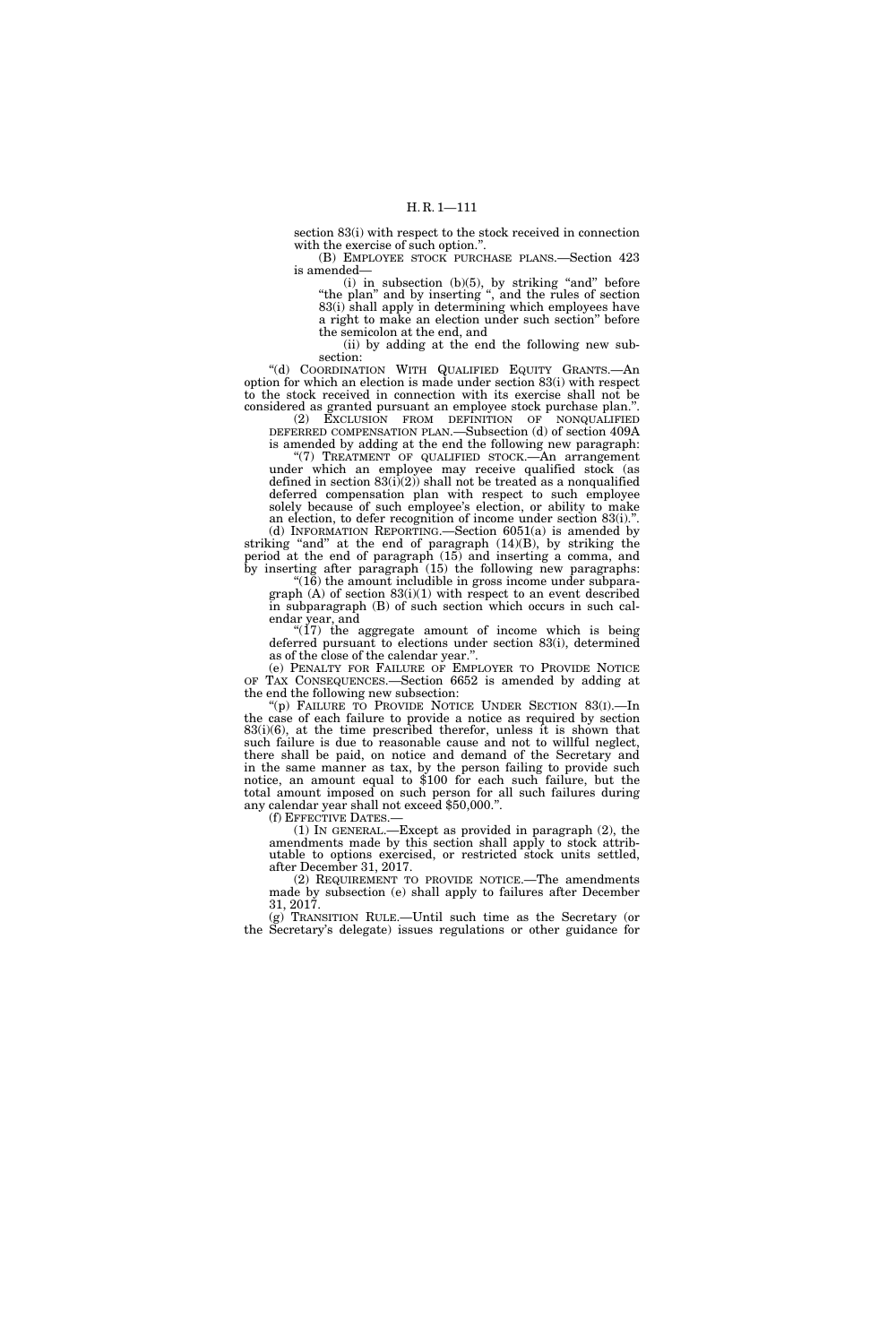## H. R. 1—112

purposes of implementing the requirements of paragraph  $(2)(C)(i)(II)$ of section 83(i) of the Internal Revenue Code of 1986 (as added by this section), or the requirements of paragraph (6) of such section, a corporation shall be treated as being in compliance with such requirements (respectively) if such corporation complies with a reasonable good faith interpretation of such requirements.

## **SEC. 13604. INCREASE IN EXCISE TAX RATE FOR STOCK COMPENSA-TION OF INSIDERS IN EXPATRIATED CORPORATIONS.**

(a) IN GENERAL.—Section  $4985(a)(1)$  is amended by striking "section  $1(h)(1)(C)$ " and inserting "section  $1(h)(1)(D)$ ".

(b) EFFECTIVE DATE.—The amendment made by this section shall apply to corporations first becoming expatriated corporations (as defined in section 4985 of the Internal Revenue Code of 1986) after the date of enactment of this Act.

## **Subpart B—Retirement Plans**

**SEC. 13611. REPEAL OF SPECIAL RULE PERMITTING RECHARACTER-IZATION OF ROTH CONVERSIONS.** 

(a) IN GENERAL.—Section  $408A(d)(6)(B)$  is amended by adding at the end the following new clause:

''(iii) CONVERSIONS.—Subparagraph (A) shall not apply in the case of a qualified rollover contribution to which subsection  $(d)(3)$  applies (including by reason of subparagraph (C) thereof).''.

(b) EFFECTIVE DATE.—The amendments made by this section shall apply to taxable years beginning after December 31, 2017. **SEC. 13612. MODIFICATION OF RULES APPLICABLE TO LENGTH OF** 

**SERVICE AWARD PLANS.** 

(a) MAXIMUM DEFERRAL AMOUNT.—Clause (ii) of section  $457(e)(11)(B)$  is amended by striking "\$3,000" and inserting ''\$6,000''.

(b) COST OF LIVING ADJUSTMENT.—Subparagraph (B) of section  $457(e)(11)$  is amended by adding at the end the following:

''(iii) COST OF LIVING ADJUSTMENT.—In the case of taxable years beginning after December 31, 2017, the Secretary shall adjust the \$6,000 amount under clause (ii) at the same time and in the same manner as under section 415(d), except that the base period shall be the calendar quarter beginning July 1, 2016, and any increase under this paragraph that is not a multiple of \$500 shall be rounded to the next lowest multiple of \$500."

(c) APPLICATION OF LIMITATION ON ACCRUALS.—Subparagraph  $(B)$  of section  $457(e)(11)$ , as amended by subsection (b), is amended by adding at the end the following:

> ''(iv) SPECIAL RULE FOR APPLICATION OF LIMITATION ON ACCRUALS FOR CERTAIN PLANS.—In the case of a plan described in subparagraph (A)(ii) which is a defined benefit plan (as defined in section 414(j)), the limitation under clause (ii) shall apply to the actuarial present value of the aggregate amount of length of service awards accruing with respect to any year of service. Such actuarial present value with respect to any year shall be calculated using reasonable actuarial assumptions and methods, assuming payment will be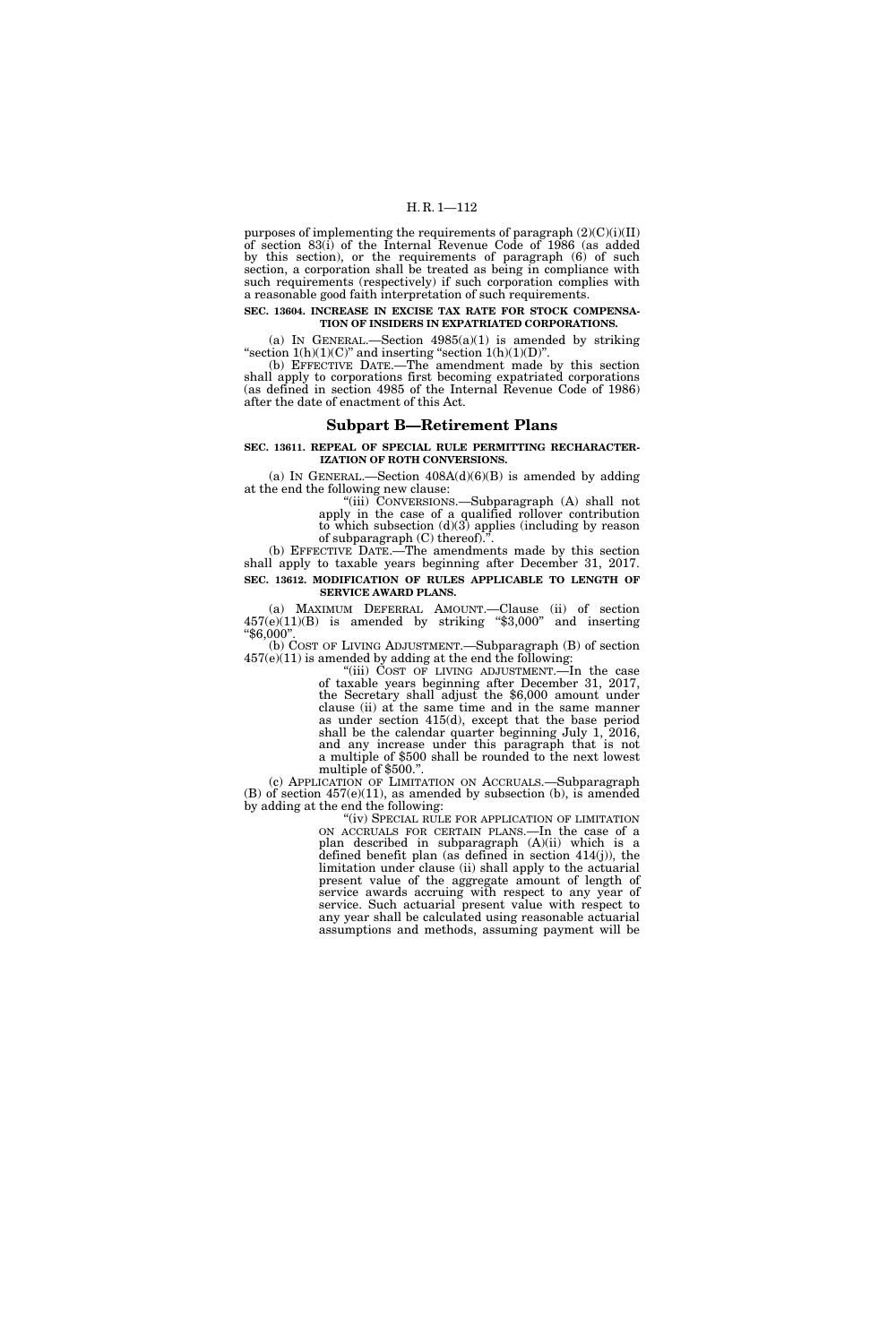made under the most valuable form of payment under the plan with payment commencing at the later of the earliest age at which unreduced benefits are payable under the plan or the participant's age at the time of the calculation.''.

(d) EFFECTIVE DATE.—The amendments made by this section shall apply to taxable years beginning after December 31, 2017.

## **SEC. 13613. EXTENDED ROLLOVER PERIOD FOR PLAN LOAN OFFSET AMOUNTS.**

(a) IN GENERAL.—Paragraph (3) of section 402(c) is amended by adding at the end the following new subparagraph:

''(C) ROLLOVER OF CERTAIN PLAN LOAN OFFSET AMOUNTS.—

''(i) IN GENERAL.—In the case of a qualified plan loan offset amount, paragraph (1) shall not apply to any transfer of such amount made after the due date (including extensions) for filing the return of tax for the taxable year in which such amount is treated as distributed from a qualified employer plan.

''(ii) QUALIFIED PLAN LOAN OFFSET AMOUNT.—For purposes of this subparagraph, the term 'qualified plan loan offset amount' means a plan loan offset amount which is treated as distributed from a qualified employer plan to a participant or beneficiary solely by reason of—

''(I) the termination of the qualified employer plan, or

''(II) the failure to meet the repayment terms of the loan from such plan because of the severance of the loan from such plan because of the severance<br>from employment of the participant.

"(iii) PLAN LOAN OFFSET AMOUNT.—For purposes of clause (ii), the term 'plan loan offset amount' means the amount by which the participant's accrued benefit under the plan is reduced in order to repay a loan from the plan.

"(iv) LIMITATION.—This subparagraph shall not apply to any plan loan offset amount unless such plan loan offset amount relates to a loan to which section  $72(p)(1)$  does not apply by reason of section  $72(p)(2)$ .

''(v) QUALIFIED EMPLOYER PLAN.—For purposes of this subsection, the term 'qualified employer plan' has the meaning given such term by section  $\bar{7}2(p)(4)$ .".

(b) CONFORMING AMENDMENTS. Section  $402(c)(3)$  is amended— (1) by striking ''TRANSFER MUST BE MADE WITHIN 60 DAYS OF RECEIPT'' in the heading and inserting ''TIME LIMIT ON TRANS-FERS'', and

 $(2)$  by striking "subparagraph  $(B)$ " in subparagraph  $(A)$ and inserting "subparagraphs  $(B)$  and  $(C)$ ".

(c) EFFECTIVE DATE.—The amendments made by this section shall apply to plan loan offset amounts which are treated as distributed in taxable years beginning after December 31, 2017.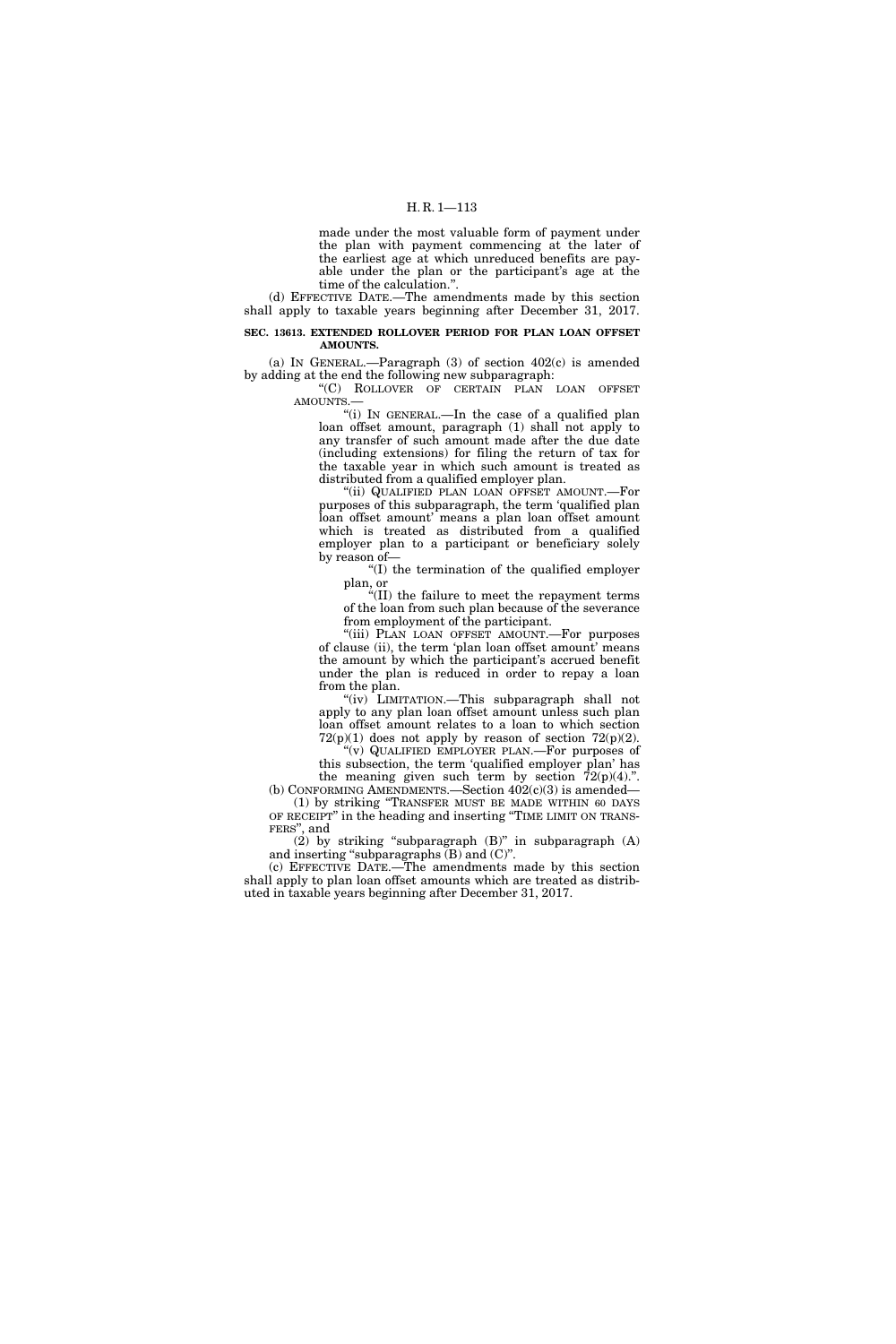## **PART VIII—EXEMPT ORGANIZATIONS**

#### **SEC. 13701. EXCISE TAX BASED ON INVESTMENT INCOME OF PRIVATE COLLEGES AND UNIVERSITIES.**

(a) IN GENERAL.—Chapter 42 is amended by adding at the end the following new subchapter:

#### **''Subchapter H—Excise Tax Based on Investment Income of Private Colleges and Universities**

''Sec. 4968. Excise tax based on investment income of private colleges and universities.

#### **''SEC. 4968. EXCISE TAX BASED ON INVESTMENT INCOME OF PRIVATE COLLEGES AND UNIVERSITIES.**

"(a) TAX IMPOSED.—There is hereby imposed on each applicable educational institution for the taxable year a tax equal to 1.4 percent of the net investment income of such institution for the taxable year.

(b) APPLICABLE EDUCATIONAL INSTITUTION.—For purposes of this subchapter—

''(1) IN GENERAL.—The term 'applicable educational institution' means an eligible educational institution (as defined in section  $25A(f)(2)$ 

"(A) which had at least 500 students during the preceding taxable year,

"(B) more than 50 percent of the students of which are located in the United States,

''(C) which is not described in the first sentence of section  $511(a)(2)(B)$  (relating to State colleges and universities), and

 $f(D)$  the aggregate fair market value of the assets of which at the end of the preceding taxable year (other than those assets which are used directly in carrying out the institution's exempt purpose) is at least \$500,000 per student of the institution.

''(2) STUDENTS.—For purposes of paragraph (1), the number of students of an institution (including for purposes of determining the number of students at a particular location) shall be based on the daily average number of full-time students attending such institution (with part-time students taken into account on a full-time student equivalent basis).

"(c) NET INVESTMENT INCOME. $\frac{1}{\sqrt{2}}$  For purposes of this section, net investment income shall be determined under rules similar to the rules of section 4940(c).

''(d) ASSETS AND NET INVESTMENT INCOME OF RELATED ORGANIZATIONS.—<br>"(1) IN GENERAL.—For purposes of subsections  $(b)(1)(C)$  and

(c), assets and net investment income of any related organization with respect to an educational institution shall be treated as assets and net investment income, respectively, of the educational institution, except that—

''(A) no such amount shall be taken into account with respect to more than 1 educational institution, and

''(B) unless such organization is controlled by such institution or is described in section  $509(a)(3)$  with respect to such institution for the taxable year, assets and net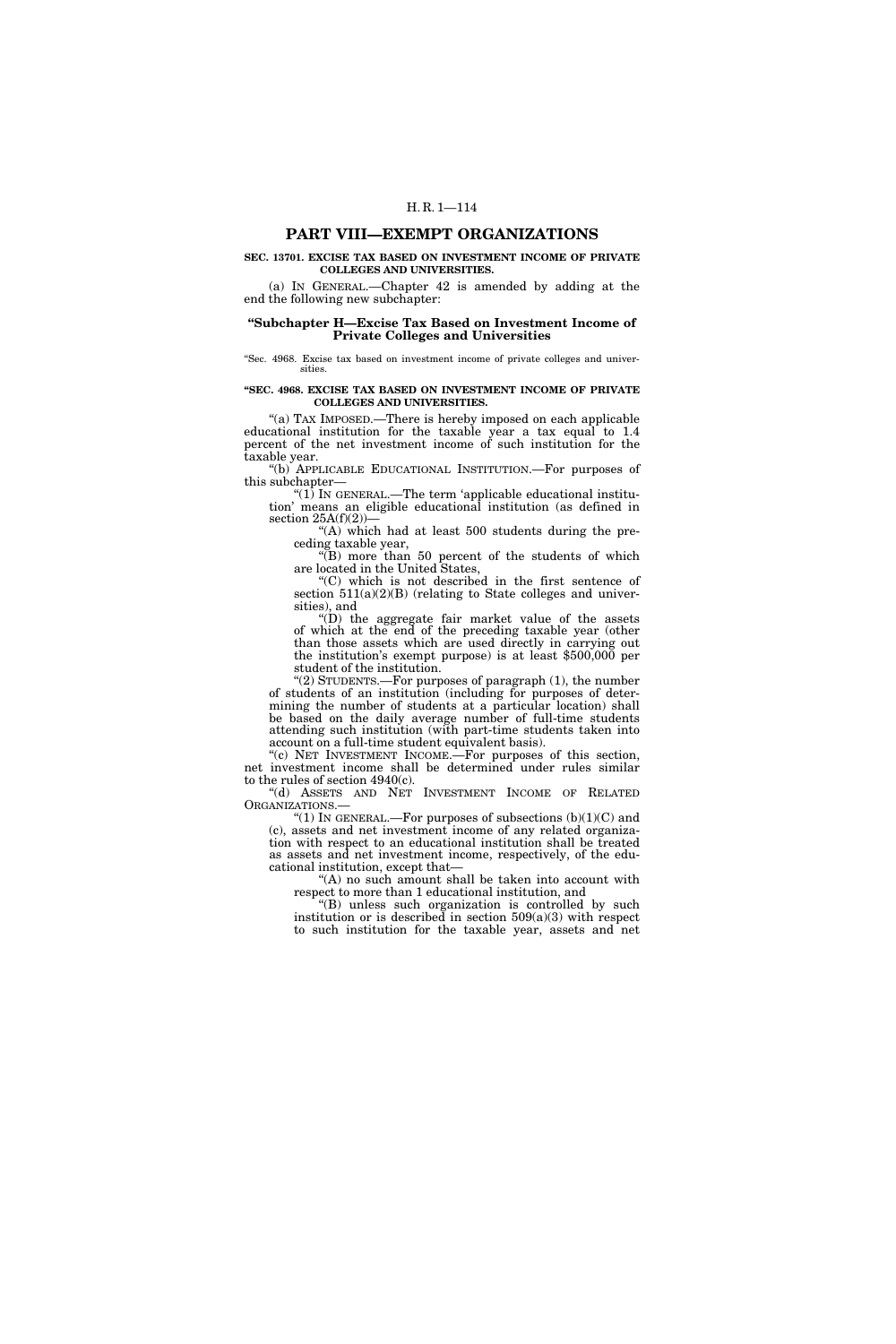investment income which are not intended or available for the use or benefit of the educational institution shall not be taken into account.

"(2) RELATED ORGANIZATION.—For purposes of this subsection, the term 'related organization' means, with respect to an educational institution, any organization which—

''(A) controls, or is controlled by, such institution,

''(B) is controlled by 1 or more persons which also control such institution, or

''(C) is a supported organization (as defined in section  $509(f)(3)$ , or an organization described in section  $509(a)(3)$ , during the taxable year with respect to such institution.''.

(b) CLERICAL AMENDMENT.—The table of subchapters for chapter 42 is amended by adding at the end the following new item:

#### ''SUBCHAPTER H—EXCISE TAX BASED ON INVESTMENT INCOME OF PRIVATE COLLEGES AND UNIVERSITIES''.

(c) EFFECTIVE DATE.—The amendments made by this section shall apply to taxable years beginning after December 31, 2017.

## **SEC. 13702. UNRELATED BUSINESS TAXABLE INCOME SEPARATELY COMPUTED FOR EACH TRADE OR BUSINESS ACTIVITY.**

(a) IN GENERAL.—Subsection (a) of section 512 is amended by adding at the end the following new paragraph:

''(6) SPECIAL RULE FOR ORGANIZATION WITH MORE THAN 1 UNRELATED TRADE OR BUSINESS.—In the case of any organization with more than 1 unrelated trade or business—

''(A) unrelated business taxable income, including for purposes of determining any net operating loss deduction, shall be computed separately with respect to each such trade or business and without regard to subsection (b)(12),

''(B) the unrelated business taxable income of such organization shall be the sum of the unrelated business taxable income so computed with respect to each such trade or business, less a specific deduction under subsection (b)(12), and

" $(C)$  for purposes of subparagraph  $(B)$ , unrelated business taxable income with respect to any such trade or business shall not be less than zero.''.

(b) EFFECTIVE DATE.—

(1) IN GENERAL.—Except to the extent provided in paragraph (2), the amendment made by this section shall apply to taxable years beginning after December 31, 2017.

(2) CARRYOVERS OF NET OPERATING LOSSES.—If any net operating loss arising in a taxable year beginning before January 1, 2018, is carried over to a taxable year beginning on or after such date—

(A) subparagraph (A) of section  $512(a)(6)$  of the Internal Revenue Code of 1986, as added by this Act, shall not apply to such net operating loss, and

(B) the unrelated business taxable income of the organization, after the application of subparagraph (B) of such section, shall be reduced by the amount of such net operating loss.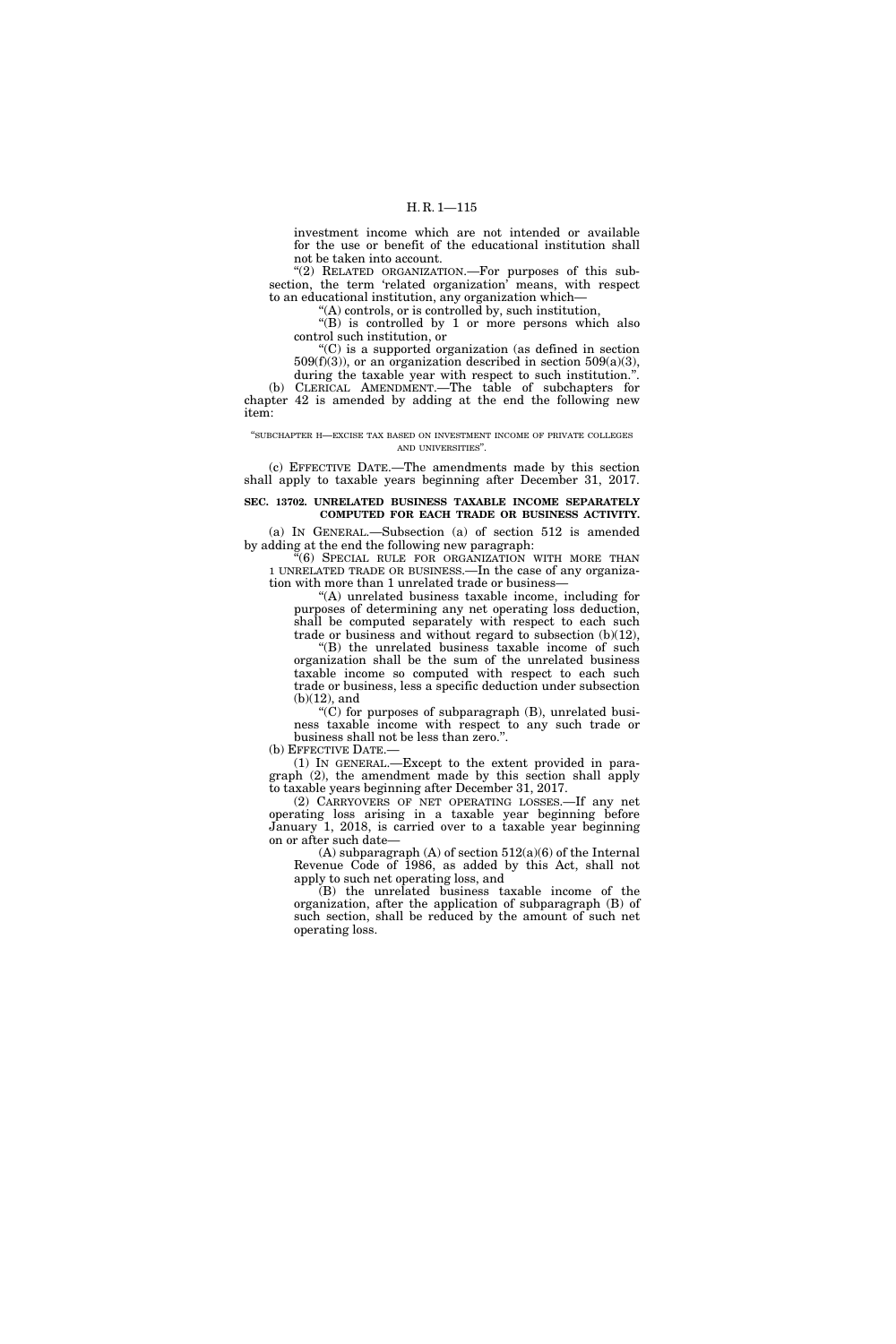#### **SEC. 13703. UNRELATED BUSINESS TAXABLE INCOME INCREASED BY AMOUNT OF CERTAIN FRINGE BENEFIT EXPENSES FOR WHICH DEDUCTION IS DISALLOWED.**

(a) IN GENERAL.—Section 512(a), as amended by this Act, is further amended by adding at the end the following new paragraph:

''(7) INCREASE IN UNRELATED BUSINESS TAXABLE INCOME BY DISALLOWED FRINGE.—Unrelated business taxable income of an organization shall be increased by any amount for which a deduction is not allowable under this chapter by reason of section 274 and which is paid or incurred by such organization for any qualified transportation fringe (as defined in section 132(f)), any parking facility used in connection with qualified parking (as defined in section  $132(f)(5)(C)$ ), or any on-premises athletic facility (as defined in section  $132(j)(4)(B)$ ). The preceding sentence shall not apply to the extent the amount paid or incurred is directly connected with an unrelated trade or business which is regularly carried on by the organization. The Secretary shall issue such regulations or other guidance as may be necessary or appropriate to carry out the purposes of this paragraph, including regulations or other guidance providing for the appropriate allocation of depreciation and other costs with respect to facilities used for parking or for onpremises athletic facilities.''.

(b) EFFECTIVE DATE.—The amendment made by this section shall apply to amounts paid or incurred after December 31, 2017. **SEC. 13704. REPEAL OF DEDUCTION FOR AMOUNTS PAID IN EXCHANGE** 

### **FOR COLLEGE ATHLETIC EVENT SEATING RIGHTS.**

(a) IN GENERAL.—Section 170(l) is amended—

(1) by striking paragraph (1) and inserting the following: ''(1) IN GENERAL.—No deduction shall be allowed under

this section for any amount described in paragraph (2).'', and  $(2)$  in paragraph  $(2)(B)$ , by striking "such amount would be allowable as a deduction under this section but for the fact that''.

(b) EFFECTIVE DATE.—The amendments made by this section shall apply to contributions made in taxable years beginning after December 31, 2017.

#### **SEC. 13705. REPEAL OF SUBSTANTIATION EXCEPTION IN CASE OF CON-TRIBUTIONS REPORTED BY DONEE.**

(a) IN GENERAL.—Section  $170(f)(8)$  is amended by striking subparagraph (D) and by redesignating subparagraph (E) as subparagraph (D).

(b) EFFECTIVE DATE.—The amendments made by this section shall apply to contributions made in taxable years beginning after December 31, 2016.

## **PART IX—OTHER PROVISIONS**

# **Subpart A—Craft Beverage Modernization and Tax Reform**

#### **SEC. 13801. PRODUCTION PERIOD FOR BEER, WINE, AND DISTILLED SPIRITS.**

(a) IN GENERAL.—Section 263A(f) is amended—

(1) by redesignating paragraph (4) as paragraph (5), and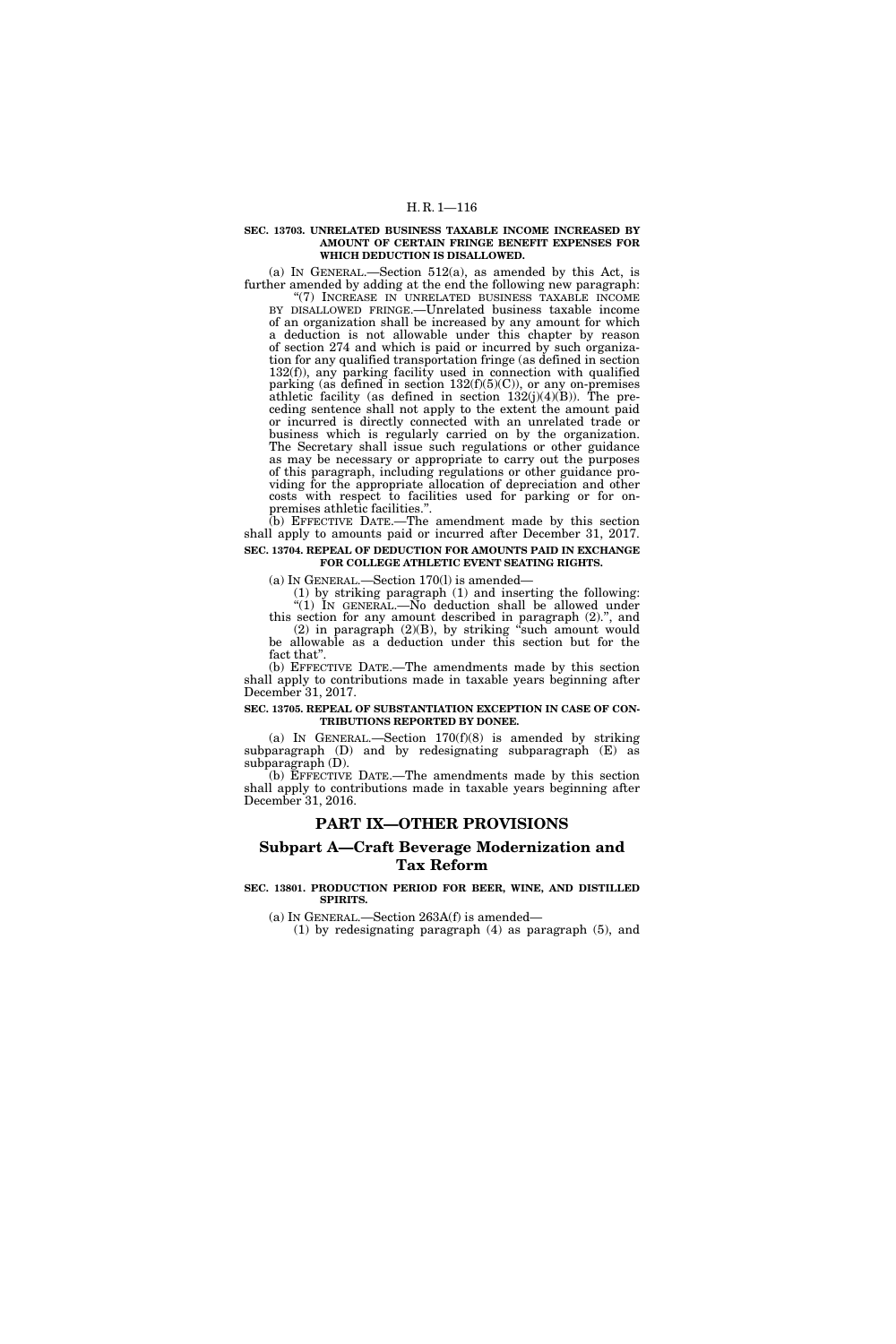(2) by inserting after paragraph (3) the following new paragraph:

''(4) EXEMPTION FOR AGING PROCESS OF BEER, WINE, AND DISTILLED SPIRITS.—

''(A) IN GENERAL.—For purposes of this subsection, the production period shall not include the aging period for— "(i) beer (as defined in section  $5052(a)$ )

 $\cdot$ "(ii) wine (as described in section 5041(a)), or

''(iii) distilled spirits (as defined in section 5002(a)(8)), except such spirits that are unfit for use for beverage purposes.

''(B) TERMINATION.—This paragraph shall not apply to interest costs paid or accrued after December 31, 2019.''. (b) CONFORMING AMENDMENT.—Paragraph (5)(B)(ii) of section 263A(f), as redesignated by this section, is amended by inserting

"except as provided in paragraph (4)," before "ending on the date". (c) EFFECTIVE DATE.—The amendments made by this section shall apply to interest costs paid or accrued in calendar years beginning after December 31, 2017.

#### **SEC. 13802. REDUCED RATE OF EXCISE TAX ON BEER.**

(a) IN GENERAL.—Paragraph (1) of section 5051(a) is amended to read as follows:

 $''(1)$  In GENERAL.—

"(A) IMPOSITION OF TAX.—A tax is hereby imposed on all beer brewed or produced, and removed for consumption or sale, within the United States, or imported into the United States. Except as provided in paragraph (2), the rate of such tax shall be the amount determined under this paragraph.

 $\tilde{f}(B)$  RATE.—Except as provided in subparagraph (C), the rate of tax shall be \$18 for per barrel.

''(C) SPECIAL RULE.—In the case of beer removed after December 31, 2017, and before January 1, 2020, the rate of tax shall be—

> "(i)  $$16$  on the first  $6,000,000$  barrels of beer— ''(I) brewed by the brewer and removed during the calendar year for consumption or sale, or

''(II) imported by the importer into the United States during the calendar year, and

"(ii) \$18 on any barrels of beer to which clause (i) does not apply.

''(D) BARREL.—For purposes of this section, a barrel shall contain not more than 31 gallons of beer, and any tax imposed under this section shall be applied at a like rate for any other quantity or for fractional parts of a

barrel.".<br>(b) REDUCED RATE FOR CERTAIN DOMESTIC PRODUCTION.— Subparagraph (A) of section  $5051(a)(2)$  is amended—

 $(1)$  in the heading, by striking "\$7 A BARREL", and

(2) by inserting ''(\$3.50 in the case of beer removed after December 31, 2017, and before January 1, 2020)" after "\$7". (c) APPLICATION OF REDUCED TAX RATE FOR FOREIGN MANUFAC- TURERS AND IMPORTERS.—Subsection (a) of section 5051 is amended—

(1) in subparagraph  $(C)(i)(II)$  of paragraph (1), as amended by subsection (a), by inserting ''but only if the importer is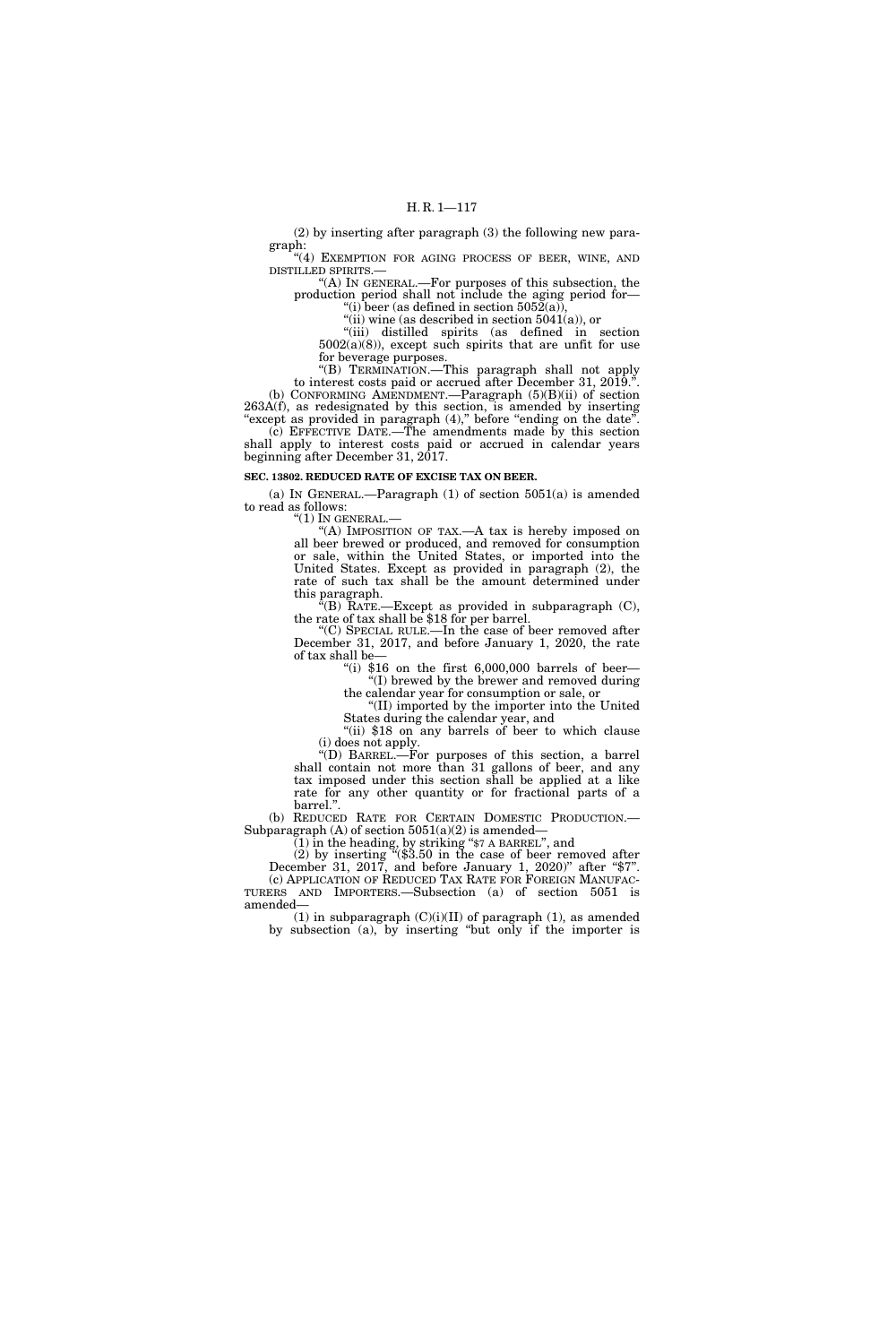an electing importer under paragraph (4) and the barrels have been assigned to the importer pursuant to such paragraph'' after ''during the calendar year'', and

(2) by adding at the end the following new paragraph: ''(4) REDUCED TAX RATE FOR FOREIGN MANUFACTURERS AND IMPORTERS.—

''(A) IN GENERAL.—In the case of any barrels of beer which have been brewed or produced outside of the United States and imported into the United States, the rate of tax applicable under clause (i) of paragraph (1)(C) (referred to in this paragraph as the 'reduced tax rate') may be assigned by the brewer (provided that the brewer makes an election described in subparagraph (B)(ii)) to any electing importer of such barrels pursuant to the requirements established by the Secretary under subparagraph (B).

''(B) ASSIGNMENT.—The Secretary shall, through such rules, regulations, and procedures as are determined appropriate, establish procedures for assignment of the reduced tax rate provided under this paragraph, which shall include—

''(i) a limitation to ensure that the number of barrels of beer for which the reduced tax rate has been assigned by a brewer—

"(I) to any importer does not exceed the number of barrels of beer brewed or produced by such brewer during the calendar year which were imported into the United States by such importer, and

''(II) to all importers does not exceed the 6,000,000 barrels to which the reduced tax rate applies,

''(ii) procedures that allow the election of a brewer to assign and an importer to receive the reduced tax rate provided under this paragraph,

 $\ddot{a}$ (iii) requirements that the brewer provide any information as the Secretary determines necessary and appropriate for purposes of carrying out this paragraph, and

"(iv) procedures that allow for revocation of eligibility of the brewer and the importer for the reduced tax rate provided under this paragraph in the case of any erroneous or fraudulent information provided under clause (iii) which the Secretary deems to be material to qualifying for such reduced rate.

''(C) CONTROLLED GROUP.—For purposes of this section, any importer making an election described in subparagraph  $(B)$ (ii) shall be deemed to be a member of the controlled group of the brewer, as described under paragraph (5).''.

(d) CONTROLLED GROUP AND SINGLE TAXPAYER RULES.—Subsection (a) of section 5051, as amended by this section, is amended—  $(1)$  in paragraph  $(2)$ 

(A) by striking subparagraph (B), and

(B) by redesignating subparagraph (C) as subparagraph (B), and

(2) by adding at the end the following new paragraph: ''(5) CONTROLLED GROUP AND SINGLE TAXPAYER RULES.—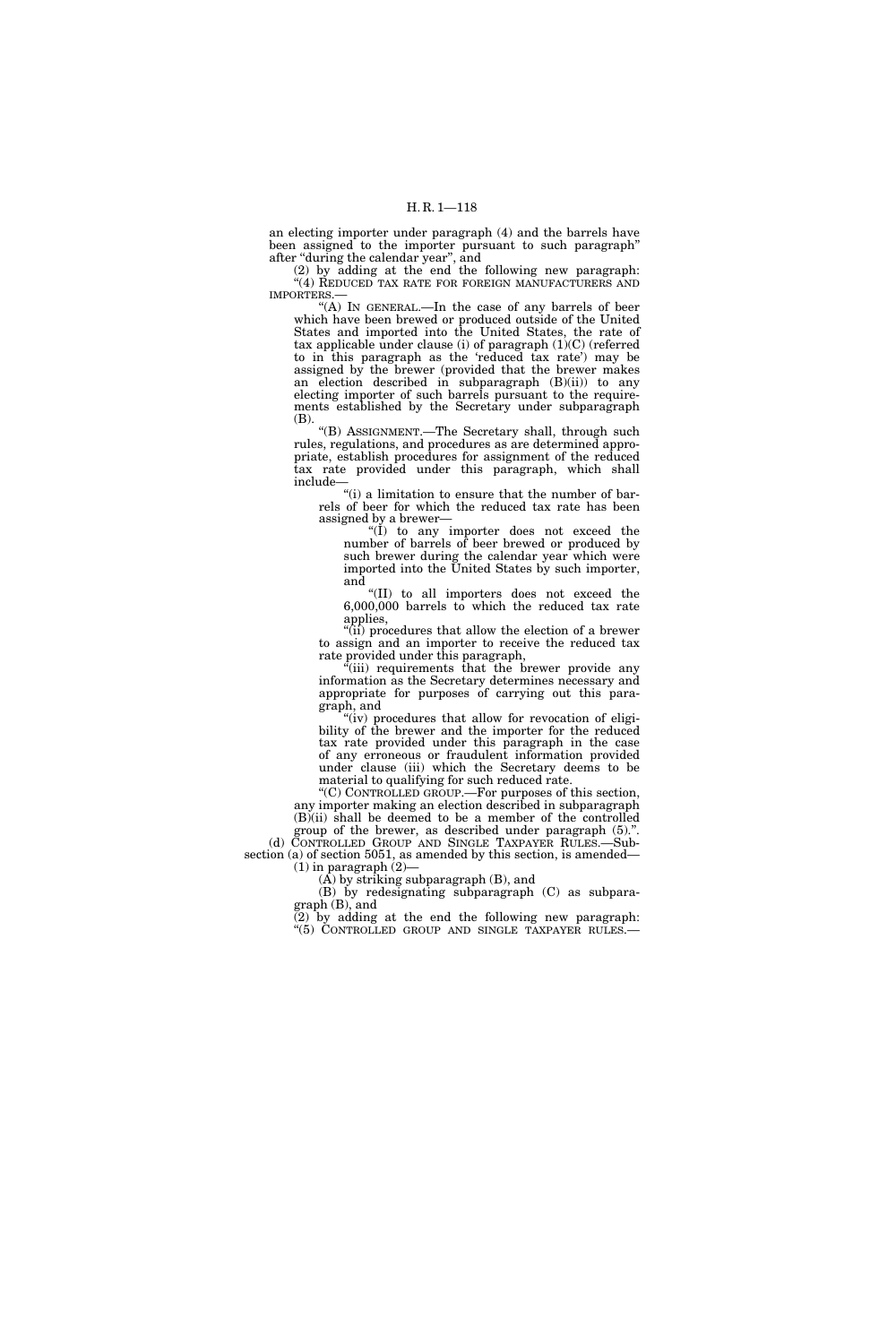## H. R. 1—119

''(A) IN GENERAL.—Except as provided in subparagraph (B), in the case of a controlled group, the 6,000,000 barrel quantity specified in paragraph (1)(C)(i) and the 2,000,000 barrel quantity specified in paragraph (2)(A) shall be applied to the controlled group, and the 6,000,000 barrel quantity specified in paragraph  $(1)(C)(i)$  and the 60,000 barrel quantity specified in paragraph (2)(A) shall be apportioned among the brewers who are members of such group in such manner as the Secretary or their delegate shall by regulations prescribe. For purposes of the preceding sentence, the term 'controlled group' has the meaning assigned to it by subsection (a) of section 1563, except that for such purposes the phrase 'more than 50 percent' shall be substituted for the phrase 'at least 80 percent' in each place it appears in such subsection. Under regulations prescribed by the Secretary, principles similar to the principles of the preceding two sentences shall be applied to a group of brewers under common control where one or more of the brewers is not a corporation.

''(B) FOREIGN MANUFACTURERS AND IMPORTERS.—For purposes of paragraph (4), in the case of a controlled group, the 6,000,000 barrel quantity specified in paragraph  $(1)(C)(i)$  shall be applied to the controlled group and apportioned among the members of such group in such manner as the Secretary shall by regulations prescribe. For purposes of the preceding sentence, the term 'controlled group' has the meaning given such term under subparagraph (A). Under regulations prescribed by the Secretary, principles similar to the principles of the preceding two sentences shall be applied to a group of brewers under common control where one or more of the brewers is not a corporation.

''(C) SINGLE TAXPAYER.—Pursuant to rules issued by the Secretary, two or more entities (whether or not under common control) that produce beer marketed under a similar brand, license, franchise, or other arrangement shall be treated as a single taxpayer for purposes of the application of this subsection.'

(e) EFFECTIVE DATE.—The amendments made by this section shall apply to beer removed after December 31, 2017.

#### **SEC. 13803. TRANSFER OF BEER BETWEEN BONDED FACILITIES.**

(a) IN GENERAL.—Section 5414 is amended—

(1) by striking "Beer may be removed" and inserting  $(2)$ IN GENERAL.—Beer may be removed'', and

(2) by adding at the end the following:

''(b) TRANSFER OF BEER BETWEEN BONDED FACILITIES.—

''(1) IN GENERAL.—Beer may be removed from one bonded brewery to another bonded brewery, without payment of tax, and may be mingled with beer at the receiving brewery, subject to such conditions, including payment of the tax, and in such containers, as the Secretary by regulations shall prescribe, which shall include—

''(A) any removal from one brewery to another brewery belonging to the same brewer,

''(B) any removal from a brewery owned by one corporation to a brewery owned by another corporation when—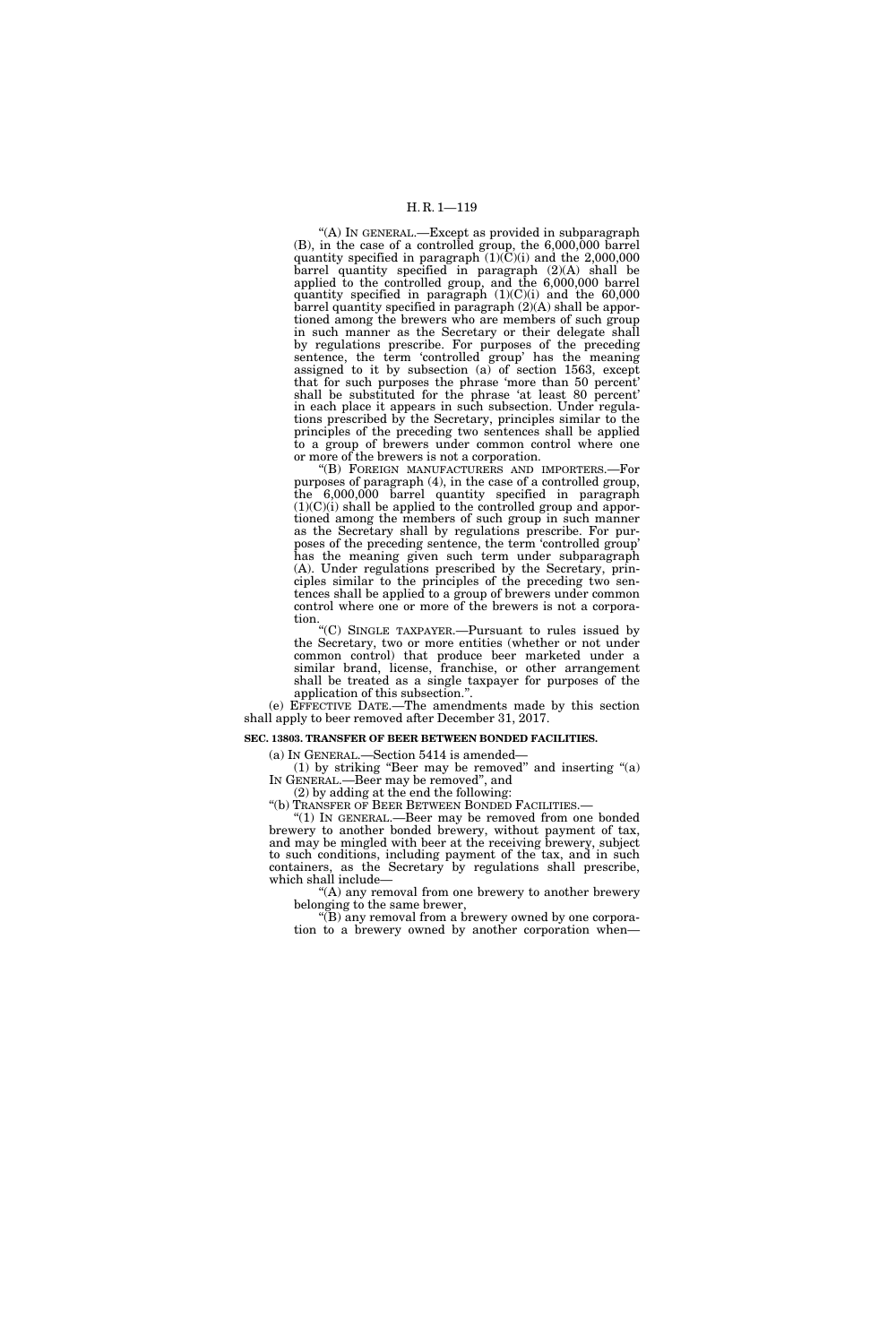''(i) one such corporation owns the controlling interest in the other such corporation, or

"(ii) the controlling interest in each such corporation is owned by the same person or persons, and ''(C) any removal from one brewery to another brewery when—

"(i) the proprietors of transferring and receiving premises are independent of each other and neither has a proprietary interest, directly or indirectly, in the business of the other, and

''(ii) the transferor has divested itself of all interest in the beer so transferred and the transferee has accepted responsibility for payment of the tax.

"(2) TRANSFER OF LIABILITY FOR TAX.—For purposes of paragraph (1)(C), such relief from liability shall be effective from the time of removal from the transferor's bonded premises, or from the time of divestment of interest, whichever is later.

''(3) TERMINATION.—This subsection shall not apply to any calendar quarter beginning after December 31, 2019. (b) REMOVAL FROM BREWERY BY PIPELINE.—Section 5412 is

amended by inserting "pursuant to section 5414 or" before "by pipeline''.

(c) EFFECTIVE DATE.—The amendments made by this section shall apply to any calendar quarters beginning after December 31, 2017.

#### **SEC. 13804. REDUCED RATE OF EXCISE TAX ON CERTAIN WINE.**

(a) IN GENERAL.—Section 5041(c) is amended by adding at the end the following new paragraph:

''(8) SPECIAL RULE FOR 2018 AND 2019.—

''(A) IN GENERAL.—In the case of wine removed after December 31, 2017, and before January 1, 2020, paragraphs (1) and (2) shall not apply and there shall be allowed as a credit against any tax imposed by this title (other than chapters 2, 21, and 22) an amount equal to the sum of—

"(i) \$1 per wine gallon on the first 30,000 wine gallons of wine, plus

"(ii) 90 cents per wine gallon on the first 100,000 wine gallons of wine to which clause (i) does not apply, plus

"(iii) 53.5 cents per wine gallon on the first  $620,000$ wine gallons of wine to which clauses (i) and (ii) do not apply,

which are produced by the producer and removed during the calendar year for consumption or sale, or which are imported by the importer into the United States during the calendar year.

''(B) ADJUSTMENT OF CREDIT FOR HARD CIDER.—In the case of wine described in subsection (b)(6), subparagraph (A) of this paragraph shall be applied—

"(i) in clause (i) of such subparagraph, by substituting  $6.2$  cents' for  $$1$ ',

"(ii) in clause (ii) of such subparagraph, by substituting '5.6 cents' for '90 cents', and

''(iii) in clause (iii) of such subparagraph, by substituting '3.3 cents' for '53.5 cents'.'',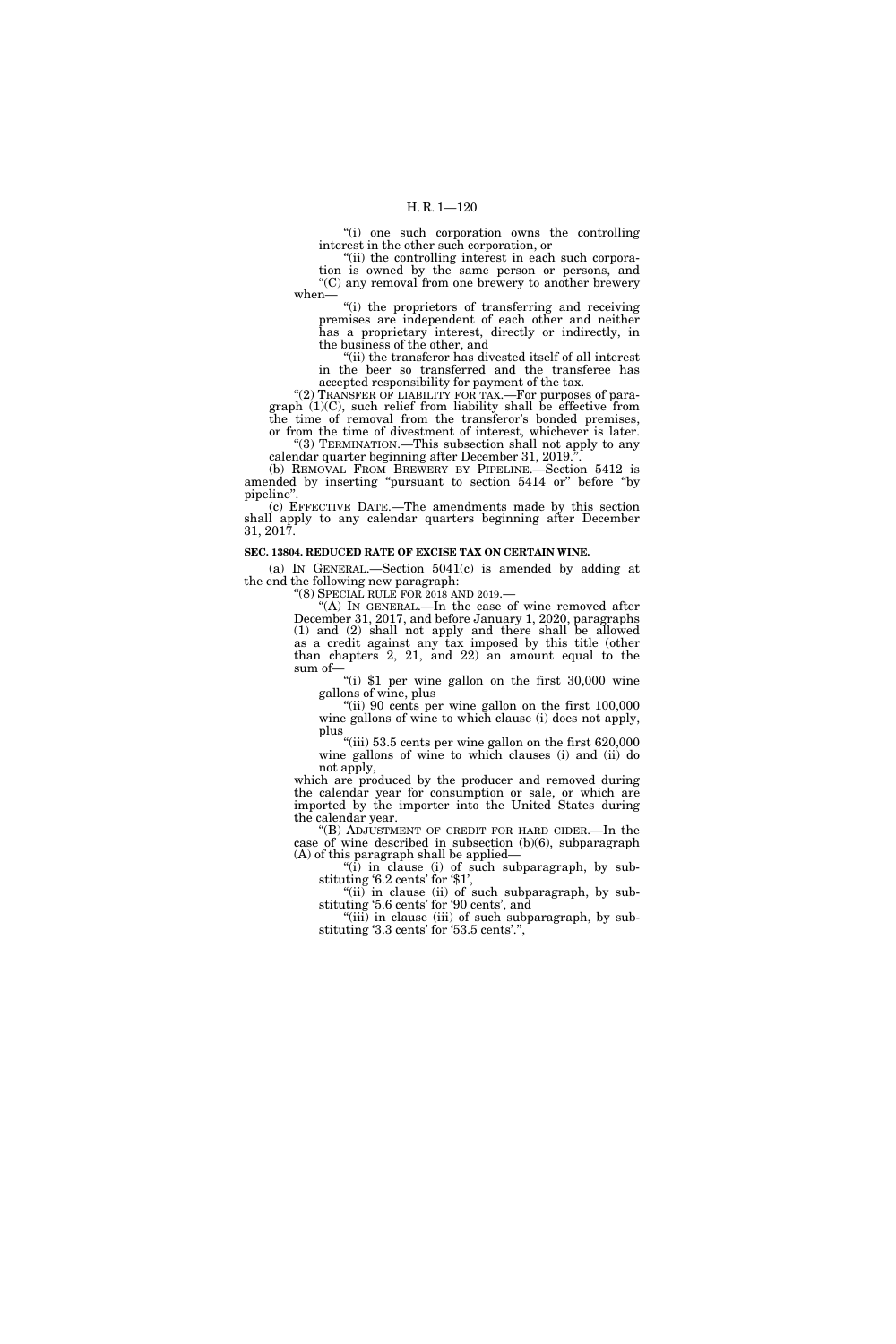(b) CONTROLLED GROUP AND SINGLE TAXPAYER RULES.—Paragraph (4) of section 5041(c) is amended by striking ''section  $5051(a)(2)(B)$ " and inserting "section 5051(a)(5)".

(c) ALLOWANCE OF CREDIT FOR FOREIGN MANUFACTURERS AND IMPORTERS.—Subsection (c) of section 5041, as amended by subsection (a), is amended—

(1) in subparagraph (A) of paragraph (8), by inserting ''but only if the importer is an electing importer under paragraph (9) and the wine gallons of wine have been assigned to the importer pursuant to such paragraph" after "into the United States during the calendar year'', and

(2) by adding at the end the following new paragraph: ''(9) ALLOWANCE OF CREDIT FOR FOREIGN MANUFACTURERS AND IMPORTERS.—

"(A) IN GENERAL.—In the case of any wine gallons of wine which have been produced outside of the United States and imported into the United States, the credit allowable under paragraph (8) (referred to in this paragraph as the 'tax credit') may be assigned by the person who produced such wine (referred to in this paragraph as the 'foreign producer'), provided that such person makes an election described in subparagraph (B)(ii), to any electing importer of such wine gallons pursuant to the requirements established by the Secretary under subparagraph (B).

''(B) ASSIGNMENT.—The Secretary shall, through such rules, regulations, and procedures as are determined appropriate, establish procedures for assignment of the tax credit provided under this paragraph, which shall include—

"(i) a limitation to ensure that the number of wine gallons of wine for which the tax credit has been assigned by a foreign producer—

"(I) to any importer does not exceed the number of wine gallons of wine produced by such foreign producer during the calendar year which were imported into the United States by such importer, and

''(II) to all importers does not exceed the 750,000 wine gallons of wine to which the tax credit applies,

"(ii) procedures that allow the election of a foreign producer to assign and an importer to receive the tax credit provided under this paragraph,

''(iii) requirements that the foreign producer provide any information as the Secretary determines necessary and appropriate for purposes of carrying out this paragraph, and

 $\sqrt[n]{\text{iv}}$  procedures that allow for revocation of eligibility of the foreign producer and the importer for the tax credit provided under this paragraph in the case of any erroneous or fraudulent information provided under clause (iii) which the Secretary deems to be material to qualifying for such credit.

''(C) CONTROLLED GROUP.—For purposes of this section, any importer making an election described in subparagraph (B)(ii) shall be deemed to be a member of the controlled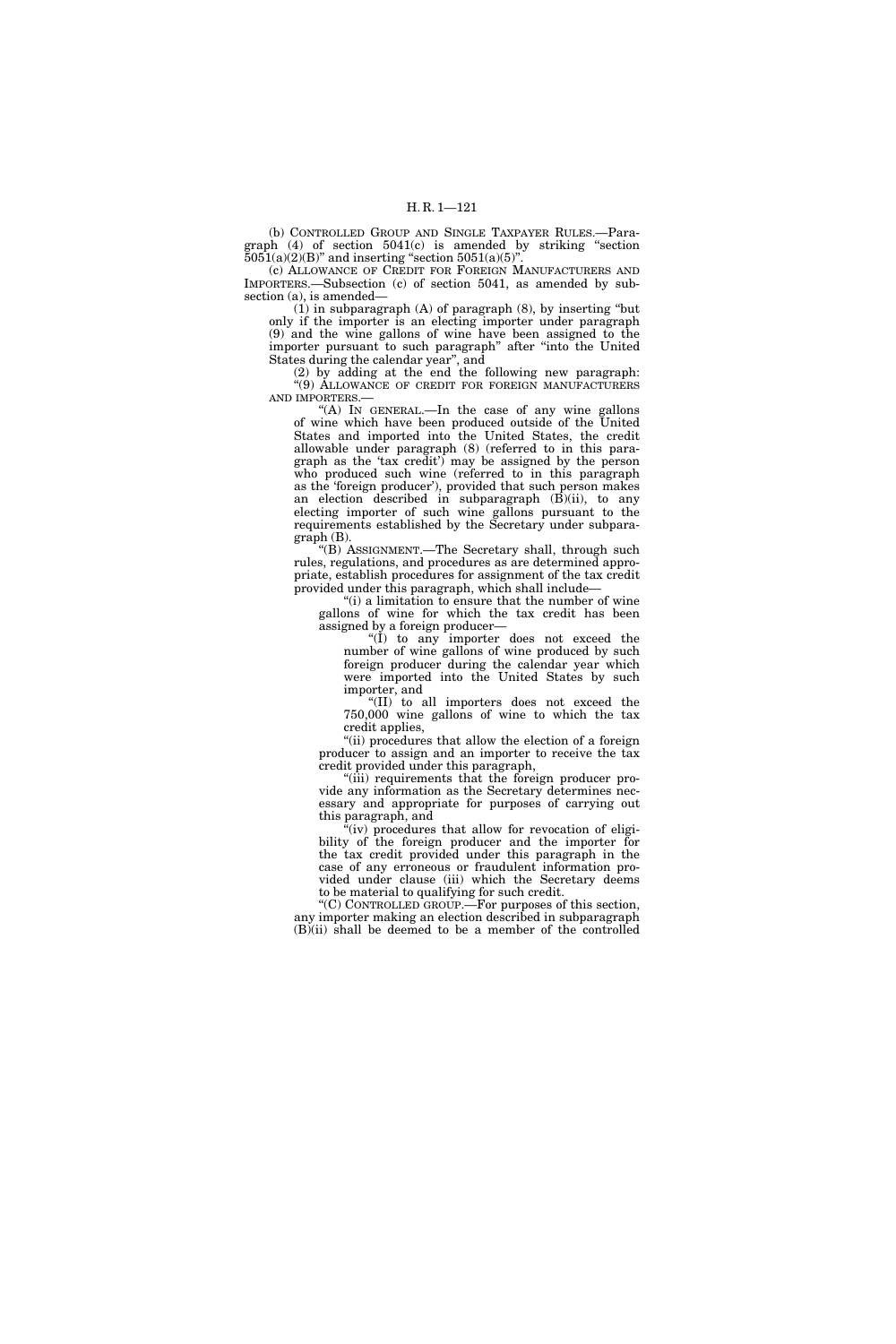group of the foreign producer, as described under paragraph  $(4).$ ".

(d) EFFECTIVE DATE.—The amendments made by this section shall apply to wine removed after December 31, 2017.

## **SEC. 13805. ADJUSTMENT OF ALCOHOL CONTENT LEVEL FOR APPLICA-TION OF EXCISE TAX RATES.**

(a) IN GENERAL.—Paragraphs  $(1)$  and  $(2)$  of section  $5041(b)$ are each amended by inserting "(16 percent in the case of wine removed after December 31, 2017, and before January 1, 2020'' after "14 percent".

(b) EFFECTIVE DATE.—The amendments made by this section shall apply to wine removed after December 31, 2017.

## **SEC. 13806. DEFINITION OF MEAD AND LOW ALCOHOL BY VOLUME WINE.**

(a) IN GENERAL.—Section 5041 is amended—

(1) in subsection (a), by striking ''Still wines'' and inserting ''Subject to subsection (h), still wines'', and

(2) by adding at the end the following new subsection: "(h) MEAD AND LOW ALCOHOL BY VOLUME WINE.-

''(1) IN GENERAL.—For purposes of subsections (a) and (b)(1), mead and low alcohol by volume wine shall be deemed to be still wines containing not more than 16 percent of alcohol by volume.

''(2) DEFINITIONS.—

"(A) MEAD.—For purposes of this section, the term 'mead' means a wine—

''(i) containing not more than 0.64 gram of carbon dioxide per hundred milliliters of wine, except that the Secretary shall by regulations prescribe such tolerances to this limitation as may be reasonably necessary in good commercial practice,

"(ii) which is derived solely from honey and water, "(iii) which contains no fruit product or fruit flavoring, and

 $\sqrt{\text{i}}$  (iv) which contains less than 8.5 percent alcohol by volume.

''(B) LOW ALCOHOL BY VOLUME WINE.—For purposes of this section, the term 'low alcohol by volume wine' means a wine-

"(i) containing not more than 0.64 gram of carbon dioxide per hundred milliliters of wine, except that the Secretary shall by regulations prescribe such tolerances to this limitation as may be reasonably necessary in good commercial practice,

''(ii) which is derived—

''(I) primarily from grapes, or

''(II) from grape juice concentrate and water, "(iii) which contains no fruit product or fruit flavoring other than grape, and

 $\sqrt[n]{i}$  which contains less than 8.5 percent alcohol by volume.

"(3) TERMINATION.—This subsection shall not apply to wine removed after December 31, 2019.''.

(b) EFFECTIVE DATE.—The amendments made by this section shall apply to wine removed after December 31, 2017.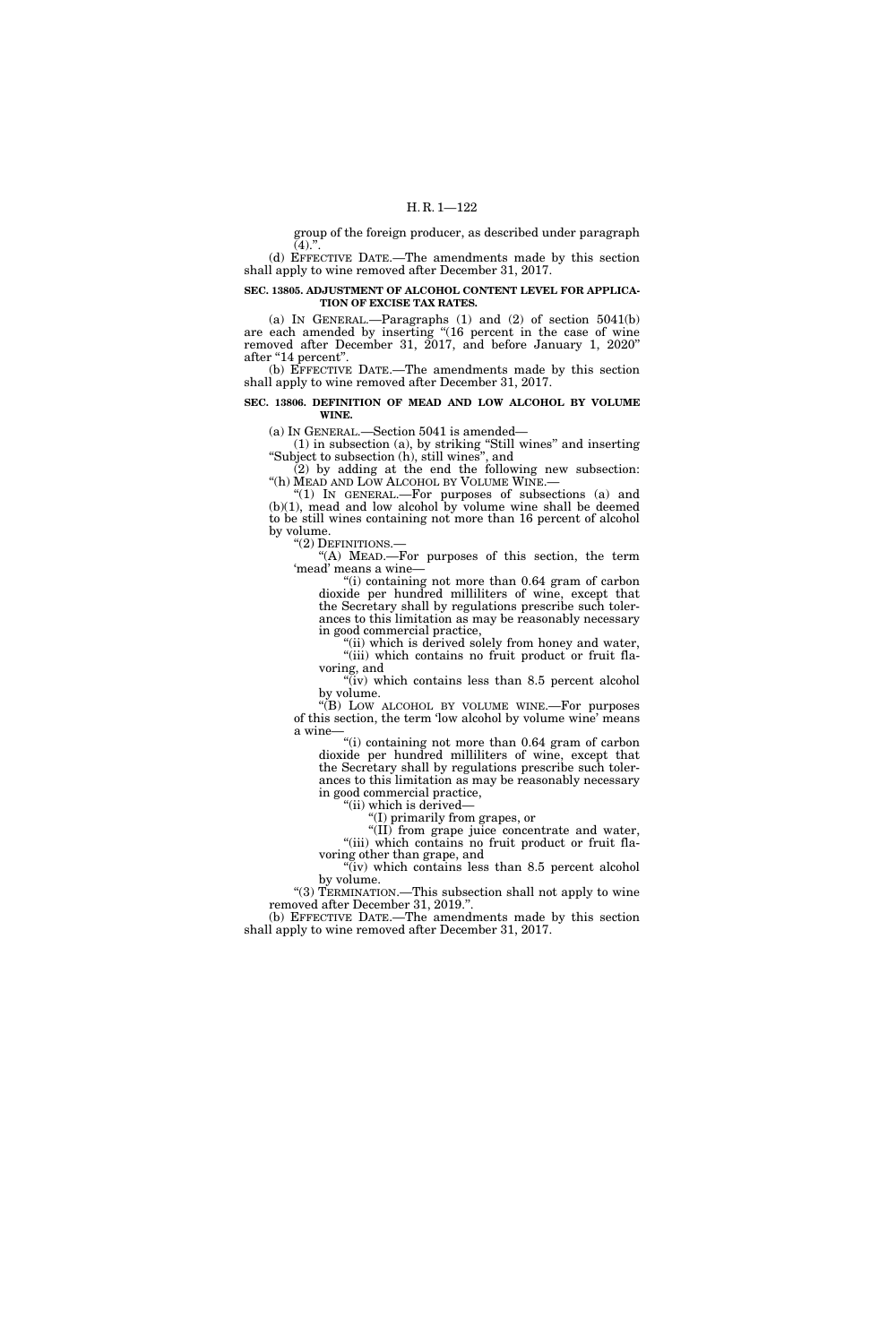#### **SEC. 13807. REDUCED RATE OF EXCISE TAX ON CERTAIN DISTILLED SPIRITS.**

(a) IN GENERAL.—Section 5001 is amended by redesignating subsection (c) as subsection (d) and by inserting after subsection (b) the following new subsection:

''(c) REDUCED RATE FOR 2018 AND 2019.—

" $(1)$  In GENERAL.—In the case of a distilled spirits operation, the otherwise applicable tax rate under subsection  $(\hat{a})(1)$ shall be—

"(A)  $$2.70$  per proof gallon on the first 100,000 proof gallons of distilled spirits, and

"(B)  $$13.34$  per proof gallon on the first  $22,130,000$ of proof gallons of distilled spirits to which subparagraph (A) does not apply,

which have been distilled or processed by such operation and removed during the calendar year for consumption or sale, or which have been imported by the importer into the United States during the calendar year.

''(2) CONTROLLED GROUPS.— ''(A) IN GENERAL.—In the case of a controlled group, the proof gallon quantities specified under subparagraphs (A) and (B) of paragraph (1) shall be applied to such group and apportioned among the members of such group in such manner as the Secretary or their delegate shall by regulations prescribe.

 $f(B)$  DEFINITION.—For purposes of subparagraph  $(A)$ , the term 'controlled group' shall have the meaning given such term by subsection (a) of section 1563, except that 'more than 50 percent' shall be substituted for 'at least 80 percent' each place it appears in such subsection.

''(C) RULES FOR NON-CORPORATIONS.—Under regulations prescribed by the Secretary, principles similar to the principles of subparagraphs (A) and (B) shall be applied to a group under common control where one or more of the persons is not a corporation.

''(D) SINGLE TAXPAYER.—Pursuant to rules issued by the Secretary, two or more entities (whether or not under common control) that produce distilled spirits marketed under a similar brand, license, franchise, or other arrangement shall be treated as a single taxpayer for purposes of the application of this subsection.

"(3) TERMINATION.—This subsection shall not apply to distilled spirits removed after December 31, 2019."

(b) CONFORMING AMENDMENT.—Section 7652(f)(2) is amended by striking "section  $5001(a)(1)$ " and inserting "subsection  $(a)(1)$  of section 5001, determined as if subsection  $(c)(1)$  of such section did not apply''.

(c) APPLICATION OF REDUCED TAX RATE FOR FOREIGN MANUFAC- TURERS AND IMPORTERS.—Subsection (c) of section 5001, as added by subsection (a), is amended—

(1) in paragraph (1), by inserting ''but only if the importer is an electing importer under paragraph (3) and the proof gallons of distilled spirits have been assigned to the importer pursuant to such paragraph'' after ''into the United States during the calendar year'', and

(2) by redesignating paragraph (3) as paragraph (4) and by inserting after paragraph (2) the following new paragraph: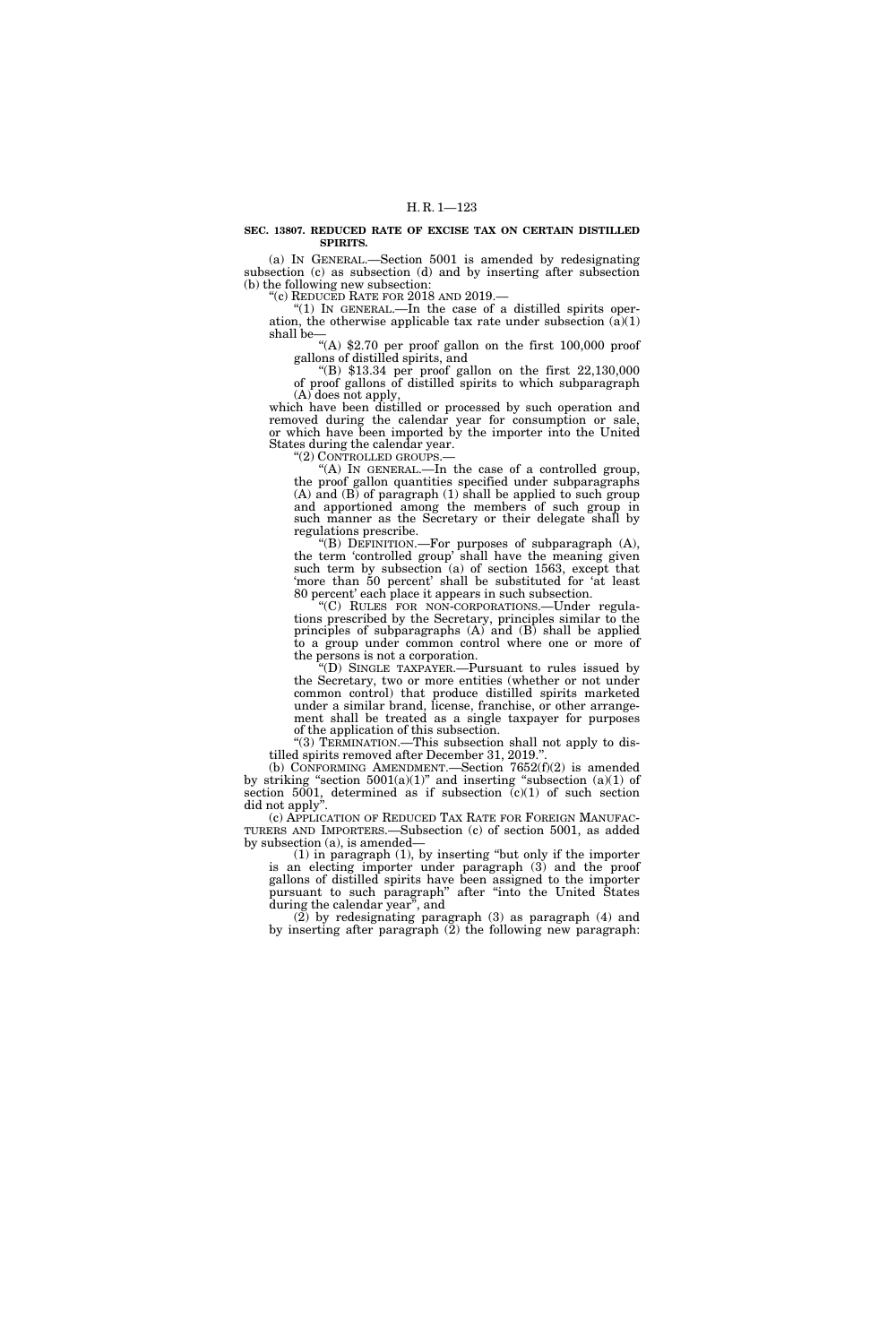"(3) REDUCED TAX RATE FOR FOREIGN MANUFACTURERS AND IMPORTERS.—

"(A) In GENERAL.—In the case of any proof gallons of distilled spirits which have been produced outside of the United States and imported into the United States, the rate of tax applicable under paragraph (1) (referred to in this paragraph as the 'reduced tax rate') may be assigned by the distilled spirits operation (provided that such operation makes an election described in subparagraph (B)(ii)) to any electing importer of such proof gallons pursuant to the requirements established by the Secretary under subparagraph (B).

''(B) ASSIGNMENT.—The Secretary shall, through such rules, regulations, and procedures as are determined appropriate, establish procedures for assignment of the reduced tax rate provided under this paragraph, which shall include—

''(i) a limitation to ensure that the number of proof gallons of distilled spirits for which the reduced tax rate has been assigned by a distilled spirits operation—

''(I) to any importer does not exceed the number of proof gallons produced by such operation during the calendar year which were imported into the United States by such importer, and

''(II) to all importers does not exceed the 22,230,000 proof gallons of distilled spirits to which the reduced tax rate applies,

''(ii) procedures that allow the election of a distilled spirits operation to assign and an importer to receive the reduced tax rate provided under this paragraph,

"(iii) requirements that the distilled spirits operation provide any information as the Secretary determines necessary and appropriate for purposes of carrying out this paragraph, and

 $\tilde{f}^{\alpha}(iv)$  procedures that allow for revocation of eligibility of the distilled spirits operation and the importer for the reduced tax rate provided under this paragraph in the case of any erroneous or fraudulent information provided under clause (iii) which the Secretary deems to be material to qualifying for such reduced rate. ''(C) CONTROLLED GROUP.—

''(i) IN GENERAL.—For purposes of this section, any importer making an election described in subparagraph  $(B)$ (ii) shall be deemed to be a member of the controlled group of the distilled spirits operation, as described under paragraph (2).

''(ii) APPORTIONMENT.—For purposes of this paragraph, in the case of a controlled group, rules similar to section  $5051(a)(5)(B)$  shall apply.<sup>3</sup>

(d) EFFECTIVE DATE.—The amendments made by this section shall apply to distilled spirits removed after December 31, 2017.

## **SEC. 13808. BULK DISTILLED SPIRITS.**

(a) IN GENERAL.—Section 5212 is amended by adding at the end the following sentence: ''In the case of distilled spirits transferred in bond after December 31, 2017, and before January 1,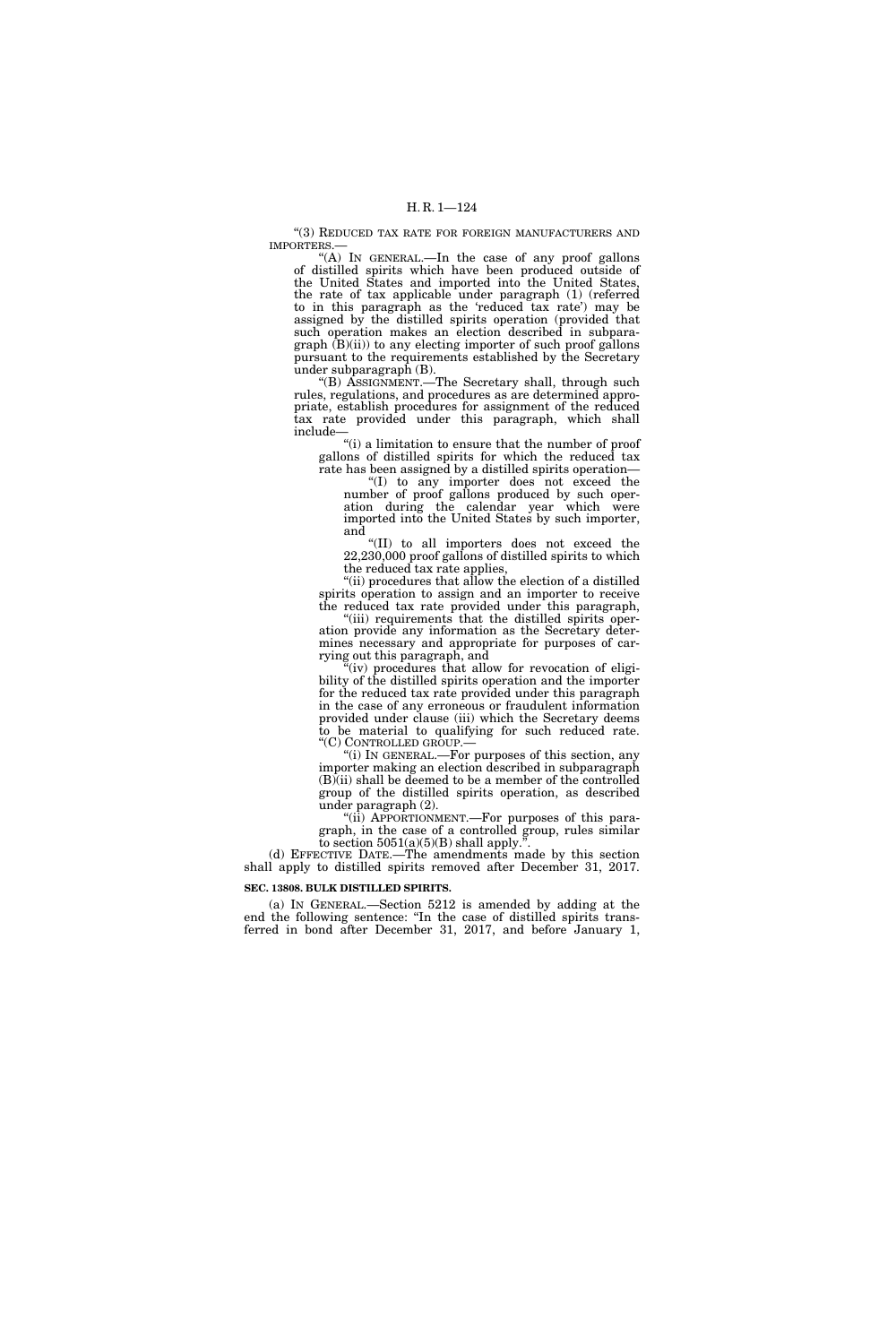2020, this section shall be applied without regard to whether distilled spirits are bulk distilled spirits.''.

(b) EFFECTIVE DATE.—The amendments made by this section shall apply distilled spirits transferred in bond after December 31, 2017.

## **Subpart B—Miscellaneous Provisions**

## **SEC. 13821. MODIFICATION OF TAX TREATMENT OF ALASKA NATIVE CORPORATIONS AND SETTLEMENT TRUSTS.**

(a) EXCLUSION FOR ANCSA PAYMENTS ASSIGNED TO ALASKA NATIVE SETTLEMENT TRUSTS.—<br>(1) IN GENERAL.—Part III of subchapter B of chapter 1

is amended by inserting before section 140 the following new section:

## **''SEC. 139G. ASSIGNMENTS TO ALASKA NATIVE SETTLEMENT TRUSTS.**

"(a) IN GENERAL.—In the case of a Native Corporation, gross income shall not include the value of any payments that would otherwise be made, or treated as being made, to such Native Corporation pursuant to, or as required by, any provision of the Alaska Native Claims Settlement Act (43 U.S.C. 1601 et seq.), including any payment that would otherwise be made to a Village Corporation pursuant to section 7(j) of the Alaska Native Claims Settlement Act (43 U.S.C. 1606(j)), provided that any such payments—

"(1) are assigned in writing to a Settlement Trust, and "(2) were not received by such Native Corporation prior to the assignment described in paragraph (1).

''(b) INCLUSION IN GROSS INCOME.—In the case of a Settlement Trust which has been assigned payments described in subsection (a), gross income shall include such payments when received by such Settlement Trust pursuant to the assignment and shall have the same character as if such payments were received by the Native Corporation.

"(c) AMOUNT AND SCOPE OF ASSIGNMENT.—The amount and scope of any assignment under subsection (a) shall be described with reasonable particularity and may either be in a percentage of one or more such payments or in a fixed dollar amount.

"(d) DURATION OF ASSIGNMENT; REVOCABILITY.- Any assignment under subsection (a) shall specify—

"(1) a duration either in perpetuity or for a period of time, and

''(2) whether such assignment is revocable.

''(e) PROHIBITION ON DEDUCTION.—Notwithstanding section 247, no deduction shall be allowed to a Native Corporation for purposes of any amounts described in subsection (a).

''(f) DEFINITIONS.—For purposes of this section, the terms 'Native Corporation' and 'Settlement Trust' have the same meaning given such terms under section 646(h).''.

(2) CONFORMING AMENDMENT.—The table of sections for part III of subchapter B of chapter 1 is amended by inserting before the item relating to section 140 the following new item:

''Sec. 139G. Assignments to Alaska Native Settlement Trusts.''.

(3) EFFECTIVE DATE.—The amendments made by this subsection shall apply to taxable years beginning after December 31, 2016.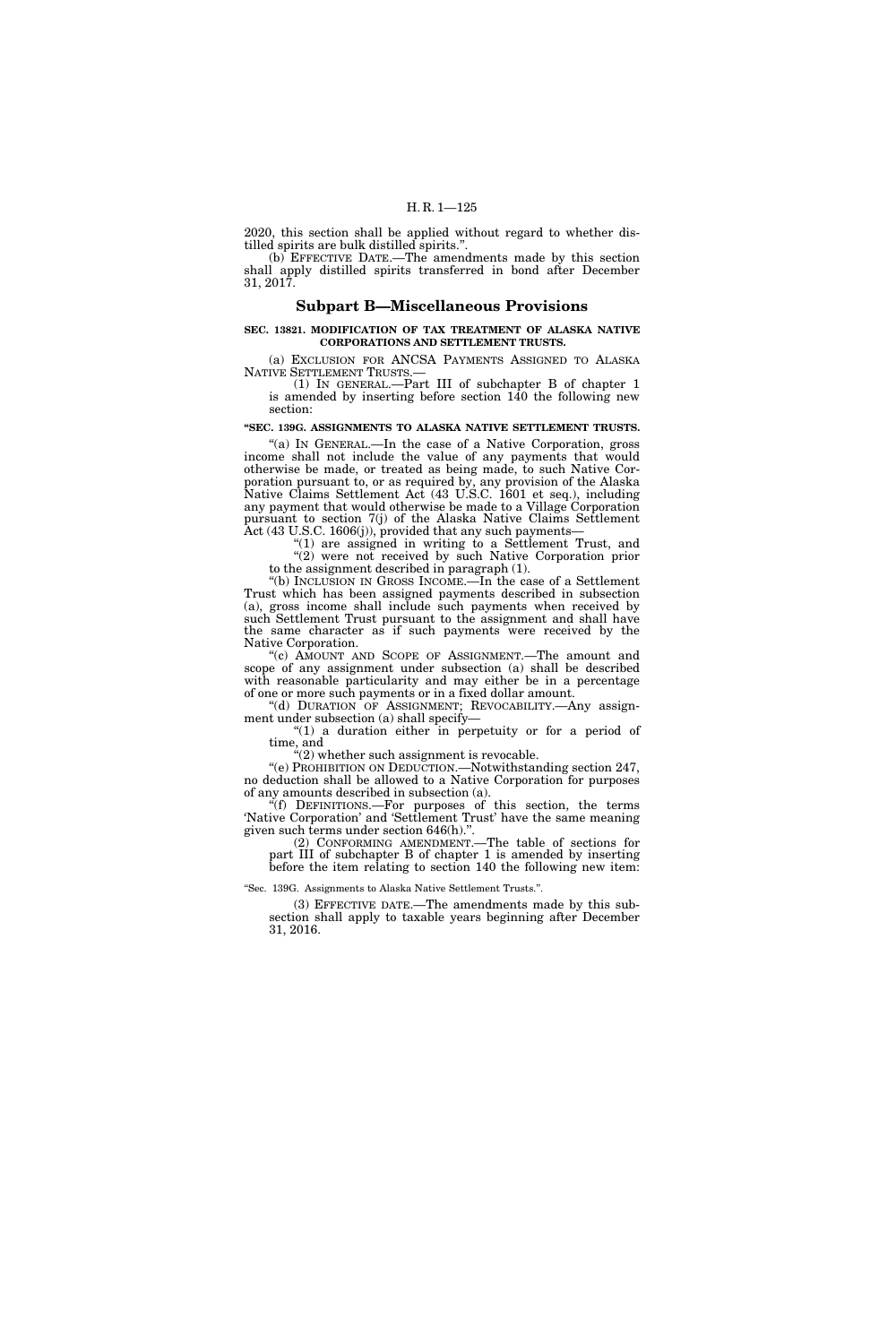## H. R. 1—126

(b) DEDUCTION OF CONTRIBUTIONS TO ALASKA NATIVE SETTLE-MENT TRUSTS.—

(1) IN GENERAL.—Part VIII of subchapter B of chapter 1 is amended by inserting before section 248 the following new section:

## **''SEC. 247. CONTRIBUTIONS TO ALASKA NATIVE SETTLEMENT TRUSTS.**

"(a) IN GENERAL.—In the case of a Native Corporation, there shall be allowed a deduction for any contributions made by such Native Corporation to a Settlement Trust (regardless of whether an election under section 646 is in effect for such Settlement Trust) for which the Native Corporation has made an annual election under subsection (e).

''(b) AMOUNT OF DEDUCTION.—The amount of the deduction under subsection (a) shall be equal to—

" $(1)$  in the case of a cash contribution (regardless of the method of payment, including currency, coins, money order, or check), the amount of such contribution, or

"(2) in the case of a contribution not described in paragraph (1), the lesser of—

"(A) the Native Corporation's adjusted basis in the property contributed, or

''(B) the fair market value of the property contributed. ''(c) LIMITATION AND CARRYOVER.—

" $(1)$  In GENERAL.—Subject to paragraph  $(2)$ , the deduction allowed under subsection (a) for any taxable year shall not exceed the taxable income (as determined without regard to such deduction) of the Native Corporation for the taxable year in which the contribution was made.

''(2) CARRYOVER.—If the aggregate amount of contributions described in subsection (a) for any taxable year exceeds the limitation under paragraph (1), such excess shall be treated as a contribution described in subsection (a) in each of the 15 succeeding years in order of time.

"(d) DEFINITIONS.-For purposes of this section, the terms 'Native Corporation' and 'Settlement Trust' have the same meaning given such terms under section 646(h).

''(e) MANNER OF MAKING ELECTION.—

''(1) IN GENERAL.—For each taxable year, a Native Corporation may elect to have this section apply for such taxable year on the income tax return or an amendment or supplement to the return of the Native Corporation, with such election to have effect solely for such taxable year.

"(2) REVOCATION. Any election made by a Native Corporation pursuant to this subsection may be revoked pursuant to a timely filed amendment or supplement to the income tax return of such Native Corporation. ''(f) ADDITIONAL RULES.—

''(1) EARNINGS AND PROFITS.—Notwithstanding section  $646(d)(2)$ , in the case of a Native Corporation which claims a deduction under this section for any taxable year, the earnings and profits of such Native Corporation for such taxable year shall be reduced by the amount of such deduction.

"(2) GAIN OR LOSS.—No gain or loss shall be recognized by the Native Corporation with respect to a contribution of property for which a deduction is allowed under this section.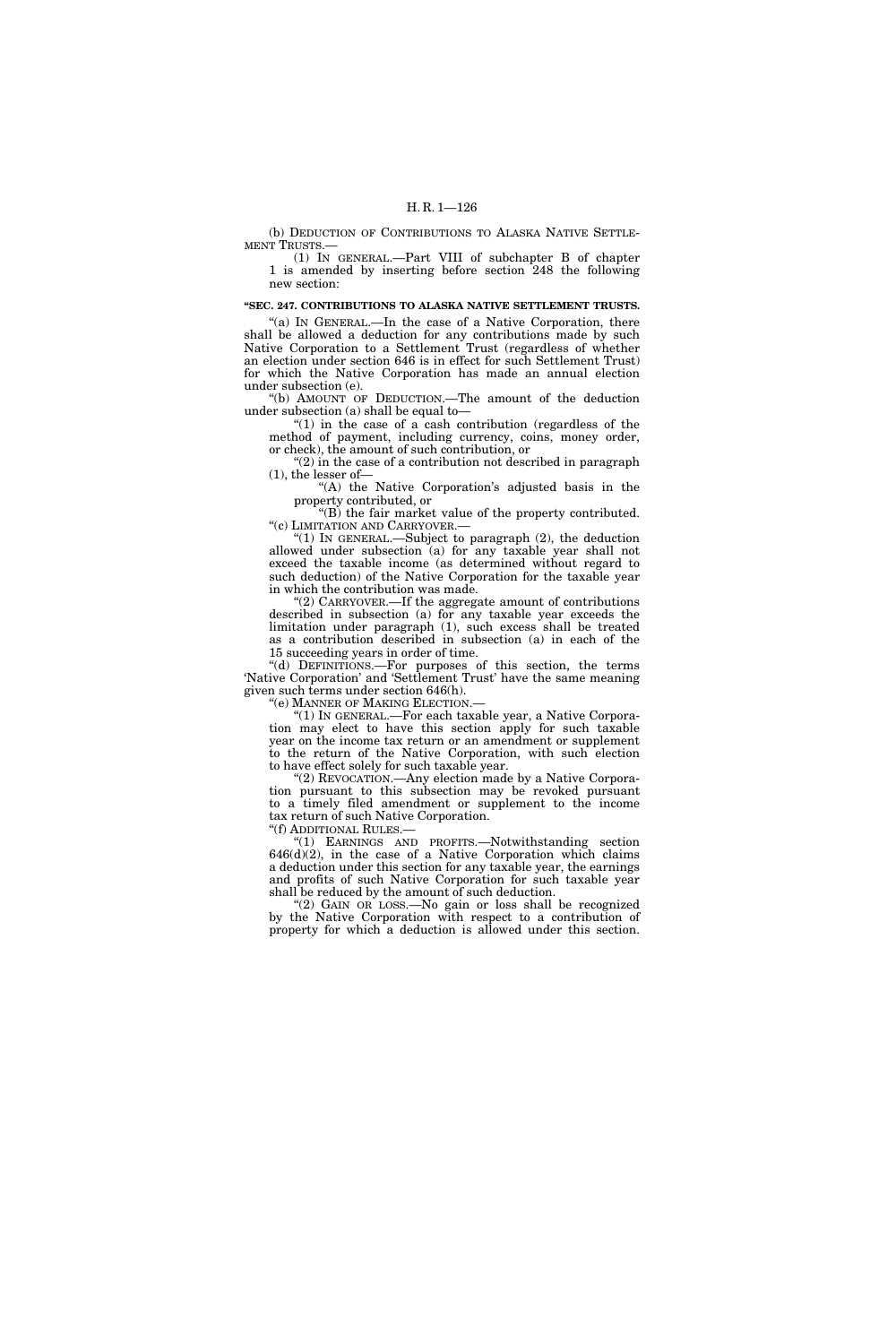"(3) INCOME.—Subject to subsection (g), a Settlement Trust shall include in income the amount of any deduction allowed under this section in the taxable year in which the Settlement Trust actually receives such contribution.

''(4) PERIOD.—The holding period under section 1223 of the Settlement Trust shall include the period the property was held by the Native Corporation.

''(5) BASIS.—The basis that a Settlement Trust has for which a deduction is allowed under this section shall be equal to the lesser of—

''(A) the adjusted basis of the Native Corporation in such property immediately before such contribution, or

''(B) the fair market value of the property immediately before such contribution.

''(6) PROHIBITION.—No deduction shall be allowed under this section with respect to any contributions made to a Settlement Trust which are in violation of subsection  $(a)(2)$  or  $(c)(2)$ of section 39 of the Alaska Native Claims Settlement Act (43 U.S.C. 1629e).

"(g) ELECTION BY SETTLEMENT TRUST TO DEFER INCOME REC-OGNITION.—

''(1) IN GENERAL.—In the case of a contribution which consists of property other than cash, a Settlement Trust may elect to defer recognition of any income related to such property until the sale or exchange of such property, in whole or in part, by the Settlement Trust.

 $(2)$  TREATMENT.—In the case of property described in paragraph (1), any income or gain realized on the sale or exchange of such property shall be treated as—

" $(\hat{A})$  for such amount of the income or gain as is equal to or less than the amount of income which would be included in income at the time of contribution under subsection (f)(3) but for the taxpayer's election under this subsection, ordinary income, and

(B) for any amounts of the income or gain which are in excess of the amount of income which would be included in income at the time of contribution under subsection (f)(3) but for the taxpayer's election under this subsection, having the same character as if this subsection did not apply.

''(3) ELECTION.—

''(A) IN GENERAL.—For each taxable year, a Settlement Trust may elect to apply this subsection for any property described in paragraph (1) which was contributed during such year. Any property to which the election applies shall be identified and described with reasonable particularity on the income tax return or an amendment or supplement to the return of the Settlement Trust, with such election to have effect solely for such taxable year.

''(B) REVOCATION.—Any election made by a Settlement Trust pursuant to this subsection may be revoked pursuant to a timely filed amendment or supplement to the income tax return of such Settlement Trust.<br>"(C) CERTAIN DISPOSITIONS.—

"(i) IN GENERAL.—In the case of any property for which an election is in effect under this subsection and which is disposed of within the first taxable year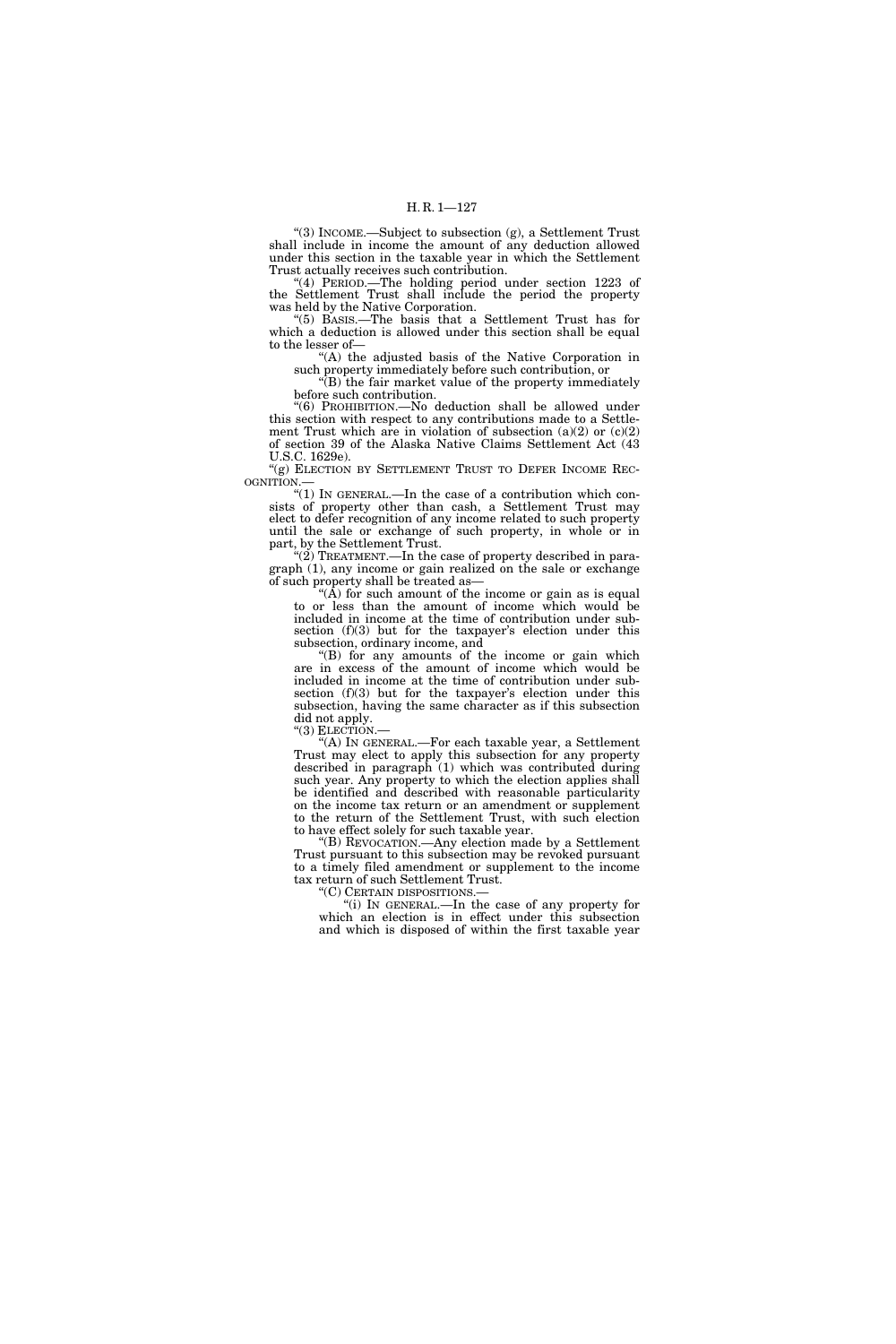subsequent to the taxable year in which such property was contributed to the Settlement Trust—

''(I) this section shall be applied as if the election under this subsection had not been made, ''(II) any income or gain which would have been included in the year of contribution under

subsection  $(f)(3)$  but for the taxpayer's election under this subsection shall be included in income for the taxable year of such contribution, and

''(III) the Settlement Trust shall pay any increase in tax resulting from such inclusion, including any applicable interest, and increased by 10 percent of the amount of such increase with

interest.<br>"(ii) / ASSESSMENT.—Notwithstanding section 6501(a), any amount described in subclause (III) of clause (i) may be assessed, or a proceeding in court with respect to such amount may be initiated without assessment, within 4 years after the date on which the return making the election under this subsection for such property was filed.''.

(2) CONFORMING AMENDMENT.—The table of sections for part VIII of subchapter B of chapter 1 is amended by inserting before the item relating to section 248 the following new item:

''Sec. 247. Contributions to Alaska Native Settlement Trusts.''.

(3) EFFECTIVE DATE.—

(A) IN GENERAL.—The amendments made by this subsection shall apply to taxable years for which the period of limitation on refund or credit under section 6511 of the Internal Revenue Code of 1986 has not expired.

(B) ONE-YEAR WAIVER OF STATUTE OF LIMITATIONS.— If the period of limitation on a credit or refund resulting from the amendments made by paragraph (1) expires before the end of the 1-year period beginning on the date of the enactment of this Act, refund or credit of such overpayment (to the extent attributable to such amendments) may, nevertheless, be made or allowed if claim therefor is filed before the close of such 1-year period.

(c) INFORMATION REPORTING FOR DEDUCTIBLE CONTRIBUTIONS TO ALASKA NATIVE SETTLEMENT TRUSTS.

(1) IN GENERAL.—Section 6039H is amended—

(A) in the heading, by striking ''**SPONSORING**'', and

(B) by adding at the end the following new subsection: "(e) DEDUCTIBLE CONTRIBUTIONS BY NATIVE CORPORATIONS TO ALASKA NATIVE SETTLEMENT TRUSTS.—

"(1) IN GENERAL.—Any Native Corporation (as defined in subsection (m) of section 3 of the Alaska Native Claims Settlement Act (43 U.S.C. 1602(m))) which has made a contribution to a Settlement Trust (as defined in subsection (t) of such section) to which an election under subsection (e) of section 247 applies shall provide such Settlement Trust with a statement regarding such election not later than January 31 of the calendar year subsequent to the calendar year in which the contribution was made.

''(2) CONTENT OF STATEMENT.—The statement described in paragraph (1) shall include—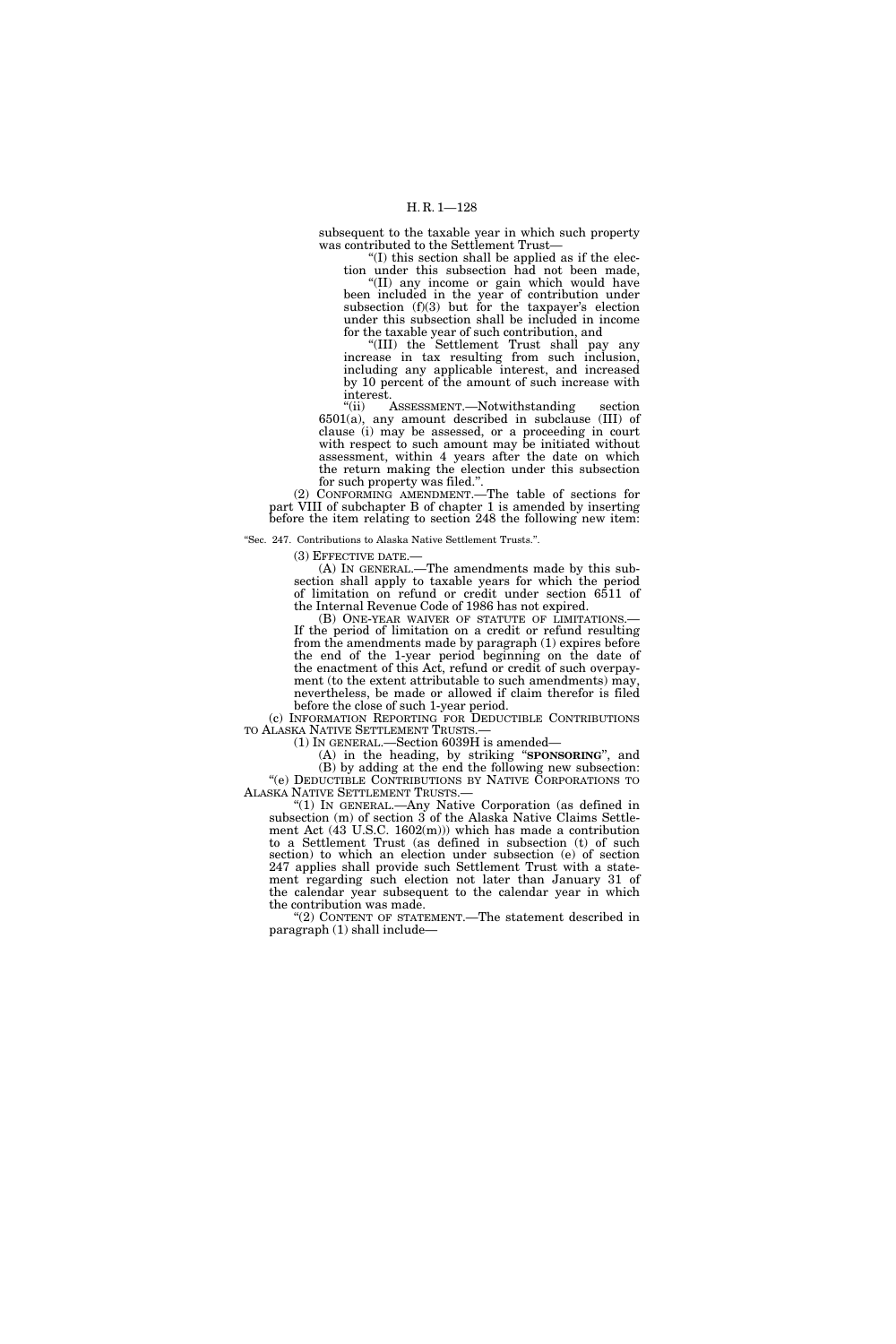"(A) the total amount of contributions to which the election under subsection (e) of section 247 applies,

''(B) for each contribution, whether such contribution was in cash,

''(C) for each contribution which consists of property other than cash, the date that such property was acquired by the Native Corporation and the adjusted basis and fair market value of such property on the date such property was contributed to the Settlement Trust,

''(D) the date on which each contribution was made to the Settlement Trust, and

''(E) such information as the Secretary determines to be necessary or appropriate for the identification of each contribution and the accurate inclusion of income relating to such contributions by the Settlement Trust.''.

(2) CONFORMING AMENDMENT.—The item relating to section 6039H in the table of sections for subpart A of part III of subchapter A of chapter 61 is amended to read as follows:

''Sec. 6039H. Information With Respect to Alaska Native Settlement Trusts and Native Corporations.

(3) EFFECTIVE DATE.—The amendments made by this subsection shall apply to taxable years beginning after December 31, 2016.

### **SEC. 13822. AMOUNTS PAID FOR AIRCRAFT MANAGEMENT SERVICES.**

(a) IN GENERAL.—Subsection (e) of section 4261 is amended by adding at the end the following new paragraph:

 $(5)$  AMOUNTS PAID FOR AIRCRAFT MANAGEMENT SERVICES.— "(A) IN GENERAL.—No tax shall be imposed by this section or section 4271 on any amounts paid by an aircraft

owner for aircraft management services related to— ''(i) maintenance and support of the aircraft owner's aircraft, or

"(ii) flights on the aircraft owner's aircraft.

''(B) AIRCRAFT MANAGEMENT SERVICES.—For purposes of subparagraph (A), the term 'aircraft management services' includes—

''(i) assisting an aircraft owner with administrative and support services, such as scheduling, flight planning, and weather forecasting,

''(ii) obtaining insurance,

"(iii) maintenance, storage and fueling of aircraft, "(iv) hiring, training, and provision of pilots and crew

 $\mathcal{C}'(v)$  establishing and complying with safety standards, and

 $\sqrt[4]{v}$  such other services as are necessary to support flights operated by an aircraft owner.

 $\rm ^{\prime}(C)$  Lessee treated as aircraft owner.

''(i) IN GENERAL.—For purposes of this paragraph, the term 'aircraft owner' includes a person who leases the aircraft other than under a disqualified lease.

"(ii) DISQUALIFIED LEASE.—For purposes of clause (i), the term 'disqualified lease' means a lease from a person providing aircraft management services with respect to such aircraft (or a related person (within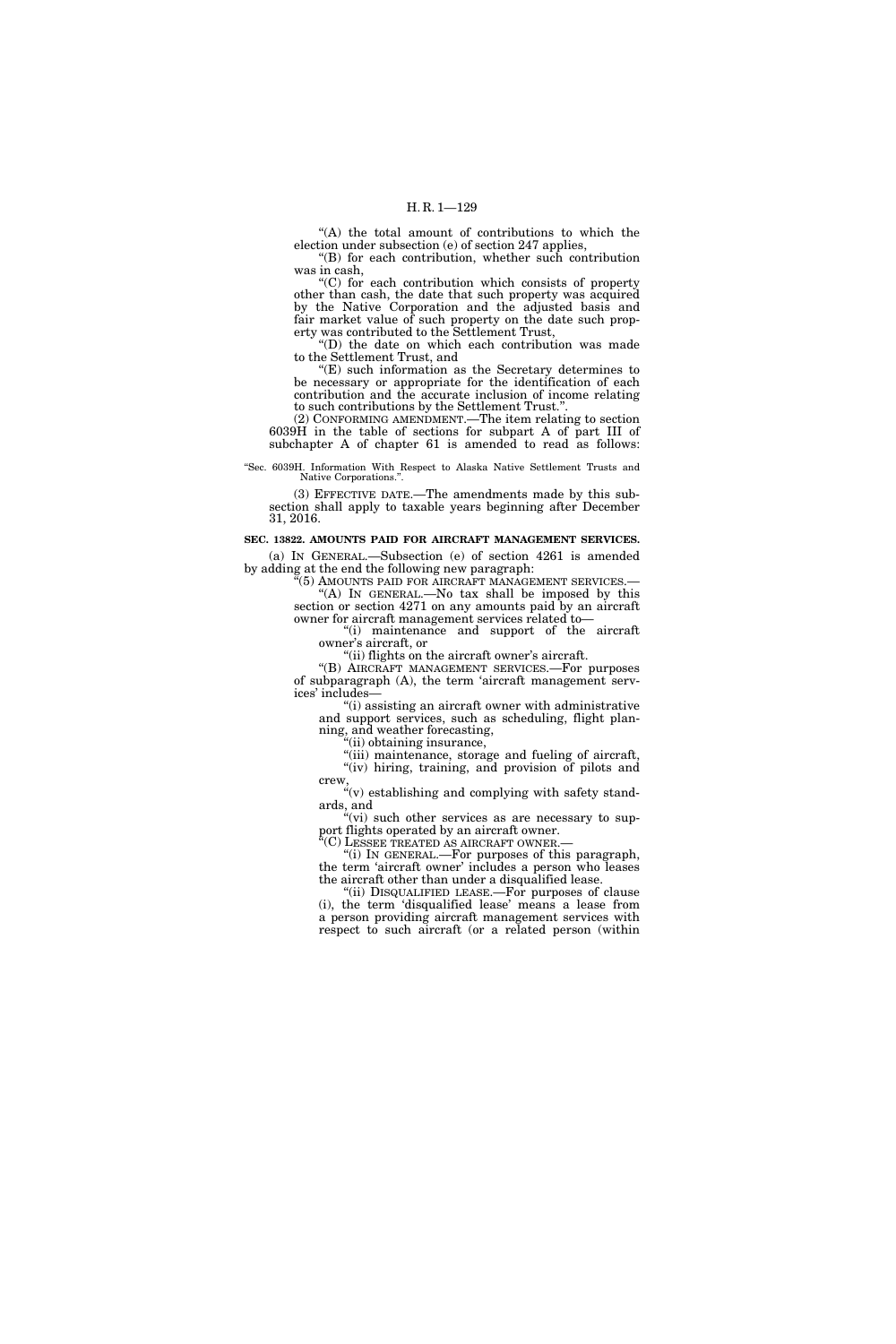## H. R. 1—130

the meaning of section  $465(b)(3)(C)$ ) to the person providing such services), if such lease is for a term of 31 days or less.

''(D) PRO RATA ALLOCATION.—In the case of amounts paid to any person which (but for this subsection) are subject to the tax imposed by subsection (a), a portion of which consists of amounts described in subparagraph (A), this paragraph shall apply on a pro rata basis only to the portion which consists of amounts described in such subparagraph.''.

(b) EFFECTIVE DATE.—The amendment made by this section shall apply to amounts paid after the date of the enactment of this Act.

## **SEC. 13823. OPPORTUNITY ZONES.**

(a) IN GENERAL.—Chapter 1 is amended by adding at the end the following:

### **''Subchapter Z—Opportunity Zones**

''Sec. 1400Z–1. Designation.

''Sec. 1400Z–2. Special rules for capital gains invested in opportunity zones.

## **''SEC. 1400Z–1. DESIGNATION.**

''(a) QUALIFIED OPPORTUNITY ZONE DEFINED.—For the purposes of this subchapter, the term 'qualified opportunity zone' means a population census tract that is a low-income community that is designated as a qualified opportunity zone.

''(b) DESIGNATION.—

"(1) IN GENERAL.—For purposes of subsection (a), a population census tract that is a low-income community is designated as a qualified opportunity zone if—

''(A) not later than the end of the determination period, the chief executive officer of the State in which the tract is located—

''(i) nominates the tract for designation as a qualified opportunity zone, and

''(ii) notifies the Secretary in writing of such nomination, and

''(B) the Secretary certifies such nomination and designates such tract as a qualified opportunity zone before the end of the consideration period.

''(2) EXTENSION OF PERIODS.—A chief executive officer of a State may request that the Secretary extend either the determination or consideration period, or both (determined without regard to this subparagraph), for an additional 30 days.

"(c) OTHER DEFINITIONS.—For purposes of this subsection— ''(1) LOW-INCOME COMMUNITIES.—The term 'low-income community' has the same meaning as when used in section  $45D(e)$ .<br>"(2) DEFINITION OF PERIODS.—

"(A) CONSIDERATION PERIOD.—The term 'consideration period' means the 30-day period beginning on the date on which the Secretary receives notice under subsection  $(b)(1)(A)(ii)$ , as extended under subsection  $(b)(2)$ .

''(B) DETERMINATION PERIOD.—The term 'determination period' means the 90-day period beginning on the date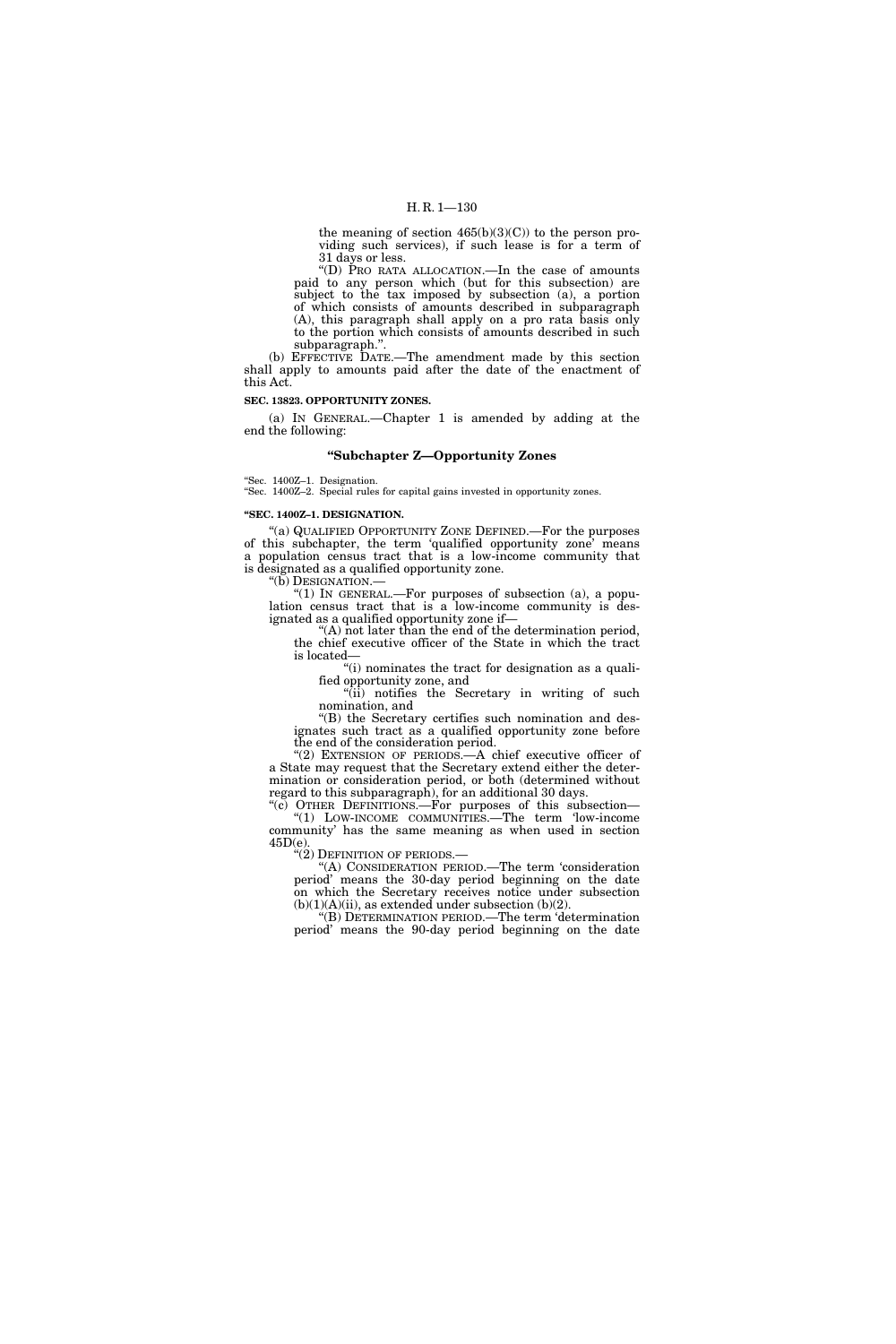of the enactment of the Tax Cuts and Jobs Act, as extended under subsection (b)(2).

''(3) STATE.—For purposes of this section, the term 'State' includes any possession of the United States.

''(d) NUMBER OF DESIGNATIONS.—

"(1) In GENERAL.—Except as provided by paragraph  $(2)$ , the number of population census tracts in a State that may be designated as qualified opportunity zones under this section may not exceed 25 percent of the number of low-income communities in the State.

''(2) EXCEPTION.—If the number of low-income communities in a State is less than 100, then a total of 25 of such tracts may be designated as qualified opportunity zones.

''(e) DESIGNATION OF TRACTS CONTIGUOUS WITH LOW-INCOME COMMUNITIES.—

''(1) IN GENERAL.—A population census tract that is not a low-income community may be designated as a qualified opportunity zone under this section if—

 $(A)$  the tract is contiguous with the low-income community that is designated as a qualified opportunity zone, and

''(B) the median family income of the tract does not exceed 125 percent of the median family income of the low-income community with which the tract is contiguous. "(2) LIMITATION.—Not more than 5 percent of the popu-

lation census tracts designated in a State as a qualified opportunity zone may be designated under paragraph (1). "(f) PERIOD FOR WHICH DESIGNATION IS IN EFFECT.—A designa-

tion as a qualified opportunity zone shall remain in effect for the period beginning on the date of the designation and ending at the close of the 10th calendar year beginning on or after such date of designation.

#### **''SEC. 1400Z–2. SPECIAL RULES FOR CAPITAL GAINS INVESTED IN OPPORTUNITY ZONES.**

''(a) IN GENERAL.—

''(1) TREATMENT OF GAINS.—In the case of gain from the sale to, or exchange with, an unrelated person of any property held by the taxpayer, at the election of the taxpayer—

''(A) gross income for the taxable year shall not include so much of such gain as does not exceed the aggregate amount invested by the taxpayer in a qualified opportunity fund during the 180-day period beginning on the date of such sale or exchange,

''(B) the amount of gain excluded by subparagraph (A) shall be included in gross income as provided by subsection (b), and

''(C) subsection (c) shall apply.

"(2) ELECTION.—No election may be made under paragraph  $(1)$ —

"(A) with respect to a sale or exchange if an election previously made with respect to such sale or exchange is in effect, or

''(B) with respect to any sale or exchange after December 31, 2026.

"(b) DEFERRAL OF GAIN INVESTED IN OPPORTUNITY ZONE PROP-ERTY.—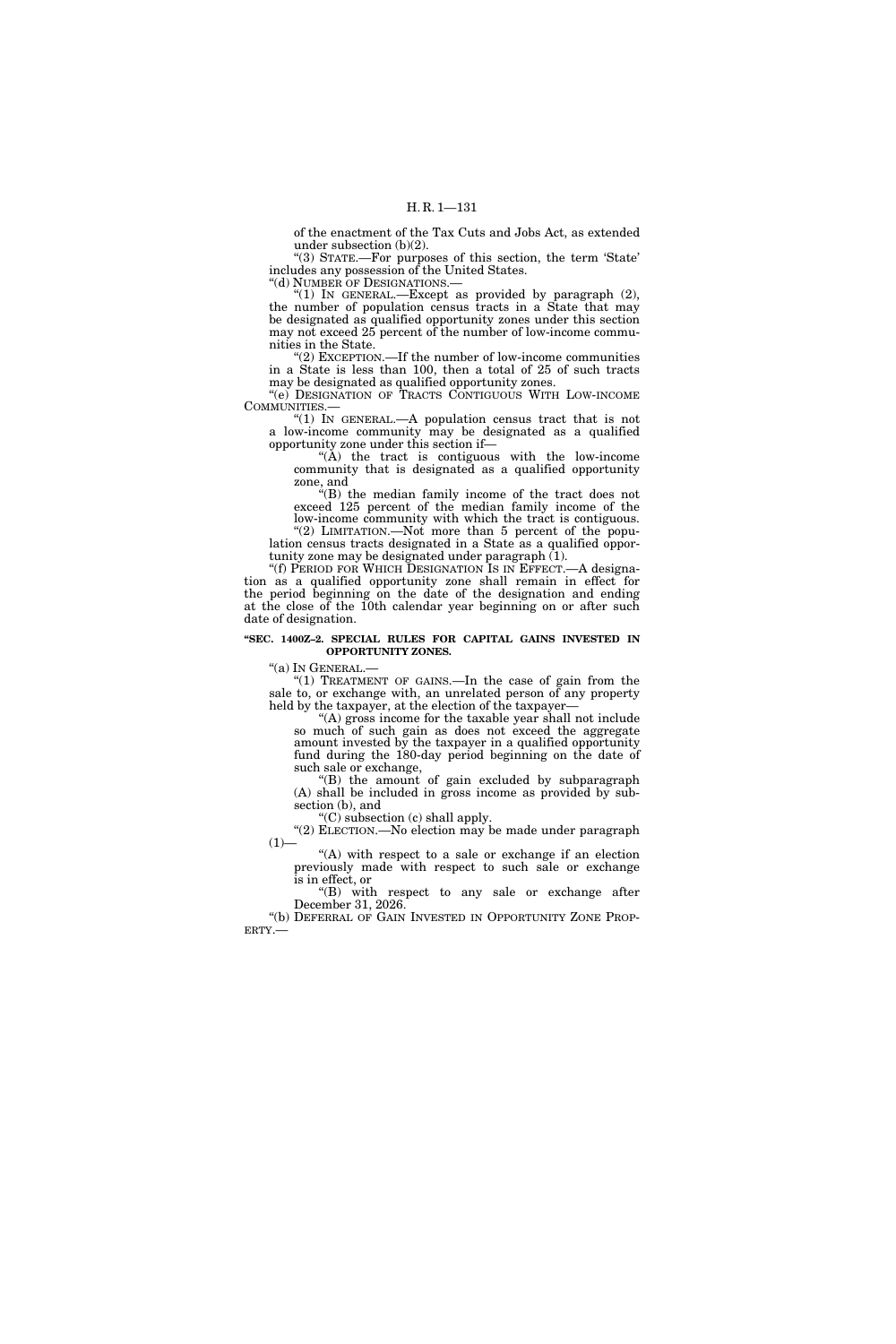''(1) YEAR OF INCLUSION.—Gain to which subsection  $(a)(1)(B)$  applies shall be included in income in the taxable year which includes the earlier of—

''(A) the date on which such investment is sold or exchanged, or

''(B) December 31, 2026.

"(2) AMOUNT INCLUDIBLE.

''(A) IN GENERAL.—The amount of gain included in gross income under subsection (a)(1)(A) shall be the excess of—

''(i) the lesser of the amount of gain excluded under paragraph (1) or the fair market value of the investment as determined as of the date described in paragraph (1), over

''(ii) the taxpayer's basis in the investment. ''(B) DETERMINATION OF BASIS.—

''(i) IN GENERAL.—Except as otherwise provided in this clause or subsection (c), the taxpayer's basis in the investment shall be zero.

'(ii) INCREASE FOR GAIN RECOGNIZED UNDER SUB-SECTION  $(a)(1)(B)$ .—The basis in the investment shall be increased by the amount of gain recognized by reason of subsection  $(a)(1)(B)$  with respect to such property.

"(iii) INVESTMENTS HELD FOR 5 YEARS.—In the case of any investment held for at least 5 years, the basis of such investment shall be increased by an amount equal to 10 percent of the amount of gain deferred by reason of subsection  $(a)(1)(A)$ .

"(iv) INVESTMENTS HELD FOR 7 YEARS.—In the case of any investment held by the taxpayer for at least 7 years, in addition to any adjustment made under clause (iii), the basis of such property shall be increased by an amount equal to 5 percent of the amount of gain deferred by reason of subsection  $(a)(1)(A)$ .

"(c) SPECIAL RULE FOR INVESTMENTS HELD FOR AT LEAST 10 YEARS.—In the case of any investment held by the taxpayer for at least 10 years and with respect to which the taxpayer makes an election under this clause, the basis of such property shall be equal to the fair market value of such investment on the date that the investment is sold or exchanged.

''(d) QUALIFIED OPPORTUNITY FUND.—For purposes of this section—

''(1) IN GENERAL.—The term 'qualified opportunity fund' means any investment vehicle which is organized as a corporation or a partnership for the purpose of investing in qualified opportunity zone property (other than another qualified opportunity fund) that holds at least 90 percent of its assets in qualified opportunity zone property, determined by the average of the percentage of qualified opportunity zone property held in the fund as measured—

''(A) on the last day of the first 6-month period of the taxable year of the fund, and

"(B) on the last day of the taxable year of the fund. ''(2) QUALIFIED OPPORTUNITY ZONE PROPERTY.— ''(A) IN GENERAL.—The term 'qualified opportunity zone

property' means property which is—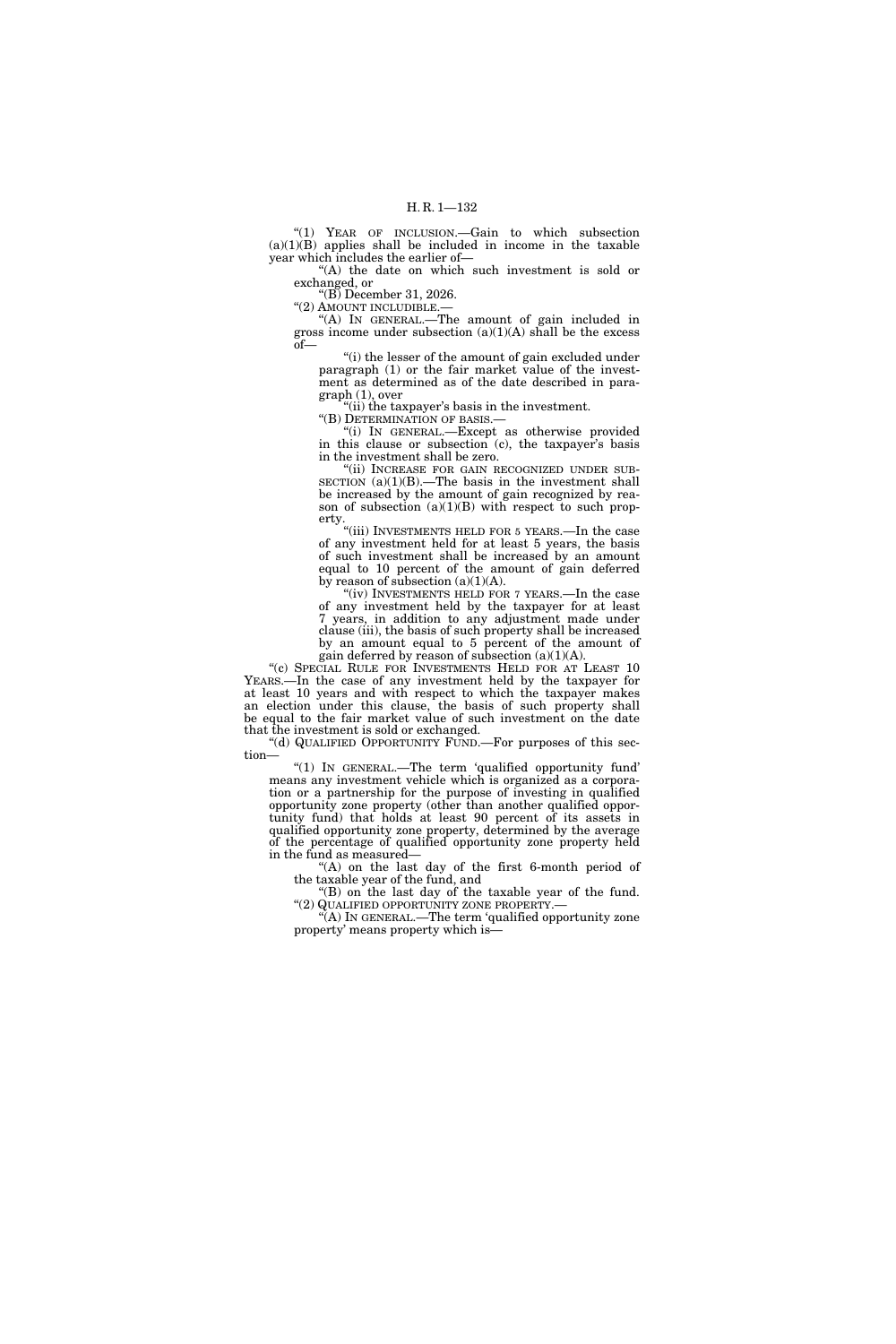## H. R. 1—133

''(i) qualified opportunity zone stock,

''(ii) qualified opportunity zone partnership interest, or

"(iii) qualified opportunity zone business property. ''(B) QUALIFIED OPPORTUNITY ZONE STOCK.—

''(i) IN GENERAL.—Except as provided in clause (ii), the term 'qualified opportunity zone stock' means any stock in a domestic corporation if—

''(I) such stock is acquired by the qualified opportunity fund after December 31, 2017, at its original issue (directly or through an underwriter) from the corporation solely in exchange for cash,

''(II) as of the time such stock was issued, such corporation was a qualified opportunity zone business (or, in the case of a new corporation, such corporation was being organized for purposes of being a qualified opportunity zone business), and

''(III) during substantially all of the qualified opportunity fund's holding period for such stock, such corporation qualified as a qualified opportunity zone business.

"(ii) REDEMPTIONS.—A rule similar to the rule of section  $1202(c)(3)$  shall apply for purposes of this paragraph.

''(C) QUALIFIED OPPORTUNITY ZONE PARTNERSHIP INTEREST.—The term 'qualified opportunity zone partnership interest' means any capital or profits interest in a domestic partnership if—

''(i) such interest is acquired by the qualified opportunity fund after December 31, 2017, from the partnership solely in exchange for cash,

"(ii) as of the time such interest was acquired, such partnership was a qualified opportunity zone business (or, in the case of a new partnership, such partnership was being organized for purposes of being a qualified opportunity zone business), and

"(iii) during substantially all of the qualified opportunity fund's holding period for such interest, such partnership qualified as a qualified opportunity zone business.

''(D) QUALIFIED OPPORTUNITY ZONE BUSINESS PROP-ERTY.—

''(i) IN GENERAL.—The term 'qualified opportunity zone business property' means tangible property used in a trade or business of the qualified opportunity fund if—

''(I) such property was acquired by the qualified opportunity fund by purchase (as defined in section  $179(d)(2)$  after December 31, 2017,

''(II) the original use of such property in the qualified opportunity zone commences with the qualified opportunity fund or the qualified opportunity fund substantially improves the property, and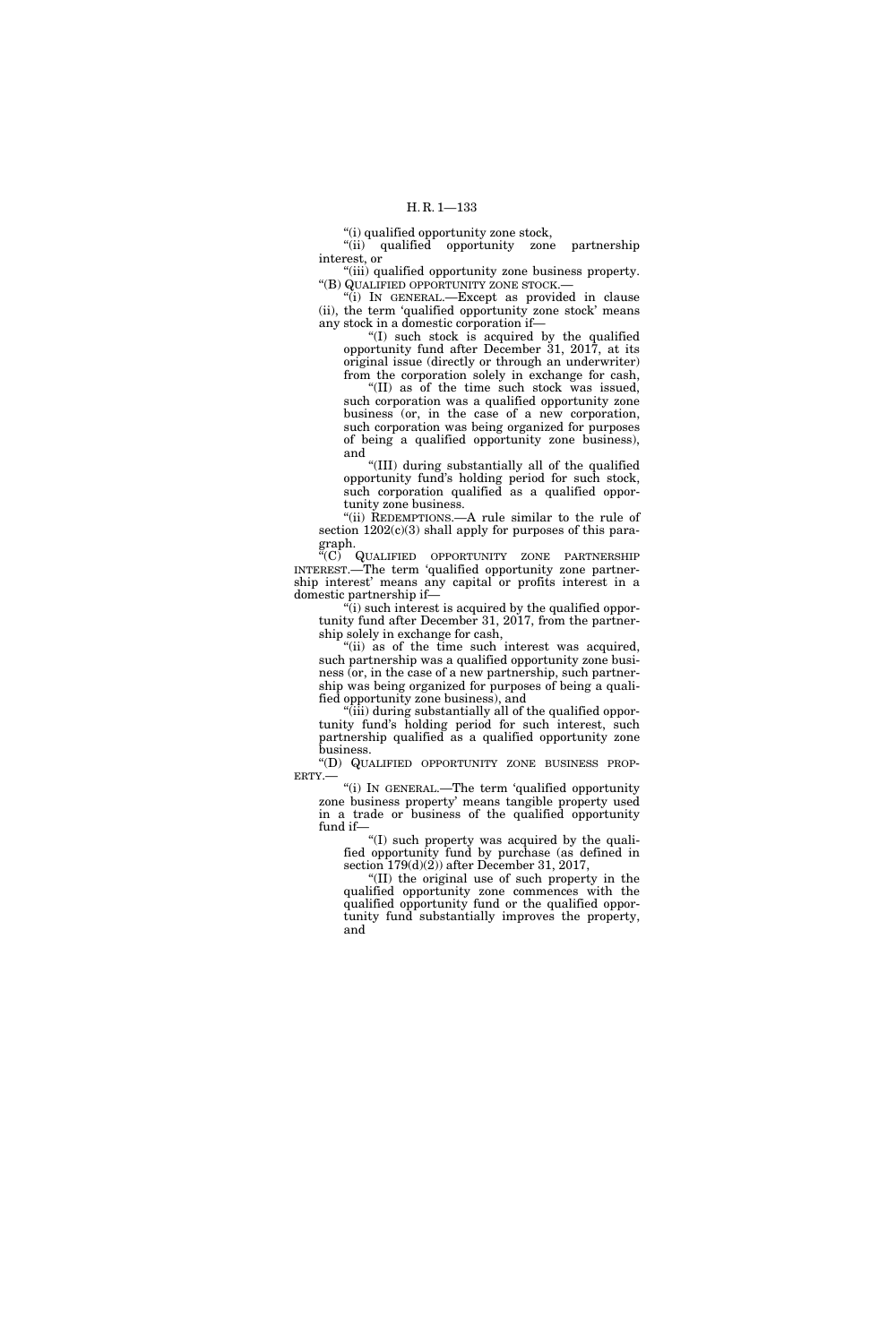## H. R. 1—134

''(III) during substantially all of the qualified opportunity fund's holding period for such property, substantially all of the use of such property was in a qualified opportunity zone.

''(ii) SUBSTANTIAL IMPROVEMENT.—For purposes of subparagraph (A)(ii), property shall be treated as substantially improved by the qualified opportunity fund only if, during any 30-month period beginning after the date of acquisition of such property, additions to basis with respect to such property in the hands of the qualified opportunity fund exceed an amount equal to the adjusted basis of such property at the beginning of such 30-month period in the hands of the qualified opportunity fund.

 $f(iii)$  RELATED PARTY.—For purposes of subparagraph  $(A)(i)$ , the related person rule of section  $179(d)(2)$ shall be applied pursuant to paragraph (8) of this subsection in lieu of the application of such rule in section 179(d)(2)(A).

''(3) QUALIFIED OPPORTUNITY ZONE BUSINESS.—

 $\mathcal{F}(A)$  In GENERAL.—The term 'qualified opportunity zone business' means a trade or business—

"(i) in which substantially all of the tangible property owned or leased by the taxpayer is qualified opportunity zone business property (determined by substituting 'qualified opportunity zone business' for 'qualified opportunity fund' each place it appears in paragraph  $(2)(D)$ ),

"(ii) which satisfies the requirements of paragraphs  $(2)$ ,  $(4)$ , and  $(8)$  of section 1397 $\hat{C}$ (b), and

"(iii) which is not described in section  $144(c)(6)(B)$ . ''(B) SPECIAL RULE.—For purposes of subparagraph (A), tangible property that ceases to be a qualified opportunity zone business property shall continue to be treated as a qualified opportunity zone business property for the lesser of—

"(i) 5 years after the date on which such tangible property ceases to be so qualified, or

''(ii) the date on which such tangible property is no longer held by the qualified opportunity zone business.

''(e) APPLICABLE RULES.—

"(1) TREATMENT OF INVESTMENTS WITH MIXED FUNDS.-In the case of any investment in a qualified opportunity fund only a portion of which consists of investments of gain to which an election under subsection (a) is in effect—

''(A) such investment shall be treated as 2 separate investments, consisting of—

''(i) one investment that only includes amounts to which the election under subsection (a) applies, and "(ii) a separate investment consisting of other amounts, and

''(B) subsections (a), (b), and (c) shall only apply to the investment described in subparagraph (A)(i).

"(2) RELATED PERSONS.—For purposes of this section, persons are related to each other if such persons are described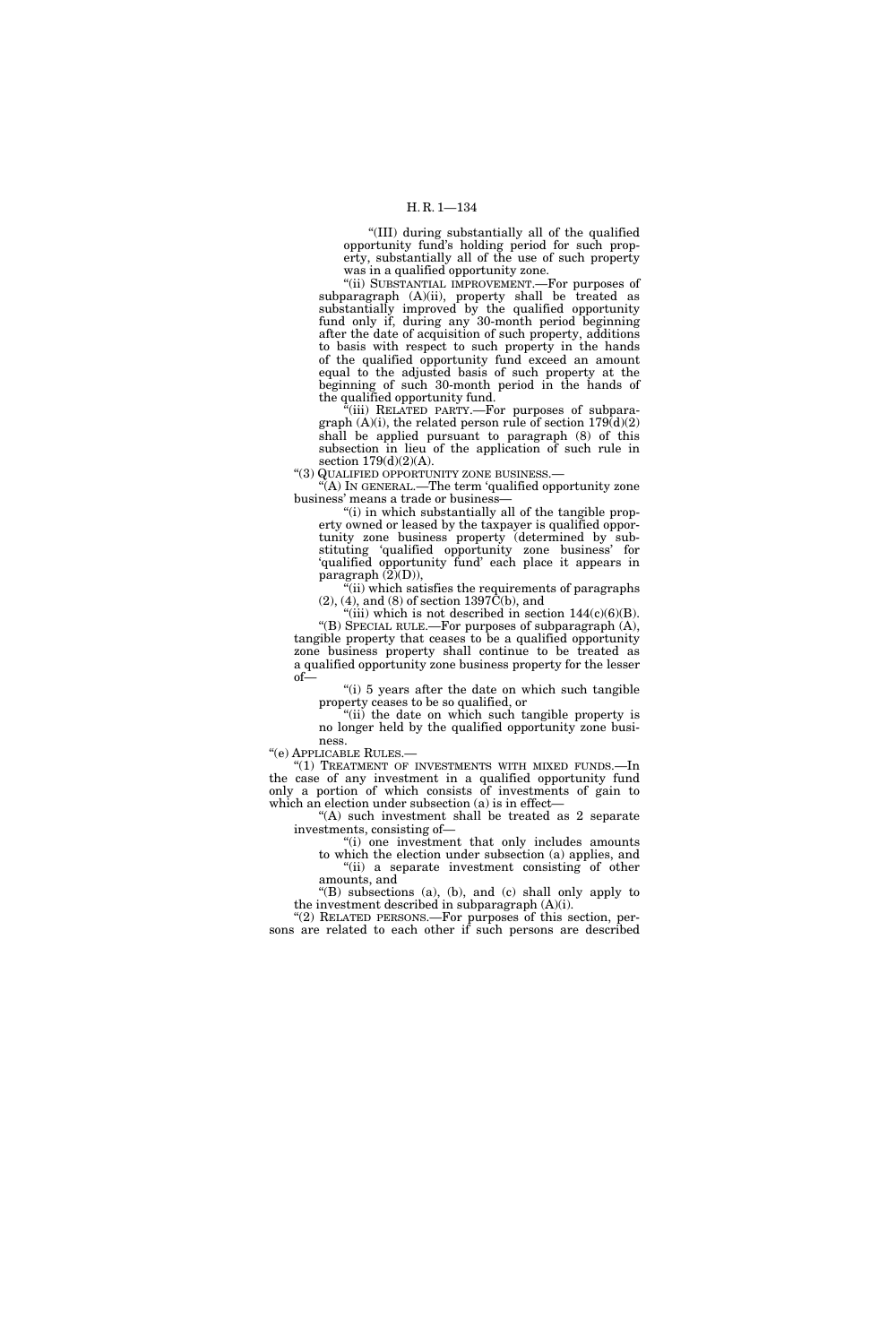in section 267(b) or 707(b)(1), determined by substituting '20 percent' for '50 percent' each place it occurs in such sections.

''(3) DECEDENTS.—In the case of a decedent, amounts recognized under this section shall, if not properly includible in the gross income of the decedent, be includible in gross income as provided by section 691.

"(4) REGULATIONS.-The Secretary shall prescribe such regulations as may be necessary or appropriate to carry out the purposes of this section, including—

''(A) rules for the certification of qualified opportunity funds for the purposes of this section,

''(B) rules to ensure a qualified opportunity fund has a reasonable period of time to reinvest the return of capital from investments in qualified opportunity zone stock and qualified opportunity zone partnership interests, and to reinvest proceeds received from the sale or disposition of qualified opportunity zone property, and

''(C) rules to prevent abuse.

"(f) FAILURE OF QUALIFIED OPPORTUNITY FUND TO MAINTAIN INVESTMENT STANDARD.—

''(1) IN GENERAL.—If a qualified opportunity fund fails to meet the 90-percent requirement of subsection  $(c)(1)$ , the qualified opportunity fund shall pay a penalty for each month it fails to meet the requirement in an amount equal to the product of—

''(A) the excess of—

"(i) the amount equal to 90 percent of its aggregate assets, over

"(ii) the aggregate amount of qualified opportunity zone property held by the fund, multiplied by

''(B) the underpayment rate established under section  $6621(a)(2)$  for such month.

''(2) SPECIAL RULE FOR PARTNERSHIPS.—In the case that the qualified opportunity fund is a partnership, the penalty imposed by paragraph (1) shall be taken into account proportionately as part of the distributive share of each partner of the partnership.

''(3) REASONABLE CAUSE EXCEPTION.—No penalty shall be imposed under this subsection with respect to any failure if

it is shown that such failure is due to reasonable cause.''. (b) BASIS ADJUSTMENTS.—Section 1016(a) is amended by striking "and" at the end of paragraph (36), by striking the period at the end of paragraph (37) and inserting '', and'', and by inserting after paragraph (37) the following:

" $(38)$  to the extent provided in subsections  $(b)(2)$  and  $(c)$ of section 1400Z–2.''.

(c) CLERICAL AMENDMENT.—The table of subchapters for chapter 1 is amended by adding at the end the following new item:

## ''SUBCHAPTER Z. OPPORTUNITY ZONES''.

(d) EFFECTIVE DATE.—The amendments made by this section shall take effect on the date of the enactment of this Act.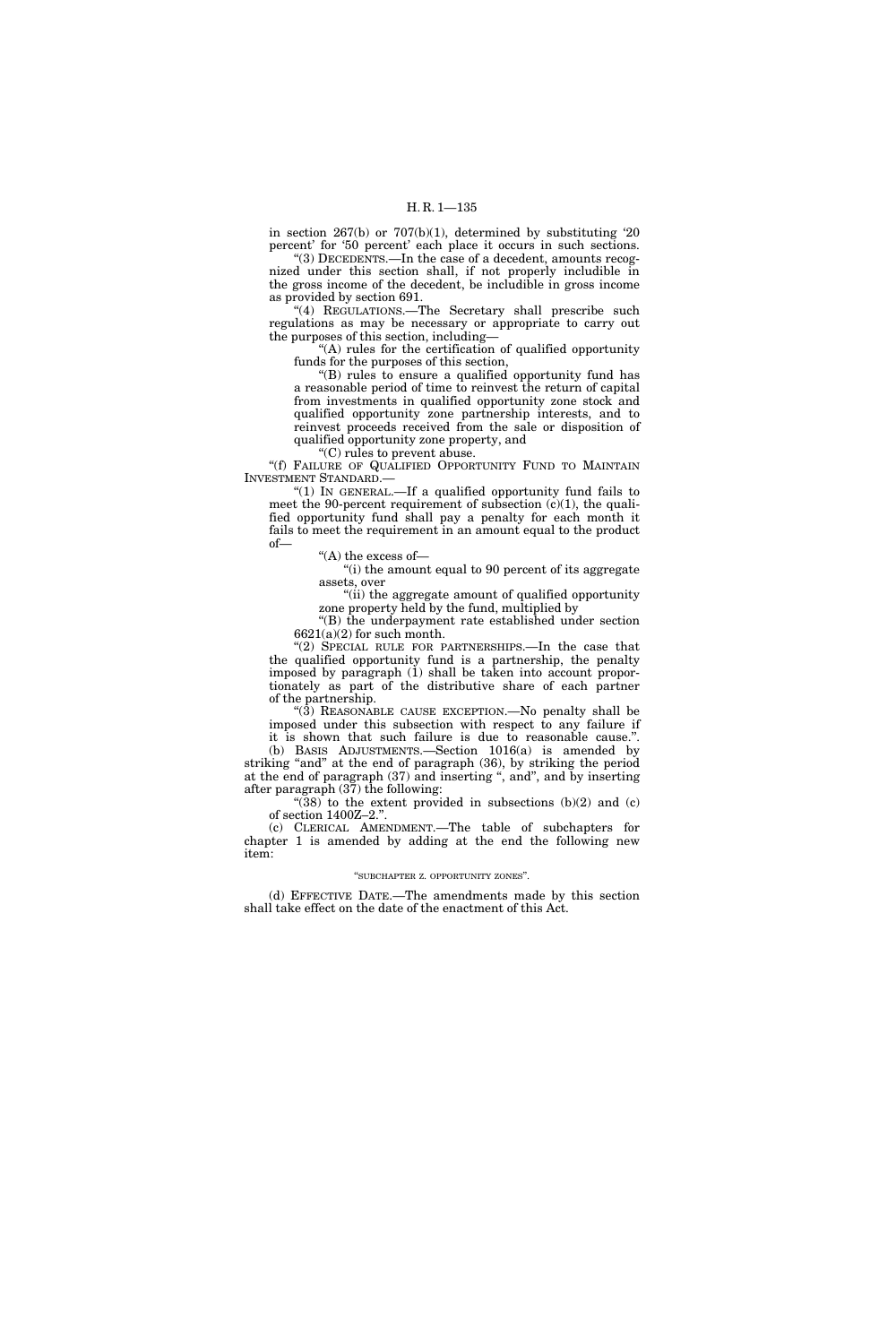# **Subtitle D—International Tax Provisions**

## **PART I—OUTBOUND TRANSACTIONS**

# **Subpart A—Establishment of Participation Exemption System for Taxation of Foreign Income**

#### **SEC. 14101. DEDUCTION FOR FOREIGN-SOURCE PORTION OF DIVI-DENDS RECEIVED BY DOMESTIC CORPORATIONS FROM SPECIFIED 10-PERCENT OWNED FOREIGN CORPORA-TIONS.**

(a) IN GENERAL.—Part VIII of subchapter B of chapter 1 is amended by inserting after section 245 the following new section:

### **''SEC. 245A. DEDUCTION FOR FOREIGN SOURCE-PORTION OF DIVI-DENDS RECEIVED BY DOMESTIC CORPORATIONS FROM SPECIFIED 10-PERCENT OWNED FOREIGN CORPORA-TIONS.**

"(a) IN GENERAL.—In the case of any dividend received from a specified 10-percent owned foreign corporation by a domestic corporation which is a United States shareholder with respect to such foreign corporation, there shall be allowed as a deduction an amount equal to the foreign-source portion of such dividend. ''(b) SPECIFIED 10-PERCENT OWNED FOREIGN CORPORATION.—

For purposes of this section— ''(1) IN GENERAL.—The term 'specified 10-percent owned foreign corporation' means any foreign corporation with respect to which any domestic corporation is a United States share-

holder with respect to such corporation. (2) EXCLUSION OF PASSIVE FOREIGN INVESTMENT COMPA-NIES.—Such term shall not include any corporation which is a passive foreign investment company (as defined in section 1297) with respect to the shareholder and which is not a

controlled foreign corporation. "(c) FOREIGN-SOURCE PORTION.—For purposes of this section—  $^{\prime}(1)$  In GENERAL.—The foreign-source portion of any dividend from a specified 10-percent owned foreign corporation is an amount which bears the same ratio to such dividend

as—

''(A) the undistributed foreign earnings of the specified 10-percent owned foreign corporation, bears to

''(B) the total undistributed earnings of such foreign corporation.

" $(2)$  UNDISTRIBUTED EARNINGS.—The term 'undistributed earnings' means the amount of the earnings and profits of the specified 10-percent owned foreign corporation (computed in accordance with sections 964(a) and 986)—

 $(A)$  as of the close of the taxable year of the specified 10-percent owned foreign corporation in which the dividend is distributed, and

''(B) without diminution by reason of dividends distributed during such taxable year.

''(3) UNDISTRIBUTED FOREIGN EARNINGS.—The term 'undistributed foreign earnings' means the portion of the undistributed earnings which is attributable to neither—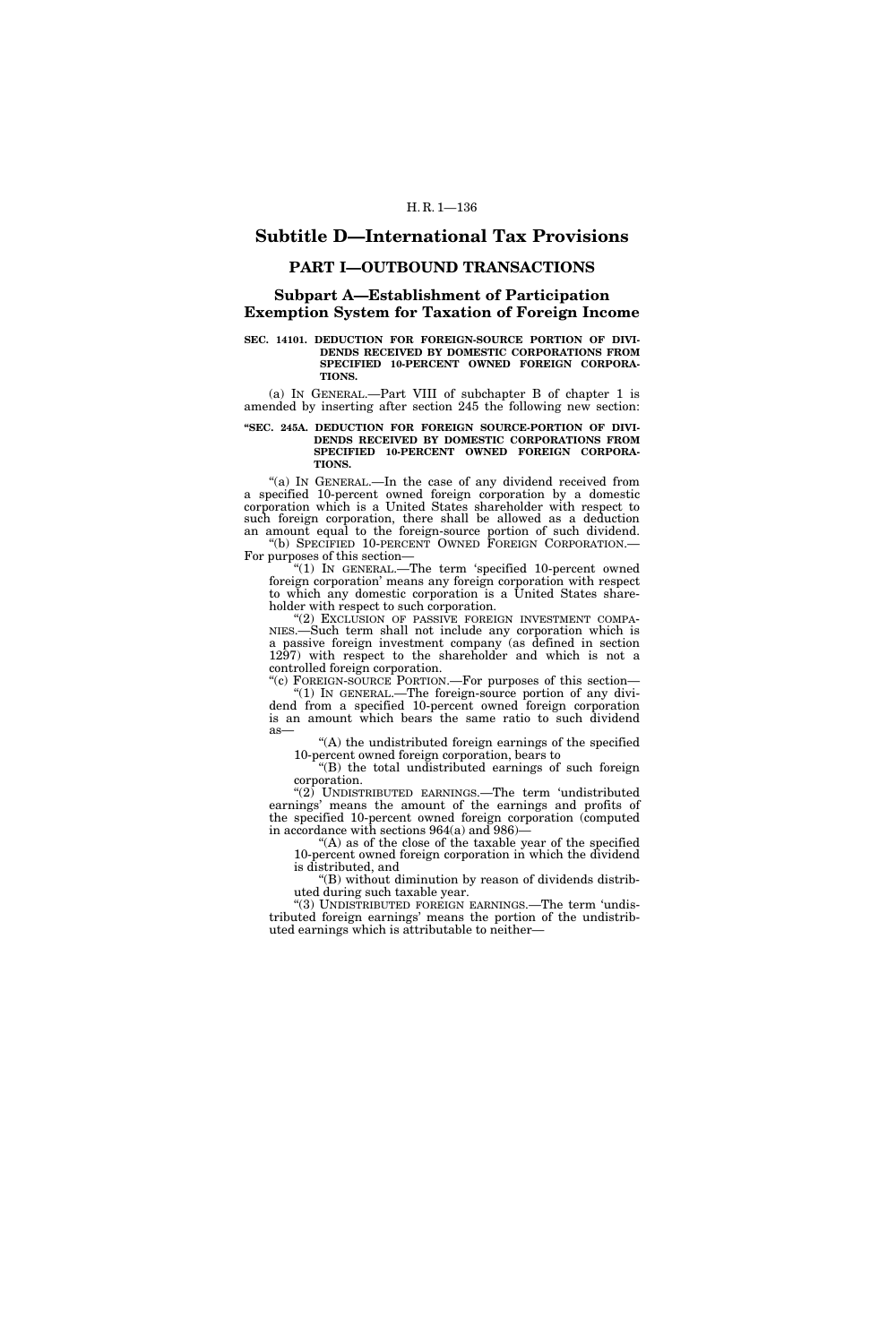''(A) income described in subparagraph (A) of section  $245(a)(5)$ , nor

" $(B)$  dividends described in subparagraph  $(B)$  of such section (determined without regard to section 245(a)(12)). ''(d) DISALLOWANCE OF FOREIGN TAX CREDIT, ETC.—

''(1) IN GENERAL.—No credit shall be allowed under section 901 for any taxes paid or accrued (or treated as paid or accrued) with respect to any dividend for which a deduction is allowed under this section.

''(2) DENIAL OF DEDUCTION.—No deduction shall be allowed under this chapter for any tax for which credit is not allowable under section 901 by reason of paragraph (1) (determined by treating the taxpayer as having elected the benefits of subpart A of part III of subchapter N).

''(e) SPECIAL RULES FOR HYBRID DIVIDENDS.—

''(1) IN GENERAL.—Subsection (a) shall not apply to any dividend received by a United States shareholder from a controlled foreign corporation if the dividend is a hybrid dividend.

'(2) HYBRID DIVIDENDS OF TIERED CORPORATIONS.—If a controlled foreign corporation with respect to which a domestic corporation is a United States shareholder receives a hybrid dividend from any other controlled foreign corporation with respect to which such domestic corporation is also a United States shareholder, then, notwithstanding any other provision of this title—

 $f(A)$  the hybrid dividend shall be treated for purposes of section  $951(a)(1)(A)$  as subpart F income of the receiving controlled foreign corporation for the taxable year of the controlled foreign corporation in which the dividend was received, and

''(B) the United States shareholder shall include in gross income an amount equal to the shareholder's pro rata share (determined in the same manner as under section  $951(a)(2)$  of the subpart F income described in subparagraph (A).

''(3) DENIAL OF FOREIGN TAX CREDIT, ETC.—The rules of subsection (d) shall apply to any hybrid dividend received by, or any amount included under paragraph (2) in the gross income of, a United States shareholder.

''(4) HYBRID DIVIDEND.—The term 'hybrid dividend' means an amount received from a controlled foreign corporation— "(A) for which a deduction would be allowed under

subsection (a) but for this subsection, and

''(B) for which the controlled foreign corporation received a deduction (or other tax benefit) with respect to any income, war profits, or excess profits taxes imposed by any foreign country or possession of the United States.

''(f) SPECIAL RULE FOR PURGING DISTRIBUTIONS OF PASSIVE FOREIGN INVESTMENT COMPANIES.—Any amount which is treated as a dividend under section  $1291(d)(2)(B)$  shall not be treated as a dividend for purposes of this section.

''(g) REGULATIONS.—The Secretary shall prescribe such regulations or other guidance as may be necessary or appropriate to carry out the provisions of this section, including regulations for the treatment of United States shareholders owning stock of a specified 10 percent owned foreign corporation through a partnership.''.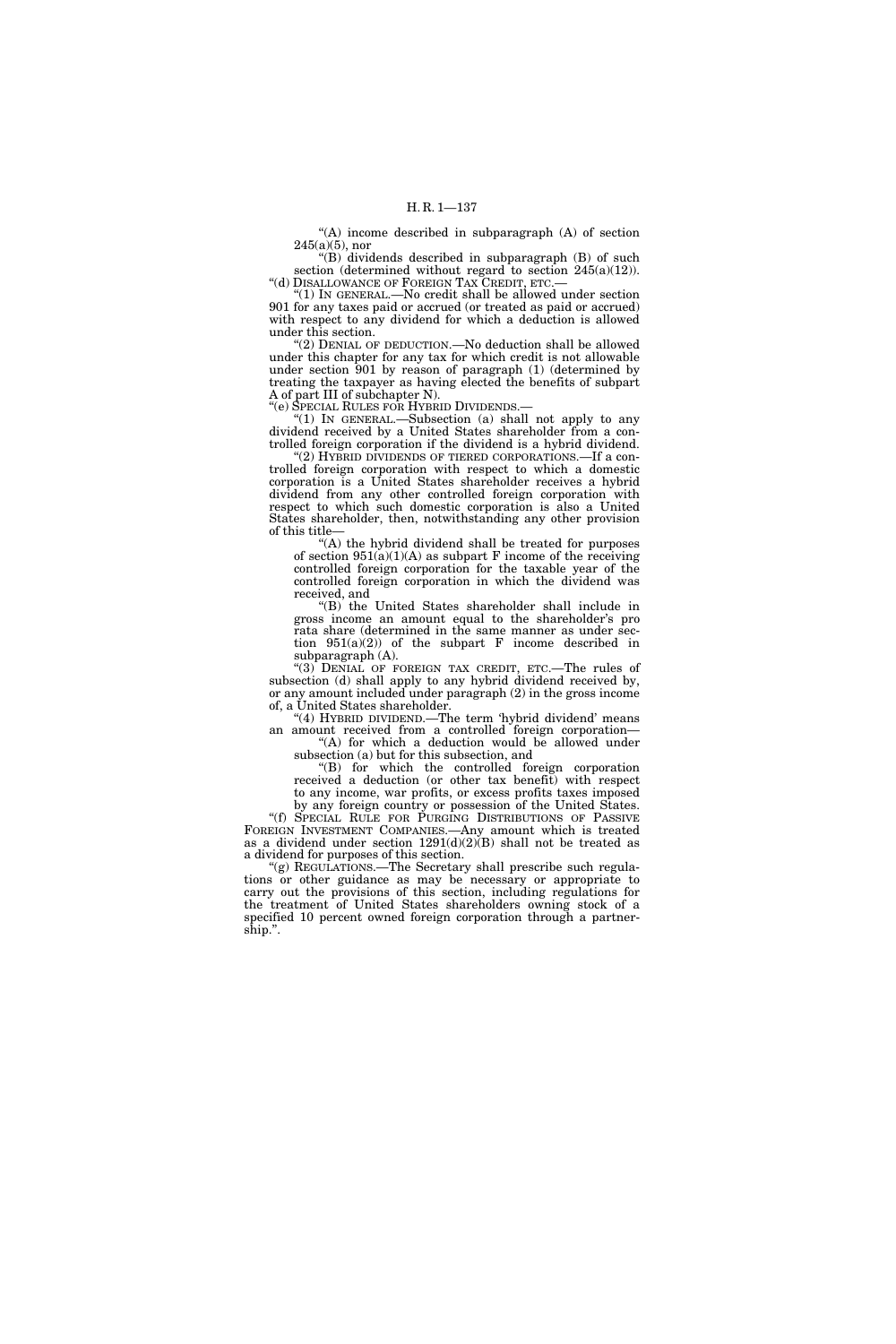(b) APPLICATION OF HOLDING PERIOD REQUIREMENT.—Subsection (c) of section 246 is amended—

 $(1)$  by striking "or 245" in paragraph  $(1)$  and inserting "245, or 245A", and

(2) by adding at the end the following new paragraph: ''(5) SPECIAL RULES FOR FOREIGN SOURCE PORTION OF DIVI-DENDS RECEIVED FROM SPECIFIED 10-PERCENT OWNED FOREIGN CORPORATIONS.—

"(A) 1-YEAR HOLDING PERIOD REQUIREMENT.—For purposes of section 245A—

''(i) paragraph (1)(A) shall be applied—

''(I) by substituting '365 days' for '45 days' each place it appears, and

 $\sqrt{\text{III}}$  by substituting '731-day period' for '91day period', and

 $'$ (ii) paragraph (2) shall not apply.

''(B) STATUS MUST BE MAINTAINED DURING HOLDING PERIOD.—For purposes of applying paragraph (1) with respect to section 245A, the taxpayer shall be treated as holding the stock referred to in paragraph (1) for any period only if—

"(i) the specified 10-percent owned foreign corporation referred to in section 245A(a) is a specified 10 percent owned foreign corporation at all times during such period, and

(ii) the taxpayer is a United States shareholder with respect to such specified 10-percent owned foreign corporation at all times during such period.''.

(c) APPLICATION OF RULES GENERALLY APPLICABLE TO DEDUC-TIONS FOR DIVIDENDS RECEIVED.—

(1) TREATMENT OF DIVIDENDS FROM CERTAIN CORPORA-TIONS.—Paragraph (1) of section 246(a) is amended by striking "and  $245$ " and inserting " $245$ , and  $245A$ ".

(2) COORDINATION WITH SECTION 1059.—Subparagraph (B) of section  $1059(b)(2)$  is amended by striking "or  $245$ " and

inserting "245, or 245A".<br>(d) COORDINATION WITH FOREIGN TAX CREDIT LIMITATION.— Subsection (b) of section 904 is amended by adding at the end the following new paragraph:

"(5) TREATMENT OF DIVIDENDS FOR WHICH DEDUCTION IS ALLOWED UNDER SECTION 245A.—For purposes of subsection (a), in the case of a domestic corporation which is a United States shareholder with respect to a specified 10-percent owned foreign corporation, such shareholder's taxable income from sources without the United States (and entire taxable income) shall be determined without regard to—

"(A) the foreign-source portion of any dividend received from such foreign corporation, and

''(B) any deductions properly allocable or apportioned to—

''(i) income (other than amounts includible under section  $951(a)(1)$  or  $951A(a)$ ) with respect to stock of such specified 10-percent owned foreign corporation, or

"(ii) such stock to the extent income with respect to such stock is other than amounts includible under section  $951(a)(1)$  or  $951A(a)$ .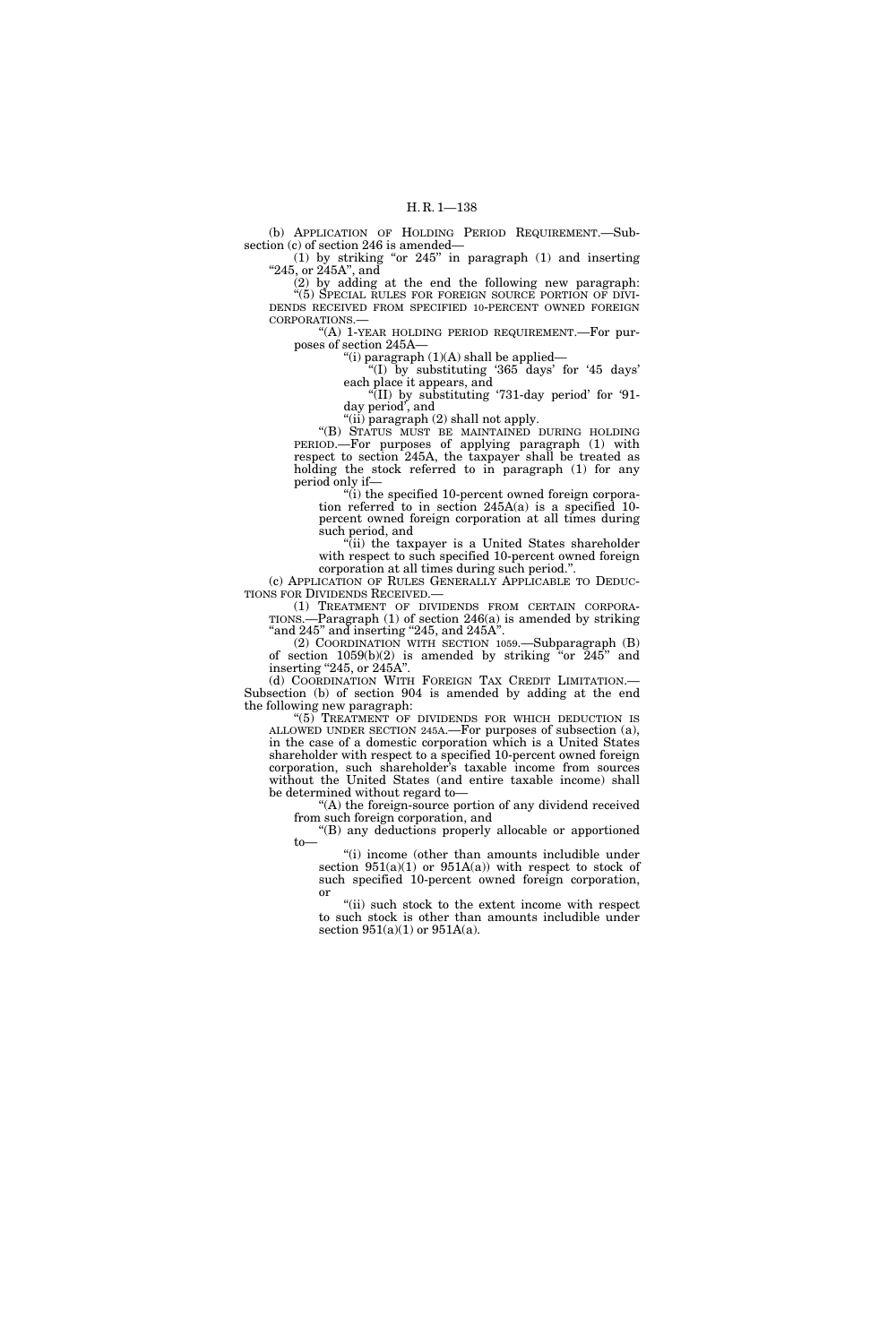Any term which is used in section 245A and in this paragraph shall have the same meaning for purposes of this paragraph as when used in such section.".<br>(e) CONFORMING AMENDMENTS.-

 $(1)$  Subsection (b) of section 951 is amended by striking "subpart" and inserting "title".

 $(2)$  Subsection  $(a)$  of section 957 is amended by striking "subpart" in the matter preceding paragraph (1) and inserting "title"

(3) The table of sections for part VIII of subchapter B of chapter 1 is amended by inserting after the item relating to section 245 the following new item:

#### ''Sec. 245A. Deduction for foreign source-portion of dividends received by domestic corporations from certain 10-percent owned foreign corporations.''.

(f) EFFECTIVE DATE.—The amendments made by this section shall apply to distributions made after (and, in the case of the amendments made by subsection (d), deductions with respect to taxable years ending after) December 31, 2017.

## **SEC. 14102. SPECIAL RULES RELATING TO SALES OR TRANSFERS INVOLVING SPECIFIED 10-PERCENT OWNED FOREIGN CORPORATIONS.**

(a) SALES BY UNITED STATES PERSONS OF STOCK.— (1) IN GENERAL.—Section 1248 is amended by redesignating subsection (j) as subsection (k) and by inserting after subsection (i) the following new subsection:<br>"(j) COORDINATION WITH DIVIDENDS RECEIVED DEDUCTION.—

In the case of the sale or exchange by a domestic corporation of stock in a foreign corporation held for 1 year or more, any amount received by the domestic corporation which is treated as a dividend by reason of this section shall be treated as a dividend for purposes of applying section 245A.''.

(2) EFFECTIVE DATE.—The amendments made by this subsection shall apply to sales or exchanges after December 31, 2017.

(b) BASIS IN SPECIFIED 10-PERCENT OWNED FOREIGN CORPORA- TION REDUCED BY NONTAXED PORTION OF DIVIDEND FOR PURPOSES OF DETERMINING LOSS.—

(1) IN GENERAL.—Section 961 is amended by adding at the end the following new subsection:

''(d) BASIS IN SPECIFIED 10-PERCENT OWNED FOREIGN CORPORA- TION REDUCED BY NONTAXED PORTION OF DIVIDEND FOR PURPOSES OF DETERMINING LOSS.—If a domestic corporation received a dividend from a specified 10-percent owned foreign corporation (as defined in section 245A) in any taxable year, solely for purposes of determining loss on any disposition of stock of such foreign corporation in such taxable year or any subsequent taxable year, the basis of such domestic corporation in such stock shall be reduced (but not below zero) by the amount of any deduction allowable to such domestic corporation under section 245A with respect to such stock except to the extent such basis was reduced under section 1059 by reason of a dividend for which such a deduction was allowable.'

(2) EFFECTIVE DATE.—The amendments made by this subsection shall apply to distributions made after December 31, 2017.

(c) SALE BY A CFC OF A LOWER TIER CFC.—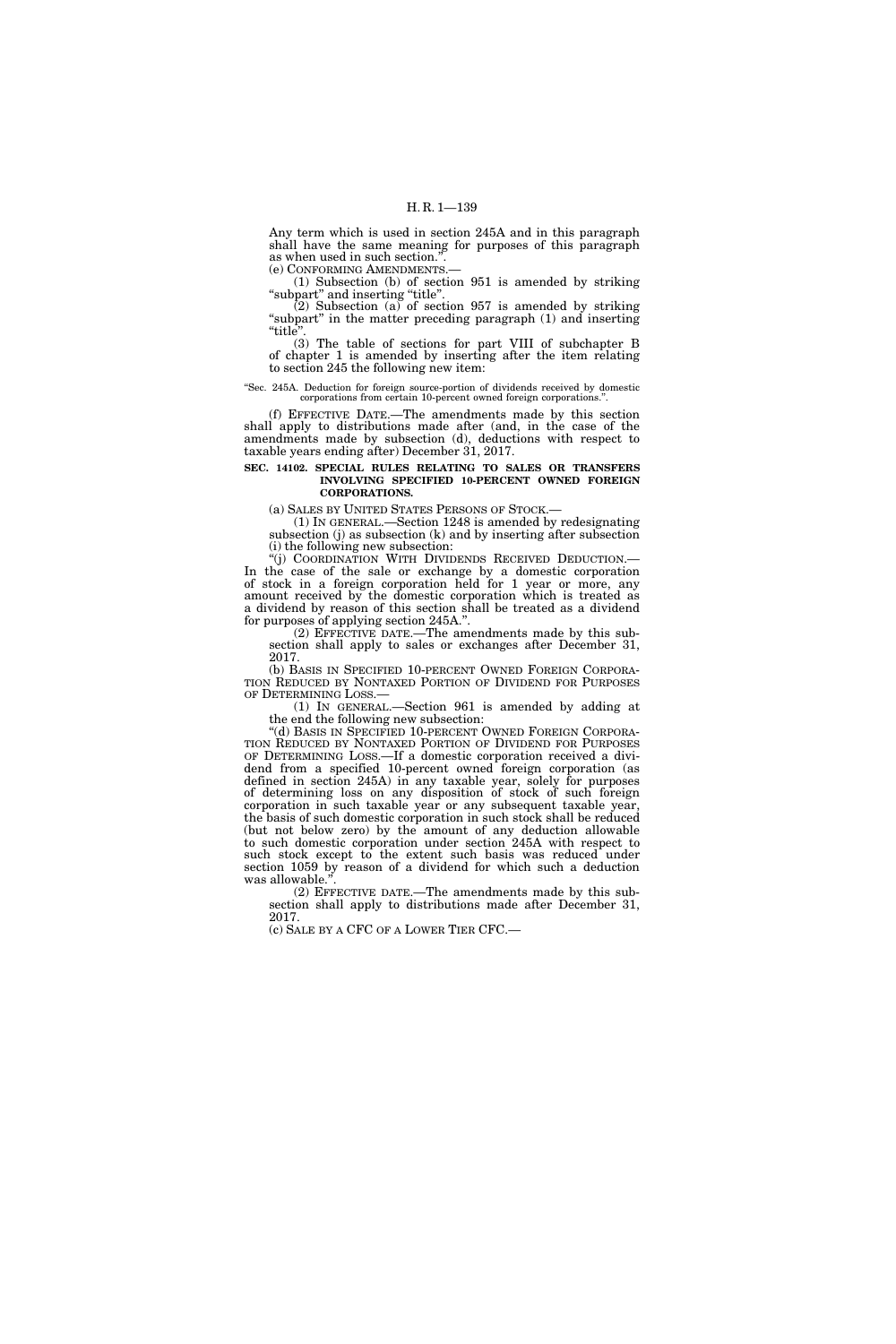(1) IN GENERAL.—Section 964(e) is amended by adding at the end the following new paragraph:

"(4) COORDINATION WITH DIVIDENDS RECEIVED DEDUC-TION.—

"(A) IN GENERAL.-If, for any taxable year of a controlled foreign corporation beginning after December 31, 2017, any amount is treated as a dividend under paragraph (1) by reason of a sale or exchange by the controlled foreign corporation of stock in another foreign corporation held for 1 year or more, then, notwithstanding any other provision of this title—

"(i) the foreign-source portion of such dividend shall be treated for purposes of section 951(a)(1)(A) as subpart F income of the selling controlled foreign corporation for such taxable year,

"(ii) a United States shareholder with respect to the selling controlled foreign corporation shall include in gross income for the taxable year of the shareholder with or within which such taxable year of the controlled foreign corporation ends an amount equal to the shareholder's pro rata share (determined in the same manner as under\_section 951(a)(2)) of the amount treated as subpart F income under clause (i), and

"(iii) the deduction under section  $245A(a)$  shall be allowable to the United States shareholder with respect to the subpart F income included in gross income under clause (ii) in the same manner as if such subpart F income were a dividend received by the shareholder from the selling controlled foreign corporation.

''(B) APPLICATION OF BASIS OR SIMILAR ADJUSTMENT.— For purposes of this title, in the case of a sale or exchange by a controlled foreign corporation of stock in another foreign corporation in a taxable year of the selling controlled foreign corporation beginning after December 31, 2017, rules similar to the rules of section 961(d) shall apply.

''(C) FOREIGN-SOURCE PORTION.—For purposes of this paragraph, the foreign-source portion of any amount treated as a dividend under paragraph (1) shall be determined in the same manner as under section 245A(c).". (2) EFFECTIVE DATE.—The amendments made by this sub-

section shall apply to sales or exchanges after December 31, 2017.

(d) TREATMENT OF FOREIGN BRANCH LOSSES TRANSFERRED TO SPECIFIED 10-PERCENT OWNED FOREIGN CORPORATIONS.—

(1) IN GENERAL.—Part II of subchapter B of chapter 1 is amended by adding at the end the following new section:

#### **''SEC. 91. CERTAIN FOREIGN BRANCH LOSSES TRANSFERRED TO SPECIFIED 10-PERCENT OWNED FOREIGN CORPORATIONS.**

"(a) IN GENERAL.—If a domestic corporation transfers substantially all of the assets of a foreign branch (within the meaning of section  $367(a)(3)(C)$ , as in effect before the date of the enactment of the Tax Cuts and Jobs Act) to a specified 10-percent owned foreign corporation (as defined in section 245A) with respect to which it is a United States shareholder after such transfer, such domestic corporation shall include in gross income for the taxable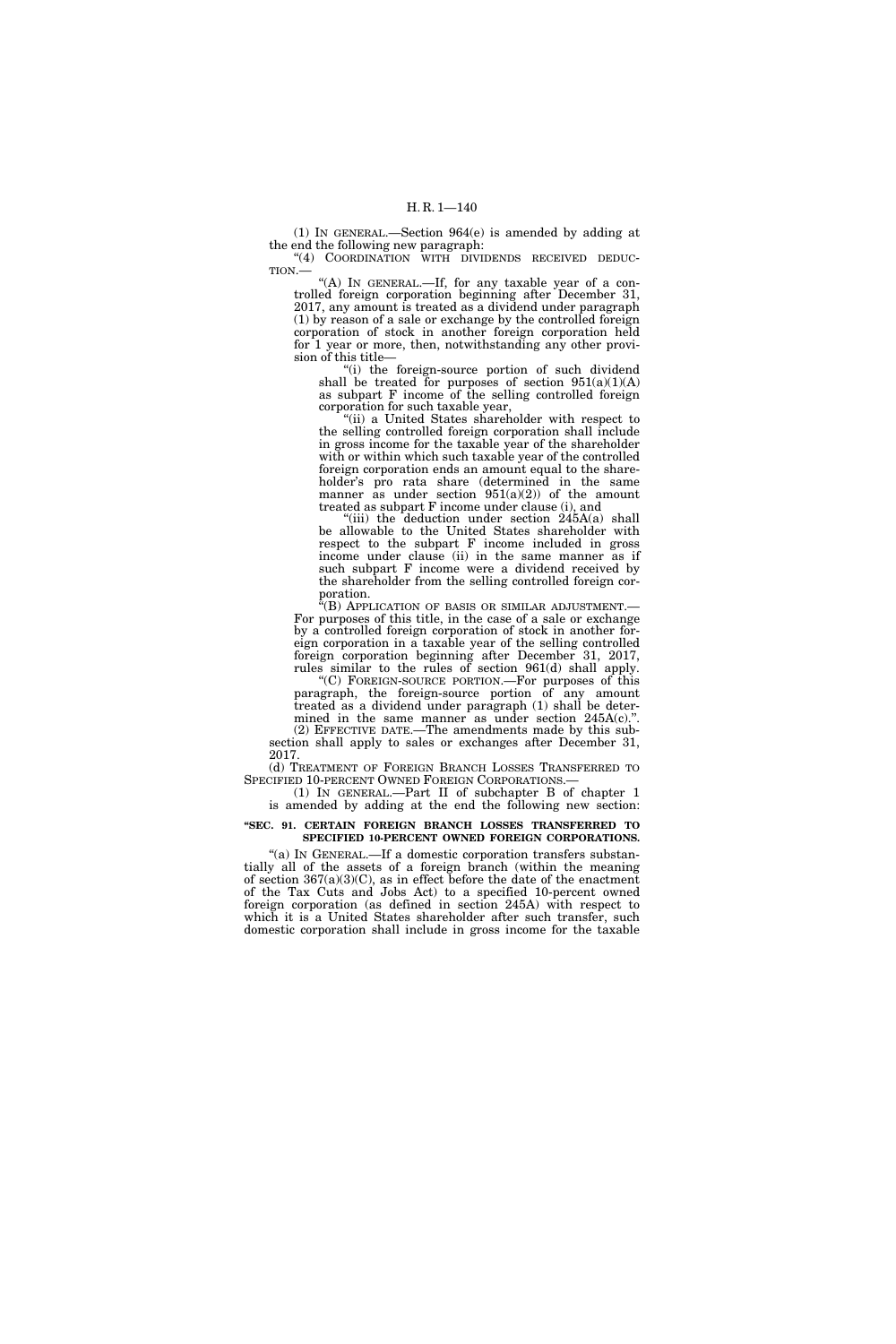year which includes such transfer an amount equal to the transferred loss amount with respect to such transfer.

''(b) TRANSFERRED LOSS AMOUNT.—For purposes of this section, the term 'transferred loss amount' means, with respect to any transfer of substantially all of the assets of a foreign branch, the excess (if any) of—

''(1) the sum of losses—

"(A) which were incurred by the foreign branch after December 31, 2017, and before the transfer, and

''(B) with respect to which a deduction was allowed to the taxpayer, over

 $(2)$  the sum of-

''(A) any taxable income of such branch for a taxable year after the taxable year in which the loss was incurred and through the close of the taxable year of the transfer, and

''(B) any amount which is recognized under section 904(f)(3) on account of the transfer.

''(c) REDUCTION FOR RECOGNIZED GAINS.—The transferred loss amount shall be reduced (but not below zero) by the amount of gain recognized by the taxpayer on account of the transfer (other than amounts taken into account under subsection  $(b)(2)(B)$ ).

''(d) SOURCE OF INCOME.—Amounts included in gross income under this section shall be treated as derived from sources within the United States.

''(e) BASIS ADJUSTMENTS.—Consistent with such regulations or other guidance as the Secretary shall prescribe, proper adjustments shall be made in the adjusted basis of the taxpayer's stock in the specified 10-percent owned foreign corporation to which the transfer is made, and in the transferee's adjusted basis in the property transferred, to reflect amounts included in gross income under this section.''.

(2) CLERICAL AMENDMENT.—The table of sections for part II of subchapter B of chapter 1 is amended by adding at the end the following new item:

''Sec. 91. Certain foreign branch losses transferred to specified 10-percent owned foreign corporations."

(3) EFFECTIVE DATE.—The amendments made by this subsection shall apply to transfers after December 31, 2017.

(4) TRANSITION RULE.—The amount of gain taken into account under section 91(c) of the Internal Revenue Code of 1986, as added by this subsection, shall be reduced by the amount of gain which would be recognized under section  $367(a)(3)(C)$  (determined without regard to the amendments made by subsection (e)) with respect to losses incurred before January 1, 2018.

(e) REPEAL OF ACTIVE TRADE OR BUSINESS EXCEPTION UNDER SECTION 367.—

(1) IN GENERAL.—Section 367(a) is amended by striking paragraph  $(3)$  and redesignating paragraphs  $(4)$ ,  $(5)$ , and  $(6)$ as paragraphs (3), (4), and (5), respectively.

(2) CONFORMING AMENDMENTS.—Section  $367(a)(4)$ , as redesignated by paragraph (1), is amended—

 $(A)$  by striking "Paragraphs  $(2)$  and  $(3)$ " and inserting ''Paragraph (2)'', and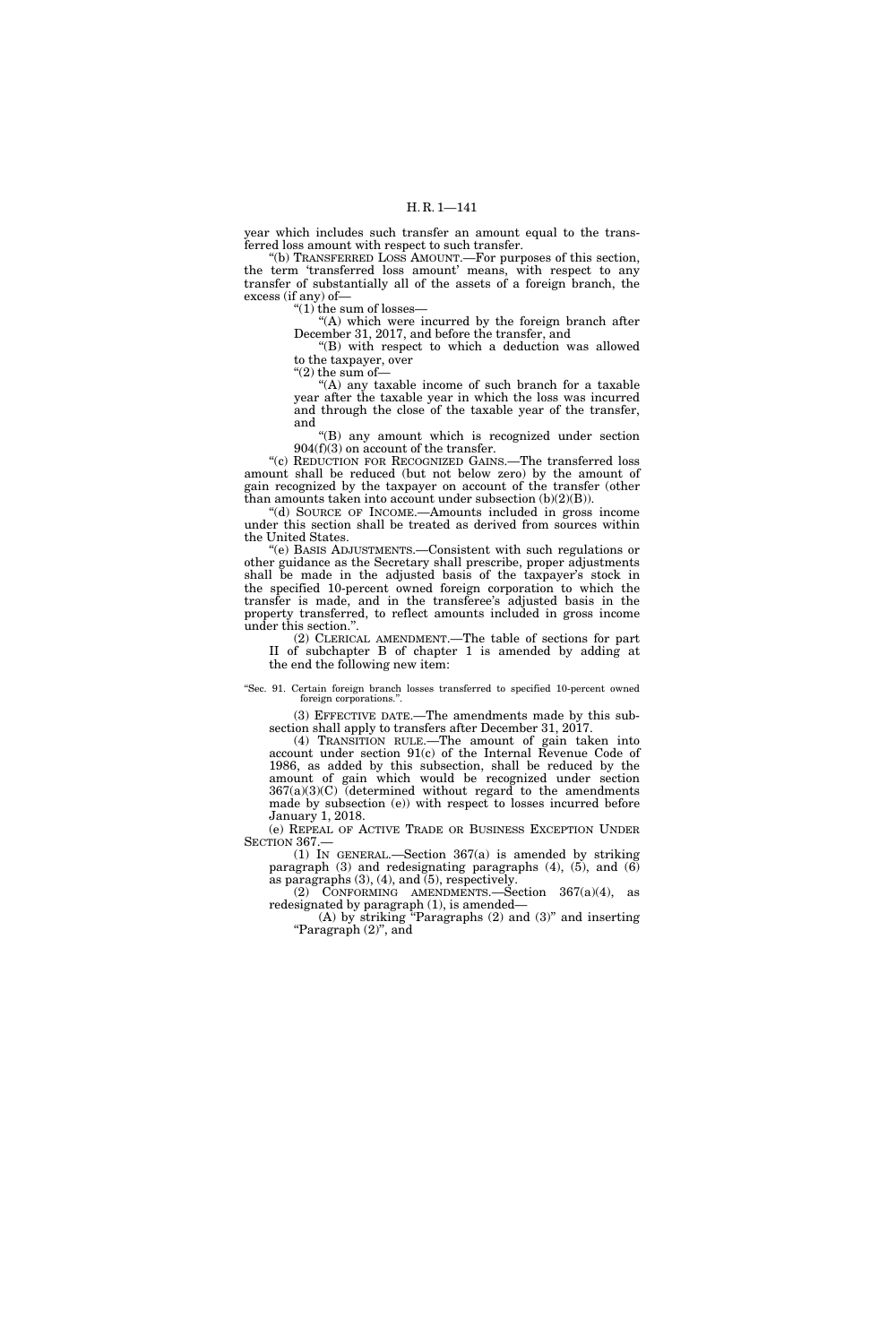(B) by striking ''PARAGRAPHS (2) AND (3)'' in the heading and inserting "PARAGRAPH  $(2)$ ". (3) EFFECTIVE DATE.—The amendments made by this sub-

section shall apply to transfers after December 31, 2017.

#### **SEC. 14103. TREATMENT OF DEFERRED FOREIGN INCOME UPON TRANSITION TO PARTICIPATION EXEMPTION SYSTEM OF TAXATION.**

(a) IN GENERAL.—Section 965 is amended to read as follows:

## **''SEC. 965. TREATMENT OF DEFERRED FOREIGN INCOME UPON TRANSITION TO PARTICIPATION EXEMPTION SYSTEM OF TAXATION.**

"(a) TREATMENT OF DEFERRED FOREIGN INCOME AS SUBPART F INCOME.—In the case of the last taxable year of a deferred foreign income corporation which begins before January 1, 2018, the subpart F income of such foreign corporation (as otherwise determined for such taxable year under section 952) shall be increased by the greater of—

" $(1)$  the accumulated post-1986 deferred foreign income of such corporation determined as of November 2, 2017, or ''(2) the accumulated post-1986 deferred foreign income

of such corporation determined as of December 31, 2017.

''(b) REDUCTION IN AMOUNTS INCLUDED IN GROSS INCOME OF UNITED STATES SHAREHOLDERS OF SPECIFIED FOREIGN CORPORA-TIONS WITH DEFICITS IN EARNINGS AND PROFITS.—

"(1) IN GENERAL.—In the case of a taxpayer which is a United States shareholder with respect to at least one deferred foreign income corporation and at least one E&P deficit foreign corporation, the amount which would (but for this subsection) be taken into account under section  $951(a)(1)$  by reason of subsection (a) as such United States shareholder's pro rata share of the subpart F income of each deferred foreign income corporation shall be reduced by the amount of such United States shareholder's aggregate foreign E&P deficit which is allocated under paragraph (2) to such deferred foreign income corporation.

''(2) ALLOCATION OF AGGREGATE FOREIGN E&P DEFICIT.— The aggregate foreign E&P deficit of any United States shareholder shall be allocated among the deferred foreign income corporations of such United States shareholder in an amount which bears the same proportion to such aggregate as—

"(A) such United States shareholder's pro rata share of the accumulated post-1986 deferred foreign income of each such deferred foreign income corporation, bears to

"(B) the aggregate of such United States shareholder's pro rata share of the accumulated post-1986 deferred foreign income of all deferred foreign income corporations

of such United States shareholder. ''(3) DEFINITIONS RELATED TO E&P DEFICITS.—For purposes of this subsection—

''(A) AGGREGATE FOREIGN E&P DEFICIT.— ''(i) IN GENERAL.—The term 'aggregate foreign E&P deficit' means, with respect to any United States shareholder, the lesser of—

'(I) the aggregate of such shareholder's pro rata shares of the specified E&P deficits of the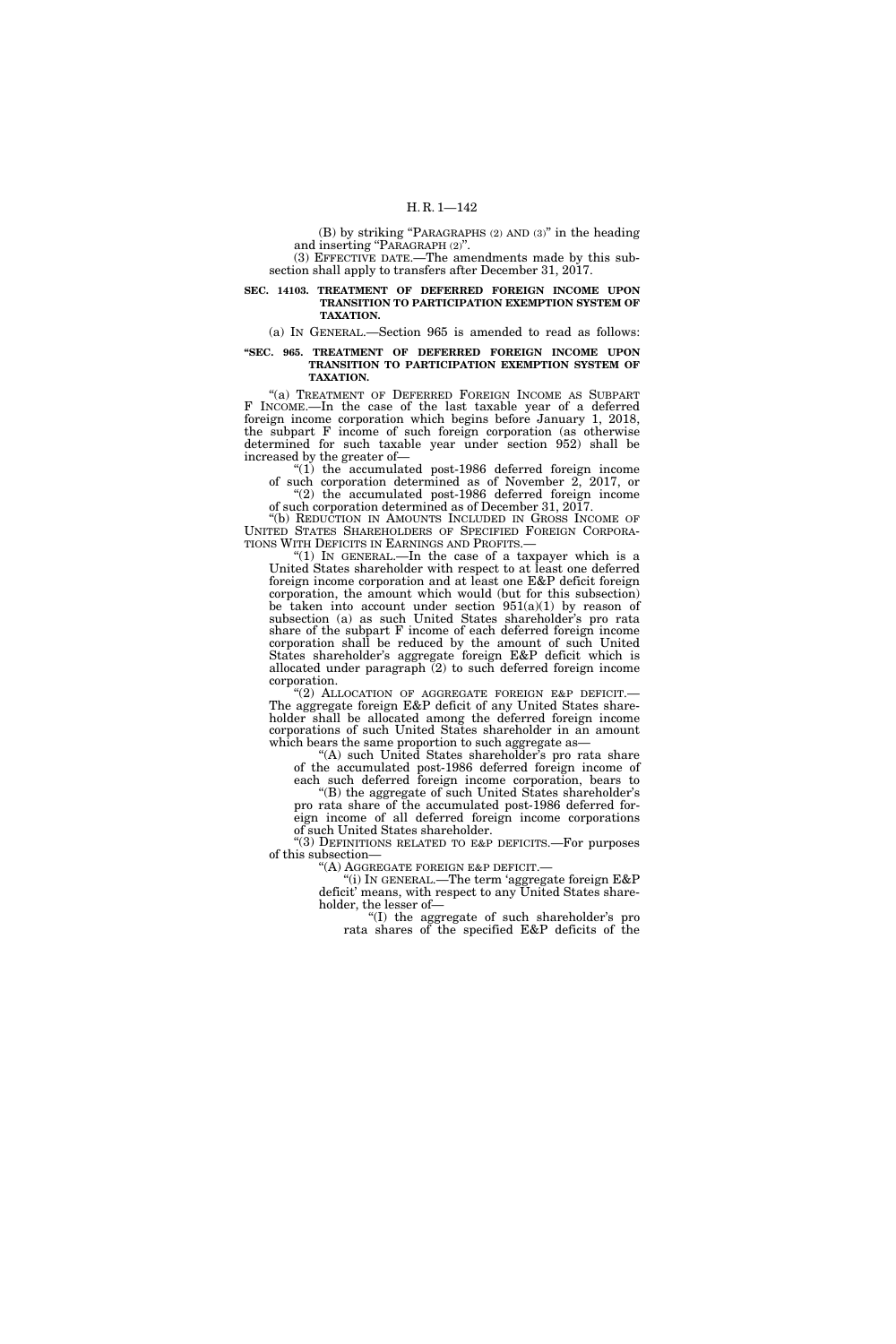E&P deficit foreign corporations of such shareholder, or

''(II) the amount determined under paragraph  $(2)(B).$ 

''(ii) ALLOCATION OF DEFICIT.—If the amount described in clause (i)(II) is less than the amount described in clause (i)(I), then the shareholder shall designate, in such form and manner as the Secretary determines—

"(I) the amount of the specified  $E\&P$  deficit which is to be taken into account for each E&P deficit corporation with respect to the taxpayer, and

''(II) in the case of an E&P deficit corporation which has a qualified deficit (as defined in section 952), the portion (if any) of the deficit taken into account under subclause (I) which is attributable to a qualified deficit, including the qualified activities to which such portion is attributable.

''(B) E&P DEFICIT FOREIGN CORPORATION.—The term 'E&P deficit foreign corporation' means, with respect to any taxpayer, any specified foreign corporation with respect to which such taxpayer is a United States shareholder, if, as of November  $2, 2017$ —

''(i) such specified foreign corporation has a deficit in post-1986 earnings and profits,

"(ii) such corporation was a specified foreign corporation, and

"(iii) such taxpayer was a United States shareholder of such corporation.

''(C) SPECIFIED E&P DEFICIT.—The term 'specified E&P deficit' means, with respect to any E&P deficit foreign corporation, the amount of the deficit referred to in subparagraph (B).

"(4) TREATMENT OF EARNINGS AND PROFITS IN FUTURE YEARS.—

''(A) REDUCED EARNINGS AND PROFITS TREATED AS PRE- VIOUSLY TAXED INCOME WHEN DISTRIBUTED.—For purposes of applying section 959 in any taxable year beginning with the taxable year described in subsection (a), with respect to any United States shareholder of a deferred foreign income corporation, an amount equal to such shareholder's reduction under paragraph (1) which is allocated to such deferred foreign income corporation under this subsection shall be treated as an amount which was included in the gross income of such United States shareholder under section 951(a).

''(B) E&P DEFICITS.—For purposes of this title, with respect to any taxable year beginning with the taxable year described in subsection (a), a United States shareholder's pro rata share of the earnings and profits of any E&P deficit foreign corporation under this subsection shall be increased by the amount of the specified E&P deficit of such corporation taken into account by such shareholder under paragraph (1), and, for purposes of section 952, such increase shall be attributable to the same activity to which the deficit so taken into account was attributable.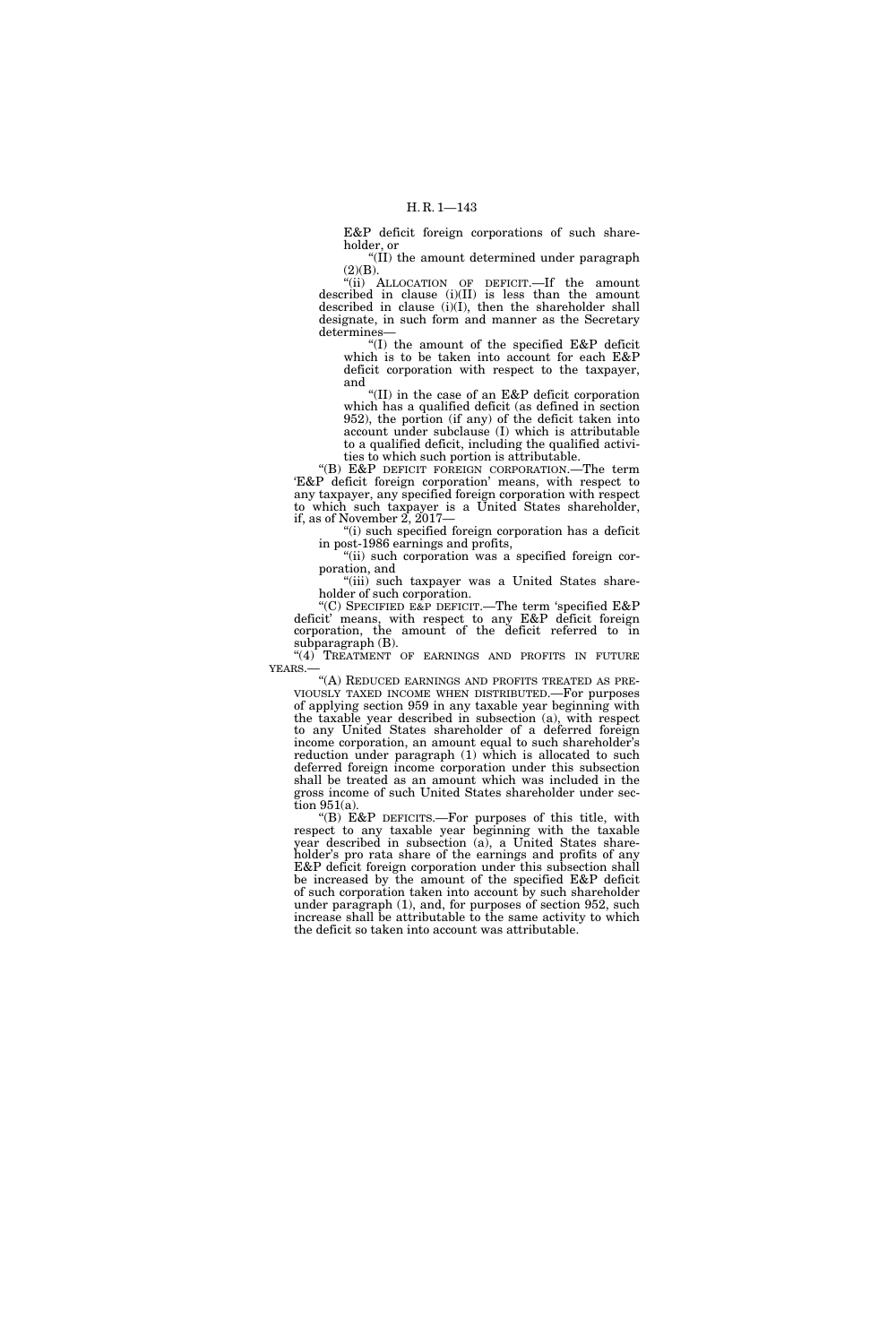''(5) NETTING AMONG UNITED STATES SHAREHOLDERS IN SAME AFFILIATED GROUP.—

''(A) IN GENERAL.—In the case of any affiliated group which includes at least one E&P net surplus shareholder and one E&P net deficit shareholder, the amount which would (but for this paragraph) be taken into account under section  $951(a)(1)$  by reason of subsection (a) by each such E&P net surplus shareholder shall be reduced (but not below zero) by such shareholder's applicable share of the affiliated group's aggregate unused E&P deficit.

''(B) E&P NET SURPLUS SHAREHOLDER.—For purposes of this paragraph, the term 'E&P net surplus shareholder' means any United States shareholder which would (determined without regard to this paragraph) take into account an amount greater than zero under section  $951(a)(1)$  by reason of subsection (a).

"(C)  $E&P$  NET DEFICIT SHAREHOLDER.—For purposes of this paragraph, the term 'E&P net deficit shareholder' means any United States shareholder if—

 $\tilde{f}(i)$  the aggregate foreign E&P deficit with respect to such shareholder (as defined in paragraph  $(3)(A)$ without regard to clause (i)(II) thereof), exceeds

''(ii) the amount which would (but for this subsection) be taken into account by such shareholder under section  $951(a)(1)$  by reason of subsection (a). ''(D) AGGREGATE UNUSED E&P DEFICIT.—For purposes of this paragraph—

" $(i)$  IN GENERAL.—The term 'aggregate unused E&P deficit' means, with respect to any affiliated group, the lesser of—

''(I) the sum of the excesses described in subparagraph (C), determined with respect to each E&P net deficit shareholder in such group, or

''(II) the amount determined under subpara $graph(E)(ii)$ .

 $\sqrt[\alpha]{\text{iii)}}$  Reduction with respect to e&p net deficit SHAREHOLDERS WHICH ARE NOT WHOLLY OWNED BY THE AFFILIATED GROUP.—If the group ownership percentage of any E&P net deficit shareholder is less than 100 percent, the amount of the excess described in subparagraph (C) which is taken into account under clause  $(i)(I)$  with respect to such  $E\&P$  net deficit shareholder shall be such group ownership percentage of such amount.

"(E) APPLICABLE SHARE.—For purposes of this paragraph, the term 'applicable share' means, with respect to any E&P net surplus shareholder in any affiliated group, the amount which bears the same proportion to such group's aggregate unused E&P deficit as—

''(i) the product of—

''(I) such shareholder's group ownership percentage, multiplied by

''(II) the amount which would (but for this paragraph) be taken into account under section  $951(a)(1)$  by reason of subsection (a) by such shareholder, bears to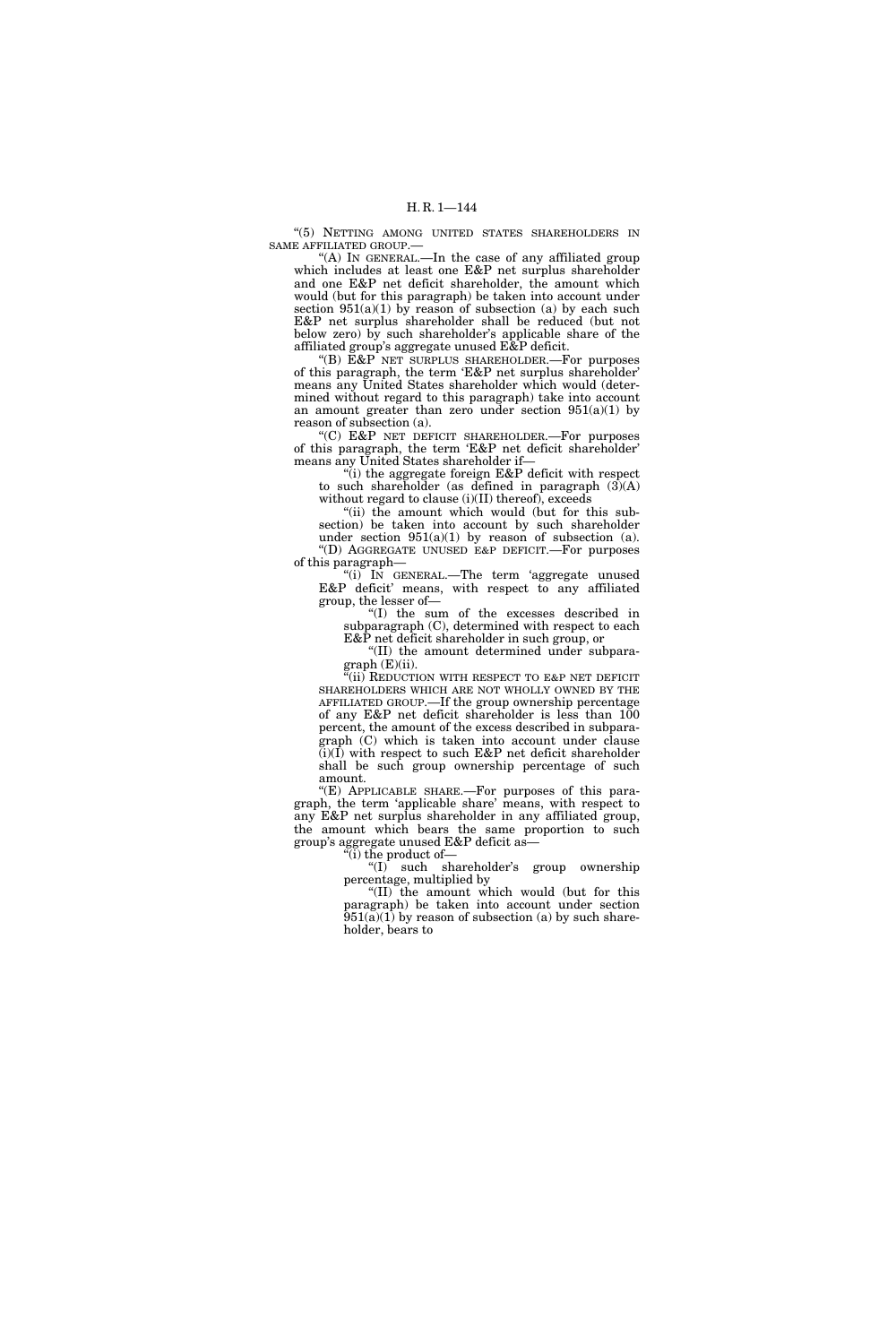''(ii) the aggregate amount determined under clause (i) with respect to all E&P net surplus shareholders in such group.

''(F) GROUP OWNERSHIP PERCENTAGE.—For purposes of this paragraph, the term 'group ownership percentage' means, with respect to any United States shareholder in any affiliated group, the percentage of the value of the stock of such United States shareholder which is held by other includible corporations in such affiliated group. Notwithstanding the preceding sentence, the group ownership percentage of the common parent of the affiliated group is 100 percent. Any term used in this subparagraph which is also used in section 1504 shall have the same meaning as when used in such section.

"(c) APPLICATION OF PARTICIPATION EXEMPTION TO INCLUDED INCOME.—

"(1) In GENERAL.—In the case of a United States shareholder of a deferred foreign income corporation, there shall be allowed as a deduction for the taxable year in which an amount is included in the gross income of such United States shareholder under section  $951(a)(1)$  by reason of this section an amount equal to the sum of—

"(A) the United States shareholder's  $8$  percent rate equivalent percentage of the excess (if any) of—

 $\sqrt[4]{(i)}$  the amount so included as gross income, over ''(ii) the amount of such United States shareholder's aggregate foreign cash position, plus

"(B) the United States shareholder's 15.5 percent rate equivalent percentage of so much of the amount described in subparagraph  $(A)(ii)$  as does not exceed the amount described in subparagraph (A)(i).

 $C(2)$  8 AND 15.5 PERCENT RATE EQUIVALENT PERCENTAGES. For purposes of this subsection—

''(A) 8 PERCENT RATE EQUIVALENT PERCENTAGE.—The term '8 percent rate equivalent percentage' means, with respect to any United States shareholder for any taxable year, the percentage which would result in the amount to which such percentage applies being subject to a 8 percent rate of tax determined by only taking into account a deduction equal to such percentage of such amount and the highest rate of tax specified in section 11 for such taxable year. In the case of any taxable year of a United States shareholder to which section 15 applies, the highest rate of tax under section 11 before the effective date of the change in rates and the highest rate of tax under section 11 after the effective date of such change shall each be taken into account under the preceding sentence in the same proportions as the portion of such taxable year which is before and after such effective date, respectively.

"(B) 15.5 PERCENT RATE EQUIVALENT PERCENTAGE.— The term '15.5 percent rate equivalent percentage' means, with respect to any United States shareholder for any taxable year, the percentage determined under subparagraph (A) applied by substituting '15.5 percent rate of tax' for '8 percent rate of tax'.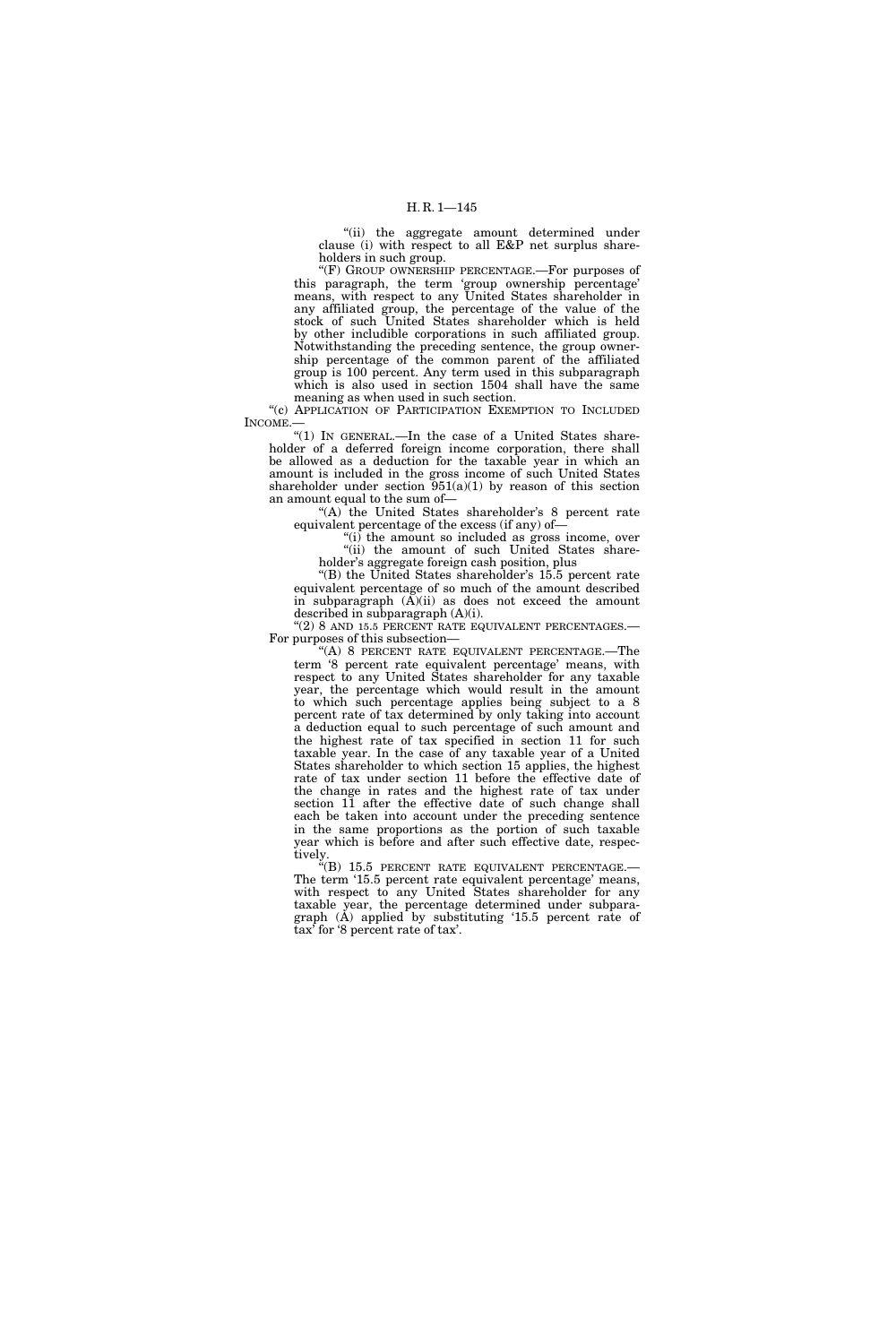''(3) AGGREGATE FOREIGN CASH POSITION.—For purposes of this subsection—

"(A) IN GENERAL.—The term 'aggregate foreign cash position' means, with respect to any United States shareholder, the greater of—

"(i) the aggregate of such United States shareholder's pro rata share of the cash position of each specified foreign corporation of such United States shareholder determined as of the close of the last taxable year of such specified foreign corporation which begins before January 1, 2018, or

''(ii) one half of the sum of—

''(I) the aggregate described in clause (i) determined as of the close of the last taxable year of each such specified foreign corporation which ends before November 2, 2017, plus

''(II) the aggregate described in clause (i) determined as of the close of the taxable year of each such specified foreign corporation which precedes the taxable year referred to in subclause (I).

''(B) CASH POSITION.—For purposes of this paragraph, the cash position of any specified foreign corporation is the sum of—

''(i) cash held by such foreign corporation,

''(ii) the net accounts receivable of such foreign corporation, plus

"(iii) the fair market value of the following assets held by such corporation:

''(I) Personal property which is of a type that is actively traded and for which there is an established financial market.

''(II) Commercial paper, certificates of deposit, the securities of the Federal government and of any State or foreign government.

''(III) Any foreign currency.

"(IV) Any obligation with a term of less than one year.

 $\sqrt{\ }$ <sup>"</sup>(V) Any asset which the Secretary identifies as being economically equivalent to any asset described in this subparagraph.

''(C) NET ACCOUNTS RECEIVABLE.—For purposes of this paragraph, the term 'net accounts receivable' means, with respect to any specified foreign corporation, the excess (if any) of—

''(i) such corporation's accounts receivable, over

"(ii) such corporation's accounts payable (determined consistent with the rules of section 461).

''(D) PREVENTION OF DOUBLE COUNTING.—Cash positions of a specified foreign corporation described in clause (ii),  $(iii)(I)$ , or  $(iii)(IV)$  of subparagraph  $(B)$  shall not be taken into account by a United States shareholder under subparagraph (A) to the extent that such United States shareholder demonstrates to the satisfaction of the Secretary that such amount is so taken into account by such United States shareholder with respect to another specified foreign corporation.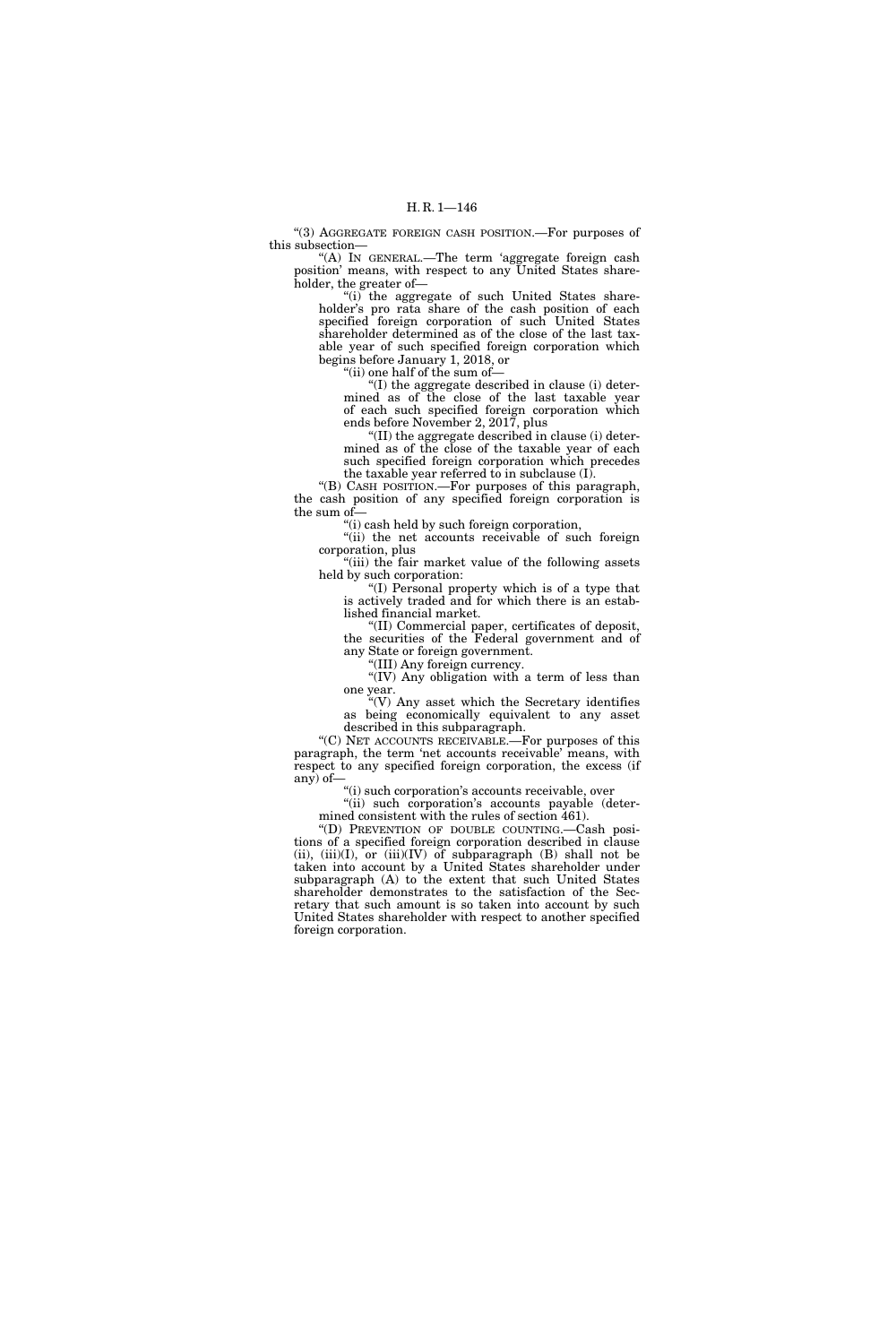# H. R. 1—147

''(E) CASH POSITIONS OF CERTAIN NON-CORPORATE ENTI-TIES TAKEN INTO ACCOUNT.—An entity (other than a corporation) shall be treated as a specified foreign corporation of a United States shareholder for purposes of determining such United States shareholder's aggregate foreign cash position if any interest in such entity is held by a specified foreign corporation of such United States shareholder (determined after application of this subparagraph) and such entity would be a specified foreign corporation of such United States shareholder if such entity were a foreign corporation.

" $(F)$  ANTI-ABUSE.—If the Secretary determines that a principal purpose of any transaction was to reduce the aggregate foreign cash position taken into account under this subsection, such transaction shall be disregarded for purposes of this subsection.

''(d) DEFERRED FOREIGN INCOME CORPORATION; ACCUMULATED POST-1986 DEFERRED FOREIGN INCOME.—For purposes of this section—

''(1) DEFERRED FOREIGN INCOME CORPORATION.—The term 'deferred foreign income corporation' means, with respect to any United States shareholder, any specified foreign corporation of such United States shareholder which has accumulated post-1986 deferred foreign income (as of the date referred to in paragraph (1) or (2) of subsection (a)) greater than zero.

(2) ACCUMULATED POST-1986 DEFERRED FOREIGN INCOME.— The term 'accumulated post-1986 deferred foreign income' means the post-1986 earnings and profits except to the extent such earnings—

''(A) are attributable to income of the specified foreign corporation which is effectively connected with the conduct of a trade or business within the United States and subject to tax under this chapter, or

''(B) in the case of a controlled foreign corporation, if distributed, would be excluded from the gross income of a United States shareholder under section 959.

To the extent provided in regulations or other guidance prescribed by the Secretary, in the case of any controlled foreign corporation which has shareholders which are not United States shareholders, accumulated post-1986 deferred foreign income shall be appropriately reduced by amounts which would be described in subparagraph (B) if such shareholders were United States shareholders.

''(3) POST-1986 EARNINGS AND PROFITS.—The term 'post-1986 earnings and profits' means the earnings and profits of the foreign corporation (computed in accordance with sections 964(a) and 986, and by only taking into account periods when the foreign corporation was a specified foreign corporation) accumulated in taxable years beginning after December 31, 1986, and determined—

''(A) as of the date referred to in paragraph (1) or (2) of subsection (a), whichever is applicable with respect to such foreign corporation, and

''(B) without diminution by reason of dividends distributed during the taxable year described in subsection (a) other than dividends distributed to another specified foreign corporation.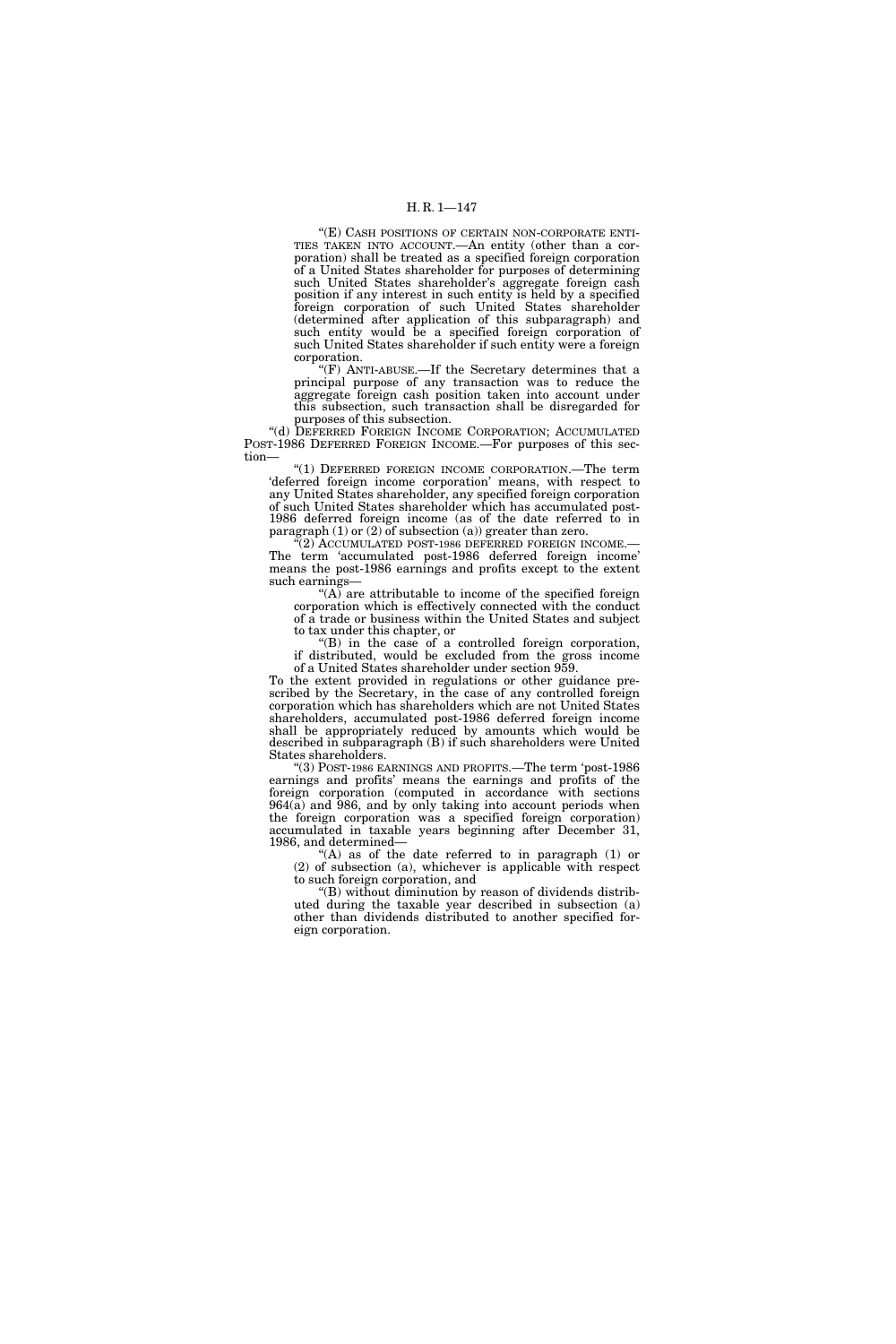''(e) SPECIFIED FOREIGN CORPORATION.—

" $(1)$  In GENERAL.—For purposes of this section, the term 'specified foreign corporation' means—

''(A) any controlled foreign corporation, and

"(B) any foreign corporation with respect to which one or more domestic corporations is a United States shareholder.

''(2) APPLICATION TO CERTAIN FOREIGN CORPORATIONS.—For purposes of sections 951 and 961, a foreign corporation described in paragraph (1)(B) shall be treated as a controlled foreign corporation solely for purposes of taking into account the subpart F income of such corporation under subsection (a) (and for purposes of applying subsection (f)).

"(3) EXCLUSION OF PASSIVE FOREIGN INVESTMENT COMPA-NIES.—Such term shall not include any corporation which is a passive foreign investment company (as defined in section 1297) with respect to the shareholder and which is not a controlled foreign corporation.

''(f) DETERMINATIONS OF PRO RATA SHARE.—

" $(1)$  In GENERAL.—For purposes of this section, the determination of any United States shareholder's pro rata share of any amount with respect to any specified foreign corporation shall be determined under rules similar to the rules of section  $951(a)(2)$  by treating such amount in the same manner as subpart F income (and by treating such specified foreign corporation as a controlled foreign corporation).

"(2) SPECIAL RULES.—The portion which is included in the income of a United States shareholder under section 951(a)(1) by reason of subsection (a) which is equal to the deduction allowed under subsection (c) by reason of such inclusion—

"(A) shall be treated as income exempt from tax for purposes of sections  $705(a)(1)(B)$  and  $1367(a)(1)(A)$ , and

''(B) shall not be treated as income exempt from tax for purposes of determining whether an adjustment shall be made to an accumulated adjustment account under section  $1368(e)(1)(A)$ .

''(g) DISALLOWANCE OF FOREIGN TAX CREDIT, ETC.—

''(1) IN GENERAL.—No credit shall be allowed under section 901 for the applicable percentage of any taxes paid or accrued (or treated as paid or accrued) with respect to any amount for which a deduction is allowed under this section.

 $(2)$  APPLICABLE PERCENTAGE.—For purposes of this subsection, the term 'applicable percentage' means the amount (expressed as a percentage) equal to the sum of—

"(A)  $0.771$  multiplied by the ratio of-

"(i) the excess to which subsection  $(c)(1)(A)$  applies, divided by ''(ii) the sum of such excess plus the amount to

which subsection  $(c)(1)(B)$  applies, plus

"(B)  $0.557$  multiplied by the ratio of-"(i) the amount to which subsection  $(c)(1)(B)$ 

applies, divided by "(ii) the sum described in subparagraph  $(A)(ii)$ . "(3) DENIAL OF DEDUCTION.—No deduction shall be allowed under this chapter for any tax for which credit is not allowable under section 901 by reason of paragraph (1) (determined by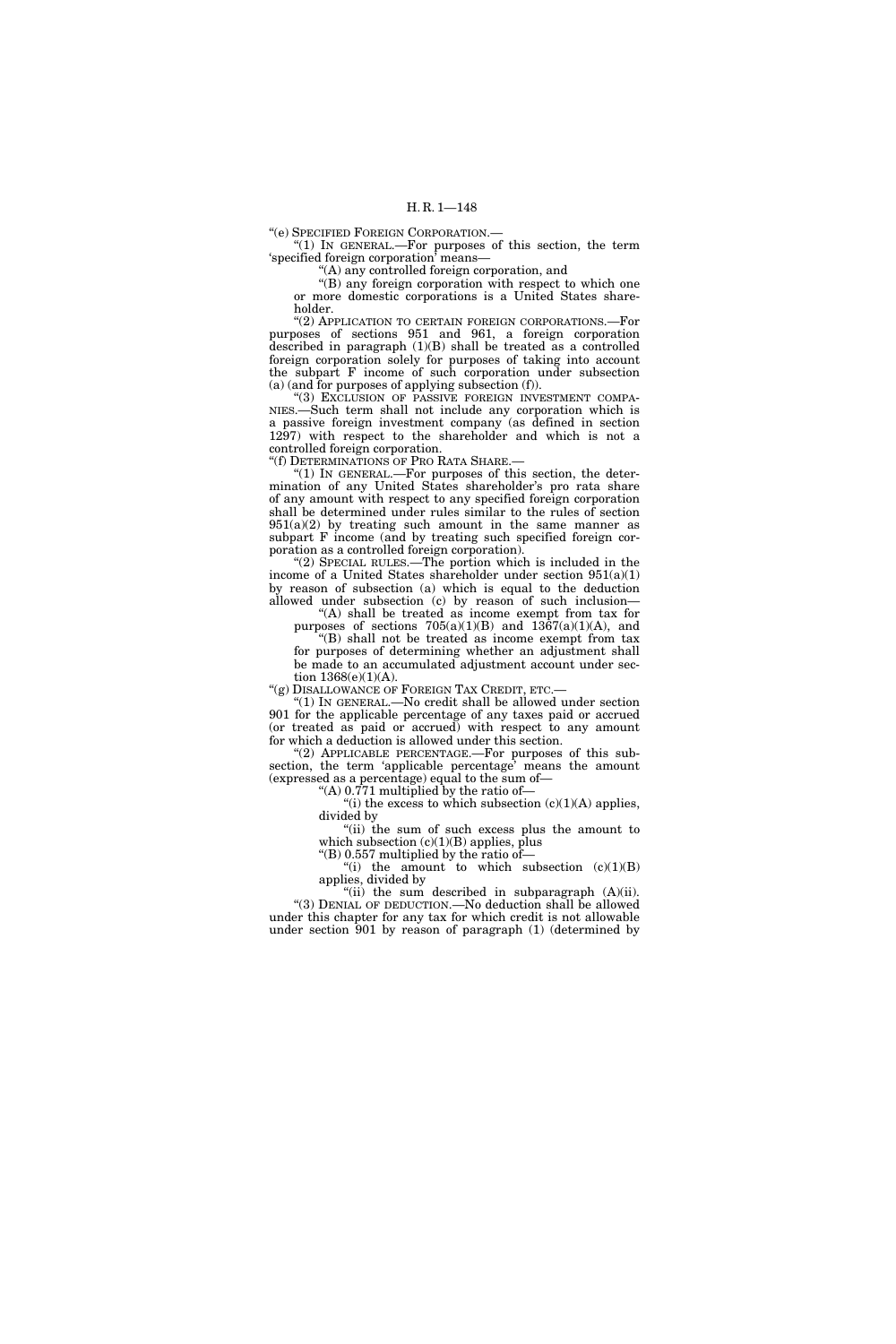treating the taxpayer as having elected the benefits of subpart A of part III of subchapter N).

 $^{5}(4)$  COORDINATION WITH SECTION 78.—With respect to the taxes treated as paid or accrued by a domestic corporation with respect to amounts which are includible in gross income of such domestic corporation by reason of this section, section 78 shall apply only to so much of such taxes as bears the same proportion to the amount of such taxes as—

''(A) the excess of—

''(i) the amounts which are includible in gross income of such domestic corporation by reason of this section, over

"(ii) the deduction allowable under subsection (c) with respect to such amounts, bears to

''(B) such amounts.

"(h) ELECTION TO PAY LIABILITY IN INSTALLMENTS.-

 $^{\prime}(1)$  In GENERAL.—In the case of a United States shareholder of a deferred foreign income corporation, such United States shareholder may elect to pay the net tax liability under this section in 8 installments of the following amounts:

''(A) 8 percent of the net tax liability in the case of each of the first 5 of such installments,

''(B) 15 percent of the net tax liability in the case of the 6th such installment,

''(C) 20 percent of the net tax liability in the case of the 7th such installment, and

''(D) 25 percent of the net tax liability in the case of the 8th such installment.

"(2) DATE FOR PAYMENT OF INSTALLMENTS.—If an election is made under paragraph (1), the first installment shall be paid on the due date (determined without regard to any extension of time for filing the return) for the return of tax for the taxable year described in subsection (a) and each succeeding installment shall be paid on the due date (as so determined) for the return of tax for the taxable year following the taxable year with respect to which the preceding installment was made.

"(3) ACCELERATION OF PAYMENT.—If there is an addition to tax for failure to timely pay any installment required under this subsection, a liquidation or sale of substantially all the assets of the taxpayer (including in a title 11 or similar case), a cessation of business by the taxpayer, or any similar circumstance, then the unpaid portion of all remaining installments shall be due on the date of such event (or in the case of a title 11 or similar case, the day before the petition is filed). The preceding sentence shall not apply to the sale of substantially all the assets of a taxpayer to a buyer if such buyer enters into an agreement with the Secretary under which such buyer is liable for the remaining installments due under this subsection in the same manner as if such buyer were the taxpayer.

"(4) PRORATION OF DEFICIENCY TO INSTALLMENTS.—If an election is made under paragraph (1) to pay the net tax liability under this section in installments and a deficiency has been assessed with respect to such net tax liability, the deficiency shall be prorated to the installments payable under paragraph (1). The part of the deficiency so prorated to any installment the date for payment of which has not arrived shall be collected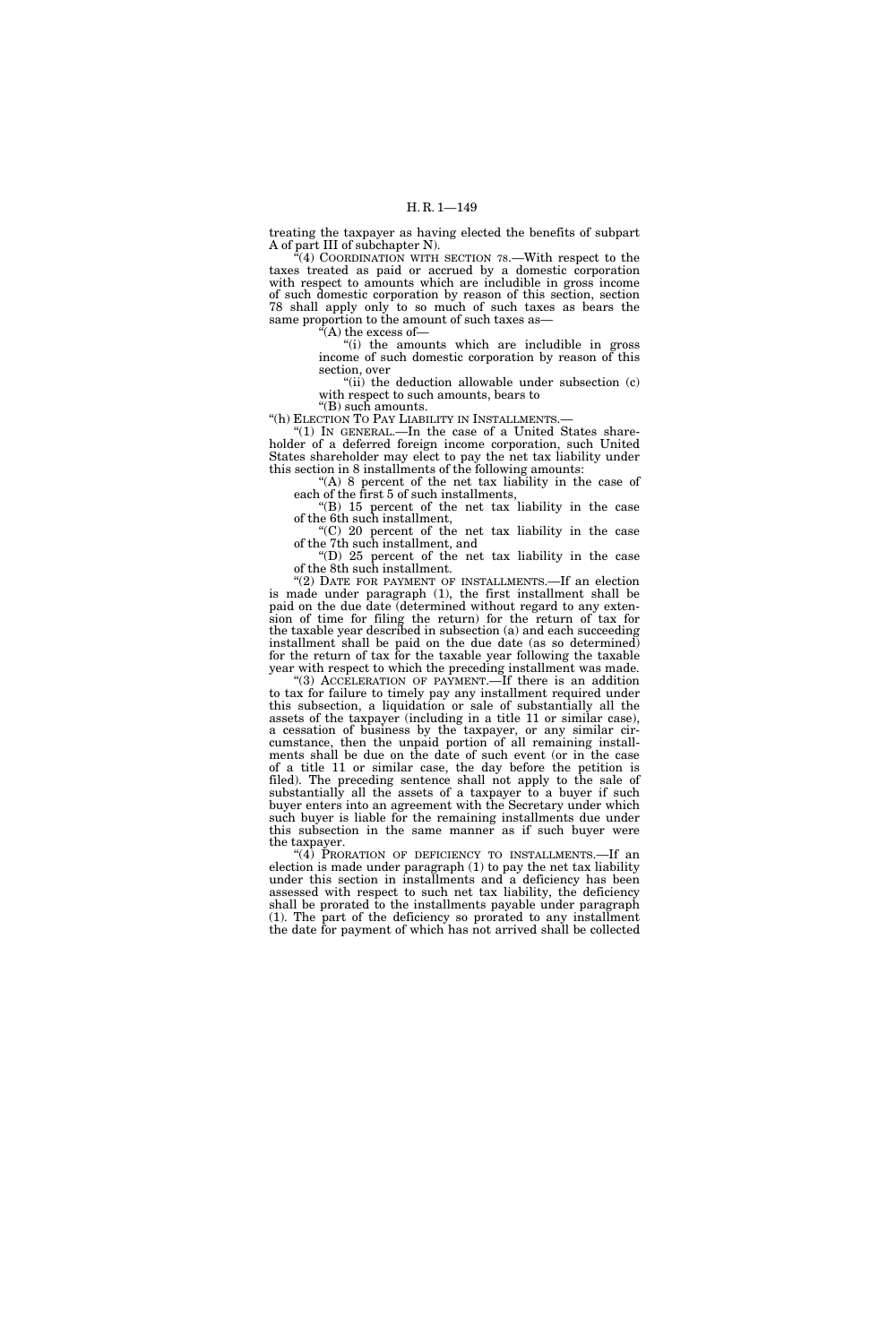### H. R. 1—150

at the same time as, and as a part of, such installment. The part of the deficiency so prorated to any installment the date for payment of which has arrived shall be paid upon notice and demand from the Secretary. This subsection shall not apply if the deficiency is due to negligence, to intentional disregard of rules and regulations, or to fraud with intent to evade tax.

''(5) ELECTION.—Any election under paragraph (1) shall be made not later than the due date for the return of tax for the taxable year described in subsection (a) and shall be made in such manner as the Secretary shall provide.

''(6) NET TAX LIABILITY UNDER THIS SECTION.—For purposes of this subsection—

"(A) IN GENERAL.—The net tax liability under this section with respect to any United States shareholder is the excess (if any) of—

"(i) such taxpayer's net income tax for the taxable year in which an amount is included in the gross income of such United States shareholder under section  $951(a)(1)$  by reason of this section, over

''(ii) such taxpayer's net income tax for such taxable year determined—

''(I) without regard to this section, and

''(II) without regard to any income or deduction properly attributable to a dividend received by such United States shareholder from any deferred foreign income corporation.

''(B) NET INCOME TAX.—The term 'net income tax' means the regular tax liability reduced by the credits allowed under subparts A, B, and D of part IV of subchapter A.

''(i) SPECIAL RULES FOR S CORPORATION SHAREHOLDERS.—

" $(1)$  IN GENERAL.—In the case of any S corporation which is a United States shareholder of a deferred foreign income corporation, each shareholder of such S corporation may elect to defer payment of such shareholder's net tax liability under this section with respect to such S corporation until the shareholder's taxable year which includes the triggering event with respect to such liability. Any net tax liability payment of which is deferred under the preceding sentence shall be assessed on the return of tax as an addition to tax in the shareholder's taxable year which includes such triggering event.

''(2) TRIGGERING EVENT.—

"(A) IN GENERAL.—In the case of any shareholder's net tax liability under this section with respect to any S corporation, the triggering event with respect to such liability is whichever of the following occurs first:

''(i) Such corporation ceases to be an S corporation (determined as of the first day of the first taxable year that such corporation is not an S corporation).

"(ii) A liquidation or sale of substantially all the assets of such S corporation (including in a title 11 or similar case), a cessation of business by such S corporation, such S corporation ceases to exist, or any similar circumstance.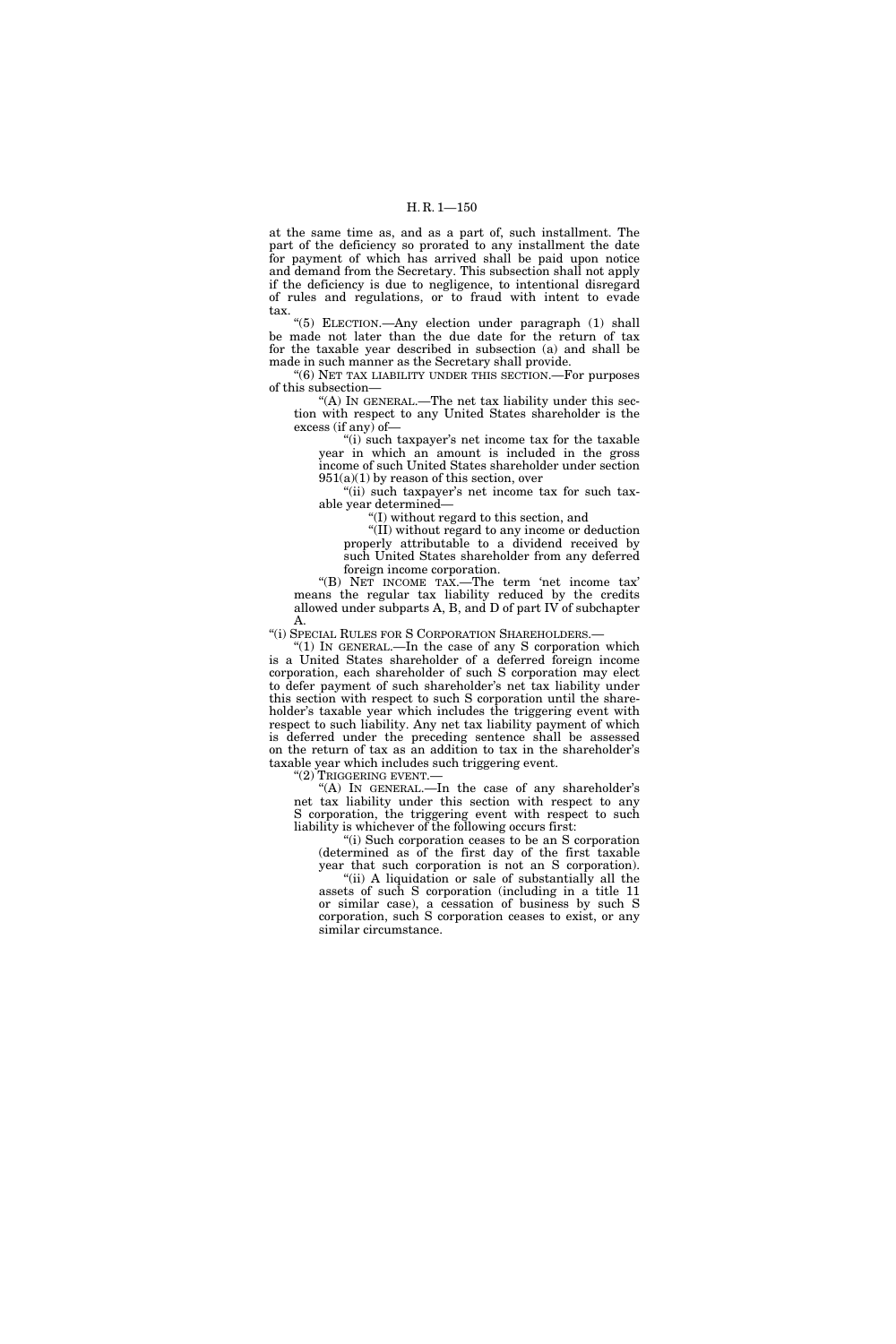"(iii) A transfer of any share of stock in such S corporation by the taxpayer (including by reason of death, or otherwise).

''(B) PARTIAL TRANSFERS OF STOCK.—In the case of a transfer of less than all of the taxpayer's shares of stock in the S corporation, such transfer shall only be a triggering event with respect to so much of the taxpayer's net tax liability under this section with respect to such S corporation as is properly allocable to such stock.

''(C) TRANSFER OF LIABILITY.—A transfer described in clause (iii) of subparagraph (A) shall not be treated as a triggering event if the transferee enters into an agreement with the Secretary under which such transferee is liable for net tax liability with respect to such stock in the same manner as if such transferee were the taxpayer.

''(3) NET TAX LIABILITY.—A shareholder's net tax liability under this section with respect to any S corporation is the net tax liability under this section which would be determined under subsection (h)(6) if the only subpart F income taken into account by such shareholder by reason of this section were allocations from such S corporation.

"(4) ELECTION TO PAY DEFERRED LIABILITY IN INSTALL-MENTS.—In the case of a taxpayer which elects to defer payment under paragraph (1)—

" $(A)$  subsection  $(h)$  shall be applied separately with respect to the liability to which such election applies,

''(B) an election under subsection (h) with respect to such liability shall be treated as timely made if made not later than the due date for the return of tax for the taxable year in which the triggering event with respect to such liability occurs,

''(C) the first installment under subsection (h) with respect to such liability shall be paid not later than such due date (but determined without regard to any extension of time for filing the return), and

''(D) if the triggering event with respect to any net tax liability is described in paragraph  $(2)(\overline{A})(ii)$ , an election under subsection (h) with respect to such liability may be made only with the consent of the Secretary.<br>"(5) JOINT AND SEVERAL LIABILITY OF S CORPORATION.

If any shareholder of an S corporation elects to defer payment under paragraph (1), such S corporation shall be jointly and severally liable for such payment and any penalty, addition to tax, or additional amount attributable thereto.

''(6) EXTENSION OF LIMITATION ON COLLECTION.—Any limitation on the time period for the collection of a liability deferred under this subsection shall not be treated as beginning before the date of the triggering event with respect to such liability.

''(7) ANNUAL REPORTING OF NET TAX LIABILITY.—

''(A) IN GENERAL.—Any shareholder of an S corporation which makes an election under paragraph (1) shall report the amount of such shareholder's deferred net tax liability on such shareholder's return of tax for the taxable year for which such election is made and on the return of tax for each taxable year thereafter until such amount has been fully assessed on such returns.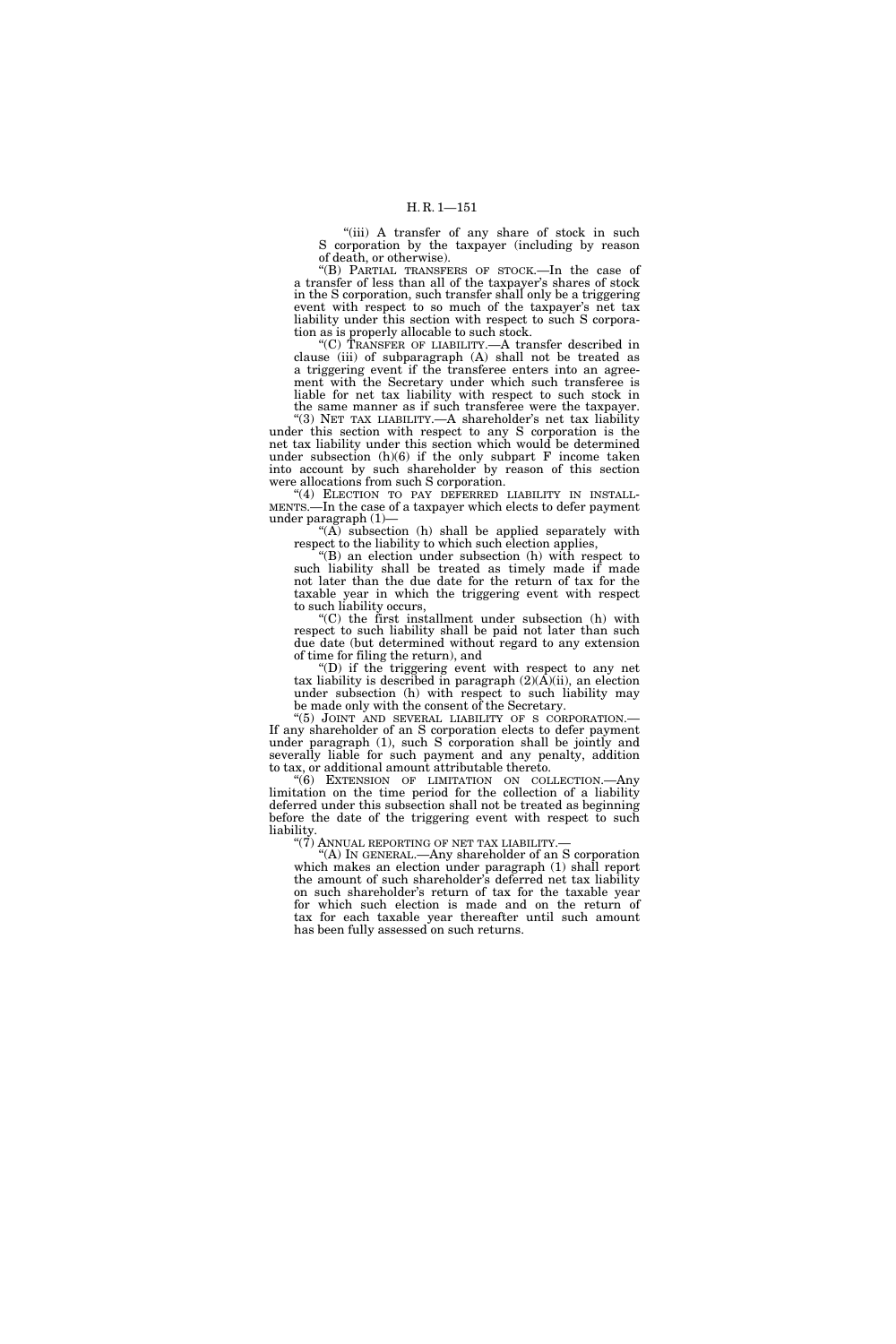''(B) DEFERRED NET TAX LIABILITY.—For purposes of this paragraph, the term 'deferred net tax liability' means, with respect to any taxable year, the amount of net tax liability payment of which has been deferred under paragraph (1) and which has not been assessed on a return of tax for any prior taxable year.

''(C) FAILURE TO REPORT.—In the case of any failure to report any amount required to be reported under subparagraph (A) with respect to any taxable year before the due date for the return of tax for such taxable year, there shall be assessed on such return as an addition to tax 5 percent of such amount.

''(8) ELECTION.—Any election under paragraph (1)—

"(A) shall be made by the shareholder of the S corporation not later than the due date for such shareholder's return of tax for the taxable year which includes the close of the taxable year of such S corporation in which the amount described in subsection (a) is taken into account, and

''(B) shall be made in such manner as the Secretary shall provide.

''(j) REPORTING BY S CORPORATION.—Each S corporation which is a United States shareholder of a specified foreign corporation shall report in its return of tax under section 6037(a) the amount includible in its gross income for such taxable year by reason of this section and the amount of the deduction allowable by subsection (c). Any copy provided to a shareholder under section 6037(b) shall include a statement of such shareholder's pro rata share of such amounts.

"(k) EXTENSION OF LIMITATION ON ASSESSMENT.--Notwithstanding section 6501, the limitation on the time period for the assessment of the net tax liability under this section (as defined in subsection  $(h)(6)$  shall not expire before the date that is 6 years after the return for the taxable year described in such subsection was filed.

''(l) RECAPTURE FOR EXPATRIATED ENTITIES.—

''(1) IN GENERAL.—If a deduction is allowed under subsection (c) to a United States shareholder and such shareholder first becomes an expatriated entity at any time during the 10-year period beginning on the date of the enactment of the Tax Cuts and Jobs Act (with respect to a surrogate foreign corporation which first becomes a surrogate foreign corporation during such period), then—

''(A) the tax imposed by this chapter shall be increased for the first taxable year in which such taxpayer becomes an expatriated entity by an amount equal to 35 percent of the amount of the deduction allowed under subsection (c), and

''(B) no credits shall be allowed against the increase in tax under subparagraph (A).

"(2) EXPATRIATED ENTITY.—For purposes of this subsection, the term 'expatriated entity' has the same meaning given such term under section 7874(a)(2), except that such term shall not include an entity if the surrogate foreign corporation with respect to the entity is treated as a domestic corporation under section 7874(b).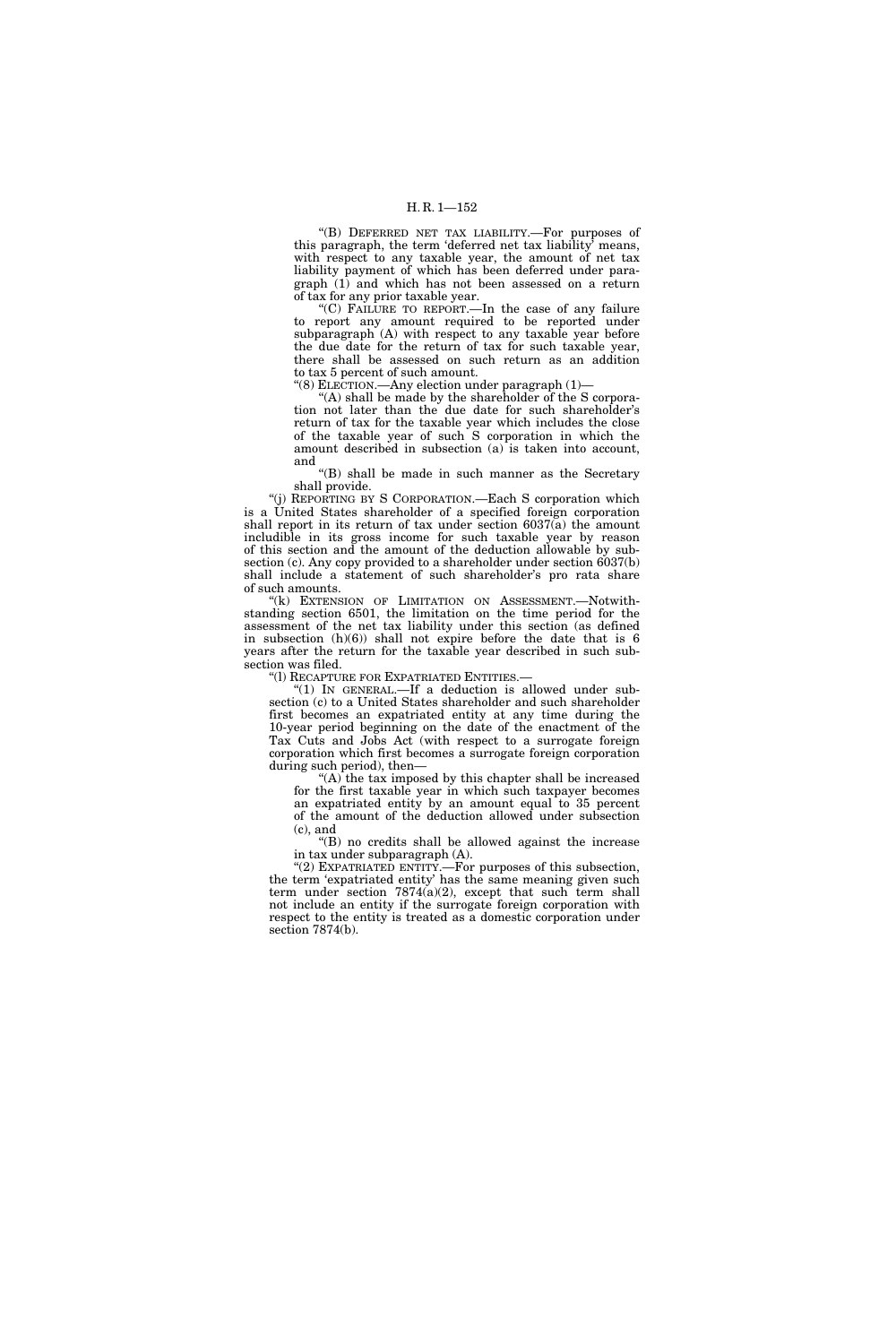''(3) SURROGATE FOREIGN CORPORATION.—For purposes of this subsection, the term 'surrogate foreign corporation' has the meaning given such term in section  $7874(a)(2)(B)$ .

''(m) SPECIAL RULES FOR UNITED STATES SHAREHOLDERS WHICH ARE REAL ESTATE INVESTMENT TRUSTS.

''(1) IN GENERAL.—If a real estate investment trust is a United States shareholder in 1 or more deferred foreign income corporations—

 $(A)$  any amount required to be taken into account under section  $951(a)(1)$  by reason of this section shall not be taken into account as gross income of the real estate investment trust for purposes of applying paragraphs (2) and  $(3)$  of section  $856(c)$  to any taxable year for which such amount is taken into account under section  $951(a)(1)$ , and

''(B) if the real estate investment trust elects the application of this subparagraph, notwithstanding subsection (a), any amount required to be taken into account under section  $951(a)(1)$  by reason of this section shall, in lieu of the taxable year in which it would otherwise be included in gross income (for purposes of the computation of real estate investment trust taxable income under section 857(b)), be included in gross income as follows:

"(i) 8 percent of such amount in the case of each of the taxable years in the 5-taxable year period beginning with the taxable year in which such amount would otherwise be included.

''(ii) 15 percent of such amount in the case of the 1st taxable year following such period.

''(iii) 20 percent of such amount in the case of the 2nd taxable year following such period.

"(iv) 25 percent of such amount in the case of the 3rd taxable year following such period.

"(2) RULES FOR TRUSTS ELECTING DEFERRED INCLUSION.  $(A)$  ELECTION.—Any election under paragraph  $(1)(B)$ 

shall be made not later than the due date for the first taxable year in the 5-taxable year period described in clause (i) of paragraph  $(1)(B)$  and shall be made in such manner as the Secretary shall provide.

''(B) SPECIAL RULES.—If an election under paragraph (1)(B) is in effect with respect to any real estate investment trust, the following rules shall apply:

''(i) APPLICATION OF PARTICIPATION EXEMPTION.— For purposes of subsection  $(c)(1)$ —

''(I) the aggregate amount to which subparagraph  $(A)$  or  $(\overline{B})$  of subsection  $(c)(1)$  applies shall be determined without regard to the election,

''(II) each such aggregate amount shall be allocated to each taxable year described in paragraph (1)(B) in the same proportion as the amount included in the gross income of such United States shareholder under section  $951(a)(1)$  by reason of this section is allocated to each such taxable year.

"(III) NO INSTALLMENT PAYMENTS.—The real estate investment trust may not make an election under subsection (g) for any taxable year described in paragraph  $(1)(B)$ .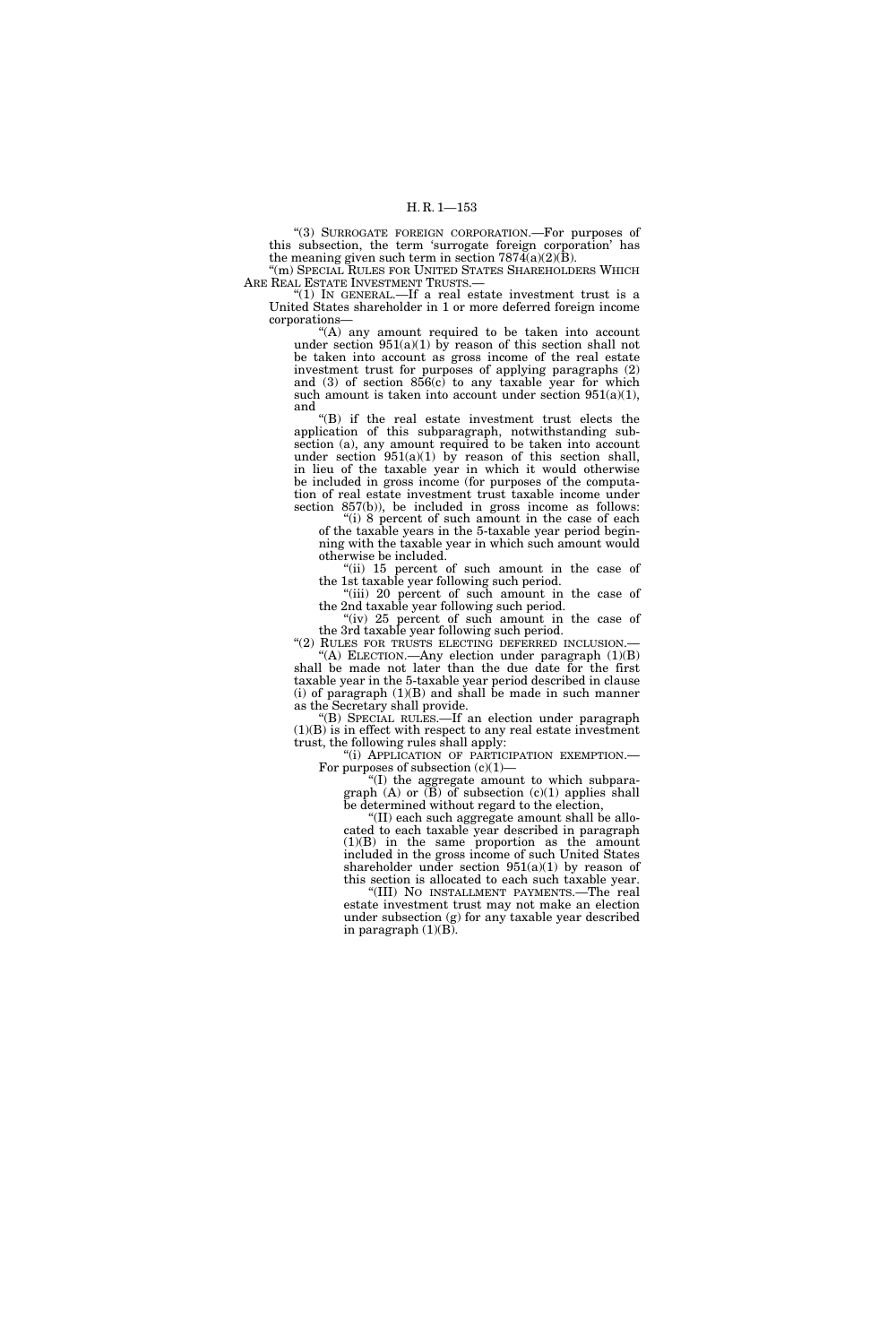"(ii) ACCELERATION OF INCLUSION.—If there is a liquidation or sale of substantially all the assets of the real estate investment trust (including in a title 11 or similar case), a cessation of business by such trust, or any similar circumstance, then any amount not yet included in gross income under paragraph (1)(B) shall be included in gross income as of the day before the date of the event and the unpaid portion of any tax liability with respect to such inclusion shall be due on the date of such event (or in the case of a title 11 or similar case, the day before the petition is filed).

"(n) ELECTION NOT TO APPLY NET OPERATING LOSS DEDUC-TION.—

''(1) IN GENERAL.—If a United States shareholder of a deferred foreign income corporation elects the application of this subsection for the taxable year described in subsection (a), then the amount described in paragraph (2) shall not be taken into account—

 $(A)$  in determining the amount of the net operating loss deduction under section 172 of such shareholder for such taxable year, or

''(B) in determining the amount of taxable income for such taxable year which may be reduced by net operating loss carryovers or carrybacks to such taxable year under section 172.

''(2) AMOUNT DESCRIBED.—The amount described in this paragraph is the sum of—

''(A) the amount required to be taken into account under section  $951(a)(1)$  by reason of this section (determined after the application of subsection (c)), plus

''(B) in the case of a domestic corporation which chooses to have the benefits of subpart A of part III of subchapter N for the taxable year, the taxes deemed to be paid by such corporation under subsections (a) and (b) of section 960 for such taxable year with respect to the amount described in subparagraph (A) which are treated as a dividends under section 78.

''(3) ELECTION.—Any election under this subsection shall be made not later than the due date (including extensions) for filing the return of tax for the taxable year and shall be made in such manner as the Secretary shall prescribe. ''(o) REGULATIONS.—The Secretary shall prescribe such regula-

tions or other guidance as may be necessary or appropriate to carry out the provisions of this section, including—

" $(1)$  regulations or other guidance to provide appropriate basis adjustments, and

 $"(2)$  regulations or other guidance to prevent the avoidance of the purposes of this section, including through a reduction in earnings and profits, through changes in entity classification or accounting methods, or otherwise.''.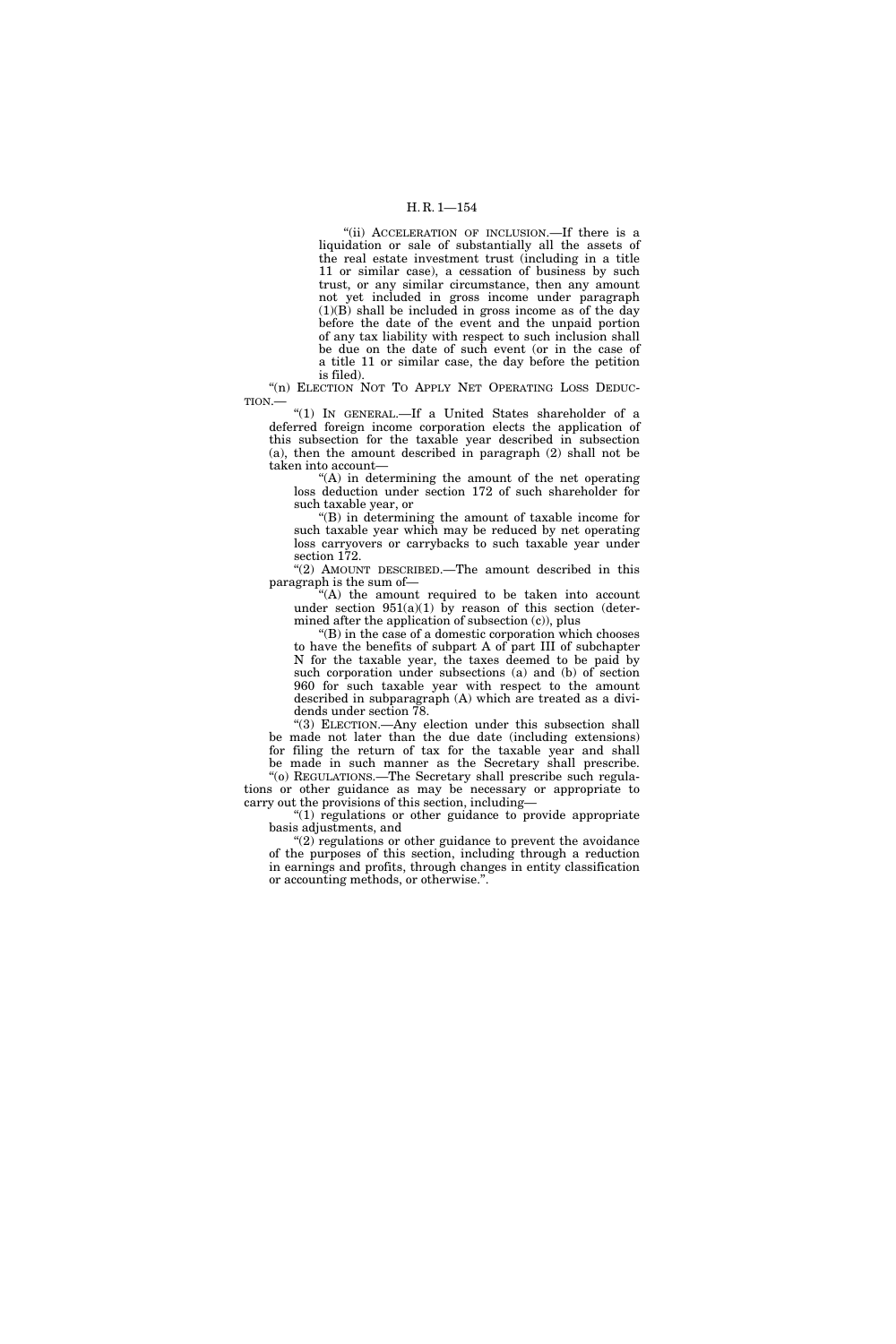(b) CLERICAL AMENDMENT.—The table of sections for subpart F of part III of subchapter N of chapter 1 is amended by striking the item relating to section 965 and inserting the following:

''Sec. 965. Treatment of deferred foreign income upon transition to participation exemption system of taxation."

# **Subpart B—Rules Related to Passive and Mobile Income**

## **CHAPTER 1—TAXATION OF FOREIGN-DERIVED INTAN-GIBLE INCOME AND GLOBAL INTANGIBLE LOW-TAXED INCOME**

#### **SEC. 14201. CURRENT YEAR INCLUSION OF GLOBAL INTANGIBLE LOW-TAXED INCOME BY UNITED STATES SHAREHOLDERS.**

(a) IN GENERAL.—Subpart F of part III of subchapter N of chapter 1 is amended by inserting after section 951 the following new section:

#### **''SEC. 951A. GLOBAL INTANGIBLE LOW-TAXED INCOME INCLUDED IN GROSS INCOME OF UNITED STATES SHAREHOLDERS.**

''(a) IN GENERAL.—Each person who is a United States shareholder of any controlled foreign corporation for any taxable year of such United States shareholder shall include in gross income such shareholder's global intangible low-taxed income for such taxable year.

''(b) GLOBAL INTANGIBLE LOW-TAXED INCOME.—For purposes of this section—

"(1) IN GENERAL.—The term 'global intangible low-taxed income' means, with respect to any United States shareholder for any taxable year of such United States shareholder, the excess (if any) of—

"(A) such shareholder's net CFC tested income for such taxable year, over

"(B) such shareholder's net deemed tangible income return for such taxable year.

''(2) NET DEEMED TANGIBLE INCOME RETURN.—The term 'net deemed tangible income return' means, with respect to any United States shareholder for any taxable year, the excess of—

"(A) 10 percent of the aggregate of such shareholder's pro rata share of the qualified business asset investment of each controlled foreign corporation with respect to which such shareholder is a United States shareholder for such taxable year (determined for each taxable year of each such controlled foreign corporation which ends in or with such taxable year of such United States shareholder), over

''(B) the amount of interest expense taken into account under subsection  $(c)(2)(A)(ii)$  in determining the shareholder's net CFC tested income for the taxable year to the extent the interest income attributable to such expense is not taken into account in determining such shareholder's net CFC tested income.

"(c) NET CFC TESTED INCOME.—For purposes of this section— ''(1) IN GENERAL.—The term 'net CFC tested income' means, with respect to any United States shareholder for any taxable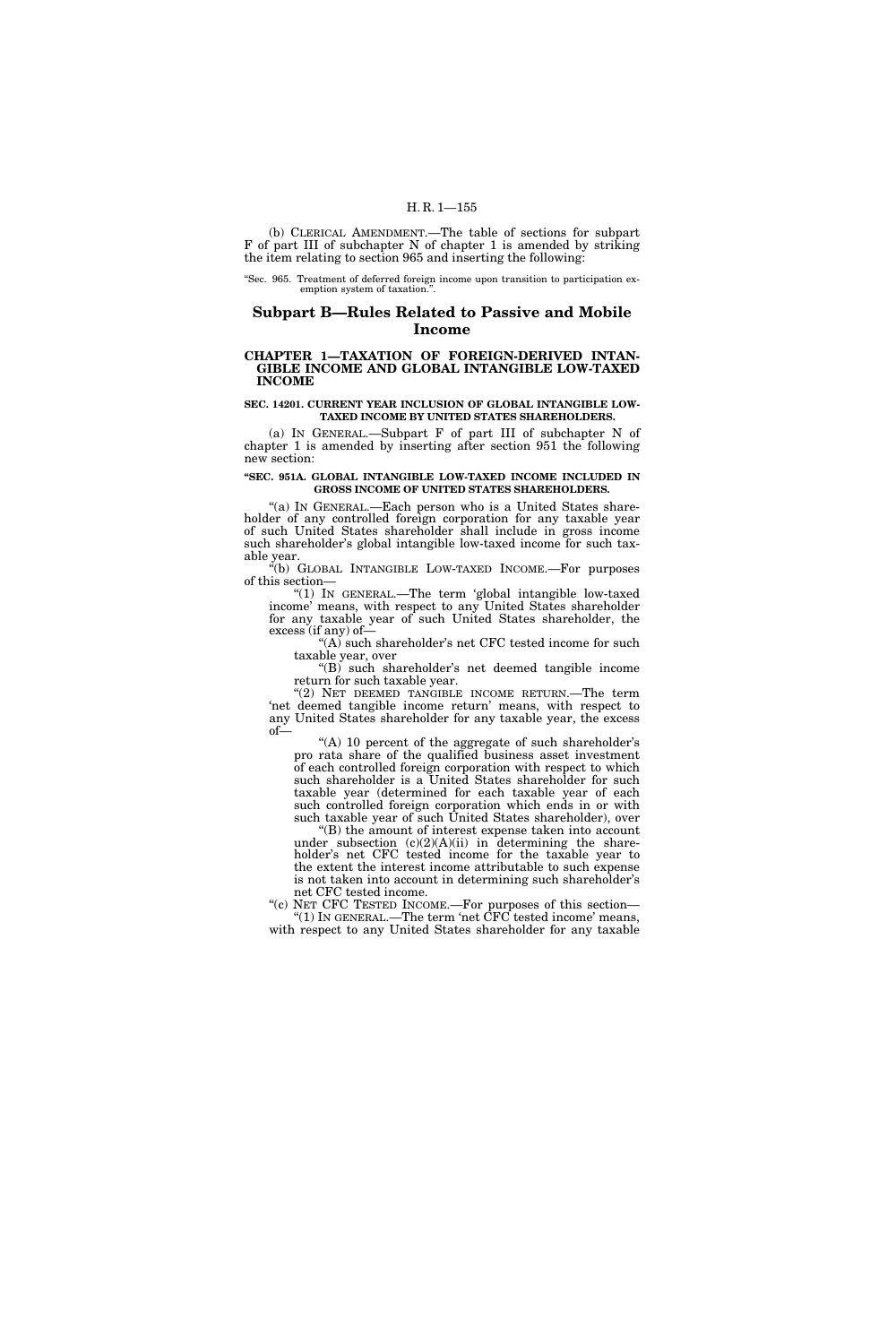year of such United States shareholder, the excess (if any) of—

"(A) the aggregate of such shareholder's pro rata share of the tested income of each controlled foreign corporation with respect to which such shareholder is a United States shareholder for such taxable year of such United States shareholder (determined for each taxable year of such controlled foreign corporation which ends in or with such taxable year of such United States shareholder), over

''(B) the aggregate of such shareholder's pro rata share of the tested loss of each controlled foreign corporation with respect to which such shareholder is a United States shareholder for such taxable year of such United States shareholder (determined for each taxable year of such controlled foreign corporation which ends in or with such taxable year of such United States shareholder).

"(2) TESTED INCOME; TESTED LOSS.—For purposes of this section—

"(A) TESTED INCOME.—The term 'tested income' means, with respect to any controlled foreign corporation for any taxable year of such controlled foreign corporation, the excess (if any) of—

"(i) the gross income of such corporation determined without regard to—

''(I) any item of income described in section 952(b),

''(II) any gross income taken into account in determining the subpart F income of such corporation,

''(III) any gross income excluded from the foreign base company income (as defined in section 954) and the insurance income (as defined in section 953) of such corporation by reason of section 954(b)(4),

 $\sqrt[\alpha]{(V)}$  any dividend received from a related person (as defined in section 954(d)(3)), and

''(V) any foreign oil and gas extraction income (as defined in section  $907(c)(1)$ ) of such corporation, over

"(ii) the deductions (including taxes) properly allocable to such gross income under rules similar to the rules of section 954(b)(5) (or to which such deductions would be allocable if there were such gross income). ''(B) TESTED LOSS.—

''(i) IN GENERAL.—The term 'tested loss' means, with respect to any controlled foreign corporation for any taxable year of such controlled foreign corporation, the excess (if any) of the amount described in subparagraph (A)(ii) over the amount described in subpara $graph (A)(i)$ .

"(ii) COORDINATION WITH SUBPART F TO DENY DOUBLE BENEFIT OF LOSSES.—Section  $952(c)(1)(A)$  shall be applied by increasing the earnings and profits of the controlled foreign corporation by the tested loss of such corporation.

''(d) QUALIFIED BUSINESS ASSET INVESTMENT.—For purposes of this section—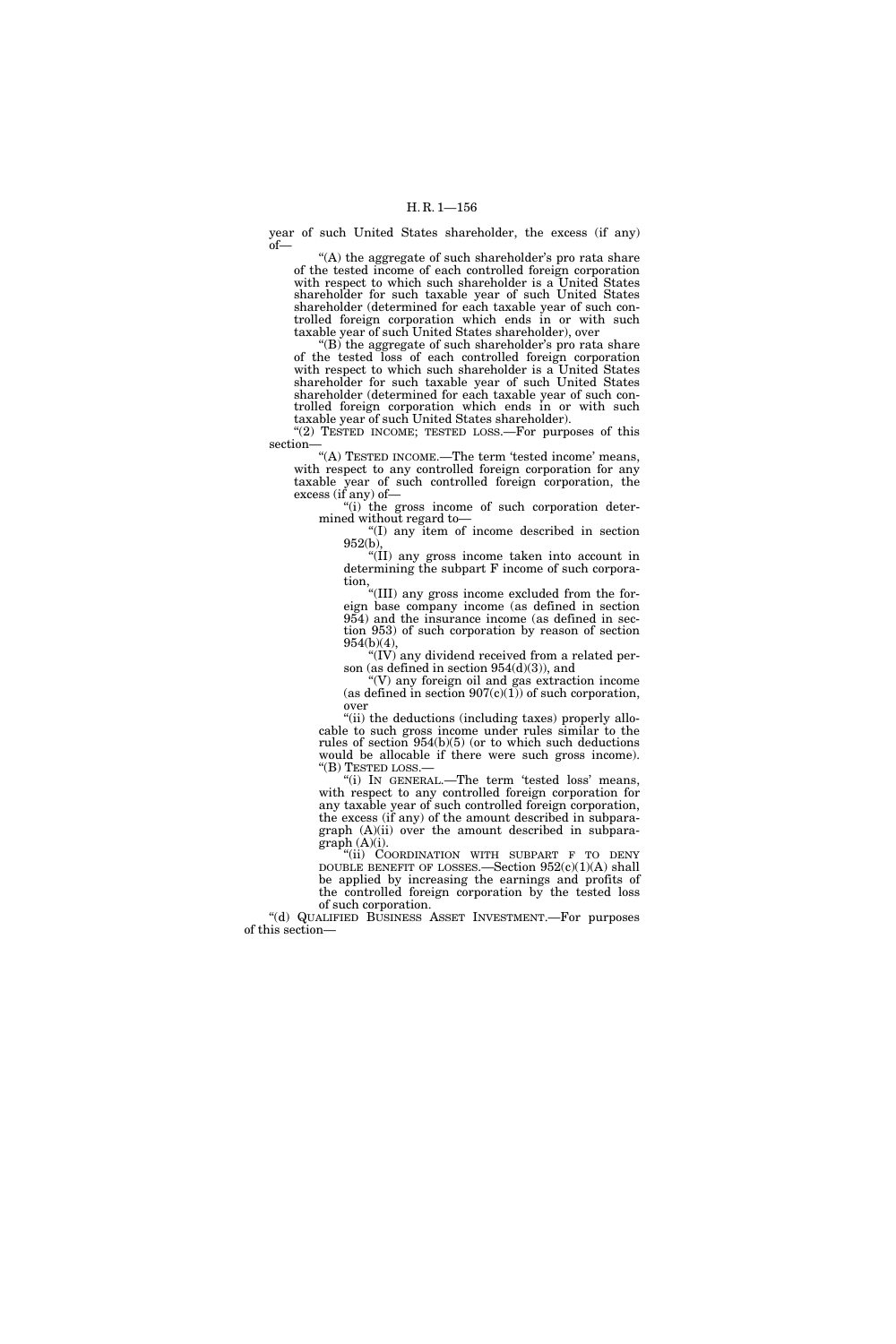''(1) IN GENERAL.—The term 'qualified business asset investment' means, with respect to any controlled foreign corporation for any taxable year, the average of such corporation's aggregate adjusted bases as of the close of each quarter of such taxable year in specified tangible property—

 $\hat{f}(A)$  used in a trade or business of the corporation, and

''(B) of a type with respect to which a deduction is allowable under section 167.

''(2) SPECIFIED TANGIBLE PROPERTY.—

''(A) IN GENERAL.—The term 'specified tangible property' means, except as provided in subparagraph (B), any tangible property used in the production of tested income.

''(B) DUAL USE PROPERTY.—In the case of property used both in the production of tested income and income which is not tested income, such property shall be treated as specified tangible property in the same proportion that the gross income described in subsection  $(c)(1)(A)$  produced with respect to such property bears to the total gross income produced with respect to such property.

''(3) DETERMINATION OF ADJUSTED BASIS.—For purposes of this subsection, notwithstanding any provision of this title (or any other provision of law) which is enacted after the date of the enactment of this section, the adjusted basis in any property shall be determined—

''(A) by using the alternative depreciation system under section 168(g), and

''(B) by allocating the depreciation deduction with respect to such property ratably to each day during the period in the taxable year to which such depreciation relates.

''(3) PARTNERSHIP PROPERTY.—For purposes of this subsection, if a controlled foreign corporation holds an interest in a partnership at the close of such taxable year of the controlled foreign corporation, such controlled foreign corporation shall take into account under paragraph (1) the controlled foreign corporation's distributive share of the aggregate of the partnership's adjusted bases (determined as of such date in the hands of the partnership) in tangible property held by such partnership to the extent such property-

''(A) is used in the trade or business of the partnership, ''(B) is of a type with respect to which a deduction is allowable under section 167, and

''(C) is used in the production of tested income (determined with respect to such controlled foreign corporation's distributive share of income with respect to such property).

For purposes of this paragraph, the controlled foreign corporation's distributive share of the adjusted basis of any property shall be the controlled foreign corporation's distributive share of income with respect to such property.

"(4) REGULATIONS.—The Secretary shall issue such regulations or other guidance as the Secretary determines appropriate to prevent the avoidance of the purposes of this subsection, including regulations or other guidance which provide for the treatment of property if—

 $(A)$  such property is transferred, or held, temporarily, or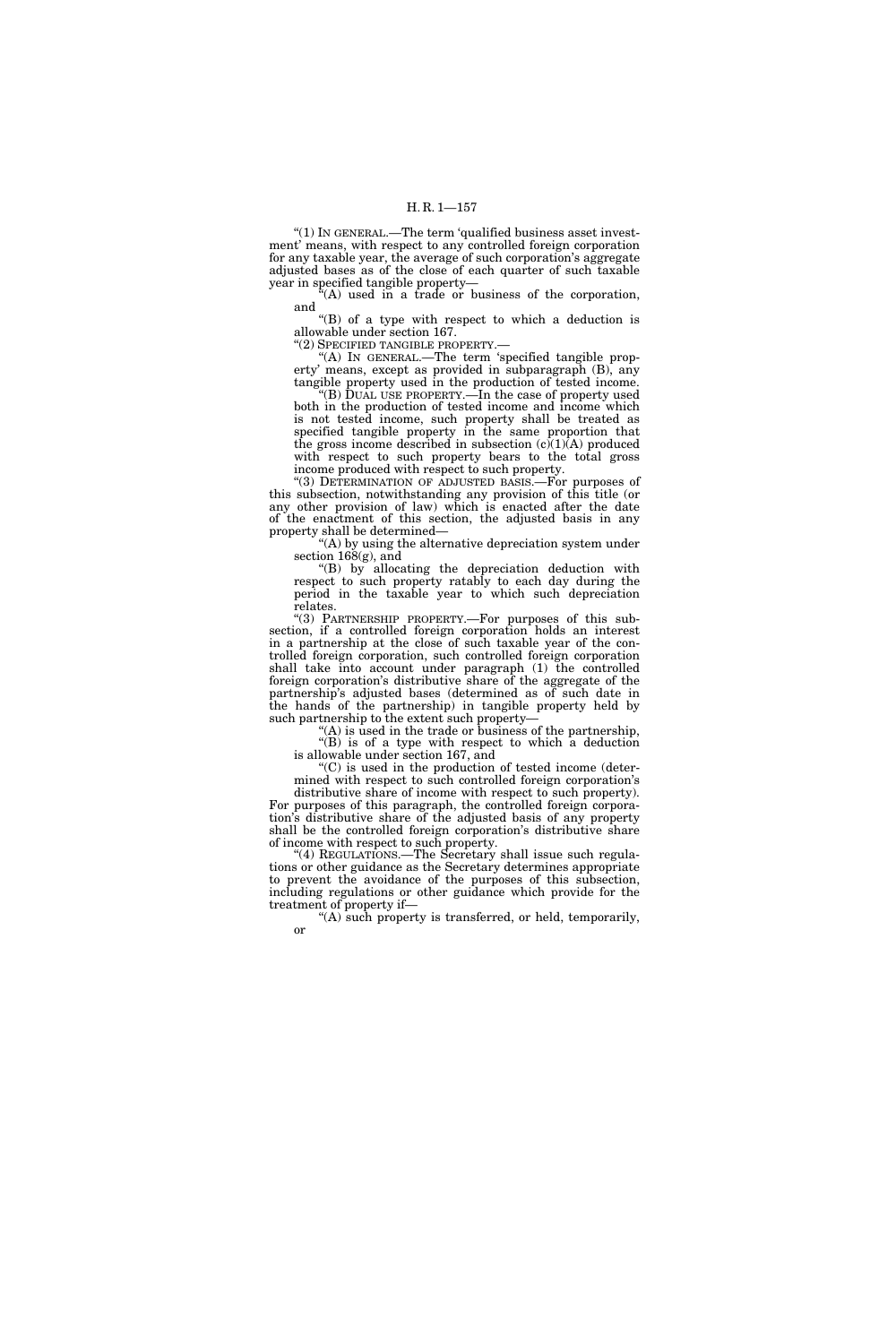''(B) the avoidance of the purposes of this paragraph is a factor in the transfer or holding of such property. ''(e) DETERMINATION OF PRO RATA SHARE, ETC.—For purposes of this section—

"(1) IN GENERAL.—The pro rata shares referred to in subsections (b),  $(c)(1)(A)$ , and  $(c)(1)(B)$ , respectively, shall be determined under the rules of section  $951(a)(2)$  in the same manner as such section applies to subpart F income and shall be taken into account in the taxable year of the United States shareholder in which or with which the taxable year of the controlled foreign corporation ends.

"(2) TREATMENT AS UNITED STATES SHAREHOLDER.—A person shall be treated as a United States shareholder of a controlled foreign corporation for any taxable year of such person only if such person owns (within the meaning of section  $\hat{9}58(a)$ ) stock in such foreign corporation on the last day in the taxable year of such foreign corporation on which such foreign corporation is a controlled foreign corporation.

'(3) TREATMENT AS CONTROLLED FOREIGN CORPORATION.-A foreign corporation shall be treated as a controlled foreign corporation for any taxable year if such foreign corporation is a controlled foreign corporation at any time during such taxable year.

''(f) TREATMENT AS SUBPART F INCOME FOR CERTAIN PUR-POSES.—

"(1) IN GENERAL.—

''(A) APPLICATION.—Except as provided in subparagraph (B), any global intangible low-taxed income included in gross income under subsection (a) shall be treated in the same manner as an amount included under section  $951(a)(1)(A)$  for purposes of applying sections  $168(h)(2)(B)$ ,  $535(b)(10)$ ,  $851(b)$ ,  $904(h)(1)$ ,  $959$ ,  $961$ ,  $962$ ,  $993(a)(1)(E)$ , 996(f)(1),  $1248(b)(1)$ ,  $1248(d)(1)$ ,  $6501(e)(1)(C)$ , 6654(d)(2)(D), and 6655(e)(4).

''(B) EXCEPTION.—The Secretary shall provide rules for the application of subparagraph (A) to other provisions of this title in any case in which the determination of subpart F income is required to be made at the level of the controlled foreign corporation.

''(2) ALLOCATION OF GLOBAL INTANGIBLE LOW-TAXED INCOME TO CONTROLLED FOREIGN CORPORATIONS.—For purposes of the sections referred to in paragraph (1), with respect to any controlled foreign corporation any pro rata amount from which is taken into account in determining the global intangible lowtaxed income included in gross income of a United States shareholder under subsection (a), the portion of such global intangible low-taxed income which is treated as being with respect to such controlled foreign corporation is—

''(A) in the case of a controlled foreign corporation with no tested income, zero, and

''(B) in the case of a controlled foreign corporation with tested income, the portion of such global intangible low-taxed income which bears the same ratio to such global intangible low-taxed income as—

''(i) such United States shareholder's pro rata amount of the tested income of such controlled foreign corporation, bears to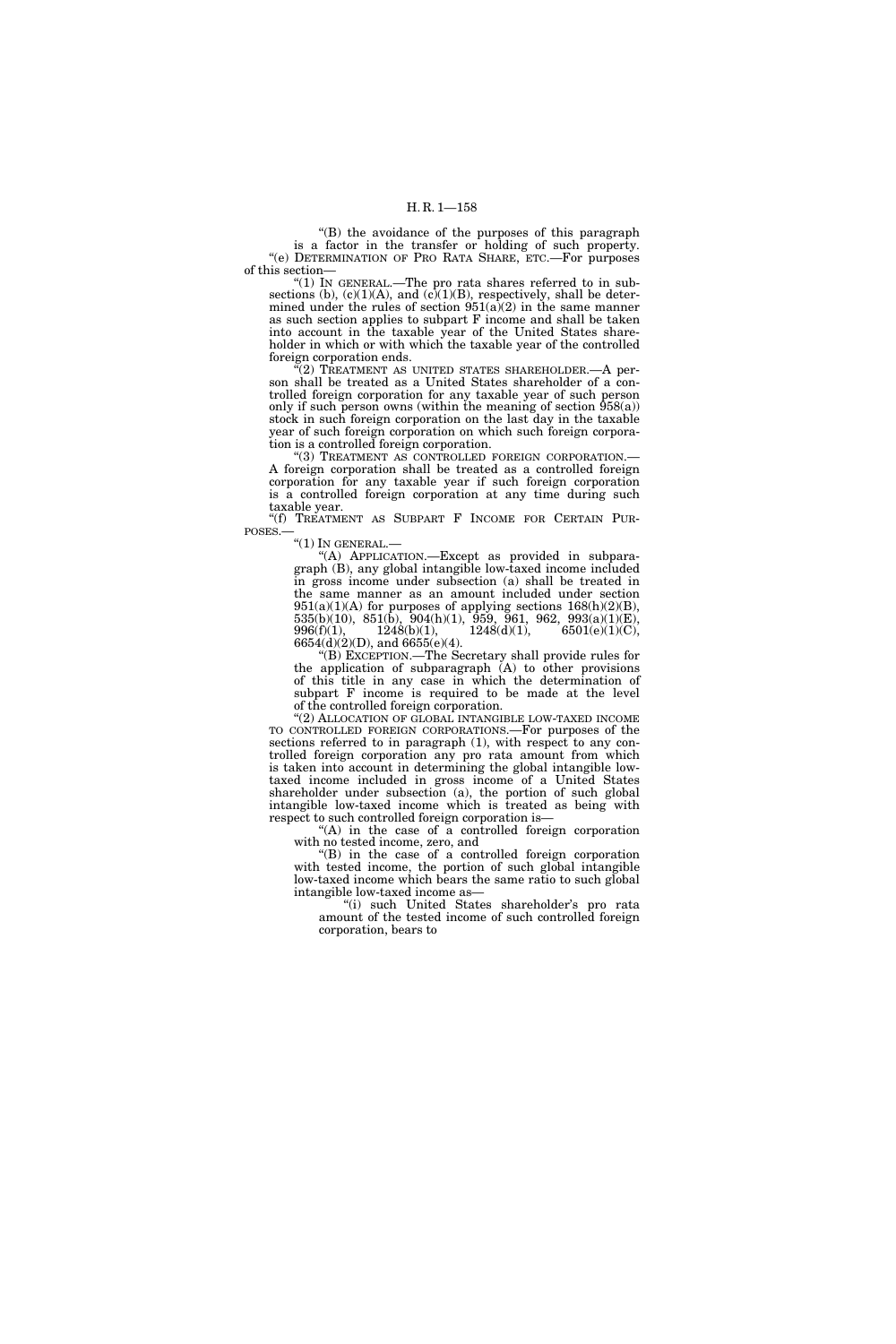"(ii) the aggregate amount described in subsection  $(c)(1)(A)$  with respect to such United States shareholder."

(b) FOREIGN TAX CREDIT.—

(1) APPLICATION OF DEEMED PAID FOREIGN TAX CREDIT.— Section 960 is amended adding at the end the following new subsection:

''(d) DEEMED PAID CREDIT FOR TAXES PROPERLY ATTRIBUTABLE TO TESTED INCOME.—

" $(1)$  In GENERAL.—For purposes of subpart A of this part, if any amount is includible in the gross income of a domestic corporation under section 951A, such domestic corporation shall be deemed to have paid foreign income taxes equal to 80 percent of the product of—

''(A) such domestic corporation's inclusion percentage, multiplied by

''(B) the aggregate tested foreign income taxes paid or accrued by controlled foreign corporations.

"(2) INCLUSION PERCENTAGE. For purposes of paragraph (1), the term 'inclusion percentage' means, with respect to any domestic corporation, the ratio (expressed as a percentage) of—

''(A) such corporation's global intangible low-taxed income (as defined in section 951A(b)), divided by

''(B) the aggregate amount described in section 951A(c)(1)(A) with respect to such corporation.

"(3) TESTED FOREIGN INCOME TAXES.—For purposes of paragraph (1), the term 'tested foreign income taxes' means, with respect to any domestic corporation which is a United States shareholder of a controlled foreign corporation, the foreign income taxes paid or accrued by such foreign corporation which are properly attributable to the tested income of such foreign corporation taken into account by such domestic corporation under section 951A.''.

(2) APPLICATION OF FOREIGN TAX CREDIT LIMITATION.—

(A) SEPARATE BASKET FOR GLOBAL INTANGIBLE LOW-TAXED INCOME.—Section  $904(d)(1)$  is amended by redesignating subparagraphs (A) and (B) as subparagraphs (B) and  $(\bar{C})$ , respectively, and by inserting before subparagraph (B) (as so redesignated) the following new subparagraph: ''(A) any amount includible in gross income under sec-

tion 951A (other than passive category income),''. (B) EXCLUSION FROM GENERAL CATEGORY INCOME.—

Section  $904(d)(2)(A)(ii)$  is amended by inserting "income described in paragraph  $(1)(A)$  and" before "passive category income''.

(C) NO CARRYOVER OR CARRYBACK OF EXCESS TAXES.— Section 904(c) is amended by adding at the end the following: ''This subsection shall not apply to taxes paid or accrued with respect to amounts described in subsection  $(d)(1)(A)$ .".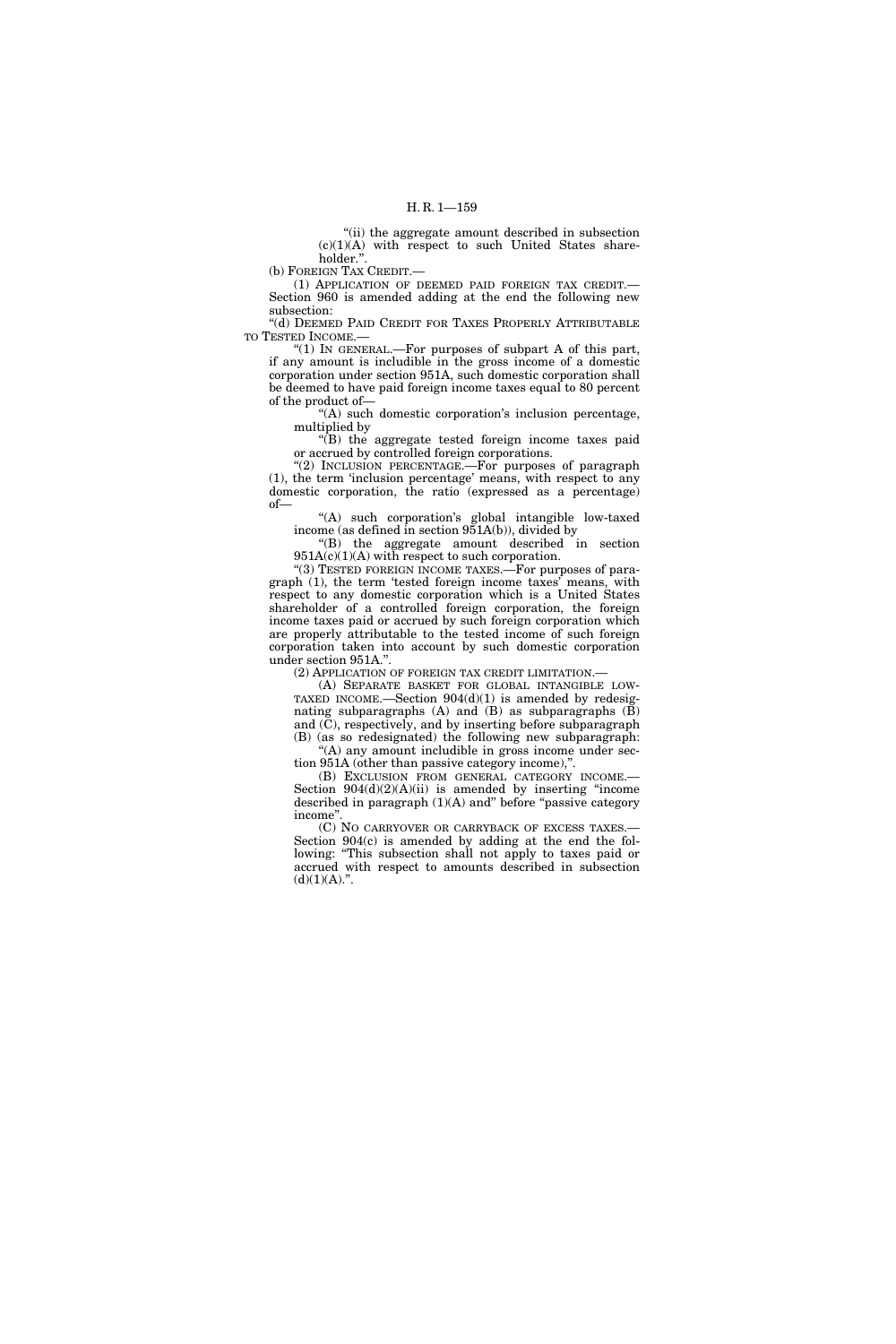(c) CLERICAL AMENDMENT.—The table of sections for subpart F of part III of subchapter N of chapter 1 is amended by inserting after the item relating to section 951 the following new item:

#### ''Sec. 951A. Global intangible low-taxed income included in gross income of United States shareholders."

(d) EFFECTIVE DATE.—The amendments made by this section shall apply to taxable years of foreign corporations beginning after December 31, 2017, and to taxable years of United States shareholders in which or with which such taxable years of foreign corporations end.

#### **SEC. 14202. DEDUCTION FOR FOREIGN-DERIVED INTANGIBLE INCOME AND GLOBAL INTANGIBLE LOW-TAXED INCOME.**

(a) IN GENERAL.—Part VIII of subchapter B of chapter 1 is amended by adding at the end the following new section:

**''SEC. 250. FOREIGN-DERIVED INTANGIBLE INCOME AND GLOBAL INTANGIBLE LOW-TAXED INCOME.** 

''(a) ALLOWANCE OF DEDUCTION.—

''(1) IN GENERAL.—In the case of a domestic corporation for any taxable year, there shall be allowed as a deduction an amount equal to the sum of—

"(A)  $37.5$  percent of the foreign-derived intangible income of such domestic corporation for such taxable year, plus

''(B) 50 percent of—

"(i) the global intangible low-taxed income amount (if any) which is included in the gross income of such domestic corporation under section 951A for such taxable year, and

"(ii) the amount treated as a dividend received by such corporation under section 78 which is attributable to the amount described in clause (i).

"(2) LIMITATION BASED ON TAXABLE INCOME. ''(A) IN GENERAL.—If, for any taxable year—

''(i) the sum of the foreign-derived intangible income and the global intangible low-taxed income amount otherwise taken into account by the domestic corporation under paragraph (1), exceeds

''(ii) the taxable income of the domestic corporation (determined without regard to this section),

then the amount of the foreign-derived intangible income and the global intangible low-taxed income amount so taken into account shall be reduced as provided in subpara $graph(B)$ .

''(B) REDUCTION.—For purposes of subparagraph (A)— ''(i) foreign-derived intangible income shall be reduced by an amount which bears the same ratio to the excess described in subparagraph (A) as such foreign-derived intangible income bears to the sum described in subparagraph (A)(i), and

''(ii) the global intangible low-taxed income amount shall be reduced by the remainder of such excess. "(3) REDUCTION IN DEDUCTION FOR TAXABLE YEARS AFTER 2025.—In the case of any taxable year beginning after December

31, 2025, paragraph (1) shall be applied by substituting—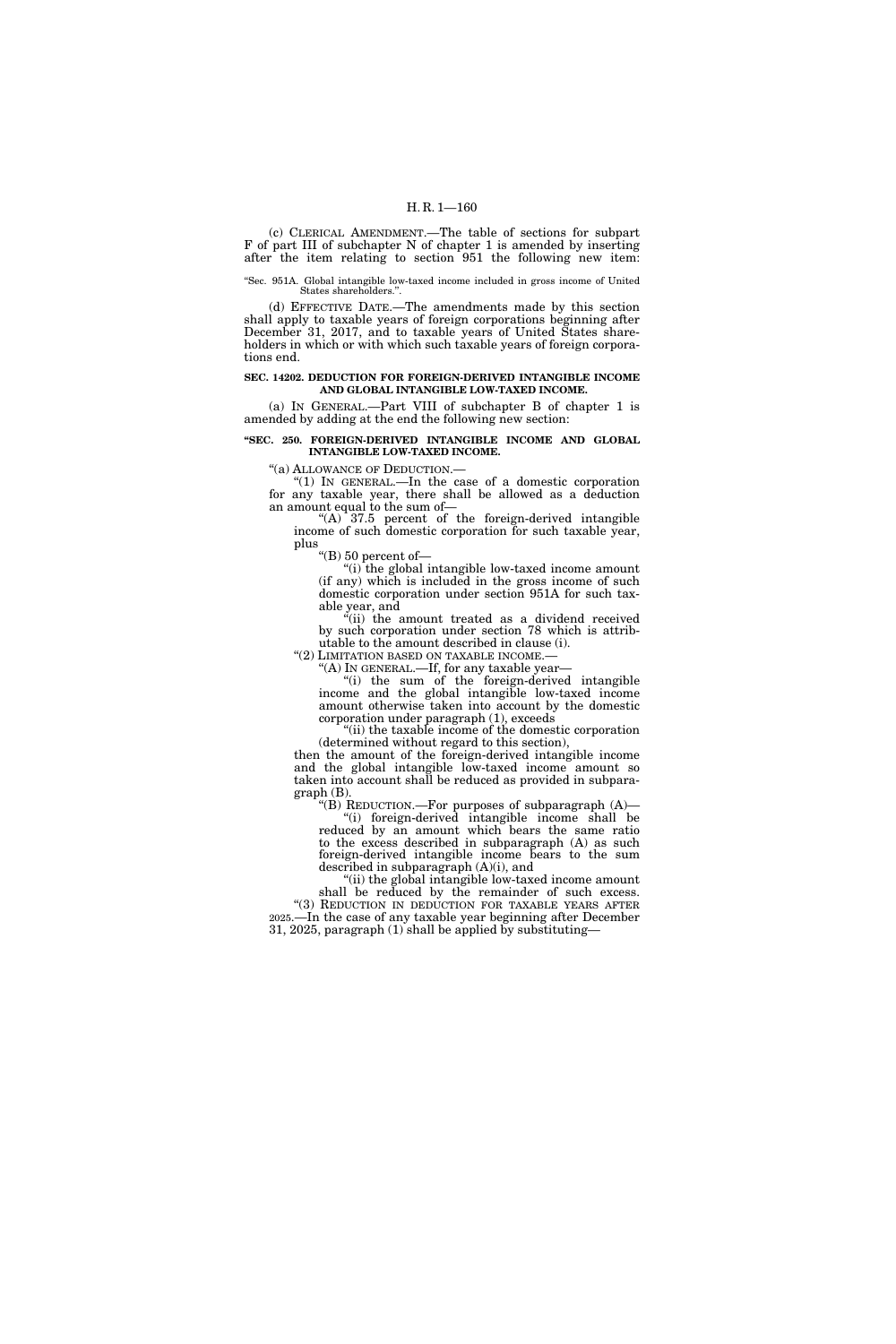"(A) '21.875 percent' for '37.5 percent' in subparagraph (A), and

"(B) '37.5 percent' for '50 percent' in subparagraph (B).

''(b) FOREIGN-DERIVED INTANGIBLE INCOME.—For purposes of this section—

''(1) IN GENERAL.—The foreign-derived intangible income of any domestic corporation is the amount which bears the same ratio to the deemed intangible income of such corporation as—

''(A) the foreign-derived deduction eligible income of such corporation, bears to

 $"(B)$  the deduction eligible income of such corporation. "(2) DEEMED INTANGIBLE INCOME.—For purposes of this subsection—

''(A) IN GENERAL.—The term 'deemed intangible income' means the excess (if any) of—

''(i) the deduction eligible income of the domestic corporation, over

"(ii) the deemed tangible income return of the corporation.

''(B) DEEMED TANGIBLE INCOME RETURN.—The term 'deemed tangible income return' means, with respect to any corporation, an amount equal to 10 percent of the corporation's qualified business asset investment (as defined in section 951A(d), determined by substituting 'deduction eligible income' for 'tested income' in paragraph (2) thereof and without regard to whether the corporation is a controlled foreign corporation).

''(3) DEDUCTION ELIGIBLE INCOME.—

''(A) IN GENERAL.—The term 'deduction eligible income' means, with respect to any domestic corporation, the excess (if any) of—

''(i) gross income of such corporation determined without regard to—

 $\sqrt{\text{I}}$  any amount included in the gross income of such corporation under section  $951(a)(1)$ ,

''(II) the global intangible low-taxed income included in the gross income of such corporation under section 951A,

''(III) any financial services income (as defined in section  $904(d)(2)(D)$  of such corporation,

''(IV) any dividend received from a corporation which is a controlled foreign corporation of such domestic corporation,

''(V) any domestic oil and gas extraction income of such corporation, and

''(VI) any foreign branch income (as defined in section  $904(d)(2)(J)$ , over

"(ii) the deductions (including taxes) properly allocable to such gross income.

''(B) DOMESTIC OIL AND GAS EXTRACTION INCOME.—For purposes of subparagraph (A), the term 'domestic oil and gas extraction income' means income described in section  $907(c)(1)$ , determined by substituting 'within the United States' for 'without the United States'.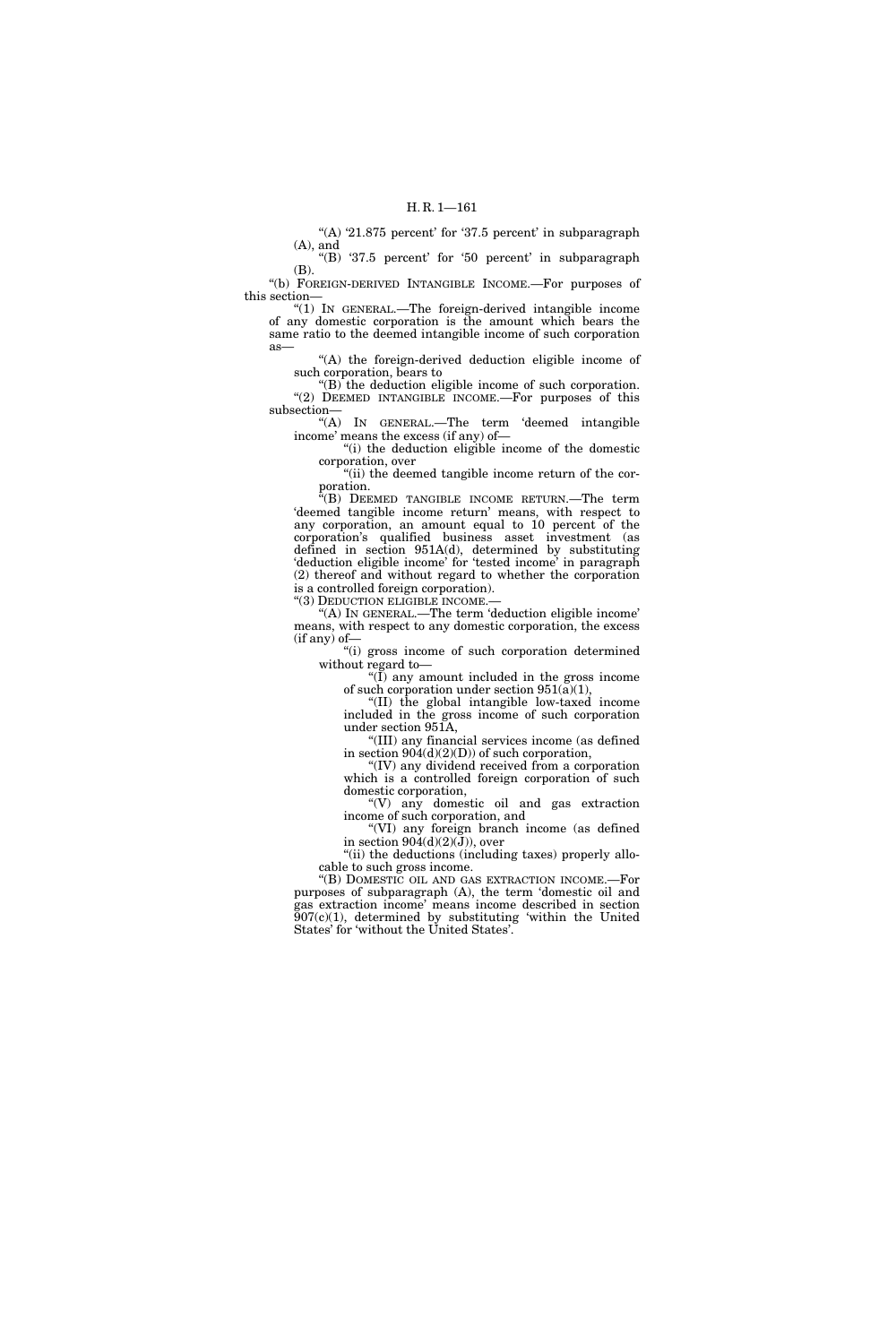''(4) FOREIGN-DERIVED DEDUCTION ELIGIBLE INCOME.—The term 'foreign-derived deduction eligible income' means, with respect to any taxpayer for any taxable year, any deduction eligible income of such taxpayer which is derived in connection with—

''(A) property—

 $\sqrt[\alpha]{i}$  which is sold by the taxpayer to any person who is not a United States person, and

"(ii) which the taxpayer establishes to the satisfaction of the Secretary is for a foreign use, or

''(B) services provided by the taxpayer which the taxpayer establishes to the satisfaction of the Secretary are provided to any person, or with respect to property, not located within the United States.

"(5) RULES RELATING TO FOREIGN USE PROPERTY OR SERV-ICES.—For purposes of this subsection—

" $(A)$  FOREIGN USE.—The term 'foreign use' means any use, consumption, or disposition which is not within the United States.

''(B) PROPERTY OR SERVICES PROVIDED TO DOMESTIC INTERMEDIARIES.—

''(i) PROPERTY.—If a taxpayer sells property to another person (other than a related party) for further manufacture or other modification within the United States, such property shall not be treated as sold for a foreign use even if such other person subsequently uses such property for a foreign use.

''(ii) SERVICES.—If a taxpayer provides services to another person (other than a related party) located within the United States, such services shall not be treated as described in paragraph (4)(B) even if such other person uses such services in providing services which are so described.

''(C) SPECIAL RULES WITH RESPECT TO RELATED PARTY TRANSACTIONS.—

''(i) SALES TO RELATED PARTIES.—If property is sold to a related party who is not a United States person, such sale shall not be treated as for a foreign use unless—

''(I) such property is ultimately sold by a related party, or used by a related party in connection with property which is sold or the provision of services, to another person who is an unrelated party who is not a United States person, and

''(II) the taxpayer establishes to the satisfaction of the Secretary that such property is for a foreign use.

For purposes of this clause, a sale of property shall be treated as a sale of each of the components thereof.

''(ii) SERVICE PROVIDED TO RELATED PARTIES.—If a service is provided to a related party who is not located in the United States, such service shall not be treated described in subparagraph (A)(ii) unless the taxpayer established to the satisfaction of the Secretary that such service is not substantially similar to services provided by such related party to persons located within the United States.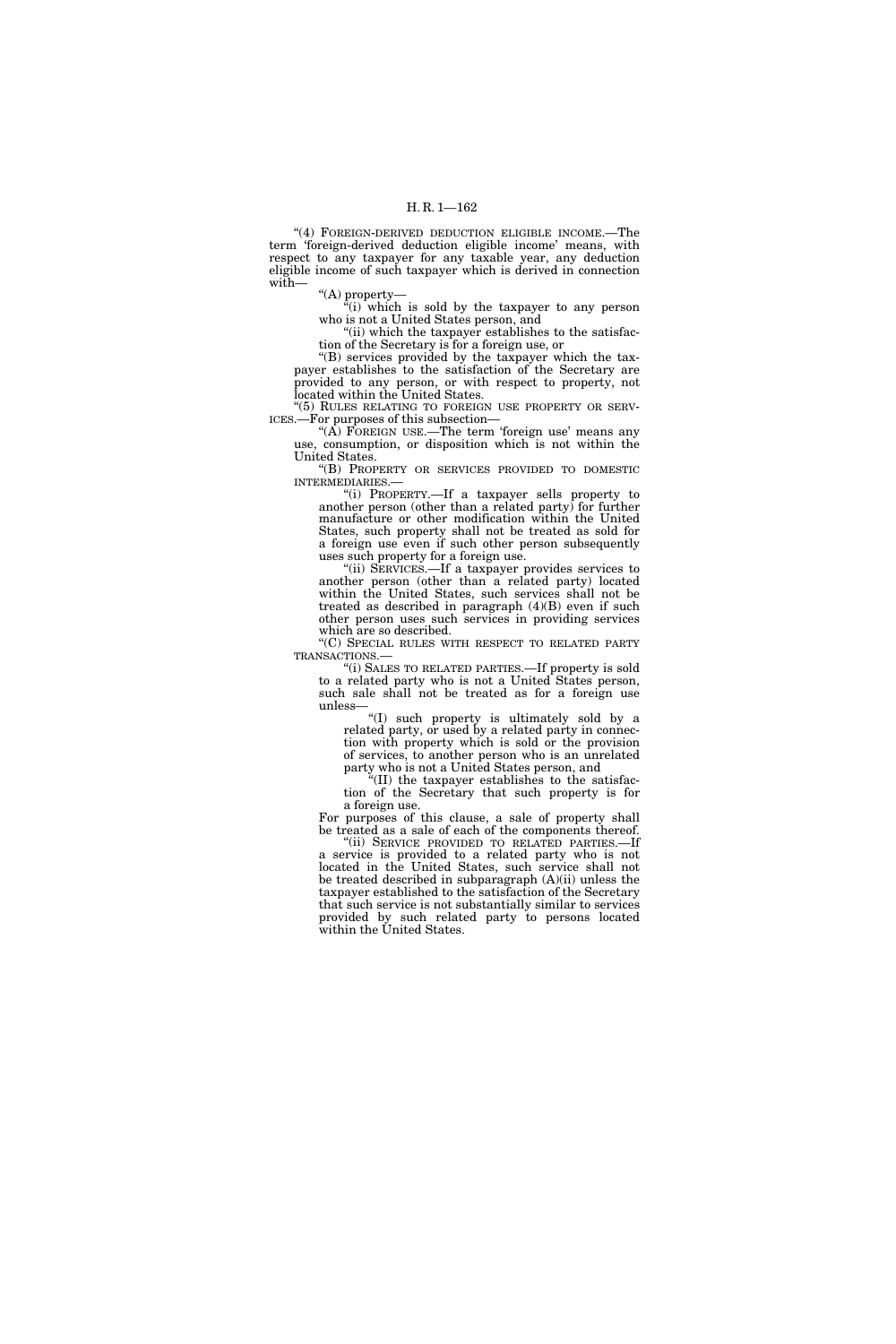''(D) RELATED PARTY.—For purposes of this paragraph, the term 'related party' means any member of an affiliated group as defined in section 1504(a), determined—

"(i) by substituting 'more than 50 percent' for 'at least 80 percent' each place it appears, and

"(ii) without regard to paragraphs (2) and (3) of section 1504(b).

Any person (other than a corporation) shall be treated as a member of such group if such person is controlled by members of such group (including any entity treated as a member of such group by reason of this sentence) or controls any such member. For purposes of the preceding sentence, control shall be determined under the rules of section 954(d)(3).

''(E) SOLD.—For purposes of this subsection, the terms 'sold', 'sells', and 'sale' shall include any lease, license, exchange, or other disposition.

"(c) REGULATIONS.—The Secretary shall prescribe such regulations or other guidance as may be necessary or appropriate to carry out the provisions of this section.''. (b) CONFORMING AMENDMENTS.

(1) Section 172(d), as amended by this Act, is amended by adding at the end the following new paragraph:

''(9) DEDUCTION FOR FOREIGN-DERIVED INTANGIBLE INCOME.—The deduction under section 250 shall not be allowed.''.

 $(2)$  Section 246(b) $(1)$  is amended—

(A) by striking ''and subsection (a) and (b) of section 245'' the first place it appears and inserting '', subsection (a) and (b) of section 245, and section 250'',

(B) by striking ''and subsection (a) and (b) of section 245'' the second place it appears and inserting ''subsection (a) and (b) of section 245, and 250''.

(3) Section  $469(i)(3)(F)(iii)$  is amended by striking "and 222" and inserting "222, and 250".

(4) The table of sections for part VIII of subchapter B of chapter 1 is amended by adding at the end the following new item:

''Sec. 250. Foreign-derived intangible income and global intangible low-taxed income.

(c) EFFECTIVE DATE.—The amendments made by this section shall apply to taxable years beginning after December 31, 2017.

# **CHAPTER 2—OTHER MODIFICATIONS OF SUBPART F PROVISIONS**

# **SEC. 14211. ELIMINATION OF INCLUSION OF FOREIGN BASE COMPANY OIL RELATED INCOME.**

(a) REPEAL.—Subsection (a) of section 954 is amended—

(1) by inserting "and" at the end of paragraph  $(2)$ ,

(2) by striking the comma at the end of paragraph (3) and inserting a period, and

(3) by striking paragraph (5).

(b) CONFORMING AMENDMENTS.—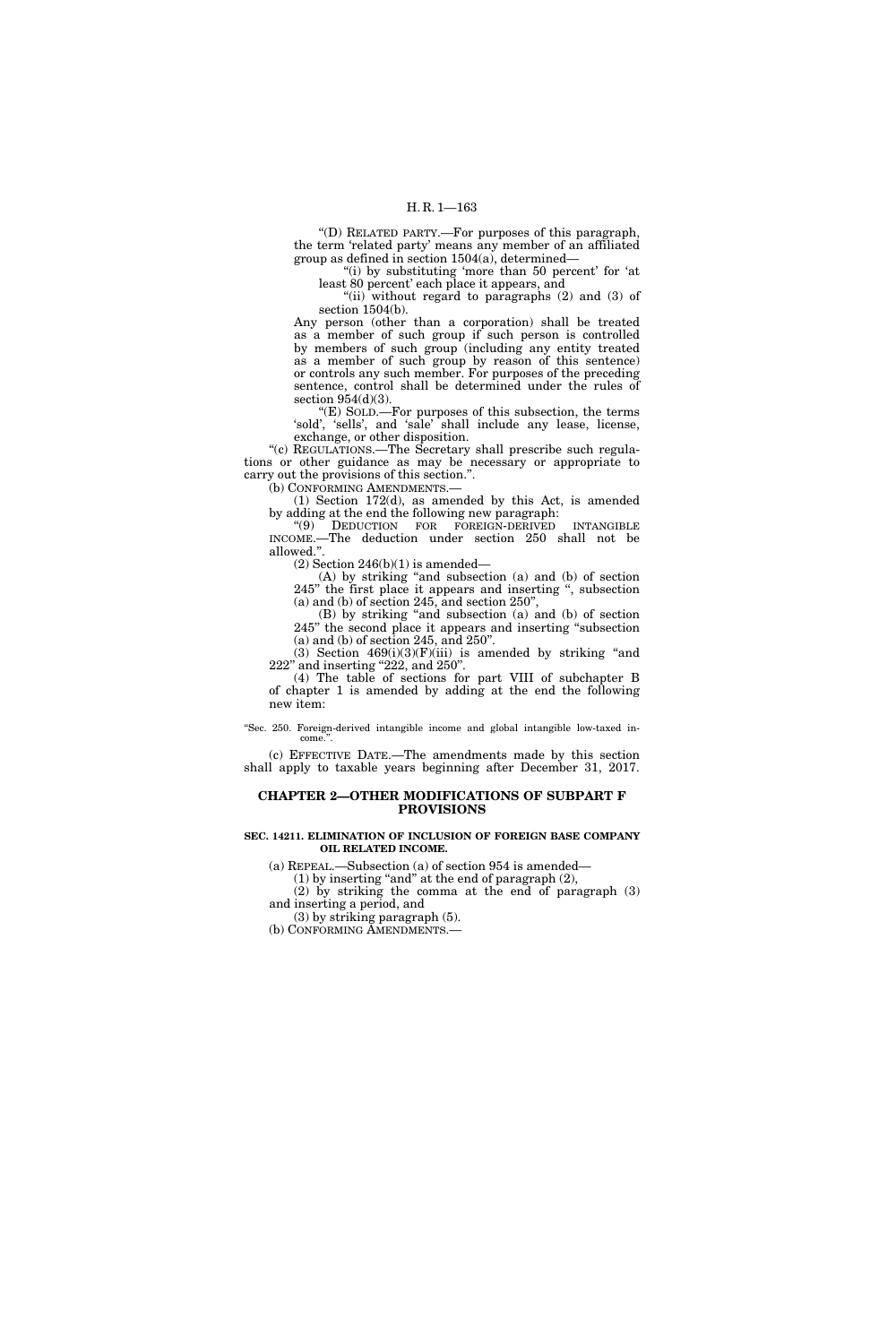(1) Section  $952(c)(1)(B)(iii)$  is amended by striking subclause (I) and redesignating subclauses (II) through (V) as subclauses (I) through (IV), respectively.

(2) Section 954(b) is amended—

(A) by striking the second sentence of paragraph (4), (B) by striking ''the foreign base company services income, and the foreign base company oil related income'' in paragraph (5) and inserting ''and the foreign base company services income'', and

(C) by striking paragraph (6).

(3) Section 954 is amended by striking subsection (g).

(c) EFFECTIVE DATE.—The amendments made by this section shall apply to taxable years of foreign corporations beginning after December 31, 2017, and to taxable years of United States shareholders with or within which such taxable years of foreign corporations end.

#### **SEC. 14212. REPEAL OF INCLUSION BASED ON WITHDRAWAL OF PRE-VIOUSLY EXCLUDED SUBPART F INCOME FROM QUALI-FIED INVESTMENT.**

(a) IN GENERAL.—Subpart F of part III of subchapter N of chapter 1 is amended by striking section 955.

(b) CONFORMING AMENDMENTS.

 $(1)(A)$  Section  $951(a)(1)(A)$  is amended to read as follows: ''(A) his pro rata share (determined under paragraph (2)) of the corporation's subpart F income for such year, and''.

(B) Section 851(b) is amended by striking ''section  $951(a)(1)(A)(i)$ " in the flush language at the end and inserting "section  $951(a)(1)(A)$ ".

 $(C)$  Section  $952(c)(1)(B)(i)$  is amended by striking "section  $951(a)(1)(A)(i)$ " and inserting "section  $951(a)(1)(A)$ ".

(D) Section  $953(c)(1)(C)$  is amended by striking "section  $951(a)(1)(A)(i)$ " and inserting "section  $951(a)(1)(A)$ ".

(2) Section 951(a) is amended by striking paragraph (3). (3) Section  $953(d)(4)(B)(iv)(II)$  is amended by striking "or

amounts referred to in clause (ii) or (iii) of section  $951(a)(1)(A)$ ".  $(4)$  Section 964 $(b)$  is amended by striking ", 955,".

(5) Section 970 is amended by striking subsection (b).

(6) The table of sections for subpart F of part III of subchapter N of chapter 1 is amended by striking the item relating to section 955.

(c) EFFECTIVE DATE.—The amendments made by this section shall apply to taxable years of foreign corporations beginning after December 31, 2017, and to taxable years of United States shareholders in which or with which such taxable years of foreign corporations end.

#### **SEC. 14213. MODIFICATION OF STOCK ATTRIBUTION RULES FOR DETERMINING STATUS AS A CONTROLLED FOREIGN CORPORATION.**

(a) IN GENERAL.—Section 958(b) is amended—

(1) by striking paragraph (4), and

(2) by striking ''Paragraphs (1) and (4)'' in the last sentence and inserting "Paragraph  $(1)$ ".

(b) EFFECTIVE DATE.—The amendments made by this section shall apply to—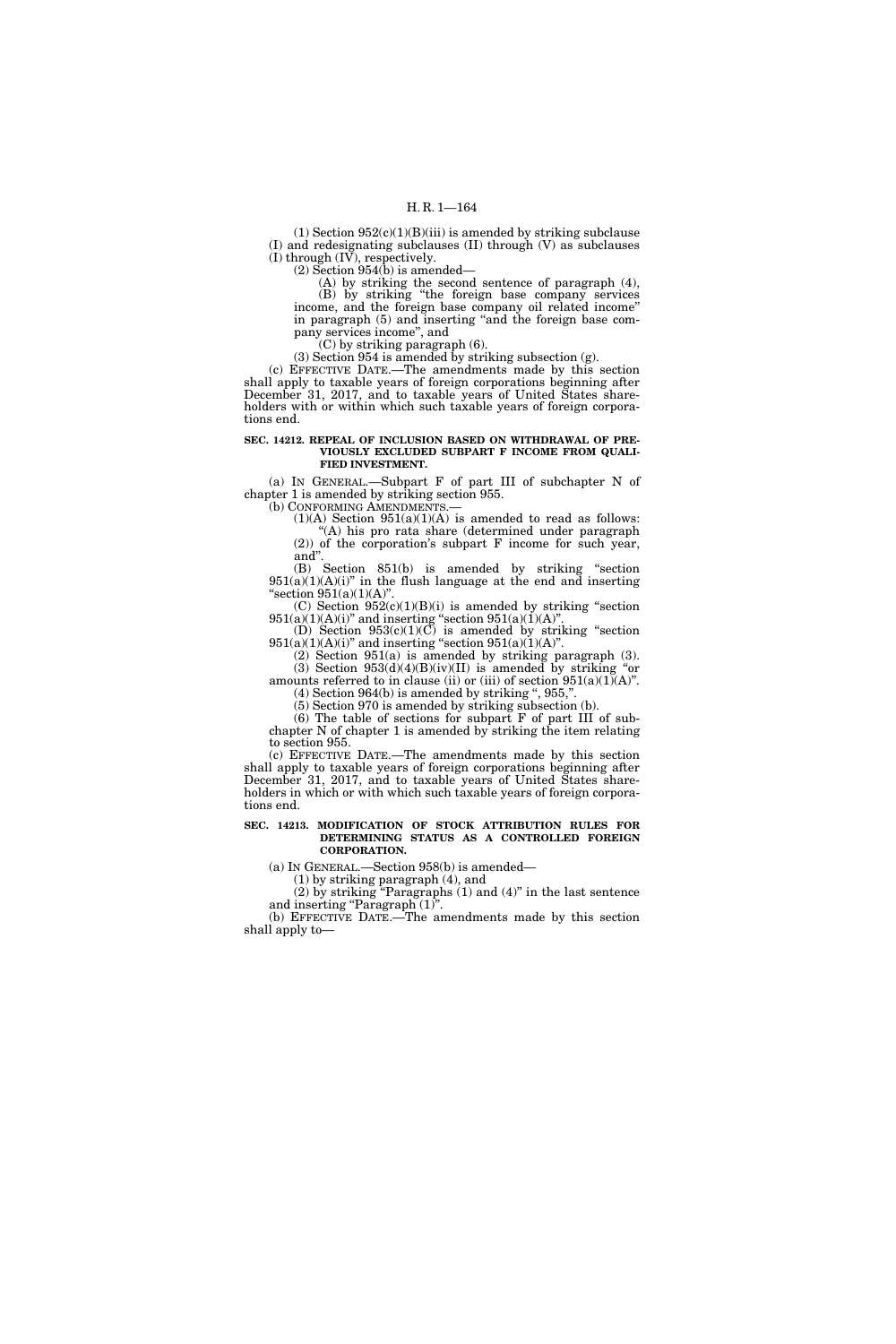(1) the last taxable year of foreign corporations beginning before January 1, 2018, and each subsequent taxable year of such foreign corporations, and

(2) taxable years of United States shareholders in which or with which such taxable years of foreign corporations end.

**SEC. 14214. MODIFICATION OF DEFINITION OF UNITED STATES SHARE-HOLDER.** 

(a) IN GENERAL.—Section  $951(b)$  is amended by inserting " or 10 percent or more of the total value of shares of all classes of stock of such foreign corporation'' after ''such foreign corporation''.

(b) EFFECTIVE DATE.—The amendment made by this section shall apply to taxable years of foreign corporations beginning after December 31, 2017, and to taxable years of United States shareholders with or within which such taxable years of foreign corporations end.

### **SEC. 14215. ELIMINATION OF REQUIREMENT THAT CORPORATION MUST BE CONTROLLED FOR 30 DAYS BEFORE SUBPART F INCLUSIONS APPLY.**

(a) IN GENERAL.—Section  $951(a)(1)$  is amended by striking "for an uninterrupted period of 30 days or more'' and inserting ''at any time''.

(b) EFFECTIVE DATE.—The amendment made by this section shall apply to taxable years of foreign corporations beginning after December 31, 2017, and to taxable years of United States shareholders with or within which such taxable years of foreign corporations end.

# **CHAPTER 3—PREVENTION OF BASE EROSION**

### **SEC. 14221. LIMITATIONS ON INCOME SHIFTING THROUGH INTAN-GIBLE PROPERTY TRANSFERS.**

(a) DEFINITION OF INTANGIBLE ASSET.—Section  $936(h)(3)(B)$  is amended—

(1) by striking "or" at the end of clause  $(v)$ ,

(2) by striking clause (vi) and inserting the following:

''(vi) any goodwill, going concern value, or workforce in place (including its composition and terms and conditions (contractual or otherwise) of its employment); or

"(vii) any other item the value or potential value of which is not attributable to tangible property or the services of any individual.'', and

(3) by striking the flush language after clause (vii), as added by paragraph (2).

(b) CLARIFICATION OF ALLOWABLE VALUATION METHODS.—<br>
(1) FOREIGN CORPORATIONS.—Section  $367(d)(2)$  is amended by adding at the end the following new subparagraph:

''(D) REGULATORY AUTHORITY.—For purposes of the last sentence of subparagraph (A), the Secretary shall require—

''(i) the valuation of transfers of intangible property, including intangible property transferred with other property or services, on an aggregate basis, or

" $(ii)$  the valuation of such a transfer on the basis of the realistic alternatives to such a transfer,

if the Secretary determines that such basis is the most reliable means of valuation of such transfers.''.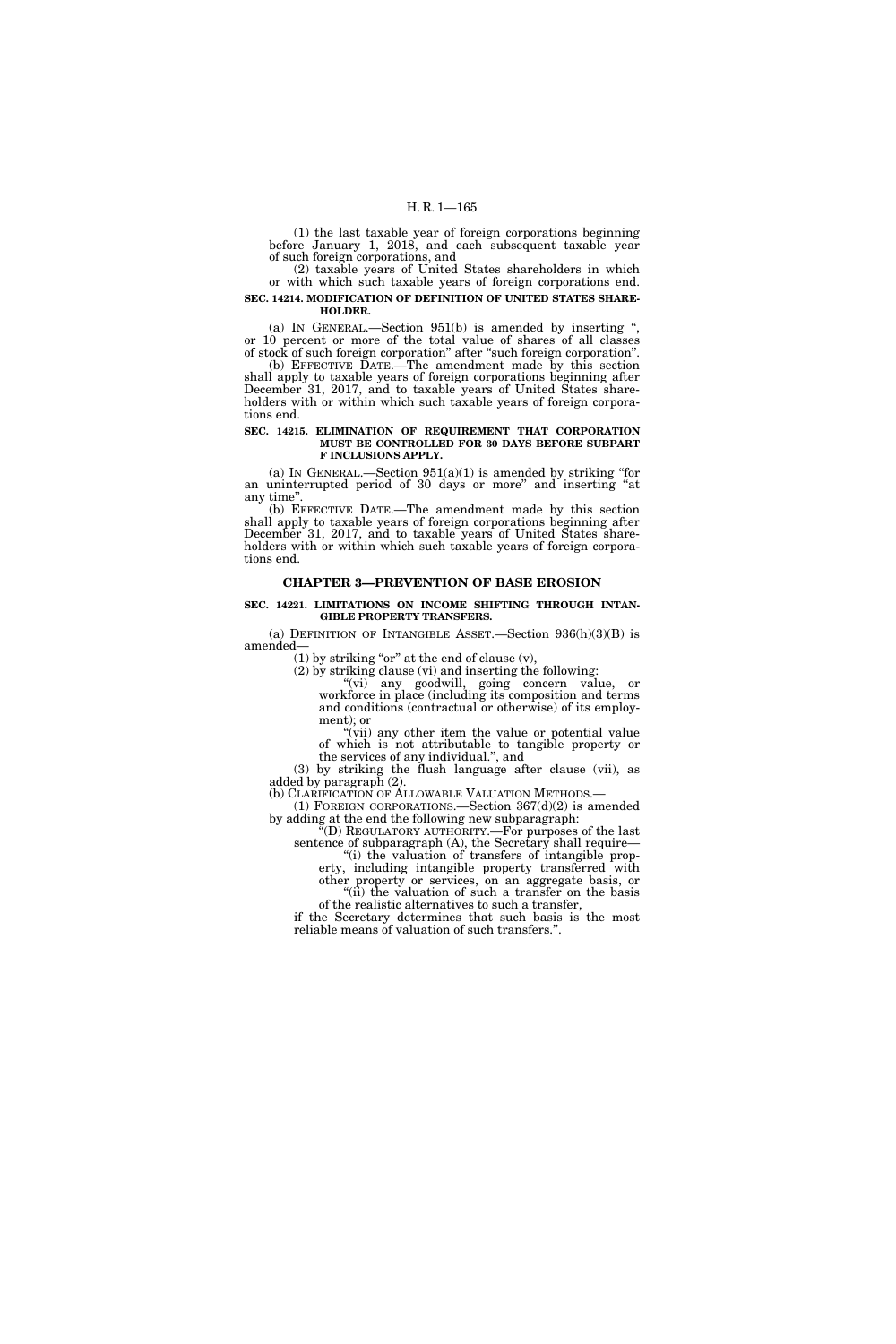(2) ALLOCATION AMONG TAXPAYERS.—Section 482 is amended by adding at the end the following: "For purposes of this section, the Secretary shall require the valuation of transfers of intangible property (including intangible property transferred with other property or services) on an aggregate basis or the valuation of such a transfer on the basis of the realistic alternatives to such a transfer, if the Secretary determines that such basis is the most reliable means of valuation of such transfers.".<br>(c) EFFECTIVE DATE.-

(1) IN GENERAL.—The amendments made by this section shall apply to transfers in taxable years beginning after December 31, 2017.

(2) NO INFERENCE.—Nothing in the amendment made by subsection (a) shall be construed to create any inference with respect to the application of section 936(h)(3) of the Internal Revenue Code of 1986, or the authority of the Secretary of the Treasury to provide regulations for such application, with respect to taxable years beginning before January 1, 2018.

**SEC. 14222. CERTAIN RELATED PARTY AMOUNTS PAID OR ACCRUED IN HYBRID TRANSACTIONS OR WITH HYBRID ENTITIES.** 

(a) IN GENERAL.—Part IX of subchapter B of chapter 1 is amended by inserting after section 267 the following:

# **''SEC. 267A. CERTAIN RELATED PARTY AMOUNTS PAID OR ACCRUED IN HYBRID TRANSACTIONS OR WITH HYBRID ENTITIES.**

"(a) IN GENERAL.—No deduction shall be allowed under this chapter for any disqualified related party amount paid or accrued pursuant to a hybrid transaction or by, or to, a hybrid entity. ''(b) DISQUALIFIED RELATED PARTY AMOUNT.—For purposes of this section—

''(1) DISQUALIFIED RELATED PARTY AMOUNT.—The term 'disqualified related party amount' means any interest or royalty paid or accrued to a related party to the extent that—

"(A) such amount is not included in the income of such related party under the tax law of the country of which such related party is a resident for tax purposes or is subject to tax, or

''(B) such related party is allowed a deduction with respect to such amount under the tax law of such country. Such term shall not include any payment to the extent such payment is included in the gross income of a United States shareholder under section 951(a).

(2) RELATED PARTY.—The term 'related party' means a related person as defined in section  $954(d)(3)$ , except that such section shall be applied with respect to the person making the payment described in paragraph (1) in lieu of the controlled foreign corporation otherwise referred to in such section.

''(c) HYBRID TRANSACTION.—For purposes of this section, the term 'hybrid transaction' means any transaction, series of transactions, agreement, or instrument one or more payments with respect to which are treated as interest or royalties for purposes of this chapter and which are not so treated for purposes the tax law of the foreign country of which the recipient of such payment is resident for tax purposes or is subject to tax.

''(d) HYBRID ENTITY.—For purposes of this section, the term 'hybrid entity' means any entity which is either—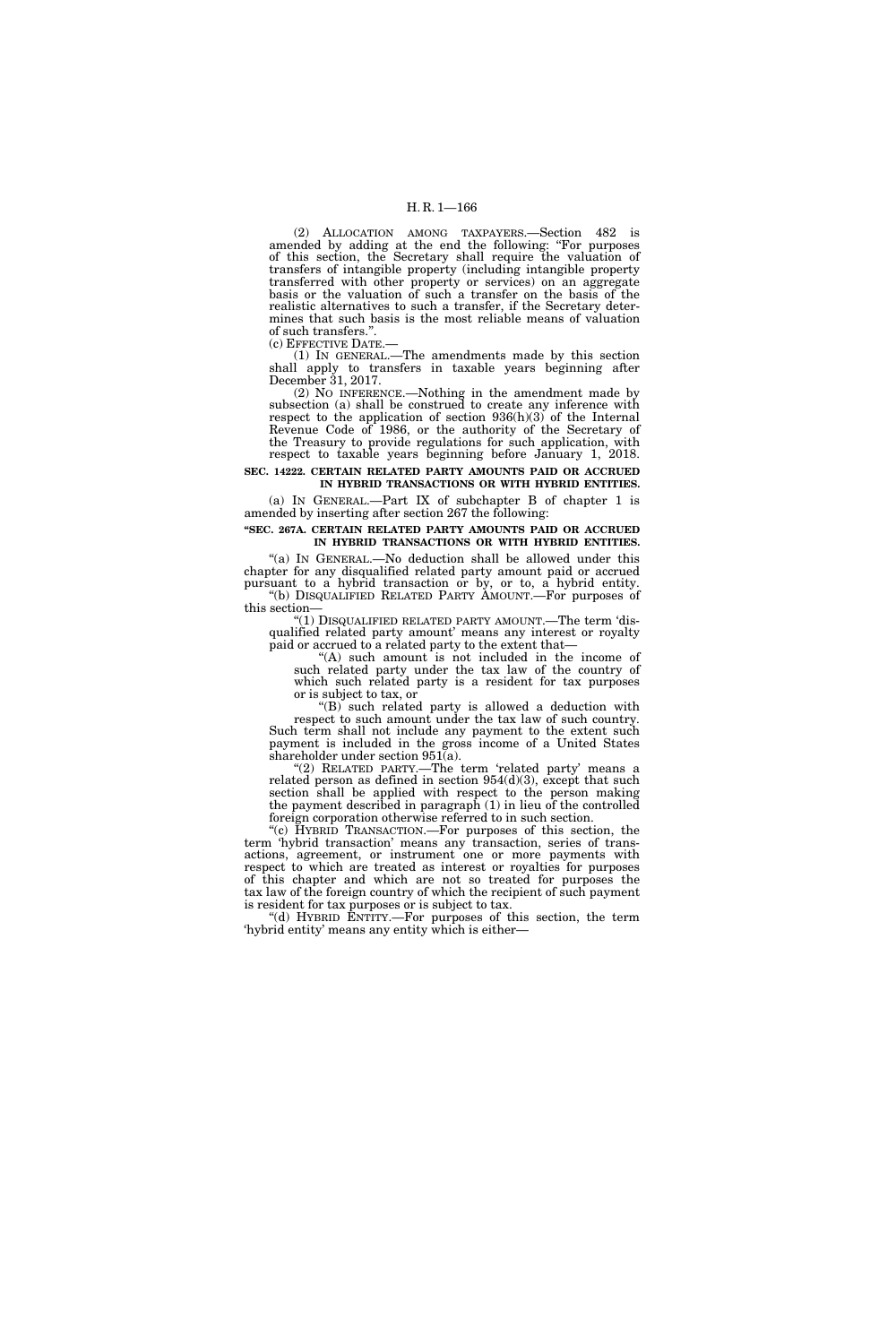"(1) treated as fiscally transparent for purposes of this chapter but not so treated for purposes of the tax law of the foreign country of which the entity is resident for tax purposes or is subject to tax, or

" $(2)$  treated as fiscally transparent for purposes of such tax law but not so treated for purposes of this chapter.

''(e) REGULATIONS.—The Secretary shall issue such regulations or other guidance as may be necessary or appropriate to carry out the purposes of this section, including regulations or other guidance providing for—

 $(1)$  rules for treating certain conduit arrangements which involve a hybrid transaction or a hybrid entity as subject to subsection (a),

 $(2)$  rules for the application of this section to branches or domestic entities,

''(3) rules for treating certain structured transactions as subject to subsection (a),

"(4) rules for treating a tax preference as an exclusion from income for purposes of applying subsection (b)(1) if such tax preference has the effect of reducing the generally applicable statutory rate by 25 percent or more,

''(5) rules for treating the entire amount of interest or royalty paid or accrued to a related party as a disqualified related party amount if such amount is subject to a participation exemption system or other system which provides for the exclusion or deduction of a substantial portion of such amount,

''(6) rules for determining the tax residence of a foreign entity if the entity is otherwise considered a resident of more than one country or of no country,

" $(7)$  exceptions from subsection  $(a)$  with respect to-

 $f(A)$  cases in which the disqualified related party amount is taxed under the laws of a foreign country other than the country of which the related party is a resident for tax purposes, and

''(B) other cases which the Secretary determines do not present a risk of eroding the Federal tax base,

"(8) requirements for record keeping and information reporting in addition to any requirements imposed by section 6038A.''.

(b) CONFORMING AMENDMENT.—The table of sections for part IX of subchapter B of chapter 1 is amended by inserting after the item relating to section 267 the following new item:

''Sec. 267A. Certain related party amounts paid or accrued in hybrid transactions or with hybrid entities.''.

(c) EFFECTIVE DATE.—The amendments made by this section shall apply to taxable years beginning after December 31, 2017.

# **SEC. 14223. SHAREHOLDERS OF SURROGATE FOREIGN CORPORATIONS NOT ELIGIBLE FOR REDUCED RATE ON DIVIDENDS.**

(a) IN GENERAL.—Section  $1(h)(11)(C)(iii)$  is amended—

(1) by striking ''shall not include any foreign corporation'' and inserting ''shall not include—

''(I) any foreign corporation'', (2) by striking the period at the end and inserting ", and", and

(3) by adding at the end the following new subclause: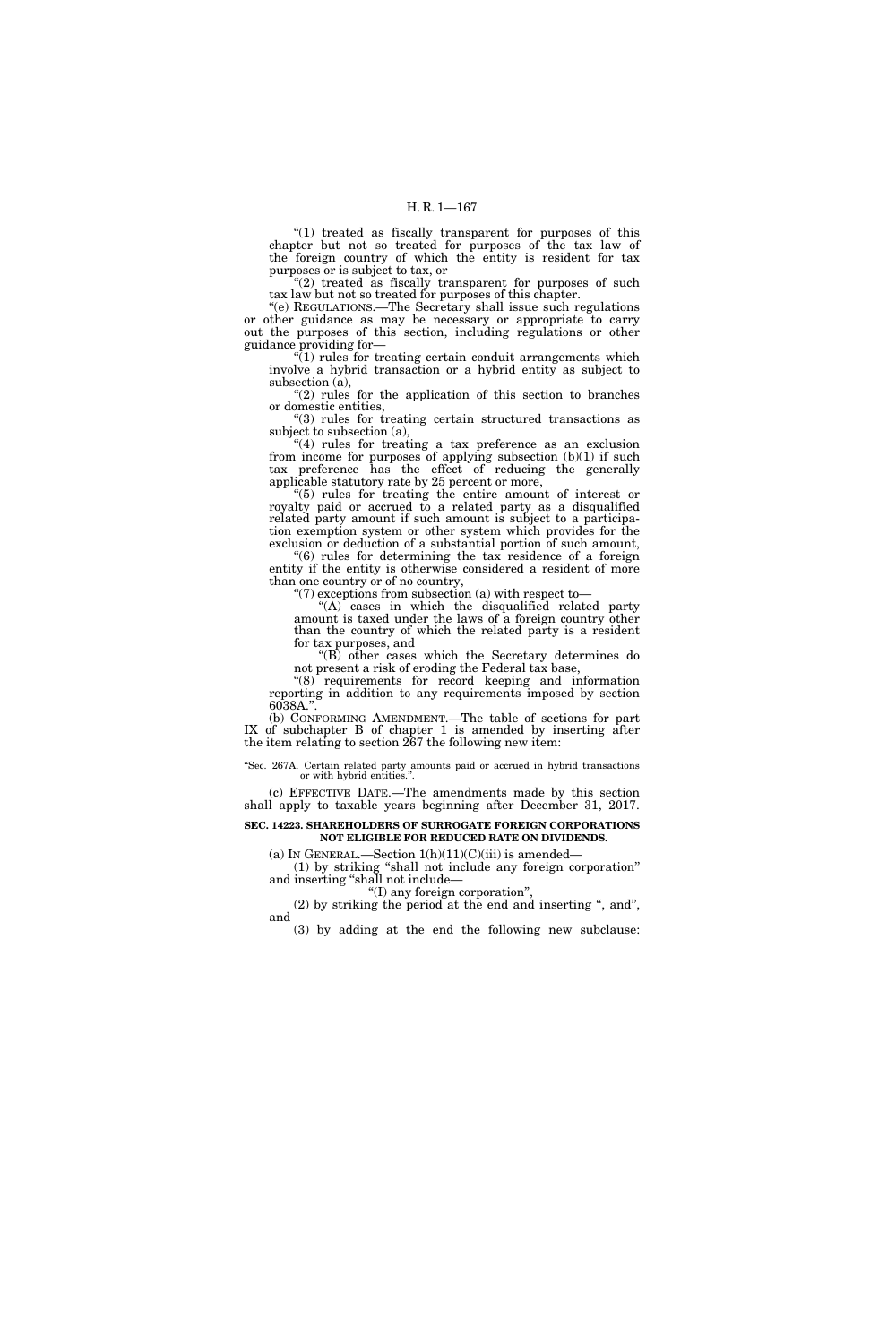### H. R. 1—168

''(II) any corporation which first becomes a surrogate foreign corporation (as defined in section  $7874(a)(2)(B)$  after the date of the enactment of this subclause, other than a foreign corporation which is treated as a domestic corporation under section 7874(b).''.

(b) EFFECTIVE DATE.—The amendments made by this section shall apply to dividends received after the date of the enactment of this Act.

# **Subpart C—Modifications Related to Foreign Tax Credit System**

#### **SEC. 14301. REPEAL OF SECTION 902 INDIRECT FOREIGN TAX CREDITS; DETERMINATION OF SECTION 960 CREDIT ON CURRENT YEAR BASIS.**

(a) REPEAL OF SECTION 902 INDIRECT FOREIGN TAX CREDITS.— Subpart A of part III of subchapter N of chapter 1 is amended by striking section 902.

(b) DETERMINATION OF SECTION 960 CREDIT ON CURRENT YEAR BASIS.—Section 960, as amended by section 14201, is amended—

(1) by striking subsection (c), by redesignating subsection (b) as subsection (c), by striking all that precedes subsection (c) (as so redesignated) and inserting the following:

# **''SEC. 960. DEEMED PAID CREDIT FOR SUBPART F INCLUSIONS.**

"(a) IN GENERAL.—For purposes of subpart A of this part, if there is included in the gross income of a domestic corporation any item of income under section  $951(a)(1)$  with respect to any controlled foreign corporation with respect to which such domestic corporation is a United States shareholder, such domestic corporation shall be deemed to have paid so much of such foreign corporation's foreign income taxes as are properly attributable to such item of income.

''(b) SPECIAL RULES FOR DISTRIBUTIONS FROM PREVIOUSLY TAXED EARNINGS AND PROFITS.—For purposes of subpart A of this part—

"(1) IN GENERAL.—If any portion of a distribution from a controlled foreign corporation to a domestic corporation which is a United States shareholder with respect to such controlled foreign corporation is excluded from gross income under section  $959(a)$ , such domestic corporation shall be deemed to have paid so much of such foreign corporation's foreign income taxes as—

'(A) are properly attributable to such portion, and

"(B) have not been deemed to have to been paid by such domestic corporation under this section for the taxable year or any prior taxable year.

''(2) TIERED CONTROLLED FOREIGN CORPORATIONS.—If section 959(b) applies to any portion of a distribution from a controlled foreign corporation to another controlled foreign corporation, such controlled foreign corporation shall be deemed to have paid so much of such other controlled foreign corporation's foreign income taxes as—

" $(\overline{A})$  are properly attributable to such portion, and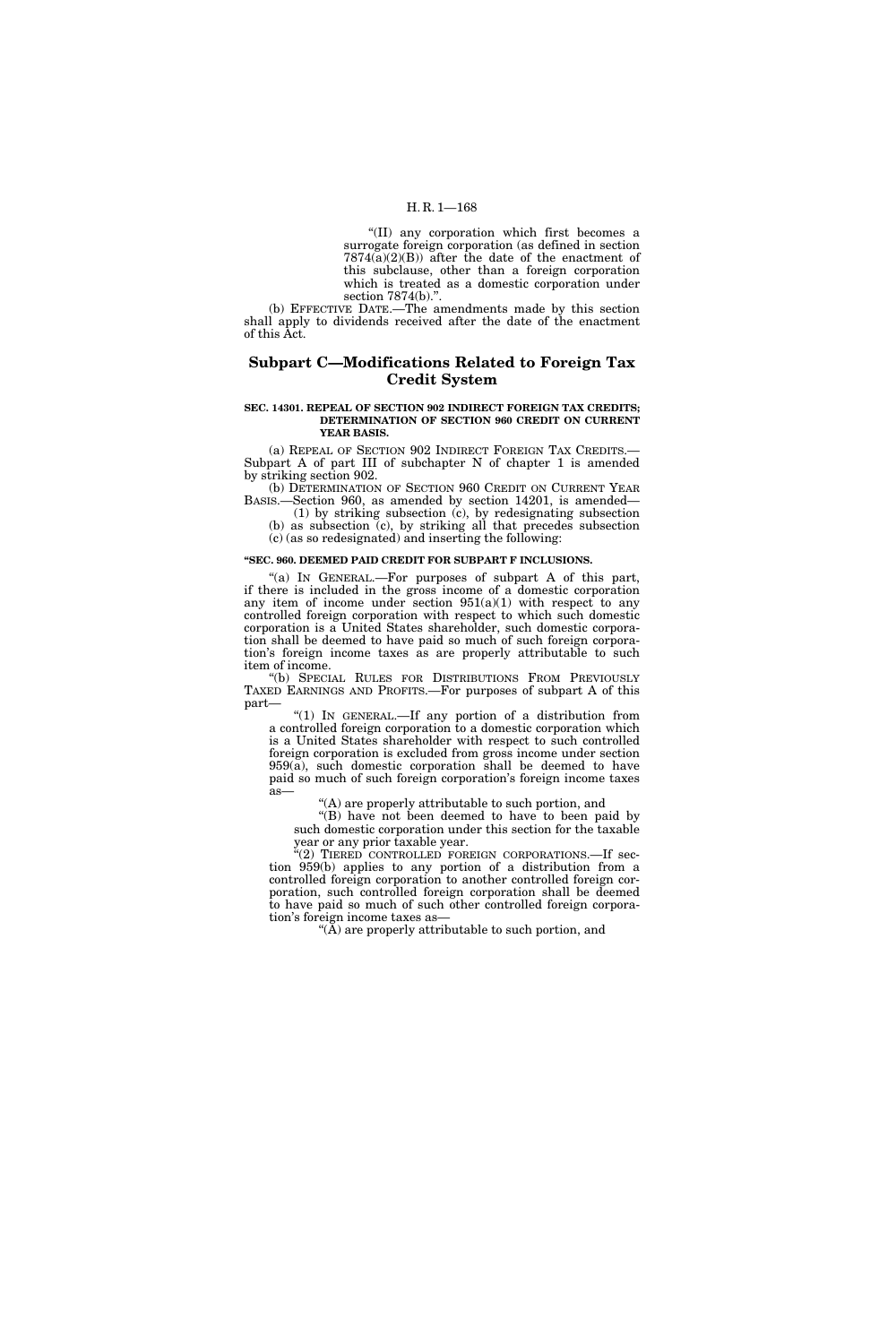''(B) have not been deemed to have been paid by a domestic corporation under this section for the taxable year or any prior taxable year.'',

(2) and by adding after subsection (d) (as added by section 14201) the following new subsections:

"(e) FOREIGN INCOME TAXES.—The term 'foreign income taxes' means any income, war profits, or excess profits taxes paid or accrued to any foreign country or possession of the United States. ''(f) REGULATIONS.—The Secretary shall prescribe such regula-

tions or other guidance as may be necessary or appropriate to carry out the provisions of this section.''. (c) CONFORMING AMENDMENTS.—

(1) Section 78 is amended to read as follows:

# **''SEC. 78. GROSS UP FOR DEEMED PAID FOREIGN TAX CREDIT.**

''If a domestic corporation chooses to have the benefits of subpart A of part III of subchapter N (relating to foreign tax credit) for any taxable year, an amount equal to the taxes deemed to be paid by such corporation under subsections (a), (b), and (d) of section 960 (determined without regard to the phrase '80 percent of' in subsection (d)(1) thereof) for such taxable year shall be treated for purposes of this title (other than sections 245 and 245A) as a dividend received by such domestic corporation from the foreign corporation.''.

(2) Paragraph (4) of section 245(a) is amended to read as follows:

"(4) POST-1986 UNDISTRIBUTED EARNINGS.—The term 'post-1986 undistributed earnings' means the amount of the earnings and profits of the foreign corporation (computed in accordance with sections 964(a) and 986) accumulated in taxable years beginning after December 31, 1986–

 $(A)$  as of the close of the taxable year of the foreign corporation in which the dividend is distributed, and

''(B) without diminution by reason of dividends distributed during such taxable year.''.

(3) Section  $245(a)(10)(C)$  is amended by striking "902, 907, and 960'' and inserting ''907 and 960''.

(4) Sections  $535(b)(1)$  and  $545(b)(1)$  are each amended by striking "section  $902(a)$  or  $960(a)(1)$ " and inserting "section 960''.

 $(5)$  Section 814 $(f)(1)$  is amended—

(A) by striking subparagraph (B), and (B) by striking all that precedes ''No income'' and

inserting the following:

''(1) TREATMENT OF FOREIGN TAXES.—''.

(6) Section  $865(h)(1)(B)$  is amended by striking "902, 907," and inserting "907".

(7) Section 901(a) is amended by striking ''sections 902 and 960'' and inserting ''section 960''.

 $(8)$  Section  $901(e)(2)$  is amended by striking "but is not limited to—'' and all that follows through ''that portion'' and inserting ''but is not limited to that portion''.

(9) Section 901(f) is amended by striking ''sections 902 and 960'' and inserting ''section 960''.

 $(10)$  Section  $901(j)(1)(A)$  is amended by striking "902 or".  $(11)$  Section  $901(j)(1)(B)$  is amended by striking "sections" 902 and 960'' and inserting ''section 960''.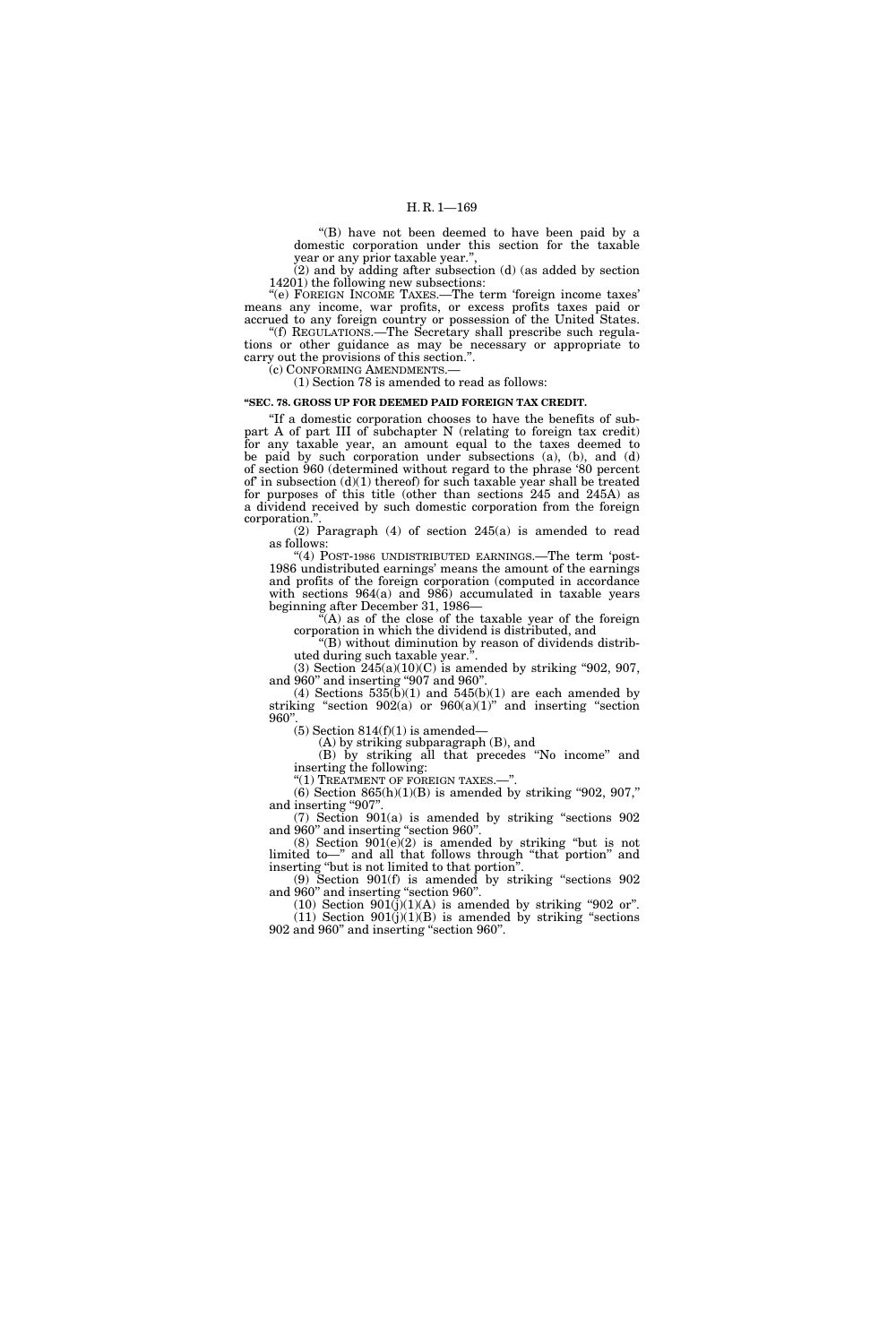$(12)$  Section  $901(k)(2)$  is amended by striking ",  $902$ ,".

(13) Section  $901(k)(6)$  is amended by striking "902 or". (14) Section  $901(m)(1)(B)$  is amended to read as follows:

''(B) in the case of a foreign income tax paid by a foreign corporation, shall not be taken into account for purposes of section 960.".

 $(15)$  Section 904(d)(2)(E) is amended—

(A) by amending clause (i) to read as follows:

"(i) NONCONTROLLED 10-PERCENT OWNED FOREIGN CORPORATION.—The term 'noncontrolled 10-percent owned foreign corporation' means any foreign corporation which is—

''(I) a specified 10-percent owned foreign corporation (as defined in section 245A(b)), or

''(II) a passive foreign investment company (as defined in section  $1297(a)$ ) with respect to which the taxpayer meets the stock ownership requirements of section 902(a) (or, for purposes of applying paragraphs (3) and (4), the requirements of section  $902(b)$ ).

A controlled foreign corporation shall not be treated as a noncontrolled 10-percent owned foreign corporation with respect to any distribution out of its earnings and profits for periods during which it was a controlled foreign corporation. Any reference to section 902 in this clause shall be treated as a reference to such section as in effect before its repeal.'', and

(B) by striking ''non-controlled section 902 corporation'' in clause (ii) and inserting ''noncontrolled 10-percent owned foreign corporation''.

 $(16)$  Section 904 $(d)(4)$  is amended—

(A) by striking ''noncontrolled section 902 corporation'' each place it appears and inserting ''noncontrolled 10-percent owned foreign corporation'',

(B) by striking ''NONCONTROLLED SECTION 902 CORPORA-TIONS'' in the heading thereof and inserting ''NONCON- TROLLED 10-PERCENT OWNED FOREIGN CORPORATIONS''.

(17) Section  $904(d)(6)(A)$  is amended by striking "902, 907," and inserting "907".

 $(18)$  Section  $904(h)(10)(A)$  is amended by striking "sections" 902, 907, and 960'' and inserting ''sections 907 and 960''.

 $(19)$  Section  $904(k)$  is amended to read as follows:

"(k) CROSS REFERENCES.—For increase of limitation under subsection (a) for taxes paid with respect to amounts received which were included in the gross income of the taxpayer for a prior taxable year as a United States shareholder with respect to a controlled foreign corporation, see section 960(c).''.

 $(20)$  Section  $905(c)(1)$  is amended by striking the last sentence.

 $(21)$  Section  $905(c)(2)(B)(i)$  is amended to read as follows: "(i) shall be taken into account for the taxable year to which such taxes relate, and''.

(22) Section 906(a) is amended by striking ''(or deemed, under section 902, paid or accrued during the taxable year)''.  $(23)$  Section  $90\hat{6}$ (b) is amended by striking paragraphs  $(4)$ and (5).

 $(24)$  Section  $907(b)(2)(B)$  is amended by striking "902 or".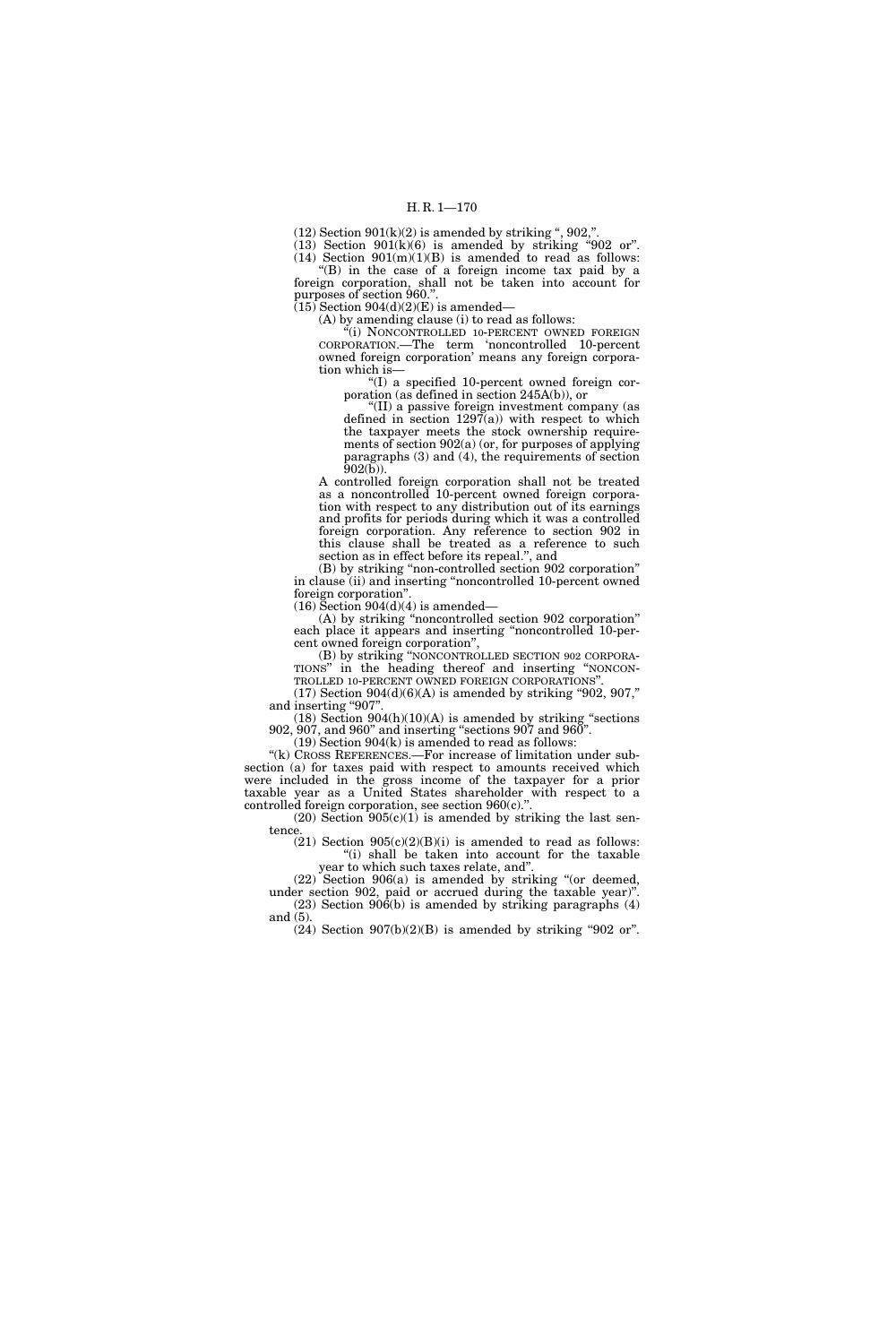$(25)$  Section  $907(c)(3)(A)$  is amended—

(A) by striking subparagraph (A) and inserting the following:

''(A) interest, to the extent the category of income of such interest is determined under section  $904(d)(3)$ ,", and (B) by striking "section  $960(a)$ " in subparagraph (B) and inserting ''section 960''.

 $(26)$  Section  $907(c)(5)$  is amended by striking "902 or".  $(27)$  Section  $907(f)(2)(B)(i)$  is amended by striking "902

or''.

 $(28)$  Section 908 $(a)$  is amended by striking "902 or".

(29) Section 909(b) is amended—

(A) by striking ''section 902 corporation'' in the matter preceding paragraph (1) and inserting ''specified 10-percent owned foreign corporation (as defined in section 245A(b) without regard to paragraph (2) thereof)'',

(B) by striking "902 or" in paragraph  $(1)$ ,

(C) by striking ''by such section 902 corporation'' and all that follows in the matter following paragraph (2) and inserting ''by such specified 10-percent owned foreign corporation or a domestic corporation which is a United States shareholder with respect to such specified 10-percent owned foreign corporation.'', and

(D) by striking ''SECTION 902 CORPORATIONS'' in the heading thereof and inserting ''SPECIFIED 10-PERCENT OWNED FOREIGN CORPORATIONS''.

(30) Section 909(d) is amended by striking paragraph (5). (31) Section  $958(a)(1)$  is amended by striking " $960(a)(1)$ " and inserting "960"

(32) Section 959(d) is amended by striking ''Except as provided in section  $960(a)(3)$ , any" and inserting "Any".

 $(33)$  Section 959 $(e)$  is amended by striking "section 960 $(b)$ " and inserting "section  $960(c)$ ".

 $(34)$  Section  $1291(g)(2)(A)$  is amended by striking "any distribution—'' and all that follows through ''but only if'' and inserting ''any distribution, any withholding tax imposed with respect to such distribution, but only if''.

 $(35)$  Section 1293 $(f)$  is amended by striking "and" at the end of paragraph (1), by striking the period at the end of paragraph (2) and inserting ", and", and by adding at the end the following new paragraph:

 $(3)$  a domestic corporation which owns (or is treated under section 1298(a) as owning) stock of a qualified electing fund shall be treated in the same manner as a United States shareholder of a controlled foreign corporation (and such qualified electing fund shall be treated in the same manner as such controlled foreign corporation) if such domestic corporation meets the stock ownership requirements of subsection (a) or (b) of section 902 (as in effect before its repeal) with respect to such qualified electing fund.''.

 $(36)$  Section  $6038(c)(1)(B)$  is amended by striking "sections" 902 (relating to foreign tax credit for corporate stockholder in foreign corporation) and 960 (relating to special rules for foreign tax credit)'' and inserting ''section 960''.

 $(37)$  Section  $6038(c)(4)$  is amended by striking subparagraph (C).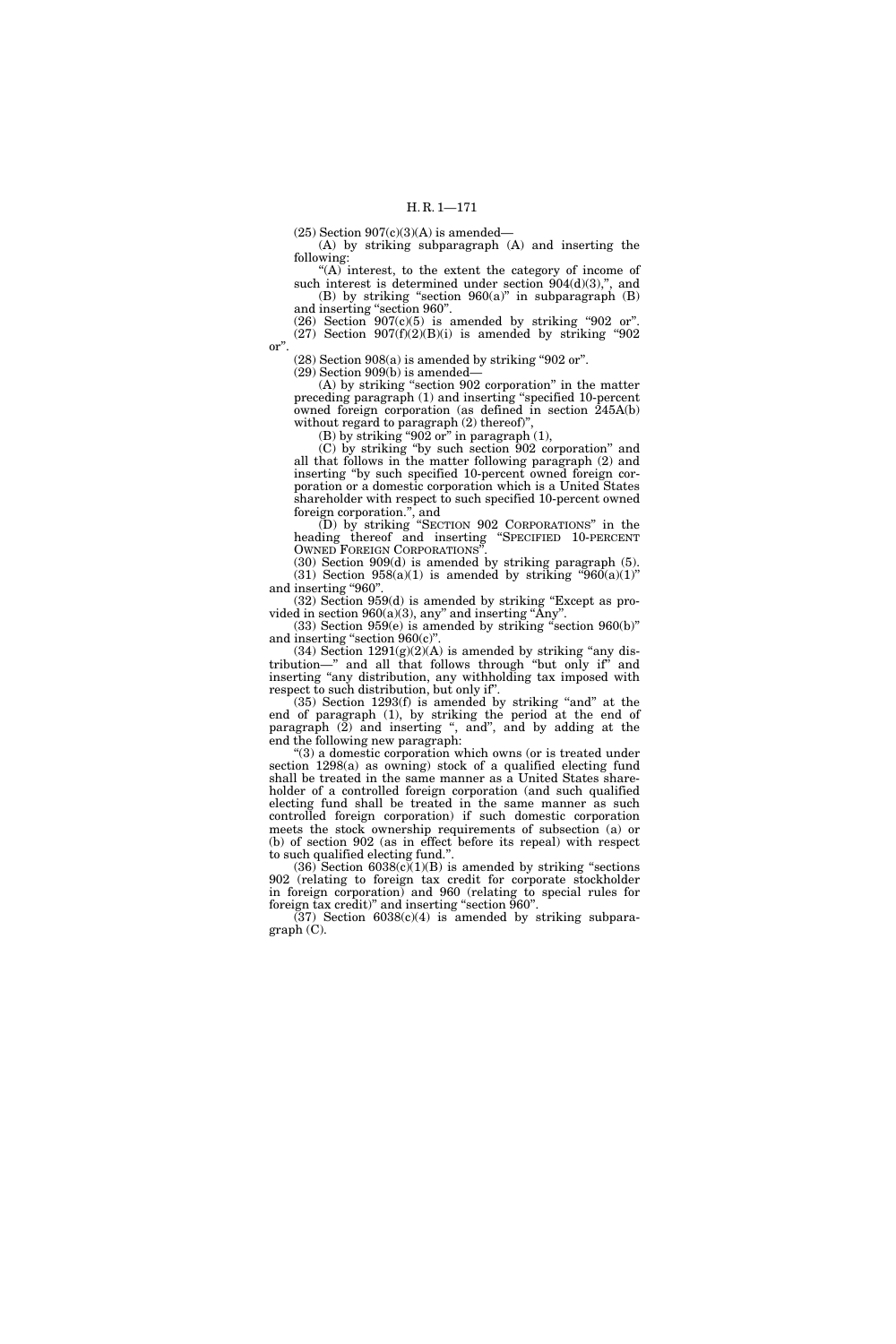(38) The table of sections for subpart A of part III of subchapter N of chapter 1 is amended by striking the item relating to section 902.

(39) The table of sections for subpart F of part III of subchapter N of chapter 1 is amended by striking the item relating to section 960 and inserting the following:

''Sec. 960. Deemed paid credit for subpart F inclusions.''.

(d) EFFECTIVE DATE.—The amendments made by this section shall apply to taxable years of foreign corporations beginning after December 31, 2017, and to taxable years of United States shareholders in which or with which such taxable years of foreign corporations end.

## **SEC. 14302. SEPARATE FOREIGN TAX CREDIT LIMITATION BASKET FOR FOREIGN BRANCH INCOME.**

(a) IN GENERAL.—Section  $904(d)(1)$ , as amended by section 14201, is amended by redesignating subparagraphs (B) and (C) as subparagraphs (C) and (D), respectively, and by inserting after subparagraph (A) the following new subparagraph:

''(B) foreign branch income,''. (b) FOREIGN BRANCH INCOME.—

(1) IN GENERAL.—Section  $904(d)(2)$  is amended by inserting after subparagraph (I) the following new subparagraph:

 $\widetilde{F}(J)$  FOREIGN BRANCH INCOME. $-$ 

''(i) IN GENERAL.—The term 'foreign branch income' means the business profits of such United States person which are attributable to 1 or more qualified business units (as defined in section  $989(a)$ ) in 1 or more foreign countries. For purposes of the preceding sentence, the amount of business profits attributable to a qualified business unit shall be determined under rules established by the Secretary.

''(ii) EXCEPTION.—Such term shall not include any income which is passive category income."

(2) CONFORMING AMENDMENT.—Section  $904(d)(2)(A)(ii)$ , as amended by section 14201, is amended by striking ''income described in paragraph (1)(A) and'' and inserting ''income described in paragraph (1)(A), foreign branch income, and''.

(c) EFFECTIVE DATE.—The amendments made by this section shall apply to taxable years beginning after December 31, 2017. **SEC. 14303. SOURCE OF INCOME FROM SALES OF INVENTORY DETER-**

**MINED SOLELY ON BASIS OF PRODUCTION ACTIVITIES.** 

(a) IN GENERAL.—Section 863(b) is amended by adding at the end the following: "Gains, profits, and income from the sale or exchange of inventory property described in paragraph (2) shall be allocated and apportioned between sources within and without the United States solely on the basis of the production activities with respect to the property.''.

(b) EFFECTIVE DATE.—The amendment made by this section shall apply to taxable years beginning after December 31, 2017. **SEC. 14304. ELECTION TO INCREASE PERCENTAGE OF DOMESTIC TAX-**

# **ABLE INCOME OFFSET BY OVERALL DOMESTIC LOSS TREATED AS FOREIGN SOURCE.**

(a) IN GENERAL.—Section 904(g) is amended by adding at the end the following new paragraph: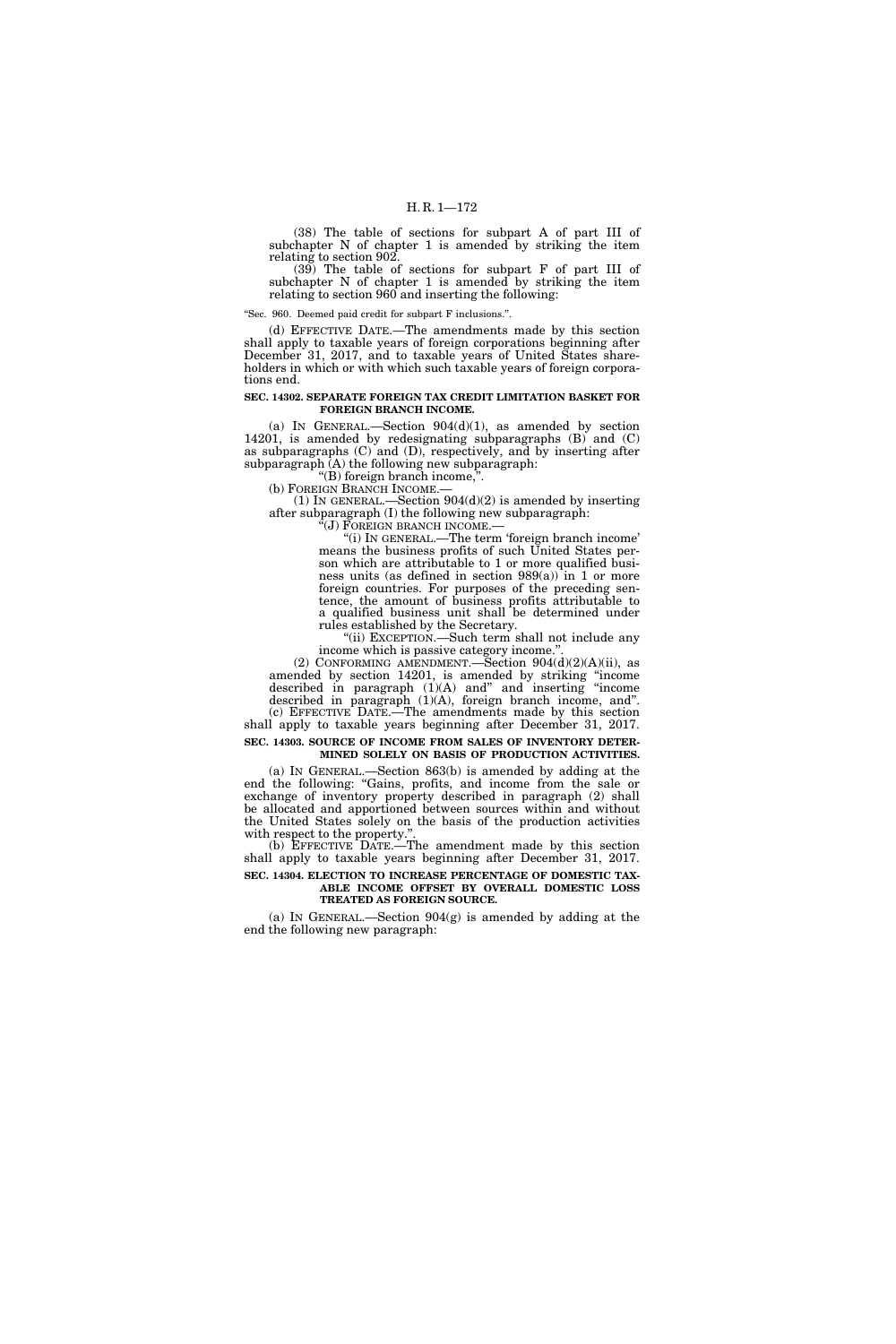"(5) ELECTION TO INCREASE PERCENTAGE OF TAXABLE INCOME TREATED AS FOREIGN SOURCE.—

"(A) In GENERAL.—If any pre-2018 unused overall domestic loss is taken into account under paragraph (1) for any applicable taxable year, the taxpayer may elect to have such paragraph applied to such loss by substituting a percentage greater than 50 percent (but not greater than 100 percent) for 50 percent in subparagraph (B) thereof.

''(B) PRE-2018 UNUSED OVERALL DOMESTIC LOSS.—For purposes of this paragraph, the term 'pre-2018 unused overall domestic loss' means any overall domestic loss which—

''(i) arises in a qualified taxable year beginning before January 1, 2018, and

"(ii) has not been used under paragraph (1) for any taxable year beginning before such date.

''(C) APPLICABLE TAXABLE YEAR.—For purposes of this paragraph, the term 'applicable taxable year' means any taxable year of the taxpayer beginning after December 31, 2017, and before January 1, 2028.''.

(b) EFFECTIVE DATE.—The amendment made by this section shall apply to taxable years beginning after December 31, 2017.

# **PART II—INBOUND TRANSACTIONS**

#### **SEC. 14401. BASE EROSION AND ANTI-ABUSE TAX.**

(a) IMPOSITION OF TAX.—Subchapter A of chapter 1 is amended by adding at the end the following new part:

# **''PART VII—BASE EROSION AND ANTI-ABUSE TAX**

''Sec. 59A. Tax on base erosion payments of taxpayers with substantial gross receipts.

#### **''SEC. 59A. TAX ON BASE EROSION PAYMENTS OF TAXPAYERS WITH SUBSTANTIAL GROSS RECEIPTS.**

"(a) IMPOSITION OF TAX.—There is hereby imposed on each applicable taxpayer for any taxable year a tax equal to the base erosion minimum tax amount for the taxable year. Such tax shall be in addition to any other tax imposed by this subtitle.

''(b) BASE EROSION MINIMUM TAX AMOUNT.—For purposes of this section—

 $'(1)$  In GENERAL.—Except as provided in paragraphs  $(2)$ and (3), the term 'base erosion minimum tax amount' means, with respect to any applicable taxpayer for any taxable year, the excess (if any) of—

''(A) an amount equal to 10 percent (5 percent in the case of taxable years beginning in calendar year 2018) of the modified taxable income of such taxpayer for the taxable year, over

" $(B)$  an amount equal to the regular tax liability (as defined in section  $26(b)$  of the taxpayer for the taxable year, reduced (but not below zero) by the excess (if any) of—

"(i) the credits allowed under this chapter against such regular tax liability, over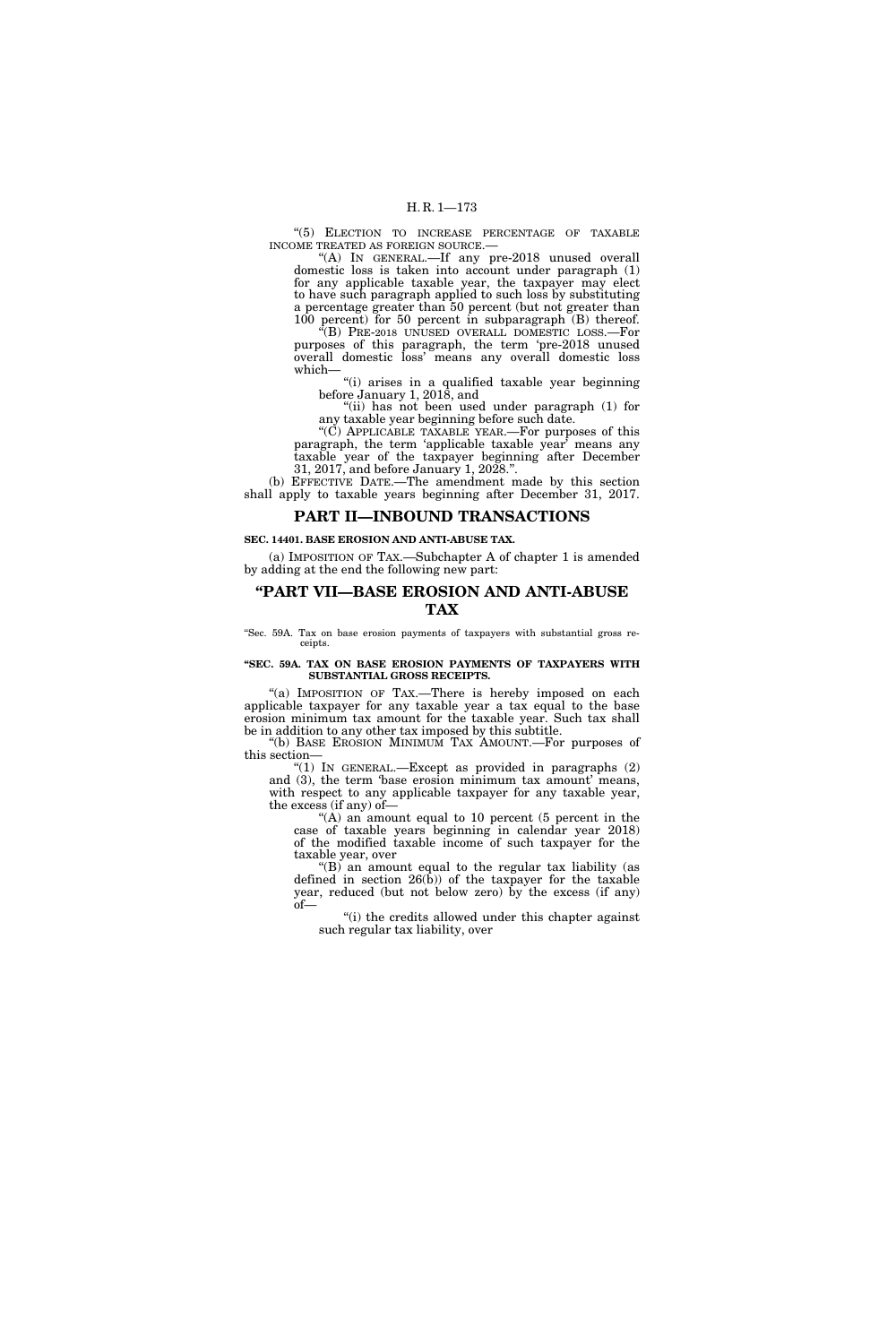''(ii) the sum of—

''(I) the credit allowed under section 38 for the taxable year which is properly allocable to the research credit determined under section 41(a), plus

''(II) the portion of the applicable section 38 credits not in excess of 80 percent of the lesser of the amount of such credits or the base erosion minimum tax amount (determined without regard to this subclause).

"(2) MODIFICATIONS FOR TAXABLE YEARS BEGINNING AFTER 2025.—In the case of any taxable year beginning after December 31, 2025, paragraph (1) shall be applied—

"(A) by substituting  $12.5$  percent' for  $10$  percent' in subparagraph (A) thereof, and

''(B) by reducing (but not below zero) the regular tax liability (as defined in section 26(b)) for purposes of subparagraph (B) thereof by the aggregate amount of the credits allowed under this chapter against such regular tax liability rather than the excess described in such subparagraph.

''(3) INCREASED RATE FOR CERTAIN BANKS AND SECURITIES DEALERS.—

''(A) IN GENERAL.—In the case of a taxpayer described in subparagraph (B) who is an applicable taxpayer for any taxable year, the percentage otherwise in effect under paragraphs  $(1)(A)$  and  $(2)(A)$  shall each be increased by one percentage point.

''(B) TAXPAYER DESCRIBED.—A taxpayer is described in this subparagraph if such taxpayer is a member of an affiliated group (as defined in section  $1504(a)(1)$ ) which includes—

''(i) a bank (as defined in section 581), or

''(ii) a registered securities dealer under section 15(a) of the Securities Exchange Act of 1934.

"(4) APPLICABLE SECTION 38 CREDITS. For purposes of paragraph (1)(B)(ii)(II), the term 'applicable section 38 credits' means the credit allowed under section 38 for the taxable year which is properly allocable to—

''(A) the low-income housing credit determined under section 42(a),

''(B) the renewable electricity production credit determined under section 45(a), and

''(C) the investment credit determined under section 46, but only to the extent properly allocable to the energy credit determined under section 48.

''(c) MODIFIED TAXABLE INCOME.—For purposes of this section— ''(1) IN GENERAL.—The term 'modified taxable income' means the taxable income of the taxpayer computed under this chapter for the taxable year, determined without regard to—

''(A) any base erosion tax benefit with respect to any base erosion payment, or

''(B) the base erosion percentage of any net operating loss deduction allowed under section 172 for the taxable year.

 $\cdot$ "(2) BASE EROSION TAX BENEFIT.—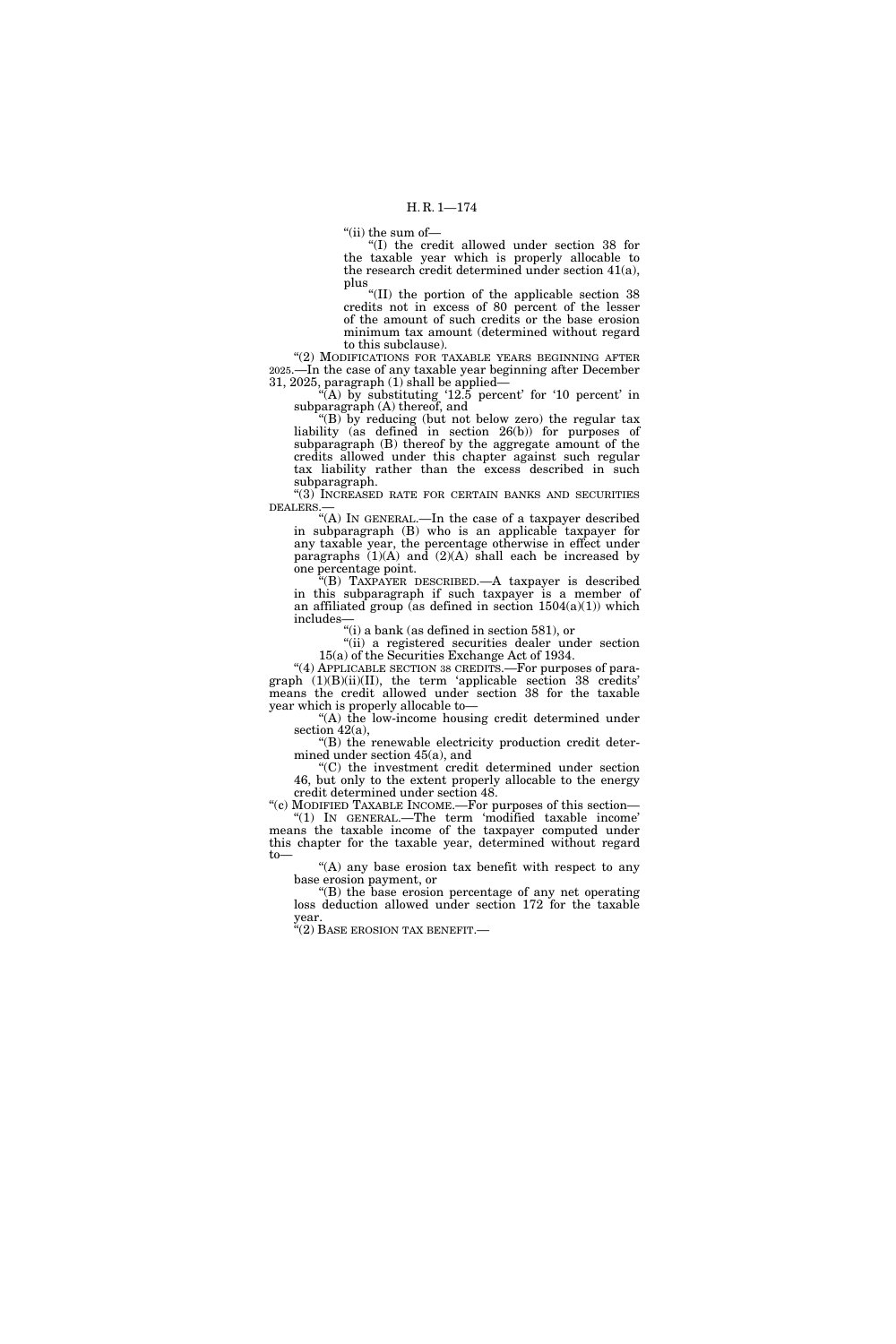''(A) IN GENERAL.—The term 'base erosion tax benefit' means—

"(i) any deduction described in subsection  $(d)(1)$ which is allowed under this chapter for the taxable year with respect to any base erosion payment,

"(ii) in the case of a base erosion payment described in subsection  $(d)(2)$ , any deduction allowed under this chapter for the taxable year for depreciation (or amortization in lieu of depreciation) with respect to the property acquired with such payment,

''(iii) in the case of a base erosion payment described in subsection (d)(3)—

"(I) any reduction under section  $803(a)(1)(B)$ in the gross amount of premiums and other consideration on insurance and annuity contracts for premiums and other consideration arising out of indemnity insurance, and

"(II) any deduction under section  $832(b)(4)(A)$ from the amount of gross premiums written on insurance contracts during the taxable year for premiums paid for reinsurance, and

 $f(iv)$  in the case of a base erosion payment described in subsection  $(d)(4)$ , any reduction in gross receipts with respect to such payment in computing gross income of the taxpayer for the taxable year for purposes of this chapter.

 $E^2(B)$  TAX BENEFITS DISREGARDED IF TAX WITHHELD ON BASE EROSION PAYMENT.—

''(i) IN GENERAL.—Except as provided in clause (ii), any base erosion tax benefit attributable to any base erosion payment—

''(I) on which tax is imposed by section 871 or 881, and

''(II) with respect to which tax has been deducted and withheld under section 1441 or 1442, shall not be taken into account in computing modified taxable income under paragraph  $(1)(A)$  or the base erosion percentage under paragraph (4).

''(ii) EXCEPTION.—The amount not taken into account in computing modified taxable income by reason of clause (i) shall be reduced under rules similar to the rules under section  $163(j)(5)(B)$  (as in effect before the date of the enactment of the Tax Cuts and Jobs Act).

"(3) SPECIAL RULES FOR DETERMINING INTEREST FOR WHICH DEDUCTION ALLOWED.—For purposes of applying paragraph (1), in the case of a taxpayer to which section 163(j) applies for the taxable year, the reduction in the amount of interest for which a deduction is allowed by reason of such subsection shall be treated as allocable first to interest paid or accrued to persons who are not related parties with respect to the taxpayer and then to such related parties.

"(4) BASE EROSION PERCENTAGE.—For purposes of para $graph(1)(B)$ —

 $\widetilde{H(A)}$  In GENERAL.—The term 'base erosion percentage' means, for any taxable year, the percentage determined by dividing—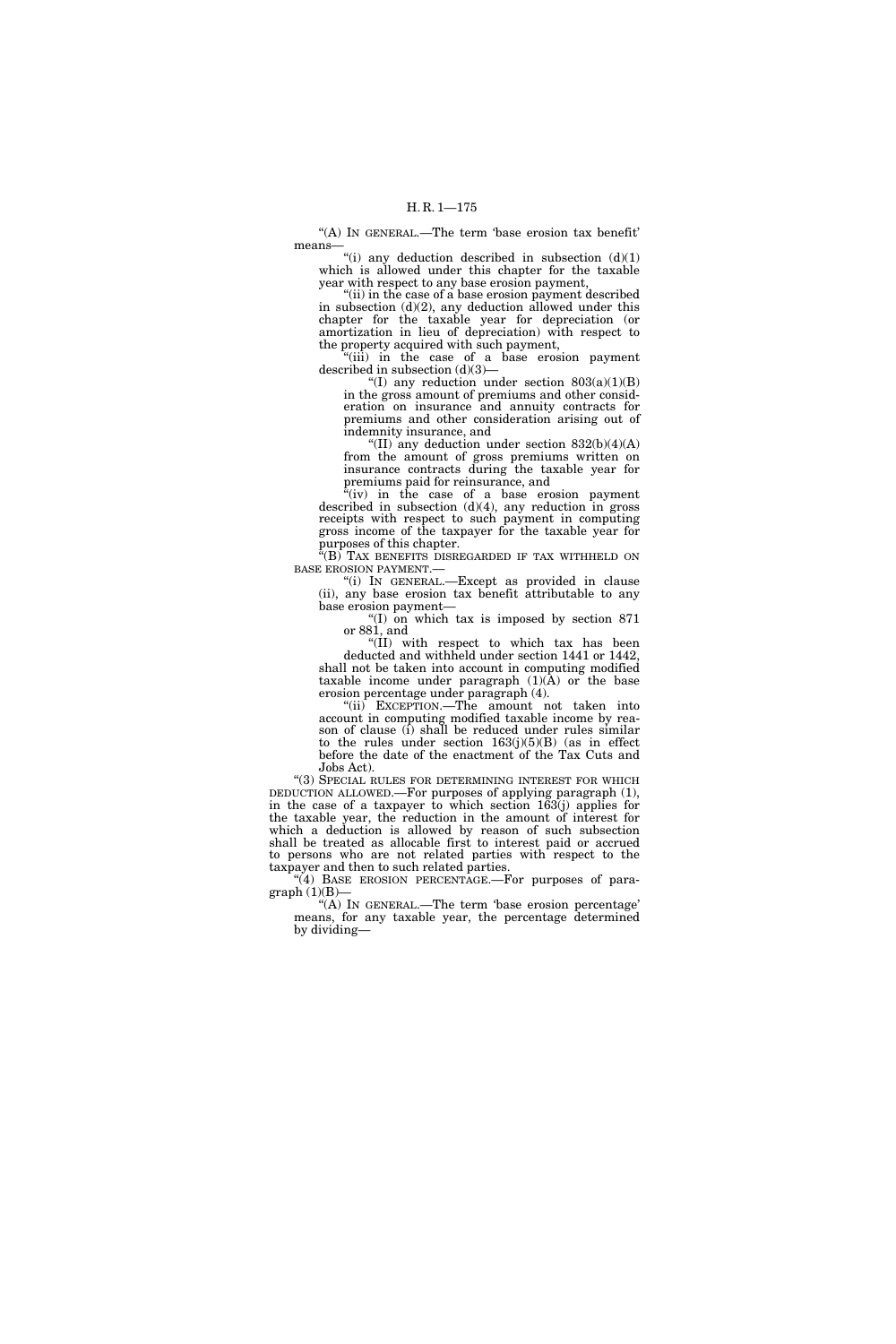''(i) the aggregate amount of base erosion tax benefits of the taxpayer for the taxable year, by "(ii) the sum of-

''(I) the aggregate amount of the deductions (including deductions described in clauses (i) and (ii) of paragraph  $(2)(A)$ ) allowable to the taxpayer under this chapter for the taxable year, plus

''(II) the base erosion tax benefits described in clauses (iii) and (iv) of paragraph (2)(A) allowable to the taxpayer for the taxable year.

"(B) CERTAIN ITEMS NOT TAKEN INTO ACCOUNT.—The amount under subparagraph (A)(ii) shall be determined by not taking into account—

 $\lq$ (i) any deduction allowed under section 172, 245A, or 250 for the taxable year,

''(ii) any deduction for amounts paid or accrued for services to which the exception under subsection  $(d)(5)$  applies, and

''(iii) any deduction for qualified derivative payments which are not treated as a base erosion payment by reason of subsection (h).

''(d) BASE EROSION PAYMENT.—For purposes of this section— "(1) In GENERAL.—The term 'base erosion payment' means any amount paid or accrued by the taxpayer to a foreign person which is a related party of the taxpayer and with respect

to which a deduction is allowable under this chapter. "(2) PURCHASE OF DEPRECIABLE PROPERTY.-Such term shall also include any amount paid or accrued by the taxpayer to a foreign person which is a related party of the taxpayer in connection with the acquisition by the taxpayer from such person of property of a character subject to the allowance for depreciation (or amortization in lieu of depreciation).

''(3) REINSURANCE PAYMENTS.—Such term shall also include any premium or other consideration paid or accrued by the taxpayer to a foreign person which is a related party of the taxpayer for any reinsurance payments which are taken into account under sections  $803(a)(1)(B)$  or  $832(b)(4)(A)$ .

''(4) CERTAIN PAYMENTS TO EXPATRIATED ENTITIES.— ''(A) IN GENERAL.—Such term shall also include any

amount paid or accrued by the taxpayer with respect to a person described in subparagraph (B) which results in a reduction of the gross receipts of the taxpayer.

''(B) PERSON DESCRIBED.—A person is described in this subparagraph if such person is a—

''(i) surrogate foreign corporation which is a related party of the taxpayer, but only if such person first became a surrogate foreign corporation after November 9, 2017, or

"(ii) foreign person which is a member of the same expanded affiliated group as the surrogate foreign corporation.

 $\mathbf{F}^{\mathsf{r}}(C)$  DEFINITIONS.—For purposes of this paragraph— ''(i) SURROGATE FOREIGN CORPORATION.—The term 'surrogate foreign corporation' has the meaning given such term by section  $7874(a)(2)(B)$  but does not include a foreign corporation treated as a domestic corporation under section 7874(b).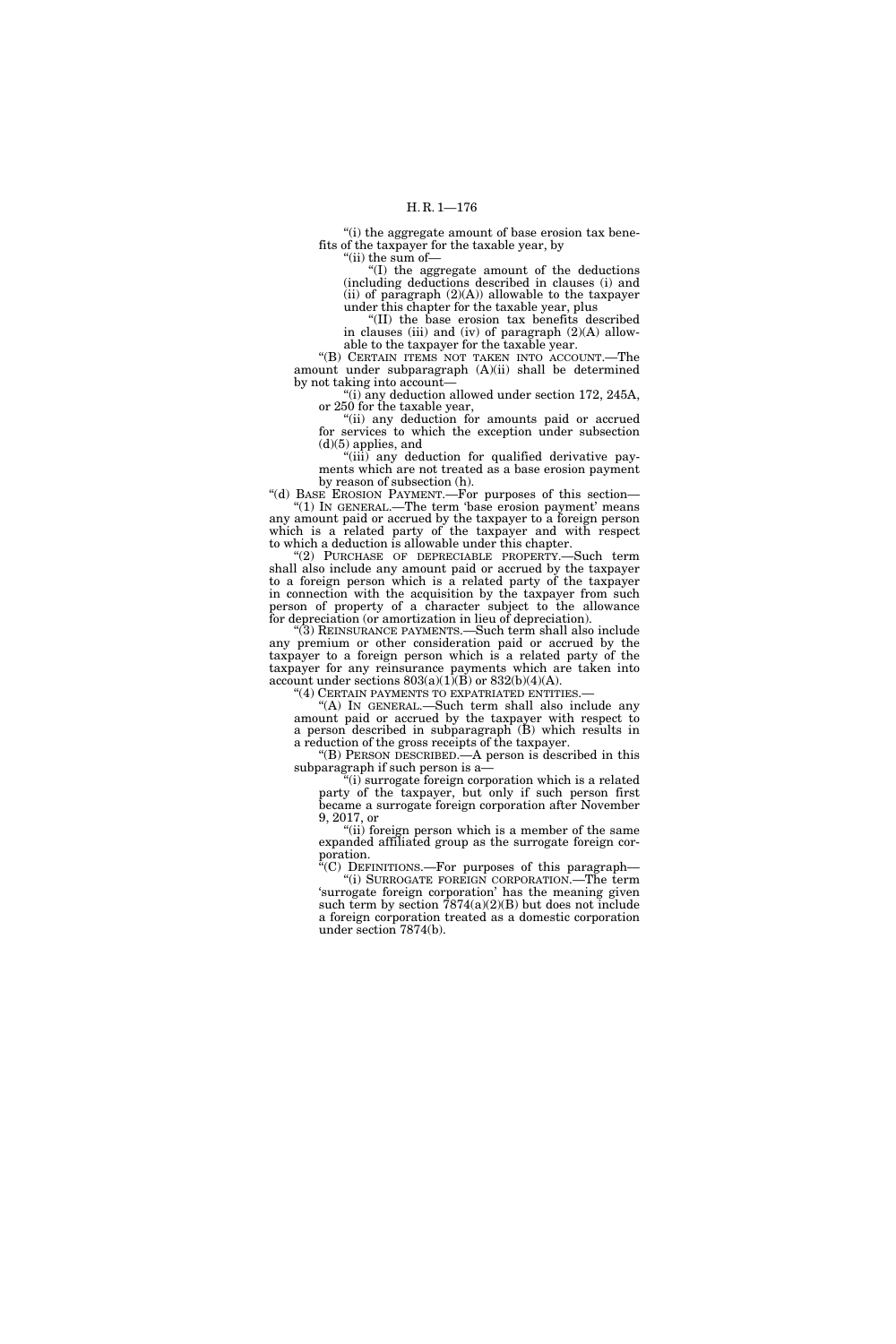''(ii) EXPANDED AFFILIATED GROUP.—The term 'expanded affiliated group' has the meaning given such term by section  $7874(c)(1)$ .

"(5) EXCEPTION FOR CERTAIN AMOUNTS WITH RESPECT TO SERVICES.—Paragraph (1) shall not apply to any amount paid or accrued by a taxpayer for services if—

 $(A)$  such services are services which meet the requirements for eligibility for use of the services cost method under section 482 (determined without regard to the requirement that the services not contribute significantly to fundamental risks of business success or failure), and ''(B) such amount constitutes the total services cost

with no markup component. ''(e) APPLICABLE TAXPAYER.—For purposes of this section—

" $(1)$  In GENERAL.—The term 'applicable taxpayer' means, with respect to any taxable year, a taxpayer—

''(A) which is a corporation other than a regulated investment company, a real estate investment trust, or an S corporation,

 $(G)$  the average annual gross receipts of which for the 3-taxable-year period ending with the preceding taxable year are at least \$500,000,000, and

''(C) the base erosion percentage (as determined under subsection  $(c)(4)$  of which for the taxable year is 3 percent (2 percent in the case of a taxpayer described in subsection  $(b)(3)(B)$  or higher.

''(2) GROSS RECEIPTS.—

''(A) SPECIAL RULE FOR FOREIGN PERSONS.—In the case of a foreign person the gross receipts of which are taken into account for purposes of paragraph (1)(B), only gross receipts which are taken into account in determining income which is effectively connected with the conduct of a trade or business within the United States shall be taken into account. In the case of a taxpayer which is a foreign person, the preceding sentence shall not apply to the gross receipts of any United States person which are aggregated with the taxpayer's gross receipts by reason of paragraph (3).

''(B) OTHER RULES MADE APPLICABLE.—Rules similar to the rules of subparagraphs (B), (C), and (D) of section  $448(c)(3)$  shall apply in determining gross receipts for purposes of this section.

(3) AGGREGATION RULES.—All persons treated as a single employer under subsection (a) of section 52 shall be treated as 1 person for purposes of this subsection and subsection (c)(4), except that in applying section 1563 for purposes of section 52, the exception for foreign corporations under section 1563(b)(2)(C) shall be disregarded.

''(f) FOREIGN PERSON.—For purposes of this section, the term 'foreign person' has the meaning given such term by section  $6038\bar{A}(c)(3)$ .

''(g) RELATED PARTY.—For purposes of this section—

"(1) IN GENERAL.—The term 'related party' means, with respect to any applicable taxpayer—

''(A) any 25-percent owner of the taxpayer,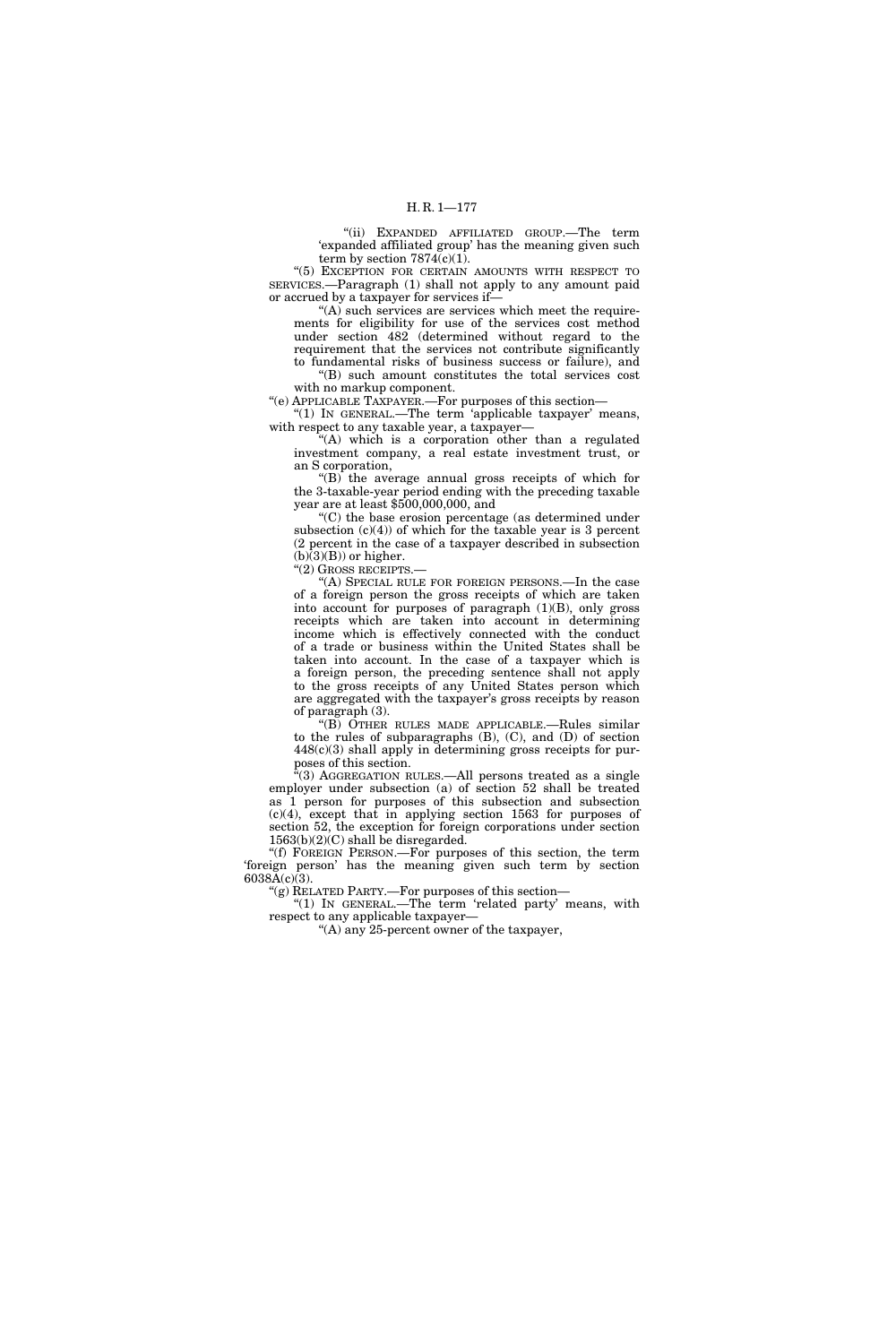''(B) any person who is related (within the meaning of section  $267(b)$  or  $707(b)(1)$  to the taxpayer or any 25percent owner of the taxpayer, and

''(C) any other person who is related (within the meaning of section 482) to the taxpayer.

''(2) 25-PERCENT OWNER.—The term '25-percent owner' means, with respect to any corporation, any person who owns at least 25 percent of—

" $(\overrightarrow{A})$  the total voting power of all classes of stock of a corporation entitled to vote, or

''(B) the total value of all classes of stock of such corporation.

 $^{\prime}(3)$  SECTION 318 TO APPLY.—Section 318 shall apply for purposes of paragraphs (1) and (2), except that—

"(A) ' $10$  percent' shall be substituted for '50 percent' in section  $318(a)(2)(C)$ , and

"(B) subparagraphs  $(A)$ ,  $(B)$ , and  $(C)$  of section  $318(a)(3)$ shall not be applied so as to consider a United States person as owning stock which is owned by a person who is not a United States person.

"(h) EXCEPTION FOR CERTAIN PAYMENTS MADE IN THE ORDINARY COURSE OF TRADE OR BUSINESS.—For purposes of this section—

 $^{\circ}(1)$  In GENERAL.—Except as provided in paragraph  $(3)$ , any qualified derivative payment shall not be treated as a base erosion payment.

''(2) QUALIFIED DERIVATIVE PAYMENT.—

''(A) IN GENERAL.—The term 'qualified derivative payment' means any payment made by a taxpayer pursuant to a derivative with respect to which the taxpayer—

''(i) recognizes gain or loss as if such derivative were sold for its fair market value on the last business day of the taxable year (and such additional times as required by this title or the taxpayer's method of accounting),

"(ii) treats any gain or loss so recognized as ordinary, and

"(iii) treats the character of all items of income, deduction, gain, or loss with respect to a payment pursuant to the derivative as ordinary.

''(B) REPORTING REQUIREMENT.—No payments shall be treated as qualified derivative payments under subparagraph (A) for any taxable year unless the taxpayer includes in the information required to be reported under section  $6038B(b)(2)$  with respect to such taxable year such information as is necessary to identify the payments to be so treated and such other information as the Secretary determines necessary to carry out the provisions of this subsection.

''(3) EXCEPTIONS FOR PAYMENTS OTHERWISE TREATED AS BASE EROSION PAYMENTS.—This subsection shall not apply to any qualified derivative payment if—

''(A) the payment would be treated as a base erosion payment if it were not made pursuant to a derivative, including any interest, royalty, or service payment, or

 $f(B)$  in the case of a contract which has derivative and nonderivative components, the payment is properly allocable to the nonderivative component.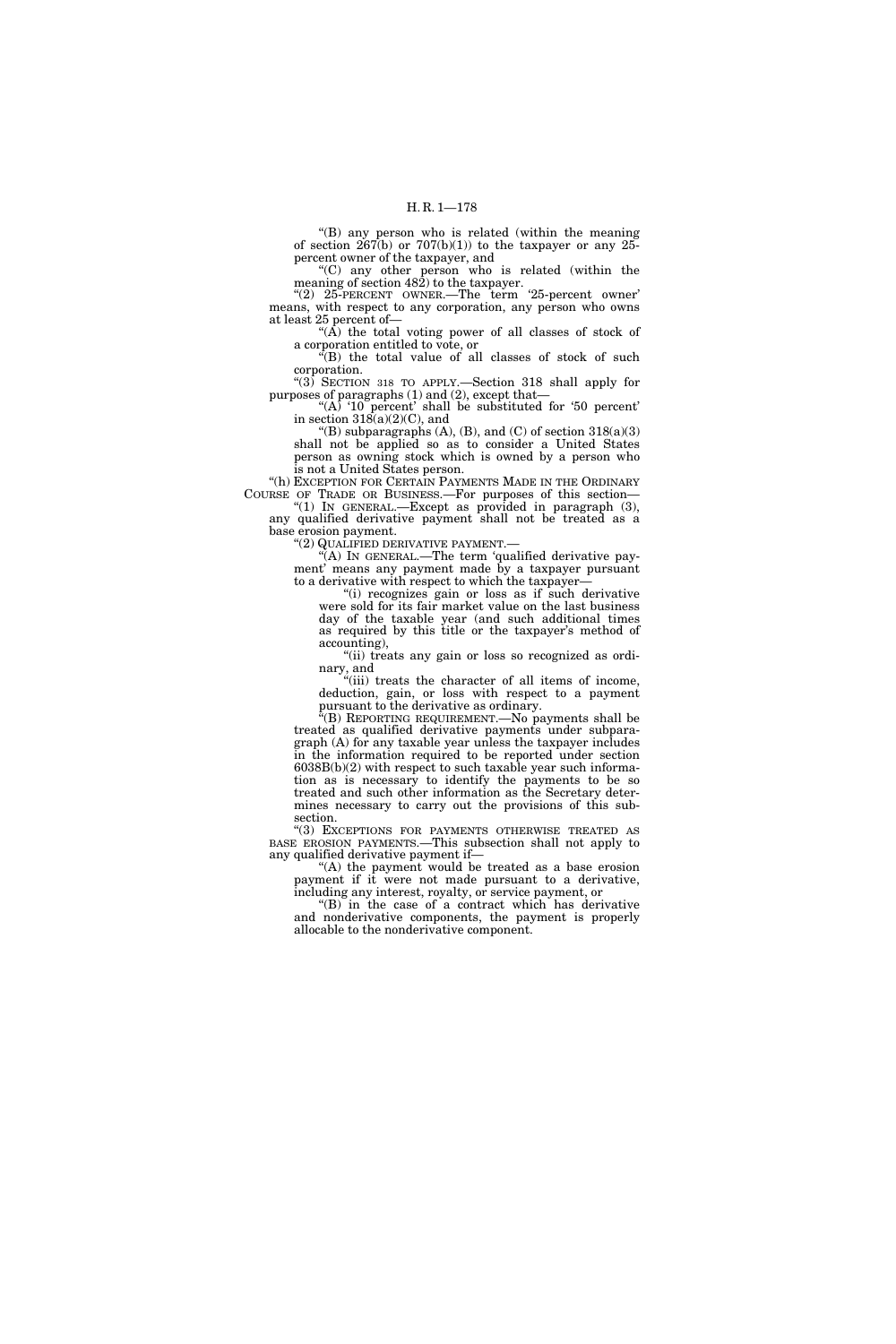"(4) DERIVATIVE DEFINED.—For purposes of this subsection—

"(A) IN GENERAL.—The term 'derivative' means any contract (including any option, forward contract, futures contract, short position, swap, or similar contract) the value of which, or any payment or other transfer with respect to which, is (directly or indirectly) determined by reference to one or more of the following:

''(i) Any share of stock in a corporation.

"(ii) Any evidence of indebtedness.

''(iii) Any commodity which is actively traded.

"(iv) Any currency.

"(v) Any rate, price, amount, index, formula, or algorithm.

Such term shall not include any item described in clauses  $(i)$  through  $(v)$ .

''(B) TREATMENT OF AMERICAN DEPOSITORY RECEIPTS AND SIMILAR INSTRUMENTS.—Except as otherwise provided by the Secretary, for purposes of this part, American depository receipts (and similar instruments) with respect to shares of stock in foreign corporations shall be treated as shares of stock in such foreign corporations.

''(C) EXCEPTION FOR CERTAIN CONTRACTS.—Such term shall not include any insurance, annuity, or endowment contract issued by an insurance company to which subchapter L applies (or issued by any foreign corporation to which such subchapter would apply if such foreign corporation were a domestic corporation).

''(i) REGULATIONS.—The Secretary shall prescribe such regulations or other guidance as may be necessary or appropriate to carry out the provisions of this section, including regulations—

 $(1)$  providing for such adjustments to the application of this section as are necessary to prevent the avoidance of the purposes of this section, including through—

''(A) the use of unrelated persons, conduit transactions, or other intermediaries, or

''(B) transactions or arrangements designed, in whole or in part—

''(i) to characterize payments otherwise subject to this section as payments not subject to this section, or

''(ii) to substitute payments not subject to this section for payments otherwise subject to this section and

" $(2)$  for the application of subsection  $(g)$ , including rules to prevent the avoidance of the exceptions under subsection (g)(3).".<br>(b) Reporting Requirements and Penalties.—

(1) IN GENERAL.—Subsection (b) of section 6038A is amended to read as follows:<br>"(b) REQUIRED INFORMATION.—

"(1) IN GENERAL.—For purposes of subsection (a), the information described in this subsection is such information as the Secretary prescribes by regulations relating to—

''(A) the name, principal place of business, nature of business, and country or countries in which organized or resident, of each person which—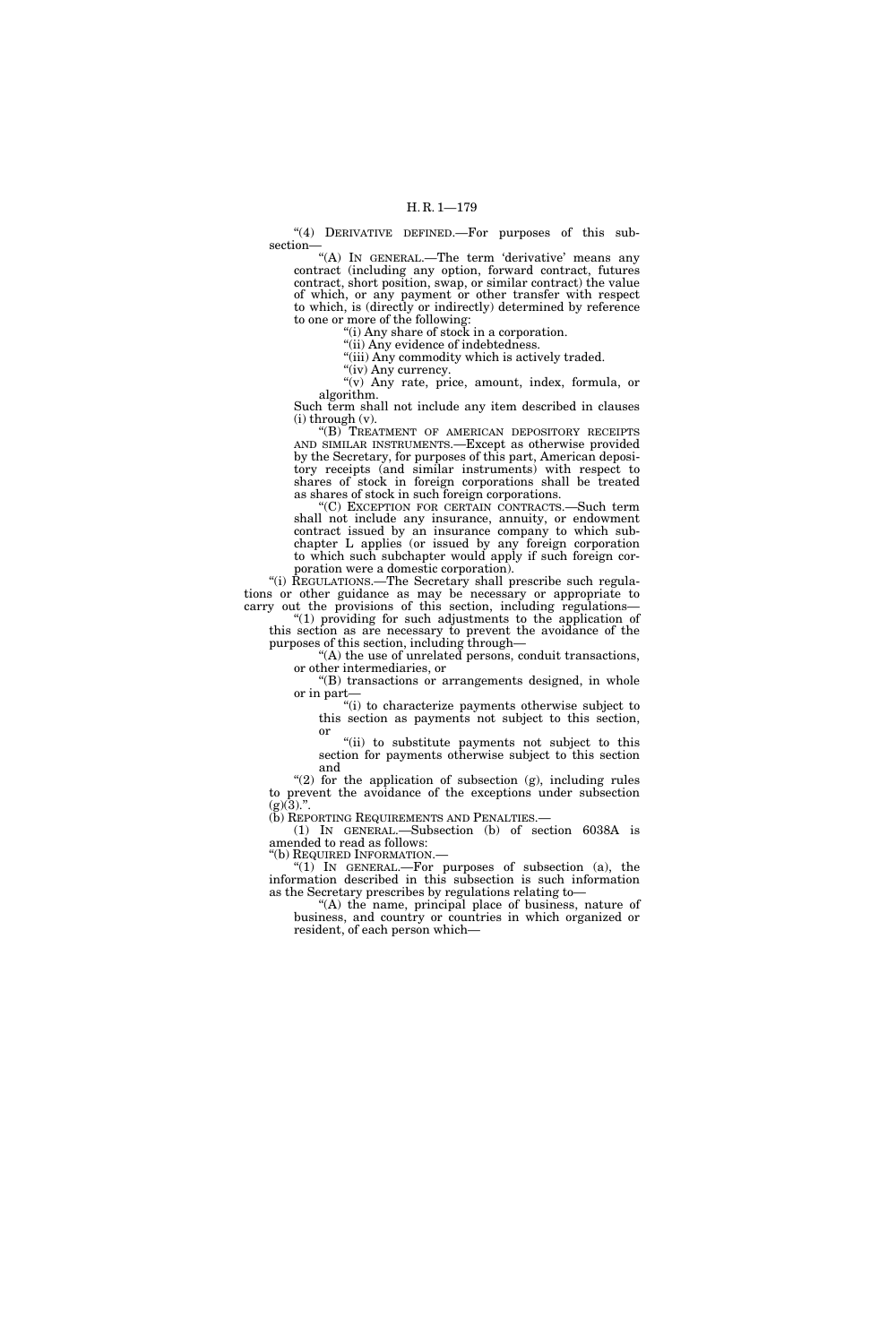"(i) is a related party to the reporting corporation, and

"(ii) had any transaction with the reporting corporation during its taxable year,

''(B) the manner in which the reporting corporation is related to each person referred to in subparagraph (A), and

''(C) transactions between the reporting corporation and each foreign person which is a related party to the reporting corporation.

"(2) ADDITIONAL INFORMATION REGARDING BASE EROSION PAYMENTS.—For purposes of subsection (a) and section 6038C, if the reporting corporation or the foreign corporation to whom section 6038C applies is an applicable taxpayer, the information described in this subsection shall include—

''(A) such information as the Secretary determines necessary to determine the base erosion minimum tax amount, base erosion payments, and base erosion tax benefits of the taxpayer for purposes of section 59A for the taxable year, and

''(B) such other information as the Secretary determines necessary to carry out such section.

For purposes of this paragraph, any term used in this paragraph which is also used in section 59A shall have the same meaning as when used in such section.''.

(2) INCREASE IN PENALTY.—Paragraphs (1) and (2) of section 6038A(d) are each amended by striking ''\$10,000'' and inserting ''\$25,000''.

(c) DISALLOWANCE OF CREDITS AGAINST BASE EROSION TAX.— Paragraph (2) of section 26(b) is amended by inserting after subparagraph (A) the following new subparagraph:

 $f(B)$  section 59A (relating to base erosion and antiabuse tax),''.

(d) CONFORMING AMENDMENTS.—

(1) The table of parts for subchapter A of chapter 1 is amended by adding after the item relating to part VI the following new item:

#### ''PART VII. BASE EROSION AND ANTI-ABUSE TAX''.

(2) Paragraph (1) of section 882(a), as amended by this Act, is amended by inserting "or 59A," after "section 11,". (3) Subparagraph  $(A)$  of section  $6425(c)(1)$ , as amended by section 13001, is amended to read as follows:

" $(A)$  the sum of-

''(i) the tax imposed by section 11, or subchapter L of chapter 1, whichever is applicable, plus

"(ii) the tax imposed by section 59A, over".

 $(4)(A)$  Subparagraph  $(\overline{A})$  of section 6655(g)(1), as amended by sections 12001 and 13001, is amended by striking "plus" at the end of clause (i), by redesignating clause (ii) as clause (iii), and by inserting after clause (i) the following new clause: ''(ii) the tax imposed by section 59A, plus''.

(B) Subparagraphs  $(A)(i)$  and  $(B)(i)$  of section 6655(e)(2), as amended by sections 12001 and 13001, are each amended by inserting ''and modified taxable income'' after ''taxable income''.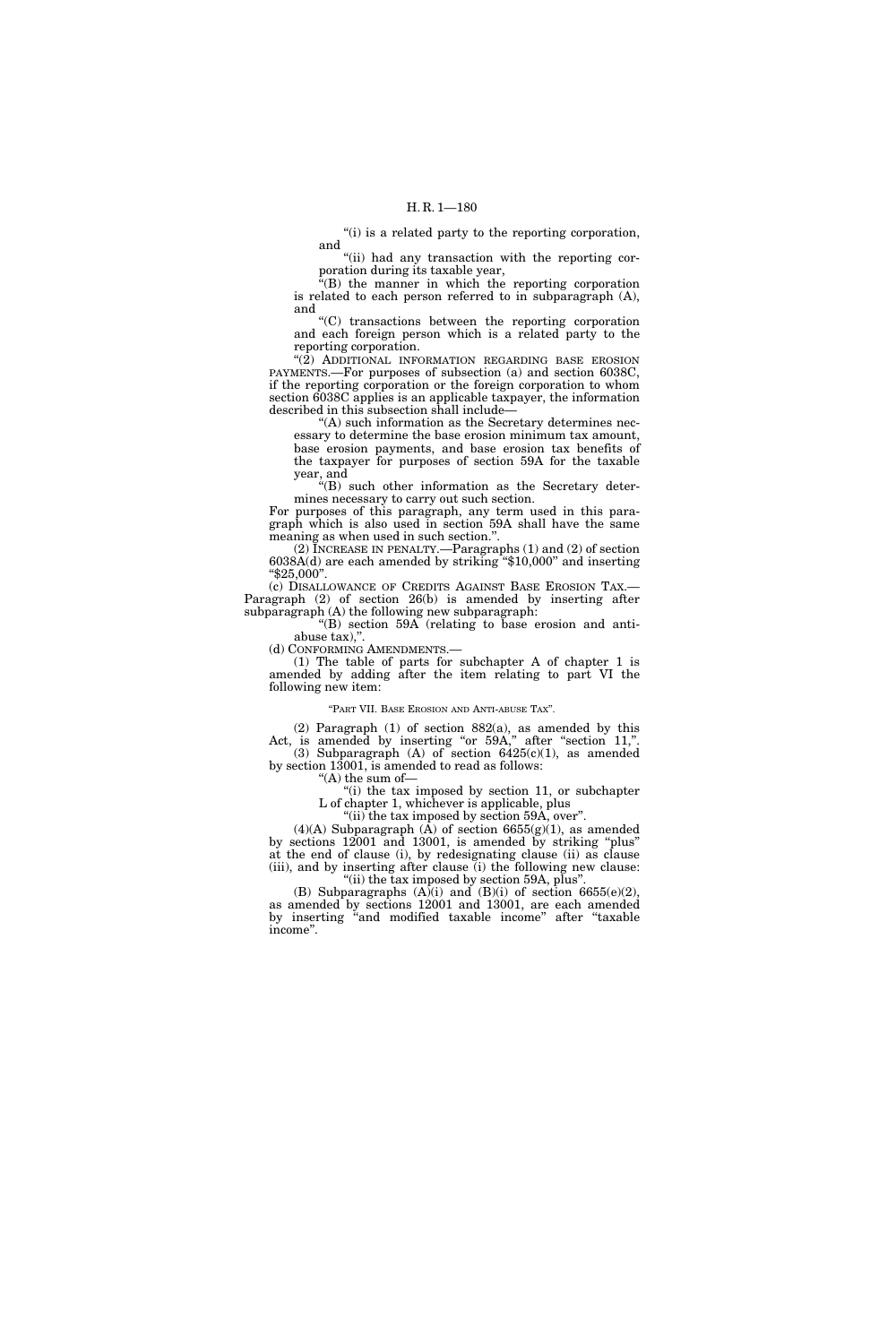(C) Subparagraph (B) of section  $6655(e)(2)$  is amended by adding at the end the following new clause:

''(iii) MODIFIED TAXABLE INCOME.—The term 'modified taxable income' has the meaning given such term by section  $59A(c)(1)$ .".

(e) EFFECTIVE DATE.—The amendments made by this section shall apply to base erosion payments (as defined in section 59A(d) of the Internal Revenue Code of 1986, as added by this section) paid or accrued in taxable years beginning after December 31, 2017.

# **PART III—OTHER PROVISIONS**

## **SEC. 14501. RESTRICTION ON INSURANCE BUSINESS EXCEPTION TO PASSIVE FOREIGN INVESTMENT COMPANY RULES.**

(a) IN GENERAL.—Section  $1297(b)(2)(B)$  is amended to read as follows:

''(B) derived in the active conduct of an insurance business by a qualifying insurance corporation (as defined in subsection  $(f)$ ,".

(b) QUALIFYING INSURANCE CORPORATION DEFINED.—Section 1297 is amended by adding at the end the following new subsection: ''(f) QUALIFYING INSURANCE CORPORATION.—For purposes of subsection  $(b)(2)(B)$ -

"(1) In GENERAL.—The term 'qualifying insurance corporation' means, with respect to any taxable year, a foreign corporation—

''(A) which would be subject to tax under subchapter L if such corporation were a domestic corporation, and

''(B) the applicable insurance liabilities of which constitute more than 25 percent of its total assets, determined on the basis of such liabilities and assets as reported on the corporation's applicable financial statement for the last year ending with or within the taxable year.

''(2) ALTERNATIVE FACTS AND CIRCUMSTANCES TEST FOR CER-TAIN CORPORATIONS.—If a corporation fails to qualify as a qualified insurance corporation under paragraph (1) solely because the percentage determined under paragraph  $(1)(B)$  is 25 percent or less, a United States person that owns stock in such corporation may elect to treat such stock as stock of a qualifying insurance corporation if—

''(A) the percentage so determined for the corporation is at least 10 percent, and

''(B) under regulations provided by the Secretary, based on the applicable facts and circumstances—

 $(i)$  the corporation is predominantly engaged in an insurance business, and

"(ii) such failure is due solely to runoff-related or rating-related circumstances involving such insurance business.

"(3) APPLICABLE INSURANCE LIABILITIES.—For purposes of this subsection—

''(A) IN GENERAL.—The term 'applicable insurance liabilities' means, with respect to any life or property and casualty insurance business—

''(i) loss and loss adjustment expenses, and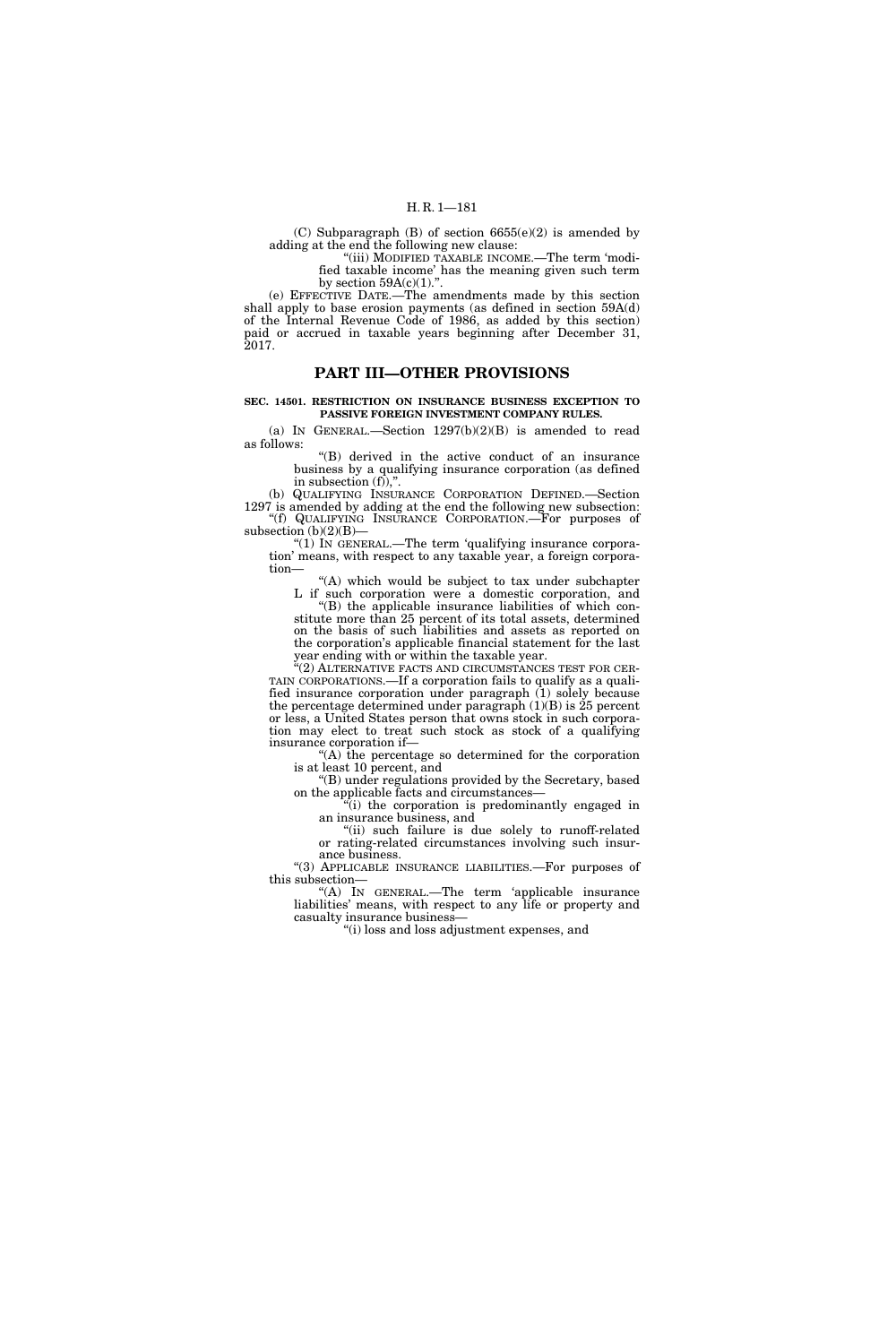### H. R. 1—182

"(ii) reserves (other than deficiency, contingency, or unearned premium reserves) for life and health insurance risks and life and health insurance claims with respect to contracts providing coverage for mortality or morbidity risks.

"(B) LIMITATIONS ON AMOUNT OF LIABILITIES.—Any amount determined under clause (i) or (ii) of subparagraph (A) shall not exceed the lesser of such amount—

''(i) as reported to the applicable insurance regulatory body in the applicable financial statement described in paragraph  $(4)(A)$  (or, if less, the amount required by applicable law or regulation), or

"(ii) as determined under regulations prescribed by the Secretary.

"(4) OTHER DEFINITIONS AND RULES.—For purposes of this subsection—

''(A) APPLICABLE FINANCIAL STATEMENT.—The term 'applicable financial statement' means a statement for financial reporting purposes which—

''(i) is made on the basis of generally accepted accounting principles,

"(ii) is made on the basis of international financial reporting standards, but only if there is no statement that meets the requirement of clause (i), or

''(iii) except as otherwise provided by the Secretary in regulations, is the annual statement which is required to be filed with the applicable insurance regulatory body, but only if there is no statement which meets the requirements of clause (i) or (ii).

''(B) APPLICABLE INSURANCE REGULATORY BODY.—The term 'applicable insurance regulatory body' means, with respect to any insurance business, the entity established by law to license, authorize, or regulate such business and to which the statement described in subparagraph (A) is provided.''.

(c) EFFECTIVE DATE.—The amendments made by this section shall apply to taxable years beginning after December 31, 2017. **SEC. 14502. REPEAL OF FAIR MARKET VALUE METHOD OF INTEREST EXPENSE APPORTIONMENT.** 

(a) IN GENERAL.—Paragraph (2) of section 864(e) is amended

to read as follows: ''(2) GROSS INCOME AND FAIR MARKET VALUE METHODS MAY NOT BE USED FOR INTEREST.—All allocations and apportionments of interest expense shall be determined using the adjusted bases of assets rather than on the basis of the fair

market value of the assets or gross income.''. (b) EFFECTIVE DATE.—The amendment made by this section

shall apply to taxable years beginning after December 31, 2017.

# **TITLE II**

## **SEC. 20001. OIL AND GAS PROGRAM.**

(a) DEFINITIONS.—In this section:

(1) COASTAL PLAIN.—The term ''Coastal Plain'' means the area identified as the 1002 Area on the plates prepared by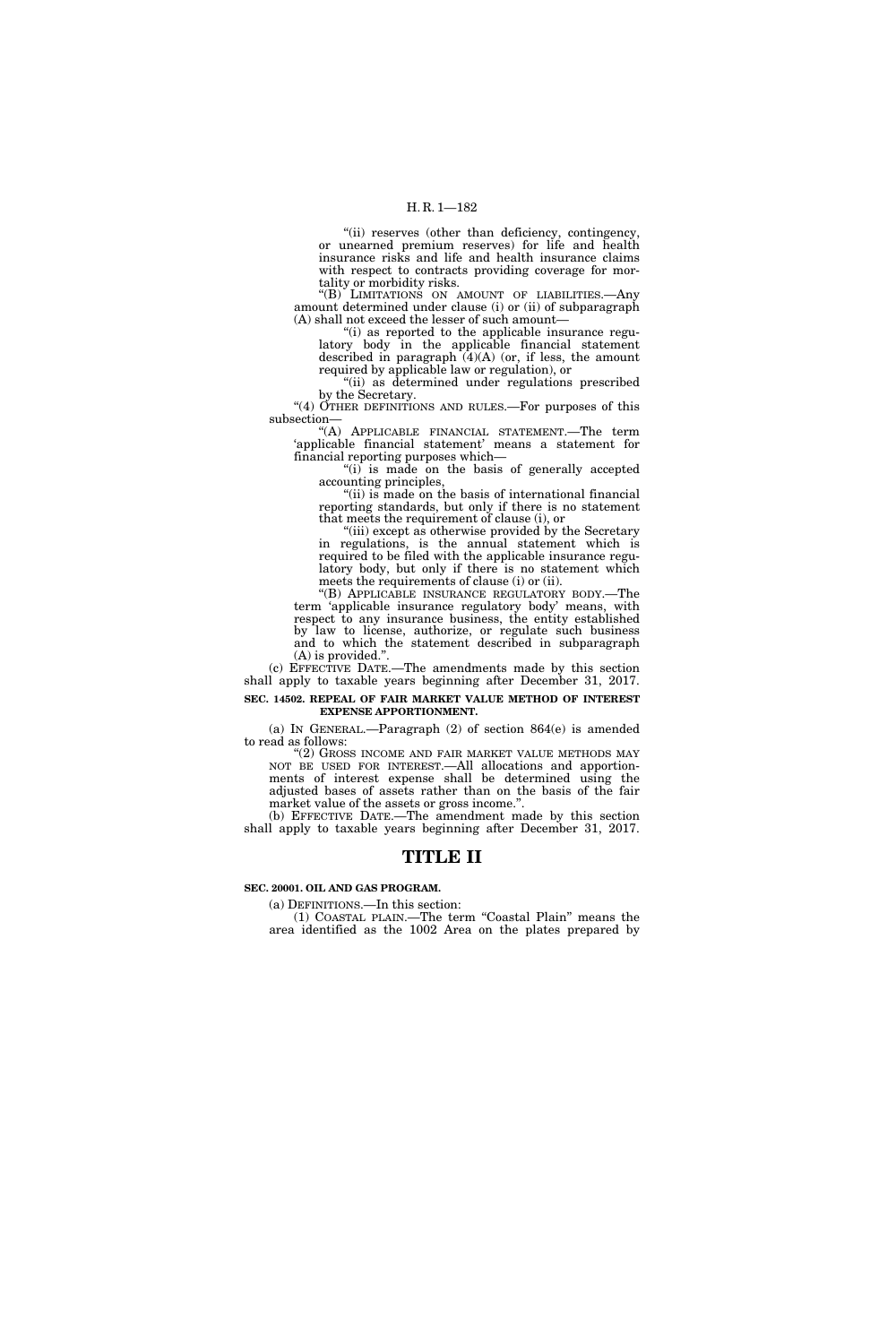the United States Geological Survey entitled ''ANWR Map – Plate 1'' and ''ANWR Map – Plate 2'', dated October 24, 2017, and on file with the United States Geological Survey and the Office of the Solicitor of the Department of the Interior.

(2) SECRETARY.—The term ''Secretary'' means the Secretary of the Interior, acting through the Bureau of Land Management. (b) OIL AND GAS PROGRAM.—

(1) IN GENERAL.—Section 1003 of the Alaska National Interest Lands Conservation Act (16 U.S.C. 3143) shall not apply to the Coastal Plain.

(2) ESTABLISHMENT.—

(A) IN GENERAL.—The Secretary shall establish and administer a competitive oil and gas program for the leasing, development, production, and transportation of oil and gas in and from the Coastal Plain.

(B) PURPOSES.—Section 303(2)(B) of the Alaska National Interest Lands Conservation Act (Public Law 96– 487; 94 Stat. 2390) is amended—

(i) in clause (iii), by striking "and" at the end; (ii) in clause (iv), by striking the period at the end and inserting ''; and''; and

(iii) by adding at the end the following:

''(v) to provide for an oil and gas program on the Coastal Plain.''.

(3) MANAGEMENT.—Except as otherwise provided in this section, the Secretary shall manage the oil and gas program on the Coastal Plain in a manner similar to the administration of lease sales under the Naval Petroleum Reserves Production Act of 1976 (42 U.S.C. 6501 et seq.) (including regulations).

(4) ROYALTIES.—Notwithstanding the Mineral Leasing Act (30 U.S.C. 181 et seq.), the royalty rate for leases issued pursuant to this section shall be 16.67 percent.

(5) RECEIPTS.—Notwithstanding the Mineral Leasing Act (30 U.S.C. 181 et seq.), of the amount of adjusted bonus, rental, and royalty receipts derived from the oil and gas program and operations on Federal land authorized under this section—

(A) 50 percent shall be paid to the State of Alaska; and

(B) the balance shall be deposited into the Treasury as miscellaneous receipts.

(c) 2 LEASE SALES WITHIN 10 YEARS.—

(1) REQUIREMENT.—

(A) IN GENERAL.—Subject to subparagraph (B), the Secretary shall conduct not fewer than 2 lease sales areawide under the oil and gas program under this section by not later than 10 years after the date of enactment of this Act.

(B) SALE ACREAGES; SCHEDULE.—

(i) ACREAGES.—The Secretary shall offer for lease under the oil and gas program under this section—

(I) not fewer than 400,000 acres area-wide in each lease sale; and

(II) those areas that have the highest potential for the discovery of hydrocarbons.

(ii) SCHEDULE.—The Secretary shall offer—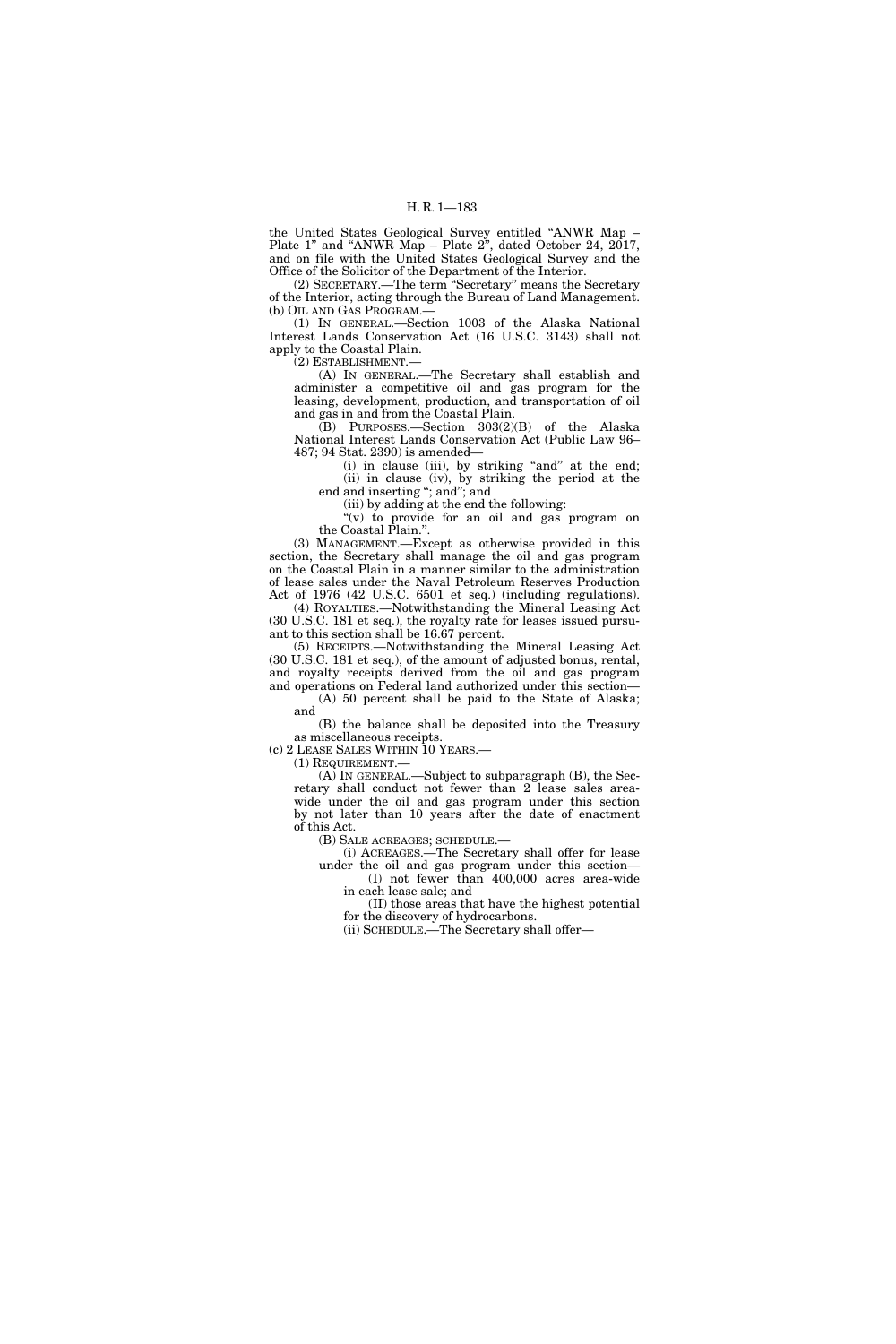### H. R. 1—184

(I) the initial lease sale under the oil and gas program under this section not later than 4 years after the date of enactment of this Act; and (II) a second lease sale under the oil and gas program under this section not later than 7 years

after the date of enactment of this Act. (2) RIGHTS-OF-WAY.—The Secretary shall issue any rights-

of-way or easements across the Coastal Plain for the exploration, development, production, or transportation necessary to carry out this section.

(3) SURFACE DEVELOPMENT.—In administering this section, the Secretary shall authorize up to 2,000 surface acres of Federal land on the Coastal Plain to be covered by production and support facilities (including airstrips and any area covered by gravel berms or piers for support of pipelines) during the term of the leases under the oil and gas program under this section.

#### **SEC. 20002. LIMITATIONS ON AMOUNT OF DISTRIBUTED QUALIFIED OUTER CONTINENTAL SHELF REVENUES.**

Section 105(f)(1) of the Gulf of Mexico Energy Security Act of 2006 (43 U.S.C. 1331 note; Public Law 109–432) is amended by striking "exceed \$500,000,000 for each of fiscal years 2016 through 2055.'' and inserting the following: ''exceed— "(A)  $$500,000,000$  for each of fiscal years  $2016$  through

2019; ''(B) \$650,000,000 for each of fiscal years 2020 and

2021; and "(C)  $$500,000,000$  for each of fiscal years  $2022$  through  $2055."$ .

# **SEC. 20003. STRATEGIC PETROLEUM RESERVE DRAWDOWN AND SALE.**

(a) DRAWDOWN AND SALE.—

(1) IN GENERAL.—Notwithstanding section 161 of the Energy Policy and Conservation Act (42 U.S.C. 6241), except as provided in subsections (b) and (c), the Secretary of Energy shall draw down and sell from the Strategic Petroleum Reserve 7,000,000 barrels of crude oil during the period of fiscal years 2026 through 2027.

(2) DEPOSIT OF AMOUNTS RECEIVED FROM SALE.—Amounts received from a sale under paragraph (1) shall be deposited in the general fund of the Treasury during the fiscal year in which the sale occurs.

(b) EMERGENCY PROTECTION.—The Secretary of Energy shall not draw down and sell crude oil under subsection (a) in a quantity that would limit the authority to sell petroleum products under subsection (h) of section 161 of the Energy Policy and Conservation Act (42 U.S.C. 6241) in the full quantity authorized by that subsection.